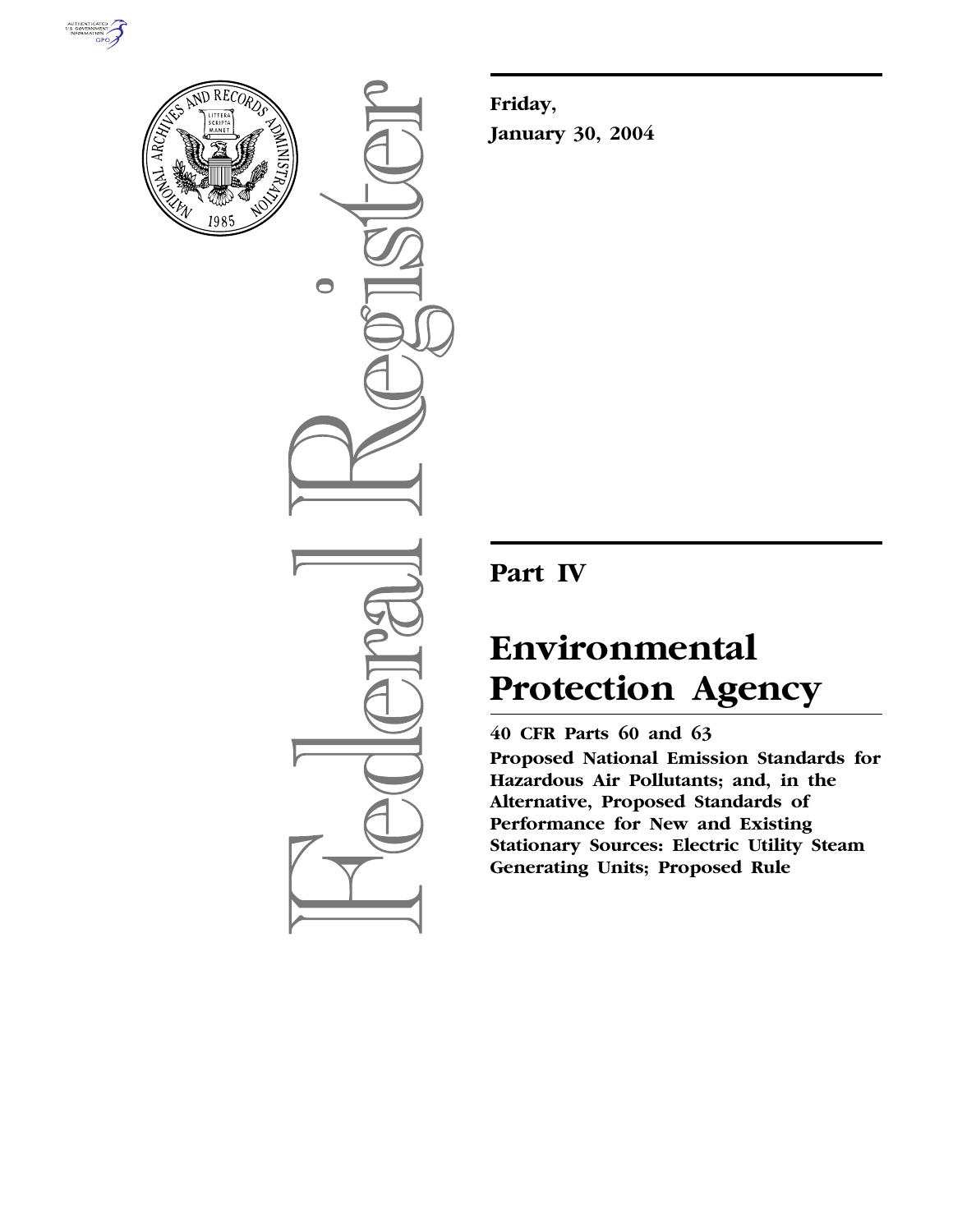#### **ENVIRONMENTAL PROTECTION AGENCY**

#### **40 CFR Parts 60 and 63**

**[OAR–2002–0056; FRL–7606–3]** 

#### **RIN 2060–AJ65**

#### **Proposed National Emission Standards for Hazardous Air Pollutants; and, in the Alternative, Proposed Standards of Performance for New and Existing Stationary Sources: Electric Utility Steam Generating Units**

**AGENCY:** Environmental Protection Agency (EPA). **ACTION:** Proposed rule.

**SUMMARY:** In this document, EPA is proposing to: set national emission standards for hazardous air pollutants (NESHAP) pursuant to section 112 of the Clean Air Act (CAA); alternatively, to revise the regulatory finding that it made on December 20, 2000 (65 FR 79825) pursuant to CAA section  $112(n)(1)(A)$ ; and if the December 2000 finding is revised as proposed herein, to set standards of performance for mercury (Hg) for new and existing coalfired electric utility steam generating units (Utility Units), as defined in CAA section 112(a)(8), and for nickel (Ni) for new and existing oil-fired Utility Units pursuant to CAA section 111. The decision concerning which authority to base regulation of Hg and Ni emissions on, CAA section 112 or section 111, will depend upon whether EPA takes final action to revise the December 2000 section  $112(n)(1)(A)$  finding in the manner described herein. In either event, however, EPA intends to require reductions in the emissions of Hg and Ni from coal- and oil-fired Utility Units, respectively. This action is one part of a broader effort to issue a coordinated set of emissions limitations for the power sector.

In December 2000, EPA found pursuant to CAA section 112(n)(1)(A) that regulation of coal- and oil-fired Utility Units under CAA section 112 is appropriate and necessary. Today's proposed section 112 ''MACT'' rule would require coal- and oil-fired Utility Units to meet hazardous air pollutant (HAP) emissions standards reflecting the application of the maximum achievable control technology (MACT) determined pursuant to the procedures set forth in CAA section 112(d). The EPA also is co-proposing and soliciting comment on implementing a cap-andtrade program under section 112, similar to that being proposed under section 111 of the CAA.

Coal- and oil-fired Utility Units emit a wide variety of metal, organic, and inorganic HAP, depending on the type of fuel that is combusted. The proposed CAA section 112 MACT rule would limit emissions of Hg and Ni. Exposure to Hg and Ni above identified thresholds has been demonstrated to cause a variety of adverse health effects.

Today's proposed amendments to CAA section 111 rules would establish a mechanism by which Hg emissions from new and existing coal-fired Utility Units would be capped at specified, nation-wide levels. A first phase cap would become effective in 2010 and a second phase cap in 2018. Facilities would demonstrate compliance with the standard by holding one ''allowance'' for each ounce of Hg emitted in any given year. Allowances would be readily transferrable among all regulated facilities. We believe that such a ''cap and trade'' approach to limiting Hg emissions is the most cost effective way to achieve the reductions in Hg emissions from the power sector that are needed to protect human health and the environment.

The added benefit of this cap-andtrade approach is that it dovetails well with the sulfur dioxide  $(SO_2)$  and nitrogen oxides  $(NO<sub>x</sub>)$  Interstate Air Quality Rule (IAQR) published elsewhere in today's **Federal Register**. That proposed rule would establish a broadly-applicable cap and trade program that would significantly limit  $SO<sub>2</sub>$  and  $NO<sub>X</sub>$  emissions from the power sector. The advantage of regulating Hg at the same time and using the same regulatory mechanism as for  $SO<sub>2</sub>$  and  $NO<sub>x</sub>$  is that significant Hg emissions reductions can and will be achieved by the air pollution controls designed and installed to reduce  $SO_2$  and  $NO_X$ . In other words, significant Hg emissions reductions can be obtained as a ''cobenefit" of controlling emissions of  $SO<sub>2</sub>$ and  $NO<sub>X</sub>$ . Thus, the coordinated regulation of Hg,  $SO_2$ , and  $NO_X$  allows Hg reductions to be achieved in a cost effective manner. This is consistent with Congress's intent expressed in CAA section 112(n), that EPA would regulate HAP emissions from Utility Units only after taking into account compliance with other CAA programs.

This action also proposes to add Performance Specification 12A, ''Specification and Test Methods for Total Vapor Phase Mercury Continuous Emission Monitoring Systems in Stationary Sources'' to 40 CFR part 60, appendix B, and to add one EPA method to 40 CFR part 63, appendix A: Method 324, ''Determination of Vapor Phase Flue Gas Mercury Emissions from Stationary Sources Using Dry Sorbent Trap Sampling.''

**DATES:** *Comments.* Submit comments on or before March 30, 2004.

*Public Hearing.* The EPA will be holding a public hearing on today's proposal during the public comment period. The details of the public hearing, including the time, date, and location, will be provided in a future **Federal Register** notice and announced on EPA's Web site for this rulemaking *http://www.epa.gov/ttn/atw/combust/ utiltox/utoxpg*. The public hearing will provide interested parties the opportunity to present data, views, or arguments concerning the proposed rules. The EPA may ask clarifying questions during the hearing, but will not respond to the presentations or comments at that time. Written comments and supporting information submitted during the comment period will be considered with the same weight as any oral comments and supporting information presented at a public hearing.

**ADDRESSES:** *Comments.* Comments may be submitted by mail (in duplicate, if possible) to EPA Docket Center (Air Docket), U.S. EPA West (6102T), Room B–108, 1200 Pennsylvania Ave., NW., Washington, DC 20460, Attention Docket ID No. OAR–2002–0056. By hand delivery/courier, comments may be submitted (in duplicate, if possible) to EPA Docket Center, Room B–108, U.S. EPA West, 1301 Constitution Ave., NW, Washington, DC 20460, Attention Docket ID No. OAR–2002–0056. Also, comments may be submitted electronically according to the detailed instructions as provided in the **SUPPLEMENTARY INFORMATION** section.

*Public Hearing.* The EPA will be holding a public hearing on today's proposal during the public comment period. The details of the public hearing, including the time, date, and location, will be provided in a future **Federal Register** notice and announced on EPA's Web site for this rulemaking *http://www.epa.gov/ttn/atw/combust/ tuiltox/utoxpg*.

*Docket.* The official public docket is available for public viewing at the EPA Docket Center, EPA West, Room B–108, 1301 Constitution Ave., NW., Washington, DC 20460.

#### **FOR FURTHER INFORMATION CONTACT:**

William Maxwell, Combustion Group (C439–01), Emission Standards Division, Office of Air Quality Planning and Standards, U.S. EPA, Research Triangle Park, NC 27711, telephone number (919) 541–5430, fax number (919) 541–5450, electronic mail (e-mail) address, *maxwell.bill@epa.gov*.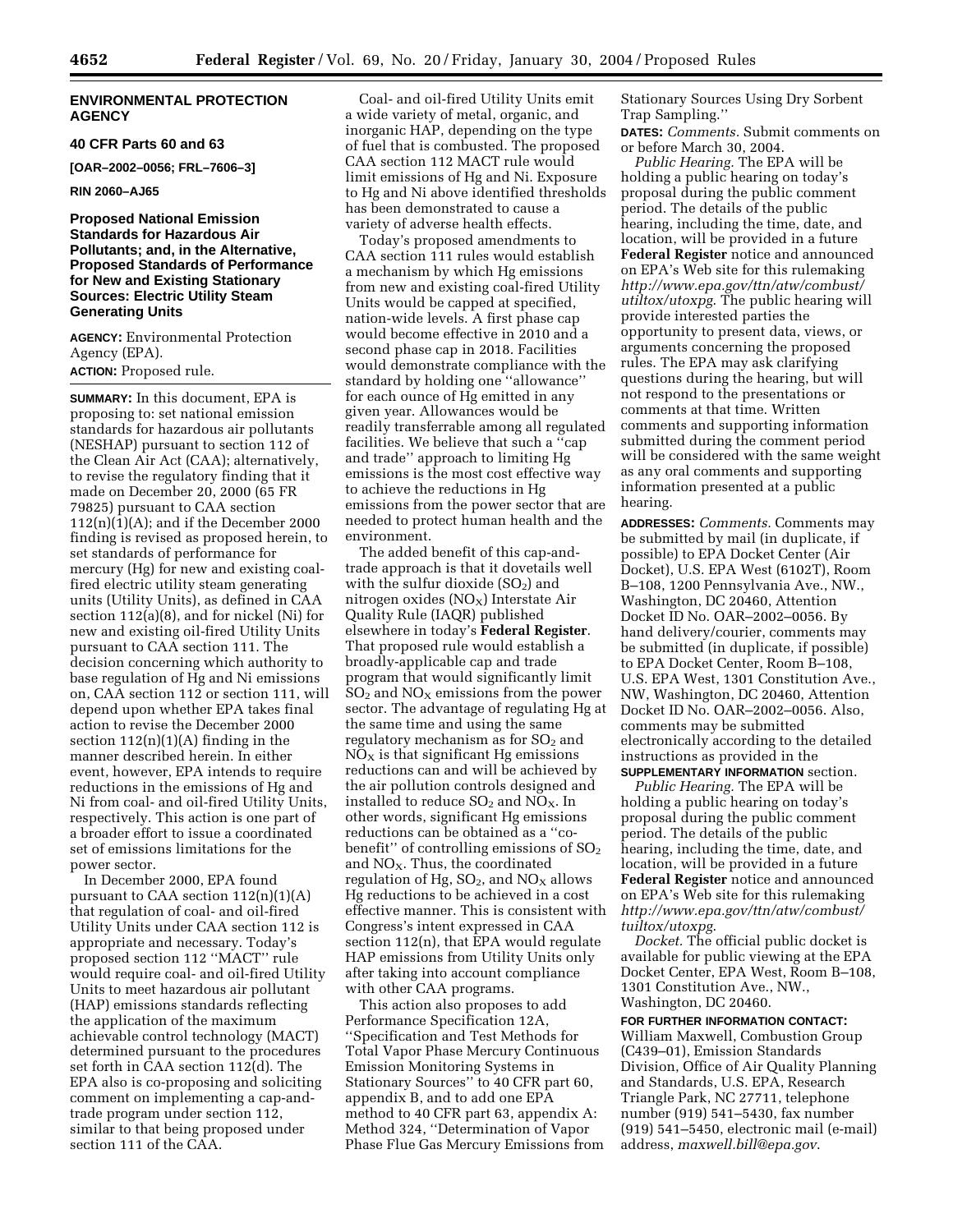**SUPPLEMENTARY INFORMATION:** *Regulated Entities.* Categories and entities

potentially regulated by this action include the following:

| Category | <b>NAICS</b><br>code <sup>1</sup> | Examples of potentially regulated entities                                                                                                                   |
|----------|-----------------------------------|--------------------------------------------------------------------------------------------------------------------------------------------------------------|
|          |                                   | 221112   Fossil fuel-fired electric utility steam generating units.<br>921150   Fossil fuel-fired electric utility steam generating units in Indian Country. |

1 North American Industry Classification System.

<sup>2</sup> Federal, State, or local government-owned and operated establishments are classified according to the activity in which they are engaged.

This table is not intended to be exhaustive, but rather provides a guide for readers regarding entities likely to be regulated by this action. This table lists examples of the types of entities EPA is now aware could potentially be regulated by this action. Other types of entities not listed could also be affected. To determine whether your facility, company, business, organization, etc., is regulated by this action, you should examine the applicability criteria in § 63.9981 of the proposed rule or §§ 60.45a and 60.46a of the proposed NSPS amendments. If you have any questions regarding the applicability of this action to a particular entity, consult the person listed in the preceding **FOR FURTHER INFORMATION CONTACT** section.

*Docket.* The EPA has established an official public docket for this action including both Docket ID No. OAR– 2002–0056 and Docket ID No. A–92–55. The official public docket consists of the documents specifically referenced in this action, any public comments received, and other information related to this action. Not all items are listed under both docket numbers, so interested parties should inspect both docket numbers to ensure that they have received all materials relevant to the proposed rule. The official public docket is available for public viewing at the EPA Docket Center (Air Docket), EPA West, Room B–108, 1301 Constitution Ave., NW., Washington, DC. The EPA Docket Center Public Reading Room is open from 8:30 a.m. to 4:30 p.m., Monday through Friday, excluding legal holidays. The telephone number for the Reading Room is (202) 566–1744, and the telephone number for the Air Docket is (202) 566–1742. A reasonable fee may be charged for copying docket materials.

*Electronic Access.* You may access this **Federal Register** document electronically through the Internet under the **Federal Register** listings at *http://www.epa.gov/fedrgstr/.*

An electronic version of the public docket is available through EPA's electronic public docket and comment system, EPA Dockets. You may use EPA

Dockets at *http://www.epa.gov/edocket/* to submit or view public comments, access the index listing of the contents of the official public docket, and access those documents in the public docket that are available electronically. Once in the system, select ''search,'' then key in the appropriate docket identification number.

Certain types of information will not be placed in EPA Dockets. Information claimed as confidential business information (CBI) and other information whose disclosure is restricted by statute, which is not included in the official public docket, will not be available for public viewing in EPA's electronic public docket. The EPA's policy is that copyrighted material will not be placed in EPA's electronic public docket but will be available only in printed paper form in the official public docket. To the extent feasible, publicly available docket materials will be made available in EPA's electronic public docket. When a document is selected from the index list in EPA Dockets, the system will identify whether the document is available for viewing in EPA's electronic public docket. Although not all docket materials may be available electronically, you may still access any of the publicly available docket materials through the EPA Docket Center.

For public commenters, it is important to note that EPA's policy is that public comments, whether submitted electronically or on paper, will be made available for public viewing in EPA's electronic public docket as EPA receives them and without change, unless the comment contains copyrighted material, CBI, or other information whose disclosure is restricted by statute. When EPA identifies a comment containing copyrighted material, EPA will provide a reference to that material in the version of the comment that is placed in EPA's electronic public docket. The entire printed comment, including the copyrighted material, will be available in the public docket.

Public comments submitted on computer disks that are mailed or delivered to the docket will be transferred to EPA's electronic public docket. Public comments that are mailed or delivered to the Docket will be scanned and placed in EPA's electronic public docket. Where practical, physical objects will be photographed, and the photograph will be placed in EPA's electronic public docket along with a brief description written by the docket staff.

For additional information about EPA's electronic public docket, visit EPA Dockets online or see 67 FR 38102, May 31, 2002.

You may submit comments electronically, by mail, or through hand delivery/courier. To ensure proper receipt by EPA, identify the appropriate docket identification number in the subject line on the first page of your comment. Please ensure that your comments are submitted within the specified comment period. Comments received after the close of the comment period will be marked ''late.'' The EPA is not required to consider these late comments. However, late comments may be considered if time permits.

*Electronically.* If you submit an electronic comment as prescribed below, EPA recommends that you include your name, mailing address, and an e-mail address or other contact information in the body of your comment. Also include this contact information on the outside of any disk or CD-ROM you submit, and in any cover letter accompanying the disk or CD-ROM. This ensures that you can be identified as the submitter of the comment and allows EPA to contact you in case EPA cannot read your comment due to technical difficulties or needs further information on the substance of your comment. The EPA's policy is that EPA will not edit your comment, and any identifying or contact information provided in the body of a comment will be included as part of the comment that is placed in the official public docket and made available in EPA's electronic public docket. If EPA cannot read your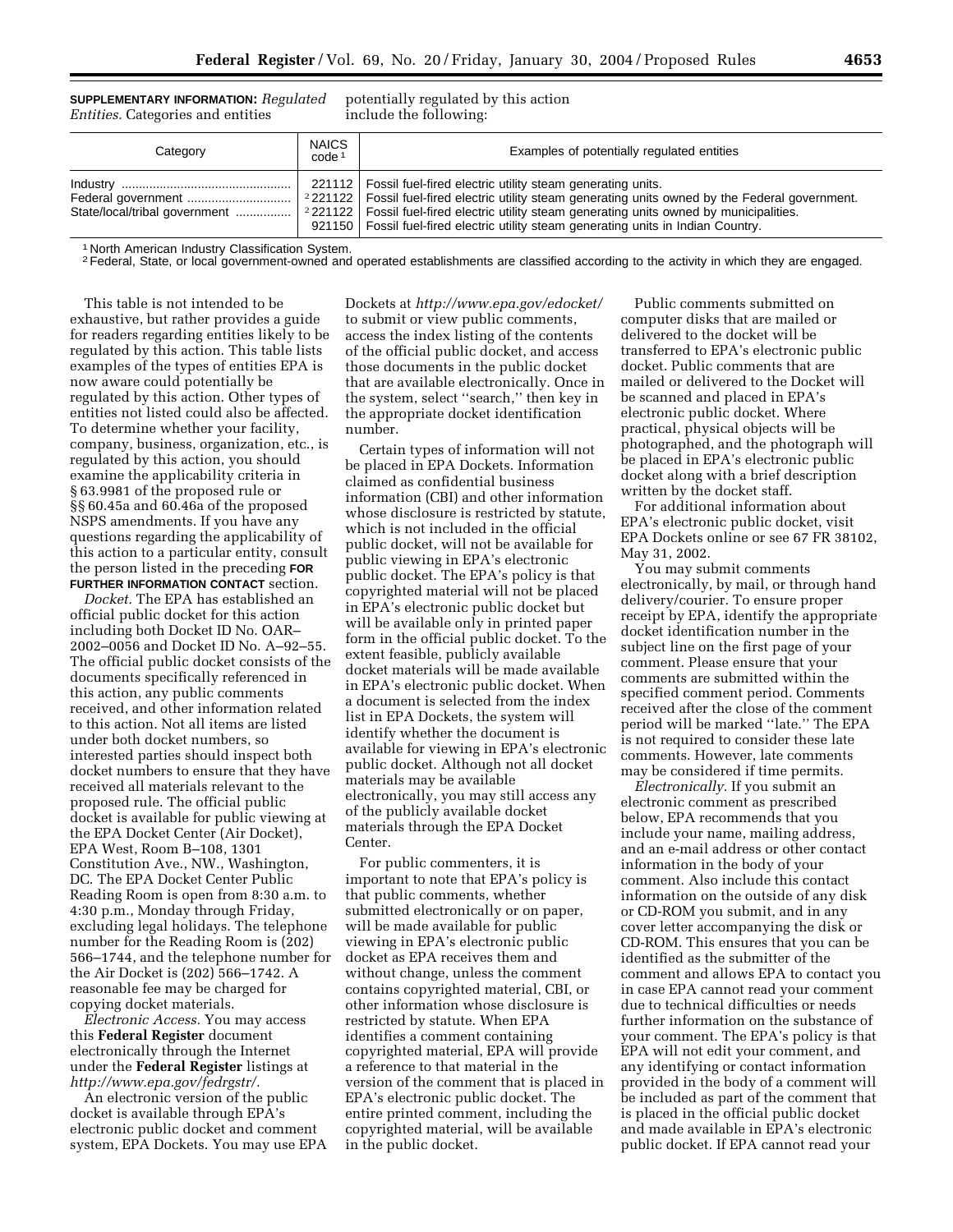comment due to technical difficulties and cannot contact you for clarification, EPA may not be able to consider your comment.

Your use of EPA's electronic public docket to submit comments to EPA electronically is EPA's preferred method for receiving comments. Go directly to EPA Dockets at *http://www.epa.gov/ edocket* and follow the online instructions for submitting comments. To access EPA's electronic public docket from the EPA Internet home page, select ''Information Sources,'' ''Dockets,'' and ''EPA Dockets.'' Once in the system, select ''search,'' and then key in Docket ID No. OAR–2002–0056. The system is an anonymous access system, which means EPA will not know your identity, e-mail address, or other contact information unless you provide it in the body of your comment.

Comments may be sent by e-mail to *aand-r-docket@epa.gov,* Attention Docket ID No. OAR–2002–0056. In contrast to EPA's electronic public docket, EPA's email system is not an anonymous access system. If you send an e-mail comment directly to the Docket without going through EPA's electronic public docket, EPA's e-mail system automatically captures your e-mail address. E-mail addresses that are automatically captured by EPA's e-mail system are included as part of the comment that is placed in the official public docket and made available in EPA's electronic public docket.

You may submit comments on a disk or CD–ROM that you mail to the mailing address identified below. These electronic submissions will be accepted in WordPerfect or ASCII file format. Avoid the use of special characters and any form of encryption.

*By Mail.* Send your comments (in duplicate if possible) to EPA Docket Center (Air Docket), U.S. EPA West (6102T), Room B–108, 1200 Pennsylvania Ave., NW., Washington, DC, 20460, Attention Docket ID No. OAR–2002–0056. The EPA requests a separate copy also be sent to the contact person listed above (*see* **FOR FURTHER INFORMATION CONTACT**).

*By Hand Delivery or Courier.* Deliver your comments (in duplicate, if possible) to EPA Docket Center, Room B–102, U.S. EPA West, 1301 Constitution Ave., NW., Washington, DC, 20460, Attention Docket ID No. OAR–2002–0056. Such deliveries are only accepted during the Docket's normal hours of operation as identified above.

*By Facsimile.* Fax your comments to (202) 566–1741, Attention Docket ID No. OAR–2002–0056.

*CBI.* Do not submit information that you consider to be CBI electronically through EPA's electronic public docket or by e-mail. Send or deliver information identified as CBI only to the following address: Mr. William Maxwell, c/o OAQPS Document Control Officer (Room C404–2), U.S. EPA, Research Triangle Park, 27711, Attention Docket ID No. OAR–2002– 0056. You may claim information that you submit to EPA as CBI by marking any part or all of that information as CBI (if you submit CBI on disk or CD–ROM, mark the outside of the disk or CD–ROM as CBI and then identify electronically within the disk or CD–ROM the specific information that is CBI). Information so marked will not be disclosed except in accordance with procedures set forth in 40 CFR part 2.

In addition to one complete version of the comment that includes any information claimed as CBI, a copy of the comment that does not contain the information claimed as CBI must be submitted for inclusion in the public docket and EPA's electronic public docket. If you submit the copy that does not contain CBI on disk or CD–ROM, mark the outside of the disk or CD–ROM clearly that it does not contain CBI. Information not marked as CBI will be included in the public docket and EPA's electronic public docket without prior notice. If you have any questions about CBI or the procedures for claiming CBI, please consult the person identified in the **FOR FURTHER INFORMATION CONTACT** section.

*Public Hearing.* Persons interested in presenting oral testimony should contact Ms. Kelly Hayes, Combustion Group (C439–01), Emission Standards Division, Office of Air Quality Planning and Standards, U.S. EPA, Research Triangle Park, North Carolina 27711, telephone (919) 541–5578, at least 2 days in advance of the public hearing. Persons interested in attending the public hearing must also call Ms. Kelly Hayes to verify the time, date, and location of the hearing.

The public hearing will provide interested parties the opportunity to present data, views, or arguments concerning the proposed rule. The EPA will ask clarifying questions during the oral presentation but will not respond to the presentations or comments. Written statements and supporting information will be considered with the same weight as any oral statement and supporting information presented at a public hearing.

*Outline.* The information presented in this preamble is organized as follows:

I. Background Information

- A. What is the regulatory development background?
- 1. What is the statutory background?
- 2. What was the scope of, and basis for, EPA's December 2000 finding?
- B. What is the relationship between the proposed rule and other combustion rules?
- C. What are the health effects of HAP emitted from coal- and oil-fired Utility Units?
- II. Proposed National Emission Standards for Hazardous Air Pollutants for Mercury and Nickel from Stationary Sources: Electric Utility Steam Generating Units
	- A. What is the statutory authority for the proposed section 112 rule?
	- B. Summary of the Proposed Section 112 MACT Rule
	- 1. What is the affected source?
	- 2. What are the proposed emission limitations?
	- 3. What are the proposed testing and initial compliance requirements?
	- 4. What are the proposed continuous compliance requirements?
	- 5. What are the proposed notification, recordkeeping, and reporting requirements?
	- C. Rationale for the Proposed Section 112 MACT Rule
	- 1. How did EPA select the affected sources that would be regulated under the proposed rule?
	- 2. How did EPA select the format of the proposed emission standards?
	- 3. How did EPA determine the proposed MACT floor for existing units?
	- 4. How did EPA derive the MACT floor for each subcategory?
	- 5. How did EPA account for variability?
	- 6. How did EPA consider beyond-the-floor options for existing units?
	- 7. Should EPA consider different subcategories for coal- and oil-fired electric Utility Units?
	- 8. How did EPA determine the proposed MACT floor for new units?
	- 9. How did EPA consider beyond-the-floor for new units?
	- 10. How did EPA select the proposed testing and monitoring requirements?
	- 11. How did EPA determine compliance dates for the proposed rule?
	- 12. How did EPA select the proposed recordkeeping and reporting requirements?
	- 13. Will EPA allow for facility-wide averaging?
- III. Proposed Revision of Regulatory Finding on the Emissions of Hazardous Air Pollutants from Electric Utility Steam Generating Units
	- A. What action is EPA taking today?
	- B. Is it appropriate and necessary to regulate coal- and oil-fired Utility Units under section 112 based solely on emissions of non-Hg and non-Ni HAP?
	- C. What effect does today's proposal have on the December 2000 decision to list coal- and oil-fired Utility Units under section 112(c)?
- IV. Proposed Standards of Performance for Mercury and Nickel From New Stationary Sources and Emission Guidelines for Control of Mercury and Nickel From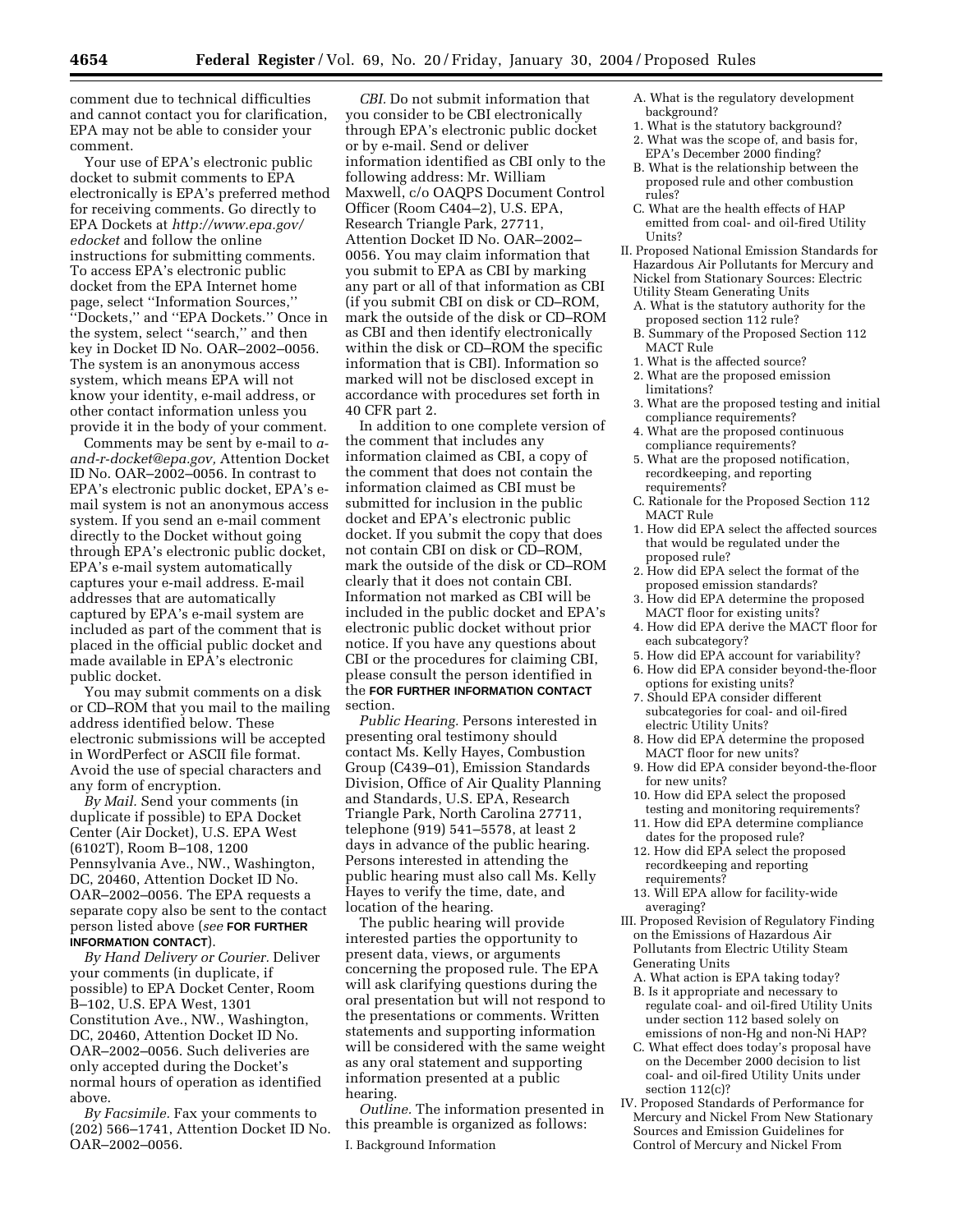Existing Sources: Electric Utility Steam Generating Units

- A. Background Information
- 1. What is the statutory authority for the proposed section 111 rulemaking?
- 2. What criteria are used in the development of NSPS?
- B. Proposed New Standards and Guidelines
- 1. What source category is affected by the proposed rulemaking?
- 2. What pollutants are covered by the proposed rulemaking?
- 3. What are the affected sources?
- 4. What emission limits must I meet?
- 5. What are the testing and initial compliance requirements?
- 6. What are the continuous compliance requirements?
- 7. What are the notification, recordkeeping, and reporting requirements?
- C. Rationale for the Proposed Subpart Da Standards
- 1. What is the rationale for the proposed subpart Da Hg and Ni standards?
- 2. What is the performance of control technology on Hg?
- 3. What is the performance of control
- technology on Ni? 4. What is the regulatory approach?
- 5. What are the subpart Da Hg and Ni
- emission standards? 6. How did EPA select the format for the
- proposed standards?
- 7. How did EPA determine testing and monitoring requirements for the proposed standards?
- 8. How did EPA determine the compliance times for the proposed standards?
- 9. How did EPA determine the required records and reports for the proposed standards?
- D. Rationale for the Proposed Hg Emission Guidelines
- 1. What is the authority for cap-and-trade under section 111(d)?
- 2. What is the regulatory approach for existing and new sources?
- 3. What are the subpart Da Hg emission guidelines?
- 4. How did EPA select the format for the proposed emission guidelines?
- 5. How did EPA determine the emissions monitoring and reporting requirements for the proposed emission guidelines?
- 6. How did EPA determine the compliance times for the proposed emission guidelines?
- E. Rationale for the Proposed Ni Guidelines
- 1. What is the rationale for the proposed
- subpart Da Ni emission guidelines? 2. How did EPA address dual-fired (oil/
- natural gas) units? V. Impacts of the Proposed Rule
	- A. What are the air impacts?
	- B. What are the water and solid waste impacts?
	- C. What are the energy impacts?
	- D. What are the control costs?
	- E. Can we achieve the goals of the proposed section 112 MACT rule in a less costly manner?
	- F. What are the social costs and benefits of the proposed section 112 MACT rule?
- VI. Statutory and Executive Order Reviews
	- A. Executive Order 12866: Regulatory Planning and Review
- B. Paperwork Reduction Act
- C. Regulatory Flexibility Act
- D. Unfunded Mandates Reform Act E. Executive Order 13132: Federalism
- F. Executive Order 13175: Consultation and Coordination with Indian Tribal Governments
- G. Executive Order 13045: Protection of Children from Environmental Health and Safety Risks
- H. Executive Order 13211: Actions Concerning Regulations That Significantly Affect Energy Supply, Distribution, or Use
- I. National Technology Transfer and Advancement Act

#### **I. Background Information**

*A. What Is the Regulatory Development Background?* 

1. What Is the Statutory Background?

In the 1990 Amendments to the CAA, Congress substantially modified section 112 of the CAA, which is the provision of the CAA that expressly addresses HAP. Among other things, CAA section 112 sets forth a list of 188 HAP, to which EPA can add, and requires EPA to list categories and subcategories of ''major sources'' of listed pollutants. Congress defined ''major source'' as any stationary source  $1$  or group of stationary sources at a single location and under common control that emits or has the potential to emit 10 tons per year or more of any HAP or 25 tons per year or more of any combination of HAP. (*See*  $CAA$  section  $112(a)(1)$ .

Section 112 further requires EPA to list categories and subcategories of area sources 2 provided those sources meet one of the following statutory criteria: (1) EPA determines that the category or subcategory of area sources presents a threat of adverse effects to human health or the environment in a manner that warrants regulation under CAA section 112; or (2) the category or subcategory of area sources falls within the purview of CAA section 112(k)(3)(B) (the Urban Area Source Strategy). Once EPA has listed a source category, whether it be a category of major sources or area sources, section 112(d) calls for the promulgation of emission standards.

Congress, therefore, treated area sources differently from major sources in that categories of major sources are listed under CAA section 112 based solely on the number of tons of HAP emitted from sources in the category on an annual basis. By contrast, area source categories are not listed unless either

the health and environmental effects warrant regulation under section 112, or reductions from the category are required to meet the requirements of the Urban Area Source Strategy.

Congress also treated Utility Units differently from major and area sources. (*See* CAA section 112(n)(1)(A).) Specifically, Congress directed EPA to conduct a study that analyzed what hazards to public health resulting from emissions of HAP from Utility Units, if any, would reasonably be anticipated to occur following imposition of the other requirements of the CAA. Congress further directed EPA to report to it the results of such study. Finally, Congress directed EPA to determine whether, based on the results of the study, regulation of Utility Units under CAA section 112 was appropriate and necessary. Congress did not define the terms ''appropriate'' and ''necessary,'' but required that regulation of Utility Units under section 112 occur only if EPA found such regulation to be both appropriate *and* necessary.

2. What Was the Scope of, and Basis for, EPA's December 2000 Finding?

*Scope of finding.* On December 20, 2000, pursuant to CAA section 112(n)(1)(A), EPA determined that it was both appropriate and necessary to regulate coal- and oil-fired Utility Units under section 112 of the CAA. (65 FR 79826) Solely because of this finding, EPA added these units to the list of source categories under section 112(c) of the CAA. (Id.) In December 2000, EPA also concluded that the impacts associated with HAP emissions from natural-gas fired Utility Units were negligible and that regulation of such units under CAA section 112 was not appropriate or necessary.

*Basis for finding.* Nature of record. The EPA premised its December 2000 ''appropriate and necessary'' finding primarily on the results of the February 1998 ''Study of Hazardous Air Pollutant Emissions from Electric Utility Steam Generating Units—Final Report to Congress'' (Utility RTC). The EPA prepared this study pursuant to the terms of CAA section  $112(n)(1)(A)$  and provided it to Congress. The EPA also based its December 2000 finding on certain information that it obtained following completion of the Utility RTC, which served only to confirm the conclusions of the Utility RTC.

In the Utility RTC, EPA examined 67 of the 188 HAP listed in section 112(b) of the CAA. These 67 HAP represent the pollutants EPA believes could potentially be emitted from Utility Units. The EPA assessed these HAP in terms of potential health hazards and

 $^{\rm 1}{\rm A}$  ''stationary source'' of hazardous air pollutants is any building, structure, facility or installation that emits or may emit any air pollutant. CAA Section 111(a)(3).

<sup>2</sup>A stationary source that is not a major source is an ''area source.'' CAA section 112(a)(2).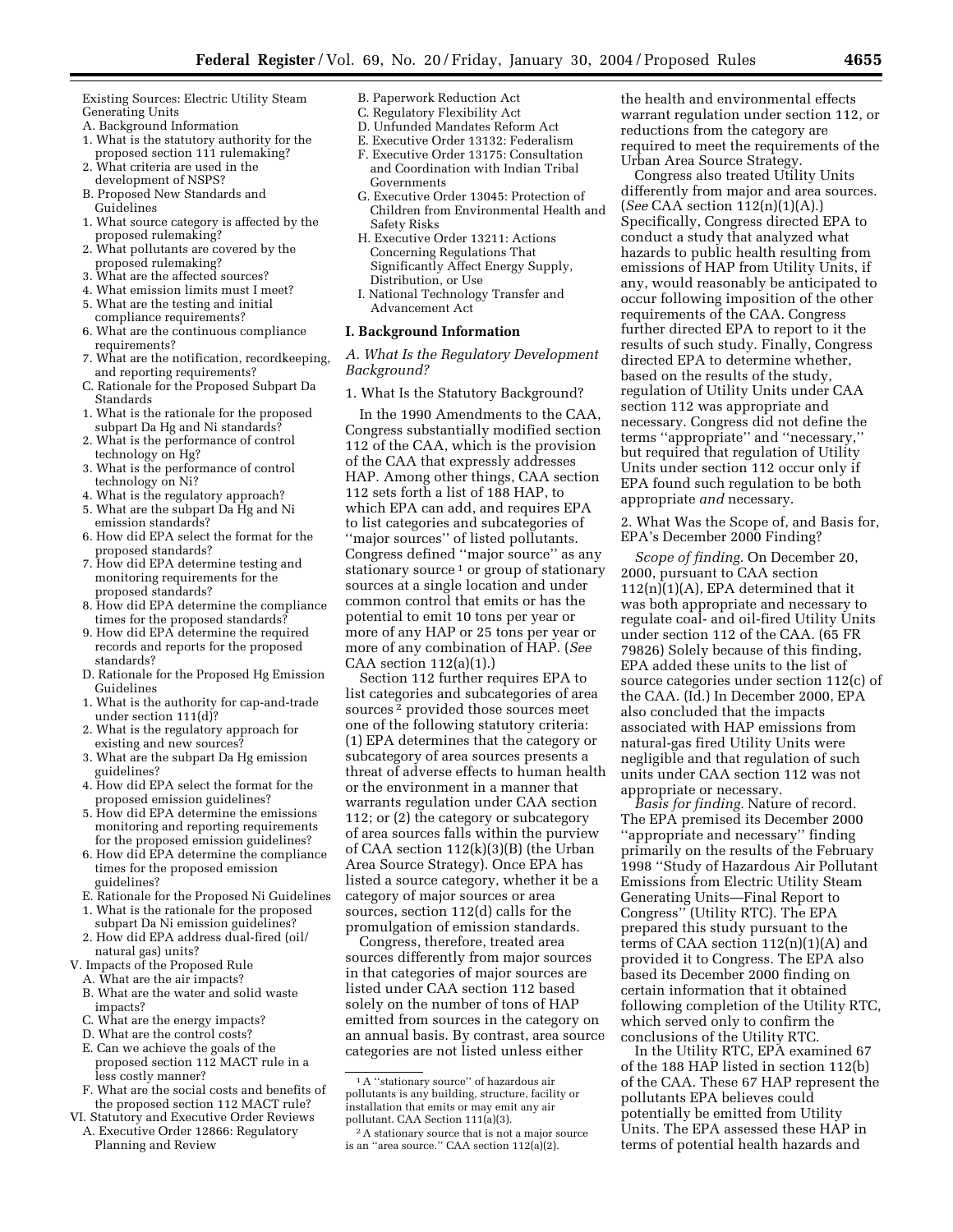summarized its conclusions with regard to the HAP in the Utility RTC.

The Utility RTC identifies Hg as the HAP emitted from Utility Units that is of greatest concern from a public health perspective. (Executive Summary Utility RTC (''ES''), at 27.) The health effects of Hg exposure are presented elsewhere in this preamble.

The Utility RTC also included information indicating that Ni was the pollutant of concern from oil-fired Utility Units due to its high level of emissions from those units and the potential health effects arising from exposure to it. The health effects of Ni exposure also are presented elsewhere in this preamble.

As for the other non-Hg and non-Ni metallic HAP examined, EPA made the following conclusions. With regard to arsenic, a metal, EPA concluded that there were several uncertainties associated with both the cancer risk estimates from arsenic and the health effects data for arsenic, and that further analyses were needed to characterize the risks posed by arsenic emissions from Utility Units (ES at 21). As to lead and cadmium, which are also metals, EPA found that the emission quantities and inhalation risks of these HAP were low and did not warrant further evaluation (ES at 24). As for the remaining, non-Hg, non-Ni metallic HAP, EPA found that such pollutants posed no hazards to public health.

The EPA also examined HCl and HF, which are inorganic or acid gas HAP, and found no exceedances of the health benchmark for either substance (ES at 24). As for dioxins, organic HAP, EPA concluded that the quantitative exposure and risk results for such HAP ''d(id) not conclusively demonstrate the existence of health risks of concern associated with exposures to utility emissions either on a national scale or from any actual individual utility.'' (Utility RTC at 11–5.) Finally, EPA concluded that emissions from Utility Units of the remaining HAP examined in the Study did not appear to be a concern for public health (65 FR 79827).

As part of the Utility RTC, EPA also examined several provisions of the CAA relating to electric utilities, including different sections of title I and title IV (Utility RTC, Ch.1). The EPA did not focus in the Utility RTC or the December 2000 finding, however, on whether section 111 of the CAA could be used specifically to regulate HAP from new and existing Utility Units, or the extent to which regulation under section 111 might address any HAPrelated issues for Utility Units.

Following completion of the Utility RTC, EPA obtained additional

information, which is summarized in EPA's December 20, 2000, notice. That information addressed Hg and methylmercury and confirmed the hazards to public health associated therewith.4

In addition, at the direction of Congress, EPA funded the National Academy of Sciences (NAS) to perform an independent evaluation of the available data related to the health impacts of methylmercury and provide recommendations for EPA's reference dose (RfD). An RfD is the amount of a chemical which, when ingested daily over a lifetime, is anticipated to be without adverse health effects to humans, including sensitive subpopulations. The NAS conducted an 18-month study of the available data on the health effects of methylmercury and provided EPA with a report of its findings in July 2000. Although the NAS recommended reliance on different studies for setting the methylmercury RfD, the value of EPA's RfD was found to be scientifically justifiable.

*December 2000 finding.* In December 2000, EPA found Hg to be the HAP emitted by Utility Units that was of greatest concern from a public health perspective because Hg is highly toxic, persistent, and bioaccumulates in food chains. The EPA also found that the data which it had gathered since the Utility RTC corroborated the previous nationwide Hg emissions estimate and confirmed that Utility Units are the largest anthropogenic source of Hg emissions in the United States. The EPA further found that there is a plausible link between methylmercury concentrations in fish and Hg emissions from coal-fired Utility Units (65 FR 79830).

Based on these findings, EPA stated that it was ''appropriate to regulate HAP emissions from coal- and oil-fired electric utility steam generating units under section 112 of the CAA because, as documented in the utility RTC \* \* \*, electric utility steam generating units are the largest domestic source of Hg emissions and Hg in the environment presents significant hazards to public health and the environment.'' The EPA further noted that the National Academy of Science's study ''confirm(ed) that Hg

in the environment presents significant hazards to public health.''

The EPA also found that it was appropriate to regulate HAP emissions from coal- and oil-fired Utility Units under CAA section 112 because EPA had identified several control options that should reduce these emissions. (*See* 65 FR 79830 (noting that ''There are a number of alternative control strategies that are effective in controlling *some of the HAP* emitted from electric utility steam generating units.'') (emphasis added).) Thus, EPA's appropriateness finding in December 2000 focused on the significant health hazards associated with Hg and the availability of control strategies for certain HAP. The determination also rested, in part, however, on the uncertainties regarding the public health effects associated with HAP from oil-fired units. (*See* 65 FR 79830.) Although EPA did not specify in the December 2000 notice which HAP emissions from oil-fired units posed hazards to public health that warrant regulation, the record demonstrates that Ni was the HAP emitted by oil-fired units that was of greatest concern from a public health perspective because of the significant quantities of Ni emitted from oil-fired units and the scope and number of adverse health effects associated with Ni exposure. However, only 11 of the 137 oil-fired Utility Units considered in this finding posed an inhalation risk to human health greater than one in a million  $(1 \times 10^{-6})$ .

Finally, EPA stated that it was ''necessary'' to regulate HAP emissions from coal- and oil-fired Utility Units ''because the implementation of other requirements under the CAA will not adequately address the serious public health and environmental hazards arising from such emissions.'' (*See* 65 FR 79830.)

The EPA had a desire to keep the regulatory process open and include all stakeholders involved. After discussion with the various stakeholder groups, it was decided that the most effective means of ensuring that inclusion was to form a Working Group under the existing Permits, New Source Review, and Toxics Subcommittee of the Clean Air Act Advisory Committee (CAAAC), chartered under the Federal Advisory Committee Act (FACA). The Working Group was designed and created to foster active participation from stakeholders, including environmental groups, the regulated industry, and State and local regulatory agencies. Over the period of August 2001 to March 2003, the Working Group held 14 meetings and discussed a number of issues related to the proposed CAA section 112 rule.

 $^4\!$  Subsequent to issuance of the December 2000 Notice, EPA also conducted additional modeling for HCl, chlorine (Cl<sub>2</sub>), and HF. Such modeling predicted concentrations of these HAP to be well below the relevant respiratory benchmark concentrations for the model plants examined. Hazard indices did not exceed 0.2 for any of these HAP. This modeling, therefore, confirmed the conclusion EPA reached in the Utility RTC, which is that inorganic or acid gas HAP from Utility Units, even in the absence of additional control measures, do not pose any hazards to the public health.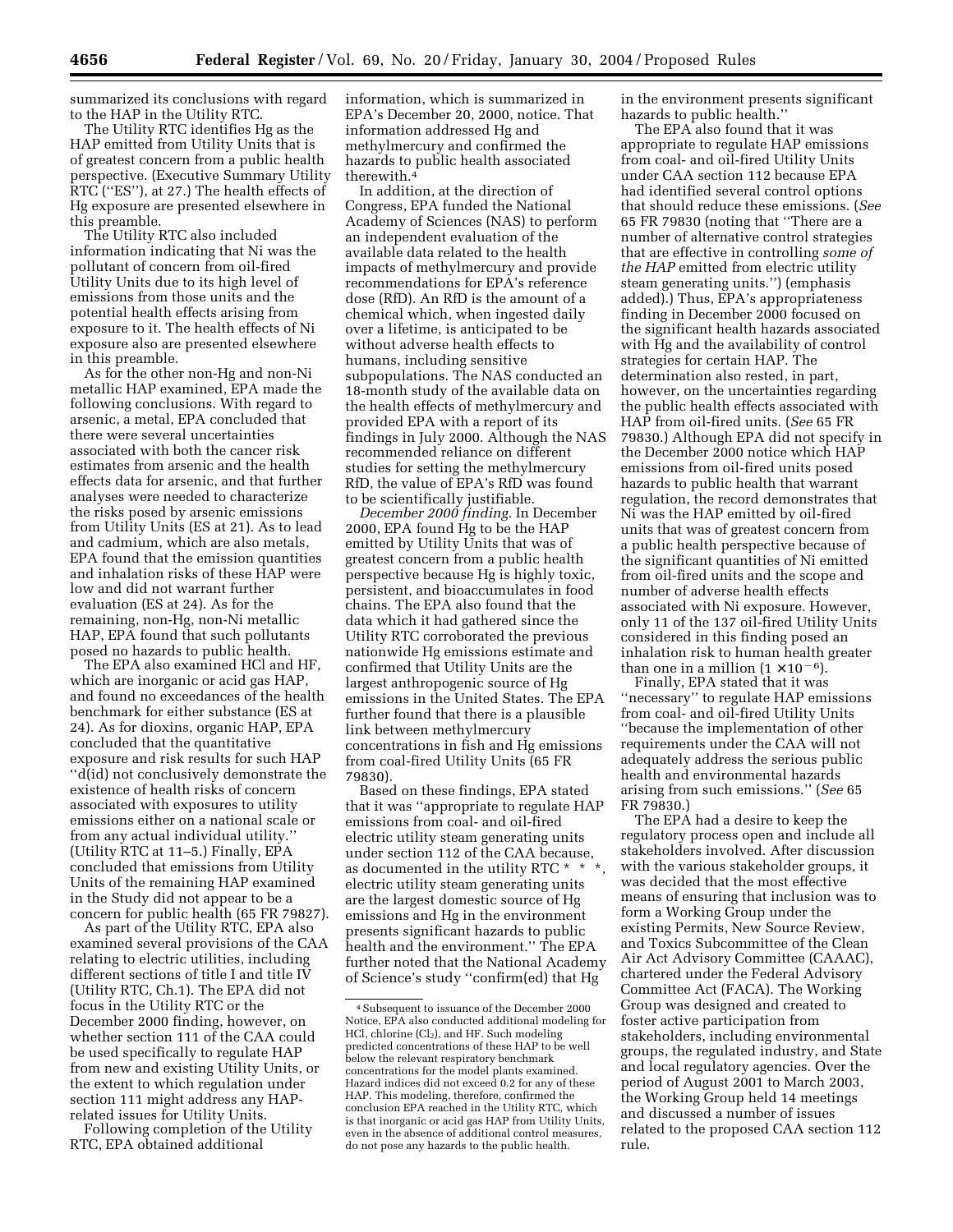To enhance the public's ability to participate, EPA maintained an Internet website to disseminate information on the Working Group and the regulatory process. The recommendations of the Working Group and other interested parties have been considered by EPA in developing the proposed rule for coaland oil-fired Utility Units. On several occasions, EPA met with individual stakeholder groups to discuss the status of the proposed rulemaking and to hear their concerns and comments regarding the proposed CAA section 112 rule.

#### *B. What Is the Relationship Between the Proposed Rule and Other Combustion Rules?*

The EPA has previously developed two other combustion-related MACT standards in addition to today's proposed rule for coal- and oil-fired Utility Units. The EPA proposed standards for industrial, commercial, and institutional boilers and process heaters (IB) on January 13, 2003 (68 FR 1660) and promulgated standards for stationary combustion turbines (CT) in 2004. These regulations have been issued pursuant to CAA section 112, but not under CAA section  $112(n)(1)(A)$ , as is today's proposal, because section  $112(n)(1)(A)$  is uniquely applicable to Utility Units as defined by the CAA.

All three of the rules pertain to HAP emission sources that combust fossil fuels for electrical power, process operations, or heating. The differences among these rules are due to the size of the unit (megawatts electric (MWe) or British thermal unit per hour (Btu/hr)) they regulate, the boiler/furnace technology they employ, or the portion of their electrical output (if any) for sale to any utility power distribution systems.

Section 112(a)(8) of the CAA defines an ''electric utility steam generating unit'' as ''any fossil fuel-fired combustion unit of more than 25 megawatts that serves a generator that produces electricity for sale.'' A unit that cogenerates steam and electricity and supplies more than one-third of its potential electric output capacity and more than 25 MWe output to any utility power distribution system for sale is also considered a Utility Unit. All of the MWe ratings quoted in the proposed rule are considered to be the original nameplate rated capacity of the unit. Cogeneration is defined as the simultaneous production of power (electricity) and another form of useful thermal energy (usually steam or hot water) from a single fuel-consuming process. Today's proposed section 112 MACT rule would not regulate a unit that meets the definition of a Utility

Unit but combusts natural gas greater than 98 percent of the time.

The CT rule regulates HAP emissions from all simple-cycle and combinedcycle turbines producing electricity or steam for any purpose. Because of their combustion technology, simple-cycle and combined-cycle turbines (with the exception of integrated gasification combined cycle (IGCC) units that burn gasified coal gas) are not considered Utility Units for purposes of today's proposed rule.

Any combustion unit that produces steam to serve a generator that produces electricity exclusively for industrial, commercial, or institutional purposes is considered an IB unit. A fossil-fuel-fired combustion unit that serves a generator that produces electricity for sale is not considered to be a Utility Unit under the proposed rule if its size is less than or equal to 25 MWe. Also, a cogeneration facility that sells electricity to any utility power distribution system equal to more than one-third of their potential electric output capacity and more than 25 MWe is considered to be an electric utility steam generating unit. However, a cogeneration facility that meets the above definition of a Utility Unit during any portion of a year would be subject to the proposed rule.

Because of the similarities in the design and operational characteristics of the units that would be regulated by the different combustion rules, there are situations where coal- or oil-fired units potentially could be subject to multiple MACT rules. An example of this situation would be cogeneration units that are covered under the proposed IB rule, potentially meeting the definition of a Utility Unit, and vice versa. This might occur where a decision is made to increase/decrease the proportion of production output being supplied to the electric utility grid, thus causing the unit to exceed the IB/electric utility cogeneration criteria (*i.e.* greater than one-third of its potential output capacity and greater than 25 MWe).

The EPA solicits comment on the extent to which this situation might occur. Given the differences between rules, how should EPA address reclassification of the sources between the two rules, particularly with regard to initial and ongoing compliance requirements and schedules? (As noted above, EPA is proposing to consider as a Utility Unit any cogeneration unit that meets the definition noted earlier at any time during a year.)

Another situation could occur where one or more coal- or oil-fired Utility Unit(s) share an air pollution control device (APCD) and/or an exhaust stack with one or more similarly-fueled IB

units. To demonstrate compliance with two different rules, the emissions have to either be apportioned to the appropriate source or the more stringent emission limit must be met. Data needed to apportion emissions are not currently required by the proposed rule or the proposed IB rule.

The EPA solicits comment on the extent to which this situation might occur. Given potential differences between rules, how should EPA address apportionment of the emissions to the individual sources with regard to initial and ongoing compliance requirements? The EPA specifically requests comment on the appropriateness of a mass balance-type methodology to determine pollutant apportionment between sources both pre-APCD and post-APCD.

#### *C. What Are the Health Effects of HAP Emitted From Coal- and Oil-Fired Utility Units?*

Data collected during development of the proposed section 112 rule show that coal- and oil-fired Utility Units emit a wide variety of metal, organic, and inorganic HAP, depending on the type of fuel that is combusted. Today's proposed rules, both under CAA section 111 and 112, would protect air quality and promote the public health by reducing emissions of Hg and Ni from coal- and oil-fired Utility Units. Exposure to Hg and Ni at sufficiently high levels is associated with a variety of adverse health effects. The EPA cannot currently quantify whether, and the extent to which, the adverse health effects occur in the populations surrounding these facilities, and the contribution, if any, of the facilities to those problems. However, to the extent the adverse effects do occur, either of today's proposed actions would reduce emissions and subsequent exposures. Following is a summary of the health effects for the Hg and Ni emissions that would be reduced by either of the proposed rules.

*Mercury.* Mercury is a persistent, bioaccumulative toxic metal that exists in three forms: elemental Hg (Hg<sup>o</sup>), inorganic Hg (Hg++) compounds (primarily mercuric chloride), and organic Hg compounds (primarily methylmercury). Each form exhibits different health effects. Various major sources may release elemental or inorganic Hg; environmental methylmercury, the form of concern for this rulemaking, is typically formed by biological processes after Hg has precipitated from the air and deposited into water bodies.

Mercury is toxic to humans from both the inhalation and oral exposure routes. In the proposed rulemaking, we focus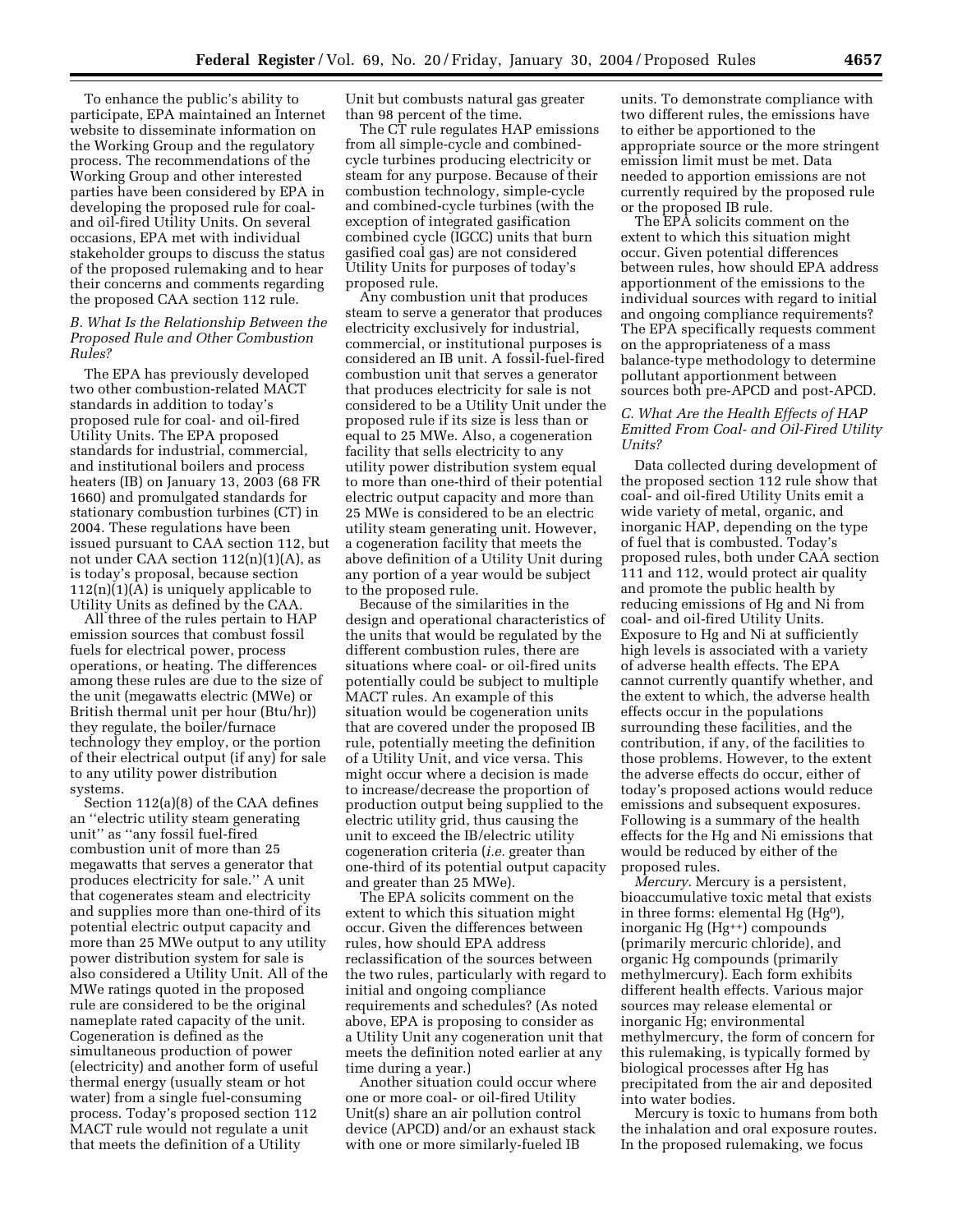on oral exposure of methylmercury as it is the route of primary interest for human exposures. Methylmercury is a well-established human neurotoxin although, as with many chemicals, the scientific community is divided on the specific dose and frequency of exposure required to elicit adverse effects. According to the NAS, chronic low-dose prenatal methylmercury exposure has been associated with poor performance on neurobehavioral tests in children, including those tests that measure attention, visual-spacial ability, verbal memory, language ability, fine motor skills, and intelligence. Furthermore, it has been hypothesized that there is an association between methylmercury exposure and an increased risk of coronary disease in adults; however, this hypothesis warrants further study as the few studies currently available present conflicting results. (NEJOM; 2002; Yoshizawa, 2002; Guallar, 2002; Salonen, 1999; Salonen, 1995; Bolger, 2003).

Fish consumption dominates the pathway for human and wildlife exposure to methylmercury. There is a great deal of variability among individuals in fish consumption rates. Critical elements in estimating methylmercury exposure and risk from fish consumption include the species of fish consumed, the concentrations of methylmercury in the fish, the quantity of fish consumed, and how frequently the fish is consumed. The typical U.S. consumer eating a wide variety of fish from restaurants and grocery stores is not in danger of consuming harmful levels of methylmercury from fish and is not advised to limit fish consumption. Those who regularly and frequently consume large amounts of fish, either marine or freshwater, are more exposed. Because the developing fetus may be the most sensitive to the effects from methylmercury, women of child-bearing age are regarded as the population of greatest interest. The EPA, Food and Drug Administration, and many States have issued fish consumption advisories to inform this population of protective consumption levels.

The EPA's 1997 Mercury Study RTC supports a plausible link between anthropogenic releases of Hg from industrial and combustion sources in the U.S. and methylmercury in fish. However, these fish methylmercury concentrations also result from existing background concentrations of Hg (which may consist of Hg from natural sources, as well as Hg which has been re-emitted from the oceans or soils) and deposition from the global reservoir (which includes Hg emitted by other countries). Given the current scientific

understanding of the environmental fate and transport of this element, it is not possible to quantify how much of the methylmercury in fish consumed by the U.S. population is contributed by U.S. emissions relative to other sources of Hg (such as natural sources and reemissions from the global pool). As a result, the relationship between Hg emission reductions from Utility Units and methylmercury concentrations in fish cannot be calculated in a quantitative manner with confidence. In addition, there is uncertainty regarding over what time period these changes would occur. This is an area of ongoing study.

Given the present understanding of the Hg cycle, the flux of Hg from the atmosphere to land or water at one location is comprised of contributions from: the natural global cycle; the cycle perturbed by human activities; regional sources; and local sources. Recent advances allow for a general understanding of the global Hg cycle and the impact of the anthropogenic sources. It is more difficult to make accurate generalizations of the fluxes on a regional or local scale due to the sitespecific nature of emission and deposition processes. Similarly, it is difficult to quantify how the water deposition of Hg leads to an increase in fish tissue levels. This will vary based on the specific characteristics of the individual lake, stream, or ocean.

As part of routine U.S. population surveillance, the U.S. Centers for Disease Control (CDC) assessed Hg concentrations in blood of over 1,500 women of child-bearing age. A recent analysis of these data reported that about 8 percent of these women of child-bearing age have levels of Hg in their blood that are at or above the U.S. EPA's RfD. The CDC also surveyed the same group of women about their eating habits. The surveyed women reported eating shrimp and tuna more frequently than other fish and shellfish options. Hg concentrations in seafood may be largely responsible for elevated levels of Hg in U.S. women of child-bearing age. We have little information about how Hg emissions from U.S. power plants may affect Hg concentrations in shrimp, tuna, and other marine fish. We seek comment on this issue and in particular, any data or other information that would allow us to better estimate the extent to which today's proposal would reduce blood Hg concentrations in U.S. women.

Recent estimates (which are highly uncertain) of annual total global Hg emissions from all sources (natural and anthropogenic) are about 5,000 to 5,500 tons per year (tpy). Of this total, about

1,000 tpy are estimated to be natural emissions and about 2,000 tpy are estimated to be contributions through the natural global cycle of re-emissions of Hg associated with past anthropogenic activity. Current anthropogenic emissions account for the remaining 2,000 tpy. Point sources such as fuel combustion; waste incineration; industrial processes; and metal ore roasting, refining, and processing are the largest point source categories on a world-wide basis. Given the global estimates noted above, U.S. anthropogenic Hg emissions are estimated to account for roughly 3 percent of the global total, and U.S. utilities are estimated to account for about 1 percent of total global emissions. (Utility RTC at 7–1 to 7–2.)

*Nickel.* Nickel is a natural element of the earth's crust; therefore, small amounts are found in food, water, soil and air. Food is the major source of Ni exposure. Ni is an essential element in some animal species. Individuals may also be exposed to Ni if they are employed in occupations involved in Ni production, processing, and use, or through contact with every day items such as Ni-containing jewelry and stainless steel cooking and eating utensils, and by smoking tobacco. The route of human exposure to Ni that we are concerned with in this rulemaking is Ni that is found in ambient air at very low levels as a result of releases from oil-fired Utility Units. The differing forms of Ni have varying levels of toxicity. There is great uncertainty about the different species of Ni emitted by Utility Units.

Respiratory effects, including a type of asthma specific to Ni, decreased lung function and bronchitis have been reported in humans who have been occupationally exposed to high-levels of Ni in air. Animal studies have reported effects on the lungs and immune system from inhalation exposure to soluble and insoluble Ni compounds (nickel oxide, subsulfide, sulfate heptahydrate). Soluble Ni compounds are more toxic to the respiratory tract than less soluble compounds. The EPA has not established a reference concentration (RfC)for Ni. No information is available regarding the reproductive or developmental effects of Ni in humans, but animal studies have reported such effects, although a consistent doseresponse relationship has not been seen. Human and animal studies have reported an increased risk of lung and nasal cancers from exposure to Ni refinery dusts and Ni subsulfide. The EPA has classified Ni carbonyl as a Group B2, probable human carcinogen based on lung tumors in animals. (*see*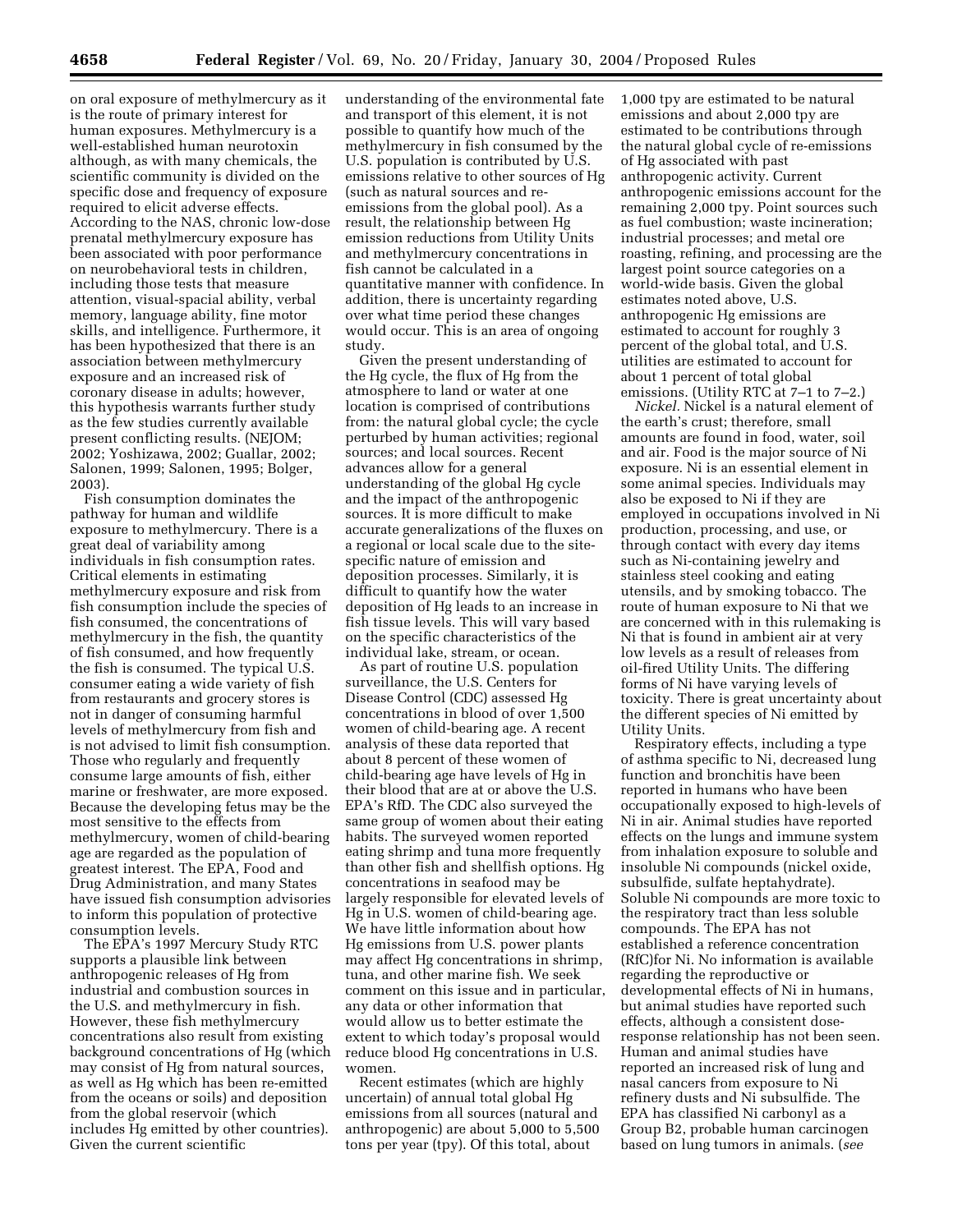#### *http://www.epa.gov/ttn/atw/hlthef/ nickel.html*).

We ask for comment on all aspects of our proposed revised determination that it is necessary and appropriate to regulate Ni emissions from oil-fired Utility Units under section 112. In particular, we ask for comments and additional information related to the speciation of Ni compounds directly emitted by oil-fired Utility Units and those that may be formed through atmospheric transformation, as well as information on potential health effects. We also ask commenters—especially current owners and operators of potentially affected oil-fired units—to provide information on the current operating status and anticipated mode of operation in the future of potentially affected oil-fired Utility Units, including current control technology. To the extent possible, we would like to have up-to-date information on fuel use, emissions, stack parameters and other location-specific data that would be relevant to the assessment of emissions, dispersion, and ambient air quality. We also ask for comment on our finding in the Utility RTC that only 11 of 137 oilfired Utility Units considered in the Utility RTC posed an inhalation risk to human health greater than one in a million  $(1 \times 10^{-6})$  and whether data exists as to whether emissions from these plants no longer pose such risk.

#### **II. Proposed National Emission Standards for Hazardous Air Pollutants for Mercury and Nickel From Stationary Sources: Electric Utility Steam Generating Units**

#### *A. What Is the Statutory Authority for the Proposed Section 112 Rule?*

Section 112 of the CAA requires that EPA promulgate regulations requiring the control of HAP emissions from listed categories of sources. The control of HAP is typically achieved through promulgation of emission standards under sections 112(d) and (f) of the CAA and, in appropriate circumstances, work practice standards under section 112(h) of the CAA.

Section 112(n)(1)(A), which provides the authority for today's proposed section 112 rule, states as follows:

The Administrator shall perform a study of the hazards to public health reasonably anticipated to occur as a result of emissions by electric utility steam generating units of pollutants listed under subsection (b) after imposition of the requirements of this Act. The Administrator shall report the results of this study to the Congress within 3 years after the date of the enactment of the Clean Air Act Amendments of 1990. The Administrator shall develop and describe in the Administrator's report to Congress alternative

control strategies for emissions which may warrant regulation under this section. The Administrator shall regulate electric utility steam generating units under this section, if the Administrator finds such regulation is appropriate and necessary after considering the results of the study required by this subparagraph.

By its express terms, section  $112(n)(1)(a)$ applies only to Utility Units. It establishes certain predicates and requirements that are uniquely applicable to the regulation of Utility Units, and that have not been the subject of previous EPA regulatory decisions under section 112. In the circumstances presented here, and as discussed below, EPA interprets section  $112(n)(1)(A)$  only to authorize the Agency to promulgate section 112 standards for Utility Units with respect to HAP emissions from such units that are reasonably anticipated to result in a hazard to public health after imposition of the other requirements of the CAA. To the extent section 112 can be interpreted as authorizing but not requiring EPA to go beyond that, and to promulgate section 112 standards for HAP emissions that are not reasonably anticipated to result in a hazard to public health, EPA has decided not to do so.

Section  $112(n)(1)(a)$  contains four basic instructions to EPA. First, EPA must prepare a study on ''the hazards to public health reasonably anticipated to occur as a result of emissions by electric utility steam generating units of \* \* \* [HAP] \* \* \* after imposition of the requirements of this Act,'' and submit the results in a report to Congress. Second, EPA must develop alternative control strategies for HAP emissions from Utility Units and describe them in the report. Third, and ''after considering the results of the study required by'' section  $112(n)(1)(A)$ , the EPA may determine whether regulation of Utility Units under section 112 is ''appropriate and necessary.'' Finally, if EPA determines that regulation under section 112 is appropriate and necessary, EPA must promulgate such regulations.

We carried out our obligations with respect to the first of these instructions when we completed and submitted to Congress in February 1998 the Utility RTC. The Utility RTC did not expressly state conclusions about any HAP, other than Hg, that was known to be emitted from coal-fired Utility Units. The RTC also included information indicating that Ni emissions from oil-fired Utility Units are of concern. Additionally, the ICR conducted in 1999 served to collect data and inform the EPA further only with respect to Hg emissions from coalfired units, the pollutant of greatest concern in the health-based Utility RTC.

The Utility RTC also carried out a portion of the second instruction—the development of alternative control strategies. Later in this notice, we will discuss additional alternative control strategies.

We carried out the third step in the section  $112(n)(1)(A)$  process when, on December 20, 2000, EPA published a ''Regulatory Finding on the Emissions of Hazardous Air Pollutants From Electric Utility Steam Generating Units.'' (65 FR 79825) We determined at that time that it was appropriate to regulate HAP emissions from coal- and oil-fired Utility Units because: (1) Such units ''are the largest domestic source of [Hg] emissions, and [Hg] in the environment presents significant hazards to public health and the environment;'' and (2) we had ''identified a number of control options which EPA anticipates will effectively reduce HAP emissions from such units.'' *Id.* at 79830. The EPA also found that ''regulation of HAP emissions from natural gas-fired electric utility steam generating units is not appropriate or necessary because the impacts due to HAP emissions from such units are negligible based on the results of the study documented in the [U]tility RTC.'' *Id.* at 79831. We have found no reason to reconsider or revise that finding, and therefore today's proposed section 112 rule does not address gas-fired Utility Units.5

Thus, EPA's appropriateness finding in December 2000 focused on the significant health hazards associated with Hg and the availability of control strategies for certain HAP from coalfired Utility Units. The finding also rested, in part, however, on the uncertainties regarding the public health effects associated with HAP from oil-fired units. Id. Although EPA did not specify in the December 2000 finding which HAP emissions from oil-fired units posed hazards to public health, the record demonstrates that Ni was the HAP of greatest concern from a public health perspective because of the quantities of Ni emitted from oil-fired Utility Units and the scope and number of adverse health effects associated with Ni exposure.

Our December 2000 finding stated that it was necessary to regulate HAP

<sup>5</sup>As EPA stated in the December 2000 finding, it does not believe that the definition of electric utility steam generating unit found in section 112(a)(8) of the Act encompasses stationary combustion turbines. 65 FR 79831. Therefore, today's proposed section 112 regulation does not address stationary combustion turbines. As further discussed elsewhere in this preamble, stationary combustion turbines are covered under the combustion turbine MACT standard.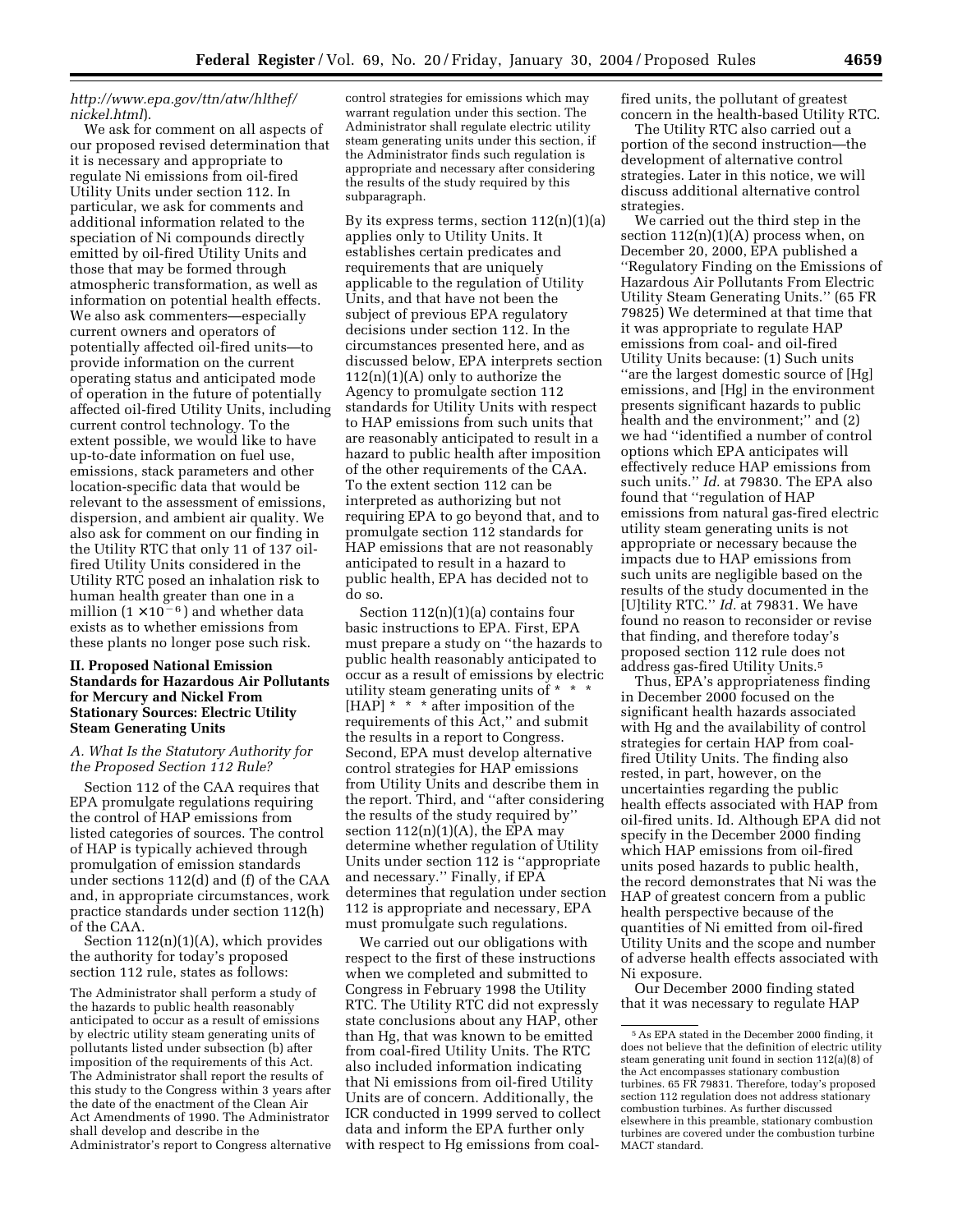emissions from coal- and oil-fired Utility Units under section 112 ''because the implementation of other requirements under the CAA will not adequately address the serious public health and environmental hazards arising from such emissions identified in the [U]tility RTC and confirmed by the NAS study, and which section 112 is intended to address.'' *Id.* at 79830.

While the December 2000 finding recounts at length the Agency's analysis and conclusions concerning the health risks from Hg exposure, it does not expressly state findings about health risks that are presented by other HAP emissions from Utility Units.

With today's notice, EPA is proposing to carry out the fourth of the four instructions in section  $112(n)(1)(A)$ that is, EPA is proposing to regulate Utility Units under section 112. In doing so, a threshold question is presented as to whether EPA must regulate the two HAP that were the primary focus of the step 2 finding, or whether it must regulate emissions of all HAP listed in section 112(b). Section 112(n)(1)(A) provides no express direction to EPA as to the HAP that should be addressed if we determine that regulation of Utility Units under section 112 is appropriate and necessary.

The EPA interprets section  $112(n)(1)(A)$  as only authorizing regulation of Utility Units under section 112 with respect to HAP emissions from such units that EPA has determined are ''appropriate and necessary'' to regulate under section 112 because they are reasonably anticipated to result in a hazard to public health even after imposition of the other requirements of the CAA. Because EPA's December 2000 determination only made such a finding as to, at most, Hg emissions from coalfired units and Ni emissions from oilfired units, today's section 112 proposal only addresses those HAP emissions from the respective units.

As explained above, section  $112(n)(1)(A)$  sets forth a regulatory scheme that is predicated on the completion of a study of hazards to public health. The EPA is to develop and describe in the report ''alternative control strategies for emissions which may warrant regulation under this section,'' and then may determine regulation of the source category ''is appropriate and necessary after considering the results of the study.'' Fairly read, this section requires EPA to narrowly focus any regulation it may promulgate pursuant to this authority. Indeed, an interpretation of section  $112(n)(1)(A)$  that it automatically requires EPA to regulate HAP emissions from Utility Units for which no health

hazard had been found would effectively read out of the statute much of the language set forth in this section and render superfluous much of the section  $112(n)(1)(A)$  processes and requirements.

More specifically, the study that EPA is required to perform is to address the ''hazards to public health reasonably anticipated to occur as a result of'' HAP emissions by Utility Units. The EPA is authorized to regulate under section 112 only if the Agency ''finds such regulation is appropriate and necessary *after considering the results of the study required by this subparagraph*.'' (Emphasis added.) Because the decision to regulate is expressly linked to the results of the study, it is reasonable to interpret section  $112(n)(1)(A)$  as authorizing EPA to promulgate section 112 emissions regulations for Utility Units only with respect to the HAP that the EPA has determined are appropriate and necessary to regulate under this section. Furthermore, EPA is directed to develop and describe ''alternative control strategies for emissions *which may warrant regulation under this section*.'' (Emphasis added.) The emphasized phrase signals that an ''appropriate and necessary'' finding under section 112(n)(1)(A) does not require EPA to regulate emissions of all HAP from Utility Units once an ''appropriate and necessary'' finding as to at least one HAP has been made. In fact, that phrase has no meaning at all if EPA automatically is required to regulate all HAP from electric utility steam generating units once EPA makes an ''appropriate and necessary'' finding. The EPA believes the better interpretation of this language is that an appropriate and necessary finding can be made as to emissions of some HAP but not others, and trigger a requirement to promulgate section 112 regulations only as to the specific HAP for which the Agency has made the ''appropriate and necessary'' finding.

It might be argued that, even though our section  $112(n)(1)(A)$  finding was based on concern about hazards to human health only from particular HAP, that the ''under this section'' phrase means that once EPA makes an ''appropriate and necessary'' finding with respect to the emissions of any one HAP, EPA must regulate all HAP listed in CAA section 112(b). That, in fact, is what EPA is required to do with respect to source categories other than Utility Units (*i.e.*, source categories to which section  $112(n)(1)(A)$  does not apply). *See National Lime Association* v. *EPA,* 223 F.3d 625 (D.C. Cir. 2000).

The EPA rejects such an interpretation of section 112(n)(1)(A).

As explained above, EPA believes that interpreting section  $112(n)(1)(A)$  in this manner would ignore much of the language set forth in that section, and would render superfluous the section's processes and requirements. By contrast, EPA's interpretation gives meaning to all of the words of section  $112(n)(1)(A)$  and is consistent with requiring regulation under section 112 only of those HAP emissions from Utility Units that are identified as appropriate and necessary to regulate under section 112 because they are reasonably anticipated to result in a hazard to public health after imposition of the other requirements of the CAA.

Our interpretation of section  $112(n)(1)(A)$  is supported by the legislative history of this section. The House version of what became section  $112(n)(1)(A)$  was adopted in lieu of the Senate provision. Senate Bill S. 1630, which contained the version that was not adopted, would have required regulation of HAP from Utility Units under section 112(d), notwithstanding the results of certain mandated studies. The House language, by contrast, did not presume that regulation was needed and certainly did not require that EPA regulate all HAP emissions from Utility Units if it regulated any. ''[I]f the Administrator regulates any of these units, he may regulate only those units that he determines—after taking into account compliance with all provisions of the Act and any other Federal, State or local regulation and voluntary emission reductions—have been demonstrated to cause a significant threat of adverse effects on the public health.'' 136 Cong. Rec. E3670, E3671 (Nov. 2, 1990) (statement of Cong. Oxley).

Finally, even if it is possible to construe section  $112(n)(1)(A)$  as allowing EPA to regulate Utility Unit emissions of all HAP listed in section 112(b) once the EPA has made an ''appropriate and necessary'' finding under section  $112(n)(1)(A)$  with respect to any one or more HAP, we still believe that the better interpretation and application of that section is for EPA only to regulate HAP emissions that EPA has determined are ''appropriate and necessary'' to regulate under section 112 after imposition of the other requirements of the CAA. The EPA believes it would not be consistent with the policy Congress established when it enacted a separate section  $112(n)(1)(A)$ for Utility Units, and required EPA to conduct a public health study and make a determination of appropriateness and necessity, for EPA to decide that utilities simply should be subject to the same types of regulation and in the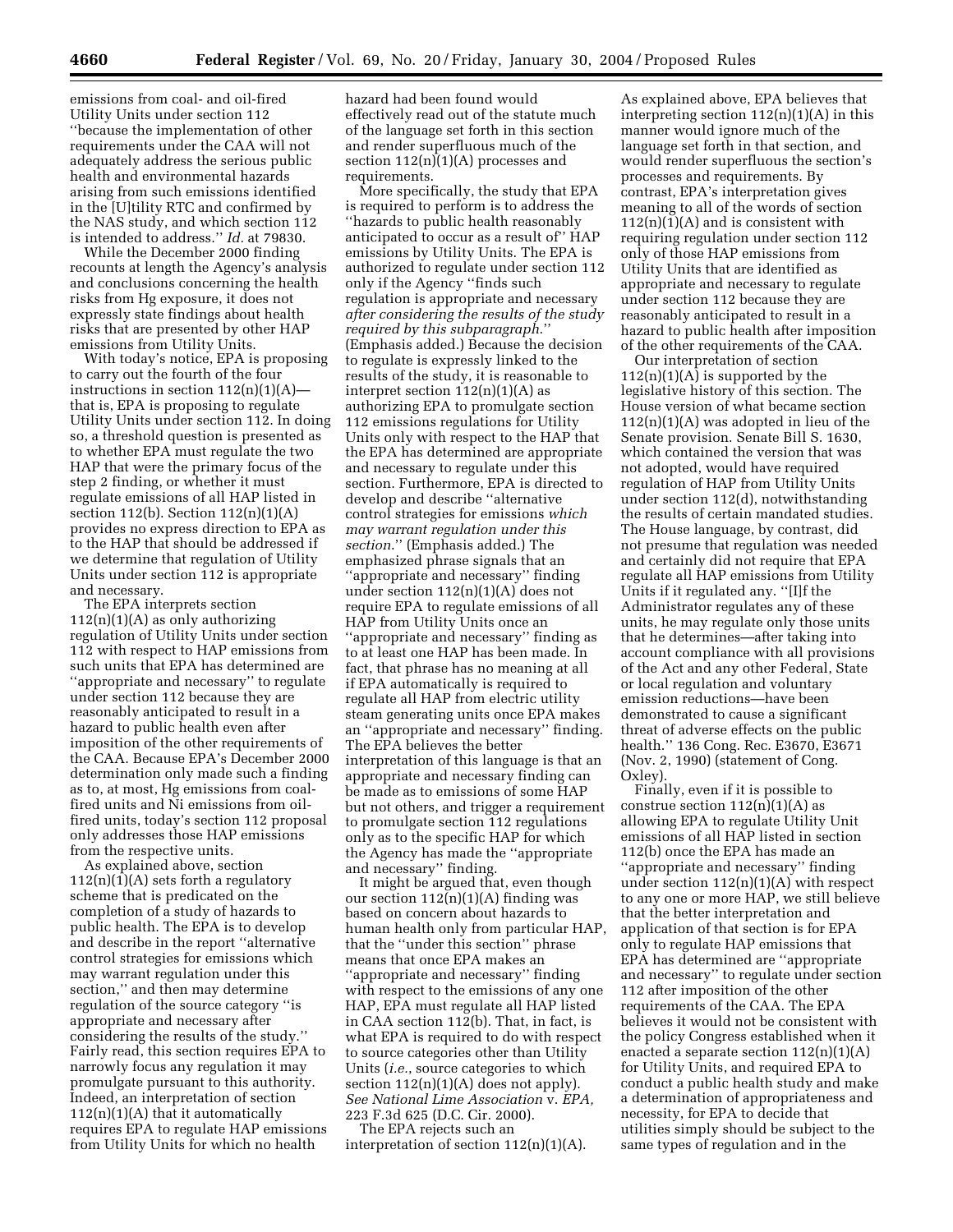same form as all other sources, despite the lack of any health-based finding that regulation of all HAP is appropriate or necessary. Furthermore, and as discussed elsewhere in this notice, such an interpretation would impose regulatory mandates with no discernable benefit to public health. The EPA is not inclined to impose costly regulatory mandates with no discernable public health benefit in the absence of clear direction by Congress that EPA must do so.

In developing today's proposed section 112 MACT rule, EPA has decided, as one regulatory option, to employ the section 112(d) process and propose a MACT standard. This is the result of EPA's having accompanied its December 2000 finding with a decision to list coal-fired and oil-fired Utility Units under section 112(c) of the CAA (65 FR 79825, 79830, December 20, 2000).

A standard developed pursuant to section 112(d) must reflect the maximum degree of reductions in emissions of HAP that is achievable taking into consideration the cost of achieving emissions reductions, any non-air-quality health and environmental impacts, and energy requirements. This level of control is commonly referred to as MACT. The MACT standards can be based on the emissions reductions achievable through application of measures, processes, methods, systems, or techniques including, but not limited to: (1) Reducing the volume of, or eliminating emissions of, such pollutants through process changes, substitutions of materials, or other modifications; (2) enclosing systems or processes to eliminate emissions; (3) collecting, capturing, or treating such pollutants when released from a process, stack, storage or fugitive emission point; (4) implementing design, equipment, work practices, or operational standards as provided in subsection 112(h) of the Act; or (5) a combination of the above.

For new sources, MACT standards cannot be less stringent than the emission control achieved in practice by the best-controlled similar source. The MACT standards for existing sources can be less stringent than standards for new sources, but they cannot be less stringent than the average emission limitation achieved by the best performing 12 percent of existing sources (for which the Administrator has emissions information) for categories and subcategories with 30 or more sources, or the best-performing 5 sources for categories or subcategories with fewer than 30 sources.

Even though EPA has developed today's proposed section 112 MACT rule pursuant to section 112(d)'s procedures and standards, section  $112(n)(1)(A)$  expressly calls for EPA to develop ''alternative control strategies'' for the regulation of HAP emissions that ''may warrant regulation'' under section 112. In addition, section  $112(n)(1)(A)$ specifies that any regulation should be ''appropriate and necessary'' in light of ''hazards to public health reasonably expected to occur''—a departure from the traditional section 112(d) approach applicable to other types of sources. As set forth in the second part of today's notice, EPA is proposing to revise the December 2000 regulatory finding, to remove coal- and oil-fired Utility Units from the section 112(c) list, and instead to regulate Hg emissions from coal-fired Utility Units and Ni emissions from oilfired units pursuant to existing authority in section 111 of the Act.

But as an alternative to revising the December 2000 finding and regulating under section 111, EPA believes it also has authority to leave the December 2000 ''appropriate and necessary'' finding in place, and to proceed to regulate under section 112(n) of the Act. In that event, EPA could promulgate, under section  $112(n)(1)(A)$ , a cap-andtrade program for Hg somewhat like the one that EPA is today proposing pursuant to CAA section 111. Therefore, and as another alternative, EPA also is proposing in today's notice to remove coal-fired Utility Units from the section 112(c) list, and to promulgate pursuant to section  $112(n)(1)(A)$  a cap-and-trade program for Hg from coal-fired Utility Units.

In implementing this program under section 112, EPA would adopt a cap that reflects the projected Hg emissions that would occur under the section 112 MACT approach, which EPA currently projects to be 34 tons per year under the MACT proposal set forth in today's notice. The EPA would apportion this cap level of annual emissions across coal-fired units using the proposed MACT emission limits presented in Tables 1 and 2 and the proportionate share of their baseline heat input to total heat input of all affected units. Alternatively, EPA would apportion this cap level of annual emissions across all coal-fired Utility Units in accordance with the emission guidelines associated with the section 111 cap-and-trade proposal, contained in today's proposal. The EPA would implement a MACT cap-and-trade rule using a model trading rule similar to the model rule that we would use for our section 111 trading proposal. The EPA explains below its interpretation of CAA section

112 and why these trading approaches are permissible under section 112, and solicits comment on these approaches.

Section 112(n), which is quoted in part above, provides EPA's authority to regulate HAP emissions from Utility Units. By its express terms, section  $112(n)(1)(A)$  applies only to such units and establishes certain predicates and requirements that are uniquely applicable to the regulation of this source category. In the typical cases of regulating HAP from other source categories, EPA's regulatory authority is derived from section 112(d), which prescribes a relatively rigid, plant-byplant, MACT approach. By contrast, section 112(n) can be interpreted to authorize a more flexible, risk-based approach; there is nothing in section  $112(n)(1)(A)$  that requires an ''appropriate and necessary'' finding to result in a section 112(c) listing or regulation under section 112(d).

While section 112(d) mandates regulation of all HAP emissions based on the emissions limitations achieved by similar sources, section 112(n) calls for regulation of Utility Unit HAP emissions as EPA determines is ''appropriate and necessary after considering the results of the study'' of public health hazards reasonably anticipated to occur from those Utility Unit HAP emissions. Congress provided EPA with distinct regulatory authority to address HAP emissions from Utility Units ''because of the logic of basing any decision to regulate on the results of scientific study and because of the emission reductions that will be achieved and the extremely high costs that electric generators will face under other provisions of the new Clean Air Act Amendments.'' 136 Cong. Rec. E3670, E3671 (Nov. 2, 1990) (statement of Cong. Oxley).

Congress's intent to authorize EPA to regulate Utility Unit HAP emissions in ways other than with the prescriptive requirements of section 112(d) is indicated by the section 112(n) requirement that EPA develop alternative control strategies for HAP emissions from these units. These alternative control strategies must address the hazards to public health that EPA reasonably anticipates will occur as a result of Utility Unit HAP emissions. Congress authorized EPA to consider a wider range of control alternatives for the utility sector than the source-bysource approach EPA has prescribed in standards for other source categories under the traditional section 112(d) MACT approach. Because Congress directed EPA to develop control strategies that would be alternatives to the usual section 112(d) MACT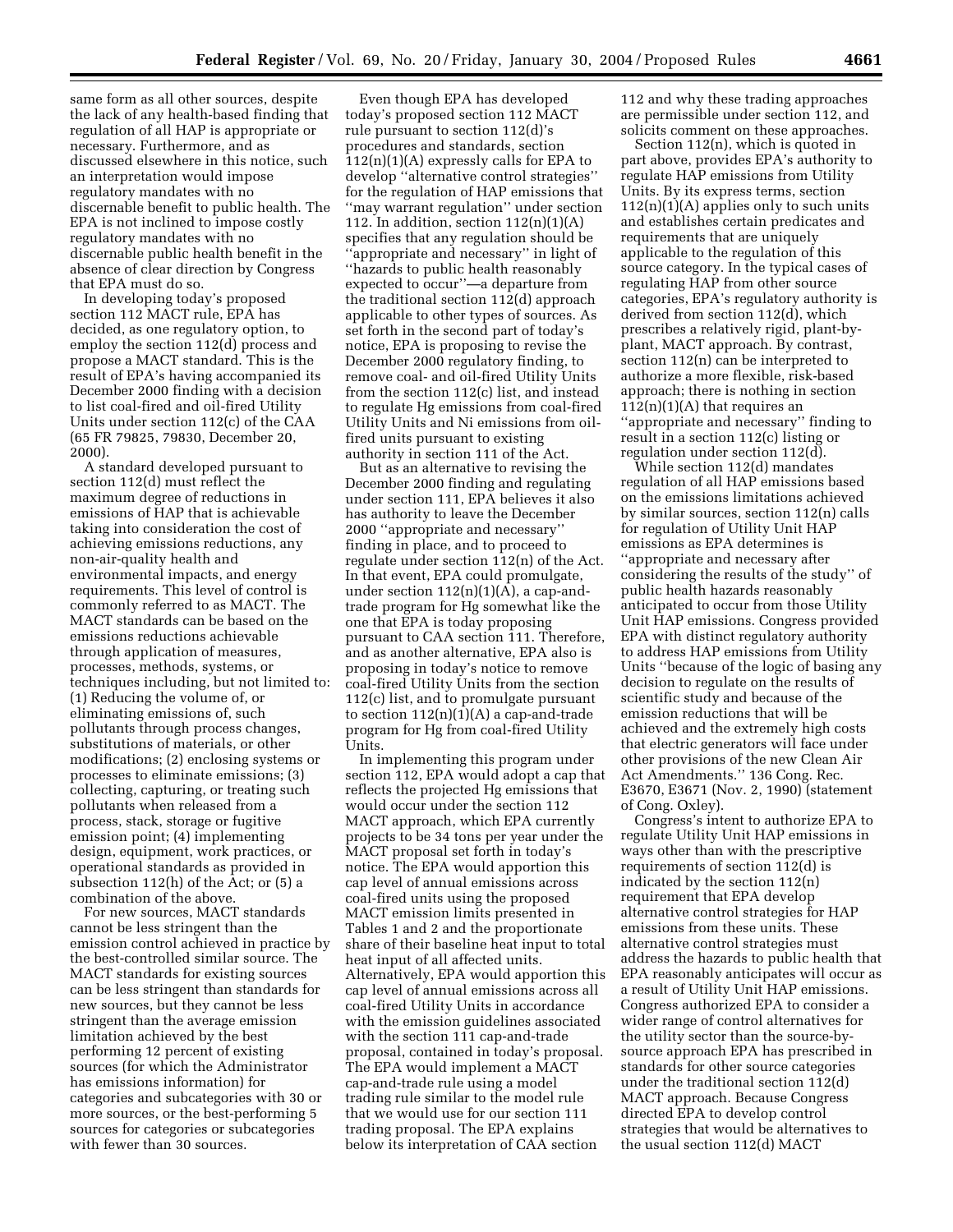standard, it is reasonable to conclude that Congress authorized EPA to implement such alternatives.

As a result, EPA believes that section 112(n) confers on the Agency the authority to develop a system-wide or pooled performance standard for HAP emissions from Utility Units. Notably, in the December 2000 section  $112(n)(1)(A)$  finding, we identified the ''considerable interest in an approach to Hg regulation for power plants that would incorporate economic incentives such as emissions trading.'' 65 FR at 79830. We also offered the conclusion that ''[r]ecent data \* \* \* indicate the possibility for multipollutant control with other pollutants  $(e.g., NO<sub>X</sub>, SO<sub>2</sub>)$ , and PM), greatly reducing mercury control costs.''

In addition, section  $112(n)(1)(A)$ specifies that any regulation of HAP emissions from Utility Units should be ''appropriate and necessary'' in light of ''hazards to public health reasonably anticipated to occur''—a departure from the traditional 112(d) approach applicable to other types of sources. Read as a whole, section  $112(n)(1)(A)$ could be read to grant authority to develop and propose different control mechanisms than might be required under the section 112(d) approach. Under this reading, EPA could adopt any control strategy that is ''appropriate and necessary'' in light of ''hazards to public health reasonably anticipated to occur.''

As discussed at length elsewhere in today's notice, a trading approach for Utility Unit emissions of Hg has many advantages over a prescriptive, technology-based approach such as a MACT. *See* discussion, *infra,* section IV(D). We also reiterate that a cap and trade approach to controlling Hg emissions dovetails well with our proposal concerning an IAQR. *See* discussion, *infra,* section IV. Accordingly, a trading approach for Hg is consistent with Congress's direction in section  $112(n)(1)(A)$  that any EPA regulation of HAP emissions from Utility Units must take into account compliance by those units with regulations and emissions reductions under other provisions of the CAA.

In past MACT rulemakings and with respect to source categories other than Utility Units, EPA has not resolved whether a system-wide or pooled performance standard is permitted under section 112(d). However, EPA has under the authority of section 112(d) established affected source-wide emissions averaging provisions that do not necessarily require each regulated source to apply controls. The EPA requests comment on whether we can

expand upon this idea and establish a program similar to the program we believe could be promulgated pursuant to section 112(n), including system averaging, based on section 112(d). If EPA concludes that nothing in section 112(d) precludes this result, that section could provide a basis for EPA's final rule.

We note that implementing a cap and trade rule for Utility Units under section 112 could offer certain advantages as compared to our proposed section 111 approach. For example, EPA should be able to directly implement a national standard under section 112, instead of relying on the SIP-type approach required under section 111. As a result, a section 112 trading program would, among other things, reduce the administrative burdens on both EPA and the States and would assure national consistency.

The EPA invites public comment on all aspects of implementing a trading program under section 112. The EPA also requests comment on how it should design a trading program under section 112, including whether the title IV Acid Rain  $SO<sub>2</sub>$  program, the Acid Rain  $NO<sub>x</sub>$ program, the  $NO<sub>X</sub>$  SIP Call or today's proposed section 111 trading program are useful models for regulating Hg emissions.

In conjunction with this proposal to establish a cap-and-trade program under the authority of section  $112(n)(1)(A)$ and/or 112(d), we also propose to revise the definition of ''emission standard'' in 40 CFR 63.2. We propose to amend the phrase ''pursuant to sections 112(d), 112(h), or 112(f) of the Act'' to include reference to section 112(n).

#### *B. Summary of the Proposed Section 112 MACT Rule*

#### 1. What Is the Affected Source?

An existing affected source for the proposed rule is each group of coal- or oil-fired Utility Units located at a facility. A new affected source is a coalor oil-fired Utility Unit for which construction or reconstruction began after January 30, 2004. The proposed rule defines a Utility Unit as:

a fossil fuel-fired combustion unit of more than 25 megawatts electric (MWe) that serves a generator that produces electricity for sale. A unit that cogenerates steam and electricity and supplies more than one-third of its potential electric output capacity and more than 25 MWe output to any utility power distribution system for sale is also an electric utility steam generating unit.

If a unit burns coal (either as a primary fuel or as a supplementary fuel), or any combination of coal with another fuel, the unit is considered to be

coal-fired under the proposed rule. If a unit is not a coal-fired unit and burns only oil, or oil in combination with natural gas (except as noted below), the unit is considered to be oil-fired under the proposed rule. If a new or existing unit burns natural gas exclusively or natural gas in combination with oil where the oil constitutes less than 2 percent of the unit's annual fuel consumption (used for start-up purposes), the unit is considered to be natural gas-fired and would not be subject to the proposed rule.

2. What Are the Proposed Emission Limitations?

The proposed rule would establish separate emissions limits for new and existing coal- and oil-fired Utility Units. For coal-fired units, limits would be established for Hg depending on the rank of coal. For oil-fired units, limits would be established for Ni emissions. The proposed limits for Hg for coal-fired units are expressed in pound per trillion British thermal unit (lb/TBtu) on an input basis or pound per Megawatt hour (lb/MWh) on an output basis. The proposed Ni limits for oil-fired units are expressed in lb/TBtu on an input basis or lb/MWh on an output basis. For both Hg and Ni, owners/operators of existing units would have the option of complying with either the input- or the output-based limit; owners/operators of new units would be subject to the output-based limit. The owner/operator would establish a unit-specific limit (according to methods provided in the proposed rule) for each coal-fired unit that burns blended coal. The proposed limits for coal-fired and oil-fired units are shown in Tables 1 and 2, respectively, of this preamble (for existing affected sources) and Tables 3 and 4, respectively, of this preamble (for new affected sources).

#### TABLE 1.—EMISSION LIMITS FOR EX-ISTING COAL-FIRED ELECTRIC UTIL-ITY STEAM GENERATING UNITS

| Unit type                                       | $Hg$ (lb/<br>TBtu) <sup>1</sup> |    | Hg<br>6–10)<br>I <sub>b</sub><br>$MWh$ ) <sup>1</sup> |
|-------------------------------------------------|---------------------------------|----|-------------------------------------------------------|
| Bituminous-fired <sup>2</sup><br>Subbituminous- | 2.0                             | or | 21                                                    |
| $fired$                                         | 5.8                             | or | 61                                                    |
| Lignite-fired                                   | 9.2                             | or | 98                                                    |
| IGCC unit                                       | 19                              | or | 200                                                   |
| Coal refuse-fired                               | 0.38                            | or | 4.1                                                   |

<sup>1</sup> Based on 12-month rolling average.

2Anthracite units are included with bituminous units.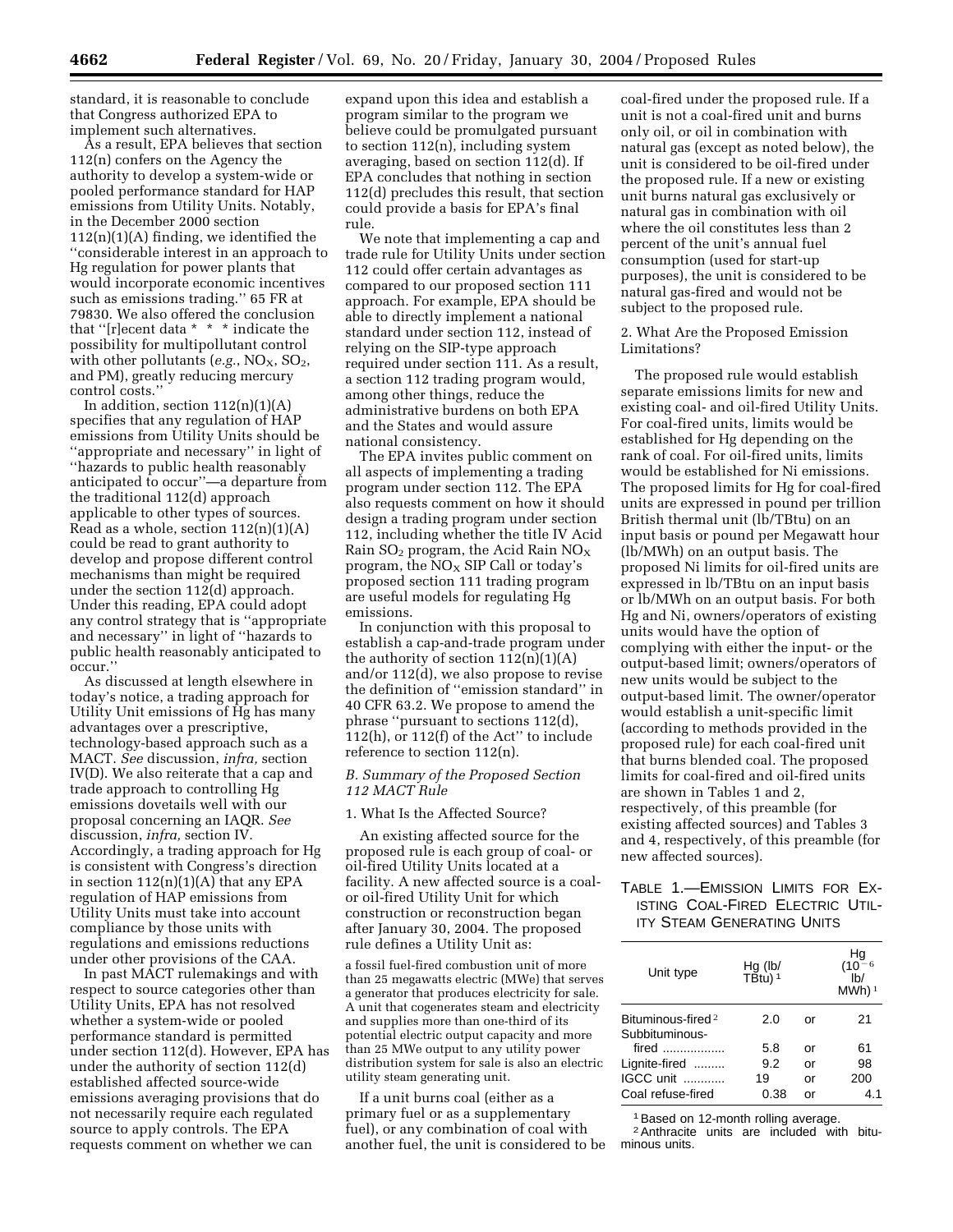TABLE 2.—EMISSION LIMITS FOR EX-ISTING OIL-FIRED ELECTRIC UTILITY STEAM GENERATING UNITS

| Unit type | Ni (lb/<br>TBtu) <sup>1</sup> |    | Ni (lb/<br>MWh) <sup>1</sup> |
|-----------|-------------------------------|----|------------------------------|
| Oil-fired | 210                           | or | 0.002                        |

1Based on do-not-exceed limit.

TABLE 3.—EMISSION LIMITS FOR NEW COAL-FIRED ELECTRIC UTILITY STEAM GENERATING UNITS

| Unit type           | $Hg (10^{-6}$<br>lb/MWh) <sup>1</sup> |
|---------------------|---------------------------------------|
|                     | 6.0                                   |
| Subbituminous-fired | 20                                    |
| Lignite-fired       | 62                                    |
|                     | 320                                   |
|                     | 11                                    |

<sup>1</sup> Based on 12-month rolling average.

<sup>2</sup> Anthracite units are included with bitu-

<sup>3</sup> Based on 90 percent reduction for beyondthe-floor control.

TABLE 4.—EMISSION LIMITS FOR NEW OIL-FIRED ELECTRIC UTILITY STEAM GENERATING UNITS

| Unit type |  | Ni (lb/<br>MWh) <sup>1</sup> |
|-----------|--|------------------------------|
| Oil-fired |  | 0.0008                       |

1Based on do-not-exceed limit.

Two alternatives for compliance purposes are provided in the proposed rule for oil-fired units. The owner/ operator can elect to: (1) meet the Ni limit, or (2) burn distillate oil (exclusively) rather than residual oil. If an oil-fired unit is currently burning, or switches to burning, distillate oil (exclusively), it would be exempt from all oil-fired unit initial and continuous compliance requirements until such time as it begins burning any oil other than distillate oil. The proposed rule would require that the exempted oilfired unit begin the performance testing procedures if it resumes burning a fuel other than distillate oil.

The proposed rule would also allow emissions averaging as a compliance option for existing coal-fired units located at a single contiguous plant. The owner/operator could elect to establish an overall Hg limit for an emissions averaging group using the procedures in the proposed rule and comply with that limit during each 12-month compliance period. The emissions averaging compliance approach is also applicable to coal-fired Utility Units subject to the Hg emission limits for new affected sources as long as they meet the new source limits.

The proposed emission limitations also include operating limits for control devices used to meet an emissions limitation. If an electrostatic precipitator (ESP) is used to meet a Ni limit, the owner/operator would be required to operate each ESP such that the hourly average voltage and secondary current (or total power input) do not fall below the limit established in the most recent performance test. Operating limits would not apply to control devices used to meet Hg emission limits where a continuous emission monitoring system (CEMS) or an appropriate long-term method is used to demonstrate compliance.

3. What Are the Proposed Testing and Initial Compliance Requirements?

New or reconstructed units must be in compliance with the applicable rule requirements upon initial startup or by the effective date of the final rule, whichever is later. Existing units must be in compliance with the applicable rule requirements no later than 3 years after the effective date of the final rule. The effective date is the date on which the final rule is published in the **Federal Register**.

Prior to the compliance date, the owner/operator would be required to prepare a unit-specific monitoring plan and submit the plan to the Administrator for approval. The proposed rule would require that the plan address certain aspects with regard to the monitoring system; installation, performance and equipment specifications; performance evaluations; operation and maintenance procedures; quality assurance techniques; and recordkeeping and reporting procedures. Beginning on the compliance date, the owner/operator would be required to comply with the plan requirements for each monitoring system.

Mercury emission limits. Compliance with the Hg emission limit would be determined based on a rolling 12-month average calculation. The Hg emissions are determined by continuously collecting Hg emission data from each affected unit by installing and operating a CEMS or an appropriate long-term method that can collect an uninterrupted, continuous sample of the Hg in the flue gases emitted from the unit. The proposed rule would allow the owner/operator to use any CEMS that meets requirements in Performance Specification 12A (PS–12A), ''Specifications and Test Procedures for Total Vapor-phase Mercury Continuous Monitoring Systems in Stationary Sources.'' An owner/operator electing to use long-term Hg monitoring would be

required to comply using the new EPA Method 324, ''Determination of Vapor Phase Flue Gas Mercury Emissions from Stationary Sources Using Dry Sorbent Trap Sampling.'' Performance Specification 12A and Test Method 324 are proposed as part of this rulemaking. The owner/operator would use the procedures outlined in § 63.10009 of the proposed rule to convert the concentration output from a CEMS or Method 324 to an emission rate format in lb/TBtu or lb/MWh. The proposed rule would require the owner or operator to begin compliance monitoring on the compliance date.

For new or existing cogeneration units, steam is also generated for process use. The energy content of this process steam must also be considered in determining compliance with the output-based standard. Therefore, the owner/operator of a new or existing cogeneration unit would be required to calculate emission rates based on electrical output to the grid plus half the equivalent electrical output energy in the unit's process steam. The procedure for determining these Hg emission rates is included in § 63.10009(c) of the proposed rule.

The owner/operator of a new or existing coal-fired unit that burns a blend of fuels would develop a unitspecific Hg emission limitation and the unit Hg emission rate for the portion of the compliance period that the unit burned the blend of fuels. The procedure for determining these emission limitations is outlined in § 63.9990(a)(5) of the proposed rule.

*Nickel emission limits.* Compliance with the applicable Ni emission limits in the proposed rule would be determined by performance tests conducted according to the requirements in 40 CFR 63.7 of the NESHAP General Provisions and the requirements in the proposed rule. The proposed rule would require EPA Method 29 in appendix A to 40 CFR part 60 to be used for the measurement of Ni emissions in the flue gas. With Method 29, Method 1 would be used to select the sampling port location and the number of traverse points; Method 2 would be used to measure the volumetric flow rate; Method 3 would be used for gas analysis; and Method 4 would be used to determine stack gas moisture. Method 19 would be used to convert the Method 29 Ni measurements to an emission rate expressed in units of lb/TBtu if complying with an inputbased standard. The owner/operator would use the procedures outlined in § 63.10009 of the proposed rule to convert the concentration output of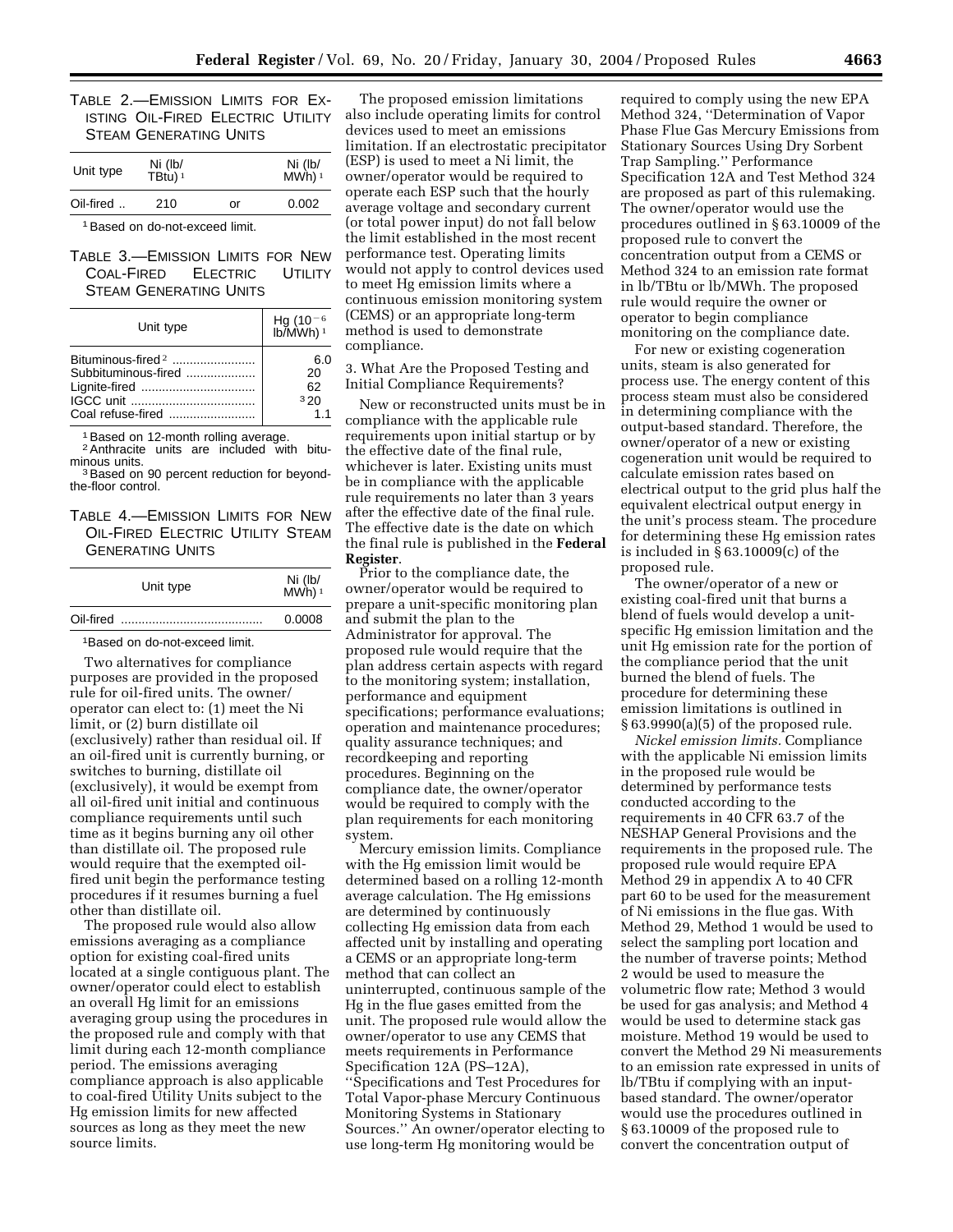Method 29 to an emission rate format in lb/TBtu or lb/MWh.

The proposed rule would require the owner/operator to establish limits for control device operating parameters based on the actual values measured during each performance test. The proposed rule specifies the parameters to be monitored for the types of emission control systems commonly used in the industry. The owner/ operator would be required to submit a monitoring plan identifying the operating parameters to be monitored for any control device used that is not specified in the proposed rule.

An initial performance test to demonstrate compliance with each applicable Ni emission limit would be required no later than 180 days after initial startup or 180 days after publication of the final rule, whichever is later, for a new or reconstructed unit, and no later than the compliance date for an existing unit (3 years after publication of the final rule).

The owner/operator of a new or existing cogeneration unit would have to account for the process steam portion of their emissions in the same manner for Ni emissions as they did for Hg emissions. The owner/operator of a cogeneration unit would be required to calculate the Ni emission rate based on electrical output to the grid plus half the equivalent electrical output energy in the unit's process steam (*see* section II.C.2 for an explanation of the basis for this approach). The procedure for determining these Ni emission rates are given in § 63.10009(c) of the proposed rule.

4. What Are the Proposed Continuous Compliance Requirements?

To demonstrate continuous compliance with the applicable emission limits under the proposed rule, the owner/operator would be required to perform continuous Hg emission monitoring for coal-fired units and continuous monitoring of appropriate operating parameters for the ESP used to comply with the Ni limit for oil-fired units. In addition, an annual performance test will be required for demonstrating compliance with the Ni emission limitation for oil-fired units. The annual performance test would be conducted in the same manner as the initial compliance demonstration.

#### 5. What Are the Proposed Notification, Recordkeeping, and Reporting Requirements?

The proposed rule would require the owner/operator to keep records and file reports consistent with the notification, recordkeeping, and reporting

requirements of the General Provisions of 40 CFR part 63, subpart A. Records required under the proposed rule would be kept for 5 years, with the 2 most recent years being on the facility premises. These records would include copies of all Hg emission monitoring data, coal usage, MWh generated, and heating value data required for compliance calculations; reports that have to be submitted to the responsible authority; control equipment inspection records; and monitoring data from control devices demonstrating that emission limitations are being maintained.

Two basic types of reports would be required: initial notifications and periodic reports. The owner/operator would be required to submit notifications described in the General Provisions (40 CFR part 63, subpart A), which include initial notification of applicability, notifications of performance tests, and notification of compliance status. For oil-fired units, if you at any time during the reporting period comply with an applicable emissions limit by switching fuel (in other than emergency situations), the proposed rule would also require that you notify EPA in writing at least 30 days prior to using a fuel other than distillate oil. In emergency situations, such notification must be within 30 days. As required by the General Provisions, the owner/operator would be required to submit a report of performance test results; develop and implement a written startup, shutdown, and malfunction plan and report semiannually any events in which the plan was not followed; and submit semiannual reports of any deviations when any monitored parameters fell outside the range of values established during the performance test.

#### *C. Rationale for the Proposed Section 112 MACT Rule*

1. How Did EPA Select the Affected Sources That Would Be Regulated Under the Proposed Rule?

As defined in section 112(a)(8) of the CAA, an ''electric utility steam generating unit'' means ''any fossil fuel fired combustion unit of more than 25 megawatts that serves a generator that produces electricity for sale. A unit that cogenerates steam and electricity and supplies more than one-third of its potential electric output capacity and more than 25 megawatts electrical output to any utility power distribution system for sale shall be considered an electric utility steam generating unit.'' For purposes of this proposed standard, any steam supplied to a steam

distribution system for the purpose of providing steam to a steam-electric generator that would produce electrical energy for sale is also considered in determining the electrical energy gross output capacity of the affected facility.

Only Utility Units that are fired by coal or oil, or combinations of fuels that include coal and oil, are subject to this proposal. Integrated gasification combined cycle units are also subject to this proposal. Boilers otherwise meeting the definition but fueled by gaseous fuels (other than gasified coal) at greater than or equal to 98 percent of their annual fuel consumption (when the other fuel burned is fuel oil or coal) are not included in the proposed rule.

An affected source under MACT is the equipment or collection of equipment to which the MACT rule limitations or control technology is applicable. For the proposed rule, the affected source would be the group of coal- or oil-fired units at a facility (a contiguous plant site where one or more Utility Units are located). Each unit would consist of the combination of a furnace firing a boiler used to produce steam, which is in turn used for a steam-electric generator that produces electrical energy for sale. This definition of affected source would include a wide range of regulated units with varying process configurations and emission profile characteristics.

Therefore, the first step towards rule development is to determine if dissimilarities between sources within the source category warrant subcategorization. Under CAA section 112(d)(1), which EPA is proposing to use for purposes of developing this rule pursuant to CAA section  $112(n)(1)(A)$ , the Administrator has the discretion to '' \* \* \* distinguish among classes, types, and sizes of sources within a category or subcategory in establishing \* \* " standards.

Historically and as EPA noted in the December 2000 finding, the criteria used by EPA in evaluating differences in combustion sources for purposes of subcategorization have included the size of the facility, type of fuel used, and plant type. (65 FR 79830) The EPA also is free to consider other relevant factors, such as geographic factors, process design or operation, variations in emissions profiles, or differences in the feasibility of application of control technology (APCD or work practices).

For the coal- and oil-fired Utility Unit source category, the individual units or sources exhibited obvious and significant variations with regard to some of these criteria. The most prominent dissimilarity was that between coal- and oil-fired units. Coaland oil-fired units have vastly different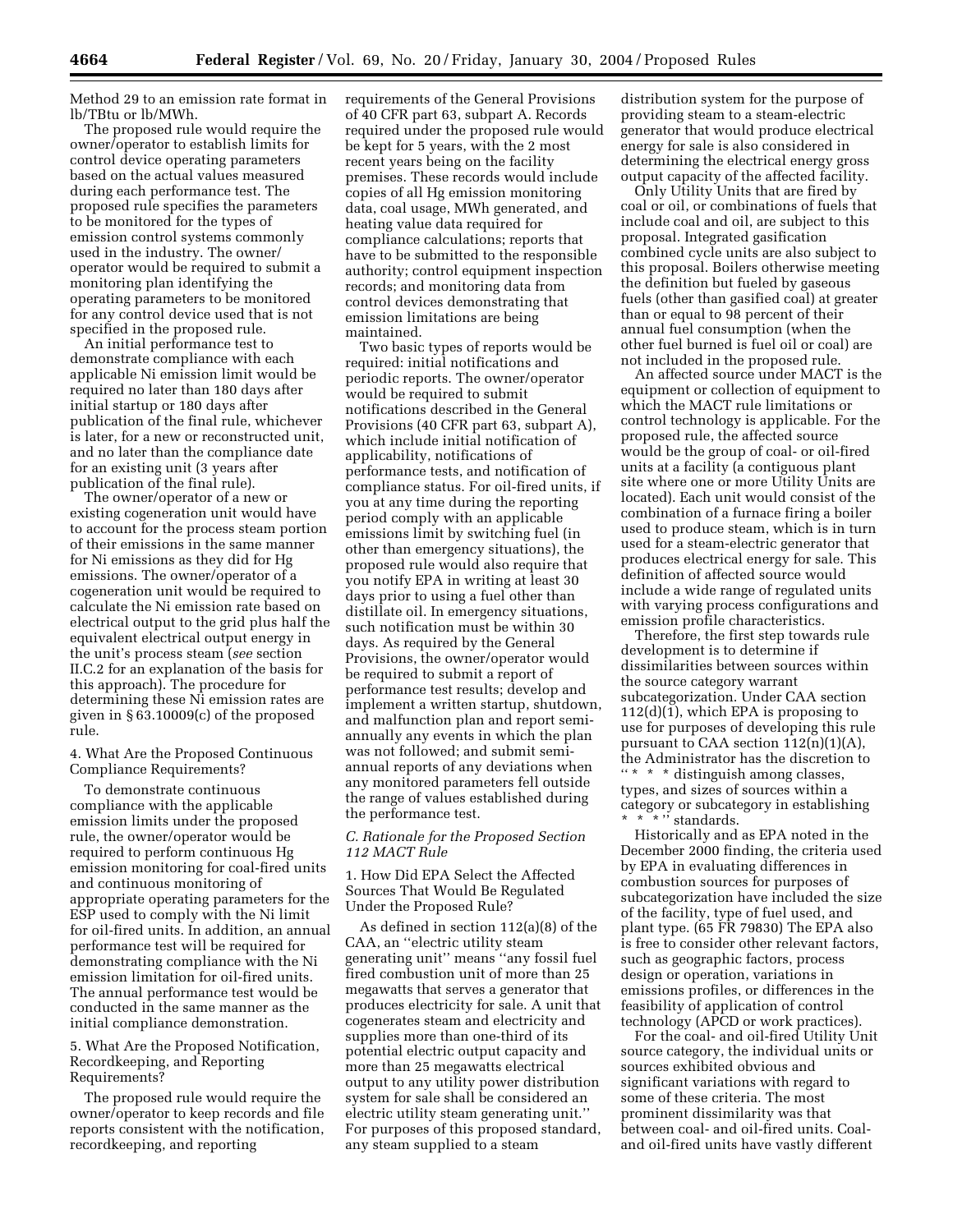emission characteristics due to their different fuels. The electric utility industry generally uses coal-fired units as base-loaded units (*i.e.*, the units are designed to run continuously except for maintenance intervals). Oil-fired units are generally used as ''peaking'' units (*i.e.*, the units are operated when extra electrical power is needed). Coal combustion produces higher emission levels of Hg than does a comparably sized oil-fired unit whereas oil combustion produces higher levels of Ni compounds. For these reasons, EPA divided sources into the initial subcategories of coal- and oil-fired units. Additional evaluation of the data was then conducted to ascertain if further subcategorization within coalfired or within oil-fired units was warranted.

Subcategorization within existing coal-fired units. The American Society for Testing and Materials (ASTM) classifies coals by rank, a term which relates to the carbon content of the coal and other related parameters such as volatile-matter content, heating value, and agglomerating properties. The coalfired electric utility industry combusts the following coal ranks, presented in decreasing order: anthracite, bituminous, subbituminous, and lignite. The higher heating value (HHV) of coal is measured as the gross calorific value, reported in British thermal units per pound (Btu/lb). The heating value of coal increases with increasing coal rank. The youngest, or lowest rank, coals are termed lignite. Lignites have the lowest heating value of the coals typically used in power plants. Their moisture content can be as high as 30 percent, but their volatile content is also high; consequently, they ignite easily. Next in rank are subbituminous coals, which also have a relatively high moisture content, typically ranging from 15 to 30 percent. Subbituminous coals also are high in volatile matter content and ignite easily. Their heating value is generally in between that of the lignites and the bituminous coals. Bituminous coals are next in rank, with higher heating values and lower moisture and volatile content than the subbituminous and lignite coals. Anthracites are the highest rank coals. Because of the difficulty in obtaining and igniting anthracite and the difficulties in maintaining anthracite-fired boilers, only a single electric utility boiler in the U.S. burned anthracite as its only fuel in 1999. Because bituminous coal is the most similar coal to anthracite coal based on coal physical characteristics (ash content, sulfur content, HHV), anthracite coal is considered to be

equivalent to bituminous coal for the purposes of the proposed rule and, thus, the anthracite-fired unit is considered a bituminous-fired unit for the purposes of the proposed rule.

Although there is overlap in some of the ASTM classification properties, the ASTM method of classifying coals by rank has been in use for decades and generally is successful in identifying some common core characteristics that have implications for power plant design and operation.

Coal refuse (*i.e.*, anthracite coal refuse (culm), bituminous coal refuse (gob), and subbituminous coal refuse) is also combusted in Utility Units. Coal refuse refers to the waste products of coal mining, physical coal cleaning, and coal preparation operations (*e.g.* culm, gob, etc.) containing coal, matrix material, clay, and other organic and inorganic material. Previously considered unusable by the industry because of the high ash content and relatively low heat content, it now may be utilized as a supplemental fuel in limited amounts in some units or as the primary fuel in a fluidized bed combustor (FBC). Because of the inherent inability to utilize coal refuse as the primary fuel in anything other than an FBC, it is considered to be a separate coal rank for purposes of the proposed rule.

The rank of coal to be burned has a significant impact on overall plant design. The goal of the plant designer is to arrange boiler components (furnace, superheater, reheater, boiler bank, economizer, and air heater) to provide the rated steam flow, maximize thermal efficiency, and minimize cost. Engineering calculations are used to determine the optimum positioning and sizing of these components, which cool the flue gas and generate the superheated steam. The accuracy of the parameters specified by the owner/ operators is critical to designing and building an optimally efficient plant. The rank of coal to be burned greatly impacts the entire design process. The rank of coal burned also has significant impact on the design and operation of the emission control equipment (*e.g.*, ash resistivity impacts ESP performance).

For the above reasons, one of the most important factors in modern electric utility boiler design involves the differences in the ranks and range of coals to be fired and their impact on the details and overall arrangement of boiler components. Coal rank is so important that plant designers and manufacturers expect to be provided with a complete list of all coal ranks presently available or planned for future use, along with their complete chemical and ash

analyses, so that the engineers can properly design and specify plant equipment. The various coal characteristics (*e.g.*, how hard the coal is to pulverize; how high its ash content; the chemical content of the ash; how the ash ''slags'' (fused deposits or resolidified molten material that forms primarily on furnace walls or other surfaces exposed predominantly to radiant heat or high temperature); how big the boiler has to be to adequately utilize the heat content; etc.), therefore, affect design from the pulverizer through the boiler to the final steam tubes. For a boiler to operate efficiently, it is critical to recognize the differences in coals and make the necessary modifications in boiler components during design to provide optimum conditions for efficient combustion.

Coal-fired units are designed and constructed with different process configurations partially because of the constraints, including the properties of the fuel to be used, placed on the initial design of the unit. Accordingly, these site-specific constraints dictate the process equipment selected, the component order, the materials of construction, and the operating conditions.

Approximately 23 percent of coalfired Utility Units either (1) co-fire two or more ranks of coal (with or without other fuels) in the same boiler, or (2) fire two or more ranks of coal (with or without other fuels) in the same boiler at different times (1999 EPA ICR). This coal ''blending'' is done generally for one of three reasons:  $(1)$  to achieve  $SO<sub>2</sub>$ emission compliance with title IV provisions of the CAA, (2) to prevent excessive slagging by improving the heat content of a lower grade coal, or (3) for economic reasons (*i.e.*, coal rank price and availability).

These blended coals, although of different rank, do have similar properties. That is, because of the overlap in various characteristics in the ASTM definitions of coal rank, certain bituminous and subbituminous coals (for example) exhibit similar handling and combustion properties. Plant designers and operators have learned to accommodate these blends in certain circumstances without significant impact on plant operation or control.

There are five basic types of coal combustion processes used in the coalfired electric utility industry. These are conventional-fired boilers, stoker-fired boilers, cyclone-fired boilers, IGCC units, and FBC units.

Conventional boilers, also known as pulverized coal (PC) boilers, have a number of firing configurations based on their burner placement. The basic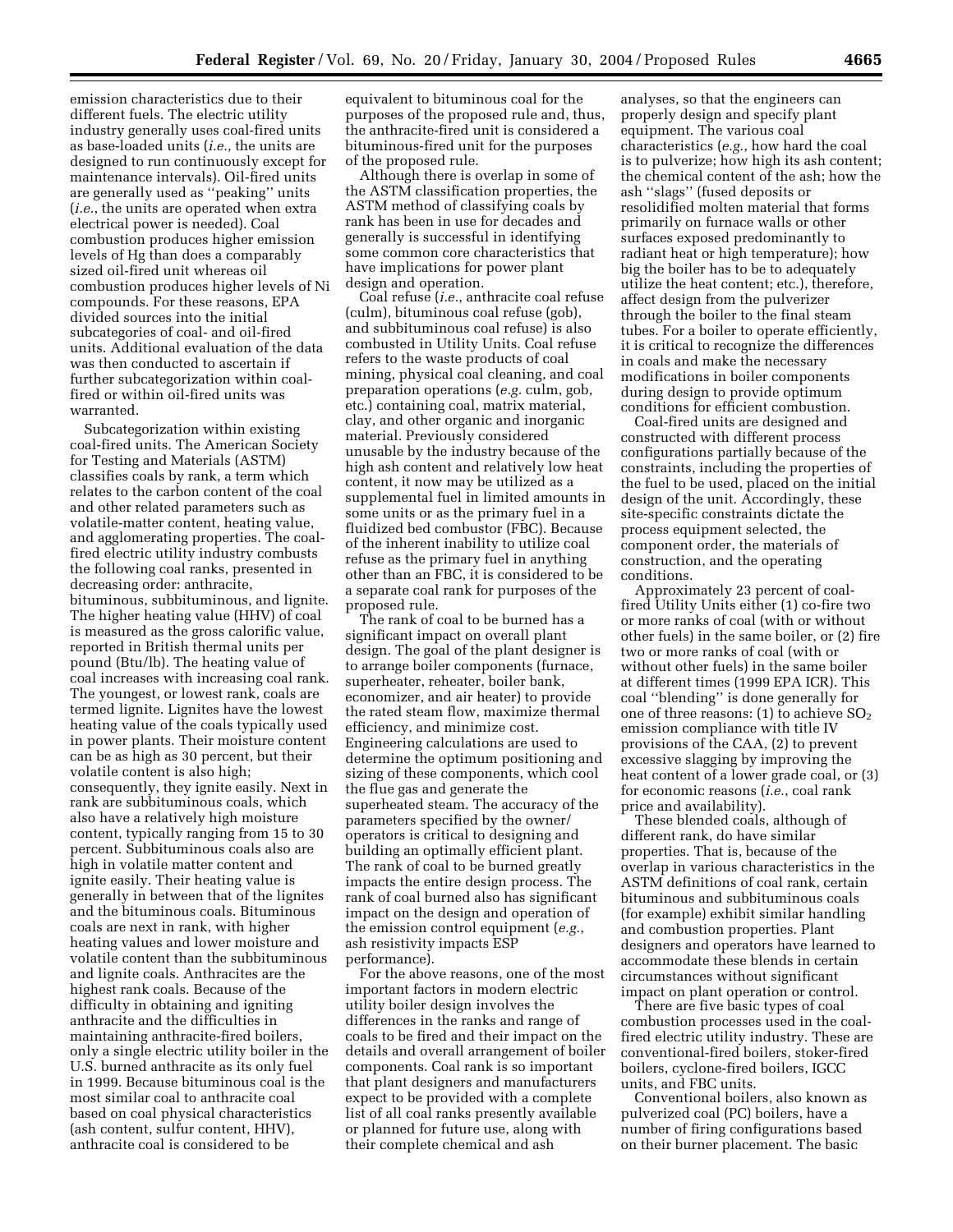characteristic that all conventional boilers have in common is that they inject PC and primary air through a burner where ignition of the PC occurs, which in turn creates an individual flame. Conventional boilers fire through many such burners mounted in the furnace walls.

In stoker-fired boilers, fuel is deposited on a moving or stationary grate or spread mechanically or pneumatically from points usually 10 to 20 feet above the grate. The process utilizes both the combustion of fine coal powder in air and the combustion of larger particles that fall and burn in the fuel bed on the grate.

Cyclone-fired boilers use several water-cooled horizontal burners that produce high-temperature flames that circulate in a cyclonic pattern. The burner design and placement cause the coal ash to become a molten slag that is collected below the furnace.

Fluidized bed combustors combust coal, in a bed of inert material (*e.g.*, sand, silica, alumina, or ash) and/or a sorbent such as limestone, that is suspended through the action of primary combustion air distributed below the combustor floor. ''Fluidized'' refers to the state of the bed of material (coal and inert material (or sorbent)) as gas passes through the bed. As the gas flow rate is increased, the force on the fuel particles becomes just sufficient to cause buoyancy. The gas cushion between the solids allows the particles to move freely, giving the bed a liquidlike (or fluidized) characteristic.

Integrated-coal gasification combined cycle units are specialized units in which coal is first converted into synthetic coal gas. In this conversion process, the carbon in the coal reacts with water to produce hydrogen gas and carbon monoxide (CO). The synthetic coal gas (syngas) is then combusted in a combustion turbine which drives an electric generator. Hot gases from the combustion turbine then pass through a waste heat boiler to produce steam. This steam is fed to a steam turbine connected to a second electric generator.

After examining a number of possible subcategorization options, EPA identified three basic ways to subcategorize coal-fired Utility Units.

*No subcategorization.* This approach would treat all coal ranks and all coal combustion process types as one, with the MACT floor developed using all of the coal-fired unit data.

*Subcategorization by coal rank.* Subcategorization by individual coal rank accommodates the various design and control constraints resulting from the various coal ranks.

*Subcategorization by process type.* Another option is to subcategorize by process type (*e.g.*, stoker-fired, cyclonefired, FBC, IGCC).

To determine the appropriate subcategorization approach, the EPA evaluated fuel, process, and control technology and found that the data did not identify any common attribute among the top units that could be credited with the demonstrated better performance. The EPA found that each of the best-performing units had a combination of factors that was the basis for the better performance on that particular unit. The factors identified included the Hg and chlorine (Cl) contents of the coal, the speciation of the Hg in the flue gas stream, and the control device configuration.

Based on this information, EPA then analyzed the available data to determine which coal ranks were burned, and why, to ascertain if changing coal rank would be a conceivable control strategy. The EPA found that the characteristics of the coal rank to be burned was the driving factor in how a coal-fired unit was designed. Further, the choice of coal ranks to be burned for a given unit is based on economic issues, including availability of the coal within the region or locale. A number of coal-fired units, including all known lignite-fired units, are ''mine mouth'' (or near mine-mouth) operations (*i.e.*, the unit is constructed on or near the coal mine itself with coal transport often being done by conveyor directly from the mine) and many do not have the infrastructure in place (*e.g.*, interstate rail lines) to import other ranks of coal in quantities sufficient to replace all lignite coal combusted. The EPA also found that substitution of coal rank, in most cases, would require significant modification or retooling of a unit, which would indicate a pertinent difference in the design/operation of the units. Because not all units are designed to combust the same rank of coal and the Hg emissions from some ranks of coal are easier to control than those from other ranks, a standard based on ''no subcategorization'' likely would be unachievable for some units. For these reasons, EPA decided that subcategorization of coal-fired units based on coal rank (fuel type) was warranted. We note again that certain Utility Units are, in fact, able to effectively combust coals from different ASTM ranks because of the overlap in coal classification properties. We do not, however, believe that this ''overlap'' compromises our ability to subcategorize by coal rank because it remains true that coal rank is a significant factor that distinguishes the design and operational characteristics of different boilers. We ask for comment on this issue.

Although conventional-, stoker-, and cyclone-fired boilers use different firing techniques, the Hg emissions characteristics of these boilers are similar (when common ranks of coal are fired) and, therefore, the units can be grouped together and further subcategorization by these process types is not necessary.

Based on their unique firing designs, FBC units employ a fundamentally different process for combusting coal from that employed by conventional-, stoker-, or cyclone-fired boilers. Fluidized-bed combustors are capable of combusting many coal ranks, including coal refuse. For these reasons, FBC units can be considered a distinct type of boiler. However, the Hg emissions test data results for FBC units were not substantially different from those at similarly-fueled conventionally-fired units with similar emission levels, either in mass of emissions or in emissions characteristics. Therefore, EPA has decided not to establish a separate subcategory for FBC units.

Integrated gasification combined cycle units combust a synthetic coal gas. No coal is directly combusted in the unit during operation (although a coalderived fuel is fired), and, thus, IGCC units are a distinct class or type of boiler for the proposed rule.

For the purposes of the proposed rule and based on the above information, the coal-fired units at existing affected sources are subcategorized into five subcategories, four based on coal rank and one based on process type: bituminous (including anthracite); subbituminous; lignite; coal refuse (which includes anthracite coal refuse (culm), bituminous coal refuse (gob), and subbituminous coal refuse); and IGCC (coal syngas). Because few units fire anthracite coal and because there are significant similarities in the emissions resulting from the combustion of anthracite and bituminous coals, EPA chose to combine anthracite coal with bituminous coal for the purposes of this rule. A more detailed description of the specific elements and rationale used to determine this subcategorization scheme is located in the docket.

*Subcategorization within existing oilfired units.* The EPA analyzed the data available on the fuel, process, emission profiles, and APCD for oil-fired units at existing affected sources. An oil-fired electric utility boiler combusts fuel oil exclusively, or combusts fuel oil at certain times of the year and natural gas at other times (not simultaneously). The choice of when to combust oil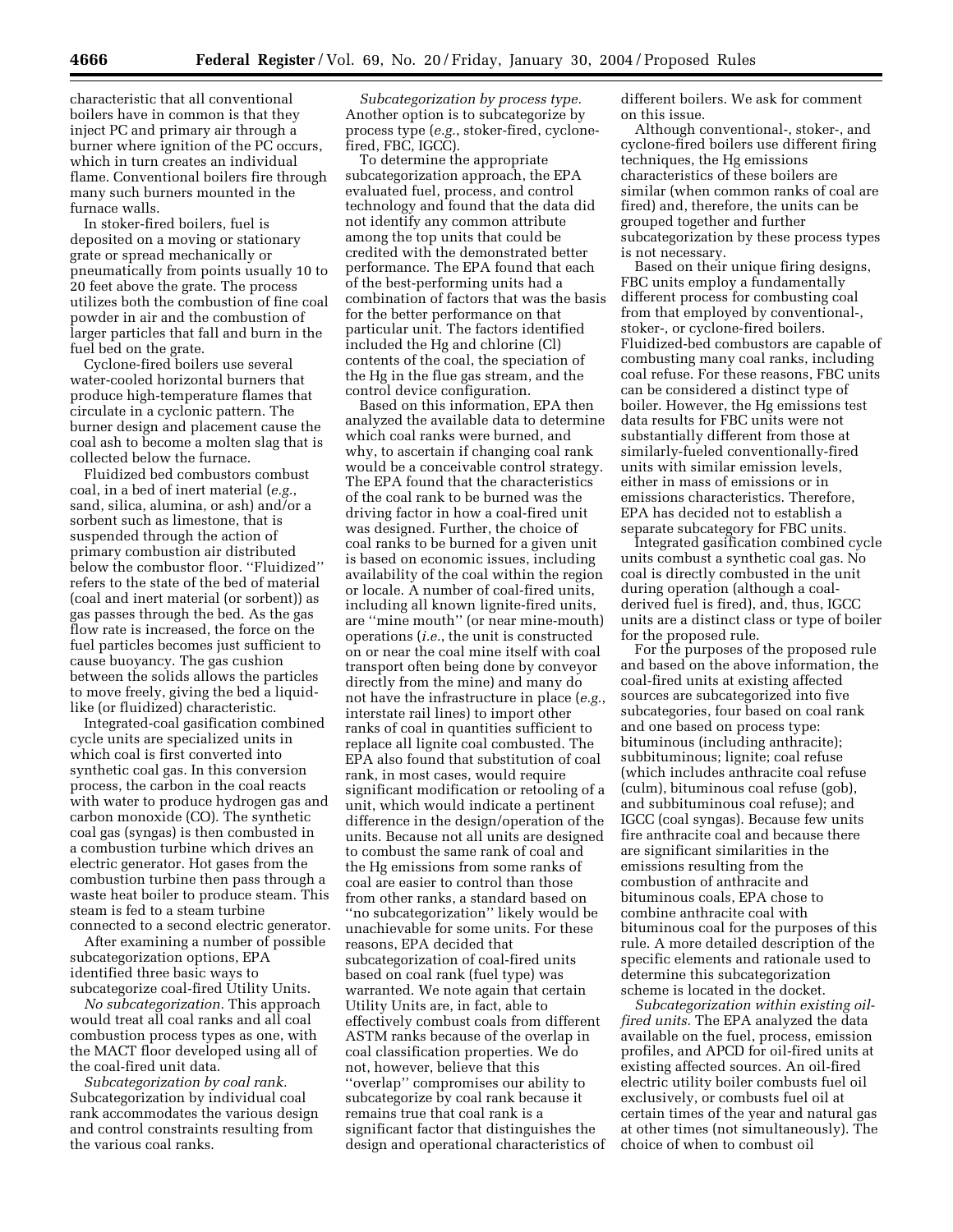exclusively or to alternate between oil and natural gas at a single boiler is usually based on economics or fuel availability (including seasonal availability). The ASTM classifies oils by ''grade,'' a term which relates to the amount of refinement that the oil undergoes. The level of refinement directly affects the Ni and carbon content of the oil and other related parameters such as sulfur content, heating value, and specific gravity. The most refined fuel oil used by the oilfired electric utility industry is known as No. 2 fuel oil (also known as distillate oil or medium domestic fuel oil). The least refined fuel oil used by the oilfired electric utility industry is known as No. 6 fuel oil (also known as residual oil or Bunker C oil). By comparison, No. 2 fuel oil is lower in Ni, sulfur, ash content, and heating value but higher in carbon content than No. 6 fuel oil. Only a handful of boilers (8 of 218) fire No. 2 distillate fuel oil exclusively. (2001 EIA data) However, 28 out of 218 boilers fire No. 2 distillate fuel oil and No. 6 (residual) fuel oil in the same boiler (either simultaneously or at separate times).

The type of oil to be burned has little impact on overall boiler design. The goal of the plant designer is to make sure the plant can handle the different viscosities of oil (and natural gas if applicable) that the boiler is likely to combust.

There is only one basic type of oil combustion process used in the oil-fired electric utility industry, known as a conventional-fired boiler. Conventionalfired boilers have a number of firing configurations based on their burner placement. The basic characteristic that all conventional-fired boilers have in common is that they inject oil and primary air through a burner where ignition of the oil occurs, which in turn creates an individual flame. Conventional-fired boilers fire through many such burners mounted in the furnace walls.

The data available to EPA indicated that there is very little variation in the process or control technologies used in the industry. Therefore, EPA found no criteria that would warrant further subcategorization within existing oilfired units and is not doing so in the proposed rule.

Subcategorization within new units. With regard to new sources, EPA has no data that indicate that the rationale for subcategorization for existing coal-fired units would not be applicable to new units (*i.e.,* there is no reason to believe that new units will not utilize the full range of coal ranks and combustion process types currently used by existing

units). New units constructed at the same facilities as existing units could still be restricted, at least in concept, to the same physical constraints (*e.g.,* coal handling and processing, access to interstate rail lines) as are the co-located existing units. Further, EPA has no data indicating the availability of existing coal ranks is likely to substantially change for a given locale. For this reason, EPA is proposing that the subcategorization scheme for new coaland oil-fired units be the same as for the existing units.

The EPA solicits comment on this decision that new and existing units should be subcategorized in the same manner.

2. How Did EPA Select the Format of the Proposed Emission Standards?

The EPA has established pollution prevention as one of the its highest priorities. One of the opportunities for pollution prevention lies in simply using energy efficient technologies to minimize the generation of emissions. The EPA has previously investigated ways to promote energy efficiency in utility plants by changing the manner in which it regulates flue gas emissions. Therefore, in an effort to promote energy efficiency in utility steam generating facilities, the Administrator is proposing output-based standards for new sources for emissions of Hg and Ni under this rule. This format has been used successfully on other EPA rules (*e.g.,* subpart Da NSPS  $NO<sub>X</sub>$ , 40 CFR 63.44a). Existing sources would have the option of using either input- or output-based limits based on the potential increase in cost resulting from the need to add instrumentation.

Traditionally, utility emissions have been controlled on the basis of boiler input energy (lb/million British thermal units (MMBtu) heat input). However, input-based limitations allow units with low operating efficiency to emit more per megawatt (MWe) of electricity produced than more efficient units. Considering two units of equal capacity, under current regulations, the less efficient unit will emit more because it uses more fuel to produce the same amount of electricity. One way to regulate mass emissions and plant efficiency is to express the emission standard in terms of output energy. Thus, an output-based emission standard would provide a regulatory incentive to enhance unit operating efficiency and reduce emissions. Two of the possible output-based formats considered for the revised standards were: (1) Mass emitted per gross boiler steam output (lb/TBtu heat output), and (2) mass emitted per net energy output

(lb/MWh). The criteria used for selecting the format were ease in monitoring and compliance testing and ability to promote energy efficiency.

The objective of an output-based standard is to establish an emission limit in a format that incorporates the effects of plant efficiency. Additionally, the limit should be in a format that is practical to implement. Thus, the format selected must satisfy the following: (1) Provide flexibility in promotion of plant efficiency; (2) permit measurement of parameters related to stack emissions and plant efficiency, on a continuous basis; and (3) be suitable for equitable application on a variety of power plant configurations.

The option of lb/TBtu steam output accounts only for boiler efficiency, ignores both the turbine cycle efficiency and the effects of energy consumption internal to the plant, and provides minimal opportunities for promoting energy efficiency at the units. The EPA has found that the second output-based format option of lb/MWh is preferable as it accounts for all aspects of efficiency and provides opportunity for promoting energy efficiency for the units.

The format of lb/MWh can be measured in two ways: net and gross energy output. The net plant energy output provides the owners/operators with all possible opportunities for promoting energy efficiency and can easily accommodate both electrical and thermal (process steam) outputs. The disadvantage of a net plant energy output is that implementation could require significant and costly additional monitoring and reporting systems because the energy output that is used for internal components (and not sent to the grid) cannot be accounted for by simply installing another meter. The gross plant energy output, on the other hand, represents the energy generated before any internal energy consumption and losses are considered. Rules based on this format do not have the disadvantages of the net-based format mentioned above.

Based on this analysis, an emission limit format based on mass of emissions per gross plant energy output is selected for the proposed output-based standard. Because electrical output at all power plants is typically measured directly in MWe, a format in ''lb/MWh gross'' is determined to be the most appropriate for the proposed rule. The EPA, however, requests comments on the selected format of ''lb/MWh gross'' because a format of ''lb/MWh net'' may be more productive in encouraging overall energy efficiency at electric utility plants.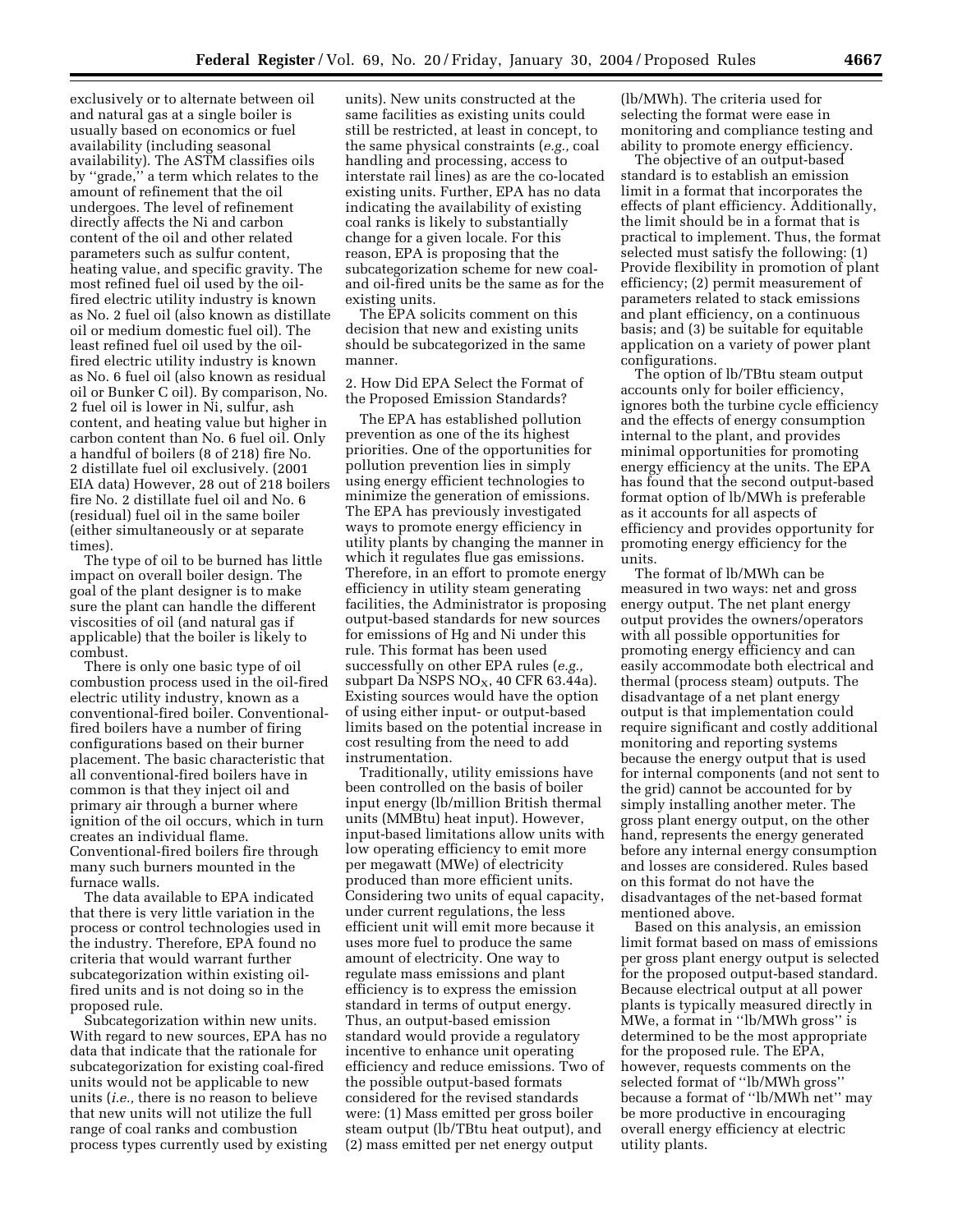Compliance with the output-based emission limit would require continuous measurement of plant operating parameters associated with the mass rate of emissions and gross energy outputs. In the case of cogeneration plants where process steam is an output product, means would have to be provided to measure the process steam flow conditions and to determine the useful heat energy portion of the process steam that is interchangeable with electrical output.

Instrumentation already exists in power plants to conduct these measurements since the instrumentation is required to support current emission regulations and normal plant operation. Consequently, compliance with the output-based emission limit is not expected to require any additional instrumentation. Therefore, no additional instrumentation is required for conventional utility applications (particularly for new sources) to comply with the output-based emission limit. However, additional signal input wiring and programming is expected to be required to convert the above measurements into the compliance format (lb/MWh gross).

To use an output-based standard for cogeneration units (*i.e.,* units which use steam to both generate electricity and as a process input), the energy content of the process steam must also be considered in determining compliance with the output-based standard. The EPA has determined that existing plant monitoring and energy calculation curves are available and can be easily programmed to determine the steam's equivalent electrical energy component. This component can then be added to the plant's actual gross electrical output to arrive at the plant's total gross energy output.

Since all the reported data obtained throughout the development of the revised standards are in the current format of lb/TBtu heat input, EPA applied an efficiency factor to the current format to develop the outputbased limits. The efficiency factor approach was selected because the alternative of converting all the reported data in the database to an output-basis would require extensive data gathering and analyses. Applying a baseline efficiency would essentially convert the selected heat input-based level to an output-based emission limit.

The output-based standard must be referenced to a baseline efficiency. Most existing electric utility steam generating plants fall in the range of 24 to 35 percent efficiency. However, newer units operate around 35 percent efficiency; therefore, 35 percent was

selected as the baseline efficiency for new units; 32 percent was selected as the baseline efficiency for existing units. The EPA requests comment on: (1) Whether 35 percent is an appropriate baseline efficiency, (2) how often the baseline efficiency should be reviewed and revised in order to account for future improvements in electric generation technology, and (3) the specific methodology or methodologies appropriate and verifiable for determining the gross energy output.

The efficiency of Utility Units usually is expressed in terms of heat rate, which is the ratio of heat input, based on HHV of the fuel, to the energy (*i.e.,* electrical) output. The heat rate of a utility steam generating unit operating at 32 percent efficiency is 11 joules per watt hour (J/ Wh) (10,667 Btu per kilowatt hour (kWh)); at 35 percent efficiency, the values are 10 J/Wh (9,833 Btu/kWh).

Determination of the gross efficiency of a cogeneration unit includes the gross electrical output and the useful work achieved by the energy (*i.e.,* steam) delivered to an industrial process. Under a Federal Energy Regulatory Commission (FERC) regulation, the efficiency of cogeneration units is determined from "\* \* \* the useful power output plus one-half the useful thermal output \* \* \*,'' 18 CFR part 292, section 205. Therefore, to determine the process steam energy contribution to net plant output, a 50 percent credit of the process steam heat was selected. This approach is consistent with the approach taken in the most recent subpart Da revision to the  $NO<sub>x</sub>$  standard.

The proposed section 112 MACT rule does not include a specific methodology or methodologies for determining the unit gross output. The EPA would specify such methods in the final rule.

The proposed format for Hg also includes the use of a 12-month rolling average in determining compliance. The EPA considers use of an averaging period to be appropriate because Hg is not an acute health hazard in the context of its emission from Utility Units. Rather, it is a persistent bioaccumulative HAP that lends itself to monitoring over a longer-term period. Several periods could be used for this purpose, including 12-month rolling, quarterly, and yearly. Electric Utility Units already monitor their fuel use on a monthly basis for reporting to the DOE. Therefore, EPA is proposing to base the Hg standard on a 12-month rolling average period.

The EPA requests comment on all aspects of the analyses and conclusions set forth above, including (1) whether 32 and 35 percent are appropriate baseline

efficiencies; (2) how often the baseline efficiency should be reviewed and revised in order to account for future improvements in electric generation technology; (3) whether the outputbased standard option in the proposed rule will promote energy efficiency improvements; (4) the specific methodology or methodologies appropriate and verifiable for determining the gross output of a steam generating unit; and (5) whether a fixed percentage credit of 50 percent is representative of the useful heat in varying quality of process steam flows.

3. How Did EPA Determine the Proposed MACT Floor for Existing Units?

All standards established pursuant to the process set forth in section 112(d) of the CAA must reflect the maximum degree of reduction in emissions of HAP that is determined to be achievable by the industry source category. For existing sources, MACT cannot be less stringent than the average emission limitation achieved by the bestperforming 12 percent of existing sources for categories and subcategories with 30 or more sources (excluding certain sources as specified by the CAA). This level of control is known as the MACT floor. Because the MACT floor represents the level of reduction in HAP emissions that is actually achieved by the best-performing sources in the source category, EPA may not consider cost and other impacts in determining the MACT floor.

This section describes the process used by EPA to determine the MACT floors for each of the subcategories included in the coal- and oil-fired electric utility source category. The MACT floor determination process for this source category was complicated by the many ranks/grades of fossil fuels used in the industry and the capability of the air pollution control technologies currently used in the industry to reduce Hg and Ni emissions.

The initial step in developing a MACT floor or floors for a source category is determining whether subcategorization is appropriate. A discussion of EPA's analysis and conclusions concerning subcategorization of coal-fired units is set forth above.

One potential approach for establishing MACT floors for the subcategories is to require all of the sources in a category to implement precombustion pollution prevention measures. The precombustion techniques include fuel substitution, process changes, and work practices. As discussed in detail below, EPA has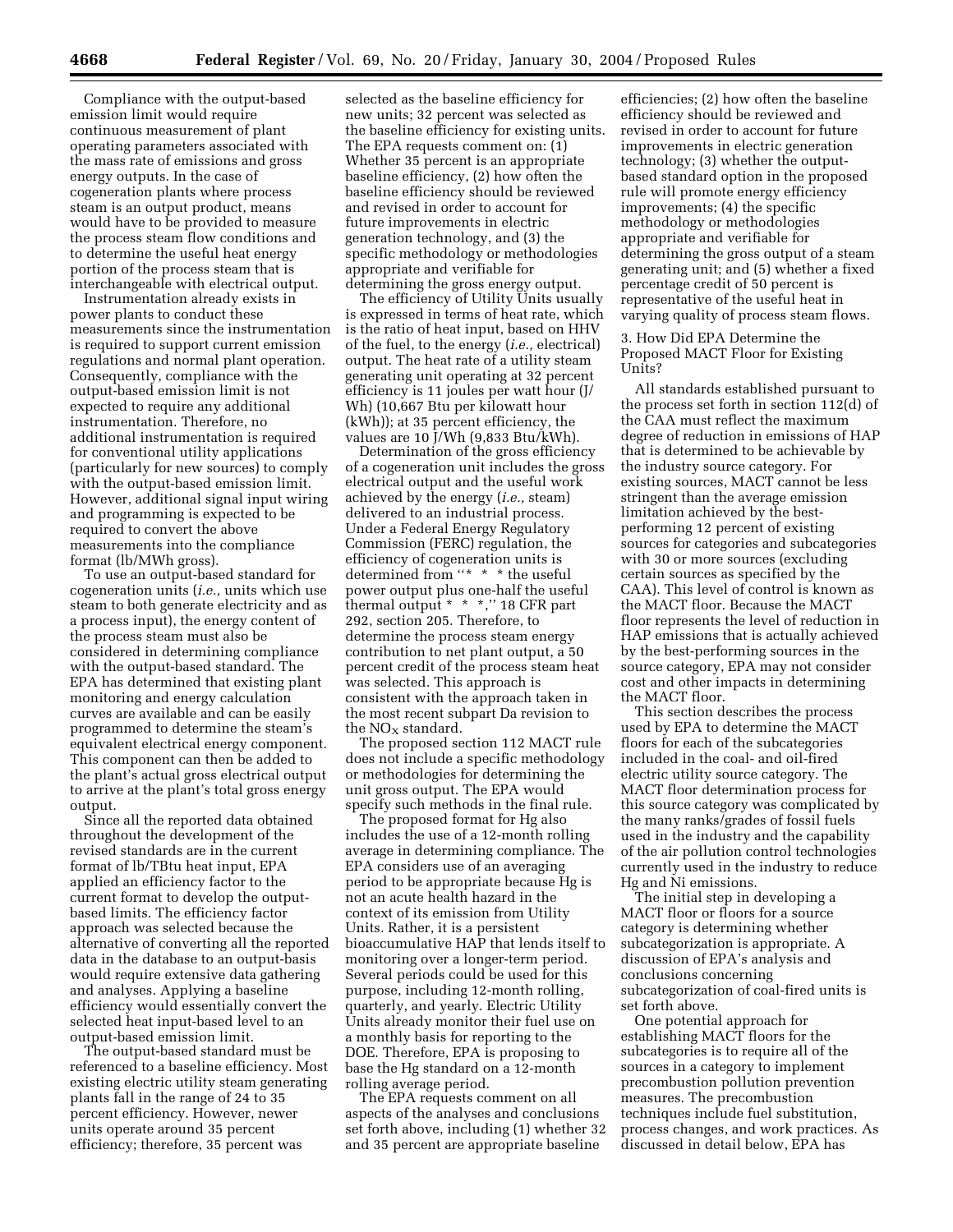determined that none of these approaches are viable for all of the units in the coal- and oil-fired electric utility source category.

Did EPA consider the use of precombustion measures in establishing the MACT floor? The EPA first considered the feasibility of fuel substitution from several perspectives: (1) Switching to other fuels used in the same subcategory (*e.g.*, a ''lower'' Hg content bituminous coal); (2) switching to fuels used in another subcategory (*e.g.*, firing bituminous coal instead of lignite coal); or (3) switching to natural gas. The EPA considered several aspects of fuel switching in evaluating these alternatives. These aspects included whether switching fuels would achieve lower Hg and Ni emissions, whether fuel switching could be technically achieved considering the existing design characteristics of electric Utility Units, and the availability of various types of fuel.

For coal-fired units, the first aspect considered was fuel switching either to a better (or lower Hg-containing) seam of coal used within a subcategory or used in another subcategory. The question of whether switching between coals is a viable option arises from the variation in Hg content and other key attributes in different seams of coal. The data indicate that, although one seam may have less Hg than another, it may be higher in other chemical constituents of concern. The EPA has no data on which to determine the ''best'' seam, or rank, of coal on which to base such a requirement. Further, even if a ''better/ best'' seam could be identified, changing to a specific or different seam of coal would essentially determine the area or even mine from which the coal could be produced. The fuel substitution issue then becomes dependent on the regional differences in coal characteristics and the subsequent feasibility of placing a burden on units that are located further from the better/ best seams. The EPA feels that the intent of the CAA is to develop standards that, to the greatest extent reasonably possible, are consistent across the industry and avoid actions that create regional disparities. The EPA further feels that requiring all plants to combust coal from a specific seam is not a viable long-term solution because the supply of coal from that seam would be rapidly depleted. Finally, EPA has determined (as stated earlier) that the existing Utility Units were designed based on the availability of certain coal ranks and has found that, in some instances, the units were actually co-located with a particular coal source.

Another perceived use of alternate ranks or seams of coal is to use clean coal. The term ''clean coal'' generally refers to a fuel that is lower in sulfur and/or ash content. Data gathered by EPA indicate that within specific coal ranks, the Hg content can vary significantly and that lower sulfur content does not necessarily mean lower Hg content.

Certain physical characteristics of coal-fired units also limit the effectiveness of prevention measures. A unit may require extensive changes to the coal handling and feeding system (*e.g.*, a stoker using bituminous coal as fuel would need to be redesigned) in order to burn a different rank of coal. Additionally, existing burners and combustion chamber designs are generally not capable of handling different coal ranks, and generally cannot accommodate increases or decreases in the coal volume and shape. For example, burners are designed partially on the hardness of the coal; changing coal ranks could result in a harder coal and increased wear on the burners. The size of the burner and combustion chamber are based, in part, on the heating value of the coal rank; lower rank coals require larger systems for the same amount of heat input. Design changes to allow different coal use may, in some cases, reduce the capacity and efficiency of the unit. Reduced efficiency results in a lack of effective energy usage and may result in less complete combustion and, thus, an increase in emissions.

Another factor supporting EPA's conclusion that precombustion measures are not a viable emissions reductions approach for all units in the category is the lack of available alternative types of fuel for a given unit. Natural gas pipelines are not available in all regions of the U.S. Even where pipelines provide access to natural gas, supplies of natural gas may not be available in adequate quantities for utilities. For example, it is common practice in large metropolitan areas during winter months (or periods of peak demand) to prioritize natural gas usage for residential areas before industrial areas (*i.e.*, natural gas curtailments). Requiring an EPAregulated utility unit to switch to natural gas would place an even greater strain on natural gas resources, and, in some circumstances, the change would interfere with a unit's ability to run at full capacity. For these reasons, EPA decided that fuel switching is not an appropriate criterion for identifying the MACT floor level of control for existing coal-fired units.

With regard to process changes, EPA found that Hg and Ni emissions of concern from coal- and oil-fired units are primarily dependent upon the composition of the fuel and, to a lesser extent, the combustion process. Consequently, process changes (*i.e.*, changes to unit design/operation) would be ineffective in reducing these fuelrelated Hg and Ni emissions. The EPA did not identify any process changes or work practices that would be appropriate criteria for identifying the MACT floor level of control for existing coal- or oil-fired units.

In general, electric Utility Units are designed for efficient combustion. Facilities have an economic incentive to ensure that fuel is not wasted and that the combustion device operates properly and is appropriately maintained. In fact, historical data show that the average heat rate (*i.e.*, heat energy required to produce 1 kWh of electricity) declined by 11-fold between 1899 and the mid-1960s, mainly because of the desire to run efficient plants. The EPA was also unable to identify any uniform requirements or set of work practices that would meaningfully reflect the use of GCP or that could be meaningfully implemented across any subcategory of units. Therefore, EPA has not found combustion practice requirements useful in determining the MACT floor for existing coal- or oil-fired units. However, EPA's inability to establish a combustion practice requirement as part of the MACT floor for existing units does not reduce the incentive for owners/operators to operate their units at top efficiency.

The EPA requests comments and emissions information regarding whether there are any uniform GCP for controlling Hg and Ni that would be appropriate for minimizing Hg and Ni emissions from any subcategory of electric Utility Units.

4. How Did EPA Derive the MACT Floor for Each Subcategory?

As noted above, the EPA has determined that coal rank and resulting system design characteristics warrant subcategorization within coal-fired units. Once EPA determined that precombustion techniques were not helpful in determining the MACT floor for the entire source category, the next step was to develop a MACT floor for each subcategory based on the control technology used by the top-performing units (*i.e.,* equipment based), and the level of emissions reductions (*i.e.,* emission limitation based) that the top units in each subcategory demonstrated.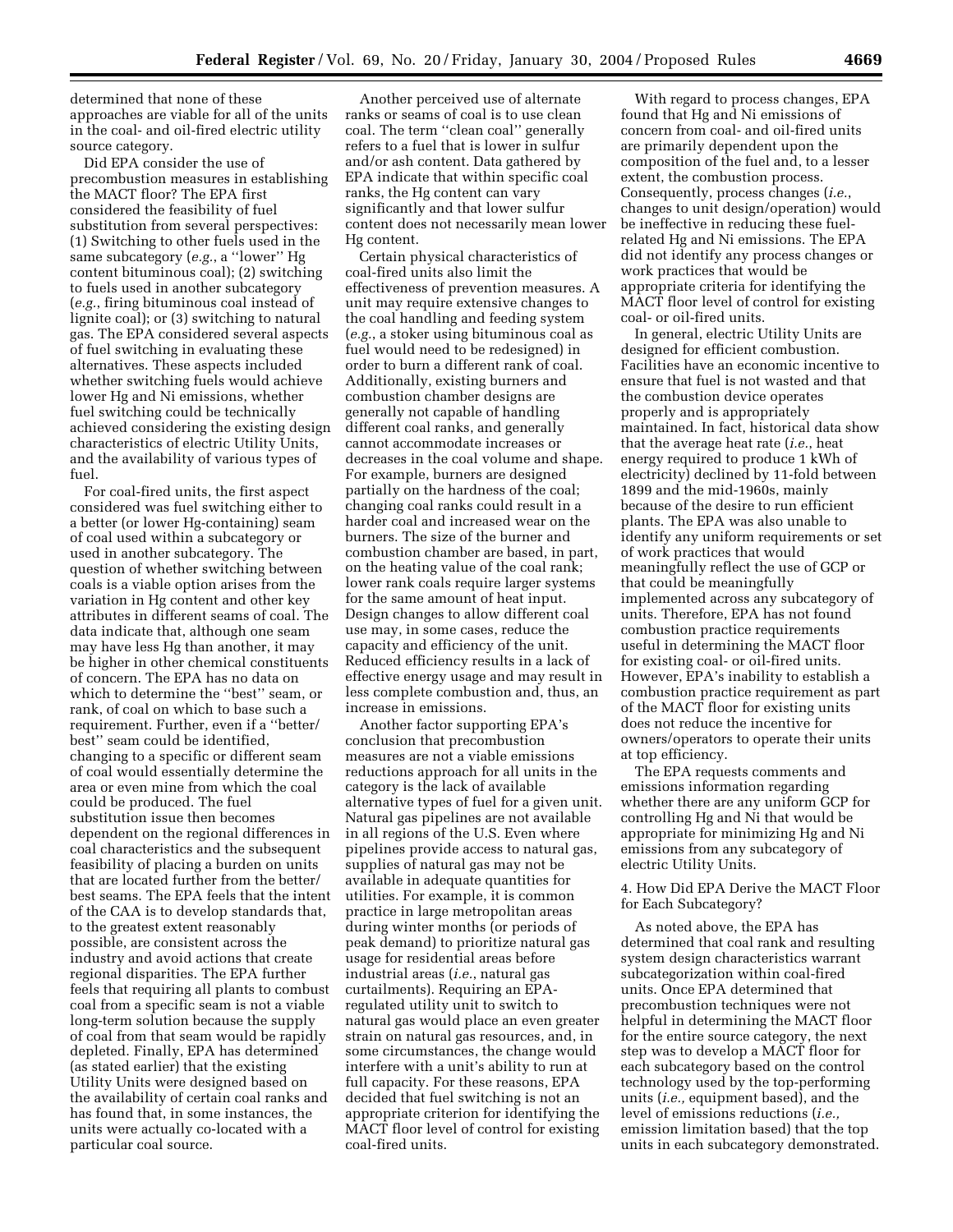The EPA had data from an evaluation of the Hg control performance of various emission control technologies that are either currently in use on coal-fired units (designed for pollutants other than Hg) or that could be applied to such units for Hg control. According to the available data, none of the existing control systems were specifically designed to remove Hg; however, most of the controls removed Hg to some degree. The most prevalent control technology used in the industry was the ESP, which was designed to control PM. Fabric filters or the combination of spray dryer adsorbers (SDA) and fabric filters were, however, found to be the most effective control technology for Hg removal generally.

Unfortunately, the best Hg control technology scenarios were not consistent with regard to the extent to which they removed Hg. For these reasons, EPA decided to address Hg under the proposed rule using an emission limitation-based approach as opposed to a control equipment-based approach.

As a result of the preceding evaluations, EPA concluded that the most appropriate approach for determining MACT floors for existing coal- and oil-fired units was to rank the emission test results from units within each subcategory from lowest to highest and calculate a MACT floor emission limitation by taking the numerical average of the test results from the bestperforming 12 percent (or equivalent) of affected sources. The MACT floor database consisted of all pollutants described in the 132 test reports, including multiple runs if they were available. Units were ranked based on the subcategorization scheme described elsewhere in this preamble, and then ranked from lowest to highest by Hg emission rates within each subcategory. For oil-fired units, the ranking process was based on the Ni emission rates.

#### 5. How Did EPA Account for Variability?

In establishing the MACT floor(s) for existing sources in a particular category or subcategory of sources, section 112(d)(3) of the CAA calls for EPA to determine the average level of emission limitation actually being achieved by the best-performing existing sources in that category or subcategory. For combustion sources such as Utility Units, variability in both the Hg or Ni content of the fuel combusted and the performance of a particular control device have a significant impact on the determination of the level of emission limitation actually being achieved. As a result, it is essential that EPA be able to

identify and quantify the level of variability arising from these sources. This is borne out by the test report data EPA obtained through the ICR. That data, which EPA is confident are representative of the industry, shows a significant degree of variability, even within a given subcategory. The EPA, therefore, decided it was necessary to develop a methodology to address the multiple sources of the observed variability in order to assure that an emission limitation value could be derived that was representative of what was actually being achieved by the bestperforming units under all conditions expected to be encountered by those units. The origins of variability and approaches available for addressing the variability found in the test data are described below.

Variability is inherent whenever measurements are made or whenever mechanical processes operate. Variability in emission test data may arise from one or more of the following areas: (1) The emission test method(s);  $(2)$  the analytical method $(s)$ ;  $(3)$  the design of the unit and control device(s); (4) the operation of the unit and control device(s); (5) the amount of the constituent being tested in the fuel; and, (6) composition of the constituents in the fuel and/or stack gases.

Test and analytical method variability can be quantified by statistical analysis of the results of a series of tests. The results can be analyzed to establish confidence intervals within which the true value of a test result is presumed to lie. Confidence intervals can be estimated for multiple-run series of tests based on the differences found from one test run to the next, with only the upper confidence interval having meaning (signifying the chance of the standard being exceeded).

When testing is done at more than one unit, similar confidence intervals can be established to account for the variability from unit-to-unit. One can combine the test-to-test and unit-to-unit variability into a single factor that can be applied to reported test values to give an upper limit for the likely true value. One can also estimate the combined factor for any desired confidence level.

Another source of variability is the time interval during which the test is being conducted. Testing for a short time may not reveal the range of emissions that would be found over extended time periods. Normal changes in operating conditions or in fuel characteristics may affect emission levels over time. For example, an increase in the Hg or Ni content of the fuel being fired in a unit may tend to increase the Hg or Ni emission rate from

the associated stack, even where the control efficiency of the APCD remains constant. Mercury emission rates may also change with unit loads due to changes in the gas flow rate through APCD downstream from the unit which may affect APCD effectiveness.

Variability in control efficiency or emission rates may be addressed in a number of ways, depending on the circumstances existing within the source category. For example, different test run results can be analyzed statistically to arrive at an upper limit that represents the highest likely value for each test planned for use in setting emission limits. The poorest-performing (worst-case) unit in the top 12 percent of each subcategory can be reviewed to determine the causes of poor performance. A factor, which when applied to each of the test runs, can more accurately reflect performance over the full range of operating conditions can then be developed. This results in emission values that would not likely be exceeded over long time periods. Another approach is to look only at the performance of control devices used by sources in the top 12 percent and then use that information to determine likely emissions reductions for different devices operating on different units firing different fuels. The range in emissions reductions derived in this manner could then be used to set upper limits of expected control performance (*i.e.,* to identify the best performance that can be expected under the worst conditions); then, these limits could be used, as above, to set emission limitations for each subcategory. A third approach is to identify correlations between constituents of concern and other, perhaps more easily measured, constituents that can be used to develop algorithms that incorporate variability.

In the context of developing a MACT standard, the issue of how to appropriately address variability arises in deriving the MACT floor level of control. In order to determine the average emission limitation actually being achieved by the best-performing sources in a category or subcategory, EPA must determine how those sources will perform over the full range of operating conditions they can reasonably be anticipated to encounter. Addressing variability in the MACT floor calculation requires that all of the origins of variability be assessed and quantified into factors that can be incorporated into the emission limitation calculations for each subcategory's floor. In this way, the actual performance of each of the floor units over the full range of operating conditions can be derived. The result of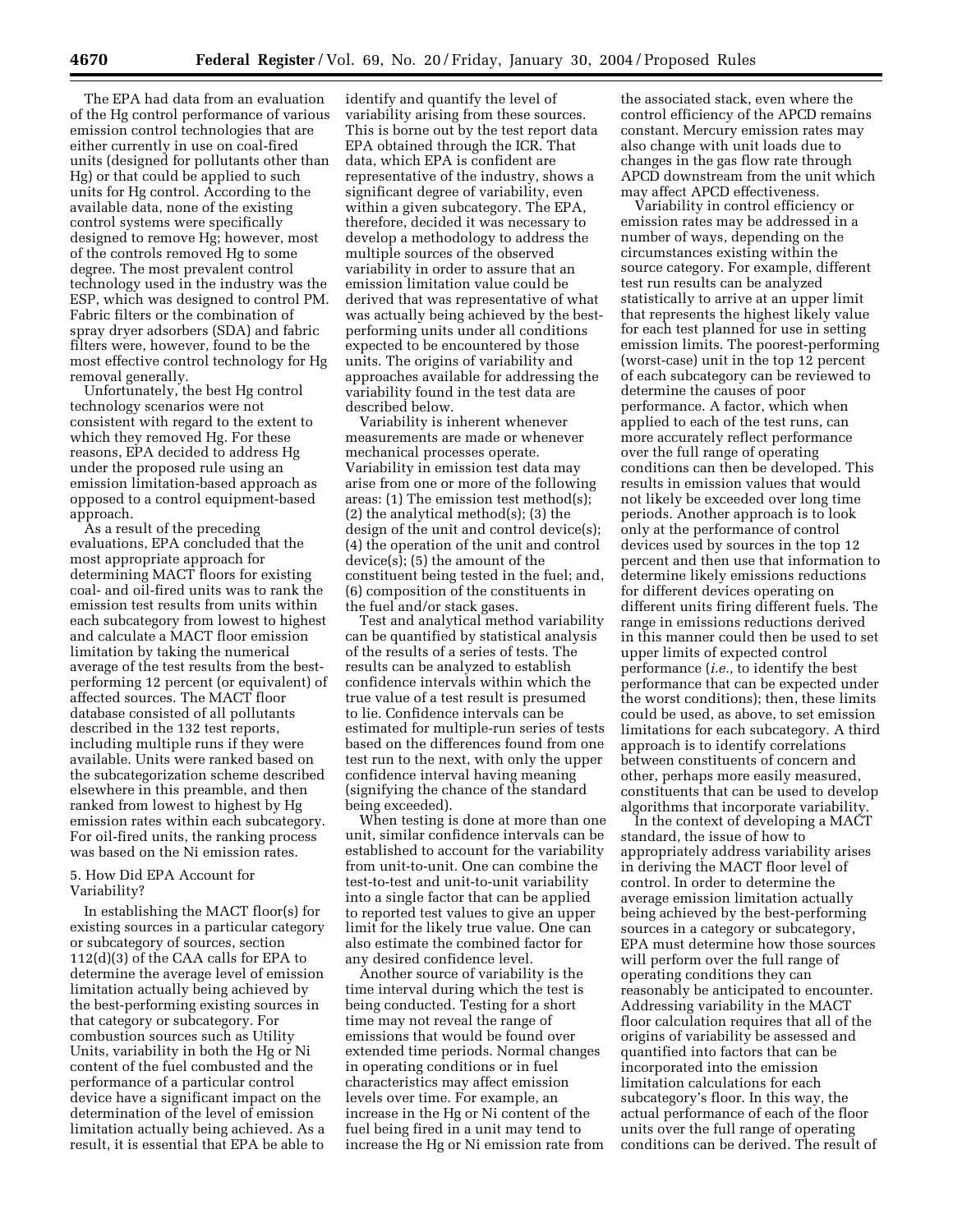this approach is that the measured emission rate for each unit used for floor calculations is increased to account for the variability found from statistical analysis, worst-case analysis, or control device performance analysis. The performance of each unit in the top 12 percent of its subcategory would be adjusted to reflect the uncertainty associated with the various origins of variability, and the average emission rate for these units would be used as the floor emission limitation.

In trying to address the apparent sources of variability in the emissions test data, EPA tried to obtain data that reflected as many different plant configurations as would be found in the entire industry profile and, through the ICR, required tests to be conducted at units believed to be representative of the various plant configurations and operating conditions found within the source category. The tests and measurements, typically a three-run series of manual samples taken over 1 or 2 days of testing, are limited by the emission test method's accuracy and precision, by the short duration of the test, and by differences from one run to the next and one unit to the next. Together, these factors bring into question the accuracy of the results of the tests as a measure of a particular units performance over time. The EPA has evaluated the total population of test results to determine a valid test method variability factor for each type of control device as well a worst-case fuel variability factor. The EPA determined that it was necessary to evaluate the total population of test results to ensure that the resulting variability factors were an accurate predictor of the impacts of variability on the performance of the floor facilities. The variability factors were then applied in MACT floor emission limitation calculations, as appropriate. Applying these variability factors to the identified performance of the floor facilities, EPA has developed proposed emission limits for Hg for coal-fired Utility Units and for Ni for oil-fired Utility Units. Information contained in the docket provides a detailed description of the analysis of the variability issues, including the methods available and used to address the variability in test data used for the proposed rule.

How did EPA derive the proposed MACT floor emission limitations for existing sources? In order to determine the MACT floor emission limits for existing units, EPA examined the population database of existing sources. Available emissions test data were divided according to the

subcategorization scheme described elsewhere in this preamble; first coaland oil-fired, then the five subcategories of coal-fired units. The EPA examined the existing emission test data to determine the individual numerical average of the test results from the bestperforming 12 percent (or equivalent) of each subcategory for Hg or Ni. The EPA then applied the potential uncertainty and variability factors to derive the MACT floor limits. All test data were provided to EPA in an input-based format (lb/TBtu). Therefore, EPA conducted all MACT floor calculations using the input-based format and then converted the input-based format into an output-based format (lb/MWh) as a compliance option, according to the approach described elsewhere in this preamble. The discussion below describes the development of the emission limitation for each subcategory in the electric utility source category.

The EPA initiated the evaluation of the units within each subcategory by ranking them from lowest to highest based on emission rates representing the outlet Hg or Ni concentration of the stack tests. This initial evaluation of the test report data indicated that no specific control technology or combination of technologies could be credited with the better performance; however, the evaluation indicated that fabric filter technology did provide a degree of Hg removal and that ESP units also provided a degree of removal, although to a less consistent and lower degree than did fabric filter units. The EPA further investigated the apparent inconsistency of Hg removal and found that the level of removal of Hg was dependent on the speciated form of Hg as presented to the control device. This phenomenon was further evaluated using the entire database of coal-fired units to determine if the variations in the control device performances could be correlated to the speciated form of the Hg presented to the APCD. This evaluation encompassed an evaluation of existing coal-fired units from the ICR data that provided Hg speciation data, Hg-in-coal data, and pre- and post-lastcontrol unit emissions test data. The data indicated that where Hg was presented to the control device in particulate-bound form, both fabric filter and ESP devices provided a degree of control, with fabric filters generally performing better than ESP units. Where Hg was presented to the control device in an elemental form, the performance of the various control devices was highly variable. Part of the variation is believed to be attributable to the form of Hg in the flue gas, such as chlorine

compounds. However, part of the variation is not understood at this time, thus the data are inconclusive. Testing has shown that the proportion and type of speciated Hg presented to an APCD is not consistent; however, as stated above, the data do indicate that PM controls are reasonably effective where particulate-bound Hg is present. This variation of the proportions of speciated Hg within the flue gas between units provided further explanation for the observed removal characteristics for different units using the same control technology. Further evaluation of Hg speciation indicated that different coal ranks tend to speciate to a predominantly similar proportion of speciated forms of Hg, thus further supporting the rationale for the subcategorization of coal-fired units based on coal rank.

The EPA found, for the reasons indicated above, that although variable, fabric filter and ESP control technologies were reasonable and viable technologies on which to base the MACT floor level of control. The EPA then evaluated performance of the various fabric filter- and ESP-equipped units to determine what criteria would most effectively reflect the performance. The EPA considered using the percent efficiency of the control device, the percent reduction, and outlet concentration as viable criteria to demonstrate performance of the technology. However, the evaluation of these performance criteria proved problematic. The ICR Hg data were based on stack test data for the last control device at each utility unit tested. The emissions were measured in milligrams of Hg per volume of test solution used in the Ontario-Hydro method. Using the duct or stack flue-gas flow volume and the heat input to the unit being tested, the measured quantity of Hg was converted and reported in units of lb/TBtu. In reviewing the data, EPA found that the inlet measurement showed deficiencies due to the flow rate and short duct runs available for testing before the control device, and that these values were suspect as being reliable representations of actual inlet concentrations. The EPA, therefore, determined that evaluation of control device efficiency values based on unreliable inlet concentration data would not be justified. The EPA determined, however, that the outlet concentration data were reliable based on the method used and the fact that only one measurement was needed for the determination of the value. Another option was then to determine Hg reduction efficiency across the system.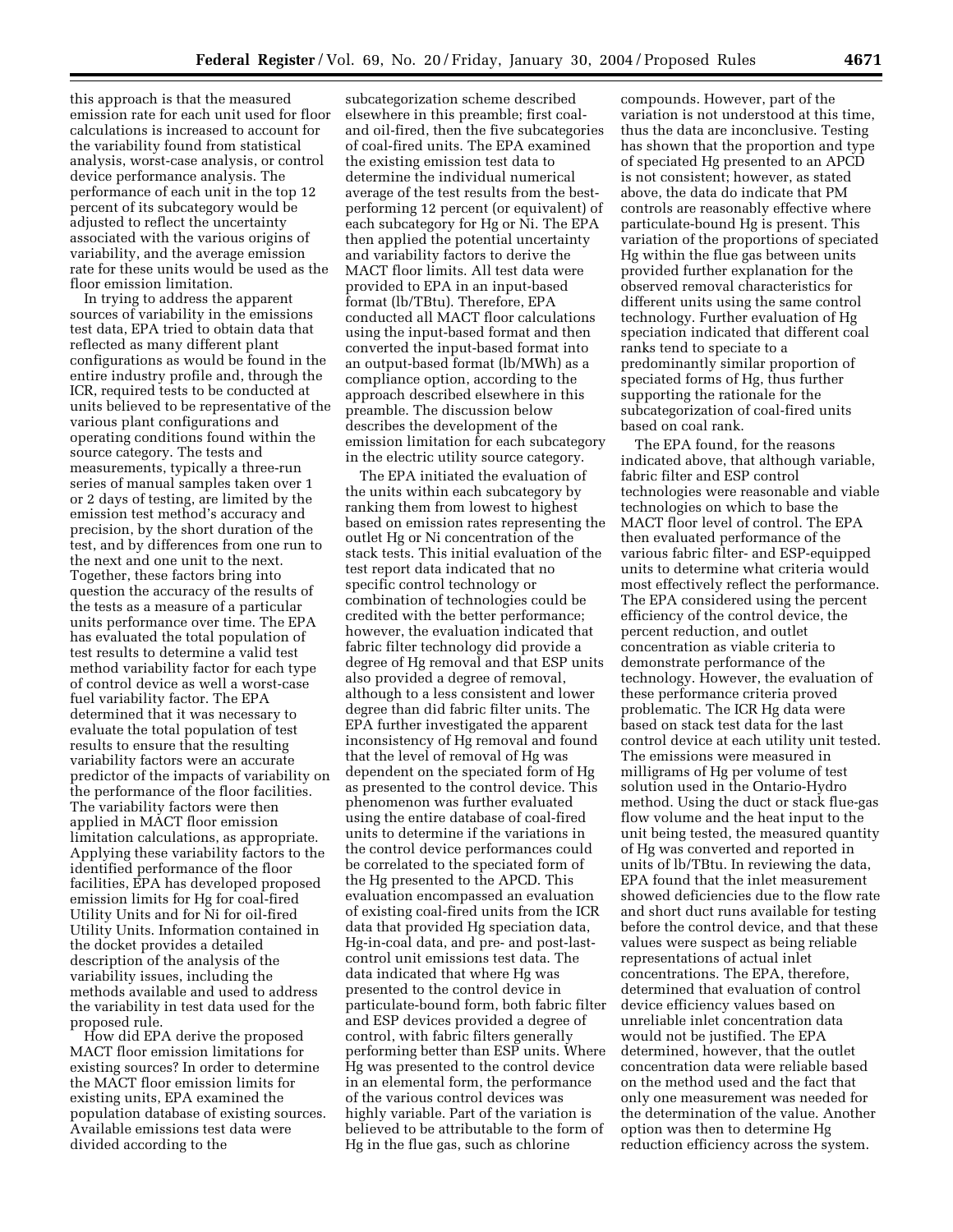This option would also address EPA's desire to promote, and give credit for, coal preparation practices that remove Hg before firing (*i.e.,* coal washing or beneficiation). However, this option requires tracking the Hg concentrations in coal from receipt to stack, and not just before and after the control device(s) and could be difficult to implement. The EPA believes that an emission rate format would allow for the use of precombustion Hg removal processes. As a result, EPA believes that the most credible data element available that quantified performance would be the emission rates as provided in the stack test reports.

The emission limitation for Hg emissions from existing coal-fired units was determined by analyzing the available Hg emissions data in each subcategory. The data were obtained from the ICR noted earlier and included data for Hg emissions, and Hg-in-coal and Cl-in-coal data for 1999. The MACT floor calculations were based on the average performance of the top 12 percent of units in the individual subcategories of bituminous coal, subbituminous coal, lignite coal, coal refuse, and IGCC (coal gas).

The variability of Hg emissions from coal-fired units is significantly influenced by the variability over time in the composition of the coal burned as fuel (*i.e.*, differences in Hg content, Cl content, and heat content of coal). The differing physical and chemical properties of Hg-containing compounds in the flue gas result in significant differences in the feasibility and effectiveness of controls for removing the compounds from flue gas. The effectiveness of control devices at removing Hg depends to a large extent on the species of Hg in the flue gas. As a general matter, all of the control devices currently installed on Utility Units are most effective at removing Hg in the oxidized form (*e.g.*, Hg++). Thus, which Hg species are present in the flue gas impacts the amount of Hg that will be captured by control devices and how much Hg will be released in stack emissions. Importantly, studies have shown that the Cl content of the coal has a significant impact on which Hg compounds are contained in the flue gas. Generally, the higher the Cl content relative to the Hg content, the greater the percentage of oxidized Hg (ionic or Hg++) contained in the flue gas. When combined with other relevant data, such as coal Hg content, the Cl content of coal can thus be used to predict a particular control device's ability to effectively reduce Hg emissions.

The data results from a multi-variable study EPA performed on the ICR data

demonstrate the significance of coal Cl content to Hg emissions controllability. The higher the Cl:Hg ratio, the more likely the formation of mercuric chloride (Hg++) that is more readily captured by existing control devices. This Cl:Hg ratio is independent of the coal rank as an indicator of Hg controllability.

In summary, the coal Cl content is one of the primary determinants of which Hg-containing compounds will be present, and in what amounts, in the flue gas of an individual utility unit. The differing physical and chemical properties of Hg-containing compounds in the flue gas result in significant differences in the feasibility and effectiveness of controls for removing the compounds from flue gas.

The EPA determined that the stack tests in the ICR database alone are insufficient to estimate the effect of fuel variability over time on the emissions of the best-performing facilities. The ICR database contains extensive data on variation in coal composition recorded over the course of a year. Therefore, to link fuel composition data to Hg emissions data, EPA developed a methodology using correlation equations to represent the relationship between the fraction of Hg removed and Cl concentration for each of the control configurations used by the bestperforming units. The correlation equations provide a mechanism for predicting the performance of each of the control devices installed on floor units when the unit is combusting any of the coals received by that unit during 1999. The steps used to develop these correlation equations are set forth below.

The units in each of the five subcategories were sorted in ascending order of stack-tested Hg emission factor, measured in units of lb/TBtu (as adjusted by a method that normalizes Hg emissions to coal heat content (Ffactor Adjustment)). Accordingly, the top performing units of each subcategory were selected for further analysis.

The control configuration of each of the best-performing units (*i.e.*, the floor units) was identified. The Hg removal fraction and test coal Cl concentrations were obtained from the ICR database for each of the units in the database that have one of the identified control configurations. It was necessary to look at all units employing the identified control configurations to ensure that the statistical r2 values of the subsequently derived correlation equations were sufficiently high to conclude that the correlation equations could accurately predict the Hg removal efficiency of a

particular control device in operation on one of the floor units.6 Finally, a correlation equation was derived for each identified control configuration by fitting a mathematical expression to the Hg removal fractions and corresponding Cl concentrations obtained from the ICR stack test database. The correlation equations thus derived can be applied to any control device for which the Hg control efficiency, when the unit being controlled is burning a coal with an identified Cl:Hg ratio, is known to predict the control efficiency of that device when a coal with a different Cl:Hg ratio is burned.

In selecting the format of the correlation equation, care was taken that the mathematical expression accurately reflected the physical and chemical process by which Cl contributes to the controllability of stack Hg emissions. The correlation equation is based on the assumption that the rate of conversion of Hg to mercuric chloride (an oxidized form) is proportional to the Cl concentration in the coal, irrespective of coal rank. With this expression, the maximum removal fraction is limited to 1, because the exponent term is always nonnegative, regardless of the Cl concentration. This corresponds to the real-world limitation that no more than 100 percent of the Hg in flue gas can be removed (*i.e.*, there cannot be negative Hg emissions). As the coal Cl concentration drops to zero, the Hg removal fraction does not approach zero because some Hg removal is achieved even without reaction with Cl. The purpose of deriving a correlation equation for each control configuration used by the top performing units was to provide a numerical means of predicting the fraction of Hg removed for the bestperforming sources over the entire range of fuel variability experienced by each of those sources over the course of a year. Correlation equations were derived for each control configuration, but were only used to predict Hg removal if they

<sup>6</sup>The r2 measures the strength of the relationship between any two variables in the sense that it provides the proportionate reduction in the sum of squares of vertical deviations obtained using a least squares approach. The largest value r<sup>2</sup> can attain is 1, which occurs when the residual sum of squares is equal to zero (*i.e.*, all the data points lie on the curve), while the smallest value that r2 may take is 0, which means there is no improvement in predictive power using the independent variable. In our example, the two variables of concern in effecting Hg reductions are the Hg and Cl content of coal. Thus, the closer r2 comes to 1, the stronger the relationship between these two variables, and reductions in Hg emissions, for any given coal sample; and, on the other hand, the closer r<sup>2</sup> comes to 0, the more likely there is little or no relationship between the two variables, and reductions in Hg emissions, for a given coal sample.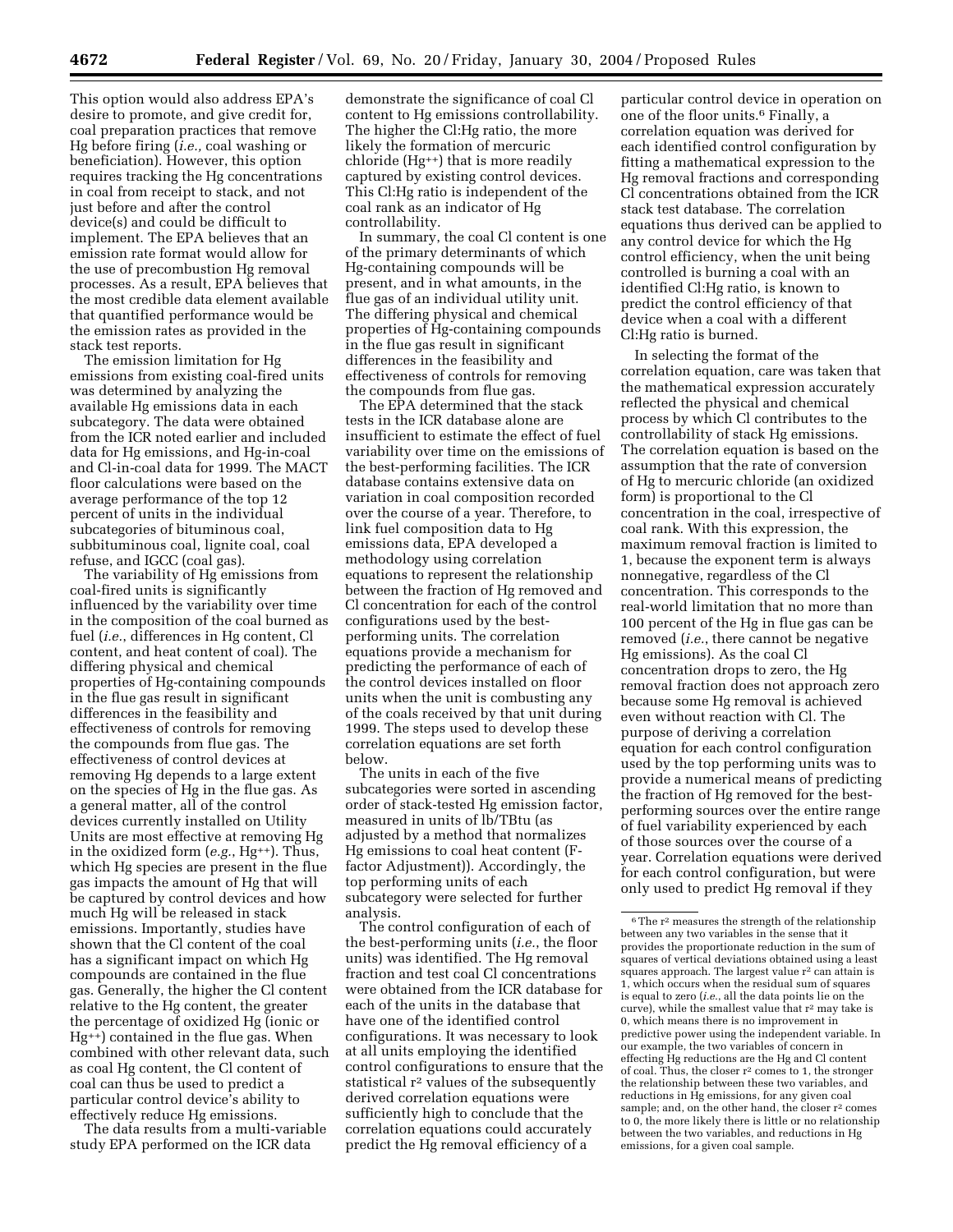were found to have acceptable explanatory power.

To determine whether the explanatory power of each correlation equation warranted its use on a larger range of ICR coal composition data, each correlation equation was validated against the ICR stack test data. For each of the Cl concentrations in the ICR stack test database for 1999, the Hg removal fraction was calculated by using the correlation equation with parameters selected to give the best fit to the data. A correlation coefficient was then calculated to evaluate the accuracy of the fit.

For each of the best-performing units, unit-specific coal composition data for a one-year period were extracted from the ICR database to find the coal heat content, Hg content and Cl content. For each set of coal composition data from the ICR database, the controlled Hg emissions were calculated by multiplying uncontrolled Hg emissions by (1-Hg removal fraction). For each of the best-performing sources, this process was repeated for each set of measured coal composition values, yielding a range of controlled Hg emission levels for that unit over time.

The test coal composition data from the ICR database (heat and Hg content) was used to calculate the uncontrolled Hg emission level. The Hg removal fraction was calculated in one of the following two ways:

(1) Where the correlation equation was found to have sufficient explanatory power, it was used to estimate the Hg removal fraction based on coal Cl composition data from the ICR data base. This approach accounted for variations in the Hg, Cl, and heat content of fuel.

(2) Where the correlation equation was a poor fit, the Hg removal fraction was based on the average Hg removal fraction observed in the ICR stack tests of that unit. This latter approach yielded a constant removal fraction based upon the source test, and had the effect of reducing the variability of predicted Hg emissions. Under this approach, the measured impact of fuel variability was limited to the effect of variations in Hg and heat content, while variations in Cl concentration were not explicitly considered.

For each of the best-performing units, the calculated controlled Hg emissions, calculated in accordance with the procedures outlined above, were then sorted from smallest to largest to obtain a cumulative frequency distribution (CFD). The 97.5th percentile value of this distribution (*i.e.*, an emission rate that is expected to be exceeded only 2.5 percent of the time) was determined to

represent the operation of the unit under conditions reasonably expected to occur at the unit.

It is necessary also to account for inter-unit variability among the top performers. The analysis of within-unit variability considered only the top units in each subcategory. A focus on withinunit variability alone is not expected to capture the full range of emissions variability among the best-performing sources. The EPA accounted for this variability by calculating a 97.5 percent upper confidence level for the mean by use of the student t-statistic.

The EPA calculated the emission limitation for Hg for the subcategories of bituminous-fired, subbituminous-fired, lignite-fired, IGCC, and coal refuse-fired units as follows.

For bituminous-fired units, EPA had data from 32 units. Because this subcategory (*i.e.*, nationwide population) included more than 30 units, EPA determined that the top 12 percent of the units in the subcategory would be composed of 12 percent of the number of units for which EPA had data (*i.e,* 4 units). The EPA determined the top four units from a ranking of units based on their emission rates from the stack test reports. The emission rates from these units ranged from 0.1062 lb/ TBtu to 0.1316 lb/TBtu, with an average of 0.118 lb/TBtu. After applying variability as described above and rounding to 2 significant figures, EPA determined the inlet-based emission limitation to be 2.0 lb/TBtu. Using the conversion described elsewhere in this preamble (and based on 32 percent net efficiency), the inlet-based emission limitation of 2.0 lb/TBtu was converted to  $21 \times 10^{-6}$  lb/MWh as the outlet-based emission limitation.

For subbituminous-fired units, EPA had data from 32 units. Because this subcategory (*i.e.*, nationwide population) included more than 30 units, EPA determined that the top 12 percent of the units in the subcategory would be composed of 12 percent of the units for which EPA had test data (*i.e.*, 4 units). The EPA determined the top units from the ranking of the units based on their emission rates from the stack test reports. The emission rates from these units ranged from 0.4606 lb/TBtu to 1.207 lb/TBtu, with an average of 0.738 lb/TBtu. After applying variability as described above and rounding to 2 significant figures, EPA determined the inlet-based emission limitation to be 5.8 lb/TBtu. Using the conversion described elsewhere in this preamble (and based on 32 percent net efficiency), the inletbased emission limitation of 5.8 lb/TBtu was converted to  $61 \times 10^{-6}$  lb/MWh as the outlet-based emission limitation.

For lignite-fired units, EPA had data from 12 units. Because this subcategory (*i.e.*, nationwide population) consisted of fewer than 30 units, EPA determined that the top performers must include the top 5 units. The emission rates from these units ranged from 3.977 lb/TBtu to 6.902 lb/TBtu, with an average of 5.032 lb/TBtu. After applying variability as described above and rounding to 2 significant figures, EPA determined the inlet-based emission limitation to be 9.2 lb/TBtu. Using the conversion described elsewhere in this preamble (and based on 32 percent net efficiency), the inletbased emission limitation of 9.2 lb/TBtu was converted to  $98 \times 10^{-6}$  lb/MWh as the outlet-based emission limitation.

For IGCC units, EPA had data on two units. Because this subcategory (*i.e.*, nationwide population) included less than 30 units, EPA determined that all available units would be included and were ranked based on their emission rates from the stack test reports. The emission rates from these units ranged from 5.334 lb/TBtu to 5.471 lb/TBtu, with an average of 5.403 lb/TBtu. The EPA applied the variability factors and, with rounding to two significant figures, determined the IGCC input-based emission limitation to be 19 lb/TBtu. Using the conversion described elsewhere in this preamble (and based on 32 percent net efficiency), the inletbased emission limitation of 19 lb/TBtu was converted to  $200 \times 10^{-6}$  lb/MWh as the outlet-based emission limitation.

For coal refuse-fired units, EPA had data from two units. Because this subcategory (*i.e.*, nationwide population) included fewer than 30 units, EPA used all units for the calculation based on their emission rates from the stack test reports. The emission rates from these units ranged from 0.0816 lb/TBtu to 0.0936 lb/TBtu, with an average of 0.0876 lb/TBtu. The EPA applied the variability factors as described above and with rounding to two significant digits, determined the input-based emission limitation to be 0.38 lb/TBtu. Using the conversion described elsewhere in this preamble (and based on 32 percent net efficiency), the inlet-based emission limitation of 0.38 lb/TBtu was converted to 4.1  $\times$  $10<sup>-6</sup>$  lb/MWh as the outlet-based emission limitation.

The EPA believes that the Hg emission limitations derived above, using the test data adjusted for appropriate variability, provide a reasonable estimate of the actual performance of the MACT floor units under all conditions expected to be encountered over time.

Some have argued that the experience gained from regulation of Municipal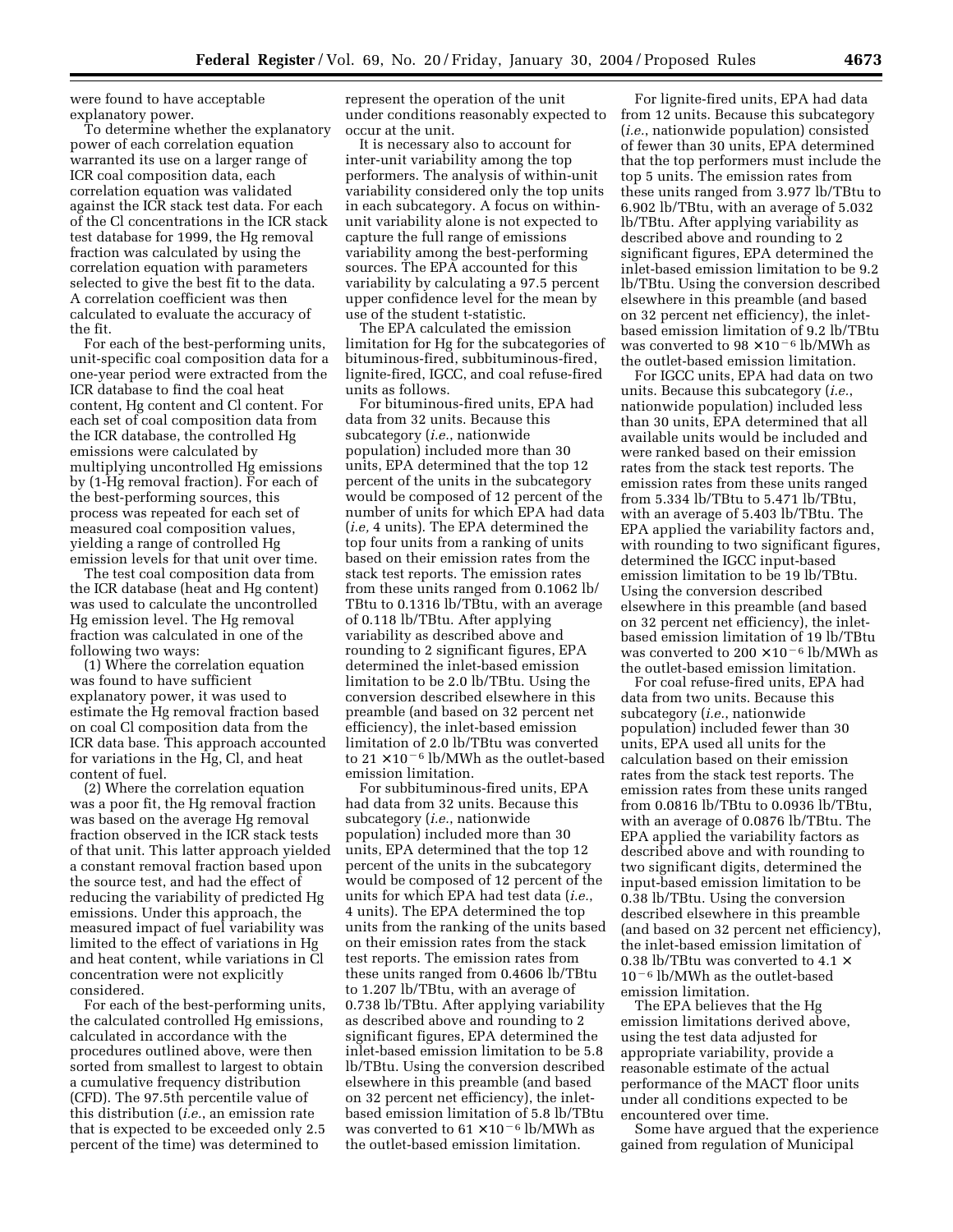Waste Combustors and Health, Medical and Infectious Waste Incinerators in the early 1990s indicates that coal-fired power plants should be able to achieve 90 percent Hg emission reductions (*see* ''Out of Control and Close to Home: Mercury Pollution from Power Plants.'' Environmental Defense. 2003). The EPA expects that some Utility Units can achieve such high reduction rates, depending on factors such as the Hg and Cl content of different coals, as outlined above. However, there are important technical differences between Utility Units and municipal waste combustors and health, medical and infectious waste incinerators. Consequently, EPA believes 90 percent emission reductions cannot be achieved across all Utility Units in the proposed section 112 time frame. First, the percentage of emissions that is elemental Hg is much larger in coal-fired boilers than in the waste combustors and incinerators (*e.g.*, 50 percent versus 2–20 percent, as stated in EPA's Mercury Study Report to Congress). Second, Hg emissions from the waste combustors and incinerators can be reduced effectively through waste separation techniques, which remove Hg-containing items from the incoming waste stream (*e.g.*, batteries). Application of similar measures at coalfired Utility Units, such as effective precombustion Hg removal, is not widely feasible at this time, though some innovative techniques are under development. Third, the Hg emissions at the waste combustors and incinerators often occur as infrequent, highconcentration ''spikes,'' which are more easily controlled than highly diluted Hg in the flue gas found at coal-fired Utility Units. The technical differences between Utility Units and municipal waste combustors and health, medical and infectious waste incinerators need to be recognized (*see* ''Mercury Emissions from Coal-Fired Power Plants: The Case for Regulatory Action,'' NESCAUM, 2003).

Are there other approaches to addressing variability? The approach selected by EPA for addressing variability is not the only approach that could be appropriate for evaluating emissions from the best-performing units. The Department of Energy (DOE) has conducted a similar analysis to that described above, but with one significant difference. (DOE, 2003.) In calculating a MACT ''floor'' rate, DOE considered that variability at a bestperforming unit could be based on assuming that the unit could switch to a coal not previously burned at the unit during the one-year period covered by the ICR, but having the same rank as the

coal used at the best-performing unit. Because the alternative coals were of the same rank and not precluded from use by regulation or permit, DOE concluded that the combination of emission algorithms, unit-specific stack tests, and ICR coal data from other units constituted relevant emission estimates under worst conditions at the bestperforming units.

The essence of the DOE analysis was to average at a plant level the Hg and Cl contents of all coals, by rank, in the ICR data base. Then, DOE adjusted the performance test results at the lowest emitting units in the ICR data base by assuming that they burn a coal similar to the 97.5th percent worst plant annual average coal. For bituminous coal units, the coal Cl resulted in the greatest variability in emissions. For subbituminous coals, the coal Hg content was more critical than Cl content. The DOE found that most lignite-fired power plants were directly associated with a single mine, and decided that assuming a switch to coals from other mines was not reasonably justified. Therefore, for lignite units, DOE would recommend using the approach presented earlier by EPA. In addition, for bituminous coals, DOE found that many of the lowest Cl bituminous coals are produced in the western U.S. and are unlikely to be used in eastern power plants, where the bulk of bituminous coal is burned. Those western coals were excluded from the variability analysis.

Using this approach, DOE found that an appropriate MACT floor rate for bituminous coal was 2.6 lb/TBtu heat input. The rate for subbituminous coals was 5.4 lb/TBtu heat input. The EPA seeks comment on alternative approaches to addressing source emission variability, such as DOE's. In particular, we ask for comment on the relevance of *Cement Kiln Recycling Coalition* to the DOE approach.

How did EPA address blended coals? The EPA recognizes that many Utility Units burn more than one rank of coal, either at the same time (*i.e.*, blending) or at separate times during a year (*i.e.*, seasonally). Further, EPA is aware that several units burn a supplementary fuel (*e.g.*, petroleum coke, tire-derived fuel (TDF), etc.) in addition to a primary coal fuel. The EPA recognizes this practice and acknowledges the effect that coal blending (or use of supplementary fuels) will have on Hg emissions. Because this rule does not apply to the non-regulated supplementary fuels, the rule does not provide an emission limitation for those fuels. The EPA believes that the most appropriate means to address the

blending scenarios is through the compliance demonstration.

The EPA has identified several blending scenarios that might occur in the industry; blending two or more ranks of coal, blending one rank of coal with a supplementary (non-regulated fuel), or blending multiple ranks of coal with a supplementary (non-regulated) fuel.

There are two potential methods for addressing the blending scenarios where two or more ranks of coal are fired. One approach to address blended coal would be to classify a unit based on the predominate coal it burns. For example, if 90 percent of the coal burned for the compliance period were bituminous, the unit would be classified as bituminous and would have to meet the Hg emission limitation for bituminous coal. Although this approach is desirable from a simplicity standpoint, EPA believes that this approach is not equitable nor reflective of actual practice in the industry. Therefore, EPA is proposing a second, potentially more equitable, approach involving development of a weighted Hg emission limit based on the proportion of energy output (in Btu) contributed by each coal rank burned during the compliance period and the coal's subcategory Hg emission limitation. The weighted emission limit would, in effect, be a blended emission limitation based on the Hg emission limitations of the subcategories of the coals burned.

The other scenarios discussed above involve blending a regulated fuel (*e.g.*, coal or coal refuse) with a supplementary, non-regulated fuel (*e.g.*, petroleum coke, TDF, etc.). The application of the same methods would be appropriate for units that burn a regulated fuel with supplementary, nonregulated fuels; however, there would be no adjustment to the Hg emission limitation with regard to the supplementary, non-regulated fuel.

The weighted Hg emission limitation would be developed based on the proportions of energy output (Btu) contributed by only the regulated fuels. For example, if the unit burned bituminous, subbituminous, and petroleum coke during the compliance period, and where 40 percent of the Btu output was attributable to the bituminous, 40 percent to the subbituminous, and 20 percent to the petroleum coke, the blended Hg emission limitation would be based on the bituminous and subbituminous emission limitations in a 50/50 ratio. The compliance calculation would include the energy output (Btu) of all fuels burned (including the supplementary fuel), the emissions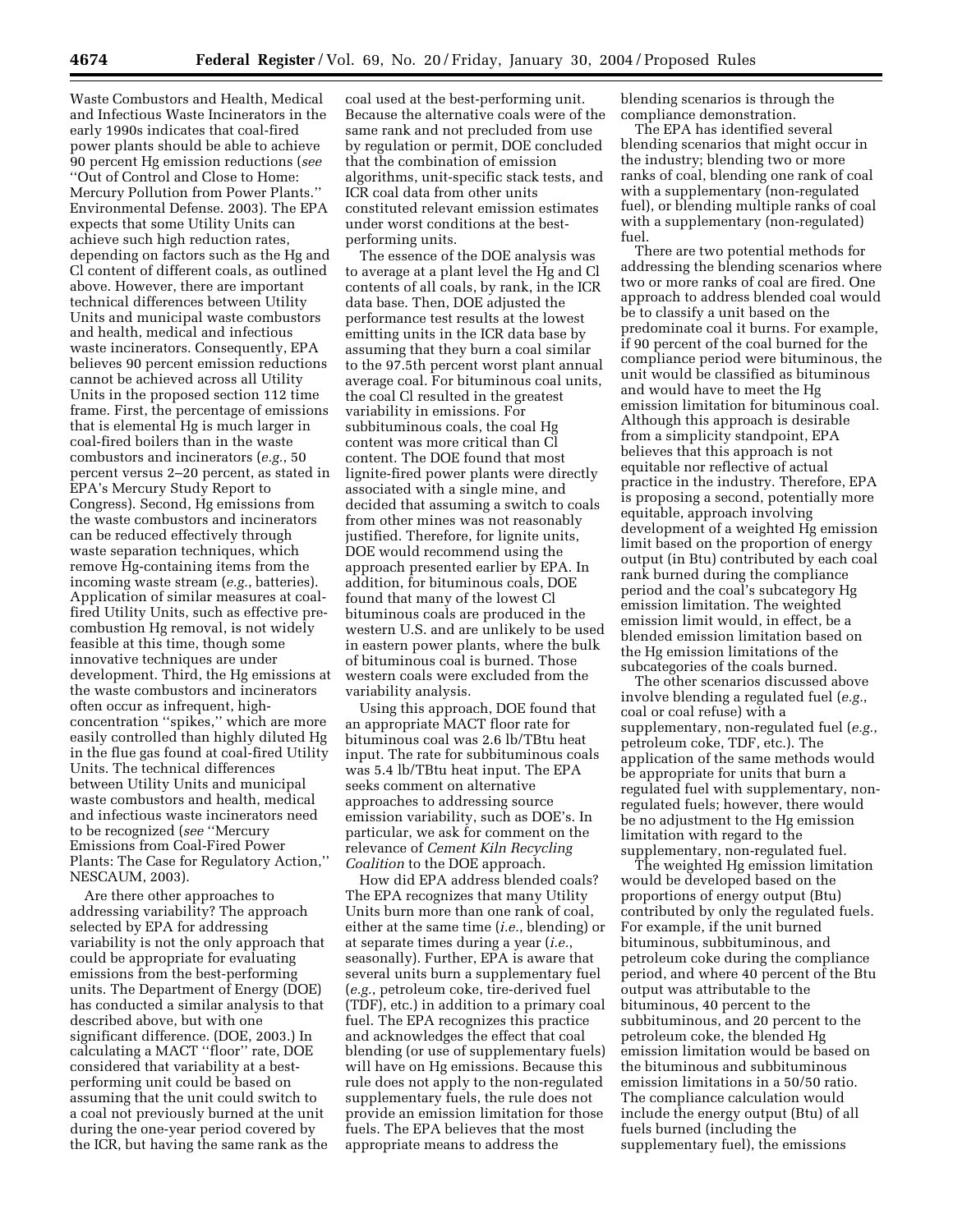considered would include all Hg emission measured by the CEMS, and the unit would comply with the blended Hg emission limitation. The compliance demonstration outlined in § 63.9990(a)(6) of the proposed rule provides the calculation of the blended Hg emission limitation applicable under this approach.

How did EPA address Ni from oilfired units? The proposed emission limit for Ni from existing oil-fired units was determined by analyzing the emissions data available. The data were obtained from the Utility RTC which provided information indicating that Ni was the pollutant of concern due to its high level of emissions from oil-fired units and the potential health effects arising from exposure to it. The EPA examined available test data and found that units equipped with ESP units (for PM control) can effectively reduce Ni. The controls currently in use on electric utility oil-fired units to address PM were installed as a result of requirements to address criteria pollutants under other regulations. The data available to EPA indicate that the Ni is present in flue gas streams in varying concentrations, yet mostly in particulate form. The Utility RTC emissions test data support the conclusion that the same control techniques used to control the fly-ash PM will also indiscriminately control Ni and that the effective removal of PM indicates removal of Ni, for a given control device. Therefore, EPA believes that ESP technology represents the MACT floor for Ni for the proposed rule. The EPA has determined that the proposed emission limitation for the oilfired units should reflect the performance that would be expected over time for a well designed and operated ESP.

The EPA determined the value of the Ni emission limitation by ranking the stack test emission rates for Ni of the 17 units for which EPA had data. The top 12 percent of the units, or 2 units, were controlled by ESP and the range of emission rates was 29.97 to 357.16 with an average of 125.06 lb/TBtu. After applying variability as described above and rounding to 2 significant figures, EPA determined the inlet-based emission limitation to be 210 lb/TBtu. The output-based Ni emission limitation was determined to be 0.002 lb/MWh after conversion using 32 percent net efficiency. The EPA believes that these emission limits are a reasonable estimate of the actual performance of the MACT floor unit in reducing Ni on an ongoing basis.

The Agency is sensitive to the fact that some sources burn fuels containing

very little Ni and that compliance with the Ni emission limitation could be burdensome in cases where the potential Ni emissions would be very low. Therefore, EPA is considering an alternative Ni-in-oil emission limit which would be equivalent to the main standard. An existing source would be able to choose to comply with the alternative Ni-in-oil emission limitation instead of the Ni emission limitation (either input- or output-based) to meet the proposed rule. The alternate Ni-inoil emission limitation would be based on a correlation between the Ni constituent concentration in the oil burned and the expected Ni emissions in the flue gas. Data available to EPA does not provide a consistent correlation methodology for determination of an appropriate Ni constituent level in oil. The EPA is soliciting comment on the usefulness of such an alternative Ni-in-oil limit and the availability of any correlation methodology and data for determining a Ni concentration level in oil that could be shown to be equivalent to the proposed emission limitation.

The EPA solicits comments on these approaches and on others that might present a better method for addressing variability in development of the emission limitations.

How did EPA address dual-fired units? The EPA is aware that an oil-fired unit may fire oil at certain times of the year and natural gas at other times, as well as blends of residual oil and distillate oil. This blending of fuels is conducted for many reasons, most of which are economically driven with regard to the availability of fuels and the price, and may be seasonal in nature. As stated elsewhere in this preamble, EPA considers a unit to be an oil-fired unit if (1) it is equipped to fire oil and/or natural gas, and (2) it fires oil in amounts greater than or equal to 2 percent of its annual fuel consumption. This 2 percent value is intended to represent that amount of oil that a true natural gas-fired unit might use strictly for start-up purposes on an annual basis.

As stated earlier for coal blending, EPA does not intend to address the fuel blending scenarios with specific emission limitations, but rather address the issue during the compliance demonstration.

In the proposed rule, units that burn distillate oil exclusively would be exempt from the requirements of the rule and natural gas-fired units would be excluded from the definition of an affected source. Therefore, the requirements of the proposed rule would apply to units that fire residual oil in any proportion with another oil,

and to units that fire residual oil at 98 percent or greater of its annual fuel consumption, where the supplementary fuel is natural gas. The blending scenarios that might occur for oil-fired units include the co-firing of residual oil with distillate oil, and the firing of residual oil and natural gas at different times. The EPA believes that a cutoff of 2 percent fuel oil-firing would separate those units that are ''fundamentally'' natural gas-fired but, for start-up or other operational needs, periodically burn fuel oil.

Under the proposed rule, a unit that burns residual oil exclusively would be required to meet the oil-fired Ni emission limitations. For units that burn exclusively distillate oil, the unit would be exempted from meeting the Ni emission limitation requirement. For units that blend residual oil with distillate oil, the unit would be required to meet the Ni emission limitations in the proposed rule, and would include all Btus or MWh generated from the use of the distillate oil in the compliance demonstration calculation. Likewise, a unit that burns residual oil during certain periods and natural gas during certain periods would include the natural gas-fired contributions (Btu or MWh) in the compliance calculation.

Although EPA has not identified any other supplementary fuels burned in the oil-fired industry, we are aware that such a scenario may exist or might occur in the future. For the purposes of the proposed rule, EPA intends that where any supplementary fuel is cofired with residual oil, the Btus or MWh contributed by the supplementary fuel be accounted for in the compliance calculation, and that the unit would be required to meet the Ni emission limitation for existing oil-fired units.

The EPA solicits comment on whether the 2 percent breakpoint is a reasonable basis for allowing those units that use oil only for startup purposes to be exempted from regulation under the proposed rule.

6. How Did EPA Consider Beyond-the-Floor Options for Existing Units?

The EPA considered available regulatory options (*i.e.*, technologies or work practices) that were more stringent than the MACT floor level of control for each of the different subcategories. Except for IGCC, we have not identified technologies or work practices that provide a viable basis for establishing standards beyond-the-floor. Described below are the candidate technologies and work practices that we considered in our analyses. We ask for comment on these technologies and other control techniques that could provide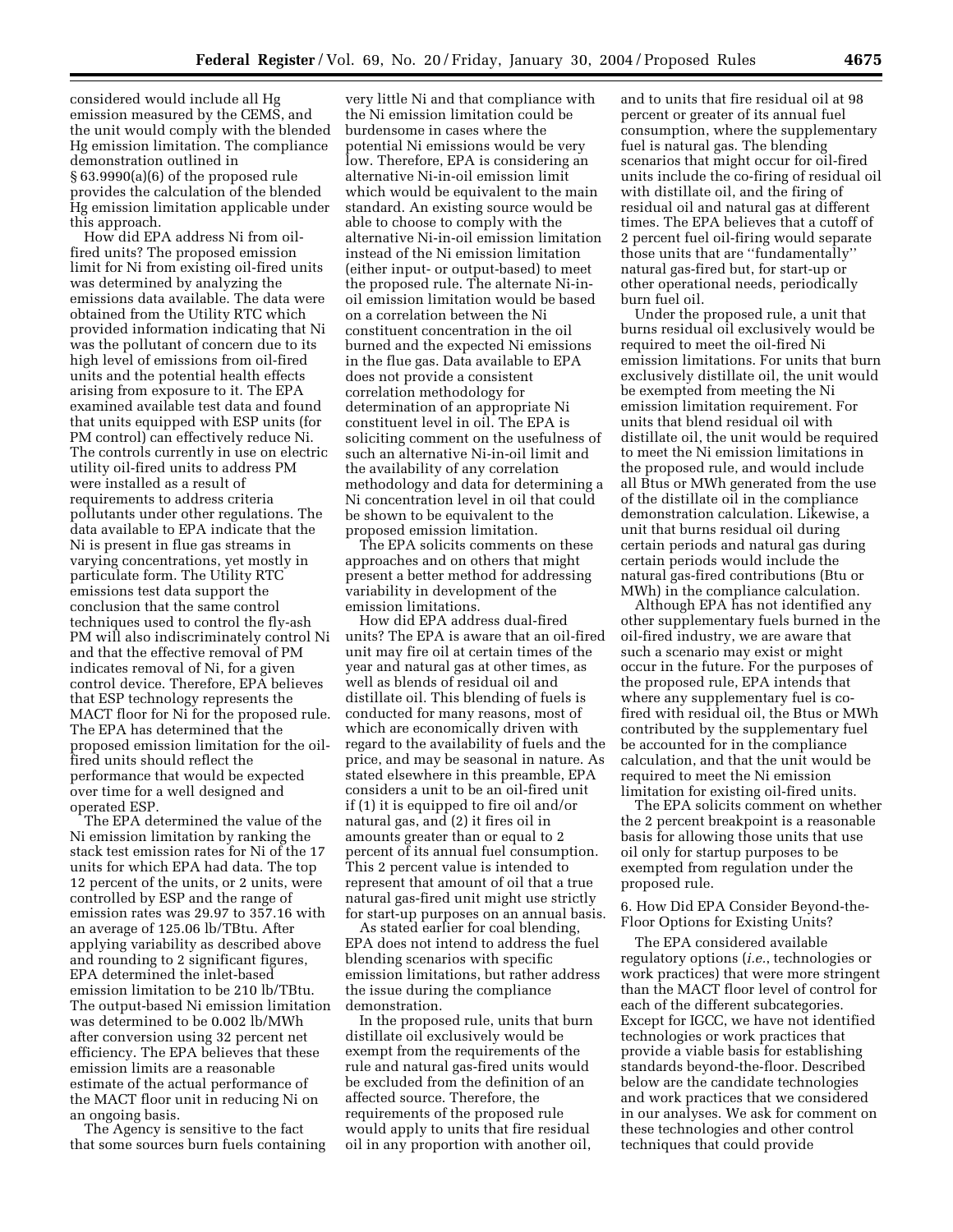consistently lower levels of emissions of Hg and Ni than those demonstrated by the MACT floor level of control. Additional information on the beyondthe-floor analyses for existing units is available in the document titled, ''Beyond the Floor Analysis for Existing and New Coal- and Oil-Fired Electric Utility Steam Generating Units NESHAP'' which can be found in the docket.

*Coal-fired units.* Conventional PM controls (ESP and fabric filters) generally do not remove the vaporphase Hg0 from coal-fired unit emissions. This is because these controls do not capture gaseous pollutants. Two technologies that possibly could be used to further reduce the amount of vapor-phase Hg emitted from utilities are sorbent injection and selective catalytic reduction (SCR).

*Sorbent injection.* Due to their multiple internal pores and high specific surface area, sorbents have the potential to improve the removal of Hg (mostly through the enhanced capture of elemental Hg; sorbents will also remove  $Hg<sup>++</sup>$ ) as well as other gaseous pollutants that are carried with combustion fine particulates in all coalfired subcategories (except IGCC). The extent of the potential Hg removal is dependent on: (1) Efficient distribution of the sorbent (*e.g.*, activated carbon) in the flue gas; (2) the amount of sorbent needed to achieve a specific level of Hg removal which will vary depending on the fuel being burned; (3) the amount of Cl present in the fuel; and (4) the type of PM control device (*e.g.*, at a given sorbent feed rate, a fabric filter provides more Hg control than an ESP because of the additional adsorption that occurs on the bags of the fabric filter because of the increased gas contact time).

Sorbents can be introduced by two basic methods: by channeling flue gas through a bed of sorbent or by direct sorbent injection. Sorbent bed designs consist of fixed-sorbent filter beds, moving beds, or fluidized sorbent filter beds. With direct sorbent injection, after sorbent is introduced into the flue gas, it adsorbs Hg and other contaminants and is captured downstream in an existing or sorbent-specific PM control device. At this time, the types of sorbent that may be viable for use in sorbent injection include two basic types of activated carbon (AC; regular and impregnated), as well as other carbon (mixed with other sorbents) and noncarbon sorbents.

Activated carbon is a specialized form of carbon produced by pyrolyzing coal or various hard, vegetative materials (*e.g.,* wood) to remove volatile material. The resulting char then undergoes a

steam or chemical activation process to produce an AC that contains multiple internal pores and has a very high specific surface area. With this internal pore structure, the AC can adsorb a broad range of contaminants. Some studies have shown good to excellent Hg removal with the injection of AC (particularly on bituminous-fired units); however, other studies have not shown good Hg removal (particularly on subbituminous- and lignite-fired units). The Hg removal performance of AC injection seems to be highly dependent on coal rank and composition (*i.e.,* Hg and Cl content of the coal) and specific utility plant configuration (*e.g.,* sequencing of APCD equipment). Further, little long-term data is available.

Chemically-impregnated AC is AC that has been supplemented with chemicals to improve its Hg removal. The Hg in the flue gas reacts with the chemical that is bound to the AC, and the resulting compound is removed by the PM control device. Typical impregnants for AC are Cl, sulfur, and iodide. Chemically-impregnated AC have shown enhanced Hg removal over regular AC. Chemically-impregnated AC require smaller rates of carbon injection than does regular AC for equivalent Hg removals. The required carbon-tomercury mass ratio may be reduced by a factor of from 3 to 10 with the chemically-impregnated AC. The cost per mass unit of impregnated AC may, however, be significantly greater than that of unmodified AC.

Other commercially available sorbent materials are SorbalitTM (a mixture of lime with additives and 3 to 5 percent AC) and Darco FGD (an AC derived from lignite). Zeolites comprise another category of sorbent. There are naturally occurring mineral zeolites, in addition to commercially available synthetic zeolites. Both types contain large surface areas and have a good potential for Hg removal.

Although AC, chemicallyimpregnated AC, and other sorbents show potential for improving Hg removal by conventional PM and  $SO_2$ controls, this technology is not currently available on a commercial basis and has not been installed, except on a demonstration basis, on any electric utility unit in the U.S. to date. Further, no long-term (*e.g.,* longer than a few days) data are available to indicate the performance of this technology on all representative coal ranks or on a significant number of different power plant configurations. Therefore, we do not believe these technologies provide a viable basis for going beyond-the-floor.

*Selective catalytic reduction.* Although designed as a  $NO<sub>X</sub>$  control technology, SCR has been shown in recent emissions testing to have the ability to transform certain species of Hg into other speciated forms that are easier for conventional PM and  $SO<sub>2</sub>$  controls to capture. The effect can be seen most prominently when an SCR is installed between the PM control device and a wet FGD control device on a unit that is already controlled by such technologies. The Hg which would (in the absence of the SCR) tend to remain as Hg0 is oxidized, and this highly soluble Hg<sup> $+$ </sup> is then removed by the wet FGD. This Hg reduction effect has been observed in limited stack testing on bituminous coal-fired units. Results on subbituminous coal-fired units have not been uniformly successful. To EPA's knowledge, no commercial-scale, lignite-fired, SCR-equipped unit has been tested to date, though it is entirely possible that greater Hg removal would result when applied to a lignite-fired unit. Similarly, SCR has not been tested on all types of coal sources.

The EPA requests comments on whether sorbent injection or SCR should be considered as viable beyond-the-floor options for existing coal-fired units. Our preliminary determination is that sorbent injection has not been sufficiently demonstrated in practice nor have long-term economic considerations been evaluated to allow sorbent injection to be considered viable as a beyond-the-floor option. With regard to the use of SCR, the EPA has inadequate information on which to base a beyond-the-floor standard. The EPA is aware that research continues on ways to improve Hg capture by PM controls and sorbent injection and on the development of novel Hg capture techniques. Therefore, EPA also requests comments on whether other control techniques have been demonstrated to consistently achieve emission levels lower than levels on similar sources achieving the proposed MACT floor level of control. Comments should include information on emissions, control efficiencies, reliability, current demonstrated applications, and costs, including retrofit costs.

*IGCC units.* The EPA believes the best potential way of reducing Hg emissions from existing IGCC units is to remove Hg from the syngas before combustion. An existing industrial IGCC unit has demonstrated a process, using sulfurimpregnated AC carbon beds, that has proven to yield 90 to 95 percent Hg removal from the coal syngas. (Rutkowski, 2002) This technology could potentially be adapted to the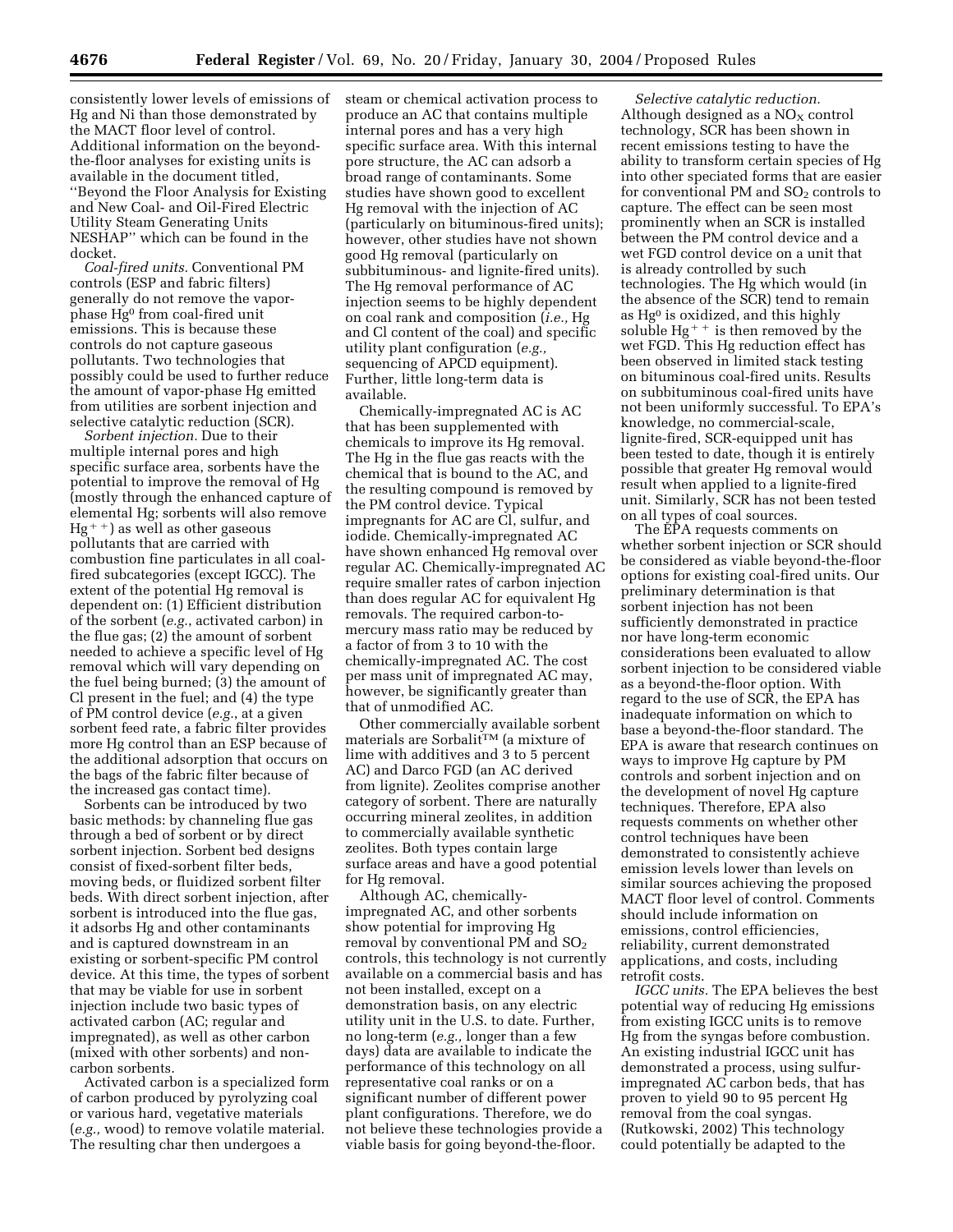electric utility IGCC units. The EPA believes this to be a potentially viable option for IGCC units.

We considered using sorbent bed technology as beyond-the-floor for existing IGCC units but, because of concerns about the costs involved and because existing IGCC units utilize older technology, have decided not to pursue this option. The EPA is, however, proposing that the use of a sorbent bed to remove Hg from coal gas be considered as the beyond-the-floor option for new IGCC units. The EPA requests comments on whether the use of this or other control techniques have been demonstrated to consistently achieve emission levels that are lower than levels from similar sources achieving the proposed existing MACT floor level of control. Comments should include information on emissions, control efficiencies, reliability, current demonstrated applications, and costs, including retrofit costs.

*Coal refuse-fired units.* All of the 13 coal refuse-fired units existing in 1999 use FBC; 10 of these 13 units inject limestone as a sorbent for  $SO<sub>2</sub>$  control, and 4 units are equipped with SCR for  $NO<sub>X</sub>$  control. The only two coal refusefired units on which performance tests were conducted in response to the ICR are the MACT floor facilities for the coal refuse-fired subcategory.

The EPA knows of no technologies that could be used as beyond-the-floor options for coal refuse units. However, the EPA requests comments on whether existing coal refuse-fired units could use any control techniques that have been demonstrated to consistently achieve emission levels that are lower than levels for similar sources achieving the proposed existing MACT floor level of control. Comments should include information on emissions, control efficiencies, reliability, current demonstrated applications, and costs, including retrofit costs.

*Oil-fired units.* The only emission control technology that EPA is aware of to consider as a beyond-the-floor option for existing oil-fired units is fabric filtration. Fabric filters have been shown in pilot-scale testing to be more effective at reducing Ni emissions than an ESP. However, the use of fabric filters on oilfired units is also known to be problematic due to the prevalence of the 'sticky" PM emitted from such units which sticks to the fabric and creates a fire safety hazard. No existing oil-fired units are known to employ fabric filters as their PM control. Because of this, EPA does not consider fabric filters to be a viable beyond-the-floor option for oil-fired units.

The EPA requests comments on whether fabric filters should be considered as a beyond-the-floor option for existing oil-fired units. The EPA also requests comments on whether other control techniques have been demonstrated to consistently achieve Ni emission levels that are lower than levels for similar sources achieving the proposed MACT floor level of control. Comments should include information on emissions, control efficiencies, reliability, current demonstrated applications, and costs, including retrofit costs.

7. Should EPA Consider Different Subcategories for Coal- and Oil-Fired Utility Units?

Although EPA has proposed subcategorizing coal-fired units into five subcategories (bituminous coal, subbituminous coal, lignite coal, coal refuse, and IGCC), another possible option is to subcategorize coal-fired units into four subcategories (bituminous and subbituminous coals, lignite coal, coal refuse, and IGCC). This second option is claimed by some industry sources to allow greater fuel choice flexibility. Approximately 23 percent of the coal-fired units in 1999 fired a blend of coal ranks or coals and other fuels. The majority of blended coal-fired units in the U.S. combust a blended coal composed of bituminous and subbituminous coal, either through direct blending or through independently combusting each coal at some period during the year. A standard that would subcategorize bituminous and subbituminous together would allow easier emissions permitting and flexibility because most units do not keep the ratio of the coals blended constant.

Although the above subcategorization scheme is not included in this proposal, the EPA specifically requests comments on whether additional or different subcategories should be considered. Comments should include detailed information regarding why a new or different subcategory is appropriate (based on the available data or adequate data submitted with the comment), how EPA should define any additional/ different subcategories, how EPA should account for varied or changing fuel mixtures, and how EPA should use the available data to determine the MACT floor for any new or different categories.

8. How Did EPA Determine the Proposed MACT Floor for New Units?

For new sources, the CAA requires that the MACT floor be based on the emission control achieved in practice by the best-controlled similar source, as

determined by EPA. The MACT standard is subsequently based on any combination of measures or techniques that are ascertained to have contributed to that level of control (*e.g.,* pollution prevention alternatives, capture and control technologies, operational limitations, work practices) unless a more stringent level of control is required based on the above-the-floor analysis. Because the MACT floor represents the level of reduction in HAP emissions that is actually demonstrated by the best-controlled similar source, EPA may not consider cost and other impacts in determining the floor.

In order to develop a MACT floor for new coal- and oil-fired units, EPA used the same data described above for existing sources. With regard to Hg and Ni emissions from new units, EPA believes that the character and levels of Hg and Ni emitted by new coal- and oilfired units will be similar to those emitted by existing coal- and oil-fired units because the source of Hg and Ni is primarily related to the fuel. The EPA has no data or information that indicate that this situation will change in the future, particularly because EPA anticipates the use of primarily the same fossil fuel sources for new units as are being used for existing units.

The EPA is aware that the industry has some ability during the designing of new units to choose coal or oil that would minimize emissions of Hg and Ni and recognizes that the MACT standard for new units should, to the extent possible, encourage the industry in that direction. The type, grades, and ranks of coal and grades of oil available for future use in new units will not likely change, and the availability and economics of the fuel choice for these units will likely still be a dominating factor in the design of new units. Future technology may, however, allow for better efficiencies in the units and, potentially, the use of a wider range of fossil fuels for a given locale or region.

The EPA does believe that Hg from coal-fired units and Ni from oil-fired units will remain a concern and that regulation of emissions of Hg and Ni is warranted for new coal- and oil-fired units under the proposed rule.

As was the case for existing units, in developing a MACT strategy for new units, EPA considered several prevention measures as an alternative to the application of Hg and Ni control technology. These measures were the same precombustion techniques evaluated for existing units, which included fuel substitution, process changes, and work practices.

The EPA first considered the feasibility of fuel substitution from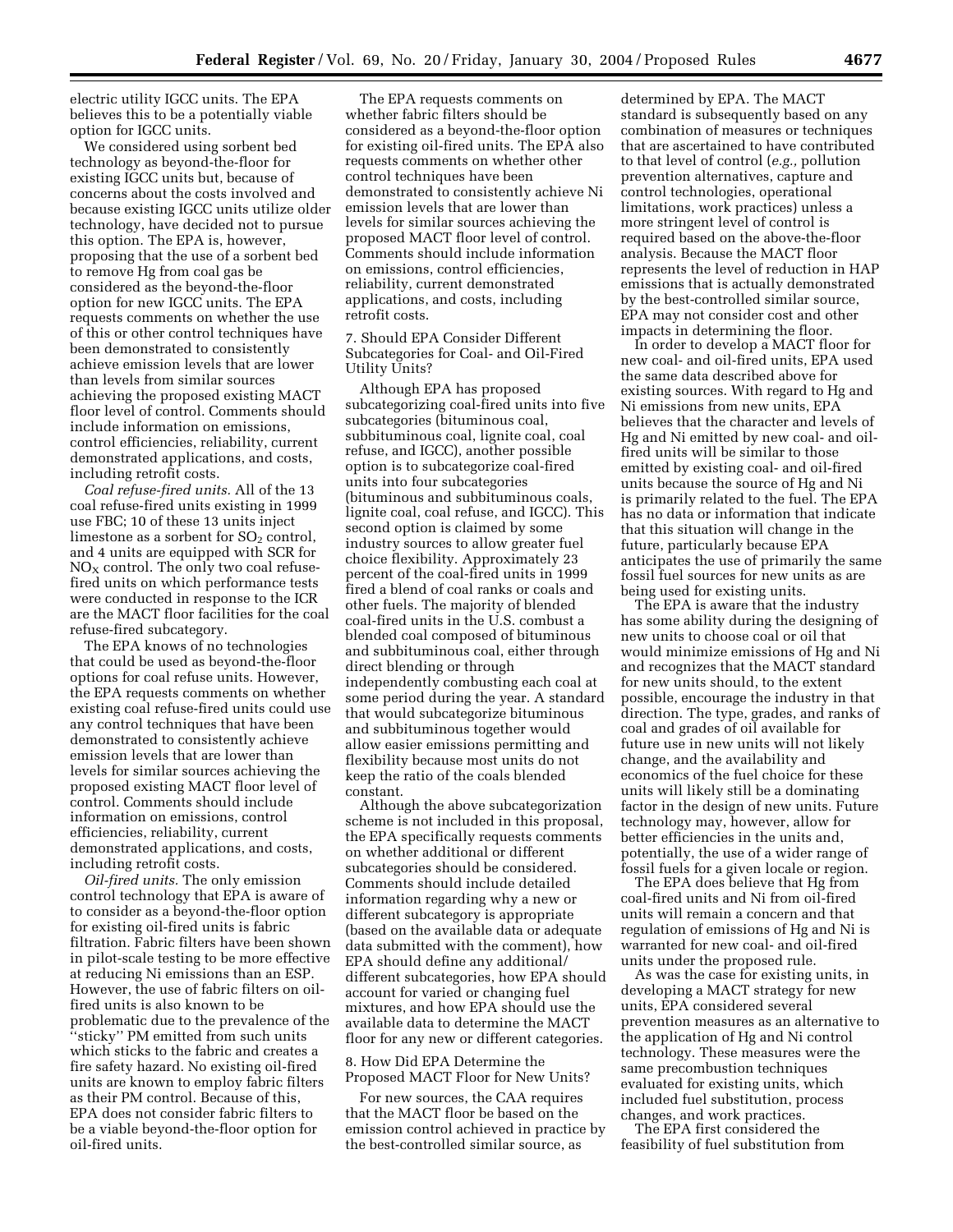several perspectives: (1) Switching to other fuels used in the same subcategory (*e.g.,* a ''lower'' Hg content bituminous coal); (2) switching to fuels used in another subcategory (*e.g.,* firing bituminous coal instead of lignite coal); or (3) switching to natural gas. The EPA considered several aspects of fuel switching in evaluating these alternatives. The EPA recognizes that an owner/operator, in designing a new unit, would be able to choose a perceived better coal rank (between subcategories) or a perceived better coal seam within a rank (within the subcategory) based on known issues of Hg and other pollutant control and would be able design the new unit to that fuel's characteristics. However, the economics of fuel availability would still be a determining factor as to what fuel was chosen, particularly with regard to new units co-located with existing units.

With regard to a possible EPA requirement for new sources to burn natural gas, EPA believes that availability and economics again would determine whether a source would chose to burn natural gas and that such a requirement would be unduly restrictive given the owner/operator's inability to control access to, or availability of, natural gas. For these reasons, EPA decided that mandated fuel type is not an appropriate criterion for identifying the MACT level of control for new coal-fired units. In any event, we do not believe that we can or should prescribe a given fuel type because of the implications on electricity reliability, energy security, etc.

With regard to process design alternatives and GCP, EPA believes, as discussed elsewhere in this preamble for existing sources, industry has a strong economic incentive to pursue improvement in combustion and plant efficiencies and that the trends in design and technology development will continue in the direction of improvement in efficiencies such that imposition of regulatory incentives based on the existing knowledge base would be not only unnecessary but potentially restrictive. In addition. we do not have the data necessary to establish such a standard.

As with existing units, EPA therefore determined that precombustion techniques were not viable for application in the MACT standard for new coal- or oil-fired units.

Once EPA had determined that pollution prevention alternatives would not be appropriate for the new coal- or oil-fired MACT development, EPA then evaluated the control technology used

by the top performing unit (*i.e.,* equipment based), and the level of emissions reductions (*i.e.,* emission limitation based) that the top unit in each subcategory demonstrated.

The EPA used the same data available for existing units which provided an evaluation of the Hg control performance of various emission control technologies that are either currently in use on coal-fired units (designed for pollutants other than Hg) or that could be applied to such units for Hg control. The EPA decided to address Hg for new units using an emission limitation-based approach.

As was discussed in MACT floor development for existing sources, EPA is confident that the data available were obtained from units representative of the industry; however, EPA did believe that some adjustments to the data were justified in light of the variability in test method and in Hg-in-fuel that was discussed previously with regard to existing units. Although it was necessary to address the variability issues, the use of one data set (*i.e.,* the best unit vs. the top units) negated the applicability of the unit-to-unit variability issue. Otherwise, the variability issues were addressed in the same manner as was discussed above for existing units.

The MACT floor for new units is based on the emission control achieved in practice by the best-performing similar source. As noted earlier, EPA believes it reasonable to subcategorize new sources in the same manner as has been done for existing sources. In order to develop an emission limitation for new coal- and oil-fired units, EPA ranked the existing coal- and oil-fired units from lowest emitting to highest within each subcategory based on Hg or Ni emission rates from the stack test data. The EPA then took the numerical performance value from the bestperforming unit (or equivalent).

The EPA then applied the potential uncertainty and variability in the emission test reports and worst-case Hg in fuel variability (if applicable) to derive the Hg emission limitation values for new units.

Because test data were provided to EPA based on an input-based format (lb/ TBtu), EPA conducted the emission limitation calculations using the inputbased format and then converted the input-based format into an output-based format (lb/MWh) according to the approach described elsewhere in this preamble for the proposed rule. The discussion below describes the development of the emission limitation for each subcategory and each regulated pollutant for coal- and oil-fired units.

Mercury from new coal-fired units. The emission limit for Hg emissions from new coal-fired units was determined by analyzing the available Hg emissions data in each subcategory. The data were obtained from the ICR and included data for Hg emissions and Hg- and Cl-in-coal data from all coalfired units for 1999. The MACT emission limitation calculation was based on the performance of the best similar source in the individual subcategories of bituminous coal, subbituminous coal, lignite coal, coal refuse, and IGCC (coal gas).

This performance value was adjusted for variability by using an approach consisting of a combination of the statistical analysis of the emissions test data and the application of a factor representing the ratio of the Hg-in-coal during the stack testing to the highest Hg-in-coal reported for the unit during 1999 (ICR test). The variability approach used for adjusting the new unit's Hg emissions data was modified to a simplified version of the existing unit's variability factor that reflected the removal of the unit-to-unit variability issue. The worst-case Hg-in-coal issue was addressed in the same manner as the existing units, based on the Hg- and Cl-in-coal data for the individual unit. The EPA chose the same confidence interval (97.5 percent) as was used for existing units, for the reasons discussed in that section.

For bituminous-fired units, the bestcontrolled unit was controlled with a fabric filter, and the Hg emission factor was 0.132 lb/TBtu. This value was adjusted for variability as described above, converted to the output-based format using the 35 percent efficiency factor, with a resulting output-based Hg emission limitation for new bituminousfired units of  $6.0 \times 10^{-6}$  lb/MWh.

For subbituminous-fired units, the best-controlled unit was also controlled with a fabric filter, and the Hg emission factor was 0.663 lb/TBtu. This value was adjusted for variability as described above, converted to the output-based format using the 35 percent efficiency factor, with a resulting output-based Hg emission limitation for new subbituminous-fired units of  $20 \times 10^{-6}$ lb/MWh.

For lignite-fired units, the best controlled unit was controlled with an ESP, and the Hg emission factor was 6.902 lb/TBtu. This value was adjusted for variability as described above and converted to the output-based format using the 35 percent efficiency factor, with a resulting output-based Hg emission limitation for new lignite-fired units of  $62 \times 10^{-6}$  lb/MWh.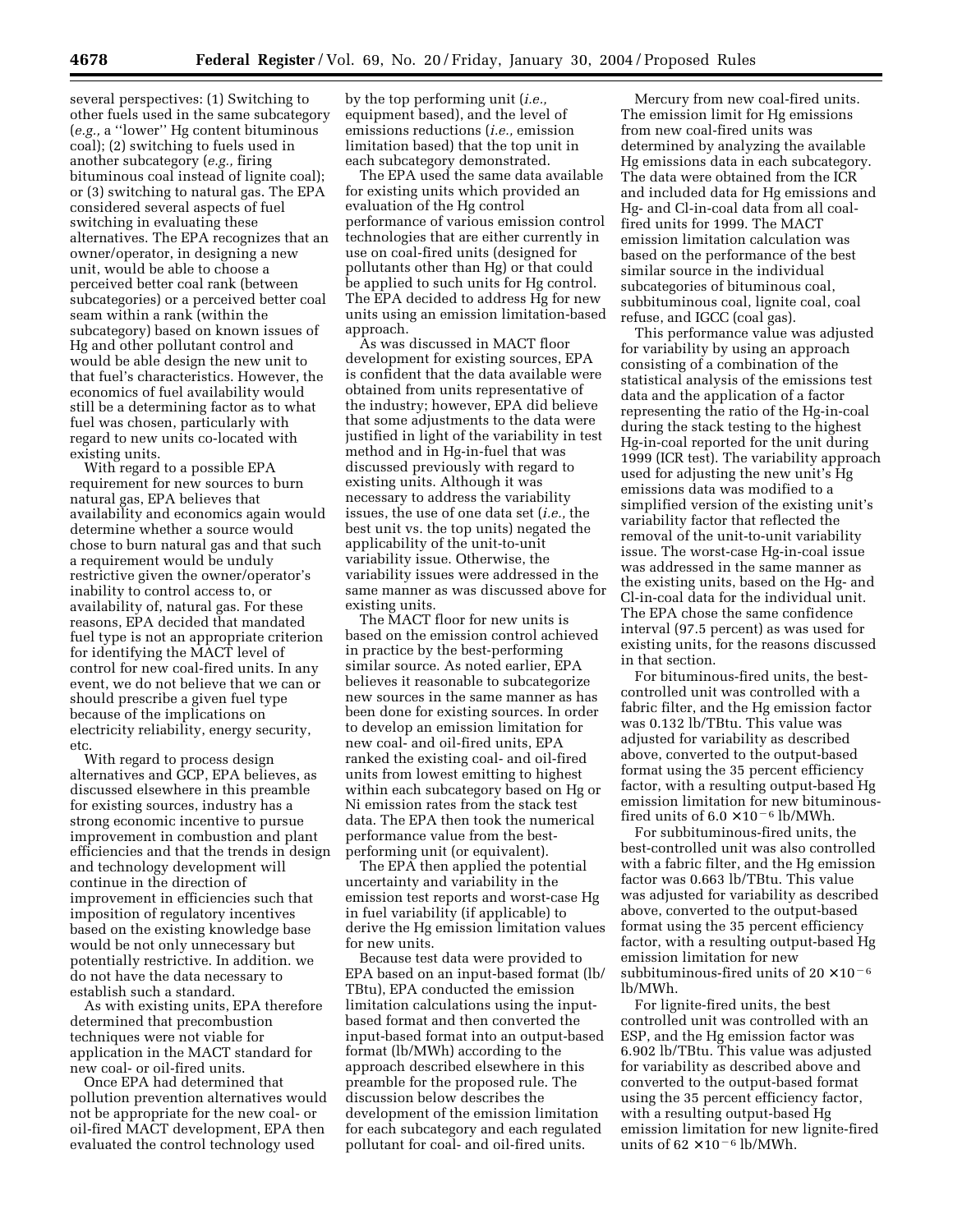For IGCC units, the best-controlled unit was uncontrolled, and the Hg emission factor was 5.471 lb/TBtu. This value was adjusted for variability as described above and converted to the output-based format using the 35 percent efficiency factor, with a resulting output-based Hg emission limitation for new IGCC units of 200 ×  $10<sup>-6</sup>$  lb/MWh. However, EPA believes that a 90 percent reduction in Hg emissions is possible from new IGCC units based on the use of carbon bed technology. Therefore, EPA is proposing an output-based Hg emission limitation for new lignite-fired units of  $20 \times 10^{-6}$ lb/MWh as a possible beyond-the-floor level of control for new IGCC units.

For coal refuse-fired units, the bestcontrolled unit was controlled with a fabric filter, and the Hg emission factor was 0.094 lb/TBtu. This value was adjusted for variability as described above and converted to the output-based format using the 35 percent efficiency factor, with a resulting output-based Hg emission limitation for new coal refusefired units of  $1.1 \times 10^{-6}$  lb/MWh.

The EPA believes that these Hg emission limitations, based on the bestperforming unit with associated variability applied, are a reasonable estimate of the actual performance of the MACT floor unit on an ongoing basis.

*Blended coals.* The EPA recognizes that new Utility Units may still be designed to burn more than one rank of coal, either at the same time (*i.e.,* blending) or at separate times during a period of time (*i.e.,* seasonally). The EPA finds no reason to address blended coals differently for new units than has been proposed for existing units. Therefore, the method of addressing blended coals with regard to the Hg emission limit calculation will remain the same for new units as is proposed for existing units. Further, EPA believes that consistency in the compliance method would be appropriate, because many utility owners/operators will at some point be addressing compliance for both new and existing units at the same facility.

Nickel from new oil-fired units. The proposed emission limit for Ni from existing oil-fired units was determined by analyzing the emissions data available. The data were obtained from the Utility RTC which provided information indicating that Ni was the pollutant of concern due to its high level of emissions from oil-fired units and the potential health effects resulting from exposure to it. The EPA examined available test data and found that ESPequipped units can effectively reduce Ni. The Ni average concentration from

the emission data of the best-controlled oil-fired unit was used to determine the emission limitation for new oil-fired units. The best oil-fired unit Ni emission value from the stack test data was 0.0046 lb/TBtu. This emission factor was then adjusted for uncertainty by applying variability factors as described above for existing units, with a resulting input-based Ni emission limit of 76 lb/TBtu. The EPA then converted the input-based value using the 35 percent net efficiency factor to derive the output-based value for the proposed rule. The resulting proposed Ni emission limitation for new oil-fired units is 0.0007 lb/MWh. The EPA believes that this emission limitation is a reasonable estimate of the actual performance of the MACT floor unit on an ongoing basis.

The EPA is also considering development of an alternative Ni-in-oil limit for new oil-fired units. The EPA solicits comment as to the usefulness of such a limit and any available data or methodology to determine a Ni constituent level in oil that would be equivalent to the proposed Ni emission limitation.

Dual-fired units. The EPA is aware that new oil-fired units may be designed and built to fire a combination of oil grades and/or natural gas, as are existing units. The EPA believes that the reasons for burning natural gas and/or any grade of oil will continue to be based on economics or availability of fuel (*i.e.*, seasonal considerations). Therefore, EPA intends to address new oil-fired units that burn a combination of oil grades and/or natural gas in the same manner as existing units.

The method and rationale for determining the MACT floor for existing and new units is presented in detail in the document titled ''MACT Floor Analysis for Coal- and Oil-Fired Electric Utility Steam Generating Units NESHAP'' which can be found in the docket.

9. How Did EPA Consider Beyond-the-Floor for New Units?

Once the MACT floor determinations were done for new units in each subcategory (by fuel type), EPA considered various regulatory options more stringent than the MACT floor level of control (*i.e.*, additional technologies or work practices that could result in lower emissions) for the different subcategories.

Due to the technical complexities of controlling metal HAP emissions from the sources affected by this rule, however, EPA has not been able to determine whether identified potential beyond-the-floor options are available

and demonstrated. Consequently, EPA is describing the possible beyond-thefloor options of which the Agency is aware for new units and requests comment on these technologies and other control techniques that have been demonstrated to provide consistently lower levels of emissions than those achieved by the proposed new unit MACT floor level of control.

The following are possible beyondthe-floor control options for new units that EPA is considering for the proposed rule.

*Coal-fired units.* As is explained for existing coal-fired units elsewhere in this preamble, two technologies that possibly could be used to further reduce the amount of vapor-phase Hg emitted from utilities are sorbent injection and SCR. As explained elsewhere in this preamble, however, sorbent injection is not currently available on a commercial basis and has not been demonstrated on a utility unit operating at full capacity over an extended period of time. As also discussed previously, SCR has not shown the same change-in-speciation effect on Hg emissions on all types of coal sources.

The EPA requests comments on whether sorbent injection or SCR should be considered as a beyond-the-floor option for new coal-fired units and whether these units could use any other control techniques that have been demonstrated to consistently achieve emission levels that are lower than those from similar sources achieving the proposed MACT floor level of control. Comments should include information on emissions, control efficiencies, reliability, current demonstrated applications, and costs.

*IGCC units.* Because of their design, IGCC units have no external APCD controls. Therefore, as is explained for existing IGCC units elsewhere in this preamble, the best potential way of improving Hg removal from IGCC units is to remove the Hg from the syngas before combustion. Based on published information regarding the industrial IGCC unit noted earlier, EPA believes that a 90 percent reduction in Hg emissions is possible from new IGCC units based on the use of carbon bed technology. Therefore, EPA is proposing this 90 percent Hg reduction as a beyond-the-floor level for new IGCC units.

The EPA requests comment on whether such use of a sorbent bed to remove Hg from coal syngas is an appropriate beyond-the-floor option. Comments should include information on emissions, control efficiencies, reliability, current demonstrated applications, and costs.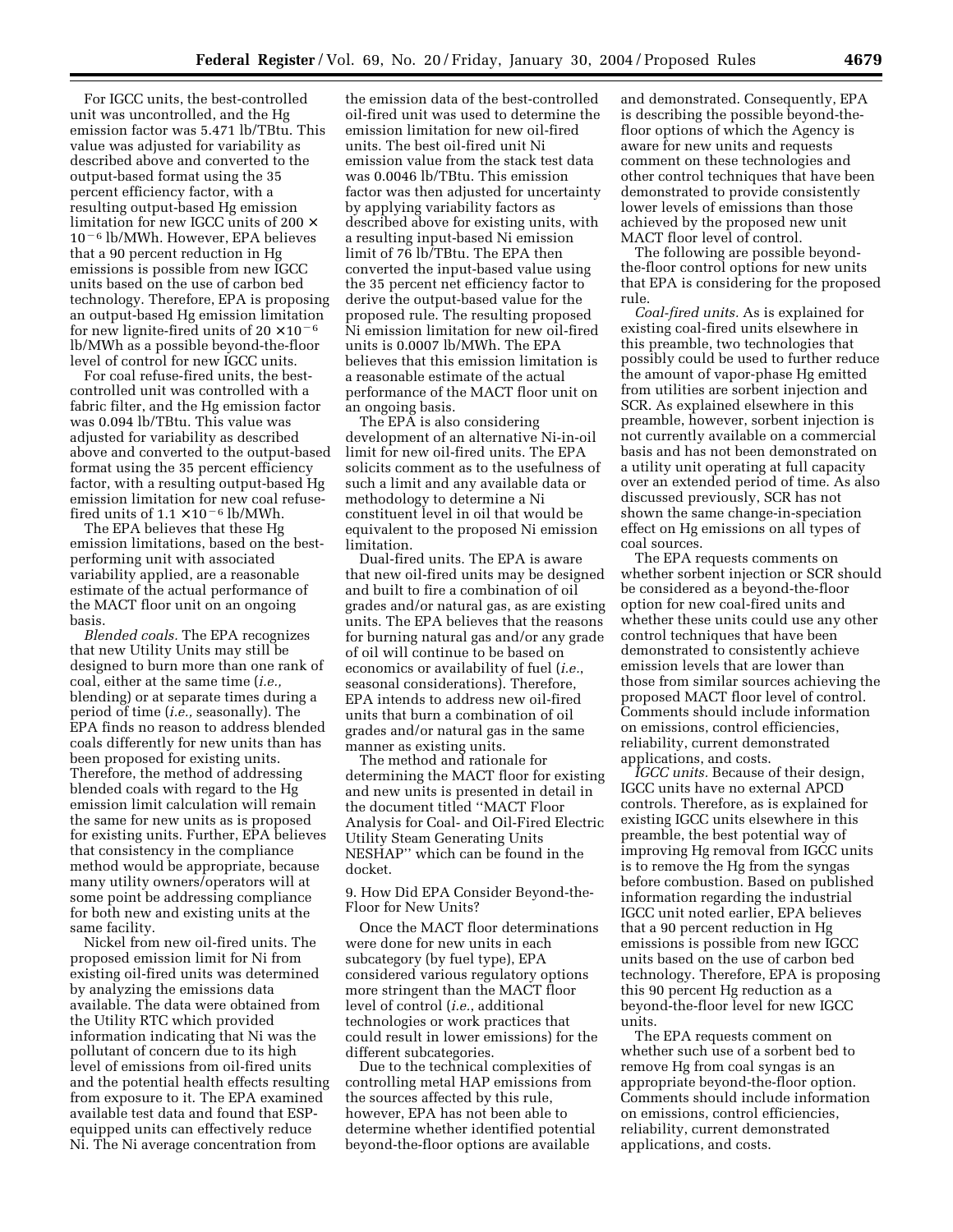*Coal refuse-fired units.* Because existing units utilizing 100 percent coal refuse, all of which utilize FBC technology, have demonstrated the best Hg control of any emission-tested electric utility unit in the industry, EPA requests comments on whether there are any additional control techniques that have been demonstrated and can be applied to refuse coal-fired units to consistently achieve emission levels that are lower than those of similar sources achieving the proposed new MACT floor level of control. Comments should include information on emissions, control efficiencies, reliability, current demonstrated applications, and costs.

*Oil-fired units.* There has not been a new oil-fired unit constructed in the U.S. since 1981. If a new oil-fired unit is constructed, the only technology that might offer emissions control better than the proposed new unit MACT limits is the use of fabric filtration, which, as is discussed for existing sources elsewhere in this preamble, EPA does not consider to be a viable control option for oil-fired units.

The EPA requests comments on whether the use of fabric filters should be considered as a beyond-the-floor option for new oil-fired units and whether these or other control techniques could be used to consistently achieve emission levels that are lower than those from similar sources achieving the proposed new MACT floor level of control. Comments should include information on emissions, emissions reductions, reliability, current demonstrated applications, and costs.

Additional information on the beyond-the-floor analyses for new units is available in the document titled, ''Beyond the Floor Analysis for Existing and New Coal- and Oil-Fired Electric Utility Steam Generating Units NESHAP'' which can be found in the docket.

10. How Did EPA Select the Proposed Testing and Monitoring Requirements?

The CAA requires EPA to develop regulations that ensure initial and continuous compliance. Testing and monitoring requirements allow EPA to determine whether an affected source is operating in compliance with an applicable emission limitation/standard. This section discusses how EPA selected the proposed testing and monitoring requirements used to determine compliance with the Hg emission limits for coal-fired units and the Ni emission limits for oil-fired units that are specified in the proposed rule.

Mercury testing and monitoring requirements. The proposed rule would

establish Hg emission limits for coalfired units. The format selected for these Hg emission limits is a 12-month rolling average Hg emission level expressed in units of lb/TBtu or lb/MWh. Therefore, appropriate testing or monitoring requirements for determining the amount of Hg emitted from an affected unit throughout the compliance averaging period must be included in the rule.

The most direct means of demonstrating compliance with an emission limit is by the use of a CEMS that measures the pollutant of concern. The EPA considers other testing or monitoring options when acceptable CEMS are not available for the intended application or when the impacts of including such CEMS requirements in the proposed rule are considered by EPA to be unreasonable. In determining whether to require the use of other testing or monitoring options in lieu of CEMS, it is often necessary for EPA to balance more reasonable costs against the quality or accuracy of the actual emissions data collected.

There are several approaches to Hg monitoring that EPA has identified for possible use in this rule to determine compliance with the proposed Hg emission limits. One option is to use a CEMS that combines both automated sampling and analytical functions in a single system to provide continuous, real-time Hg emission data. Mercury CEMS are currently available from several manufacturers. These Hg CEMS are similar to most other types of instruments used for continuous monitoring of pollutants from combustion processes, in that the combustion gas sample is first extracted from the stack and then transferred to an analyzer for analysis. In general, the Hg CEMS now available can be distinguished by the Hg measurement detection principle used (*e.g.*, atomic adsorption, atomic fluorescence, x-ray fluorescence). Capital costs for a Hg CEMS are currently estimated to range from approximately \$95,000 to \$135,000, depending on the manufacturer and model selected. The annual costs to operate and maintain a Hg CEMS are estimated to range from \$45,000 to \$65,000, again depending on the manufacturer and model selected.

A second option is to use a long-term sampling method that collects a cumulative Hg sample by continuously passing a low-flow sample stream of the combustion process flue gas through a Hg trapping medium (*e.g.*, an activated carbon tube). This sampling tube is then periodically removed (*e.g.*, after a day or up to 1 month) and replaced with a tube filled with fresh trapping medium. The

removed sampling tube is then sent to a laboratory where the trapping medium is analyzed for its Hg content. This method, like using a Hg CEMS, is capable of providing data on the Hg emissions from a combustion process on a continuous basis, but unlike a Hg CEMS, the data are not reported on a real-time basis. Using the long-term sampling method, the Hg collected in the sampling tube is integrated over a much longer sampling period (*i.e.*, 1 to 7 days for the AC tube versus less than 15 minutes for the CEMS). The capital cost for a gas metering system and Hg trapping medium is estimated to be approximately \$18,000. The annual costs for periodic sampling tube replacement and for the laboratory Hg analysis range from approximately \$65,000 to \$125,000 depending upon quality assurance and quality control (QA/QC) requirements and frequency of sample tube replacement.

Finally, a third monitoring option is to use one of the manual stack test methods available for measuring Hg emissions from combustion processes on an intermittent basis. The existing voluntary consensus stack test method ASTM Method D6784–02 (commonly known as the Ontario-Hydro method) is currently the method of choice for measuring Hg species in the flue gas from Utility Units. Another method for measuring total (*i.e.*, not speciated) Hg is EPA Reference Method 29. This method involves a technician extracting a representative flue gas sample over a relatively short period of time (*e.g.*, a few hours) using a sampling train consisting of a nozzle and probe, a filter to collect particulate matter, and a liquid solution and/or reagent to capture gas-phase Hg. After sampling, the filter and sorption media are prepared and analyzed for Hg in a laboratory. These test methods could be applied to a Hg monitoring program at electric utility plants by performing a manual stack test using ASTM Method D6784–02 or EPA Reference Method 29 at some specified periodic interval throughout the compliance averaging period (*e.g.*, perform a stack test daily, weekly, biweekly, monthly). The cost to conduct a single ASTM Method D6784–02 typically ranges from \$15,000 to \$17,000 depending on site conditions. Annual costs will depend on the frequency with which the stack test is required to be performed during the compliance averaging period. For example, if the test is required once per week, the total annual cost would be as much as \$780,000 (52 tests in a 12-month period at \$15,000 per test).

The EPA evaluated each of the above Hg monitoring options with respect to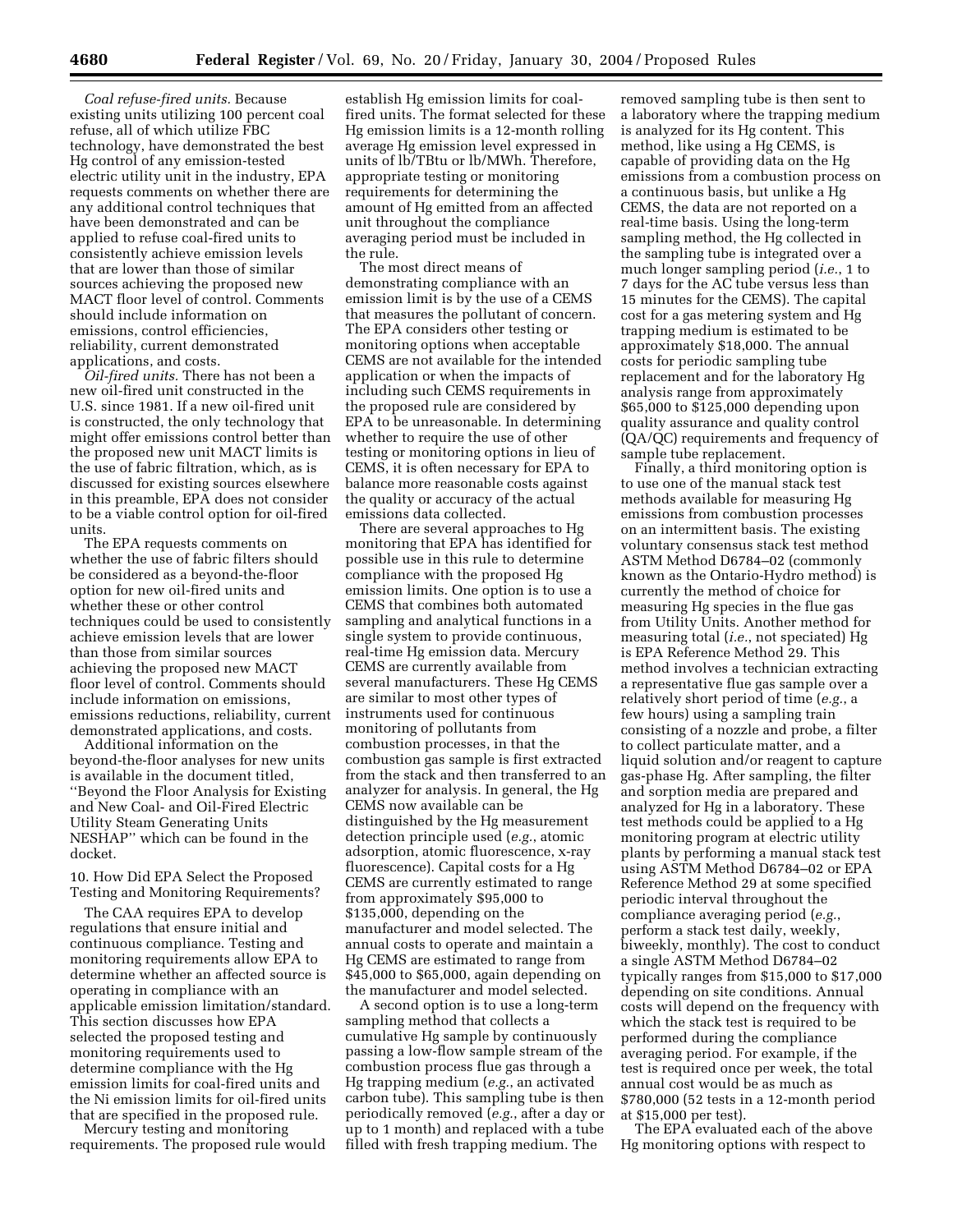its suitability for the measurement of the Hg emission data needed for determining compliance with the 12 month rolling average Hg emission limit. The EPA rejected from further consideration the third option, intermittent monitoring using manual stack test methods. Use of this monitoring approach would place significantly higher labor requirements and monitoring costs on facility owners/ operators than the other two options in order to perform an adequate number of source tests throughout the compliance averaging period to demonstrate with reasonable confidence that the applicable Hg emission limit value was being achieved.

Both of the remaining two options would provide the necessary data to calculate the total Hg emissions from an affected source for each 12-month compliance averaging period. While the CEMS would provide these data on a real-time basis, EPA concluded that having real-time data is not mandatory for determining compliance with an emission limit based on a 12-month rolling average. Total Hg emissions from an affected source by month are needed to compute the rolling 12-month average Hg emission value. With regular scheduled replacement and timely analysis of sampling tubes, total monthly Hg emissions can readily be obtained using the long-term sampling method.

The EPA then compared the costs of applying the Hg CEMS and long-term monitoring options to Utility Units. While the CEMS have significantly higher capital costs, the automated analyses directly by the instrument eliminates the need and cost for separate analyses of the collected sampling tubes in a laboratory required by the long-term sampling method. Overall, EPA determined that the total costs of using either monitoring method to determine compliance would be similar for a given site. Selection of which monitoring method should be used at the site will depend on sitespecific conditions and owner/operator preferences. Because both monitoring methods will collect the Hg emission data necessary to determine compliance with the proposed Hg emission limit and the costs of either option are reasonable, EPA decided to allow the owner/operator flexibility under the proposed rule to choose to use either Hg CEMS or long-term sampling monitoring as best suits their site conditions and preferences.

An owner/operator electing to use a CEMS to comply with the rule would be allowed to use any CEMS that meets the requirements in ''Performance

Specification 12A, Specifications and Test Procedures for Total Vapor-phase Mercury Continuous Monitoring Systems in Stationary Sources'' (PS– 12A). This performance specification is proposed as part of this rulemaking and we request comment on continuous monitoring of Hg emissions according to the requirements in the proposed performance specification.

Those owners/operators electing to use long-term Hg monitoring would be required to follow the requirements in Method 324, ''Determination of Vapor Phase Flue Gas Mercury Emissions from Stationary Sources Using Dry Sorbent Trap Sampling'' when it is promulgated. Method 324 is proposed as part of this rulemaking to be added to 40 CFR part 63, appendix A. We request comments on the requirements in proposed Method 324 for Hg measurement using long-term sampling. The owner/operator would use the procedures outlined in § 63.10009 of the proposed rule to convert the concentration output from a CEMS or Method 324 to an emission rate format in lb/TBtu or lb/MWh.

Continuous compliance requirements are required under every NESHAP so that EPA can determine whether an affected source remains in compliance with the applicable emission limitation/ standard following the initial compliance determination. In the case of the proposed Utility NESHAP, the format for the Hg emission limit is a 12 month rolling average limit. The same monitoring requirements used to establish initial compliance of an affected electric utility unit with the applicable Hg emission limit at the end of the first 12-month period following the facility's compliance date serve to demonstrate continuous compliance with the Hg emission limit with the computation of each new 12-month rolling average value each month thereafter. Thus, no additional continuous compliance Hg monitoring requirements beyond those previously discussed are required for the proposed rule.

The EPA is concerned about monitoring costs for Utility Units with low Hg emissions rates, and does not desire to adopt a monitoring scheme where the costs are disproportionate to the costs of compliance with the MACT emissions limitations. For these units (*e.g.*, those emitting under 25 pounds per year) the EPA may consider reduced monitoring frequencies and lower cost monitoring requirements, since the need for accuracy is reduced for such units. For example, the EPA is concerned about the merits of requiring an expenditure of \$100,000 per year to monitor releases when the costs of

substantive compliance is far less. The Agency requests comments and related data upon which to establish an alternate reporting scheme.

Nickel testing and monitoring requirements. The proposed rule would establish Ni emission limits for oil-fired units. The EPA selected a different format for the Ni emission limits than is proposed for the Hg emission limits. The Ni emission limits are maximum allowable emission limits not to be exceeded, expressed in lb/TBtu or lb/ MWh.

The EPA selected the proposed testing requirements to determine compliance with the Ni emission limits under the NESHAP to be consistent with existing procedures used for the electric utility industry. Method 29 in appendix A to 40 CFR part 60 is an EPA reference test method that has been developed and validated for the measurement of Ni emissions from stationary sources. For sampling and analysis of the gas stream, the following EPA reference methods would be used with Method 29: Method 1 to select the sampling port location and the number of traverse points; Method 2 to measure the volumetric flow rate; Method 3 for gas analysis; and Method 4 to determine stack gas moisture. Method 19 specifies the procedure for collecting the necessary fuel data to be used with the Method 29 Ni measurements from the source test to compute the Ni emission rate expressed in units of lb/TBtu.

As an alternative under the proposed rule, an owner/operator of an existing source could choose to comply with the applicable Ni emission limit expressed in lb/MWh. The owner/operator would use the procedures outlined in § 63.10009 of the proposed rule to convert the concentration output of Method 29 to the output-based emission rate format.

To address the need for continuous compliance requirements for the proposed Ni emission limits, EPA considered the availability and feasibility of a number of Ni monitoring options ranging from direct monitoring of Ni emissions, to process parameter monitoring, to control device parameter monitoring. Monitors for continuously measuring Ni emissions have not been demonstrated in the U.S. for the purpose of determining compliance. Therefore, EPA did not consider further the use of continuous monitors for Ni for the proposed rule.

Another option used in other NESHAP for demonstrating continuous compliance is to monitor appropriate process and/or control equipment operating parameters. These parameters are established during the initial, and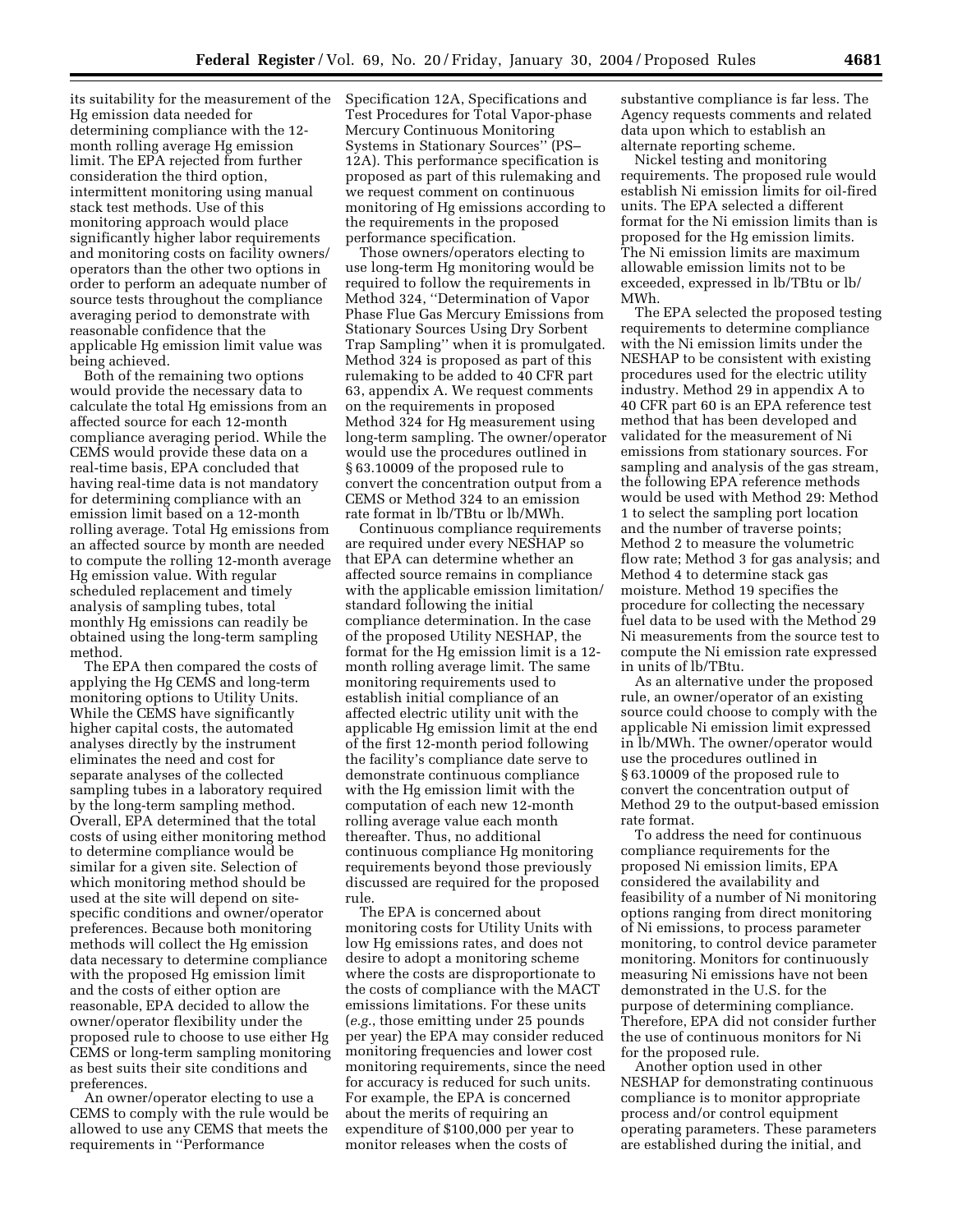any subsequent, stack test. Process parameters were not selected as indicators for Ni emissions from Utility Units because a direct correlation does not exist between combustion or electricity production parameters and Ni emission rates from a given unit.

Monitoring of PM control device operating parameters is used in other NESHAP established for combustion processes and other source categories that include PM emission limits. The EPA decided to also use this continuous monitoring approach to demonstrate continuous compliance with the applicable Ni emission limits set forth in the proposed rule. The selected operating parameters for the PM control device used by oil-fired Utility Units (*e.g.*, ESP) are reliable indicators of control device performance. The EPA believes that reasonable assurance of compliance with the emission limits proposed for this NESHAP can be achieved through appropriate monitoring and inspection of the operation of the APCD that have been demonstrated by an initial performance test to achieve the applicable Ni emission limits under the rule.

*Compliance calculations.* For cogeneration units, steam is also generated for process use. The energy content of this process steam must also be considered in determining compliance with the output-based standard. This consideration is accomplished by taking the net efficiency of a cogeneration unit into account. Under a Federal Energy Regulatory Commission regulation, the efficiency of cogeneration units is determined from the useful power output plus one-half the useful thermal output (18 CFR 292.205). To account for the process steam energy contribution to net plant output, a 50-percent credit of the process steam heat is necessary. Such a credit would, EPA believes, provide an incentive for cogeneration.

Therefore, owners/operators of cogeneration units subject to the proposed rule would need to monitor the portion of their net plant output that is process steam so that they can take the 50-percent credit of the energy portion of their process steam net output. For example, a cogeneration unit subject to the rule measures its net electrical output over a compliance period, as 30,000 MWh. During the same period the unit burns coal that provides 750 billion Btu input to its furnace/boiler, and emits 0.2 lb Hg. Using equivalents found in 40 CFR 60 for electric utilities (*i.e.*, 250 million Btu/hr input to a boiler is equivalent to 73 MWe input to the boiler; 73 MWe input to the boiler is equivalent to 25

MWe output from the boiler; therefore, 250 million Btu input to the boiler is equivalent to 25 MWe output from the boiler) the 50-percent credit could be found as follows. The net output calculation would be 750 billion Btu × (25 MWe output/250 million Btu/hr input) = 75,000 MWh equivalent electrical output from the boiler over the compliance period. Of this amount, 30,000 MWh was produced as electricity sent to the grid, leaving 45,000 MWh as the energy converted to steam for process use. Half of this amount is 22,500 MWh. The unit's Hg CEM records a total of 0.2 lb Hg over the same compliance period. The adjusted Hg emission rate is then: 0.2 lb Hg/  $(30,000 \text{ MWh} + 22,500 \text{ MWh}) = 3.8 \times$  $10<sup>-6</sup>$  lb Hg/MWh.

11. How Did EPA Determine Compliance Dates for the Proposed Rule?

Section 112(i) of the CAA specifies the dates by which affected sources must comply with the emission standards. New or reconstructed units must be in compliance with the proposed rule immediately upon startup or [DATE THE FINAL RULE IS PUBLISHED IN THE **Federal Register**], whichever is later, except that if the final rule is more stringent than the proposal, a new source that commences construction before the final rule is promulgated may comply with the proposed rule for 3 years before complying with the final rule. Existing sources must be in compliance with the final rule 3 years after the effective date of the final rule. Existing sources may seek a permit granting an additional one year to comply if such time is necessary for the installation of controls.

We anticipate that a substantial number of sources would have to install control technologies to meet the limits of the proposed standard, if the CAA section 112 MACT rule is finalized. We also believe that such construction could be constrained by the potential impacts on electricity reliability, delays in obtaining permits, and other factors (including potential labor and equipment shortages). Thus, we anticipate that a substantial number of units will seek the 1-year extension which could unduly burden State and local permitting authorities. Therefore, EPA is soliciting comment on whether a 1-year extension should be granted for facilities required to install controls in order to comply with the proposed CAA section 112 MACT rule, should it be finalized.

12. How Did EPA Select the Proposed Recordkeeping and Reporting Requirements?

Under section 114(a) of the CAA, EPA may require owners/operators of affected sources subject to a NESHAP to maintain records as well as prepare and submit notifications and reports to the EPA. In addition, section 504(a) of the CAA mandates that sources required to obtain a title V permit submit a report setting forth the results of any required monitoring no less often than every 6 months. The general recordkeeping, notification, and reporting requirements for all NESHAP are specified in 40 CFR 63.9 and 40 CFR 63.10 of the General Provisions, if incorporated into the proposed rule. The recordkeeping, notification, and reporting requirements for the proposed rule were selected to include all of the applicable records, notifications, and reports specified by the General Provisions requirements. Additional requirements were included in the proposed rule that are necessary to ensure that a given affected source is complying with the emission limits from the correct subcategory.

The proposed rule would also require that the owner/operator keep monthly records for each affected source listing the type of fuel burned, the total fuel usage, and the fuel heating value. Additional recordkeeping would be required for those owners/operators electing to comply with a fuel blending emission limit. The owner/operator would be required to maintain records of all compliance calculations and supporting information.

#### 13. Will EPA Allow for Facility-Wide Averaging?

The proposed rule contains provisions allowing the owner/operator of a coal-fired affected unit to demonstrate compliance through the averaging of Hg emissions from multiple affected units located at a common, contiguous facility site. Consistent with EPA policy on regulatory flexibility, this provision is intended to provide a facility with the benefit of operational flexibility while still meeting the proposed emission limitations and achieving the required emissions reductions. This averaging provision effectively allows the owner/operator to average the emissions from multiple (two or more) coal-fired affected units and comply with one applicable facilitywide emission limitation.

The proposed rule would require that any coal-fired affected unit included in the facility's averaging regime be a regulated unit under the proposed rule (*i.e.*, coal-fired Utility Units only, and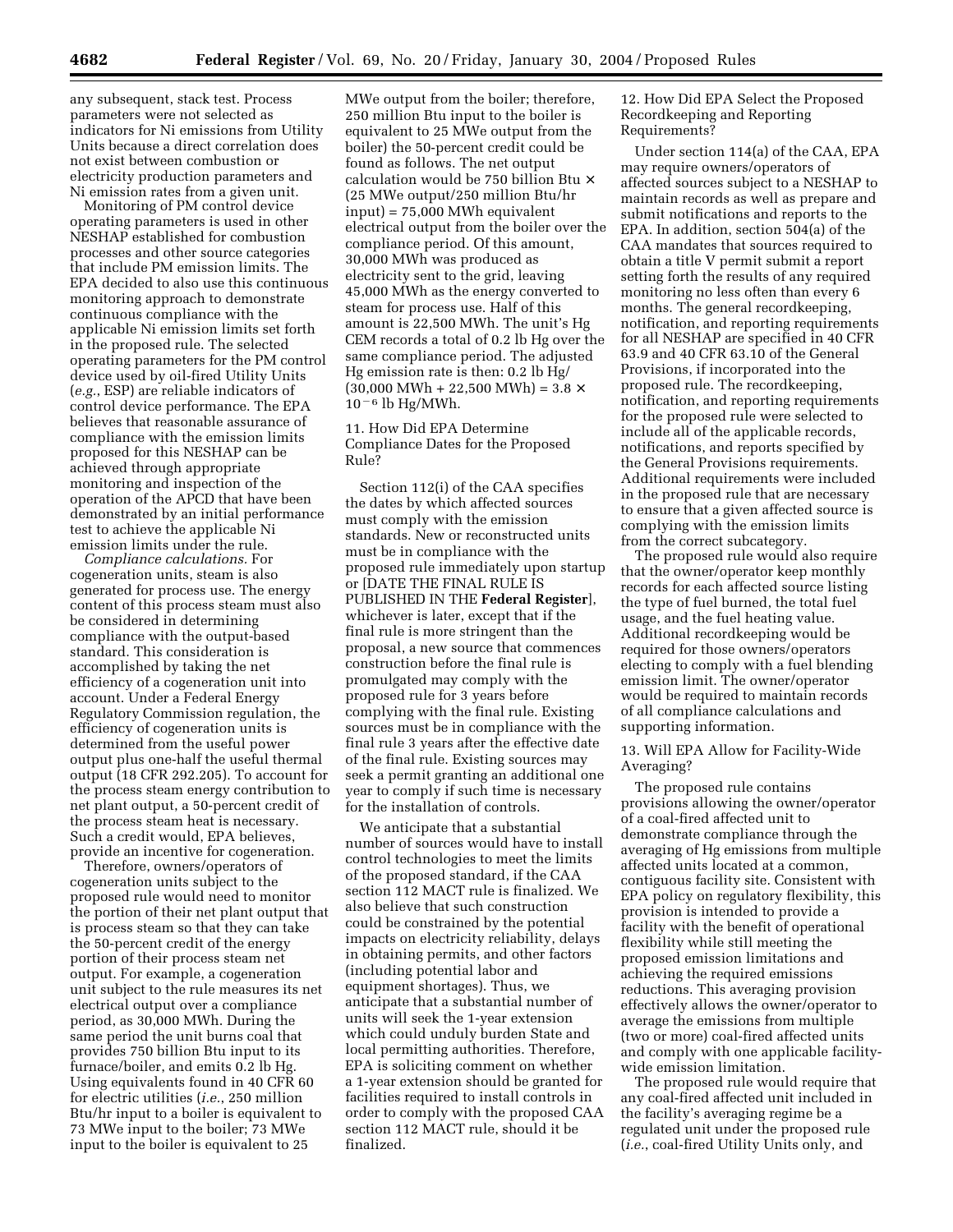not combined with sources regulated by other rules, such as IB units).

The averaging provision may be applied to meet the proposed emission limitations for Hg from coal-fired units. An important aspect of this provision is that the emissions measurements for the averaging calculations are taken after the last control device. Affected units that share a common control device are inherently averaged by the standard compliance calculations provided in § 63.10009 of the proposed rule. It is the intention of EPA to provide additional flexibility to average all coal-fired units at one facility into one averaged emission limit. In accordance with that intent, the initial and continuous compliance demonstration under this averaging provision would be to determine the emission rate applicable to all affected units (which may be individual or blended) according to requirements under § 63.10009 and then use those limits to calculate a limit for the emissions averaging group according to § 63.99991 of the proposed rule.

The owner/operator would be required to limit Hg emissions from the group of all affected units being averaged to an overall Hg emission limit (emissions-averaged emission limit, AvEL) during each 12-month compliance period. The owner/operator would be required to use the AvEL determined in accordance with § 63.99991 of the proposed rule throughout the 12-month compliance period and may not switch between compliance with individual subcategory emission limits and an AvEL. The format of the AvEL (lb/MWh or lb/TBtu) would also be required to remain constant throughout the 12-month compliance period. The owner/operator would keep all records as required by sections 63.10031 and 63.10032 of the proposed rule. The owner/operator would be required to submit information on the affected units which comprise each AvEL group for which the owner/operator used a calculated AvEL; the emission limits (including format) that would be averaged (*i.e.*, Hg); the units that will be averaged together; and the calculation of the AvEL with which the averaged units will comply. The owner/operator may implement emissions averaging at any time after the effective date with submission of the averaging plan. The owner/operator must revise the plan to change an emissions averaging group. The owner/operator must certify in each semiannual compliance report that the AvEL group of affected units was in compliance with the emission limitation.

The EPA solicits comment on the emissions averaging provision, particularly on the usefulness of the provision and its specific applicability requirements.

#### **III. Proposed Revision of Regulatory Finding on the Emissions of Hazardous Air Pollutants from Electric Utility Steam Generating Units**

#### *A. What Action Is EPA Taking Today?*

Today, EPA proposes revising the regulatory finding that it published on December 20, 2000 (65 FR 79825) pursuant to section  $112(n)(1)(A)$  of the CAA. The EPA is proposing such a revision based on its review of the December 2000 finding, the Utility RTC underlying that finding, and the provisions of the CAA. For the reasons discussed below, EPA proposes to find that regulation of coal- and oil-fired Utility Units under section 112 is not ''appropriate and necessary'' within the meaning of section  $112(n)(1)(A)$ . As a consequence, EPA also proposes to delete such units from the CAA section 112(c) list. The EPA does not propose revising its December 2000 conclusion with regard to HAP emissions from natural-gas fired electric utility steam, however, as it continues to believe that regulation of such units is not appropriate and necessary.

What was EPA's December 2000 ''necessary'' finding? Was EPA's December 2000 ''necessary'' finding overbroad? As noted above, in December 2000, EPA concluded that it was

''necessary to regulate HAP emissions from coal- and oil-fired electric utility steam generating units under section 112 of the CAA because the implementation of other requirements under the CAA will not adequately address the serious public health and environmental hazards arising from such emissions.'' (65 FR 79830)

Upon further review of the record and the December 2000 notice, EPA believes that this finding is over-broad in two respects.

First, the ''necessary'' finding might be interpreted to suggest that all HAP emissions from coal- and oil-fired Utility Units pose ''serious public health \* \* \* hazards.'' (65 FR 79830) Upon further review of the record, EPA recognizes that it could not reasonably have reached such a conclusion based on the record before it in December 2000. That record supports only a finding that emissions of Hg and Ni warrant regulation. Nothing in the Study or the information EPA obtained following that study even arguably supports the proposition that EPA should address HAP emissions from

Utility Units other than emissions of Hg and Ni.

Second, the ''necessary'' finding states that emissions of HAP from Utility Units result in ''serious \* \* \* *environmental hazards.*'' (*See* 65 FR 79830.) (emphasis added.) After reexamining the record, EPA recognizes that this conclusion also cannot be supported by the record. As an initial matter, the Utility RTC, consistent with CAA section  $112(n)(1)(A)$ , focused solely on hazards to public health, not the environment. In fact, the Study expressly states that the ecological impacts associated with HAP from Utility Units were not examined because such impacts were beyond the scope of the Study mandated by CAA section 112(n)(1)(A)) (ES at 27). The only information in the record concerning the effects of HAP on the environment was for Hg, and that information was obtained after completion of the Utility RTC. Thus, given the record before the Agency in December 2000, the most EPA could have intended to state in the December 2000 ''necessary'' finding is it is necessary to regulate Hg from coal-fired Utility Units and Ni from oil-fired Utility Units because the implementation of other requirements under the CAA will not adequately address the serious public health hazards arising from such emissions or the environmental hazards associated with Hg. Moreover, as explained below, EPA has recently re-analyzed this ''necessary'' determination and the premise underlying that determination.

Does other CAA authority exist to address emissions of Hg and Ni from coal- and oil-fired Utility Units? The EPA continues to believe that emissions of Hg from coal-fired Utility Units and emissions of Ni from oil-fired units pose hazards to public health, that coal-fired Utility Units are the largest domestic source of Hg emissions, and that oilfired units are the primary source of Ni emissions. These findings support a determination that it is appropriate to regulate emissions of Hg and Ni from Utility Units.

We have had an opportunity to reassess the ''necessary'' finding made in December 2000. Today, we propose to revise that finding because, after examining the scope of available authorities under the CAA, we have determined that there is, in fact, another viable statutory mechanism that would adequately address Hg and Ni emissions from coal- and oil-fired Utility Units. That authority is CAA section 111.

The scope of existing authorities under the CAA. The EPA interprets the language of CAA section  $112(n)(1)(A)$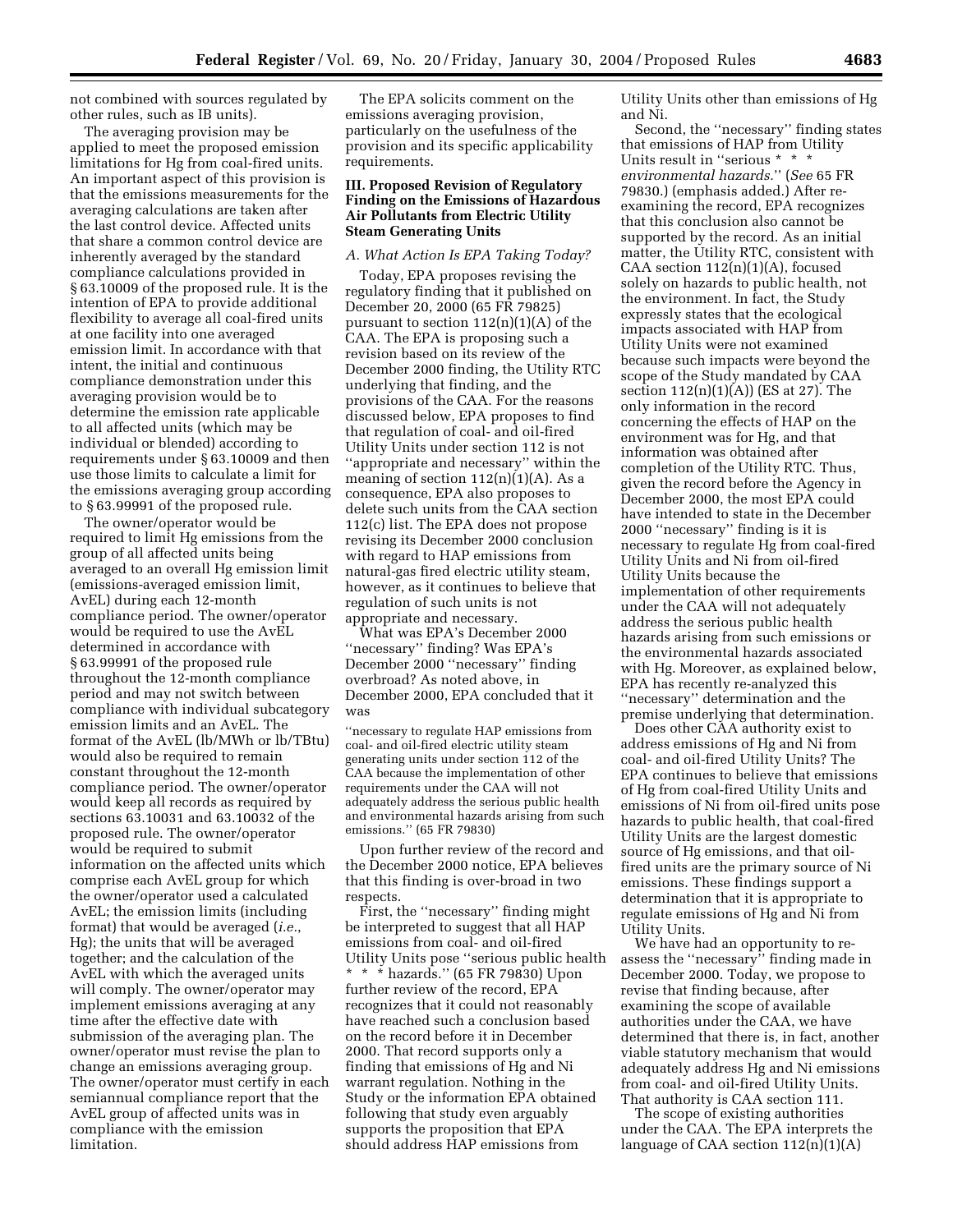and the limited legislative history relating to that provision as indicating Congress' intent that Utility Units be regulated under section 112 only if the other authorities of the CAA, once implemented, would not adequately address those HAP emissions from Utility Units that warrant regulation. This interpretation is supported by the first sentence of section  $112(n)(1)(A)$ , which requires EPA to conduct a study that focuses on the hazards to public health that would exist following implementation of the other authorities of the CAA. It is further evidenced by the final sentence of section  $112(n)(1)(A)$ , which calls for regulation of Utility Units under section 112 only if, based on the results of the Study, EPA determines that it is both appropriate and necessary to regulate such units. Finally, the remarks made by Congressman Oxley, a member of the conference committee, concerning the Conference Report on the CAA Amendments of 1990, confirm that Congress sought to regulate under section 112 ''only those units [Utility Units] that \* \* \* (the Administrator) determines—after taking into account compliance with all other provisions of the act \* \* \*—have been demonstrated to cause a significant threat of serious adverse effects on public health."<sup>7</sup> (136 Cong. Rec. E3670, 3671 & H12911, 12934 (daily ed. Nov. 2, 1990) (Statement of Congressman Oxley)

Based on the foregoing, EPA believes if we make a determination under section  $112(n)(1)(A)$  that it is appropriate to regulate Utility Units, we are not compelled to regulate Utility Units under section 112 if other authorities in the CAA exist to adequately address health hazards that occur as a result of HAP emissions. The EPA believes that this is a reasonable interpretation of the term ''necessary'' in CAA section  $112(n)(1)(A)$ , and that it is wholly consistent with its interpretation of the term in December 2000. (*See* 65 FR 79830. ''It is necessary to regulate \* \* \* under section 112 of the CAA because the implementation of other requirements under the CAA will not adequately address the serious public health and environmental hazards arising from such emissions \* \* \*'')

Since December 2000, EPA has had the opportunity to conduct a more thorough review of the available authorities under the CAA. Based on that review, EPA has identified a

provision of the CAA that it believes can be employed to adequately address the hazards to public health resulting from Hg and Ni emissions from Utility Units. That provision is CAA section 111, which authorizes EPA to develop standards of performance for new and existing sources of air pollutants that cause, or contribute significantly to, air pollution which may reasonably be anticipated to endanger public health or welfare.

The EPA based its ''necessary'' finding in December 2000 solely on its belief, at the time, that there were no other authorities under the CAA that would adequately address Hg and Ni emissions from coal- and oil-fired Utility Units. Now that we have reexamined the scope of existing authorities under the CAA and identified a viable statutory mechanism other than section 112, we propose to revise the December 2000 ''necessary'' finding accordingly. We specifically propose to find that regulation of coaland oil-fired Utility Units under section 112 is *not* necessary because CAA section 111, once implemented, would adequately address the public health hazards posed by Utility Unit emissions of Hg and Ni.8

We further believe that CAA section 111, once implemented, would adequately address any environmental effects associated with Hg emissions from Utility Units, as documented in the record. We recognize that the plain language of CAA section  $112(n)(1)(A)$ requires an examination solely of hazards to public health associated with HAP emissions, not of hazards to the environment. Nevertheless, in this case, and given that the December 2000 finding addresses both the health and environmental effects of Hg, we believe that our section 111 proposal would adequately address both of those effects.

*Regulation under CAA section 111.* Overview. The two relevant provisions of section 111 are section 111(b), which applies to new sources, and section 111(d), which applies to existing

sources. As explained below, EPA believes that these provisions authorize the establishment of standards of performance both for Hg emissions from new and existing coal-fired Utility Units and for Ni emissions from new and existing oil-fired units, and that such standards, once finalized, would adequately address the health hazards resulting from Hg and Ni emissions. Indeed, through this notice, EPA proposes such standards of performance. We explain below why the proposed standards adequately address any public health hazards resulting from Hg and Ni emissions from Utility Units and the environmental effects associated with Hg emissions.

Regulation under section 111(b). Pursuant to CAA section 111(b)(1)(A), EPA has established a list of stationary source categories. The EPA is to include a source category on the section 111(b) list if it determines that such category causes, or contributes significantly to, air pollution which may reasonably be anticipated to endanger public health or welfare. Section 111(b) further requires EPA to establish federal standards of performance for new sources within each listed source category.

The EPA included Utility Units on the section 111(b) list of stationary sources in 1979. (44 FR 33580; June 11, 1979.) The EPA has also previously promulgated federal standards of performance for such units for pollutants like NO<sub>X</sub>, PM, and SO<sub>2</sub>. (*See* subpart Da of 40 CFR part 60.)

Nothing in section 111(b) precludes EPA from promulgating additional standards of performance for other pollutants emitted from new Utility Units. Indeed, where, as here, EPA has determined that emissions of Hg and Ni from coal- and oil-fired Utility Units warrant regulation, the establishment of Federal standards of performance under section 111(b) is appropriate.

Moreover, nothing in CAA section 111 or section 112 indicates that Congress sought to regulate HAP exclusively under section 112. Rather, the language of sections 112(c)(6),  $112(d)(7)$  and  $112(n)(1)(A)$  supports the conclusion that HAP emissions could be regulated under other provisions of the CAA. There is nothing in the legislative history to suggest that Congress sought to preclude EPA from regulating HAP under other sections of the Act. We, therefore, believe that CAA section 111(b), as amended in 1990, constitutes a viable and appropriate statutory authority by which to regulate Hg emissions from new coal-fired Utility Units and Ni emissions from new oilfired units.

<sup>7</sup>Congressman Oxley further noted that regulation under CAA section 112 should be imposed ''only if warranted by the scientific evidence.'' 136 Cong. Rec. E3670, 3671 & H12911, 12934 (daily ed. No. 2, 1990) (Statement of Congressman Oxley).

<sup>8</sup>The EPA examined various provisions of the CAA, including section 111, prior to issuing its December 2000 regulatory finding. (Utility RTC.) At that time, we did not believe that any other provisions of the CAA would adequately address the health hazards of concern associated with Hg and Ni emissions. Now, after re-analyzing the provisions of the CAA, we recognize that CAA section 111 is a viable statutory mechanism that would adequately address Hg and Ni emissions from coal- and oil-fired units. The premise underlying our December 2000 ''necessary'' finding, therefore, lacks foundation. Nothing precludes EPA from revisiting its December 2000 "necessary determination, particularly, where, as here, the basis for that determination involved the scope of existing statutory provisions and those provisions have not changed substantively since 1990.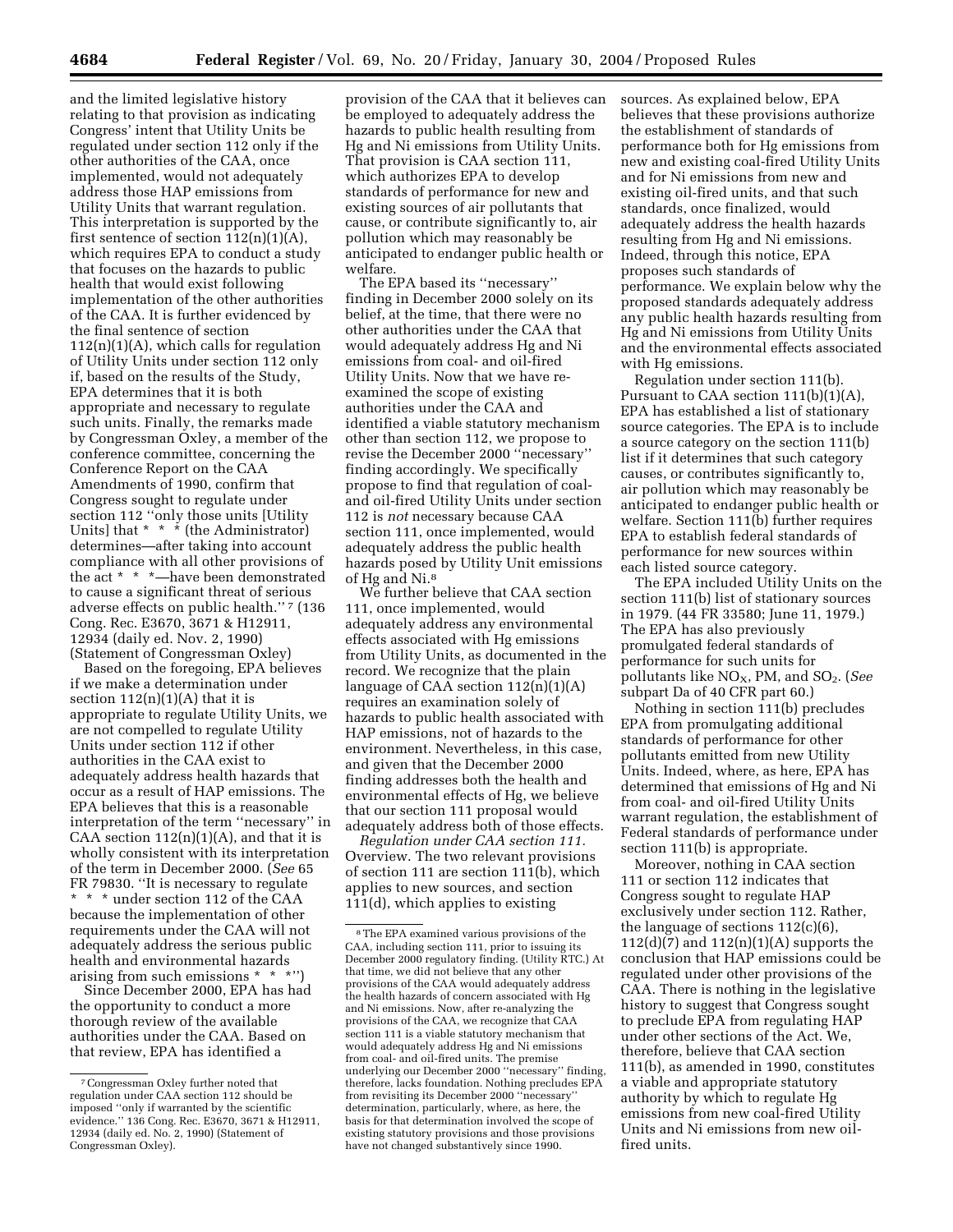*Regulation under section 111(d).* CAA section 111(d), unlike section 111(b), specifically references CAA section 112. The import of that reference is not clear, however, because Public Law 101–549, which is the 1990 amendments to the CAA, contains two different and conflicting amendments to section 111(d). To understand this conflict, it is useful to start with the language of section 111(d) as contained in the 1977 Amendments to the CAA.

In 1977, section  $111(d)(1)$  read as follows:

The Administrator shall prescribe regulations which shall establish a procedure similar to that provided by section 7410 of this title under which each State shall submit to the Administrator a plan which (A) establishes standards of performance for any existing source for any air pollutant (i) for which air quality criteria have not been issued or which is not included on a list published under section 7408(a) or  $7412(b)(1)(A)$  of this title, but (ii) to which a standard of performance under this section would apply if such existing source were a new source. \* \* \*

This language provides that standards of performance should not be established under section 111(d) with respect to any pollutants that are listed as hazardous air pollutants under section 112(b)(1)(A) of the 1977 CAA.

In the 1990 Amendments to the CAA, two different and conflicting amendments to section 111(d) were enacted. Presumably, Congress did not realize that it had passed two different amendments to the same statutory provision. The first amendment, which is the House amendment, is contained in section 108(g) of Public Law 101–549. That section amends section 111(d)(1)(A)(i) of the 1977 CAA by striking the words "or  $112(b)(1)(A)$ " from the 1977 CAA and inserting in its place the following phrase: ''or emitted from a source category which is regulated under section 112.'' The second amendment to section 111(d), which is the Senate amendment, is labeled a ''conforming amendment'' and is set forth in section 302 of Public Law 101–549. That section amends CAA section  $111(d)(1)$  of the 1977 CAA by striking the reference to " $112(b)(1)(A)$ " and inserting in its place "112(b).

These two amendments are reflected in parentheses in the Statutes at Large as follows:

The Administrator shall prescribe regulations which shall establish a procedure similar to that provided by section 7410 of this title under which each State shall submit to the Administrator a plan which (A) establishes standards of performance for any existing source for any air pollutant (i) for which air quality criteria have not been issued or which is not included on a list

published under section 7408(a) (or emitted from a source category which is regulated under section 112) (or 112(b)), but (ii) to which a standard of performance under this section would apply if such existing source were a new source. \* \* \*

EPA recognizes that the United States Code does not contain the parenthetical reference to the Senate amendment in section 302 of Public Law 101–549; the codifier's notes to this section state that the Senate amendment ''could not be executed'' because of the other amendment to section 111(d) contained in the same Act. The United States Code does not control here, however. The Statutes at Large constitute the legal evidence of the laws, where, as here, title 42 of the United States Code, which contains the CAA, has not been enacted into positive law. See 1 U.S.C. 204(a); *United States* v. *Welden,* 377 U.S. 95, 98 n.4 (1964); *Washington-Dulles Transportation Ltd.* v. *Metropolitan Washington Airports Auth.,* 263 F.3d 371, 378 (4th Cir. 2001).

A literal reading of the House amendment, as contained in the Statutes at Large, is that a standard of performance under CAA section 111(d) cannot be established for any air pollutant that is emitted from a source category regulated under section 112. Under this reading, EPA could not regulate, under CAA section 111(d), HAP *and non-HAP* emissions that are emitted from a source category regulated under section 112. A literal reading of the Senate amendment is that a standard of performance under section 111(d) cannot be established for any HAP that is listed in section 112(b)(1), regardless of what categories of sources of that pollutant are regulated under section 112. The House and Senate amendments conflict in that they provide different standards as to the scope of EPA's authority to regulate under section 111(d).

Over the years, EPA has identified other conflicting provisions of the CAA. See, *e.g., Citizens to Save Spencer County* v. *EPA,* 600 F.2d 844 (D.C. Cir. 1979). Consistent with principles of statutory construction, the Agency has always sought to harmonize such conflicting provisions, where possible, and to adopt a reading that gives some effect to both provisions. The first step in this process involves an evaluation of what Congress intended by each amendment. This step is difficult here because of the absence of legislative history directly addressing the amendments. For that reason, we focus on the plain language of the amendments.

The Senate language reflects the Senate's intent to retain the pre-1990

approach of precluding regulation under CAA section 111(d) for any HAP that is listed under section 112(b). The Senate's intent is further demonstrated by the fact that the amendment itself it labeled a ''conforming amendment,'' which is generally a non-substantive amendment. By contrast, the House amendment was not a conforming amendment. Rather, the House changed the focus of CAA section 111(d) and sought to preclude only regulation of pollutants emitted from a source category that is actually regulated under section 112. One reasonable interpretation is that the House amendment reflects a desire to change the pre-1990 approach and to expand EPA's authority as to the scope of pollutants that could be regulated under section 111(d). One possible reason for this change is that the House did not want to preclude EPA from regulating under section 111(d) those pollutants emitted from source categories which were not actually being regulated under section 112. Such a reading of the House language would authorize EPA to regulate under section 111(d) existing area sources which EPA determined did not meet the statutory criterion set forth in section  $112(c)(3)$ , as well as existing Utility Units.

One way to harmonize the Senate and House amendments is to interpret them as follows: Where a source category is being regulated under section 112, a section 111(d) standard of performance cannot be established to address any HAP listed under 112(b) that may be emitted from that particular source category. Thus, if EPA is regulating source category X under section 112, section 111(d) could not be used to regulate HAP emissions from that particular source category.

We believe that this is a reasonable interpretation as it gives some effect to both amendments. First, it gives effect to the Senate's desire to focus on HAP listed under section 112(b), rather than applying the section 111(d) exclusion to non-HAP emitted from a source category regulated under section 112, which a literal reading of the House amendment would do. Second, it gives effect to the House's apparent desire to increase the scope of EPA's authority under section 111(d) and to avoid duplicative regulation of HAP for a particular source category. We recognize that our proposed reconciliation of the amendments does not give full effect to the House's language, because a literal reading of the House language would mean that EPA could not regulate both HAP and non-HAP from a source category regulated under section 112. Such a reading would be inconsistent with the general thrust of the 1990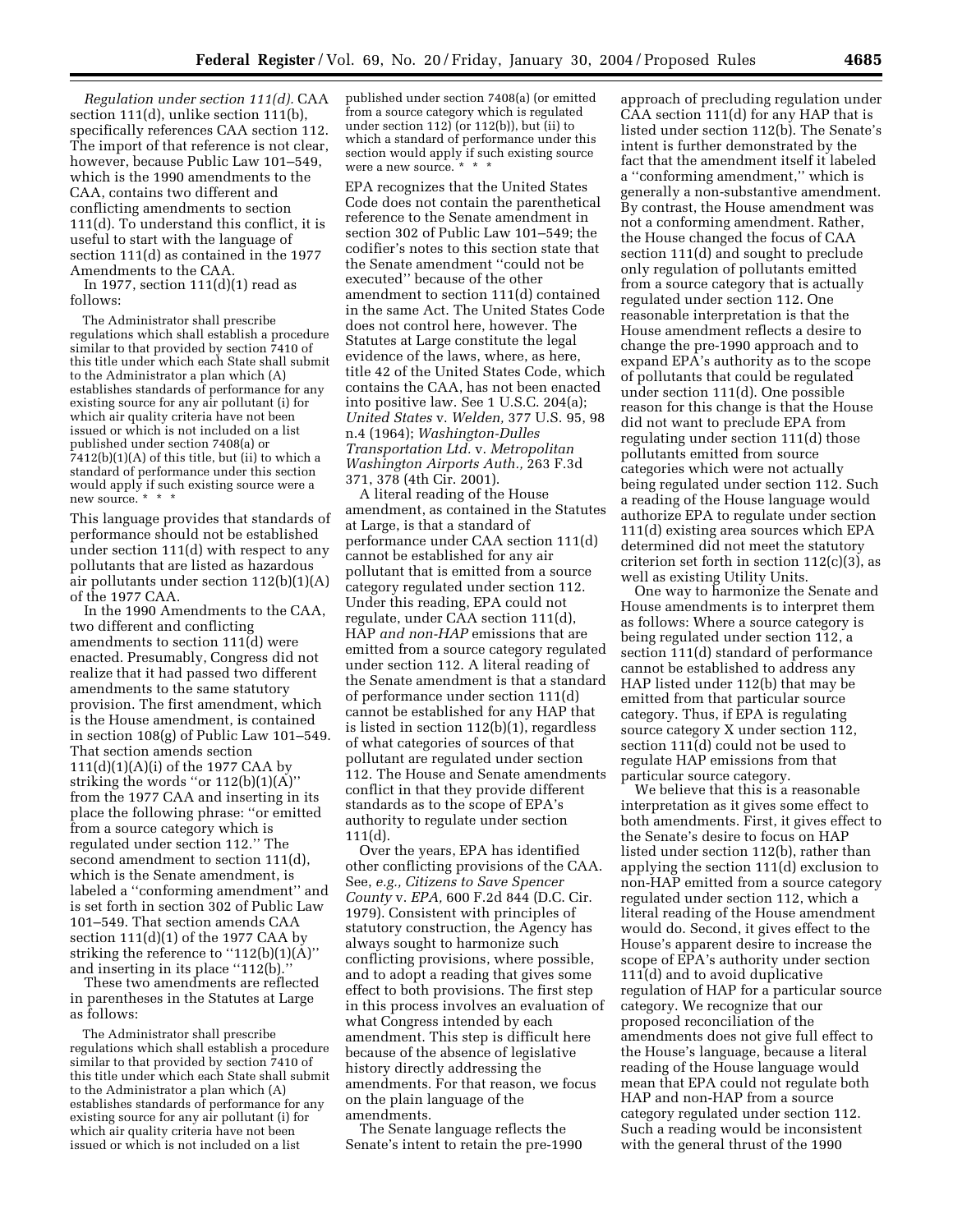amendments, which, on balance, reflects Congress's desire to require EPA to regulate more substances, not to eliminate EPA's ability to regulate large categories of pollutants like non-HAP. Furthermore, EPA has historically regulated non-HAP under section 111(d), even where those non-HAP were emitted from a source category actually regulated under section 112. See, *e.g.,* 40 CFR 62 1100 (California State Plan for Control of Fluoride Emissions from Existing Facilities at Phosphate Fertilizer Plants). We do not believe that Congress sought to eliminate regulation for a large category of sources in the 1990 Amendments and our proposed interpretation avoids this result.

Finally, we believe that the proper inquiry for assessing whether to revise the December 2000 ''necessary'' finding is whether CAA section 111(d) constituted a viable statutory authority by which to address Hg and Ni emissions from existing coal- and oilfired Utility Units as of 1998, the date on which EPA completed the Utility RTC. The answer, we believe, is yes. At that time, Utility Units were not listed under section 112, which consistent with our proposed interpretation of the conflicting amendments would allow us to regulate HAP from existing sources of such units under CAA section 111(d). The EPA, therefore, believes that it has the authority, and that it had the authority in 1998 when it completed the Utility RTC, to regulate Hg emissions from existing coal-fired Utility Units and Ni emissions from existing oil-fired units pursuant to section 111(d).

Adequacy of regulation under section 111. Adequacy of regulatory methods. The EPA proposes to conclude that section 111 offers adequate regulatory authority to control Hg and Ni emissions from both existing and new coal- and oil-fired Utility Units. For existing sources, subsection (d) of section 111 authorizes EPA to promulgate ''standards of performance'' that States must include in SIP-like plans applicable to those sources. The term ''standard of performance'' is defined in section 111(a)(1) as—

a standard for emissions of air pollutants which reflects the degree of emission limitation achievable through the application of the best system of emission reduction which (taking into account the cost of achieving such reduction and any non-air quality health and environmental impact and energy requirements) the Administrator determines has been adequately demonstrated.9

The EPA believes that the gravamen of this definition is the phrase, ''best system of emission reduction.'' While the parenthetical following this phrase obligates EPA to consider the factors specified in that parenthetical, the term ''best system'' is not defined, and implicitly accords broad discretion to the Administrator, which includes the demonstration of such systems. The term ''system'' implies a broad set of controls, and the term ''best'' confers upon the Administrator the authority to promulgate regulations requiring controls that he considers superior. Moreover, except that the parenthetical phrase in the definition mandates consideration of certain factors, the definition provides no other explicit constraints in determining the ''best system.'' Therefore, EPA believes that in developing the ''best system of emission reduction,'' the Administrator must consider cost, non-air quality health and environmental factors, as well as energy requirements; and that he is authorized to consider, at his discretion, human health and environmental impacts, air quality impacts, timing and feasibility of control factors, and other factors.

This broad authority conferred on the Administrator means that section 111 constitutes an adequate mechanism for regulating Hg emissions from coal-fired Utility Units, and Ni from oil-fired units. Because the Administrator may consider a broad range of factors in developing standards of performance under section 111, the Administrator has the authority to develop control levels to address the emissions of Hg and Ni that warrant regulation.

Specifically, as described elsewhere in this notice, EPA is proposing today standards of performance for regulating Hg and Ni emissions from certain sources. In the case of Ni, EPA is proposing emission rate requirements to address emissions from oil-fired Utility Units. The basis for these standards of performance is discussed elsewhere in today's notice.

In the case of Hg, EPA is proposing a ''cap-and-trade'' program for emissions of Hg from existing Utility Units. Mercury emissions, on a nationwide basis would, in effect, be capped at a specified level. This cap assures permanent reductions in Hg emissions, which an emissions rate control requirement cannot, in-and-of-itself, assure. States would be allocated specified amounts of Hg allowances that is authorizations to emit a unit of Hg—which the States would then allocate to their Utility Units. The

Utility Units would be permitted to emit Hg up to the amount of their allowances. The trading feature of this program would allow Utility Units to purchase or sell allowances, and adjust their emissions accordingly.

The basis for the 2010 and 2018 caps is discussed elsewhere in today's notice. Moreover, the authorization to trade allows implementation of the emissions cap in the most cost-effective manner. Thus, the cap provides health protection by limiting overall emissions, but in a cost-effective manner.

The EPA recognizes, however, that the overall cap level may not eliminate the risk of unacceptable adverse health effects of Hg emissions. Moreover, a cap-and-trade program raises the possibility that any particular utility may opt to purchase allowances, instead of implementing controls, and that this may result in continued Hg emissions at the previous, uncontrolled levels from that Utility Unit. These emissions may have adverse health impacts within the local area. The EPA recognized this issue in its initial 112(n) finding, when it stated:

There is considerable interest in an approach to mercury regulation for power plants that would incorporate economic incentives such as emissions trading. Such an approach can reduce the cost of pollution controls by allowing for least-cost solutions among a universe of facilities that face different control costs. Trading also can allow for a greater level of control overall because it offers the opportunity for greater efficiency in achieving control. The EPA, however, recognizes and shares concerns about the local impacts of mercury emissions and any regulatory scheme for mercury that incorporates trading or other approaches that involve economic incentives must be constructed in a way that assures that communities near the sources of emissions are adequately protected. Thus, in developing a standard for utilities, the EPA should consider the legal potential for, and the economic effects of, incorporating a trading regime under section 112 in a manner that protects local populations.

(Regulatory Finding on the Emissions of Hazardous Air Pollutants From Electric Utility Steam Generating Units, FR 65 at 79830 and 65 FR 79831).

To assure that the overall cap level, and the pattern of Hg emissions resulting from the trading program, will be adequately protective, EPA proposes today to couple this program with an evaluation of whether Hg emissions remaining after compliance with the cap-and-trade requirements would cause unacceptable adverse health effects. That is, after implementation of the control requirements by 2010 and by 2018, EPA will evaluate the emission levels, attendant health risks, and

<sup>9</sup>The term, ''standard of performance'' is also defined in section 302(l), although there may be uncertainty about whether that defintion applies to the term as used under section 111. For purposes

of this discussion, the section 302(l) defintion is not material.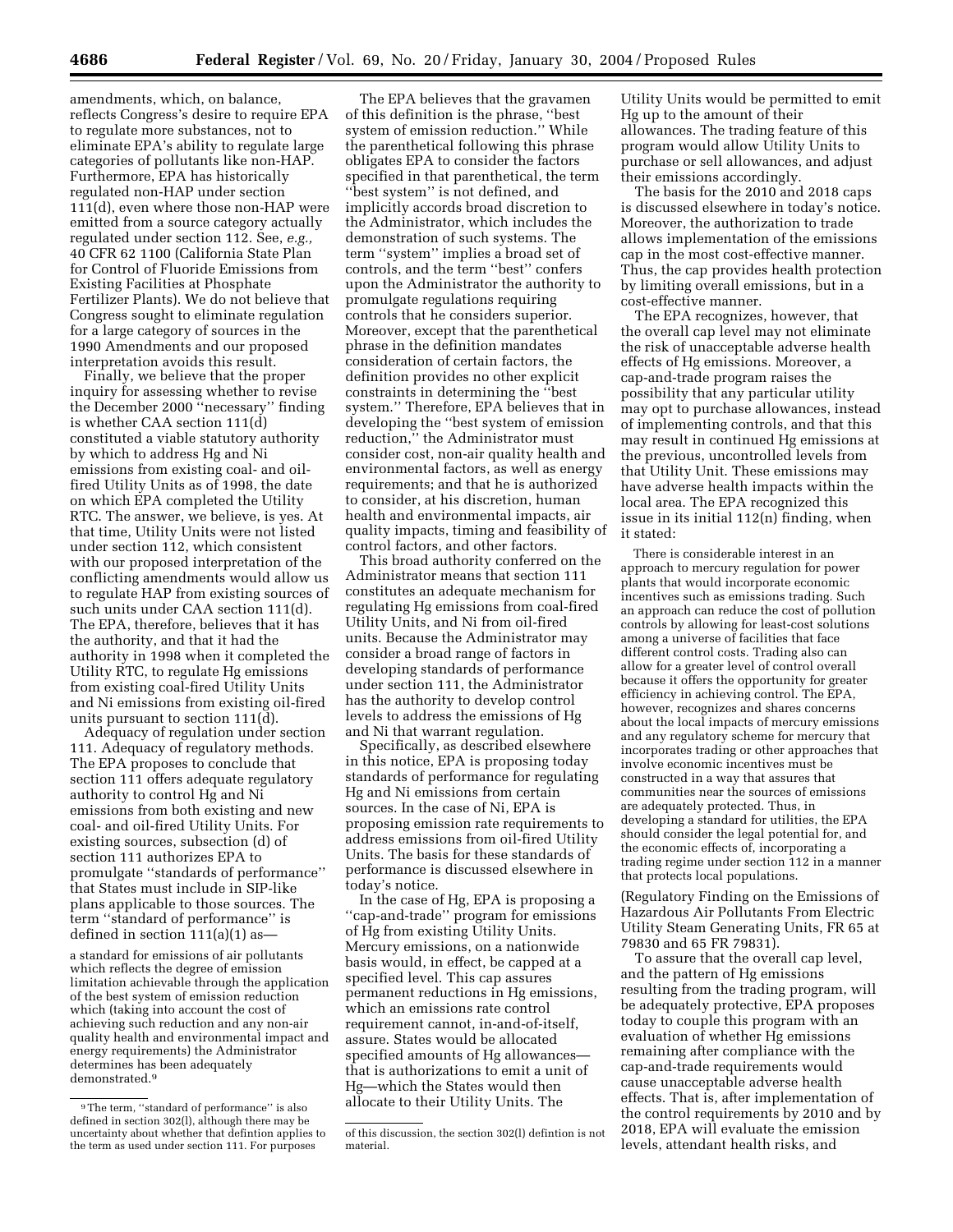available control mechanisms and determine whether the actual reductions achieved under this program significantly differ from the outcome predicted by our current analysis. The EPA retains the authority to revise its conclusions as to what constitutes the ''best system'' of emissions reductions for existing sources, and, therefore, to revise the standard of performance, to require additional reductions or controls to address such risks, based on information that would justify selection of a tighter regulatory regime.

Similarly, EPA intends to evaluate whether, following implementation of the controls on Ni emissions from existing oil-fired units, adverse health effects might remain from Ni emissions. As described above, EPA retains authority under section 111(d) to promulgate additional requirements on Ni emissions to address those health effects.

The EPA believes that these overall standards of performance for existing Utility Unit sources of Hg and Ni coupled with authority to evaluate remaining health risks and conduct further rulemaking, adequately address all health effects from Hg emissions that warrant regulation from existing coalfired Utility Units and Ni emissions from existing oil-fired units as well as the environmental effects of Hg.

As to new sources, section 111(b)(1)(B) authorizes EPA to promulgate ''standards of performance'' directly regulating new sources. The section 111(a)(1) definition of ''standard of performance'' applies to these regulations, and thereby authorizes EPA to consider the same range of factors described above, including, for example, human health and environmental factors as well as technological and feasibility factors. Upon consideration of these factors, EPA proposes a technology-based set of controls for Hg emissions from new coal-fired Utility Units and Ni emissions from new oilfired units. The basis for these controls is discussed elsewhere in today's notice. Further, section 111(b) provides adequate authority for EPA (i) to evaluate whether, following compliance with the new source standards, remaining Hg and/or Ni emissions result in unacceptable adverse health impacts; and, if so, (ii) to revise the standards of performance to include additional restrictions for those emissions. As a result, for new sources of both Hg and Ni emissions, as in the case of existing sources, section 111 provides regulatory authority that will adequately address all adverse health (and environmental) effects of concern.

*Time for implementation.* Why does regulation under section 111 adequately address the hazards of concern to public health associated with Hg and Ni emissions? This action is one part of a broader effort to issue a coordinated set of emissions limitations for the power sector. Today's rule would establish a mechanism by which Hg emissions from new and existing Utility Units would be capped at specified, nation-wide levels. A first phase cap would become effective in 2010 and a second phase cap in 2018. Facilities would demonstrate compliance with the standard by holding one ''allowance'' for each ounce of Hg emitted in any given year. Allowances would be readily transferrable among all covered facilities. We believe that such a ''cap and trade'' approach to limiting Hg emissions is the most cost effective way to achieve the reductions in Hg emissions from the power sector that are needed to adequately protect human health and the environment.

The added benefit of this approach is that it dovetails well with the  $SO<sub>2</sub>$  and  $NO<sub>x</sub>$  IAQR published elsewhere in today's **Federal Register**. This rule would establish a broadly-applicable cap and trade program that would significantly limit  $SO_2$  and  $NO_X$ emissions from the power sector. The advantage of regulating Hg at the same time and using the same mechanism as  $SO<sub>2</sub>$  and  $NO<sub>X</sub>$  is that significant Hg emissions reductions can and will be achieved by the air pollution controls designed and installed to reduce  $SO<sub>2</sub>$ and  $NO<sub>x</sub>$ . In other words, Hg is reduced as a "co-benefit" of controlling  $SO<sub>2</sub>$  and  $NO<sub>X</sub>$ . Thus, the coordinated regulation of Hg,  $SO_2$ , and  $NO<sub>X</sub>$  allows Hg reductions to be achieved in a particularly efficient and cost effective manner.

In theory, the ''co-benefit'' argument could work in both directions: controlling Hg also controls  $SO<sub>2</sub>$  and  $NO<sub>X</sub>$ ; controlling  $SO<sub>2</sub>$  and  $NO<sub>X</sub>$  also controls Hg. In deciding how regulatory deadlines influence how investments in controls are sequenced, it makes much more sense to lead with  $\mathrm{SO}_2$  and  $\mathrm{NO_X}$ controls, which are well established, than to lead with Hg controls, which are only at the beginning stages of commercialization. Overly ambitious Hg mandates in the near-term could actually hamper innovation toward more effective and less costly technologies. The quantified health benefits of  $NO<sub>X</sub>$  and  $SO<sub>2</sub>$  are also larger and more certain.

The cap and trade approach to regulating Hg emissions offers certain other advantages over the unit-by-unit or facility-by-facility approach that we

have traditionally employed under section 112. For example, a cap and trade system establishes fixed emissions caps that cannot be exceeded, even when existing plants are expanded and new plants are constructed. Thus, the cap provides absolute certainty with regard to national emissions. In contrast, a section 112 rule would limit the emissions of individual units or facilities, but would not limit overall emissions to the environment from the sector.

Another advantage of concurrently regulating Hg and  $SO<sub>2</sub>$  is derived from the fact that companies will have the opportunity under the  $SO<sub>2</sub>$  cap to generate extra allowances by achieving early reductions. For example, the first phase SO<sub>2</sub> cap under the transport rule becomes effective in 2010. Prior to that year, companies have an incentive to achieve greater  $SO<sub>2</sub>$  reductions than needed to meet the current Acid Rain cap because the excess allowances they generate can be ''banked'' and either later sold on the market or used to demonstrate compliance in 2010 and beyond at the facility that generated the excess allowances. In either case, there will be earlier health and environmental benefits because reductions are achieved sooner than they otherwise would be. These benefits extend to Hg emissions because, as explained above, we expect companies to meet the Hg cap by way of the controls they install for  $SO<sub>2</sub>$  and  $NO<sub>X</sub>$ . Consequently, the incentive to achieve early reductions for SO2 effectively assures early reductions for Hg.

Several additional technical and policy considerations strongly favor a cap-and-trade system. The objective of Hg control, as we understand it today, is not advanced as effectively under the prescriptive traditional MACT approach under section 112(d) for the regulation of HAP. The MACT approach calls for two phases of regulation: the first based on the concept of ''maximum achievable control technology''; the second, to occur 8 years later, based on a ''residual health-risk determination.'' The second phase itself involves a complex, twostep framework: one step to determine a ''safe'' or ''acceptable risk'' level, considering only public health factors, and the second to set an emission standard that provides an ''ample margin of safety'' to protect public health, considering relevant factors in addition to health, such as costs, economic impacts, technical feasibility, uncertainties and other factors.

First, a cap-and-trade approach sets a specific limit or cap on allowable emissions. Under a traditional section 112(d) MACT approach, standards are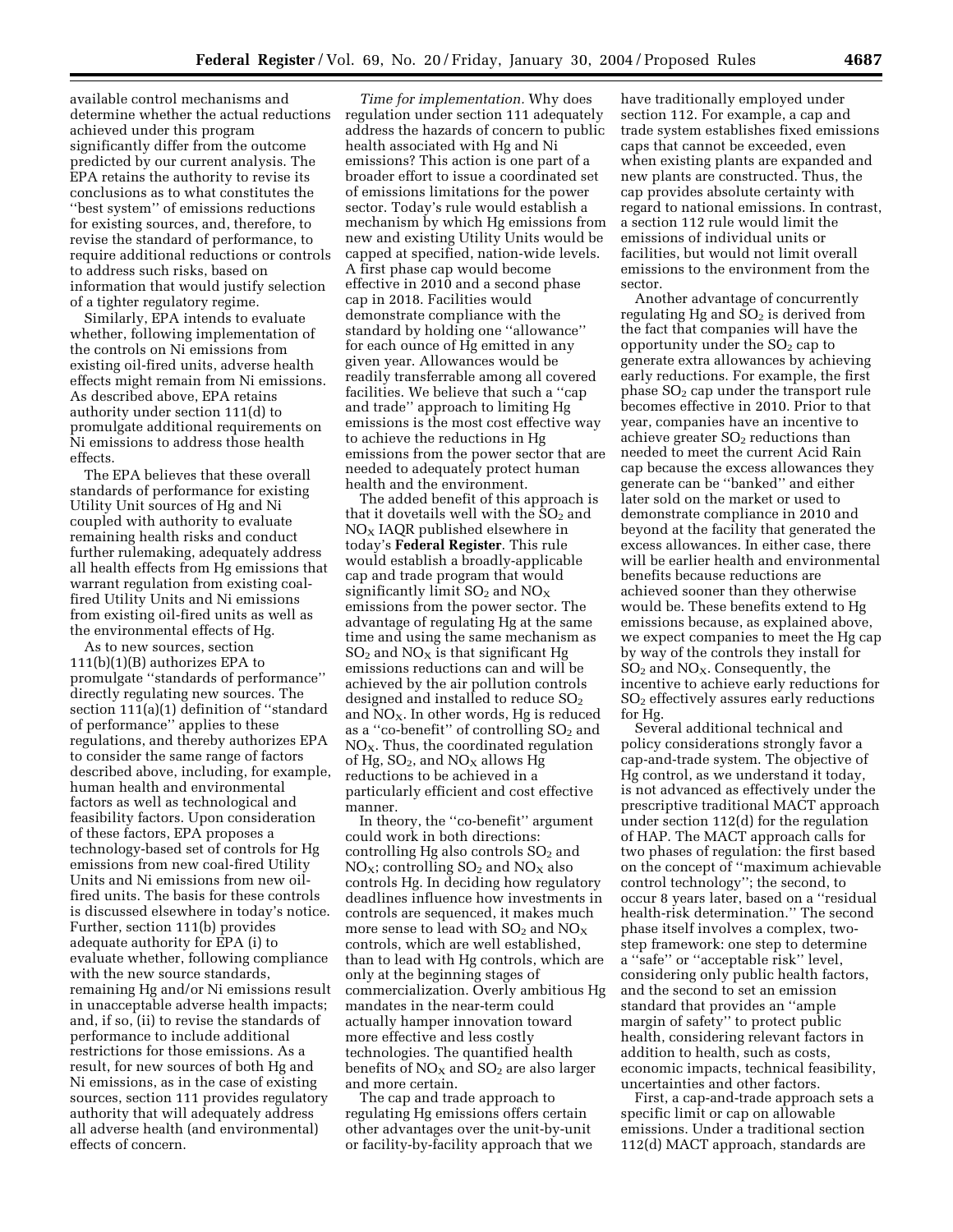based on rates of emissions per unit of input or of production, for example, pounds per million Btu. Variations in production or differences in input mix will result in fluctuations in Hg emissions. Thus, with shifts in coal use and with growth in the economy, Hg emissions would likely substantially exceed the overall emission level achieved when the MACT limits are initially met.

Second, a trading approach is better suited to stimulating development and adoption of new technologies. A capand-trade system provides a market incentive for the development and use of cost-effective technology to reduce Hg emissions. A MACT approach provides no such market incentive, so plants do not have an incentive to reduce emissions below the required level. Additionally, the ability to bank unused allowances for future use leads to early reductions of Hg emissions. A trading approach is forward-looking in its assessment of technology, in that it provides a continuous incentive for firms to innovate and develop more cost-effective technologies to reduce Hg emissions.

The traditional section 112(d) MACT approach is designed to promote the use of proven control technologies by requiring all sources in a category to achieve the degree of emission control already accomplished by the average of the best 12 percent of sources in the category. However, such a MACT approach will not stimulate innovation in Hg control technology as well as a cap-and-trade approach because it does not reward reductions beyond the required levels.

Indeed, a traditional 112(d) MACT approach even could inhibit innovation. Section 112(d) does provide legal authority to go ''beyond-the-floor'' to require control strategies more stringent than the MACT floor, but the science, engineering and economics of Hg control have not progressed enough to support the technical determination that would be needed to support a section 112(d) standard that goes beyond the MACT floor. Once MACT-level controls are installed, there is little incentive for firms to develop even more effective technologies. In addition, the MACT deadline is so tight (2007 with only 1 year of possible extension) that affected firms would be unlikely to risk both capital and non-compliance in order to use more innovative approaches to Hg control.

Moreover, a trading approach could spur the development of cost-effective break-through technologies to control national and local Hg emissions. Such innovations would allow the U.S. to

play a leadership role in the reduction of global Hg emissions as well. This is a crucial advantage of a trading approach to ultimately help remedy the problems posed by Hg emissions.

Third, from a capital planning perspective, a trading approach permits utilities to make a much more rational investment in emissions control than a traditional MACT approach. We now understand that utility investments in reducing criteria air pollutants (particulate matter, sulfur dioxide and oxides of nitrogen) provide a ''cobenefit'' for Hg control because some forms of Hg (especially those that are deposited nearest plants) are controlled by the same technologies used to control criteria pollutants. The exact size of this co-benefit is not known. In any event, given the likelihood of co-benefits, it makes good economic sense for utilities to coordinate control of criteria air pollutants—especially those needed to achieve the new air quality standards for fine particulate matter and ozone with their capital investments aimed at reducing Hg emissions. The statutory deadlines for a Hg MACT rule do not permit this rational sequence of investments.

Thus, the Agency has carefully considered sections 112(d), 111, and 112(n) to determine which is more appropriate for application to Hg emissions from coal-fired Utility Units. The scientific, engineering, economic, and environmental considerations all weigh heavily in favor of a tradingbased approach.

*B. Is It Appropriate and Necessary To Regulate Coal- and Oil-Fired Utility Units Under Section 112 Based Solely on Emissions of Non-Hg and Non-Ni HAP?* 

In light of our revised interpretation of the scope of existing authority under the CAA, we have re-examined the results of the Utility RTC, focusing on the non-Hg and non-Ni HAP emissions from coal- and oil-fired Utility Units. The Study indicates that there are no non-Hg or non-Ni HAP emissions from Utility Units that warrant regulation.

We do recognize that in December 2000, we stated that arsenic and a few other metals, such as chromium, Ni and cadmium, were of potential concern for carcinogenic effects (65 FR 79827). We continue to believe, as stated above, that the record supports a distinction between the treatment of Ni emissions from oil-fired Utility Units and the emissions of other non-Hg metallic HAP. Such a distinction is warranted based on the relative magnitude of Ni that is emitted from oil-fired utility units on an annual basis and the scope

and number of adverse health effects associated with such emissions. Thus, although we recognize that uncertainties do exist with regard to the data and information we have obtained to date for non-Hg metallic HAP, including Ni, we believe that the nature of the uncertainties associated with the non-Hg, non-Ni metallic HAP are so great that regulation of such pollutants is not appropriate at this time since those pollutants do not pose a hazard to public health that warrants regulation. The EPA does intend, however, to continue to study these pollutants in the future. The EPA also intends to continue to study dioxins, HCl, and HF in the future, but, at this time, the Study and the information EPA has obtained since the Study reveal no public health hazards reasonably anticipated to occur as a result of these HAP emissions from Utility Units such that they warrant regulation.10

Therefore, we believe that emissions of non-Hg and non-Ni HAP emissions from coal- and oil-fired Utility Units do not warrant regulation. We recognize that we based our appropriateness finding in December 2000, in part, on the existence of available control options that would reduce HAP emissions, including Hg, from Utility Units. *See* 65 FR 79830. The focus on available technologies was, however, a subsidiary rationale and one that was included only after we had determined that emissions of particular HAP from coal- and oil-fired Utility Units posed significant hazards to public health and the environment and that those hazards could only be addressed under CAA section 112. *See* 65 FR 79830.

As discussed above, we believe that any health effects resulting from Hg and Ni emissions from Utility Units can and will be addressed adequately pursuant to CAA section 111. Thus, while control strategies may exist to control the remaining HAP emitted from coal- and oil-fired Utility Units (*i.e.*, HAP other than Hg and Ni), we do not believe that it is appropriate to regulate such HAP under section 112 where we have not determined that emissions of such HAP from Utility Units pose health hazards that warrant regulation. This conclusion is consistent with CAA section 112(n)(1)(A), in which Congress called for EPA to focus on the health effects of

<sup>10</sup>As noted above, after the December 2000 finding, EPA conducted additional modeling that confirmed the Utility RTC's conclusion that acid gas HAP, such as HCl, HF, and Cl, pose no hazards to public health that warrant regulation. Furthermore, since December 2000, EPA has not obtained any new information that would cause it to modify its conclusion concerning the lack of health effects that warrant regulation associated with HAP other than Hg and Ni.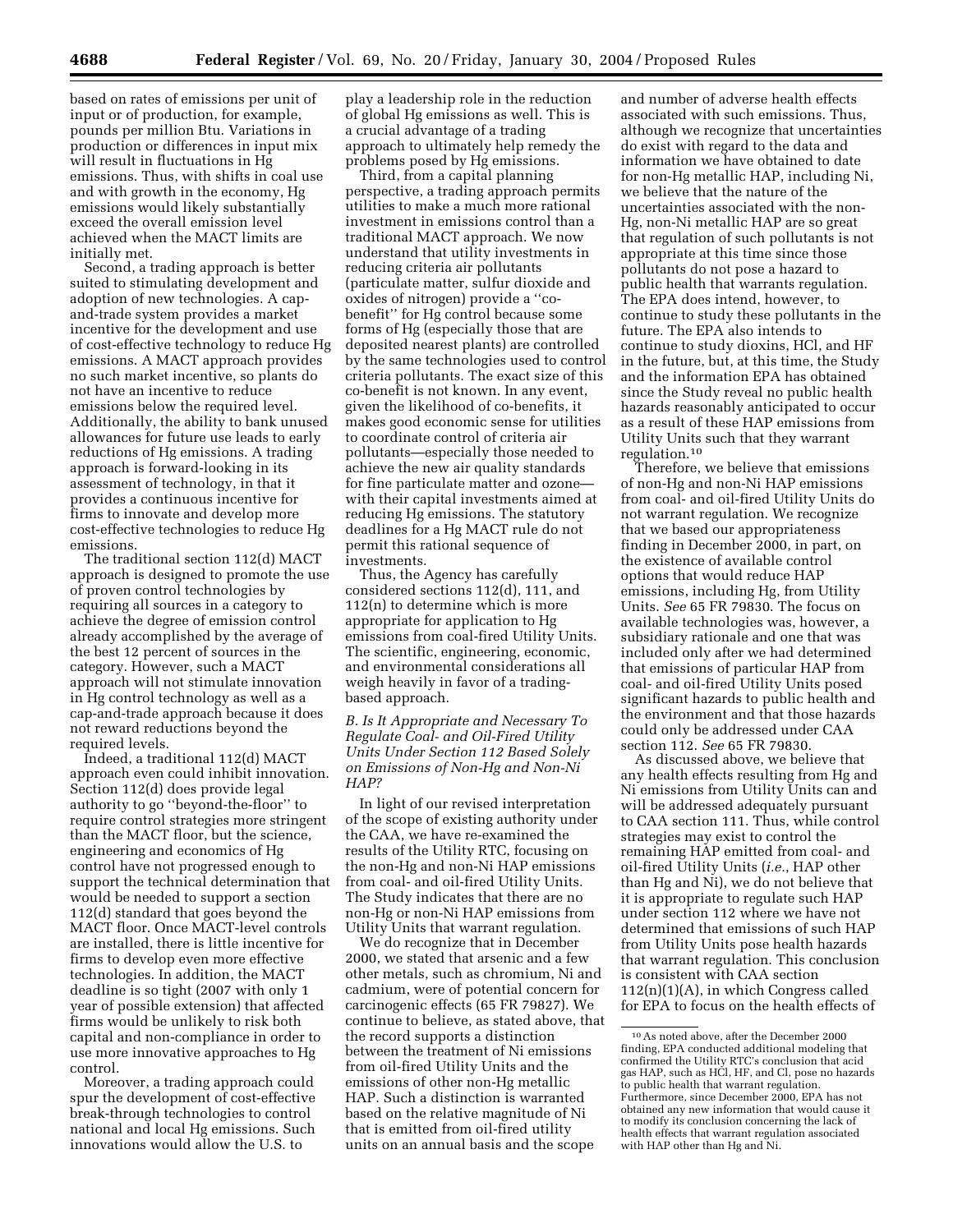HAP from Utility Units following imposition of the other requirements of the CAA.

Moreover, even if in the future EPA finds that HAP emissions from Utility Units other than Hg and Ni emissions warrant regulation, EPA believes that CAA section 111 could be used to adequately address those hazards. Thus, EPA proposes to find that it is not only inappropriate to regulate coal- and oilfired Utility Units under section 112 for HAP emissions other than Hg and Ni, but that it is not necessary to do so.

# *C. What Effect Does Today's Proposal Have on the December 2000 Decision To List Coal- and Oil-Fired Utility Units Under Section 112(c)?*

In CAA section 112, Congress established a framework by which source categories could be listed, and once listed, emission standards developed for the listed source categories. The criteria and basis for listing a source category under section 112 differ depending on the sources at issue. (*See* generally CAA section 112(c) (discussing major and area sources).) In particular, for Utility Units, it only would be possible for EPA to list Utility Units under section 112(c) if it first made the section  $112(n)(1)(A)$  finding that it was both appropriate and necessary to regulate such units under section 112, after EPA reviewed the results of its section  $112(n)(1)(A)$  study concerning health effects and alternative control strategies.

In its December 2000 notice EPA took this additional step and after finding it was appropriate and necessary to regulate Utility Units under section 112, went on to list coal- and oil-fired Utility Units under section 112(c)(65 FR 79831).

As explained above, EPA has conducted a thorough re-analysis of the provisions of the CAA and determined that CAA section 111 is a viable statutory mechanism that would adequately address Hg and Ni emissions from coal- and oil-fired Utility Units. Therefore, EPA believes that the premise underlying its December 2000 ''necessary'' finding, that no other authority exists under the CAA to adequately address the public health hazards associated with Hg and Ni emissions, lacks foundation. The EPA also believes that it is not appropriate to regulate HAP other than Hg and Ni under section 112 because the Utility RTC reveals that there are no health hazards that warrant regulation associated with such HAP. Moreover, even if in the future EPA finds that there are HAP emissions (other than Hg and Ni) from Utility Units that pose hazards

to public health and warrant regulation, EPA believes that CAA section 111 would adequately address those hazards and, therefore, that regulation of such units under section 112 would not be necessary. For all of these reasons, EPA now believes that its initial decision to list coal- and oil-fired Utility Units under section 112(c) in December 2000 was without proper foundation. The EPA, therefore, proposes to modify the section 112(c) list to delete coal- and oilfired Utility Units as a source category. In light of EPA's interpretation and proposed use of its existing authority under the CAA and, in particular, CAA section 111, we propose to conclude that the statutory listing criteria were not met in December 2000.

The EPAs proposed action here is wholly consistent with its historical interpretation of CAA section 112(c)(9), which is that the de-listing criteria in section 112(c)(9) apply only where the original listing of a source category was consistent with the statutory listing criteria. The failure to fully recognize the scope of existing statutory authority in December 2000, is analogous to those situations where EPA has listed a source category under section 112(c)(1), and later determined that it lacked a factual predicate for such listing and, therefore, delisted the source category without following the criteria of section 112(c)(9). The EPA has done this on several occasions. For example, in 1992, EPA listed asphalt concrete manufacturers as a major source category  $11$  under section  $112(c)(1)$ , and then in 2002, delisted that category without following the statutory criteria in section 112(c)(9). The EPA did so because it determined that the initial criteria for listing had not been met since the sources in the asphalt concrete manufacturing category did not emit or have the potential to emit sufficient tons of hazardous air pollutants annually to satisfy the statutory definition of ''major source.'' *See* 67 FR 6521, 6522 (February 12, 2002); see also 63 FR 7155, 7157 (February 12, 1998); 61 FR 28197, 28200 (June 4, 1996).

# **IV. Proposed Standards of Performance for Mercury and Nickel From New Stationary Sources and Emission Guidelines for Control of Mercury and Nickel From Existing Sources: Electric Utility Steam Generating Units**

### *A. Background Information*

1. What Is the Statutory Authority for The Proposed Section 111 Rulemaking?

Section 111(b) of the CAA requires EPA to promulgate standards of performance for emissions of air pollutants from new stationary sources. These standards are typically referred to as NSPS. Section 111(d) requires the EPA to prescribe regulations that establish a procedure by which each State shall submit plans which establish standards of performance for existing sources for air pollutants for which air quality criteria have not been set but for which NSPS have been established.

2. What Criteria Are Used in the Development of NSPS?

Section 111(a)(1) of the CAA requires that standards of performance reflect the

\* \* \* degree of emission limitation achievable through application of the best system of emission reduction which (taking into account the cost of achieving such reduction and any non-air quality health and environmental impact and energy requirements) the Administrator determines has been adequately demonstrated.

The reader is referred to our interpretation of standard of performance set forth above.

## *B. Proposed New Standards and Guidelines*

1. What Source Category Is Affected by the Proposed Rulemaking?

The subpart Da NSPS apply to Utility Units capable of firing more than 73 megawatts (MW) (250 million Btu/hour) heat input of fossil fuel. The current NSPS also apply to industrial cogeneration facilities that sell more than 25 MW of electrical output and more than one-third of their potential output capacity to any utility power distribution system.

2. What Pollutants Are Covered by the Proposed Rulemaking?

The proposed rule would add Hg and Ni to the list of pollutants covered under subpart Da by establishing emission limits for new sources and guidelines for existing sources. New sources (and existing subpart Da facilities), however, remain subject to the applicable existing subpart Da emission limits for  $NO<sub>X</sub>$ ,  $SO<sub>2</sub>$ , and PM. See 40 CFR part 60, subpart Da, Standards of Performance for Electric

 $^{\rm 11}\rm Under$  the statute, a ''major source'' is any stationary source or group of stationary sources at a single location and under common control that emits or has the potential to emit 10 tons per year or more of any HAP or 25 tons per year or more of any combination of HAP.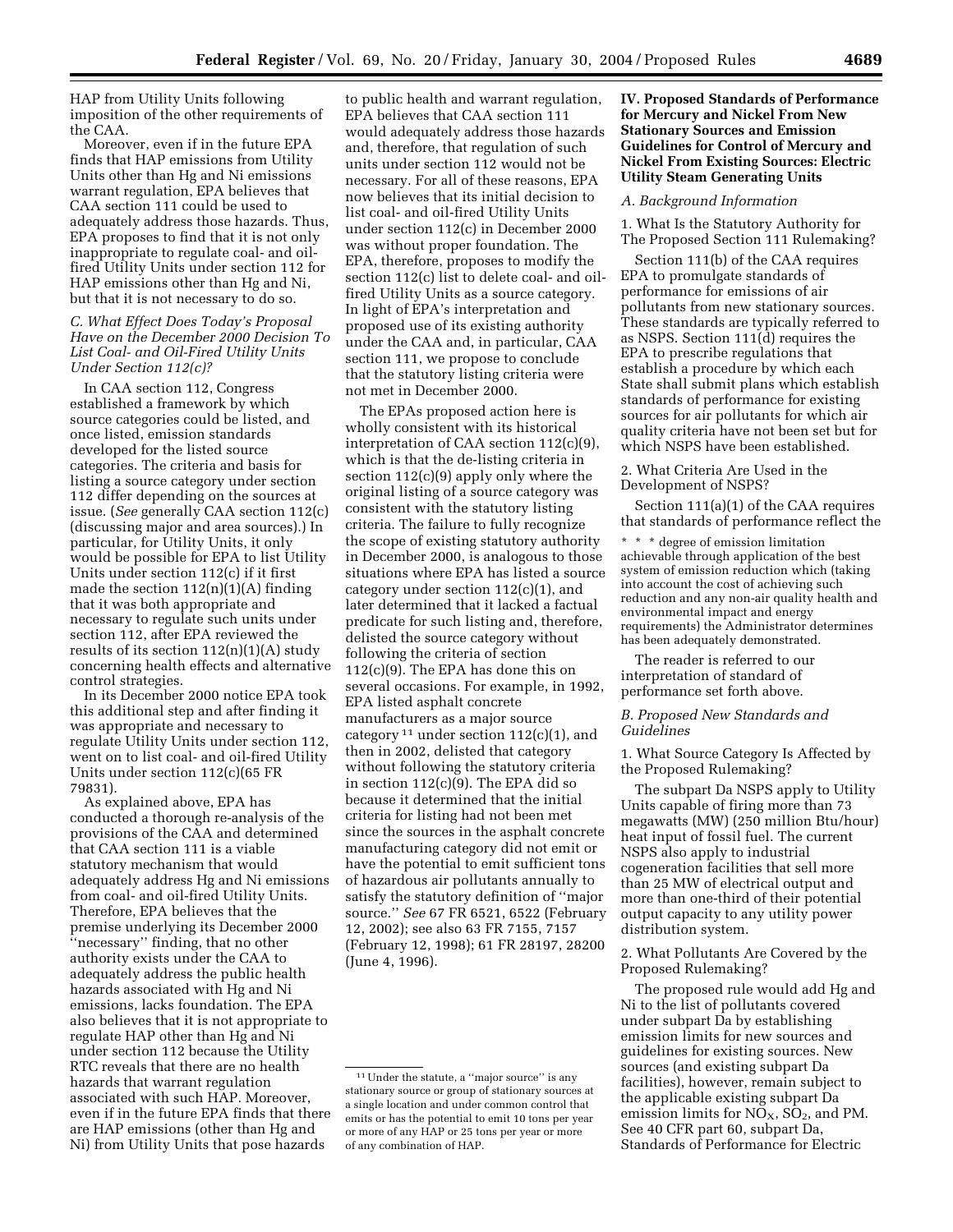Utility Steam Generating Units for which Construction is Commenced after September 18, 1978.

### 3. What Are the Affected Sources?

Only those coal- and oil-fired Utility Units for which construction, modification, or reconstruction is commenced after January 30, 2004 would be affected by the proposed rule. Coal- and oil-fired Utility Units existing at the time of this proposal would be affected facilities for purposes of the proposed section 111(d) guidelines described in this notice.

### 4. What Emission Limits Must I Meet?

The following standards of performance for Hg are being proposed in today's notice for new coal-fired subpart Da units:

- *Bituminous units:* 0.00075 nanograms per joule (ng/J) (0.0060 lb/gigawatthour (GWh));
- *Subbituminous units:* 0.0025 ng/J (0.020 lb/GWh);
- *Lignite units:* 0.0078 ng/J (0.062 lb/ GWh);
- *Waste coal units:* 0.00087 ng/J (0.0011 lb/GWh);
- *IGCC units:* 0.0025 ng/J (0.020 lb/GWh). *The following standard of*

*performance for Ni is being proposed for new oil-fired subpart Da units:*

*Ni:* 0.010 (ng/J) (0.0008 lb/MWh).

All of these standards are based on gross energy output.

Compliance with the proposed standard of performance for Hg would be on a 12-month rolling average basis, as explained in section B.5 below. This compliance period is appropriate given the nature of the health hazard presented by Hg (*see* section B.5 below). Compliance with the proposed standard of performance for Ni would be on a continuous basis.

# 5. What Are the Testing and Initial Compliance Requirements?

New or reconstructed units must be in compliance with the applicable rule requirements upon initial startup or by the effective date of the final rule, whichever is later. The effective date is the date on which the final rule is published in the **Federal Register**.

Prior to the compliance date, the owner/operator would be required to prepare a unit-specific monitoring plan and submit the plan to the Administrator for approval. The proposed rule would require that the plan address certain aspects with regard to the monitoring system; installation, performance and equipment specifications; performance evaluations; operation and maintenance procedures;

quality assurance techniques; and recordkeeping and reporting procedures. Beginning on the compliance date, the owner/operator would be required to comply with the plan requirements for each monitoring system.

*Mercury emission limits.* Compliance with the proposed standard of performance for Hg would be determined based on a rolling 12-month average calculation. The Hg emissions are determined by continuously collecting Hg emission data from each affected unit by installing and operating a CEMS or an appropriate long-term method that can collect an uninterrupted, continuous sample of the Hg in the flue gases emitted from the unit. The proposed rule would allow the owner/operator to use any CEMS that meets requirements in Performance Specification 12A (PS–12A), ''Specifications and Test Procedures for Total Vapor-phase Mercury Continuous Monitoring Systems in Stationary Sources.'' An owner/operator electing to use long-term Hg monitoring would be required to comply using the new EPA Method 324, ''Determination of Vapor Phase Flue Gas Mercury Emissions from Stationary Sources Using Dry Sorbent Trap Sampling.'' Performance Specification 12A and Test Method 324 are proposed as part of this rulemaking.

For new cogeneration units, steam is also generated for process use. The energy content of this process steam must also be considered in determining compliance with the output-based standard. Therefore, the owner/operator of a new cogeneration unit would be required to calculate emission rates based on electrical output to the grid plus half the equivalent electrical output energy in the unit's process steam. The procedure for determining these Hg emission rates is included in section B.4 of the proposed rule.

The owner/operator of a new coalfired unit that burns a blend of fuels would develop a unit-specific Hg emission limitation and the unit Hg emission rate for the portion of the compliance period that the unit burned the blend of fuels. The procedure for determining these emission limitations is outlined in section B.4 of the proposed rule.

*Nickel emission limits.* Compliance with the applicable proposed standard of performance for Ni would be determined by performance tests conducted according to the requirements in 40 CFR 60.8 and 40 CFR 60.11 of the NSPS General Provisions and the requirements in the proposed rule. The proposed rule would require EPA Method 29 in appendix A

to 40 CFR part 60 to be used for the measurement of Ni emissions in the flue gas. With Method 29, Method 1 would be used to select the sampling port location and the number of traverse points; Method 2 would be used to measure the volumetric flow rate; Method 3 would be used for gas analysis; and Method 4 would be used to determine stack gas moisture. Method 19 would be used to convert the Method 29 Ni measurements to an emission rate expressed in units of pounds per trillion British thermal units (lb/TBtu) if complying with an input-based standard.

The proposed rule would require the owner/operator to establish limits for control device operating parameters based on the actual values measured during each performance test. The proposed rule specifies the parameters to be monitored for the types of emission control systems commonly used in the industry. The owner/ operator would be required to submit a monitoring plan identifying the operating parameters to be monitored for any control device used that is not specified in the proposed rule.

An initial performance test to demonstrate compliance with each applicable Ni emission limit would be required no later than 180 days after initial startup or 180 days after publication of the final rule, whichever is later, for a new or reconstructed unit.

The owner/operator of a new cogeneration unit would have to account for the process steam portion of their emissions in the same manner for Ni emissions as they did for Hg emissions. The owner/operator of a cogeneration unit would be required to calculate the Ni emission rate based on electrical output to the grid plus half the equivalent electrical output energy in the unit's process steam. The procedure for determining these Ni emission rates are given in § 60.46a of the proposed rule.

# 6. What Are the Continuous Compliance Requirements?

To demonstrate continuous compliance with the applicable emission limits under the proposed rule, the owner/operator would be required to perform continuous Hg emission monitoring for coal-fired units and continuous monitoring of appropriate operating parameters for the ESP used to comply with the Ni limits for oil-fired units. In addition, an annual performance test will be required for demonstrating compliance with the proposed standard of performance for Ni for oil-fired units. The annual performance test would be conducted in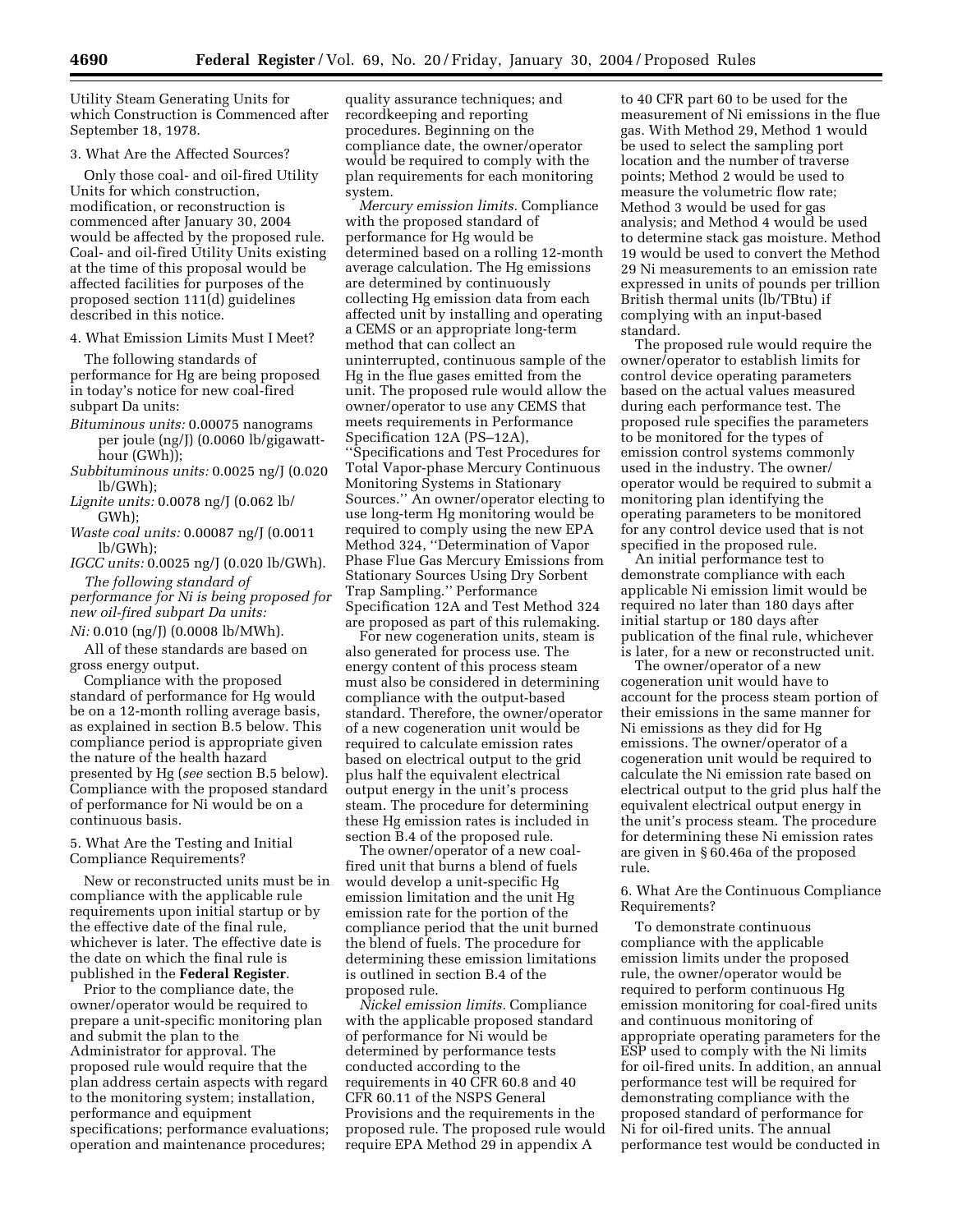the same manner as the initial compliance demonstration.

7. What Are the Notification, Recordkeeping, and Reporting Requirements?

The proposed rule would require the owner/operator to keep records and file reports consistent with the notification, recordkeeping, and reporting requirements of the General Provisions of 40 CFR part 60, subpart A. Records required under the proposed rule would be kept for 5 years, with the 2 most recent years being on the facility premises. These records would include copies of all Hg emission monitoring data, coal usage, MWh generated, and heating value data required for compliance calculations; reports that have to be submitted to the responsible authority; control equipment inspection records; and monitoring data from control devices demonstrating that emission limitations are being maintained.

Two basic types of reports would be required: initial notifications and periodic reports. The owner/operator would be required to submit notifications described in the General Provisions (40 CFR part 60, subpart A), which include initial notification of applicability, notifications of performance tests, and notification of compliance status. For oil-fired units, if you at any time during the reporting period comply with an applicable emissions limit by switching fuel (in other than emergency situations), the proposed rule would also require that you notify EPA in writing at least 30 days prior to using a fuel other than distillate oil. In emergency situations, such notification must be within 30 days. As required by the General Provisions, the owner/operator would be required to submit a report of performance test results; develop and implement a written startup, shutdown, and malfunction plan and report semiannually any events in which the plan was not followed; and submit semiannual excess emissions reports of any deviations when any monitored parameters fell outside the range of values established during the performance test.

# *C. Rationale for the Proposed Subpart Da Standards*

1. What Is the Rationale for the Proposed Subpart Da Hg and Ni Standards?

In December 2000, EPA announced a finding that regulation of Hg emissions from coal-fired Utility Units and Ni emissions from oil-fired Utility Units

under CAA section 112 was appropriate and necessary. As explained above, we are proposing today to revise that finding. We continue to believe, however, that the HAP of greatest concern from coal-fired units is Hg, with Ni being the HAP of greatest concern from oil-fired units. In December 2000, based on the record before the Agency, EPA estimated that coal-fired Utility Units in the U.S. emitted approximately 48 tons of Hg into the atmosphere in 1999, and that methylmercury, the end product of Hg deposited to water bodies, is a significant health hazard, particularly to sensitive subpopulations. The EPA also found that Hg emissions could in some cases be reduced through application of control technology. Finally, the record supporting the December 2000 action reveals that oilfired Utility Units emitted approximately 322 tons of Ni in 1994.

Today's action proposes standards under the regulatory authority of section 111(b), which will regulate Hg (from coal-fired units) and Ni (from oil-fired units) emissions from new units on which construction is commenced after today's date, and emissions guidelines under the authority of section 111(d), which will regulate Hg emissions from existing coal-fired Utility Units and Ni emissions from existing oil-fired Utility Units.

The source of Hg and Ni emissions from these units is the same at both new and existing steam generating units; therefore, in general, the control of these emissions would be the same as well. Throughout this preamble, where clear distinctions arise, the rationales for the EPA actions affecting new and existing units are discussed separately. Otherwise, the discussion applies to the proposed standards and emission guidelines.

2. What Is the Performance of Control Technology on Hg?

Currently, there are no commercially available control technologies specifically designed for reducing Hg emissions. However, available data indicate that controls installed for reducing emissions of  $PM$ ,  $SO<sub>2</sub>$ , and  $NO<sub>x</sub>$  are also effective in some cases in reducing Hg emissions from coal-fired Utility Units. The degree of removal, however, depends (in part) on the rank of coal being burned.

The American Society for Testing and Materials (ASTM) classifies coals by rank, a term which relates to the carbon content of the coal and other related parameters such as volatile-matter content, heating value, and agglomerating properties. The coal-fired electric utility industry combusts the

following coal ranks, presented in decreasing order: anthracite, bituminous, subbituminous, and lignite. The HHV of coal is measured as the gross calorific value, reported in British thermal units per pound (Btu/lb). The heating value of coal increases with increasing coal rank. The youngest, or lowest rank, coals are termed lignite. Lignites have the lowest heating value of the coals typically used in power plants. Their moisture content can be as high as 30 percent, but their volatile content is also high; consequently, they ignite easily. Next in rank are subbituminous coals, which also have a relatively high moisture content, typically ranging from 15 to 30 percent. Subbituminous coals also are high in volatile matter content and ignite easily. Their heating value is generally in between that of the lignites and the bituminous coals. Bituminous coals are next in rank, with higher heating values and lower moisture and volatile content than the subbituminous and lignite coals. Anthracites are the highest rank coals. Because of the difficulty in obtaining and igniting anthracite, only a single electric utility boiler in the U.S. burned anthracite as its only fuel in 1999. Because bituminous coal is the most similar coal to anthracite coal based on coal physical characteristics (ash content, sulfur content, HHV), anthracite coal is considered to be equivalent to bituminous coal for the purposes of the proposed rule and, thus, the anthracite-fired unit is considered a bituminous-fired unit for the purposes of the proposed rule.

Although there is overlap in some of the ASTM classification properties, the ASTM method of classifying coals by rank generally is successful in identifying some common core characteristics that have implications for power plant design and operation.

Coal refuse (*i.e.*, anthracite coal refuse (culm), bituminous coal refuse (gob), and subbituminous coal refuse) is also combusted in utility units. Coal refuse refers to the waste products of coal mining, physical coal cleaning, and coal preparation operations (*e.g.* culm, gob, etc.) containing coal, matrix material, clay, and other organic and inorganic material. Previously considered unusable by the industry because of the high ash content and relatively low heat content, it now may be utilized as a supplemental fuel in limited amounts in some units or as the primary fuel in a fluidized bed combustor (FBC). Because of the inherent inability to utilize coal refuse as the primary fuel in anything other than an FBC, it is considered to be a separate coal rank for purposes of the proposed rule.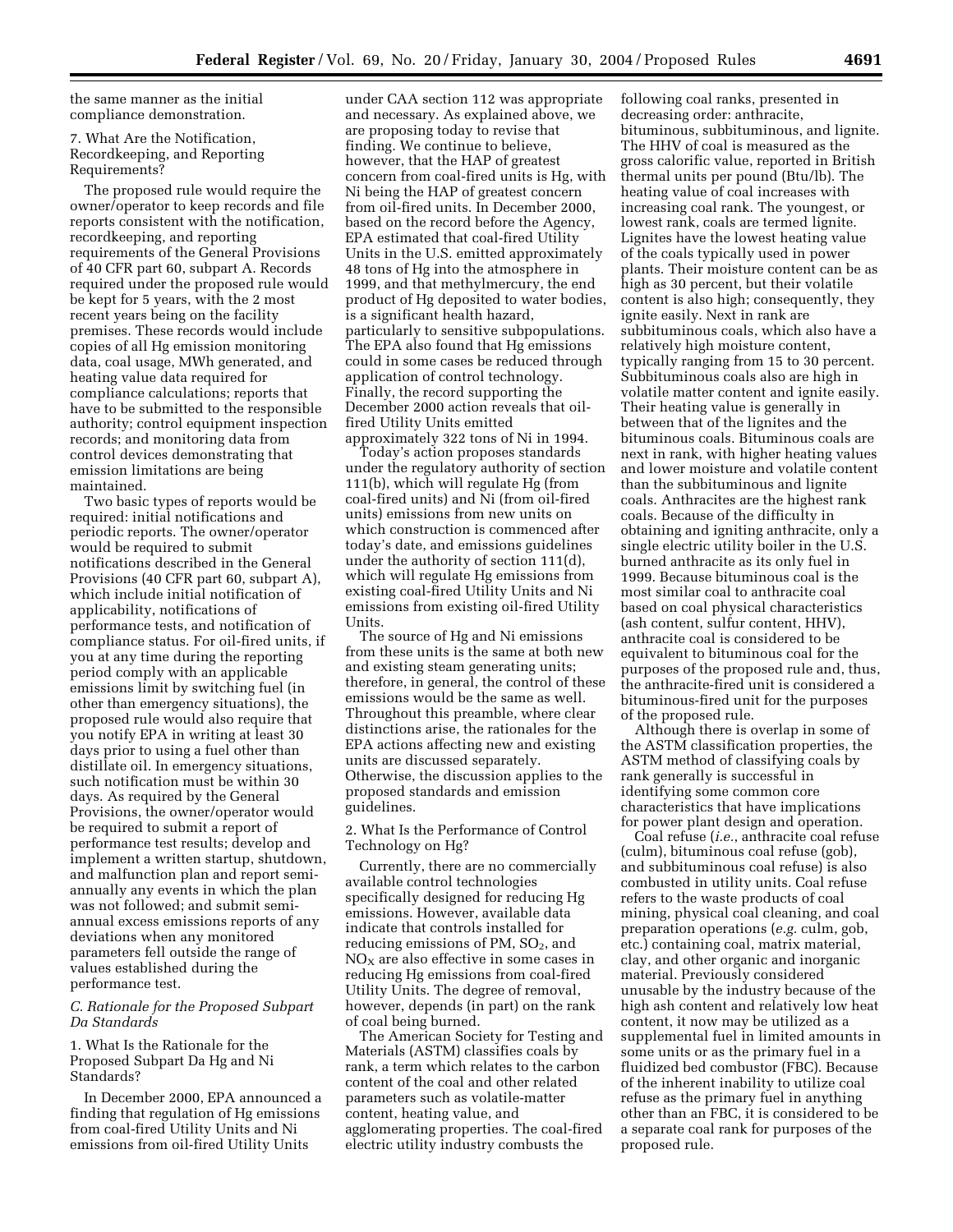The rank of coal to be burned has an enormous impact on overall plant design. The goal of the plant designer is to arrange boiler components (furnace, superheater, reheater, boiler bank, economizer, and air heater) to provide the rated steam flow, maximize thermal efficiency, and minimize cost. Engineering calculations are used to determine the optimum positioning and sizing of these components, which cool the flue gas and generate the superheated steam. The accuracy of the parameters specified by the owner/ operators is critical to designing and building an optimal plant. The rank of coal to be burned greatly impacts the entire design process. The rank of coal burned also has significant impact on the design and operation of the emission control equipment (*e.g.*, ash resistivity impact on ESP performance).

For the above reasons, one of the most important factors in modern electric utility boiler design involves the differences in the ranks and range of coals to be fired and their impact on the details and overall arrangement of boiler components. Coal rank is so important that plant designers and manufacturers expect to be provided with a complete list of all coal ranks presently available or planned for future use, along with their complete chemical and ash analyses, so that the engineers can properly design and specify plant equipment. The various coal characteristics (*e.g.*, how hard the coal is to pulverize; how high its ash content; the chemical content of the ash; how the ash ''slags'' (fused deposits or resolidified molten material that forms primarily on furnace walls or other surfaces exposed predominantly to radiant heat or high temperature); how big the boiler has to be to adequately utilize the heat content; etc.), therefore, impact on boiler design from the pulverizer through the boiler to the final steam tubes. For a boiler to operate efficiently, it is critical to recognize the differences in coals and make the necessary modifications in boiler components during design to provide optimum conditions for efficient combustion.

Coal-fired units are designed and constructed with different process configurations partially because of the constraints, including the properties of the fuel to be used, placed on the initial design of the unit. Accordingly, these site-specific constraints dictate the process equipment selected, the component order, the materials of construction, and the operating conditions.

Approximately 23 percent of coalfired Utility Units either (1) co-fire two

or more ranks of coal (with or without other fuels) in the same boiler, or (2) fire two or more ranks of coal (with or without other fuels) in the same boiler at different times (1999 EPA ICR). This coal ''blending'' is done generally for one of three reasons:  $(1)$  To achieve  $SO<sub>2</sub>$ emission compliance with title IV provisions of the CAA, (2) to prevent excessive slagging by improving the heat content of a lower grade coal, or (3) for economic reasons (*i.e.*, coal rank price and availability).

These blended coals, although of different rank, do have similar properties. That is, because of the overlap in various characteristics in the ASTM definitions of coal rank, certain bituminous and subbituminous coals (for example) exhibit similar handling and combustion properties. Plant designers and operators have learned to accommodate these blends in certain circumstances without significant impact on plant operation or control.

The flue gases resulting from the combustion of these different coal ranks can exhibit different Hg emissions characteristics. These Hg emissions characteristics consist of varying percentages of the three relevant forms (or species) of Hg (particulate-bound, oxidized (ionic), and elemental) that makeup the total Hg in the flue gas.

Available source test data shows that combustion of bituminous coal results in Hg emissions that are composed of relatively more Hg++ compared to the other coal ranks. Combustion of bituminous coal produces the most particulate-bound Hg of any of the three major coal ranks combusted. Combustion of subbituminous coal results in emissions that are composed of relatively more elemental Hg (compared to bituminous coal), with little particulate-bound Hg (less than half that of bituminous coal emissions). Combustion of lignite coal also results in emissions that are composed of relatively more elemental Hg (compared to bituminous coal) with little particulate-bound Hg (also less than half that of bituminous coal emissions). Available data indicate that emissions from the combustion of coal refuse tends to result almost entirely in particulate-bound Hg (greater than 99 percent for both units tested in the 1999 EPA ICR). With few exceptions, particulate-bound Hg can be removed with PM controls, Hg<sup>++</sup> can be removed with wet  $SO<sub>2</sub>$  controls (FGD scrubbers), but elemental Hg usually shows little to no removal with any existing conventional type of APCD used on utility boilers. However, new technologies such as activated carbon

adsorption show promise in removing elemental Hg.

There are five basic types of coal combustion processes used in the coalfired electric utility industry. These are conventional-fired boilers, stoker-fired boilers, cyclone-fired boilers, integrated gasification combined cycle (IGCC) units, and fluidized bed combustors (FBC).

Conventional boilers, also known as pulverized coal (PC) boilers, have a number of firing configurations based on their burner placement. The basic characteristic that all conventional boilers have in common is that they inject PC and primary air through a burner where ignition of the PC occurs, which in turn creates an individual flame. Conventional boilers fire through many such burners mounted in the furnace walls.

In stoker-fired boilers, fuel is deposited on a moving or stationary grate or spread mechanically or pneumatically from points usually 10 to 20 feet above the grate. The process utilizes both the combustion of fine coal powder in air and the combustion of larger particles that fall and burn in the fuel bed on the grate.

Cyclone-fired boilers use several water-cooled horizontal burners that produce high-temperature flames that circulate in a cyclonic pattern. The burner design and placement cause the coal ash to become a molten slag that is collected below the furnace.

Fluidized bed combustors combust coal, in a bed of inert material (*e.g.*, sand, silica, alumina, or ash) and/or a sorbent such as limestone, that is suspended through the action of primary combustion air distributed below the combustor floor. ''Fluidized'' refers to the state of the bed of material (coal and inert material (or sorbent)) as gas passes through the bed. As the gas flow rate is increased, the force on the fuel particles becomes just sufficient to cause buoyancy. The gas cushion between the solids allows the particles to move freely, giving the bed a liquidlike (or fluidized) characteristic.

Integrated-coal gasification combined cycle units are specialized units in which coal is first converted into synthetic coal gas. In this conversion process, the carbon in the coal reacts with water to produce hydrogen gas and CO. The synthetic coal gas is then combusted in a combustion turbine which drives an electric generator. Hot gases from the combustion turbine then pass through a waste heat boiler to produce steam. This steam is fed to a steam turbine connected to a second electric generator.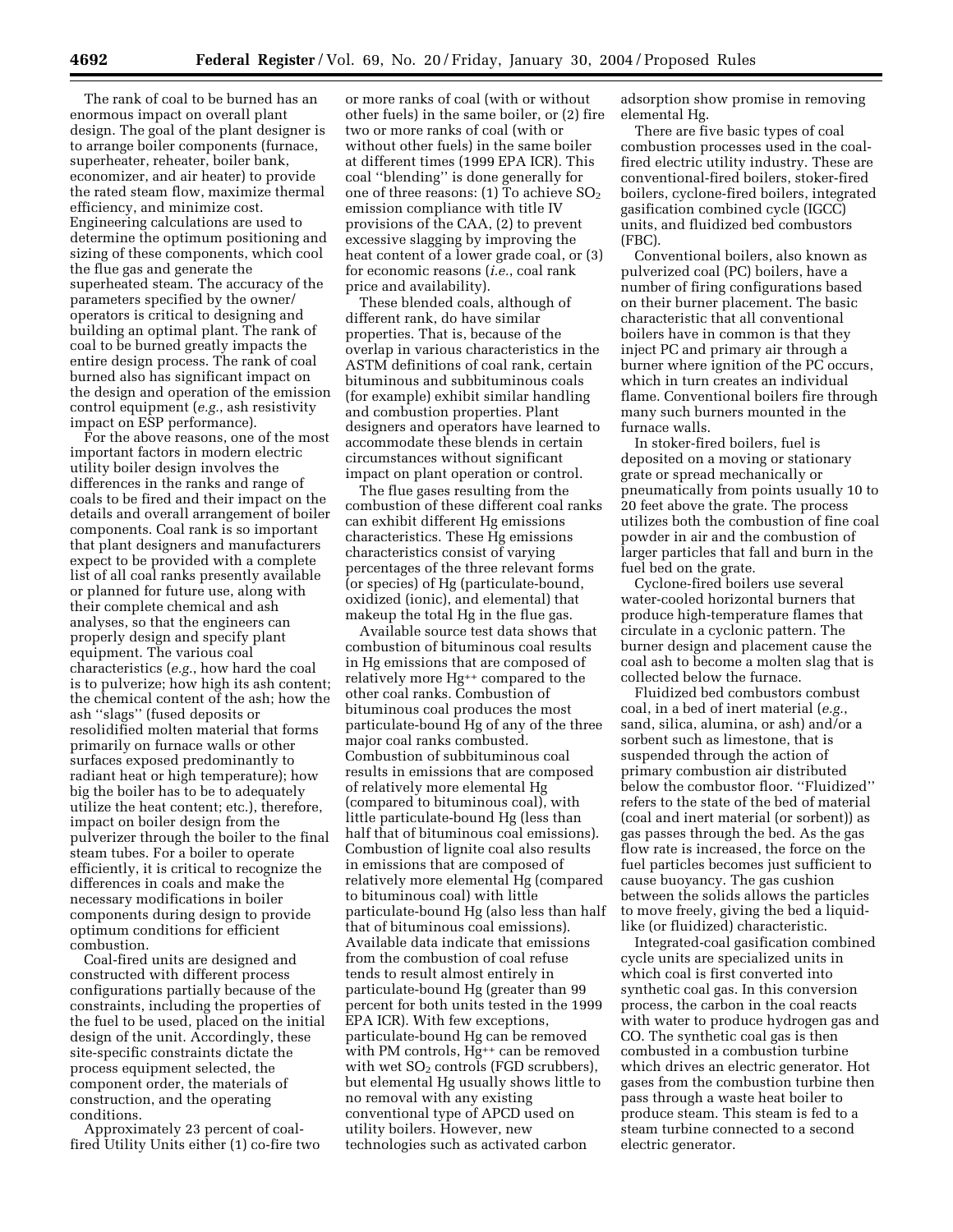Available information indicates that Hg emissions from coal-fired Utility Units are minimized in some cases through the use of PM controls coupled with an FGD system. For bituminousfired units, use of a selective catalytic reduction (SCR) or selective noncatalytic reduction (SNCR) system may further enhance Hg removal. This does not appear to be the case for subbituminous- and lignite-fired units. The EPA believes the best potential way of reducing Hg emissions from IGCC units is to remove Hg from the syngas before combustion. An existing industrial IGCC unit has demonstrated a process, using sulfur-impregnated AC carbon beds, that has proven to yield 90 to 95 percent Hg removal from the coal syngas. This technology could potentially be adapted to the electric utility IGCC units. The EPA believes this to be a viable option for IGCC units.

3. What Is the Performance of Control Technology on Ni?

The EPA analyzed the data available on the fuel, process, emission profiles, and APCD for oil-fired units at existing affected sources. An oil-fired electric utility boiler combusts fuel oil exclusively, or combusts fuel oil at certain times of the year and natural gas at other times (not simultaneously). The choice of when to combust oil exclusively or to alternate between oil and natural gas at a single boiler is usually based on economics or fuel availability (including seasonal availability). The ASTM classifies oils by ''grade,'' a term which relates to the amount of refinement that the oil undergoes. The level of refinement directly affects the Ni and carbon content of the oil and other related parameters such as sulfur content, heating value, and specific gravity. The most refined fuel oil used by the oilfired electric utility industry is known as No. 2 fuel oil (also known as distillate oil or medium domestic fuel oil). The least refined fuel oil used by the oilfired electric utility industry is known as No. 6 fuel oil (also known as residual oil or Bunker C oil). By comparison, No. 2 fuel oil is lower in Ni, sulfur, ash content, and heating value but higher in carbon content than No. 6 fuel oil. Only a handful of boilers (8 of 218) fire No. 2 distillate fuel oil exclusively. (2001 EIA data) However, 28 out of 218 boilers fire No. 2 distillate fuel oil and No. 6 (residual) fuel oil in the same boiler (either simultaneously or at separate times).

The proposed standard of performance for Ni from new oil-fired units was determined by analyzing the emissions data available. The data were

obtained from the Utility RTC which provided information indicating that Ni was the pollutant of concern due to its high level of emissions from oil-fired units and the potential health effects resulting from exposure to it. The EPA examined available test data and found that ESP-equipped units can effectively reduce Ni. The proposed standard of performance for Ni is based on the level of control demonstrated by the top performing existing units with regard to removal of Ni. The test data were converted to an output-based limit using an efficiency factor.

The EPA is sensitive to the fact that some sources burn fuels containing very little Ni. Therefore, EPA solicits comment on a Ni-in-oil limit that would be equivalent to the proposed stack value of 0.0005 lb/MWh gross. With a limit on the amount of Ni in the oil, a new source could choose to comply with an alternate oil-content-based Ni emission limitation instead of the stack Ni emission limit to meet the proposed rule. Such an alternate Ni-in-oil limit could be useful where Ni constituent levels are low in the fuel.

*Dual-Fired (Oil/Natural Gas) Units.* The EPA is aware that an oil-fired unit may fire oil at certain times of the year and natural gas at other times. The choice of when to fire oil or natural gas is usually based on the economics or availability of fuel (*i.e.,* seasonal considerations). The EPA considers a unit to be an oil-fired unit if (1) it is equipped to fire oil and/or natural gas, and (2) it fires oil in amounts greater than or equal to 2 percent of its annual fuel consumption. This 2 percent value is intended to represent that amount of oil that a true natural gas-fired unit might use strictly for start-up purposes on an annual basis. The EPA solicits comment on whether this two percent breakpoint is a reasonable basis for allowing those units that use oil only for startup purposes to be exempted from regulation under the proposed rule.

### 4. What Is the Regulatory Approach?

*Subpart Da Hg emission standards.* In selecting a regulatory approach for formulating emission standards to limit Hg emissions from new coal-fired steam generating units, the performance of the Hg control technologies discussed above were considered. The technical basis (*i.e.,* BDT) selected for establishing Hg emission limits for new sources is the use of effective PM controls and wet or dry FGD systems on subbituminous-, lignite-, and waste coal-fired units and effective PM controls, wet or dry FGD systems, and SCR or SNCR on bituminous-fired units, and activated carbon beds for IGCC units.

Section 111(b)(2) of the CAA allows the Administrator to "\* \* \* distinguish among classes, types, and sizes within categories of new sources \* \* \*'' in establishing standards when differences between given types of sources within a category lead to corresponding differences in the nature of emissions and the technical feasibility of applying emission control techniques. After examining a number of possible subcategorization options, EPA identified two basic ways to subcategorize coal-fired Utility Units, by coal rank or by process type.

*Subcategorization by coal rank.* Subcategorization by individual coal rank addresses the differences in the characteristics of the Hg emissions (*i.e.,* speciation of Hg) and the resulting ability to control Hg as well as accommodating the various design and control constraints resulting from the various coal ranks.

*Subcategorization by process type.* Another option is to subcategorize by process type. Different process types could create potential emissions differences which lead to corresponding differences in the nature of emissions and the technical feasibility of applying emission control techniques. Although conventional-, stoker-, and cyclone-fired boilers use different firing techniques, the Hg emissions characteristics of these boilers are similar (given that common ranks of coal are fired) and, therefore, the units can be grouped together. Although these units fire a variety of coal ranks they have only combusted coal refuse in lesser amounts as a secondary fuel source.

Based on their unique firing designs, FBC units employ a fundamentally different process for combusting coal from that employed by conventional-, stoker-, or cyclone-fired boilers. Fluidized-bed combustors are capable of combusting many coal ranks including coal refuse. For these reasons, FBC units can be considered a distinct type of boiler. However, the Hg emissions test data results for FBC units were not substantially different from those at similarly-fueled conventionally-fired units with similar emission levels, either in mass of emissions or in emissions characteristics.

Integrated gasification combined cycle units combust a synthetic coal gas. No coal is directly combusted in the unit during operation (although a coalderived fuel is fired), and, thus, IGCC units are a distinct class or type of boiler for the proposed rule.

Based on the above discussion, the EPA is proposing to use five subcategories for establishing Hg limits based on a combination of coal rank and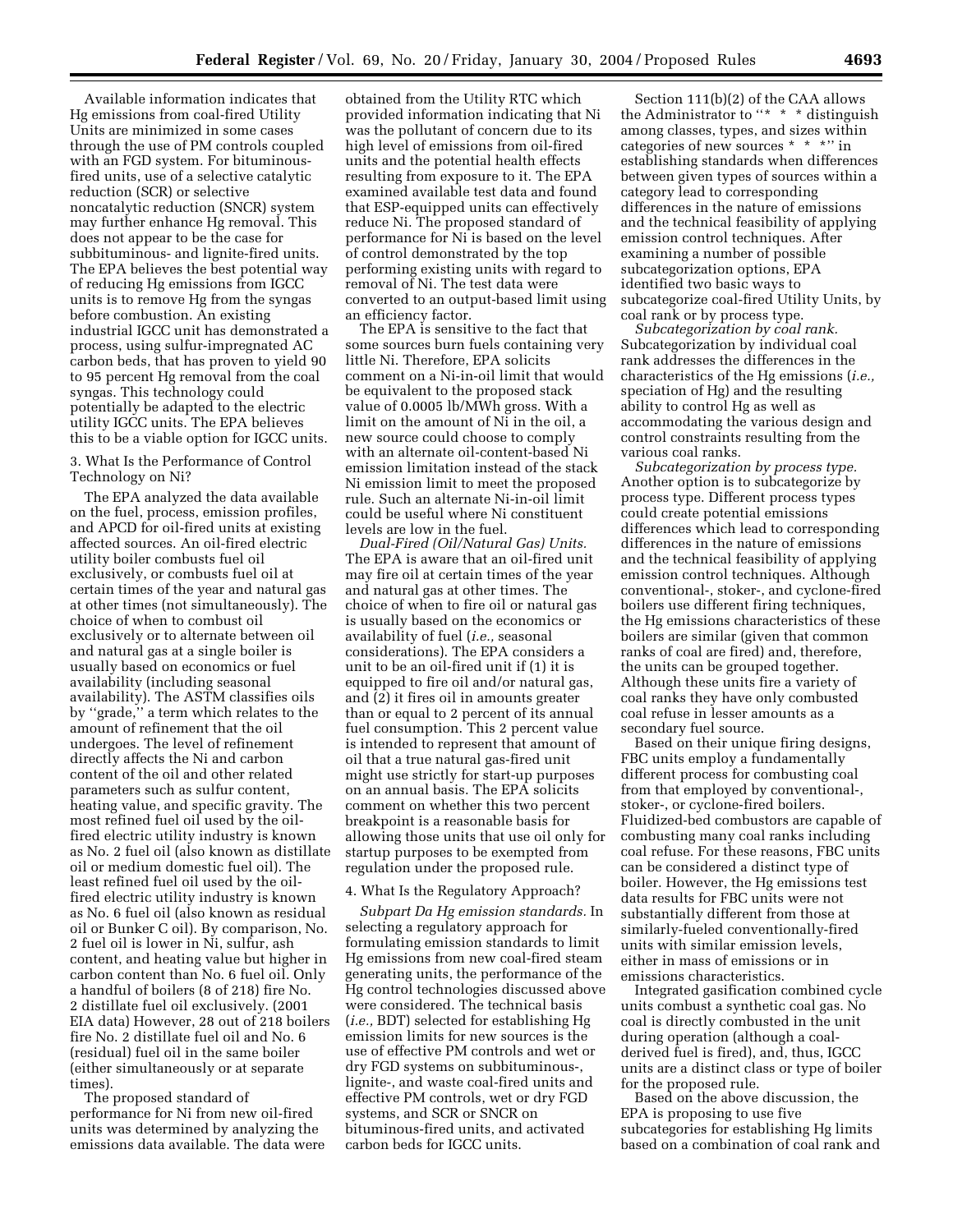process type in this rule (bituminous coal, subbituminous coal, lignite coal, coal refuse, and IGCC).

The EPA's review of the available emission data shows that Hg emissions from new coal-fired units can be reduced to the following:

*Bituminous units:* 0.61 lb/TBtu heat input;

*Subbituminous units:* 2.0 lb/TBtu heat input;

*Lignite units:* 6.3 lb/TBtu heat input; *Waste coal units:* 0.11 lb/TBtu heat input;

*IGCC units:* 2.0 lb/TBtu heat input.

Mercury emissions from new oil- and gas-fired units are not covered by the proposed rule.

*Subpart Da Ni emission standards.* In selecting a regulatory approach for formulating emission standards to limit Ni emissions from new oil-fired steam generating units, the performance on Ni of the PM control technologies discussed above were considered. The technical basis (*i.e.,* BDT) selected for establishing Ni emission limits for new sources is the use of ESP units or oils low in Ni content.

The EPA's review of the available emission data shows that Ni emissions from new oil-fired units can be reduced to 84 lb/TBtu heat input.

# 5. What Are the Subpart Da Hg and Ni Emission Standards?

Based on available performance data analyses from the 1999 ICR for coalfired Utility Units, the Administrator has concluded that the application of fabric filters or ESP units along with wet or dry FGD is considered to be the most effective Hg control technology for units firing subbituminous, lignite, or waste coals; and that the application of fabric filters or ESP units, wet or dry FGD systems, and SCR is considered to be the most effective Hg control technology for units firing bituminous coals. For IGCC units (regardless of coal rank fired), the Administrator has concluded that use of a carbon bed is considered to be the most effective Hg control technology. These controls represent the best system of emissions reductions (taking into consideration the cost of achieving such emissions reductions, any non-air quality health and environmental impact, and energy requirements).

Based on available performance data and cost analyses, the Administrator has concluded that the application of ESP units or oils containing a low Ni content is considered to be the most effective Ni control technology for oil-fired units. These controls represent the best system of emissions reductions (taking into

consideration the cost of achieving such emissions reductions, any non-air quality health and environmental impact, and energy requirements).

6. How Did EPA Select the Format for the Proposed Standards?

Based on the analyses and discussion presented earlier, EPA has selected an output-based format for the proposed new-source rule. The Administrator is proposing today Hg emission limits for new coal-fired Utility Units as follows: *Bituminous units:* 0.0060 GWh gross; *Subbituminous units:* 0.020 lb/GWh

gross; *Lignite units:* 0.062 lb/GWh gross; *Waste coal units:* 0.0011 lb/GWh gross; *IGCC units:* 0.020 lb/GWh gross.

Based on the available performance data, cost analysis, and the above calculation, the Administrator is proposing today Ni emission limits for new oil-fired Utility Units as follows: 0.0008 lb/MWh gross.

7. How Did EPA Determine Testing and Monitoring Requirements for the Proposed Standards?

The CAA requires EPA to develop regulations that ensure initial and continuous compliance. Testing and monitoring requirements allow EPA to determine whether an affected source is operating in compliance with an applicable emission limitation/standard. This section discusses how EPA selected the proposed testing and monitoring requirements used to determine compliance with the Hg and Ni emission limits that are specified in the proposed rule.

*Mercury testing and monitoring requirements.* The proposed rule would establish Hg emission limits for coalfired units. The format selected for these Hg emission limits is a 12-month rolling average Hg emission level expressed in units of lb/TBtu or lb/MWh. Therefore, appropriate testing or monitoring requirements for determining the amount of Hg emitted from an affected unit throughout the compliance averaging period must be included in the rule.

The most direct means of demonstrating compliance with an emission limit is by the use of a CEMS that measures the pollutant of concern. The EPA considers other testing or monitoring options when acceptable CEMS are not available for the intended application or when the impacts of including such CEMS requirements in the proposed rule are considered by EPA to be unreasonable. In determining whether to require the use of other testing or monitoring options in lieu of

CEMS, it is often necessary for EPA to balance more reasonable costs against the quality or accuracy of the actual emissions data collected.

There are several approaches to Hg monitoring that EPA has identified for possible use in this rule to determine compliance with the proposed Hg emission limits. One option is to use a CEMS that combines both automated sampling and analytical functions in a single system to provide continuous, real-time Hg emission data. Mercury CEMS are currently available from several manufacturers. These Hg CEMS are similar to most other types of instruments used for continuous monitoring of pollutants from combustion processes, in that the combustion gas sample is first extracted from the stack and then transferred to an analyzer for analysis. In general, the Hg CEMS now available can be distinguished by the Hg measurement detection principle used (*e.g.,* atomic adsorption, atomic fluorescence, x-ray fluorescence). Capital costs for a Hg CEMS are currently estimated to range from approximately \$95,000 to \$135,000, depending on the manufacturer and model selected. The annual costs to operate and maintain a Hg CEMS are estimated to range from \$45,000 to \$65,000, again depending on the manufacturer and model selected.

A second option is to use a long-term sampling method that collects a cumulative Hg sample by continuously passing a low-flow sample stream of the combustion process flue gas through a Hg trapping medium (*e.g.,* an activated carbon tube). This sampling tube is then periodically removed (*e.g.,* after a day or up to 1 month) and replaced with a tube filled with fresh trapping medium. The removed sampling tube is then sent to a laboratory where the trapping medium is analyzed for its Hg content. This method, like using a Hg CEMS, is capable of providing data on the Hg emissions from a combustion process on a continuous basis, but unlike a Hg CEMS, the data are not reported on a real-time basis. Using the long-term sampling method, the Hg collected in the sampling tube is integrated over a much longer sampling period (*i.e.,* 1 to 7 days for the AC tube versus less than 15 minutes for the CEMS). The capital cost for a gas metering system and Hg trapping medium is estimated to be approximately \$18,000. The annual costs for periodic sampling tube replacement and for the laboratory Hg analysis range from approximately \$65,000 to \$125,000 depending upon quality assurance and quality control (QA/QC) requirements and frequency of sample tube replacement.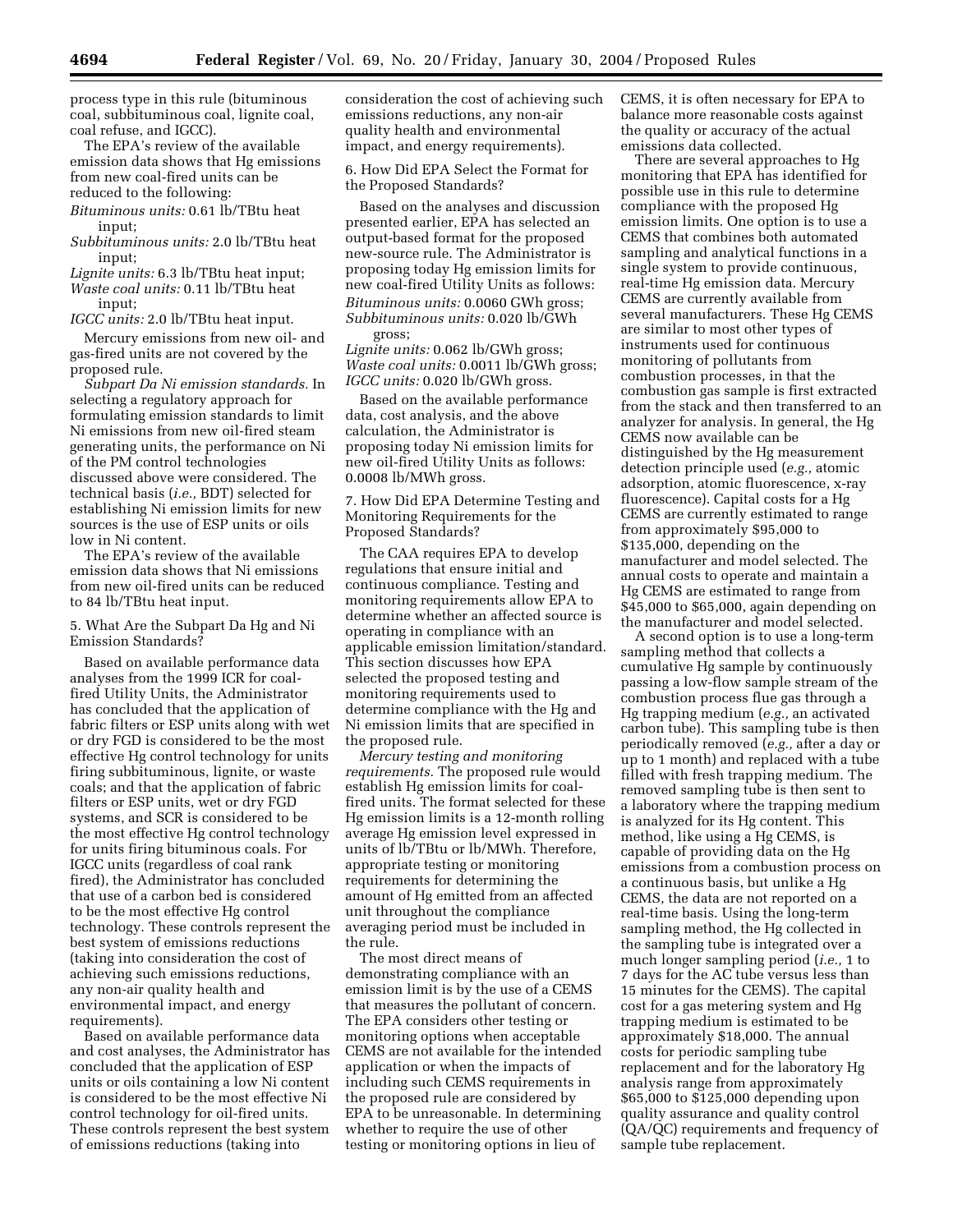Finally, a third monitoring option is to use one of the manual stack test methods available for measuring Hg emissions from combustion processes on an intermittent basis. The existing voluntary consensus stack test method ASTM Method D6784–02 (commonly known as the Ontario-Hydro method) is currently the method of choice for measuring Hg species in the flue gas from Utility Units. Another method for measuring total (*i.e.*, not speciated) Hg is EPA Reference Method 29. This method involves a technician extracting a representative flue gas sample over a relatively short period of time (*e.g.*, a few hours) using a sampling train consisting of a nozzle and probe, a filter to collect particulate matter, and a liquid solution and/or reagent to capture gas-phase Hg. After sampling, the filter and sorption media are prepared and analyzed for Hg in a laboratory. These test methods could be applied to a Hg monitoring program at electric utility plants by performing a manual stack test using ASTM Method D6784–02 or EPA Reference Method 29 at some specified periodic interval throughout the compliance averaging period (*e.g.*, perform a stack test daily, weekly, biweekly, monthly). The cost to conduct a single ASTM Method D6784–02 typically ranges from \$15,000 to \$17,000 depending on site conditions. Annual costs will depend on the frequency with which the stack test is required to be performed during the compliance averaging period. For example, if the test is required once per week, the total annual cost would be as much as \$780,000 (52 tests in a 12-month period at \$15,000 per test).

The EPA evaluated each of the above Hg monitoring options with respect to its suitability for the measurement of the Hg emission data needed for determining compliance with the 12 month rolling average Hg emission limit. The EPA rejected from further consideration the third option, intermittent monitoring using manual stack test methods. Use of this monitoring approach would place significantly higher labor requirements and monitoring costs on facility owners/ operators than the other two options in order to perform an adequate number of source tests throughout the compliance averaging period to demonstrate with reasonable confidence that the applicable Hg emission limit value was being achieved.

Both of the remaining two options would provide the necessary data to calculate the total Hg emissions from an affected source for each 12-month compliance averaging period. While the CEMS would provide these data on a

real-time basis, EPA concluded that having real-time data is not mandatory for determining compliance with an emission limit based on a 12-month rolling average. Total Hg emissions from an affected source by month are needed to compute the rolling 12-month average Hg emission value. With regular scheduled replacement and timely analysis of sampling tubes, total monthly Hg emissions can readily be obtained using the long-term sampling method.

The EPA then compared the costs of applying the Hg CEMS and long-term monitoring options to Utility Units. While the CEMS have significantly higher capital costs, the automated analyses directly by the instrument eliminates the need and cost for separate analyses of the collected sampling tubes in a laboratory required by the long-term sampling method. Overall, EPA determined that the total costs of using either monitoring method to determine compliance would be similar for a given site. Selection of which monitoring method should be used at the site will depend on sitespecific conditions and owner/operator preferences. Because both monitoring methods will collect the Hg emission data necessary to determine compliance with the proposed Hg emission limit and the costs of either option are reasonable, EPA decided to allow the owner/operator flexibility under the proposed rule to choose to use either Hg CEMS or long-term sampling monitoring as best suits their site conditions and preferences.

An owner/operator electing to use a CEMS to comply with the rule would be allowed to use any CEMS that meets the requirements in ''Performance Specification 12A, Specifications and Test Procedures for Total Vapor-phase Mercury Continuous Monitoring Systems in Stationary Sources'' (PS– 12A). This performance specification is proposed as part of this rulemaking and we request comment on continuous monitoring of Hg emissions according to the requirements in the proposed performance specification.

Those owners/operators electing to use long-term Hg monitoring would be required to follow the requirements in Method 324, ''Determination of Vapor Phase Flue Gas Mercury Emissions from Stationary Sources Using Dry Sorbent Trap Sampling'' when it is promulgated. Method 324 is proposed as part of this rulemaking to be added to 40 CFR part 60, appendix A. We request comments on the requirements in proposed Method 324 for Hg measurement using long-term sampling.

Continuous compliance requirements are required under every NSPS so that EPA can determine whether an affected source remains in compliance with the applicable emission limitation/standard following the initial compliance determination. In the case of the proposed NSPS, the format for the Hg emission limit is a 12-month rolling average limit. The same monitoring requirements used to establish initial compliance of an affected electric utility unit with the applicable Hg emission limit at the end of the first 12-month period following the facility's compliance date serve to demonstrate continuous compliance with the Hg emission limit with the computation of each new 12-month rolling average value each month thereafter. Thus, no additional continuous compliance Hg monitoring requirements beyond those previously discussed are required for the proposed rule.

The EPA is concerned about monitoring costs for units with low Hg emissions rates, and does not desire to adopt a monitoring scheme where the costs are disproportionate to the costs of compliance with the MACT emissions limitations. For these units (*e.g.*, those emitting under 25 pounds per year) the EPA may consider reduced monitoring frequencies and lower cost monitoring requirements, since the need for accuracy is reduced for such units. For example, the EPA is concerned about the merits of requiring an expenditure of \$100,000 per year to monitor releases when the costs of substantive compliance is far less. The Agency requests comments and related data upon which to establish an alternate reporting scheme.

*Nickel testing and monitoring requirements.* The proposed rule would establish Ni emission limits for oil-fired units. The EPA selected a different format for the Ni emission limits than is proposed for the Hg emission limits. The Ni emission limits are maximum allowable emission limits not to be exceeded, expressed in lb/TBtu or lb/ MWh.

The EPA selected the proposed testing requirements to determine compliance with the Ni emission limits to be consistent with existing procedures used for the electric utility industry. Method 29 in appendix A to 40 CFR part 60 is an EPA reference test method that has been developed and validated for the measurement of Ni emissions from stationary sources. For sampling and analysis of the gas stream, the following EPA reference methods would be used with Method 29: Method 1 to select the sampling port location and the number of traverse points; Method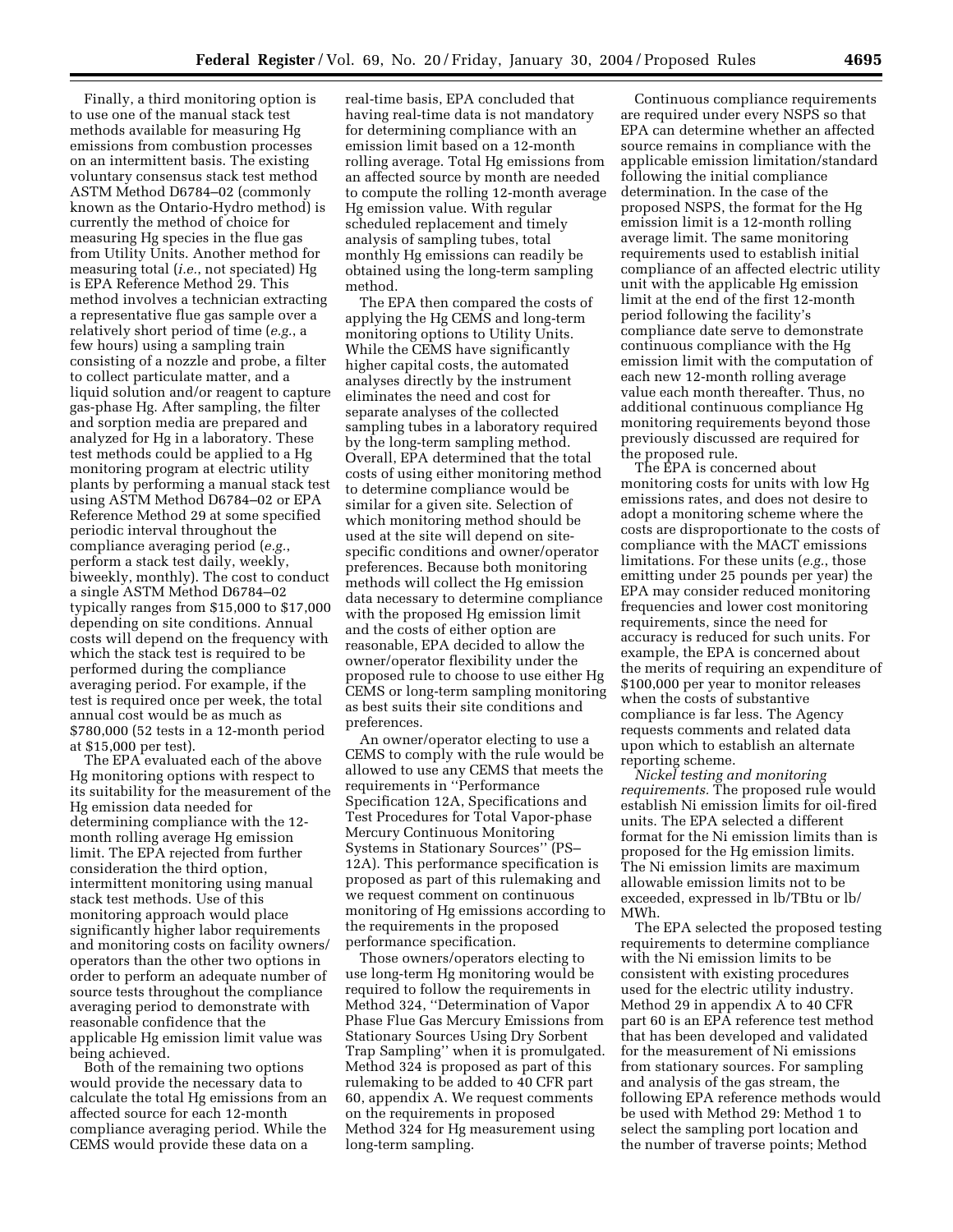2 to measure the volumetric flow rate; Method 3 for gas analysis; and Method 4 to determine stack gas moisture. Method 19 specifies the procedure for collecting the necessary fuel data to be used with the Method 29 Ni measurements from the source test to compute the Ni emission rate expressed in units of lb/TBtu.

As an alternative under the proposed rule, an owner/operator of an existing oil-fired source could choose to comply with the applicable Ni emission limit expressed in lb/MWh.

To address the need for continuous compliance requirements for the proposed Ni emission limits, EPA considered the availability and feasibility of a number of Ni monitoring options ranging from direct monitoring of Ni emissions, to process parameter monitoring, to control device parameter monitoring. Monitors for continuously measuring Ni emissions have not been demonstrated in the U.S. for the purpose of determining compliance. Therefore, EPA did not consider further the use of any continuous monitoring for Ni for the proposed rule.

Another option used in other NSPS for demonstrating continuous compliance is to monitor appropriate process and/or control equipment operating parameters. These parameters are established during the initial, and any subsequent, stack test. Process parameters were not selected as indicators for Ni emissions from Utility Units because a direct correlation does not exist between combustion or electricity production parameters and Ni emission rates from a given unit.

Monitoring of PM control device operating parameters is used in other NSPS established for combustion processes and other source categories that include PM emission limits. The EPA decided to also use this continuous monitoring approach to demonstrate continuous compliance with the applicable Ni emission limits set forth in the proposed rule. The selected operating parameters for the PM control device used by oil-fired Utility Units (*e.g.*, ESP) are reliable indicators of control device performance. The EPA believes that reasonable assurance of compliance with the emission limits proposed for this NSPS can be achieved through appropriate monitoring and inspection of the operation of the APCD that have been demonstrated by an initial performance test to achieve the applicable Ni emission limits under the rule.

*Compliance calculations.* For cogeneration units, steam is also generated for process use. The energy content of this process steam must also

be considered in determining compliance with the output-based standard. This consideration is accomplished by taking the net efficiency of a cogeneration unit into account. Under a Federal Energy Regulatory Commission (FERC) regulation, the efficiency of cogeneration units is determined from "\* \* \* the useful power output plus one half the useful thermal output \* \* \*,'' (18 CFR part 292, 205). To determine the process steam energy contribution to net plant output, a 50 percent credit of the process steam heat is necessary.

Therefore, owners/operators of cogeneration units subject to the proposed rule would need to monitor the portion of their net plant output that is process steam so that they can take the 50 percent credit of the energy portion of their process steam net output. For example, a cogeneration unit subject to the rule measures its net electrical output over a compliance period, as 30,000 MWh. During the same period the unit burns coal that provides 750 billion Btu input to its furnace/boiler, and emits 0.2 lb Hg. Using equivalents found in 40 CFR part 60 for electric utilities (*i.e.*, 250 million Btu/hr input to a boiler is equivalent to 73 MWe input to the boiler; 73 MWe input to the boiler is equivalent to 25 MWe output from the boiler; therefore, 250 million Btu input to the boiler is equivalent to 25 MWe output from the boiler) the 50 percent credit could be found as follows. The net output calculation would be 750 billion Btu × (25 MWe output/250 million Btu/hr input) = 75,000 MWh equivalent electrical output from the boiler over the compliance period. Of this amount, 30,000 MWh was produced as electricity sent to the grid, leaving 45,000 MWh as the energy converted to steam for process use. Half of this amount is 22,500 MWh. The unit's Hg CEM records a total of 0.2 lb Hg over the same compliance period. The adjusted Hg emission rate is then: 0.2 lb Hg/  $(30,000 \text{ MWh} + 22,500 \text{ MWh}) = 3.8 \times$  $10<sup>-6</sup>$  lb Hg/MWh. Cogeneration units would have to account for the process steam portion of their emissions in the same manner for PM emissions as well.

# 8. How Did EPA Determine the Compliance Times for the Proposed Standards?

New sources are required to be in compliance either upon start up or the effective date of this rule, whichever is later.

9. How Did EPA Determine the Required Records and Reports for the Proposed Standards?

Under section 114(a) of the CAA, EPA may require owners/operators of affected sources subject to a NSPS to maintain records as well as prepare and submit notifications and reports to the EPA. In addition, section 504(a) of the CAA mandates that sources required to obtain a title V permit submit a report setting forth the results of any required monitoring no less often than every 6 months. The general recordkeeping, notification, and reporting requirements for all NSPS are specified in 40 CFR 60.7 and 40 CFR 60.19 of the General Provisions, if incorporated into the proposed rule. The recordkeeping, notification, and reporting requirements for the proposed rule were selected to include all of the applicable records, notifications, and reports specified by the General Provisions requirements. Additional requirements were included in the proposed rule that are necessary to ensure that a given affected source is complying with the emission limits from the correct subcategory.

The proposed rule would also require that the owner/operator keep monthly records for each affected source listing the type of fuel burned, the total fuel usage, and the fuel heating value. Additional recordkeeping would be required for those owners/operators electing to comply with a fuel blending emission limit. The owner/operator would be required to maintain records of all compliance calculations and supporting information.

# *D. Rationale for the Proposed Hg Emission Guidelines*

1. What Is the Authority for Cap-and-Trade Under Section 111(d)?

Section 111(d)(1) authorizes EPA to promulgate regulations that establish a State Implementation Plan-like (SIPlike) procedure under which each State submits to EPA a plan that, under subparagraph (A), ''establishes standards of performance for any existing source'' for certain air pollutants, and which, under subparagraph (B), ''provides for the implementation and enforcement of such standards of performance.'' Paragraph (1) continues, ''Regulations of the Administrator under this paragraph shall permit the State in applying a standard of performance to any particular source under a plan submitted under this paragraph to take into consideration, among other factors, the remaining useful life of the existing source to which such standard applies.'' Section 111(a) defines, "(f)or purposes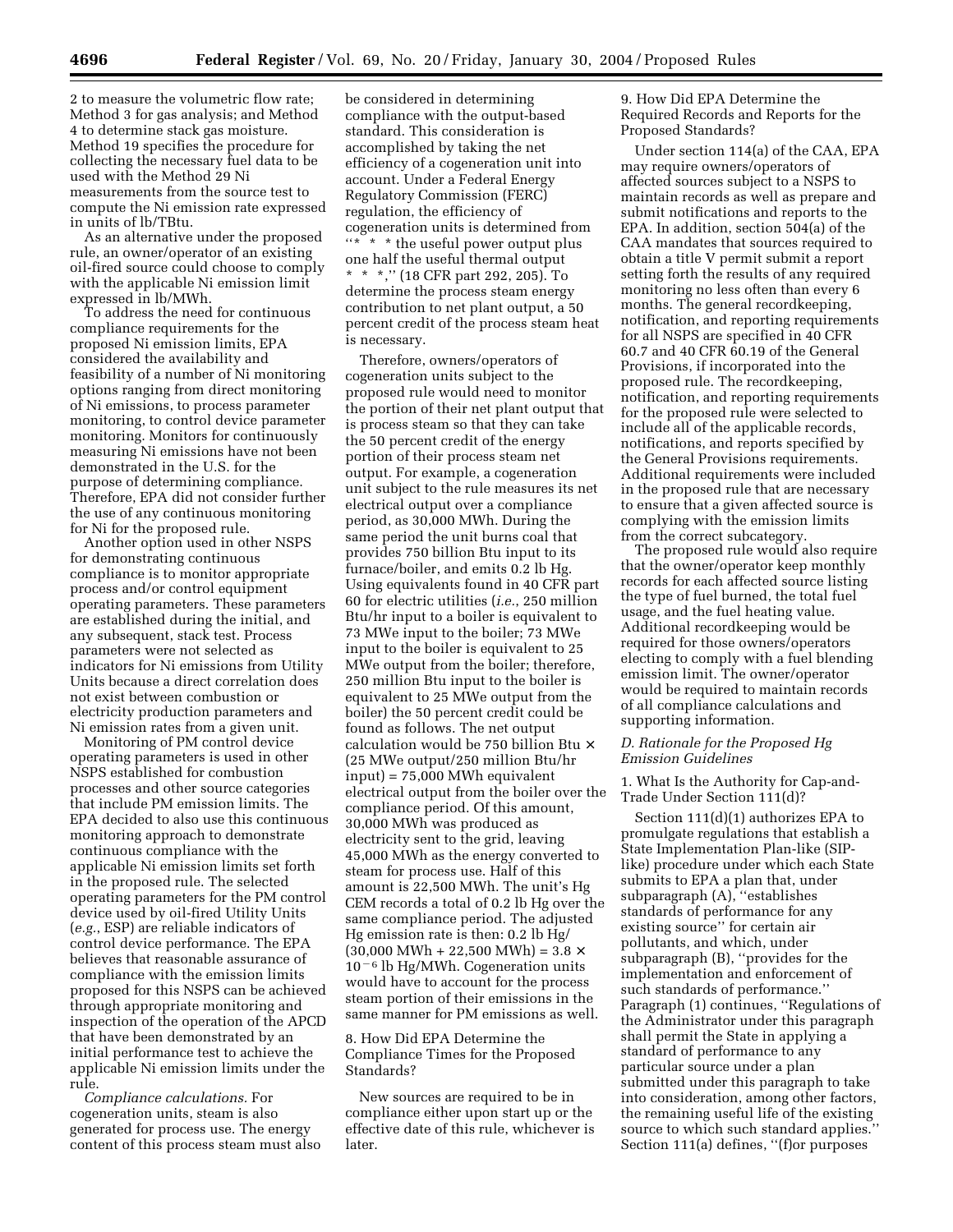# of  $* * *$  section (111)," the term ''standard of performance'' to mean

a standard for emissions of air pollutants which reflects the degree of emission limitation achievable through the application of the best system of emission reduction which (taking into account the cost of achieving such reduction and any non-air quality health and environmental impact and energy requirements) the Administrator determines has been adequately demonstrated.

Taken together, these provisions authorize EPA to promulgate a ''standard of performance'' that States must, through a SIP-like system, apply to existing sources. A ''standard of performance'' is defined as a rule that limits emissions to the degree achievable through ''the best system of emission reduction'' that EPA ''determines has been adequately demonstrated,'' considering costs and other factors.

A cap-and-trade program reduces the overall amount of emissions by requiring sources to hold allowances to cover their emissions on a one-for-one basis; by limiting overall allowances so that they cannot exceed specified levels (the ''cap''); and by reducing the cap to less than the amount of emissions actually emitted, or allowed to be emitted, at the start of the program. In addition, the cap may be reduced further over time. Authorizing the allowances to be traded maximizes the cost-effectiveness of the emissions reductions in accordance with market forces. Sources have an incentive to endeavor to reduce their emissions below the number of allowances they receive; if they can do so costeffectively, they may then sell their excess allowances on the open market. On the other hand, sources have an incentive to not put on controls that cost more than the allowances they may buy on the open market.

The term ''standard of performance'' is not explicitly defined to include or exclude an emissions cap and allowance trading program. In today's action, EPA proposes to interpret the term ''standard of performance,'' as applied to existing sources, to include a cap-and-trade program. This interpretation is supported by a careful reading of the section 111(a) definition of the term, quoted above: A requirement for a capand-trade program (i) constitutes a ''standard for emissions of air pollutants'' (*i.e.,* a rule for air emissions), (ii) ''which reflects the degree of emission limitation achievable'' (*i.e.,* which requires an amount of emissions reductions that can be achieved), (iii) ''through application of (a) \* \* \* system of emission

reduction'' (*i.e.,* in this case, a cap-andtrade program that caps allowances at a level lower than current emissions).12

Nor do any other provisions of section 111(d) indicate that the term ''standard of performance'' may not be defined to include a cap-and-trade program. Section  $111(d)(1)(B)$  refers to the ''implementation and enforcement of such standards of performance,'' and section 111(d)(1) refers to the State ''in applying a standard of performance to any particular source,'' but all of these references readily accommodate a capand-trade program.

Although section 111(a) defines ''standard of performance'' for purposes of section 111, section 302(l) defines the same term, "(w)hen used in this Act," to mean ''a requirement of continuous emission reduction, including any requirement relating to the operation or maintenance of a source to assure continuous emission reduction.'' The term ''continuous'' is not defined in the CAA.

Even if the 302(l) definition applied to the term ''standard of performance'' as used in section 111(d)(1), EPA believes that a cap-and-trade program meets the definition. A cap-and-trade program with an overall cap set below current emissions is a "requirement of \* \* \* emission reduction.'' Moreover, it is a requirement of ''continuous'' emissions reductions because all of a source's emissions must be covered by allowances sufficient to cover those emissions. That is, there is never a time when sources may emit without needing allowances to cover those emissions.13

We note that EPA has on one prior occasion authorized emissions trading under section 111(d). (The Emission Guidelines and Compliance Times for Large Municipal Waste Combustors that are Constructed on or Before September 20, 1994; 40 CFR part 60, subpart Cb.) This provision allows for a  $NO<sub>x</sub>$  trading program implemented by individual States. Section 60.33b(C)(2) states,

13This interpretation of the term ''continuous'' is consistent with the legislative history of that term. *See* H.R. Rep. No. 95–294 at 92, *reprinted in* 4 Congressional Research Service, A Legislative History of the Clean Air Act Amendments of 1977, 2559.

A State plan may establish a program to allow owners or operators of municipal waste combustor plants to engage in trading of nitrogen oxides emission credits. A trading program must be approved by the Administrator before implementation.

Today's proposal is wholly consistent with this prior section 111(d) trading provision.

Having interpreted the term ''standard of performance'' to include a cap-andtrade program, EPA must next ''determine'' that such a system is ''the best system of emissions reductions which (taking into account the cost of achieving such reduction and any nonair quality health and environmental impact and energy requirements) \* \* \* has been adequately demonstrated.'' Section 111(a)(1). The EPA proposes to determine that a cap-and-trade program has been adequately determined to be the best system for reducing Hg emissions from coal-fired Utility Units.

Since the passage of the 1990 Amendments to the CAA, EPA has had significant experience with the cap-andtrade program for utilities. The 1990 Amendments provided, in title IV, for the acid rain program, a national capand-trade program that covers  $SO<sub>2</sub>$ emissions from utilities. title IV requires sources to hold allowances for each ton of emissions, on a one-for-one basis. The EPA allocates the allowances for annual periods, in amounts initially determined by the statute, and that decrease further at a statutorily specified time. This program has resulted in an annual reduction in  $SO<sub>2</sub>$  emissions from utilities from 15.9 million tons in 1990 (the year the Amendments were enacted) to 10.2 million tons in 2002 (the most recent year for which data is available). Emissions in 2002 were 9 percent lower than 2000 levels and 41 percent lower than 1980, despite a significant increase in electrical generation. As discussed elsewhere, at full implementation after 2010, emissions will be limited to 8.95 million tons, a 50 percent reduction from 1980 levels. The Acid Rain program allowed sources to trade allowances, thereby maximizing overall cost-effectiveness.

In addition, in the 1998  $NO<sub>X</sub>$  SIP Call rulemaking, EPA promulgated a  $NO<sub>x</sub>$ reduction requirement that affects 21 States and the District of Columbia (''Finding of Significant Contribution and Rulemaking for Certain States in the Ozone Transport Assessment Group Region for Purposes of Reducing Regional Transport of Ozone; Rule,'' 63 FR 57,356 (October 27, 1998)). All of the affected jurisdictions are implementing the requirements through a cap-andtrade program for  $NO<sub>x</sub>$  emissions

<sup>12</sup>The legislative history of the term, ''standard of performance,'' does not address an allowance/ trading system, but does indicate that Congress intended that existing sources be accorded flexibility in meeting the standards. *See* ''Clean Air Act Amendments of 1977,'' *Committee on Interstate and Foreign Commerce,* H.R. Rep. No. 95–294 at 195, *reprinted in* 4 ''A Legislative History of the Clean Air Act Amendments of 1977,'' *Congressional Research Service,* 2662. The EPA interprets this legislative history as generally supportive of interpreting ''standard of performance'' to include an allowance/trading program because such a program accords flexibility to sources.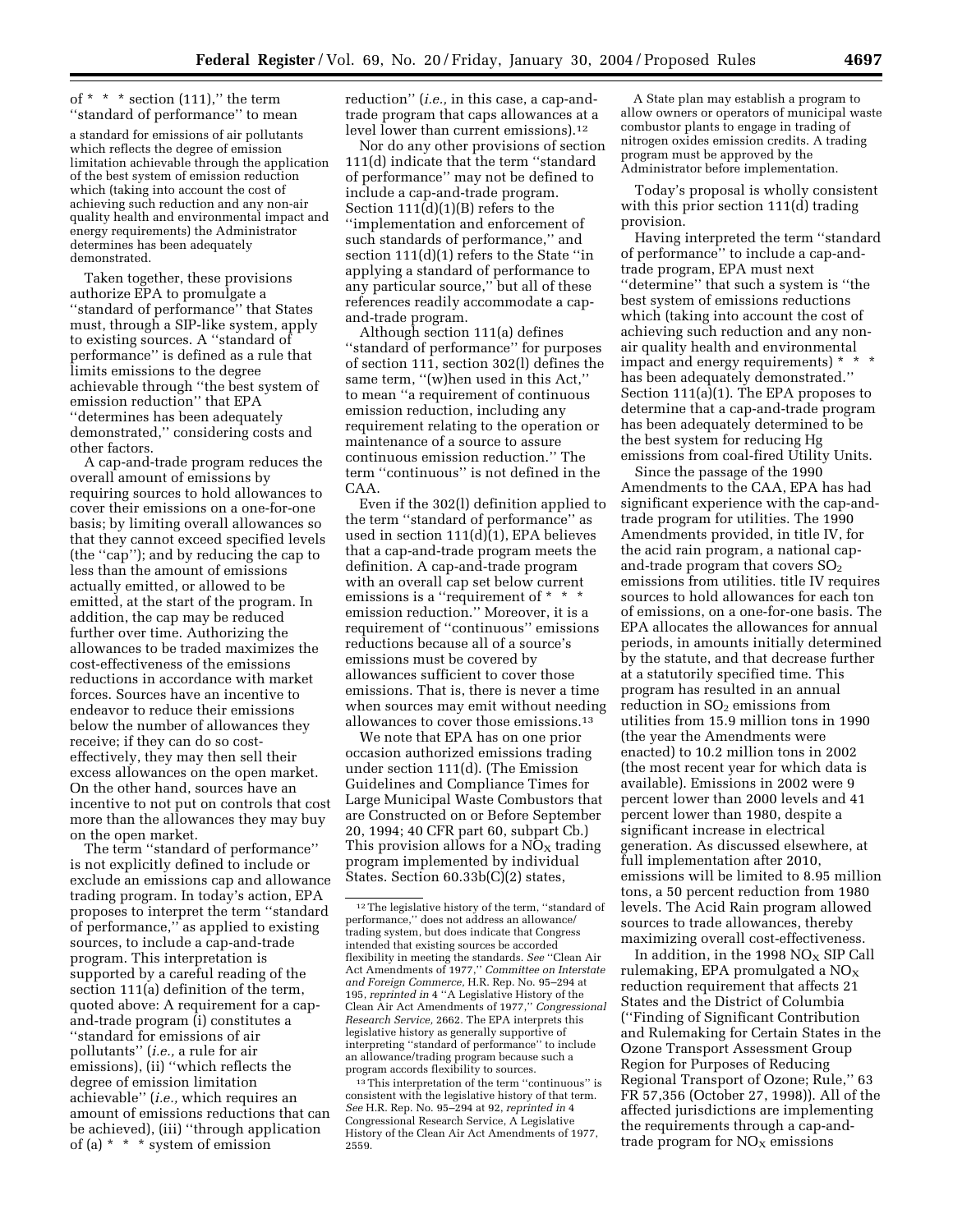primarily from utilities.14 These programs are contained in SIP that EPA has approved; and EPA is administering the trading programs. However, for most States, the requirements do not need to be implemented until May, 2004.

The success of the Acid Rain cap-andtrade program for utility  $SO<sub>2</sub>$  emissions, which EPA duplicated in large measure with the  $NO<sub>X</sub>$  SIP Call cap-and-trade program for, primarily, utility  $NO<sub>x</sub>$ emissions, leads EPA to propose to conclude that a cap-and-trade program for Hg emissions from utilities qualifies as the ''best system of emission reductions'' that ''has been adequately demonstrated.'' A market system that employs a fixed tonnage limitation (or cap) for Hg sources from the power sector provides the greatest certainty that a specific level of emissions will be attained and maintained since a predetermined level of reductions is ensured. The EPA will administer a Hg trading program and will require the use of continuous emissions monitoring systems (CEMS) or an appropriate longterm method that will allow both EPA and sources to track progress, ensure compliance, and provide credibility to the trading component of the program. The advantages of the Hg trading program are discussed further below. We ask for comments on all aspects of this approach under section 111(d).

2. What Is the Regulatory Approach for Existing and New Sources?

What Are the National Hg Budget and Source Emission Limits?

*Mercury budget overview.* Our primary goal in this rulemaking is to reduce power plant emissions of Hg by 70 percent from today's levels by 2018. We are proposing to accomplish this goal by setting a 15 ton cap on these emissions in 2018. Under our proposal, the 2018 cap would be a permanent cap that could not be exceeded, regardless of future growth in the energy sector. Thus, the cap would effectively become more stringent as more and more plants are required to keep their collective emissions below 15 tons.

We also are proposing to set a nearterm cap in 2010 at a level that reflects the maximum reduction in Hg emissions that could be achieved through the installation of FGD and SCR units that will be necessary to meet the 2010 caps for  $SO_2$  and  $NO_X$  in our proposed IAQR. Although we know that FGD and SCR units reduce Hg emissions (as well as  $SO_2$  and  $NO_X$ ), there is significant uncertainty about the extent of the Hg reductions that these controls

could achieve by 2010. Thus, we are seeking technical information that would allow us to establish an appropriate Hg cap in 2010.

The EPA believes that a carefully designed ''multi-pollutant'' approach—a program designed to control  $NO<sub>x</sub>$ ,  $SO<sub>2</sub>$ , and Hg at the same time—is the most effective way to reduce emissions from the power sector. One key feature of this approach is the interrelationship of the timing and cap levels for  $SO_2$ ,  $NO_X$ , and Hg. Today, we know that power plants can reduce their emissions of all three pollutants by installing FGD (which controls  $SO<sub>2</sub>$  and Hg emissions) and SCR (which controls  $NO<sub>X</sub>$  and Hg). With respect to the first phase of Hg reductions, we have designed this proposal to take advantage of the combined emission reductions that these technologies provide. Therefore, we believe that the Phase I Hg cap should be set at a level that reflects the Hg reductions that would be achieved from the  $SO_2$  and  $NO_X$  cap levels and corresponding control requirements in the IAQR that we also are proposing today.

A phase-one cap based on this approach would set a standard of performance based on the best system of emissions reduction that has been adequately demonstrated, consistent with section 111(d) of the Clean Air Act. Research currently indicates that Hg control technologies other than FGD and SCR—most notably activated carbon injection (ACI) and breakthrough technologies (*e.g.,* chemical systems to enhance removal efficiencies for wet scrubbers)—may one day allow facilities to reliably reduce Hg emissions to levels significantly below the levels achieved through application of FGD and SCR needed to satisfy  $SO<sub>2</sub>$  and  $NO<sub>X</sub>$  control requirements. However, these technologies have not been adequately demonstrated on full-scale power plants. Moreover, current information on these technologies is not sufficient for us to conclude that they will be adequately demonstrated by 2010. Therefore, we believe that the 2010 cap for Hg should be set at a level that can be achieved through the installation of FGD and SCR needed to meet the 2010  $SO<sub>2</sub>$  and  $NO<sub>X</sub>$  caps in the proposed IAQR. Requiring additional FGD and SCR beyond those needed to meet the transport rule in order to further reduce Hg emissions by 2010 is not reasonable because the incremental cost of such a requirement for additional Hg reductions would be extremely high and

the capacity of the equipment suppliers may be overwhelmed.15

Consistent with this framework, we are seeking comment and specific technical information concerning the 2010 cap level that should be set for Hg in the final rule. Almost 2 years ago, the Administration proposed Clear Skies legislation that would have established a 26 ton Hg cap in 2010. This cap was based on several factors, including modeling and policy analysis and technical information that was available at that time. Our most recent analysis, based on the most recent technical information, suggests that Hg emissions would be reduced to approximately 34 tons as a result of the FGD and SCR that will be installed to meet the 2010 caps for  $SO_2$  and  $NO_X$  in the proposed IAQR. Modeling done by the Energy Information Agency (EIA) suggests that the controls required under our proposed IAQR would not reduce Hg to the extent that EPA is projecting. We are also aware that some stakeholders have recommended near-term Hg reductions that are lower than our estimates.

We recognize that there is and will be for the immediate future uncertainty about all these estimates. To a large extent, this uncertainty exists because we have relatively little direct experience and data about the Hg reductions that can be achieved through different combinations of FGD and SCR on different boiler types burning different ranks of coal, and because there is a high degree of variability in the data that we do have. For example, based on the ICR data, it appears that plants with very similar configurations, and that burn similar ranks of coal, often achieve significantly different levels of Hg control. Thus, if we receive additional technical information, we may be able to find that plants can better optimize their FGD and SCR units to achieve greater reductions in their Hg emissions than we currently estimate. We therefore seek any technical information, including information

<sup>14</sup>Non-electricity generating units (EGU) are also included in the States' programs.

<sup>15</sup>Analysis conducted in support of the proposed IAQR predicts that  $SO_2$  scrubbers will be installed on 48.7 GW of existing coal-fired capacity to comply with the Phase I cap. The analysis also predicts that SCRs will be installed on 24.1 GW of capacity to reduce  $NO<sub>x</sub>$  emissions. In addition, we predict that existing SCRs that are currently operated on a seasonal basis (*i.e.,* for the ozone season) will under the IAQR be operated for the entire year. These technologies (FGD and SCR) have been developed to reduce  $SO_2$  and  $NO_X$  emissions. However, they do realize collateral reductions in Hg, although these reductions are variable (and somewhat uncertain) across types of coal and other control technologies used for treatment. The available modeling suggest that these  $NO<sub>x</sub>$  and  $SO<sub>2</sub>$ controls are predicted to reduce Hg emissions from the power sector to a level of approximately 34 tons per year.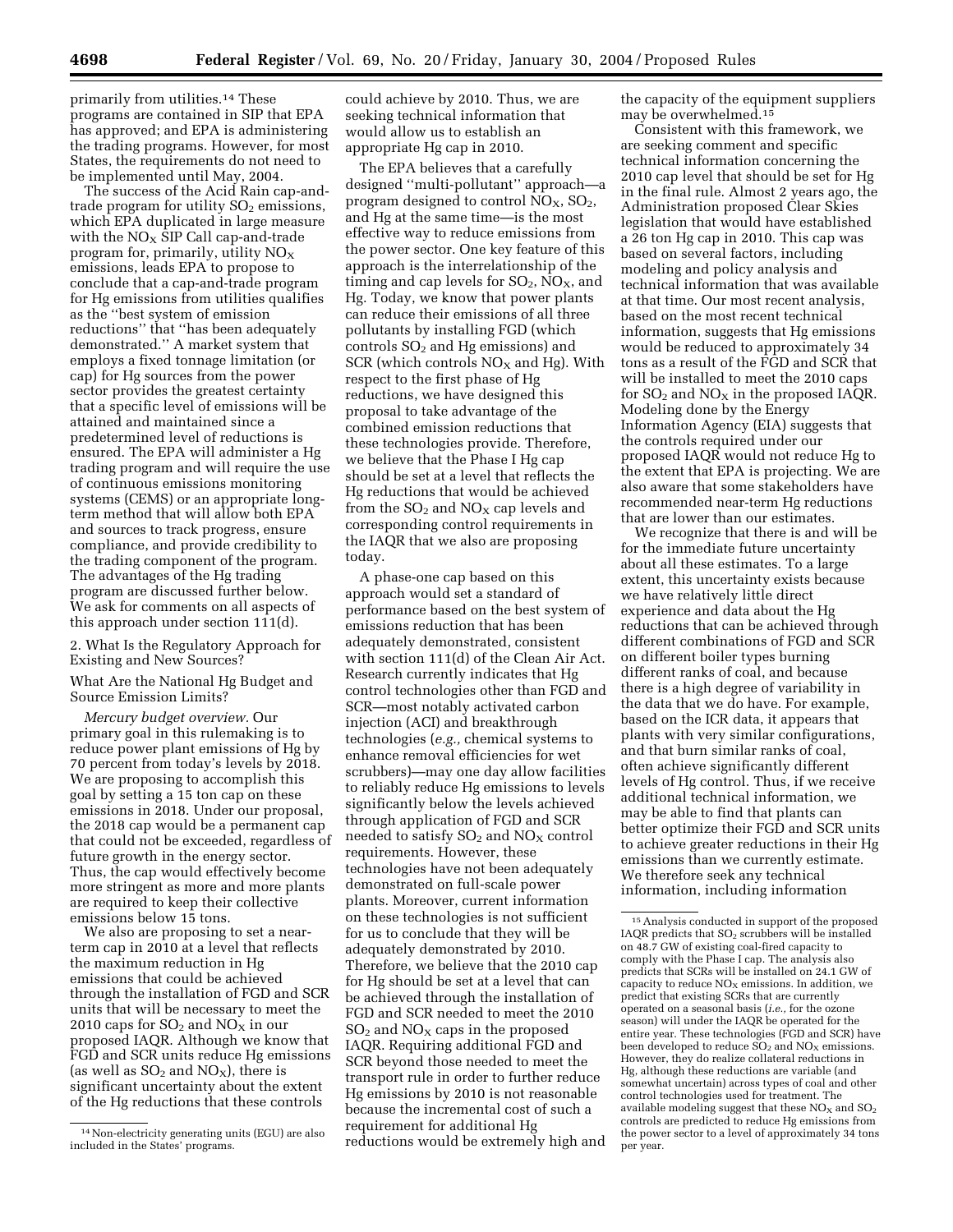about incremental costs and benefits, that provides the basis for any of the levels mentioned above or other proposals for a near-term cap.

As noted above, EPA is proposing a 15 ton cap in 2018 from coal-fired electric generating facilities. This proposed cap reflects a level of Hg emissions reduction that almost certainly exceeds the level that would be achieved through the installation of FGD and SCR needed to meet the  $SO<sub>2</sub>$ and  $NO<sub>X</sub>$  caps in the proposed IAQR. We conclude that this approach is warranted because we fully expect other Hg air pollution control technologies such as ACI and/or one or more of the breakthrough technologies will have been adequately demonstrated before 2018, making it possible to begin achieving much greater reductions in Hg between 2010 and 2018. This conclusion relies on the fact that the small number of current-day pilot scale ACI projects at Utility Units and the innovative technologies will yield information that will be usable in implementing similar pilot scale projects at other facilities. Data from these pilot studies ultimately will allow companies to design full scale applications that will provide reasonable assurance that emissions limitations can be reliably achieved over extended compliance periods. We do not believe that such full scale technologies can be developed and widely implemented within the next 6 years; however, it is reasonable to assume that this can be accomplished over the next 14 years.

Our proposed 15 ton cap in 2018 is grounded largely in the modeling completed in support of the President's Clear Skies initiative. This modeling suggests that, assuming technologies such as ACI become available, such a cap will create an incentive for certain plants to install these newer technologies. It also suggests that such controls should not have any significant impact on power availability, reliability, or pricing. Nor should a 15-ton cap cause any significant shift in the fuels currently utilized by power plants or in the source of these fuels. Sensitivity analyses indicate that a more stringent cap could have potentially significant impacts on fuels and/or power availability, reliability, or pricing. Less stringent caps do not appear warranted based on our expectations about technology development and our modeling analysis of the potential impacts of the 15-ton cap.

The Agency continues to investigate whether the mandatory 70 percent reduction in Hg emissions will be adequate to eliminate public health

risks from local Hg deposition near plants because of scientific and technical uncertainties. The Agency requests comment on this issue.

The EPA is also proposing a method for apportioning the nation-wide budget to individual unit sources. The EPA maintains that the emission budget provides an efficient method for achieving necessary reductions in Hg emissions (as described in earlier sections of this preamble), while providing substantial flexibility in implementing the program.

The EPA has concern about Utility Units with low Hg emissions rates (*e.g.*, emitting less than 25 pounds per year) because the new, Hg-specific control technologies that we expect to be developed prior to the Phase II cap deadline may not practicably apply to such units period. Our data indicate that the 396 smallest emitting coal-fired Utility Units currently account for less than 5 percent of total Hg emissions. There is reason to believe that the 15 ton Phase II cap can be achieved in a costeffective manner, even if the lowest emitting 396 units are excluded from coverage under this cap. Thus, the EPA is soliciting comment on the possibility of excluding from the Phase II cap units with low Hg emissions rates (*e.g.*, emitting less than 25 pounds per year).

In today's notice of proposed rulemaking, EPA is also proposing that allowances are allocated to affected Utility Units based on the proportionate share of their baseline heat input to total heat input of all affected units. For purposes of allocating the allowances, each unit's baseline heat input is adjusted to reflect the ranks of coal combusted by the unit during the baseline period. The sum of the unit emission allowances in a State would be considered the State's emissions budget. If States choose not to participate in the trading program, the State budgets and unit emission allocations will become the required maximum emission limit. States also can require emissions reductions beyond those required by the State budget and unit emission limits.

As discussed elsewhere in this preamble, new sources will comply with NSPS standards for Hg. In addition, new sources will be covered under the Hg cap of the trading program, and will be required to hold allowances equivalent to the product of their NSPS and baseline heat input. The EPA proposes that these sources not receive an adjustment to their allocated share of allowances since they are required to meet NSPS, which may increase total emissions but will maintain required emissions rates.

*Rationale for source level limits (allowances).* Unit-level emissions limits will be proposed in a supplemental notice entitled ''Emission Guidelines and Compliance Times for Coal-fired Electric Utility Steam Generating Units.'' If a State chooses to participate in the trading program, these unit-level emission limits can be adopted as unit-level allocations for the trading program. Additionally, the trading program provides the individual States the discretion in choosing how to allocate their respective budget allocations.

Different ranks of coal may achieve different Hg reductions depending on the control equipment installed at the unit. In order to distribute unit limits equitably, EPA is proposing that Hg emission limits (allowances if State is participating in a trading program) are distributed to existing coal units based on their share of total heat input. This is then adjusted to reflect the concern that the installation of PM,  $NO<sub>X</sub>$ , and SO2 control equipment on different coal ranks results in different Hg removal.

The adjustment factors of 1 for bituminous, 1.25 for subbituminous, and 3 for lignite coals are based on the expectation that Hg in the coal ranks reacts differently to  $NO<sub>X</sub>$  and  $SO<sub>2</sub>$ control equipment and that the heat input of the different coal ranks varies. The conclusion that Hg in each of the coals reacts differently to  $NO<sub>X</sub>$  and  $SO<sub>2</sub>$ control equipment was based on information collected in the ICR as well as more recent data collected by EPA, DOE, and industry sources. This information, which was collected from units of various coal ranks and control equipment configuration, indicated differing levels of Hg removal. The test data indicated that installation of PM,  $NO<sub>x</sub>$ , and  $SO<sub>2</sub>$  controls on plants burning bituminous coals resulted in greater Hg reduction on average than plants burning subbituminous coals or lignite coals. Likewise, the test data indicated that installation of PM,  $NO<sub>X</sub>$ , and  $SO<sub>2</sub>$  controls on plants burning subbituminous coals resulted in somewhat greater Hg removal than plants burning lignite coals. On average, units burning lignite coal showed the least Hg removal of the three coal ranks. See section C.4 for further discussion on subcategorization approaches considered under this proposal.

Under the proposed emission limit or allocation methodology, bituminous units would be allocated a share of the allowances 1.0 times their share of the overall heat input, subbituminous units would be allocated a share of the allowances 1.25 times their share of the overall heat input, and lignite units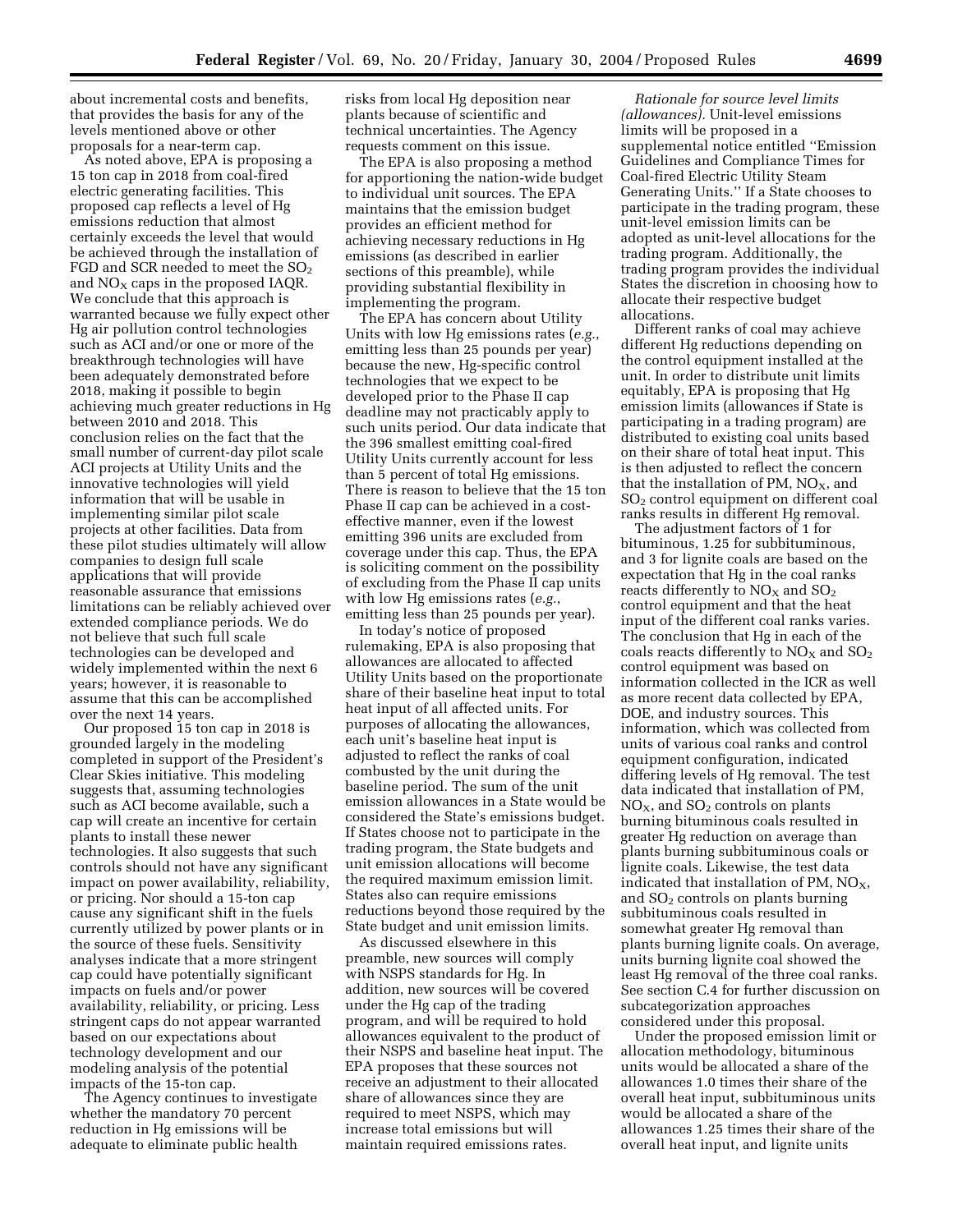would be allocated a share of the allowances 3.0 times their share of the overall heat input. These adjustment factors are considered to be directionally correct based on the test data currently available; however, we realize that these factors do not in all cases accurately predict relative rates of Hg emissions from Utility Units with  $NO<sub>X</sub>$  and  $SO<sub>2</sub>$  controls. Our goal, however, is not to have the factors achieve such a result. Rather, the factors are intended to equitably distribute allowances to the affected industry. The EPA is taking comment on the appropriateness of these adjustment factors. Since new sources are required to meet NSPS, EPA is proposing new sources will not receive an adjustment to their allocated share.

*Distribution of State budgets.* The trading program establishes a cap on Hg emissions for affected electric generating units of 15 tons starting in 2018. The proposed unit level emission limits (allocations) are the basis for establishing State budgets with the State budgets equaling the total of the individual unit emission limits in a given State (*see* Table 5 of this preamble below). States also have the flexibility to not participate in the trading program or require more stringent Hg emissions reductions. For States that do not participate in the trading program, the proposed unit level allocations will become fixed, unit level emissions limitations.

# TABLE 5.—DISTRIBUTION OF STATE BUDGETS

| State                | Phase II<br>budget<br>(tons) |
|----------------------|------------------------------|
|                      | 0.506                        |
| Alaska               | 0.002                        |
|                      | 0.289                        |
|                      | 0.202                        |
|                      | 0.016                        |
|                      | 0.277                        |
|                      | 0.023                        |
|                      | 0.029                        |
| District of Columbia | 0.000                        |
|                      | 0.491                        |
|                      | 0.483                        |
|                      | 0.009                        |
|                      | 0.000                        |
|                      | 0.635                        |
|                      | 0.833                        |
|                      | 0.284                        |
|                      | 0.281                        |
|                      | 0.605                        |
|                      | 0.236                        |
|                      | 0.001                        |
|                      | 0.186                        |
| Massachusetts        | 0.070                        |
|                      | 0.517                        |
|                      | 0.274                        |
|                      | 0.114                        |
|                      | 0.545                        |

# TABLE 5.—DISTRIBUTION OF STATE BUDGETS—Continued

| State          | Phase II<br>budget<br>(tons) |
|----------------|------------------------------|
|                | 0.148                        |
|                | 0.165                        |
|                | 0.112                        |
| New Hampshire  | 0.025                        |
|                | 0.060                        |
| New Mexico     | 0.240                        |
|                | 0.157                        |
| North Carolina | 0.451                        |
| North Dakota   | 0.614                        |
|                | 0.810                        |
|                | 0.285                        |
|                | 0.030                        |
| Pennsylvania   | 0.710                        |
| Rhode Island   | 0.000                        |
| South Carolina | 0.226                        |
| South Dakota   | 0.028                        |
|                | 0.378                        |
|                | 1.837                        |
|                | 0.224                        |
|                | 0.000                        |
|                | 0.234                        |
| Washington     | 0.077                        |
| West Virginia  | 0.554                        |
|                | 0.353                        |
|                | 0.375                        |

*Model cap-and-trade program.* The EPA is outlining a national cap-andtrade program that States may choose as a cost-effective mechanism to achieve the emissions reductions requirements in today's rulemaking. The trading program will meet these requirements by utilizing a cap on total emissions in order to ensure that emissions reductions under today's proposed rulemaking are achieved, while providing the flexibility and cost effectiveness of a market-based system. This section provides background information and a description of the trading program and an explanation of how the trading program would interface with other State and Federal programs. It is EPA's intent to propose a model rule in a future supplemental notice.

States can voluntarily choose to participate in the trading programs by adopting the model rule, which is a fully approvable control strategy for achieving emissions reductions required under the proposed section 111 rulemaking. Should the States voluntarily choose to participate in the trading program by adopting the model rule, EPA's authority to cooperate with and assist the States in the implementation of the trading program resides in both State law and the CAA. With respect to State law, any State which elects to adopt the model rule as part of its section 111 SIP-like rule will be authorizing EPA to assist the State in implementing the trading program with

respect to the sources in that State. With respect to the CAA, EPA believes that the Agency's assistance to those States that choose to participate in the trading program will facilitate the implementation of the program and minimize administrative burden on the States.

*Purpose of the trading program and model rule.* In the trading program, EPA is proposing to jointly implement with participating States a capped marketbased program for certain Utility Units to achieve and maintain an emissions budget consistent with the proposed section 111 rulemaking. Specifically, today's proposal is designed to assist States in: (1) Achieving emissions reductions required under the proposed section 111 rulemaking; (2) ensuring flexibility for regulated sources; (3) reducing compliance costs for sources; and (4) reducing administrative costs to States. In addition to these benefits of electing to participate in the proposed trading program, EPA also seeks to create as simple a regulatory regime as possible by applying a single, comprehensive regulatory approach to all of the affected jurisdictions.

Beyond choosing to use the proposed trading program, State adoption of the model rule would ensure consistency in certain key operational elements of the program among participating States, while allowing each State flexibility in other important program elements. Uniformity of the key operational elements across the participating states would ensure a viable and efficient trading program with low transaction costs and minimum administrative costs for sources, States, and EPA.

Emissions reductions required by the proposed section 111 rulemaking.

*State-level emission budgets.* Each of the States and the District of Columbia covered by today's proposal has been assigned a statewide emissions budget for Hg. The statewide budgets were developed by totaling unit-level emissions reductions requirements for coal-fired electricity generating devices. The statewide budget development process is fully described elsewhere in today's preamble. States have the flexibility to meet these State budgets by participating in a trading program or requiring source level reductions to coal-fired electric generating units. States have the ability to require reductions beyond those required by the state budget.

*Geographic scope of trading program.* As discussed elsewhere in this preamble, today's proposal would apply to all coal-fired Utility Units located in all 50 states of the U.S.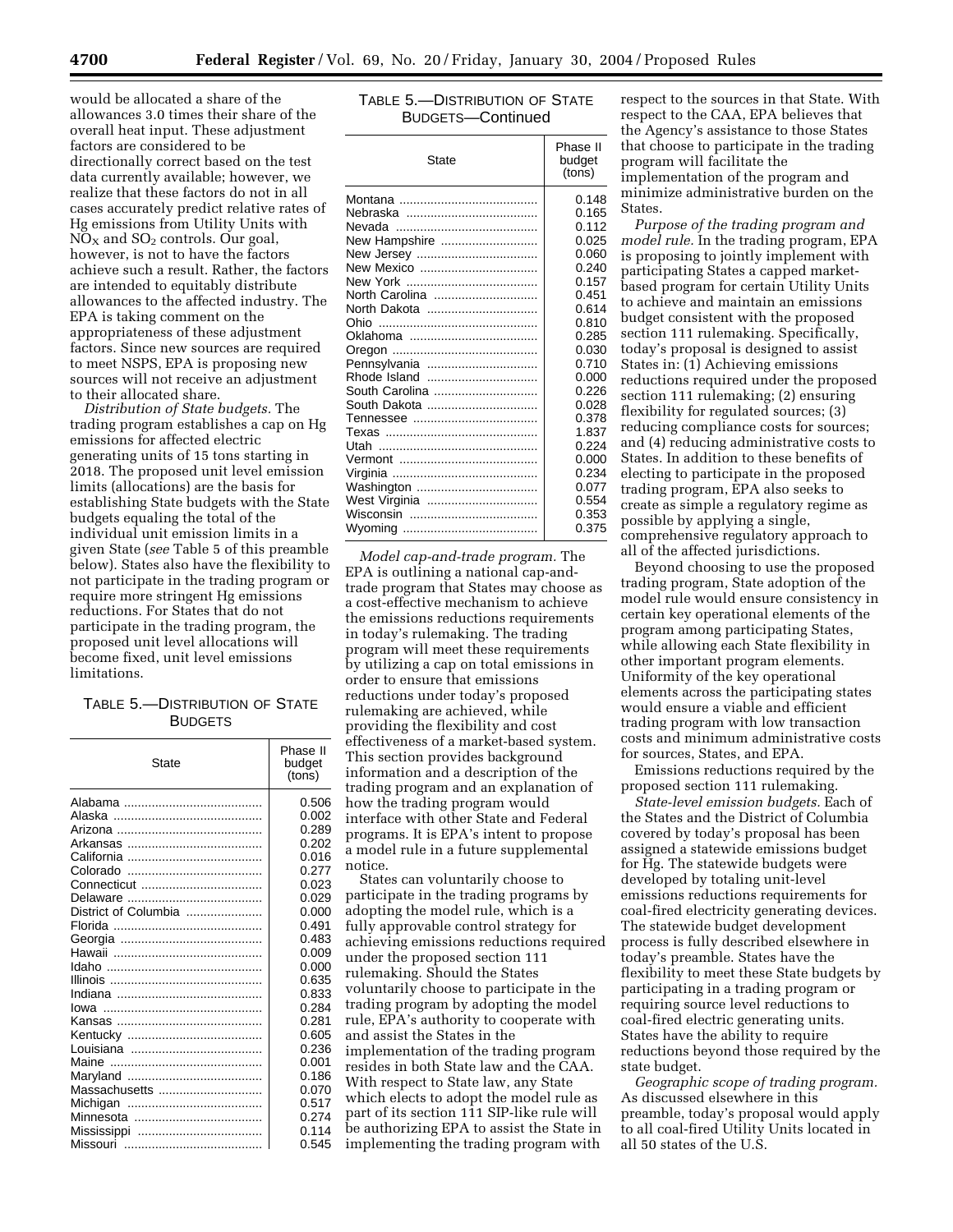Each State has been assigned a statewide emissions budget for Hg. Each of these States must submit a SIP-like plan detailing the controls that will be implemented to meet its specified budget for reductions from electric generating units. Therefore, should some States choose to achieve the mandated reductions by using an approach other than the proposed emissions trading rule, the geographic scope of the trading program would not be nationwide.

Some stakeholders have noted that modeling results suggest that Hg deposition from emissions from Utility Units may be higher in certain regions of the country (*e.g.*, the upper Ohio Valley and Mid-Atlantic areas). In addition, the ecosystems in some regions (*e.g.*, the lakes regions of the Upper Midwest) may be more sensitive to Hg deposition. As discussed more fully below, given the 70 percent emission reduction in the proposed section 111 rule and our experience with cap-and-trade systems, EPA does not expect any local or regional hot spots. The EPA is interested in comments on whether it would be appropriate to adjust the geographic scope of this program to introduce trading ratios between regions as a way of addressing regional differences should they occur. For example, EPA could require that eastern Utility Units in areas of heavy deposition would need greater than 1:1 allowances from Utility Units outside the region to cover an ounce of Hg emissions. The EPA is interested in comments on whether such an approach is appropriate, and if so, on the way to identify appropriate regions where a higher trading ratio would apply and the appropriate magnitude of the trading ratio. The EPA is also interested in comments on the extent to which these adjustments would complicate and reduce the efficiency of the cap-and-trade program.

*Affected sources in the trading program.* The model trading rule applies to coal-fired Utility Units. The term ''electric utility steam generating unit'' means any fossil fuel fired combustion unit that serves a generator of more than 25 MW that produces electricity for sale. A unit that cogenerates steam and serves a generator that supplies more than onethird of its potential electric output capacity and more than 25 MW electrical output to any utility power distribution system for sale shall be considered an Utility Unit.

*Benefits of participating in the trading program.* Advantages of cap-and-trade over command-and-control. When designed and implemented properly, a market-based program offers many

advantages over its traditional command-and-control counterpart. *See* discussion, *supra,* Section III. Six principal advantages of market-based systems have been recognized: (1) Results in a certain, fixed cap in emissions from affected and potentially affected sources; (2) potential for the creation of incentives for early reductions; (3) creation of incentives for emissions reductions beyond those required by regulations; (4) reduced cost of compliance for individual sources and the regulated community in general; (5) promotion of innovation and continued evolution of production and pollution control technology; and, (6) increased flexibility for the regulated community without resorting to waivers, exemptions and other forms of administrative relief. These benefits result primarily from the flexibility in compliance options available to sources and the monetary reward associated with avoided emissions in a marketbased system. The cost of compliance in a market-based program is reduced because sources have the freedom to pursue various compliance strategies, such as switching fuels, installing pollution control technologies, or buying authorizations to emit from a source that has over-complied. Since emissions level below the level mandated allows the freeing up of allowances that may be sold on the market, pollution prevention becomes more cost effective, and innovations in less-polluting alternatives and control equipment are encouraged.

A market system that employs a fixed tonnage limitation (or cap) for a source or group of sources provides the greatest certainty that a specific level of emissions will be attained and maintained since a predetermined level of reductions is ensured. With respect to transport of pollution, an emissions cap also provides the greatest assurance to downwind States that emissions from upwind States will be effectively managed over time. The capping of total emissions of pollutants over a region and through time ensures achievement of the environmental goal while allowing economic growth through the development of new sources or increased use of existing sources. In an uncapped system (where, for example, sources are required only to demonstrate that they meet a given emission rate) the addition of new sources to the regulated sector or an increase in activity at existing sources can increase total emissions even though the desired emission rate control is in effect.

In addition, the reduced implementation burden for regulators

and affected sources benefits taxpayers and those who must comply with the rules. This streamlined administrative approach allows a small number of government employees to successfully regulate many sources by (1) minimizing the necessity for case-bycase rules and (2) taking full advantage of electronic communication and data transfer to track compliance and develop detailed, critical inventories of emissions and plant operations.

*Application of the cap-and-trade approach in prior rulemakings.* Title IV. Title IV of the 1990 Amendments to the CAA established the Acid Rain Program, a program that utilizes a market-based cap-and-trade approach to require power plants to reduce  $SO<sub>2</sub>$  emissions by 50 percent from 1980 levels by 2010. At full implementation after 2010, emissions will be limited, or capped, at 8.95 million tons. It also includes emission rate requirements to reduce  $NO<sub>x</sub>$  emissions. The Acid Rain Program for  $SO<sub>2</sub>$  is widely acknowledged as a model air pollution control program because it provides significant and measurable environmental and human health benefits with low implementation costs.

Units are allocated their share of the total allowances, each allowance providing an authorization to emit a ton of SO2, based upon historical records of the heat content of the fuel that they combusted during the period 1985 to 1987. Units that reduce their emissions below the number of allowances they hold may trade allowances with other units in their system, sell them to other sources on the open market or through EPA auctions, or bank them to cover emissions in future years. Each affected unit is required to surrender allowances to cover its emissions each year. Should any unit fail to hold sufficient allowances, automatic penalties apply. In addition to financial penalties, units either will have allowances deducted immediately from their accounts to offset their allowance deficiencies or, if such deduction would threaten electric reliability, may submit a plan to EPA that specifies when the allowances will be deducted in the future.

An essential feature of the Acid Rain Program is the requirement for affected sources to install systems that continuously monitor emissions. The use of CEMS was an important innovation that allowed both EPA and sources to track progress, ensure compliance, and provide credibility to the trading component of the program.

While title IV does provide for an Acid Rain Permit, the permit simply states a non-source specific requirement that sources comply with the standard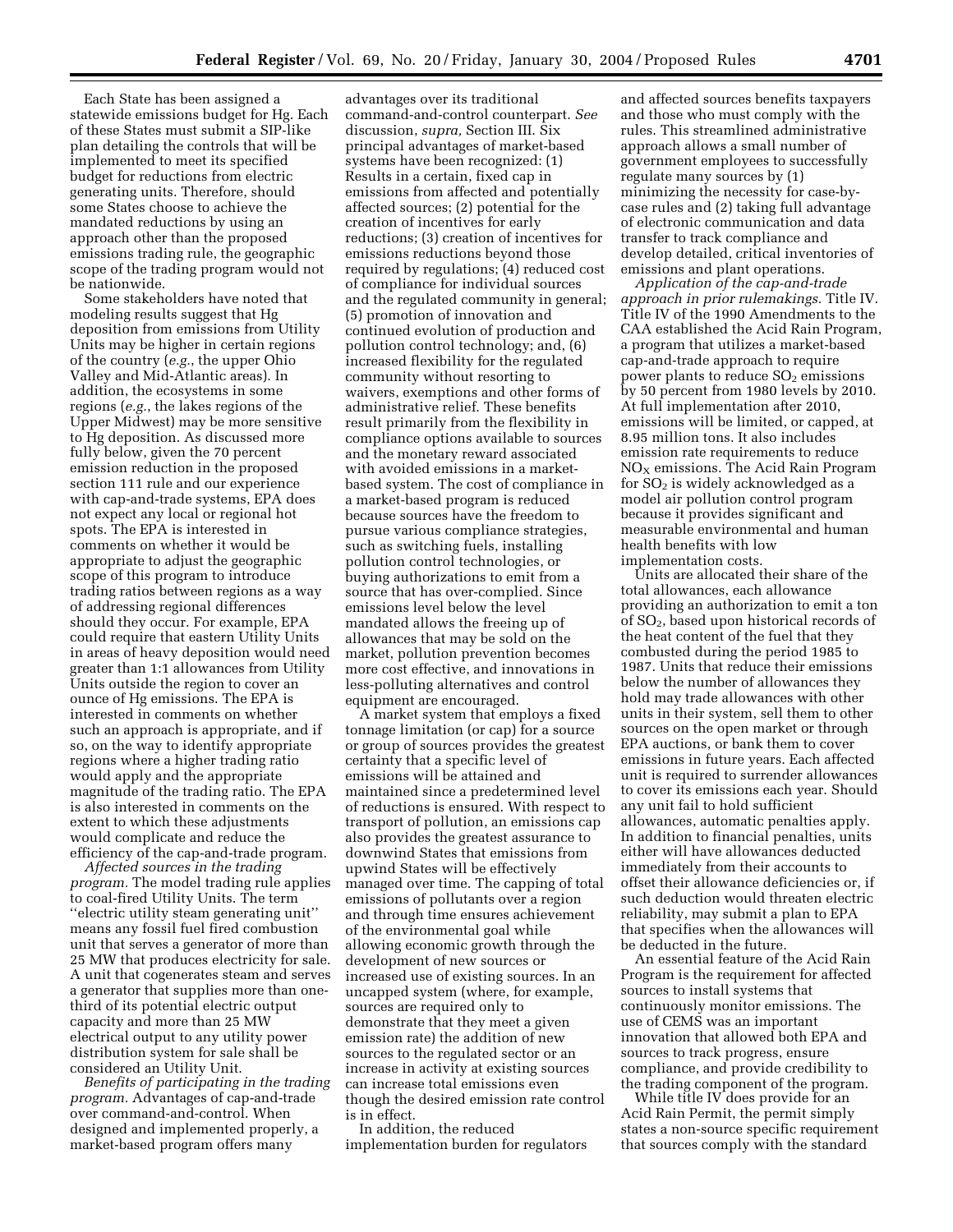rules of the program. Acid Rain permitting has been easily incorporated into the title V permit process and does not require the typically resource intensive, case-by-case review associated with other permits under command-and-control programs.

The Acid Rain Program has achieved major  $SO<sub>2</sub>$  emissions reductions, and associated air quality improvements, quickly and cost-effectively. In 2002,  $SO<sub>2</sub>$  emissions from power plants were 10.2 million tons, 41 percent lower than 1980. True to its intent, the program has substantially reduced acid deposition, allowing lakes and streams in the Northeast to begin recovering from decades of acid rain. The Acid Rain Program resulted in emission reductions well below the cap in the areas that contribute most of the sulfur in the acid rain. Comparing emissions from the 263 power plants regulated in the first phase of the program in 1999 with those in 1990, the North Central and Southeast and Mid-Atlantic regions achieved 49 percent, 48 percent and 43 percent reductions in SO2, respectively. Several analyses of trading under the acid rain program have concluded that the program did not result in local areas with ''hot spots.''

Trading under the Acid Rain Program has created financial incentives for electricity generators to look for new and low-cost ways to reduce emissions, and improve the effectiveness of pollution control equipment, at costs much lower than predicted. In fact, the Acid Rain Program achieved reductions at two-thirds the cost of achieving the same reductions under a command-andcontrol system. The cap on emissions and significant automatic penalties for noncompliance ensure that environmental goals are achieved and sustained, while stringent emissions monitoring and reporting requirements make flexibility possible. The level of compliance under the Acid Rain Program continues to be uncommonly high, measuring over 99 percent.

*NO*X *SIP call and OTC Trading Program.* The cap-and-trade approach has also been used to address regional ozone transport problems in the eastern U.S. The north-eastern states (Ozone Transport Commission) began implementing a cap-and-trade program to address regional ozone transport in 1999. The  $NO_X$  Budget Trading Program under the  $NO<sub>x</sub>$  SIP Call began its first year of implementation in 2003 in the Northeast. Eleven additional States will join in 2004. Each of the States required to submit a  $NO<sub>x</sub>$  SIP to address the regional transport of ozone chose to participate in the interstate trading program. They each based their trading

program on the model rule; some states essentially adopted it in full, other states modified some provisions for their unique circumstances.

*Local environmental improvements achieved using cap-and-trade model.* Mercury emissions from power plants sometimes are deposited locally near the plant. Nearby lakes may be a source of fish consumption for recreational and/or subsistence fisherman, and thus local Hg deposition in nearby lakes could be a source of what are called hot spots. In this discussion, we are assuming that a power plant may lead to a hot spot if the contribution of the plant's emissions of Hg to local deposition is sufficient to cause blood Hg levels of highly exposed individuals near the plant to exceed the RfD. For the purposes of choosing a regulatory tool to address hot spots, the relevant question is what is the contribution of these plants to hot spots under a cap-andtrade approach, relative to their current contribution and their projected contribution under a traditional section 112 approach.

Concerns about hot spots have been raised despite the success and growing use of cap-and-trade programs. The EPA believes that a trading approach will help to address this problem. In addition to reductions required by the cap, all States would have the ability to address local health-based concerns separate from the Hg cap-and-trade program requirements.

The EPA does not anticipate significant local health-based concerns under a national Hg trading program. The Agency has considered this possibility and believes that the capand-trade system, coupled with related Federal and State programs, will effectively address local risks. This has been EPA's experience with the title IV program limiting  $SO<sub>2</sub>$  emissions.

First, modeling runs suggest that large coal-fired Utility Units—those that tend to have relatively high Hg emissions are likely to have larger local deposition footprints than medium-sized and smaller coal-fired Utility Units. However, the trading of allowances is likely to involve large Utility Units controlling their emissions more than required and selling allowances to smaller Utility Units rather than the reverse scenario. This prediction arises from the basic economics of capital investment in the utility industry. Under a trading system where the firm's access to capital is limited, where the up-front capital costs of control equipment are significant, and where emission-removal effectiveness (measured in percentage of removal) is unrelated to plant size, it makes more

economic sense for the utility company to allocate pollution-prevention capital to its larger facilities than to the smaller plants (since more allowances will be earned). Any economies of scale of pollution control investment will favor investment at the larger plants. Insofar as large coal-fired Utility Units tend to be newer and/or better maintained than medium-sized and small facilities, it can be expected that companies will favor investments in plants with a longer expected lifetime.

Second, the types of Hg that are deposited locally—Hg++ and particulate  $Hg(Hg_p)$ —are controlled by the same equipment that controls criteria air pollutants (fine particles,  $SO_2$  and  $NO_X$ ). These same types of Hg are more likely to be deposited locally than Hg0. As utilities invest in equipment to comply with the Agency's new fine particle and ozone control regulations (*e.g.*, today's proposed IAQR, and new State Implementation Plans (SIP) for fine particles and ozone), the Agency expects a ''co-benefit'' in Hg control as controls such as particulate controls, scrubbers and SCR units are installed on an increasing percentage of coal-fired Utility Units. The type of Hg that is most difficult to control is Hg0, and it is this gaseous form of Hg that is most likely to be transported long distances from the Utility Units. Effective control of Hg0 may require significant investment in Hg-specific control technologies that are only beginning to reach the commercialization stage.

Considering the economies of Hg trading, Utility Units that have significant emissions of Hg<sup>o</sup> may become buyers of allowances from plants that can cost-effectively control Hg++ and Hgp. Consequently, the economics of the trading system are likely to favor controls of Hg that are likely to be deposited locally, thereby reducing any local hot spots.

The structure of the proposed rule permits States to adopt more stringent performance standards if the State determines that such regulations are necessary. Although more stringent State regulations will reduce flexibility built into the cap-and-trade system, States retain the power under the proposed section 111 rule to adopt stricter regulations to address local hot spots or other problems. Given the 70 percent emission reduction in the proposed section 111 rule and our experience with cap-and-trade systems, which shows that the largest emitters are the first to install stringent emission controls, we do not expect any local or regional hot spots. However, the Agency plans to continue monitoring Hg emissions and the operation of the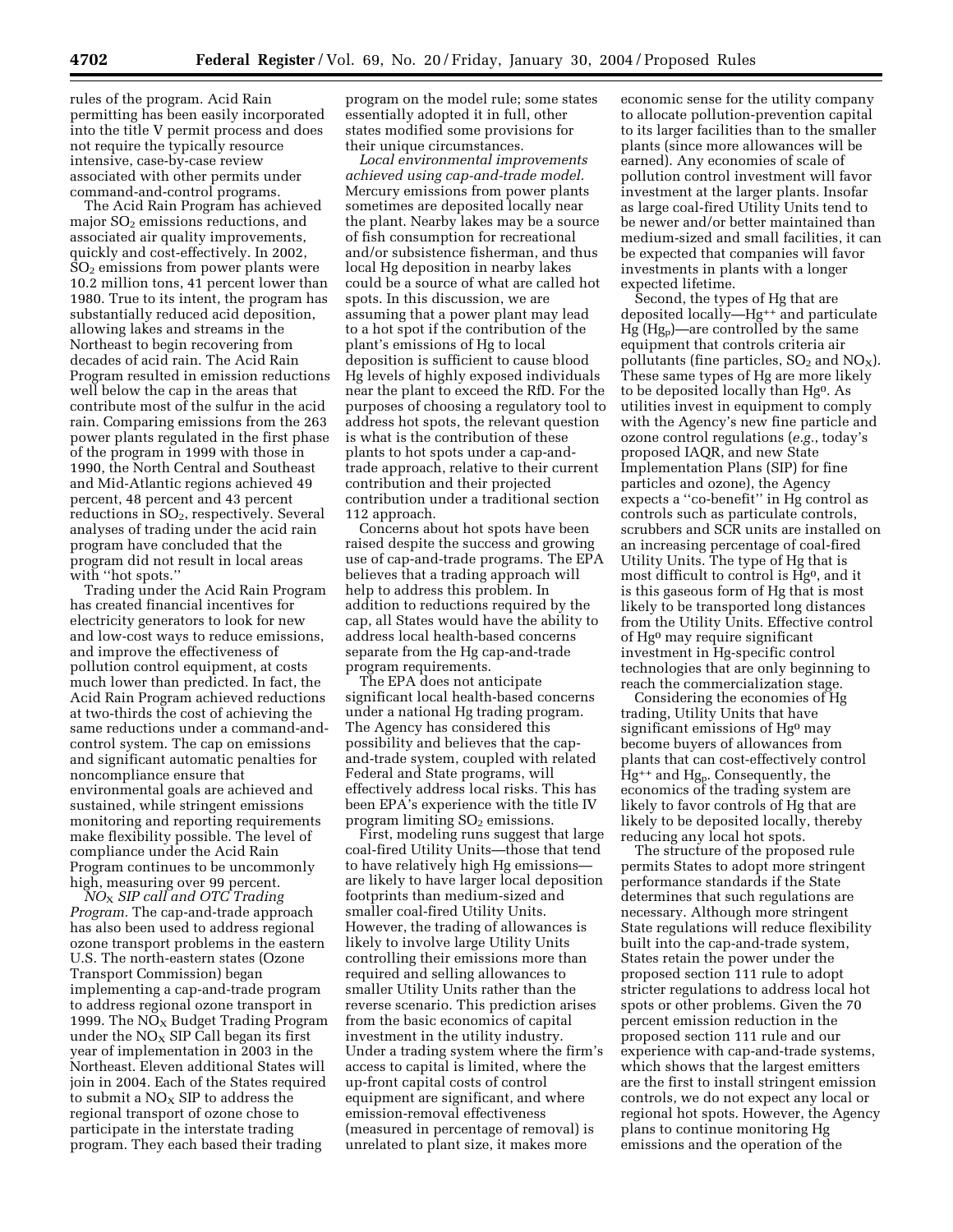trading system to make sure that localized hot spots do not materialize.

As part of its analysis of the President's Clear Skies initiative, EPA analyzed Hg emissions reductions under a cap-and-trade mechanism. In the Clear Skies example, the greatest emissions reductions were projected to occur at the electric generating sources with the highest Hg emissions. This pattern is similar to that observed in the  $SO<sub>2</sub>$ emissions trading program under the Acid Rain Program. Under Clear Skies, compared to a base case of existing programs, ionic Hg emissions (those Hg emissions which tend to be deposited locally, *i.e.*, within 25 kilometers) from power plants located up to 10 kilometers from a water body were projected to decrease by over 60 percent in 2020. In addition, based on regionalscale Hg deposition model predictions, Clear Skies could reduce Hg deposition by 5 to 15 percent beyond the existing program base case across much of the eastern U.S. and could do so to higher levels in certain specific locations. Based on this available information, the proposed cap-and-trade mechanism in this regulatory proposal can be expected to reduce Hg deposition similarly in most areas. Consequently, the EPA does not anticipate significant local healthbased concerns under a national Hg trading program.

We explain elsewhere in this proposal our intention to take a hard look at the Hg emissions inventory after full implementation of the first phase cap. The main purpose of this review is to determine whether the actual reductions achieved under this program significantly differ from the outcome predicted by our current analysis. We retain authority to make adjustments to the program if we find remaining areas with heavy, localized emissions and higher health risks (*i.e.*, if we find ''hot spots'').

In the final days before signature and publication of this proposal, concerns about the possibility of ''hot spots'' under our proposed cap and trade program were widely reported. We agree that this is an important issue and believe that our program will effectively address potential ''hot spots.'' We ask for comment on this issue. We are particularly interested in receiving sitespecific data and information about locations where commenters believe ''hot spots'' will continue to exist after implementation of these rules.

State adoption of the model rule. Participation in the trading program would enable States that have been identified in the proposed section 111 rulemaking to achieve the required emissions reductions from stationary

combustion sources while minimizing the administrative burden faced by both States and sources. The SIP-like rule process required by the proposed rulemaking would be significantly streamlined for States choosing to include the trading program as a part of the SIP-like rule. The EPA proposes that adoption of the model rule, to be published in a future supplemental notice of proposed rulemaking (SNPR), will be considered a SIP-approvable control strategy for the proposed section 111 rulemaking. States electing to participate in the trading program may either adopt the model rule by reference or develop State regulations that are in accordance with the model rule.

The permitting process under the trading program would be significantly streamlined since there will be no need for enforceable compliance plans and source-specific requirements (each permit will have to be revised to add Hg trading program requirements). Emissions monitoring, a central requirement of the trading program, as well as the availability to the public of emissions data, allowance data, and annual reconciliation information, would ensure that participating States and the public have confidence that the required emissions reductions are being achieved.

States that elect to participate in the trading program, thereby allowing sources to seek the least-cost reductions, are expected to see substantially lower compliance costs for their sources than under a comparable rate based program.

Sources included in the trading program also benefit from increased compliance flexibility, as compared to a rate-based approach that requires each affected source to comply with an emission rate and necessitates installation of control equipment for any affected source that cannot meet the limit. Participation in the trading program provides sources the choice of numerous compliance strategies. Moreover, sources can choose to overcomply and free up excess allowances that can be sold on the market or, as discussed below, possibly banked for future use. In addition, sources may change their control approach at any time without regulatory agency approval.

The Hg trading program. Brief description of Hg trading program. The trading program establishes a first phase cap at a level that reflects the Hg reductions expected with the  $SO<sub>2</sub>$  and  $NO<sub>x</sub>$  in the IAQR in 2010 and a Phase II cap of 15 tons on Hg emissions for affected Utility Units starting in 2018. The new trading program for Hg would require sources to hold allowances

covering emissions beginning January 1, 2010. The EPA is proposing that the owner or operator must hold allowances for all the affected Utility Units at a facility at least equal to the total Hg emissions for those units during the year. Compliance with the requirement to hold allowances will thus be determined on a facility-wide basis. In a supplemental notice entitled ''Emission Guidelines and Compliance Times for Coal-fired Electric Utility Steam Generating Units'' EPA will be proposing unit allocations for existing units. New units will be covered under the Hg cap of the trading program and will be required to hold allowances. In the SNPR, EPA will recommend options for States to address the inclusion of new sources (*e.g.*, new source set asides and/or updating allocations).

*Applicability.* The model trading rule applies to coal-fired combustion units serving a generator of more than 25 MW that produces electricity for sale. A unit that cogenerates steam and supplies more than one-third of its potential electric output capacity and more than 25 MW electrical output to any utility power distribution system for sale shall be considered an Utility Unit.

State trading budgets. This proposal establishes the total number of tons for the Budget Trading Program within a specific State. The proposed rule sets the State's unit level allocations and adds up those allocations to develop a State level budget.

In a supplemental notice entitled ''Emission Guidelines and Compliance Times for Coal-fired Electric Utility Steam Generating Units,'' EPA will be taking comment on the proposed methodology for establishing unit level allocations and the data used to develop these allocations. As discussed earlier, unit allocations were determined by adjusting a baseline heat input. That baseline heat input was determined using the average of the three highest heat inputs of the period 1998 to 2002. In order to adjust the heat input based on coal type, coal usage patterns were determined from the ICR data. The EPA requests comment on the data used to develop proposed unit-level allocation. The EPA also requests comment on the appropriateness of using 1999 data to determine the coal adjustment factors.

In today's proposal, EPA is proposing a safety valve provision that sets a maximum cost for Hg emissions reductions. This provision addresses some of the uncertainty associated with the cost of Hg control. In fact, there is an ongoing research process sponsored by EPA, the DOE, the Electric Power Research Institute (EPRI), and vendors specifically aimed at furthering our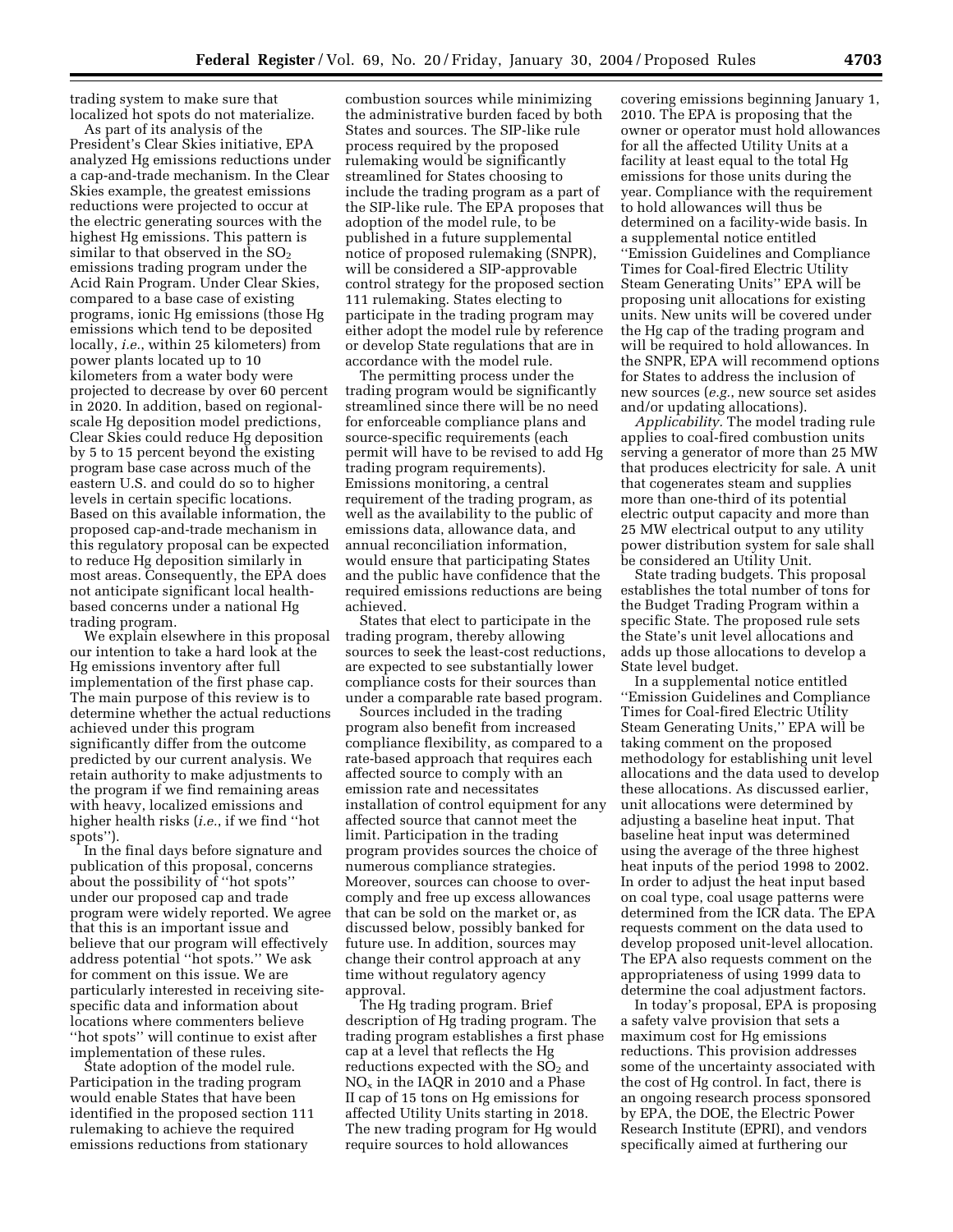understanding of Hg control, with new data being made available on a continuous basis.

Under the safety valve mechanism, the price of allowances is capped, meaning that if the allowance price exceeds the ''safety-valve,'' sources may borrow allowances from following years to have access to more allowances available at that price. The EPA proposes a price of \$2,187.50 for a Hg allowance (covering one ounce). This price will be annually adjusted for inflation. The Administrator will deduct corresponding allowances from future facility allowance accounts.

The purpose of this provision is to minimize unanticipated market volatility and provide more market information that industry can rely upon for compliance decisions. The safety valve mechanism ensures the cost of control does not exceed a certain level, but also ensures that emissions reductions are achieved. The future year cap is reduced by the borrowed amount, and the emissions reductions are achieved.

We note that this proposed approach may create implementation problems associated with the need to ''reconcile'' at some point in time the allowances borrowed from future compliance periods. We ask for comment on the need for a safety valve and the viability of our proposed approach, and solicit suggestions for other viable approaches.

We also ask for comment on the possibility of conducting auctions each year, at which allowances would be offered for sale. The pool of allowances to be auctioned would be created by specified procedures, such as setting aside a fixed or incremented percentage of allocations each year. The auctions would be open to any person. A person wishing to bid for allowances in the auction would submit bids according to auction procedures, a bidding schedule, a bidding means, and requirements for financial guarantees specified in the regulations. Winning bids, and required payments, for allowances would be determined in accordance with the regulations. For any winning bid, we would record the allowances in a tracking system only after the required payment for such allowances is received. If we decide to provide for auctions, we would need to determine how to collect and properly disperse the revenues. We believe that responsibility for managing this aspect of the program would necessarily fall to the individual states that opt to participate in the cap and trade program. We ask for comment on all aspects of this auctions proposal. If we decide to proceed, details of the

auction program would be spelled out in the upcoming SNPR.

Key elements of Hg model cap-andtrade rule to be proposed in SNPR. Allowance allocations. The EPA is proposing heat input-based allocations for existing coal units (with different ratios for different coal types).

The EPA believes that allocating based on heat input data is desirable because accurate protocols exist for monitoring this data and reporting it to EPA, and several years of certified data are available for most of the affected sources.

New sources will be covered under the Hg cap of the trading program and will be required to hold allowances equivalent to the product of their NSPS standard and a baseline heat input. Therefore, state budgets will be maintained at the levels proposed in today's rulemaking even after the addition of new coal-fired electricity generating units in the state. State SIPlike rules will need to address the inclusion of these new sources in their state budget. In the SNPR, EPA will recommend options for states to address the inclusion of new sources (*e.g.*, new source set asides and/or updating allocations).

Allowance management system, compliance, penalties, and banking. Each of these elements is part of the accounting system that enables the functioning of a trading program. An accurate, efficient accounting system is critical to an emissions trading market. Transparency of the system, allowing all interested parties access to the information contained in the accounting system, increases the accountability of regulated sources and contributes to reduced transaction costs of trading allowances.

In order to guarantee the equitable treatment of all affected sources across the trading region, the elements included in this section need to be incorporated in the same manner in each state that participates in trading.

*Allowance management.* The EPA intends to propose a model trading rule that will be reasonably consistent with the existing allowance tracking systems that are currently in use for the Acid Rain Program under title IV and the  $NO<sub>x</sub>$  Budget Trading Program under the  $NO<sub>X</sub>$  SIP Call. These two systems are called the Allowance Tracking System (ATS) and the  $NO<sub>X</sub>$  Allowance Tracking System (NATS), respectively. Under the section 111 trading rule, EPA would maintain a separate system for Hg, Mercury Allowance Tracking System (MATS). The MATS would be established as an automated system used to track Hg allowances held by

affected units under the Hg cap-andtrade program, as well as those allowances held by other organizations or individuals. Specifically, MATS would track the allocation of all Hg allowances, holdings of Hg allowances in accounts, deduction of Hg allowances for compliance purposes, and transfers between accounts. The primary role of MATS, in conjunction with an emissions tracking system, is to provide an efficient, automated means of monitoring compliance with the trading programs. The MATS also provide the allowance market with a record of ownership of allowances, dates of allowance transfers, buyer and seller information, and the serial numbers of allowances transferred.

*Compliance.* Compliance in the trading program consists of the deduction of allowances from affected facilities'' accounts to offset the quantity of emissions at the facilities. The EPA plans to propose that compliance be assessed at the facility level, rather than the unit level as is currently done in both the Acid Rain and  $NO<sub>X</sub>$  Budget trading programs.

*Penalties.* The EPA plans to propose a system of automatic penalties should a facility not obtain sufficient Hg allowances to offset emissions for the compliance period. The automatic penalty provisions will not limit the ability of the permitting authority or EPA to take enforcement action under State law or the CAA.

*Banking.* Banking is the retention of unused allowances from 1 year for use in a later calendar year. Banking allows sources to create reductions beyond required levels and ''bank'' the unused allowances for use later. Generally speaking, banking has several advantages: it can encourage earlier or greater reductions than are required from sources, stimulate the market and encourage efficiency, and provide flexibility in achieving emissions reduction goals. On the other hand, it may result in banked allowances being used to allow emissions in a given year to exceed the trading program budget. The EPA plans to propose that banking of allowances after the start of the Hg trading program be allowed with no restrictions.

*Emissions monitoring and reporting.* Monitoring and reporting are an integral part of any cap-and-trade program. Consistent and accurate quantification of emissions ensures each allowance actually represents one ounce of emissions and that one ounce of reported emissions from one source is equivalent to one ounce of reported emissions from another source. This establishes the integrity of the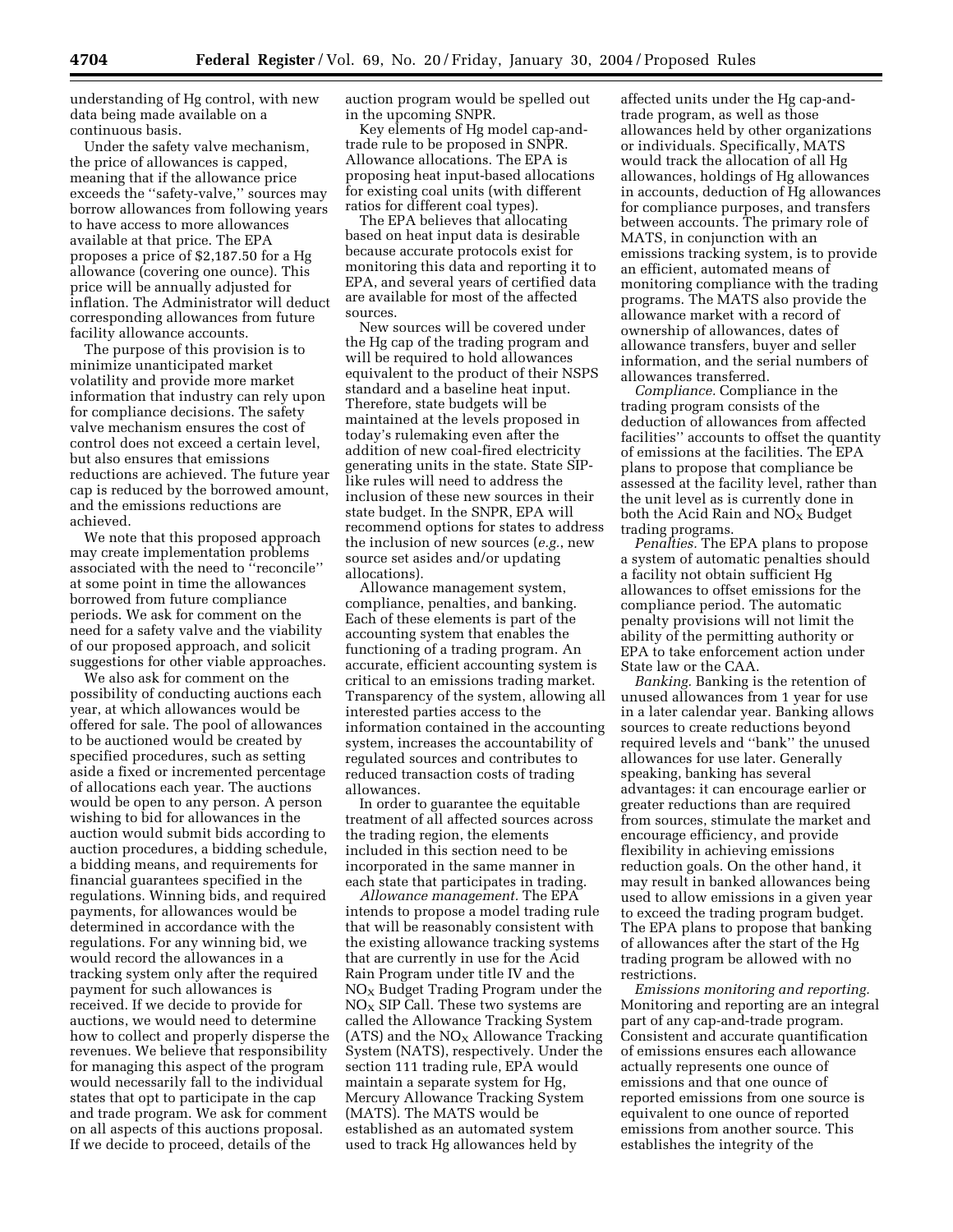allowance (*i.e.*, the authorization to emit one ounce of Hg) and instills confidence in the market mechanisms that are designed to provide sources with flexibility in achieving compliance. Given the variability in the type, operation and fuel mix of sources in the cap-and-trade program, EPA believes that to ensure this accuracy and consistency, emissions must be monitored using continuous emissions monitoring methods. As discussed earlier, EPA plans to include in the model trading rule a requirement for States to require year-round Part 75 monitoring and reporting for all sources.

*Accountability for affected sources.* Key to the success of existing cap-andtrade programs and the integrity of the emission allowance trading markets has been clear accountability for a source's emissions. This takes the form of affected sources officially designating a specific person (and alternate) that is responsible for the official certification of all allowance transfers and emissions monitoring and reporting as submitted to EPA in quarterly compliance reports. With each quarterly submission, this responsible party must certify that: (1) the monitoring equipment data were reported in compliance with the monitoring and reporting requirements, and (2) the emission and operation reports are true, accurate, and complete.

The trading program to be proposed in the future SNPR will include provisions to provide for the same strict standards for source accountability established in the Acid Rain Program and the  $NO<sub>x</sub>$  SIP call. This will include provisions for the establishment and management of an Authorized Account Representative. Adoption of these provisions will be required by all States that wish to participate in the trading program.

3. What Are the Subpart Da Hg Emission Guidelines?

This information will be provided in the Emission Guidelines, which will be provided in an upcoming supplemental notice.

4. How Did EPA Select the Format for the Proposed Emission Guidelines?

This information will be provided in the Emission Guidelines, which will be provided in an upcoming supplemental notice.

5. How Did EPA Determine the Emissions Monitoring and Reporting Requirements for the Proposed Emission Guidelines?

Monitoring and reporting are an integral part of any Hg reduction program, including a cap-and-trade program. Consistent and accurate quantification of emissions ensures the integrity of a Hg reduction program. The continuous emissions monitoring methods must incorporate rigorous quality assurance testing and substitute data provisions for times when monitors are unavailable because of planned and unplanned outages. In addition, there must be requirements for record keeping and electronic reporting. Provisions like these are contained in 40 CFR part 75, and are used in both the Acid Rain and  $NO<sub>x</sub>$  SIP Call programs, for  $SO<sub>2</sub>$  and  $NO<sub>X</sub>$ , but not currently for Hg.

In an effort to maintain program integrity, the EPA plans to propose revisions to 40 CFR part 75 to establish requirements for emission monitoring, quality assurance, substitute data, record keeping, and reporting and to include in the SNPR a requirement for States to require year-round Part 75 monitoring and reporting for all sources. Monitor certification deadlines and other details will be specified in the SNPR. The EPA believes that emissions will then be consistently and accurately monitored and reported from unit to unit and from State to State.

The EPA also intends to require yearround reporting of emissions and monitoring data from each unit at each affected facility. A single report for Hg will be required on a quarterly basis in a format specified by the EPA. The reports will be required to be in an electronic data reporting (EDR) format and must be submitted to EPA electronically. The reports will be maintained in EPA's Emissions Tracking System (ETS). This centralized reporting requirement is necessary to ensure consistent review, checking, and posting of the emissions and monitoring data at all affected sources, which contributes to the integrity of the Hg reduction program.

6. How Did EPA Determine the Compliance Times for the Proposed Emission Guidelines?

This information will be provided in the Emission Guidelines, which will be provided in an upcoming supplemental notice.

# *E. Rationale for the Proposed Ni Guidelines*

1. What Is the Rationale for the Proposed Subpart Da Ni Emission Guidelines?

The proposed emission guidelines for Ni from existing oil-fired units was determined by analyzing the emissions data available. The data were obtained from the Utility RTC which provided information indicating that Ni was the

pollutant of concern due to its high level of emissions from oil-fired units and the potential health effects arising from exposure to it. The EPA examined available test data and found that ESPequipped units can effectively reduce Ni. Analysis of the available emissions data indicated that existing oil-fired units can limit Ni emissions to 210 lb/ TBtu input or 0.002 lb/MWh output gross. The EPA is proposing both an input-based and an output-based standard in the proposed rule for existing sources (based on potential difficulties in retrofitting the necessary data acquisition measures for the output-based standard at an existing source).

The EPA is sensitive to the fact that some sources burn fuels containing very little Ni. Therefore, EPA solicits comment on a Ni-in-oil limit that would be equivalent to the proposed stack values of 210 lb/TBtu input or 0.002 lb/ MWh gross. With a limit on the amount of Ni in the oil, an existing source could choose to comply with an alternate oilcontent-based Ni emission limitation instead of the stack Ni emission limit to meet the proposed rule. Such an alternate Ni-in-oil limit could be useful where Ni constituent levels are low in the fuel.

Two alternatives for compliance purposes are provided in the proposed rule for oil-fired units. The owner/ operator can elect to: (1) Meet the standard of performance for Ni, or (2) burn distillate oil (exclusively) rather than residual oil. If an oil-fired unit is currently burning, or switches to burning, distillate oil (exclusively), it would be exempt from all oil-fired unit initial and continuous compliance requirements until such time as it begins burning any oil other than distillate oil. The proposed rule would require that the exempted oil-fired unit begin the performance testing procedures if it resumes burning a fuel other than distillate oil.

# 2. How Did EPA Address Dual-Fired (Oil/Natural Gas) Units?

The EPA is aware that an oil-fired unit may fire oil at certain times of the year and natural gas at other times. The choice of when to fire oil or natural gas is usually based on the economics or availability of fuel (*i.e.,* seasonal considerations). As stated elsewhere in this preamble, EPA considers a unit to be an oil-fired unit if (1) it is equipped to fire oil and/or natural gas, and (2) it fires oil in amounts greater than or equal to two percent of its annual fuel consumption. This two percent value is intended to represent that amount of oil that a true natural gas-fired unit might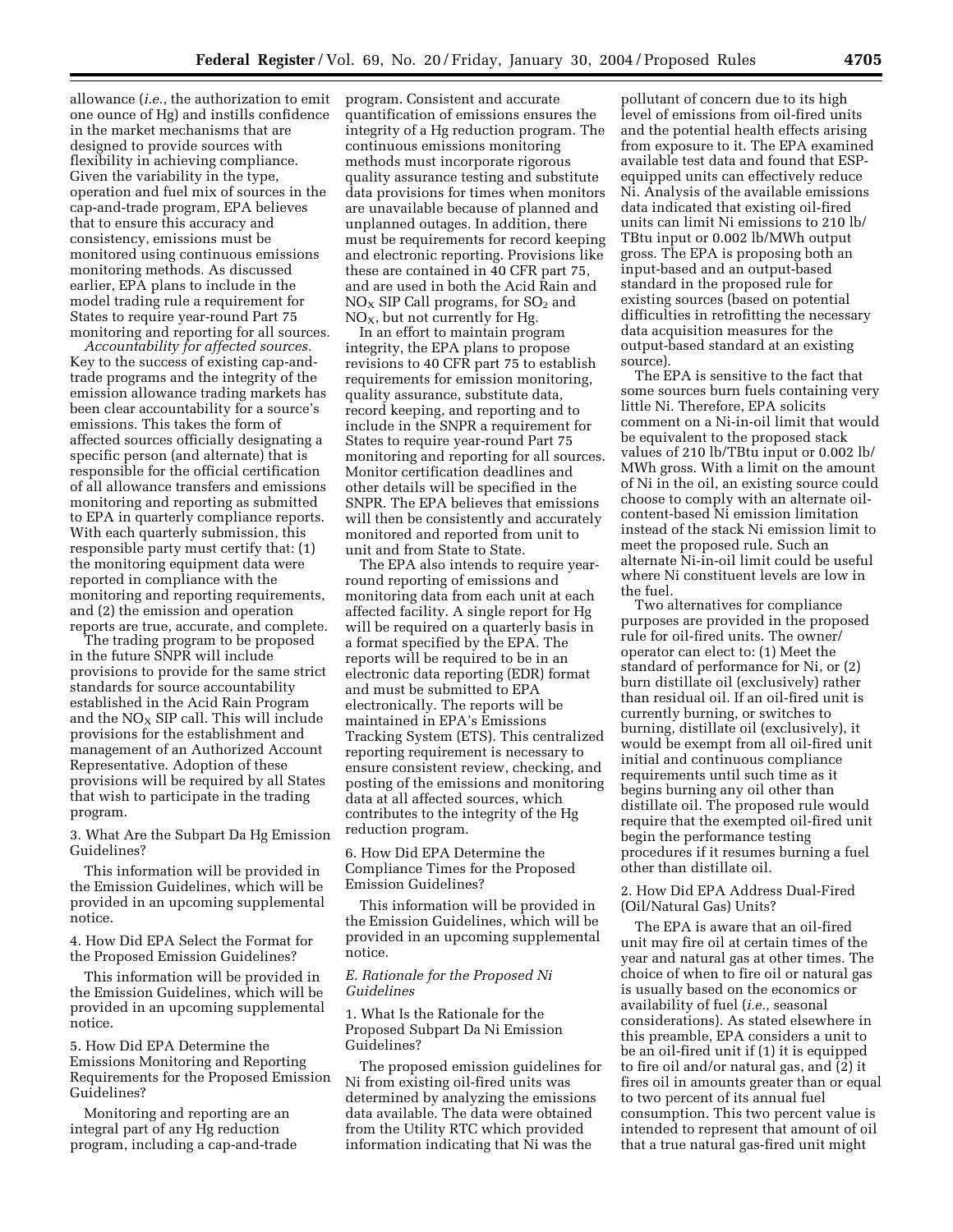use strictly for start-up purposes on an annual basis. The EPA solicits comment on whether this two percent breakpoint is a reasonable basis for allowing those units that use oil only for startup purposes to be exempted from regulation under the proposed rule.

# **V. Impacts of the Proposed Rule**

Under the section 111 proposed approach, Hg reductions prior to 2015 are expected to be comparable to Hg reductions achieved under the proposed section 112 MACT. In fact, given the early reductions achieved from banking under the section 111 proposal, plus the possibility that a section 112 MACT approach provides no incentive for power plants to reduce below the required level, a section 111 approach will likely lead to greater reductions in the Hg relative to the proposed section 112 MACT approach. After 2015, the Phase II cap in the proposed section 111 approach is reduced to 15 tpy, leading to still more reductions than achieved under the proposed section 112 MACT. Therefore, the estimated benefits of the proposed section 112 MACT can serve as a lower bound of the benefits achieved through the proposed section 111 approach.

### *A. What Are the Air Impacts?*

When the emissions rates developed in today's proposed section 112 MACT rule are applied to current coal use (based on the ICR), annual Hg emissions

to the atmosphere from Utility Units are projected to be 34 tons. Consistent with previous regulatory programs affecting electricity generating units, EPA has analyzed this scenario using the Integrated Planning Model (IPM) (*see http://www.epa.gov/airmarkets/epaipm*). Based on this model, total Hg emissions from affected coal-fired power plants are projected to be 30 tons in 2010 and 31 tons in 2020. However, Hg emissions are likely to be much closer to the calculated level of 34 tons. First, the model allows for Hg reductions using ACI only at the 60 percent and 90 percent levels (rather than using a range of 60 to 90 percent), which may lead the model to understate Hg emissions from as much as 2.3 tons by bituminous-fired units. Second, the modeling may not fully capture the range of Hg in different coal ranks which could underestimate emissions, particularly when modeling a facilityspecific limit as is the case with this analysis. The modeling assumes a range of Hg contents for different ranks of coal, but due to averaging, may not fully capture all Hg contents of coal. (*See* IPM documentation, Chapter 4 for further information on Hg content of coal.)

# *B. What Are the Water and Solid Waste Impacts?*

The EPA estimated the additional water usage that would result from the MACT floor level of control to be 307

million gallons per year for existing affected sources. These costs are accounted for in the control costs estimates.

The EPA estimated the additional solid waste that would result from the MACT floor level of control to be 282,000 tpy for existing sources. The costs of handling the additional solid waste generated are also accounted for in the control costs estimates.

A discussion of the methodology used to estimate impacts is presented in the memorandum entitled ''Methodology for Estimating Cost and Emissions Impact for Coal- and Oil-Fired Electric Utility Steam Generating Units National Emission Standards for Hazardous Air Pollutants'' in the docket.

### *C. What Are the Energy Impacts?*

The EPA expects an increase of approximately 1,418 million kilowatt hours (kWh) in national annual energy usage as a result of the proposed rule. The increase results from the electricity required by existing sources to operate control devices installed to meet the proposed rule.

# *D. What Are the Control Costs?*

Table 6 of this preamble shows the estimated capital and annual cost impacts for each subcategory. Costs include testing and monitoring costs, but not record keeping and reporting costs.

| TABLE 6.—SUMMARY OF CAPITAL AND ANNUAL COSTS FOR NEW AND EXISTING SOURCES UNDER THE SECTION 112 |                      |  |  |
|-------------------------------------------------------------------------------------------------|----------------------|--|--|
|                                                                                                 | <b>MACT PROPOSAL</b> |  |  |

| Source | Subcategory | Estimated/<br>projected<br>No. of af<br>fected units | Annualized<br>cost (106\$/ | Capital<br>costs (10 <sup>6</sup> \$) |
|--------|-------------|------------------------------------------------------|----------------------------|---------------------------------------|
|        |             | 549                                                  | 728                        | 4,609                                 |
|        |             | 68                                                   | 92                         | 607                                   |
|        |             |                                                      |                            | -61                                   |
|        |             | 74                                                   | 101                        | 654                                   |
|        |             |                                                      |                            | $\Omega$                              |
|        |             |                                                      | 16                         | 52                                    |
|        |             | 719                                                  | 945                        | 5,982                                 |
|        |             | 186                                                  | 417                        | 2.190                                 |
|        |             | 905                                                  | 1,362                      | 8.172                                 |

Costs are estimated from methods based on the ''EPA Air Pollution Control Cost Manual,'' which uses a factor method for estimating total capital investment, then total annual and annualized costs for an emission control system. Basic equipment costs are found either from the Manual or from vendor contacts. Factors in the manual are applied to the equipment cost to

estimate direct and indirect costs associated with installing the equipment. Annual operating and maintenance costs and annualized costs for debt service are estimated to obtain annual payments attributable to the system used for emission control. For electric utility costing, each of the U.S. units is costed separately using equations developed from the cost

manual. A discussion of the methodology used to estimate impacts is presented in the memorandum entitled ''Methodology for Estimating Cost and Emissions Impact for Coal- and Oil-Fired Electric Utility Steam Generating Units National Emission Standards for Hazardous Air Pollutants'' in the docket.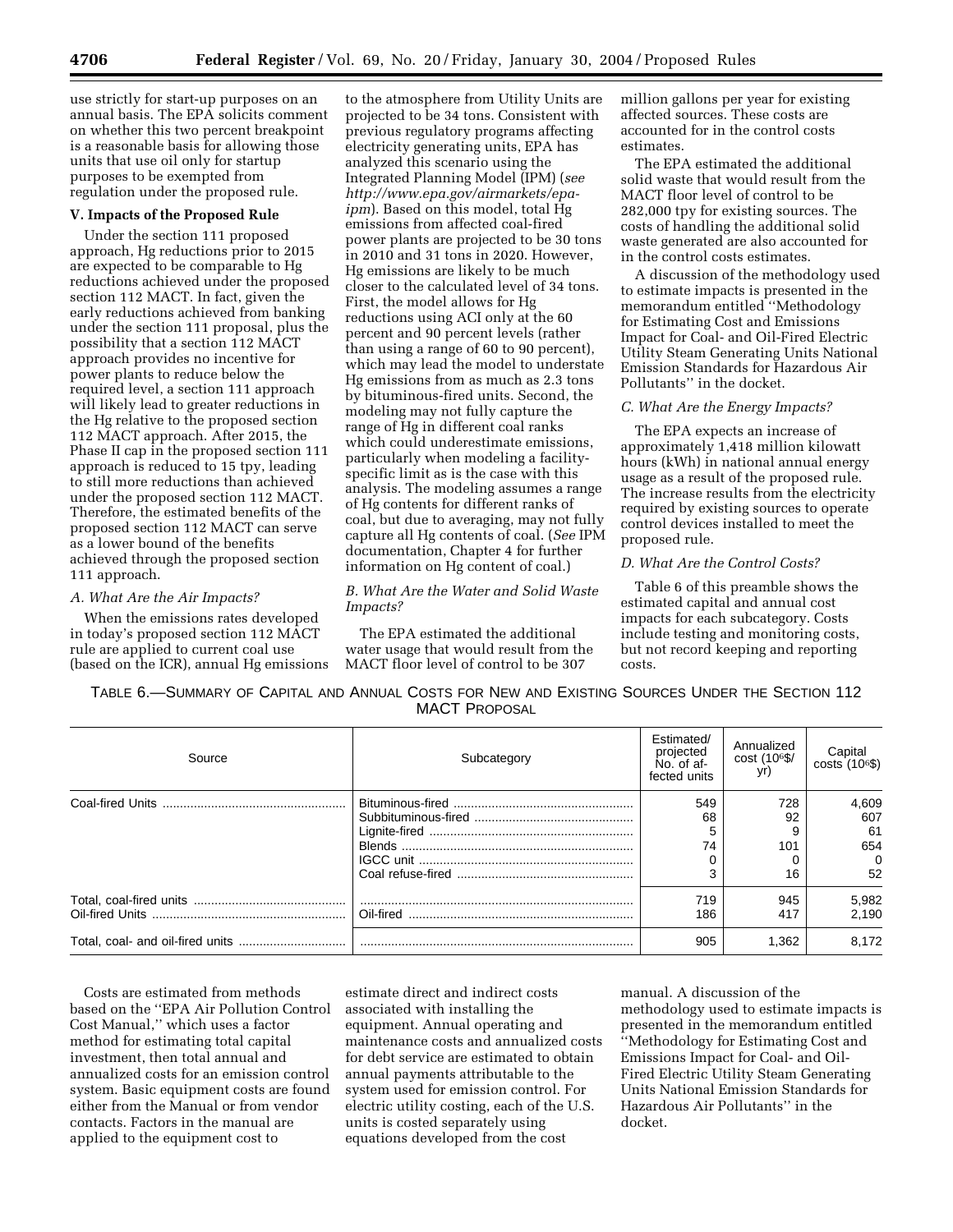As part of the costing, annual quantities of water, wastewater, solid waste, and energy required for operating the emission control systems are determined. These quantities represent materials or energy used in the system or wastes that must be treated as a result of system operation. The quantities are listed elsewhere in this preamble.

# *E. Can We Achieve the Goals of the Proposed Section 112 MACT Rule in a Less Costly Manner?*

The EPA has tried in developing the section 112 MACT proposal to ensure that the cost to the regulated community is reasonable in view of the potential benefits, and to allow maximum flexibility in compliance options consistent with our statutory obligations. The Agency recognizes, however, that the section 112 MACT proposal may still require some facilities to take costly steps to further control Hg and Ni emissions even though those emissions may not result in exposures which could pose unacceptable risk. The EPA is, therefore, specifically soliciting comment on whether there are further ways to structure the section 112 MACT proposal to focus on the facilities which may pose significant risks to public health and avoid the imposition of high costs on facilities that pose little risk to public health and the environment.

# *F. What Are the Social Costs and Benefits of the Proposed Section 112 MACT Rule?*

The proposed rule sets out two major alternative actions. The first alternative would regulate Hg emissions under the section 112 MACT provisions CAA. The second alternative would regulate Hg emissions through a cap-and-trade program under section 111 of the CAA. Implementation of the section 111 capand-trade program would be carried out

in coordination with a cap-and-trade program for  $SO_2$  and  $NO<sub>X</sub>$  emissions under the IAQR, which is also being proposed in today's **Federal Register.** The IAQR would limit Utility Unit  $SO<sub>2</sub>$ and  $NO<sub>x</sub>$  emissions in approximately 30 eastern states to address their contribution to nonattainment of the fine particle  $(PM_{2.5})$  and ozone National Ambient Air Quality Standards (NAAQS).

The control approaches adopted by Utility Units in response to the proposed section 112 Hg MACT regulations would also achieve collateral reductions of  $NO<sub>X</sub>$  and  $SO<sub>2</sub>$ . Based on the scenario analyzed, the proposed action would reduce approximately 902,000 tons of  $NO<sub>x</sub>$ emissions, and  $591,000$  tons of  $SO<sub>2</sub>$ emissions in 2010. The proposed IAQR would require annual  $SO<sub>2</sub>$  emissions reductions of 3.6 million tons and  $NO<sub>X</sub>$ emissions reductions of 1.4 million tons in 2010, while achieving Hg reductions comparable to those estimated for the proposed section 112 MACT by 2010.

Our assessment of costs and benefits of the proposed MACT rule is detailed in the ''Benefits Analysis for the Section 112 Utility Rule,'' located in the Docket. These analyses are based on the costs and emissions reductions associated with a particular Hg control scenario that is consistent with the reduction in nationwide Hg emissions expected by implementation of the proposed section 112 MACT standard. The specific emissions control scenario is derived from application of the Integrated Planning Model (IPM), which EPA has used to assess the costs and emissions reductions associated with a number of regulations of the power sector. While the Hg reduction estimates in the scenario are consistent with the Agency's assessment of control technologies, EPA is aware that

estimates of associated reductions in other pollutants, notably  $SO_2$  and  $NO<sub>x</sub>$ (co-benefits) may vary significantly with alternative assumptions about the application of particular control technologies and incentives created by the existence of other major regulatory programs affecting the power sector. In particular, based on past EPA analyses of multi-pollutant strategies (*e.g.* Clear Skies Technical Support Document D, *http://www.epa.gov/clearskies/ technical.html)* the control choices made pursuant to either a 111-or 112 based Hg program would likely be significantly affected by the requirements of the IAQR. For these reasons, in addition to the findings of the analyses derived from the MACTonly scenario, we also provide some estimates of the direction of costs and benefits under reasonably foreseeable alternative scenarios for implementing limits on Hg emissions that take such potential interactions into account.

The proposed section 111 and 112 actions address Hg and Ni emissions from coal- and oil-fired Utility Units. Exposure to emissions of Hg at low levels may cause neurological damage and learning disorders. Nickel subsulfide and refinery dusts are classified as known human carcinogens; Ni carbonyl is classified as a probable human carcinogen based upon studies in animals. Due to the control technologies selected for analysis, the actions to reduce Hg will also achieve reductions of  $NO<sub>X</sub>$  and  $SO<sub>2</sub>$ . Although not incorporated into the analyses, the actions to reduce Ni will also reduce direct emissions of particulate matter. Known health and welfare effects associated with the pollutants affected by the proposed rule are listed in Table 7 of this preamble. As indicated in the table, we are able to quantify and monetize only a portion of these effects.

TABLE 7.—HEALTH AND WELFARE EFFECTS OF POLLUTANTS AFFECTED BY THE PROPOSED UTILITY MACT STANDARD

| Pollutant/effect           | Quantified and monetized                                                                                                                                                                                                                                                                                                    | Unquantified effects                                                                                                                                                                                                                                                                                                                             |
|----------------------------|-----------------------------------------------------------------------------------------------------------------------------------------------------------------------------------------------------------------------------------------------------------------------------------------------------------------------------|--------------------------------------------------------------------------------------------------------------------------------------------------------------------------------------------------------------------------------------------------------------------------------------------------------------------------------------------------|
| PM/Health                  | Premature mortality-infants<br>Bronchitis-chronic and acute<br>Hospital admissions-respiratory and cardiovascular<br>Emergency room visits for asthma<br>Non-fatal heart attacks (myocardial infarction)<br>Lower and upper respiratory illness<br>Asthma exacerbations<br>Minor restricted activity days<br>Work loss days | Low birth weight.<br>Changes in pulmonary function.<br>Chronic respiratory diseases other than chronic bron-<br>chitis.<br>Morphological changes.<br>Altered host defense mechanisms.<br>Non-asthma respiratory emergency room visits.<br>Changes in cardiac function (e.g., heart rate variability).<br>Allergic responses (to diesel exhaust). |
| PM/Welfare<br>Ozone/Health |                                                                                                                                                                                                                                                                                                                             | Visibility in Class I areas.<br>Visibility in residential and non-Class I areas.<br>Household soiling.<br>Increased airway responsiveness to stimuli.<br>Inflammation in the lung.<br>Chronic respiratory damage.<br>Premature aging of the lungs.                                                                                               |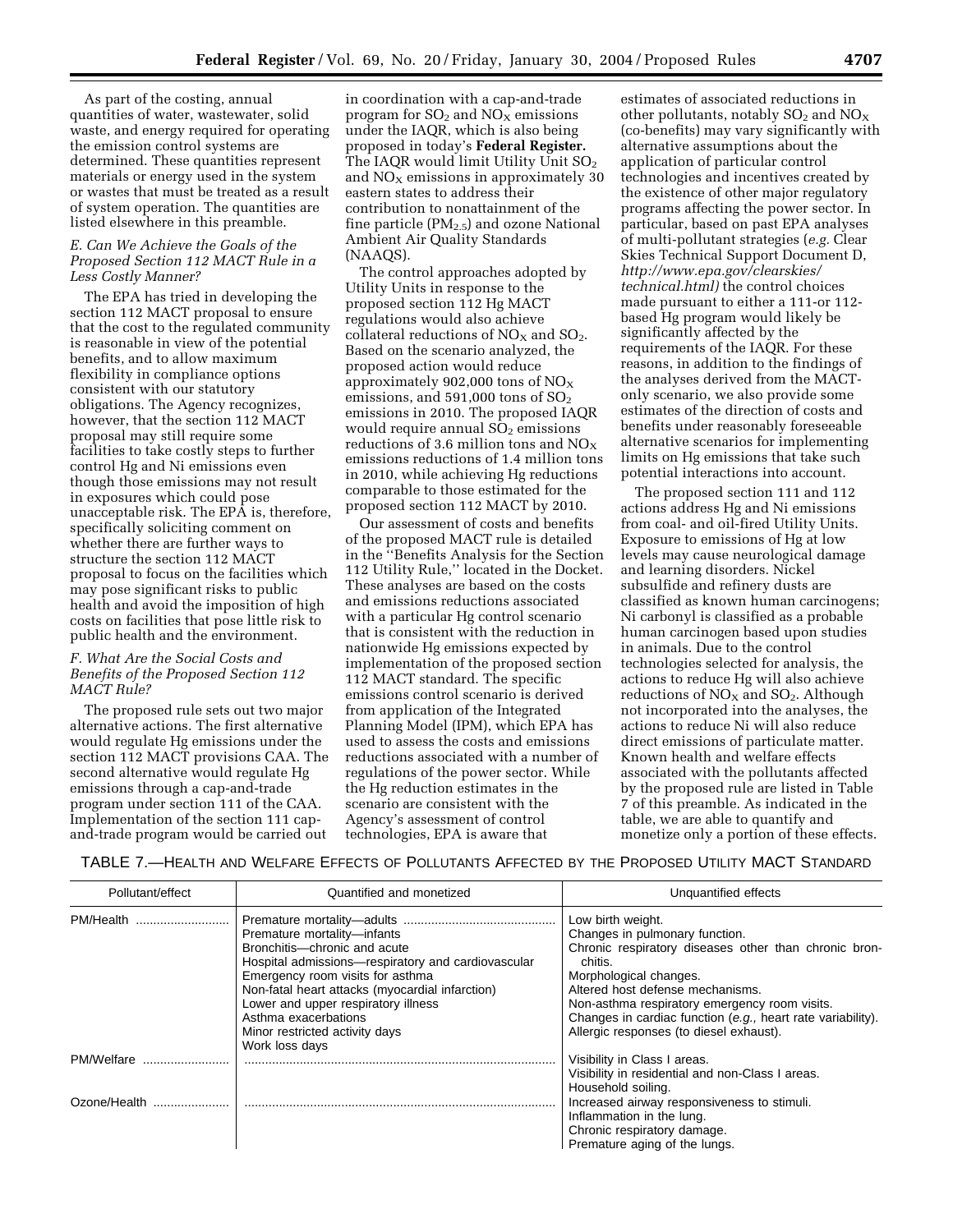# TABLE 7.—HEALTH AND WELFARE EFFECTS OF POLLUTANTS AFFECTED BY THE PROPOSED UTILITY MACT STANDARD— **Continued**

| Pollutant/effect                              | Quantified and monetized | Unquantified effects                                                                                                                                                                                                                                                                                                                                                                                                                                                                                                     |
|-----------------------------------------------|--------------------------|--------------------------------------------------------------------------------------------------------------------------------------------------------------------------------------------------------------------------------------------------------------------------------------------------------------------------------------------------------------------------------------------------------------------------------------------------------------------------------------------------------------------------|
| Ozone/Welfare                                 |                          | Acute inflammation and respiratory cell damage.<br>Increased susceptibility to respiratory infection.<br>Non-asthma respiratory emergency room visits.<br>Hospital admissions-respiratory.<br>Emergency room visits for asthma.<br>Minor restricted activity days.<br>School loss days.<br>Asthma attacks.<br>Cardiovascular emergency room visits.<br>Premature mortality B acute exposures.<br>Acute respiratory symptoms.<br>Decreased commercial forest productivity.<br>Decreased yields for fruits and vegetables. |
|                                               |                          | Decreased yields for commercial and non-commercial<br>crops.<br>Damage to urban ornamental plants.<br>Impacts on recreational demand from damaged forest<br>aesthetics.                                                                                                                                                                                                                                                                                                                                                  |
| Nitrogen and Sulfate Depo-<br>sition/Welfare. |                          | Damage to ecosystem functions.<br>Decreased outdoor worker productivity.<br>Costs of nitrogen controls to reduce eutrophication in<br>selected eastern estuaries.<br>Impacts of acidic sulfate and nitrate deposition on com-<br>mercial forests.                                                                                                                                                                                                                                                                        |
|                                               |                          | Impacts of acidic deposition on commercial freshwater<br>fishing.<br>Impacts of acidic deposition on recreation in terrestrial<br>ecosystems.<br>Impacts of nitrogen deposition on commercial fishing,                                                                                                                                                                                                                                                                                                                   |
|                                               |                          | agriculture, and forests.<br>Impacts of nitrogen deposition on recreation in estua-<br>rine ecosystems.<br>Reduced existence values for currently healthy eco-                                                                                                                                                                                                                                                                                                                                                           |
|                                               |                          | systems.<br>Hospital admissions for respiratory and cardiac dis-<br>eases.                                                                                                                                                                                                                                                                                                                                                                                                                                               |
|                                               |                          | Respiratory symptoms in asthmatics.<br>Lung irritation.<br>Lowered resistance to respiratory infection.<br>Hospital Admissions for respiratory and cardiac dis-                                                                                                                                                                                                                                                                                                                                                          |
|                                               |                          | eases.<br>Neurological disorders.<br>Learning disabilities.<br>Developmental delays.<br>Cardiovascular effects*.<br>Altered blood pressure regulation*.                                                                                                                                                                                                                                                                                                                                                                  |
| Hg Deposition Welfare                         |                          | Increased heart rate variability*.<br>Myocardial infarctions <sup>*</sup> .<br>Reproductive effects in adults*.<br>Impacts on birds and mammals (e.g. reproductive ef-<br>fects).<br>Impacts to commercial, subsistence, and recreational<br>fishing.                                                                                                                                                                                                                                                                    |
| Ni Health                                     |                          | Reduced existence values for currently healthy eco-<br>systems.<br>Dermatitis.<br>Respiratory effects.<br>Increased Risk of Lung and Nasal cancer.                                                                                                                                                                                                                                                                                                                                                                       |

\* These are potential effects as the literature is either contradictory or incomplete.

It is estimated that the section 112 MACT proposal will reduce national Hg emissions to approximately 34 tons and national Ni emissions to approximately 103 tons at electric utility facilities that generate steam using fossil fuels (*i.e.*, coal or oil fuels). The health effects

associated with these pollutants are discussed earlier in this preamble, however, a summary of the potential benefits is provided below. While it is beneficial to society to reduce Hg and Ni, we are unable to quantify and provide a monetized estimate of the

benefits at this time due to gaps in available information on the fate of emissions for these two pollutants, human exposure, and health impact models.

The Hg and Ni emissions reductions associated with implementing of the proposed action would produce a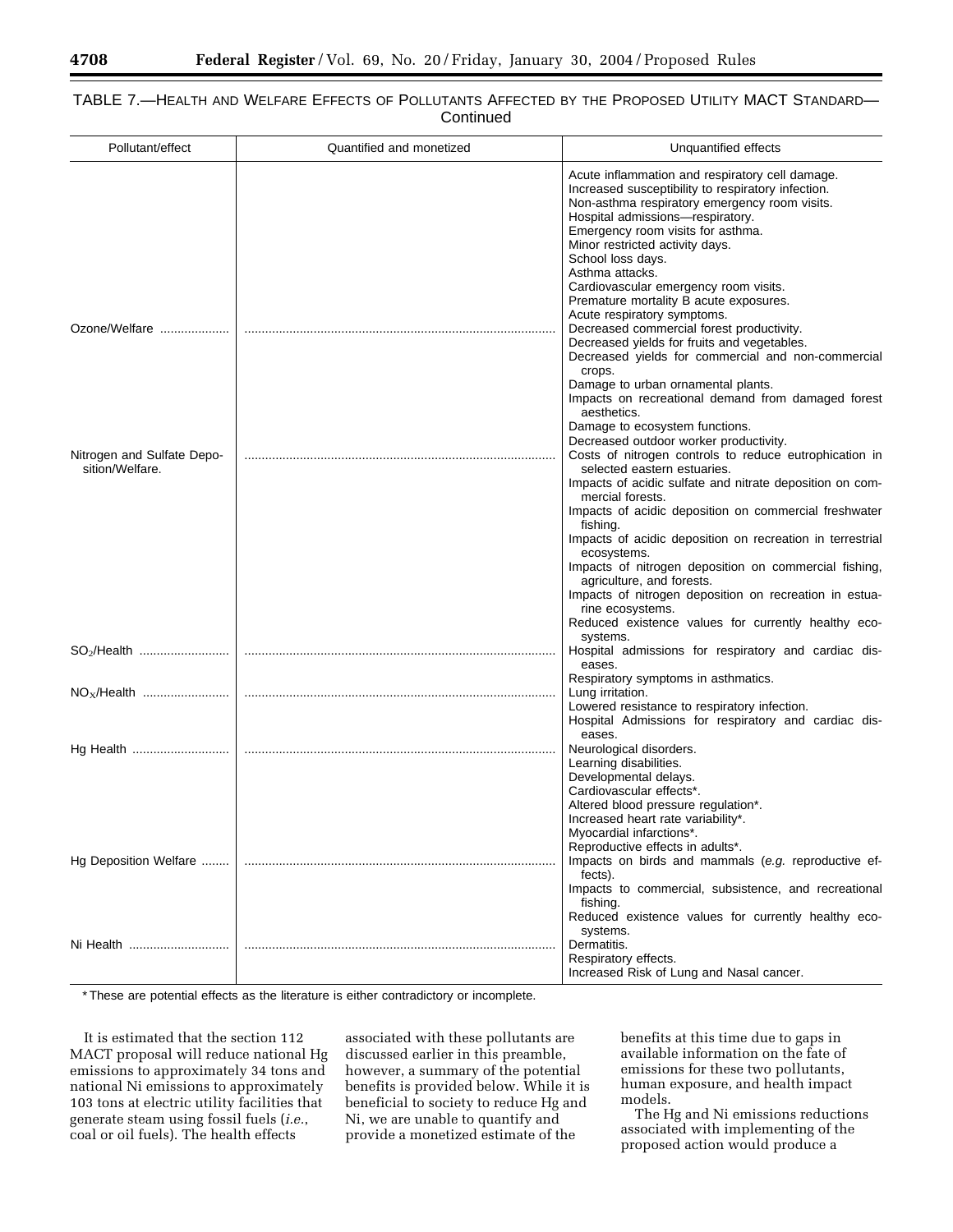variety of benefits. Mercury emitted from utilities and other natural and man-made sources is carried by winds through the air and eventually is deposited to water and land. In water, Hg is transformed to methylmercury through biological processes. Methylmercury, a highly toxic form of Hg, is the form of Hg of greatest concern for the purpose of this rulemaking. Once Hg has been transformed into methylmercury, it can be ingested by the lower trophic level organisms where it can bioaccumulate in fish tissue (*i.e.*, concentrations in predatory fish build up over the fish's entire lifetime, accumulating in the fish tissue as predatory fish consume other species in the food chain). Thus, fish and wildlife at the top of the food chain can have Hg concentrations that are higher than the lower species, and they can have concentrations of Hg that are higher than the concentration found in the water body itself. Therefore, the most common form of exposure to Hg for humans and wildlife is through the consumption of contaminated predatory fish, such as: Commercially consumed tuna, shark, or other saltwater fish species and recreationally caught bass, perch, walleye or other freshwater fish species. When humans consume fish contaminated with methylmercury, the ingested methylmercury is almost completely absorbed into the blood and distributed to all tissues (including the brain); it also readily passes through the placenta to the fetus and fetal brain.

Based on the findings of the National Research Council, EPA has concluded that benefits of Hg reductions would be most apparent at the human consumption stage, as consumption of fish is the major source of exposure to methylmercury. At lower levels, documented Hg exposure effects may include more subtle, yet potentially important, neurodevelopmental effects.

Some subpopulations in the U.S., such as: Native Americans, Southeast Asian Americans, and lower income subsistence fishers, may rely on fish as a primary source of nutrition and/or for cultural practices. Therefore, they consume larger amounts of fish than the general population and may be at a greater risk to the adverse health effects from Hg due to increased exposure. In pregnant women, methylmercury can be passed on to the developing fetus, and at sufficient exposure may lead to a number of neurological disorders in children. Thus, children who are exposed to low concentrations of methylmercury prenatally may be at increased risk of poor performance on neurobehavioral tests, such as those measuring attention, fine motor

function, language skills, visual-spatial abilities (like drawing), and verbal memory. The effects from prenatal exposure can occur even at doses that do not result in effects in the mother. Mercury may also affect young children who consume fish contaminated with Hg. Consumption by children may lead to neurological disorders and developmental problems, which may lead to later economic consequences.

In response to potential risks of consuming fish containing elevated concentrations of Hg, EPA and FDA have issued fish consumption advisories which provide recommended limits on consumption of certain fish species for different populations. The EPA and FDA are currently developing a joint advisory that has been released in draft form. This newest draft FDA-EPA fish advisory recommends that women and young children reduce the risks of Hg consumption in their diet by moderating their fish consumption, diversifying the types of fish they consume, and by checking any local advisories that may exist for local rivers and streams. This collaborative FDA-EPA effort will greatly assist in educating the most susceptible populations. Additionally, the reductions of Hg from this regulation may potentially lead to fewer fish consumption advisories, which will benefit the fishing community.

Reducing emissions of Ni can also contribute to several benefits. We are concerned with the inhalation risks of Ni as the primary route of human exposure in this rulemaking. Nickel is found in ambient air at very low levels as a result of releases from oil combustion. The differing forms of Ni have varying levels of toxicity. There is great uncertainty about the type of Ni emitted. Respiratory effects have also been reported in humans who have been occupationally exposed to high levels of Ni. Human and animal studies have reported an increased risk of lung and nasal cancers from exposure to Ni refinery dusts and Ni subsulfide. Animal studies of soluble Ni compounds (*i.e.*, Ni carbonyl) have reported lung tumors. The EPA has classified Ni refinery subsulfide as a Group A carcinogen due to lung and nasal cancers in humans occupationally exposed to Ni refinery dust. Ni carbonyl is classified as a Group B2, probable human carcinogen based upon studies conducted in animals.

The proposed actions would also reduce  $NO<sub>X</sub>$  and  $SO<sub>2</sub>$  emissions that contribute to the formation of fine particles  $(PM_{2.5})$ . In general, exposure to high concentrations of  $PM_{2.5}$  may aggravate existing respiratory and cardiovascular disease including

asthma, bronchitis and emphysema, especially in children and the elderly. Nitrogen oxides and  $SO<sub>2</sub>$  are also contributors to acid deposition, or acid rain, which causes acidification of lakes and streams and can damage trees, crops, historic buildings and statues. Exposure to  $PM_{2.5}$  can lead to decreased lung function, and alterations in lung tissue and structure and in respiratory tract defense mechanisms which may then lead to, increased respiratory symptoms and disease, or in more severe cases, premature death or increased hospital admissions and emergency room visits. Children, the elderly, and people with cardiopulmonary disease, such as asthma, are most at risk from these health effects. Fine PM can also form a haze that reduces the visibility of scenic areas, can cause acidification of water bodies, and have other impacts on soil, plants, and materials.

As previously stated, the control technologies selected for analysis of the Hg portion of this action would also achieve reductions of  $NO<sub>X</sub>$  and  $SO<sub>2</sub>$ . Based on the scenario analyzed, the proposed section 112 MACT action would reduce approximately 902,000 tons of  $NO<sub>X</sub>$  emissions, and 591,000 tons of SO2 emissions. These projected reductions are due to the reliance on some  $SO_2$  and  $NO_X$  controls and coalswitching to achieve Hg reductions. When compared to the base case, there is a projected shift towards lower sulfur bituminous coals (about 6 percent) that are also lower in Hg, which results in  $SO<sub>2</sub>$  emissions reductions. In addition, some units are projected to use  $SO<sub>2</sub>$ controls (scrubbers) to comply with the proposed section 112 MACT (about 1 GW), as well as generation shifts (about 1 percent) from uncontrolled units to units with scrubbers which would result in additional  $SO<sub>2</sub>$  reductions from the base case. Projected  $NO<sub>x</sub>$  emissions reductions from the base case are a result of seasonal  $NO<sub>X</sub>$  controls being operated annually in the MACT case to achieve additional Hg control (about 90 GW of SCR operate annually). Because  $NO<sub>X</sub>$  and  $SO<sub>2</sub>$  contribute to the formation of  $PM<sub>2.5</sub>$ , and because direct PM controls would be applied to meet the Ni requirements, these standards should lead to substantial benefits from reductions of ambient PM. Therefore, reduction of  $SO<sub>2</sub>$  and  $NO<sub>x</sub>$  emissions from utilities will contribute to reduced human health and welfare impacts.

Due to both technical and resource limits in available modeling, we have only been able to quantify and monetize the benefits for a few of the endpoints associated with reducing Hg, Ni, directly emitted PM, and gaseous  $NO<sub>X</sub>$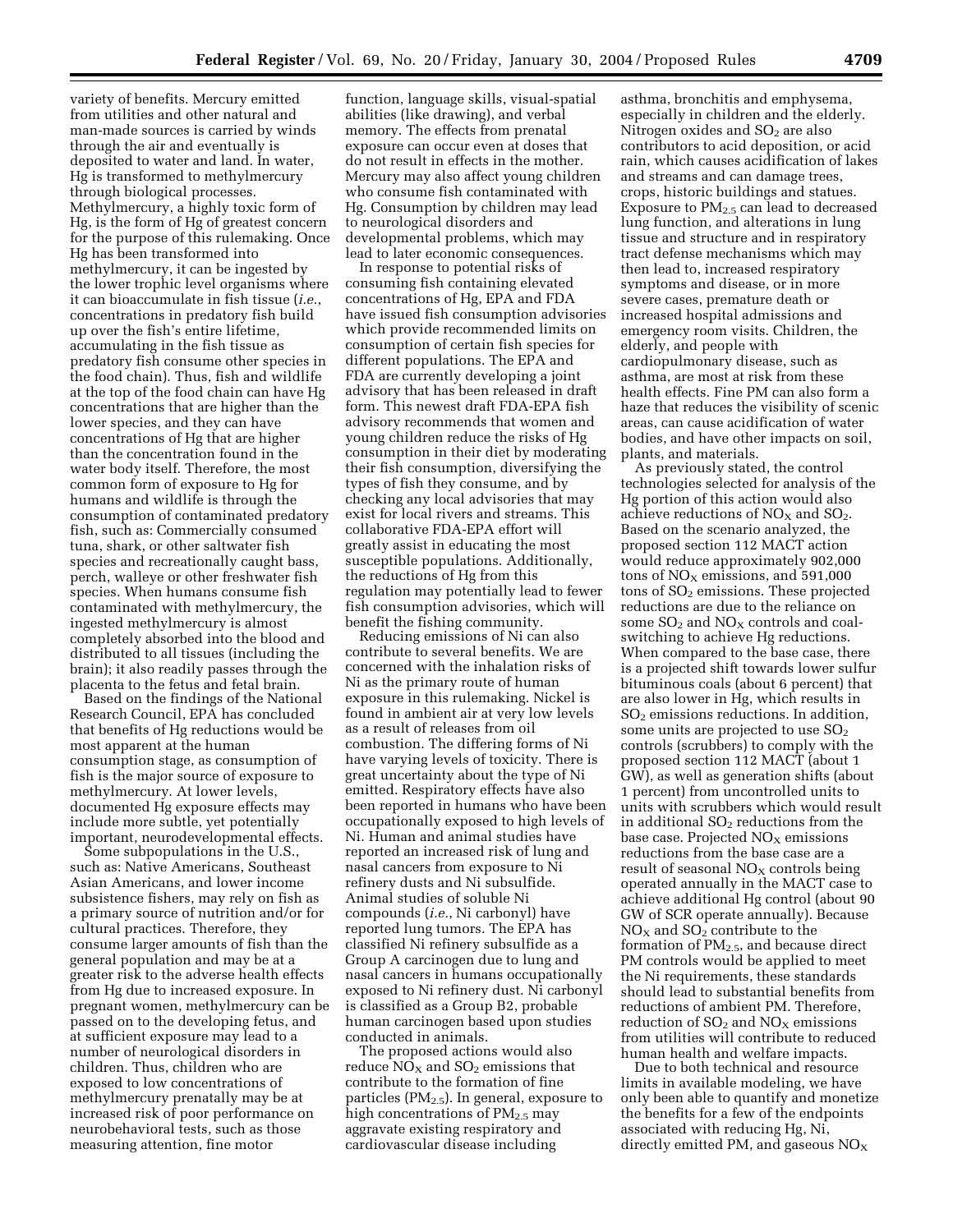and SO2. However, based on relevant available modeling of several alternative control strategies to reduce Utility Unit  $SO<sub>2</sub>$  and  $NO<sub>X</sub>$  emissions (including Clear Skies), we can approximate the benefits of reduced exposure to ambient PM resulting from reductions in precursor emissions of  $NO<sub>X</sub>$  and  $SO<sub>2</sub>$ . These benefit categories—including reductions in premature mortality—are believed to represent a dominant fraction of the total benefits associated with these proposed actions.

To quantify benefits, we evaluated PM-related health effects (including  $SO<sub>2</sub>$ and  $NO<sub>X</sub>$  contributions to ambient concentrations of  $PM_{2.5}$ ). Our approach requires the estimation of changes in air quality expected from the rule and the resulting effects on health. In order to characterize the benefits of today's proposed section 112 action, given the constraints on time and resources available for the analysis, we adopted a benefits transfer technique that relies on air quality and benefits modeling conducted for the recently proposed Clear Skies Act of 2003. Results from the Clear Skies analysis in 2010 are then scaled and transferred to the emission reductions expected from the proposed section 112 MACT rule.

This benefits assessment is conducted in two phases. First, using modeling runs developed in support of the Clear Skies legislation, we estimated the number of reduced incidences of illnesses, hospitalizations, and premature fatalities associated with a unit change in ambient concentrations of PM2.5. The Clear Skies program covers a similar universe of affected sources and yields larger reductions in  $NO<sub>x</sub>$  and  $SO<sub>2</sub>$  emissions. The distribution of emission reductions across states differs between the two analyses, especially in the Western U.S. Given the very small reductions in  $NO<sub>x</sub>$ and  $SO<sub>2</sub>$  expected to occur in the Western U.S. as a result of the rule and the potential for errors in transferring benefits, we limit the benefits analysis to the Eastern U.S., and derive the benefits transfer factors from the Eastern U.S. Clear Skies benefits results only. Recognizing the differences in emission reduction patterns in the Eastern U.S. between the Clear Skies analysis and the current proposed MACT standards, we believe that the benefits per ton of  $SO<sub>2</sub>$ and  $NO<sub>X</sub>$  estimated for the Clear Skies analysis represents a reasonable approximation of the benefits per ton that might be realized from the reductions in  $NO<sub>X</sub>$  and  $SO<sub>2</sub>$  expected under the current proposed section 112 rule. The analysis of the proposed section 112 MACT includes only health benefits related to PM<sub>2.5</sub> reductions

associated with the  $NO<sub>X</sub>$  and  $SO<sub>2</sub>$ reductions, and does not include health benefits related to ozone reductions, visibility benefits, and other benefits including reduced nitrogen deposition and acidification. For the most part, quantifiable ozone benefits do not contribute significantly to the monetized benefits: thus, their omission does not materially affect the magnitude of estimated benefits. Visibility benefits may be more significant; although, visibility has generally contributed only a few percent of total monetized benefits.

Second, we used the Clear Skies analysis to develop a relationship between changes in ambient PM<sub>2.5</sub> concentrations and the underlying  $NO<sub>x</sub>$ and  $SO<sub>2</sub>$  emission reductions to reflect differences in emissions reductions between the modeled Clear Skies scenario and the proposed standard. The sum of the scaled benefits for the  $SO<sub>2</sub>$  and  $NO<sub>X</sub>$  emission reductions provide us with the total benefits of the rule.

The benefit estimates derived from the Clear Skies air quality modeling in the first phase of our analysis uses an analytical structure and sequence similar to that used in the benefits analyses for the proposed Nonroad Diesel rule and proposed IAQR and in the ''section 812 studies'' analysis of the total benefits and costs of the Clean Air Act. We used many of the same models and assumptions used in the Nonroad Diesel and IAQR analyses as well as other Regulatory Impact Analyses (RIAs) prepared by the Office of Air and Radiation. By adopting the major design elements, models, and assumptions developed for the section 812 studies and other RIAs, we have largely relied on methods which have already received extensive review by the independent Science Advisory Board (SAB), the National Academies of Sciences, by the public, and by other federal agencies. Interested parties will be able to obtain further information from the section 812 study on the kinds of methods we are likely to use for estimating benefits and costs in the final rule.

The benefits transfer method used in the second phase of the analysis is similar to that used to estimate benefits in the recent analysis of the proposed Nonroad Diesel rule and Nonroad Large Spark-Ignition Engines and Recreational Engines standards (67 FR 68241, November 8, 2002). A similar method has also been used in recent benefits analyses for the proposed Industrial Boilers and Process Heaters NESHAP and the Reciprocating Internal Combustion Engines NESHAP.

The economic and energy impact analysis memo (for the proposed section 112 MACT) details the control scenario as consisting of a combination of direct Hg controls and additional SO<sub>2</sub> and  $NO<sub>X</sub>$  controls. Under this scenario, the extent of  $SO_2$  and  $NO<sub>X</sub>$  controls in Eastern U.S. would be limited to approximately 902,000 tons of  $NO<sub>x</sub>$  and 591,000 tons of  $SO<sub>2</sub>$ . As outlined above, these reductions drive the monetized benefits of the proposed rule, which would be approximately \$15 billion (1999\$). This economic benefit is associated with approximately 2,200 avoided premature mortalities, 1,200 avoided cases of chronic bronchitis, 2,900 avoided non-fatal heart attacks, thousands of avoided hospital and emergency room visits for respiratory and cardiovascular diseases, tens of thousands of avoided days with respiratory symptoms, and millions of avoided work loss and restricted activity days. The EPA recognizes that at the present time, these direct controls have not been adequately demonstrated, so this scenario reflects uncertain but possible advances in the availability of such controls. Under a more restrictive assumption about the availability of direct Hg controls (*e.g.*, ACI) than used in this analysis, Utility Unit control strategies may rely to an even greater extent on  $SO_2$ ,  $NO_X$ , and direct PM control approaches to reduce Hg. In such an alternative MACT-only scenario, projected costs and benefits would be correspondingly much greater than those indicated in Table 8 of this preamble.

As noted above, however, consideration of the proposed section 112 MACT or proposed section 111 only scenarios does not capture the full dimension of the most likely air regulatory situation facing the power industry over the next decade. As noted above, EPA is also proposing significant additional  $SO_2$  and  $NO_X$  reduction requirements to limit interstate transport of these pollutants. These requirements are likely to require Utility Units to install  $SO_2$  and  $NO_X$  controls on significant fractions of their coalfired capacity. For these reasons, there are strong public policy reasons to consider the combined influence of the Hg and IAQR requirements.

Table 8 of this preamble summarizes the results of the benefit-cost analysis of the proposed section 112 MACT scenario and compares them with estimates of the range of potential costs and benefits associated with an alternative scenario that addresses combined implementation of section 111 Hg requirements in coordination with proposed  $SO_2$  and  $NO_X$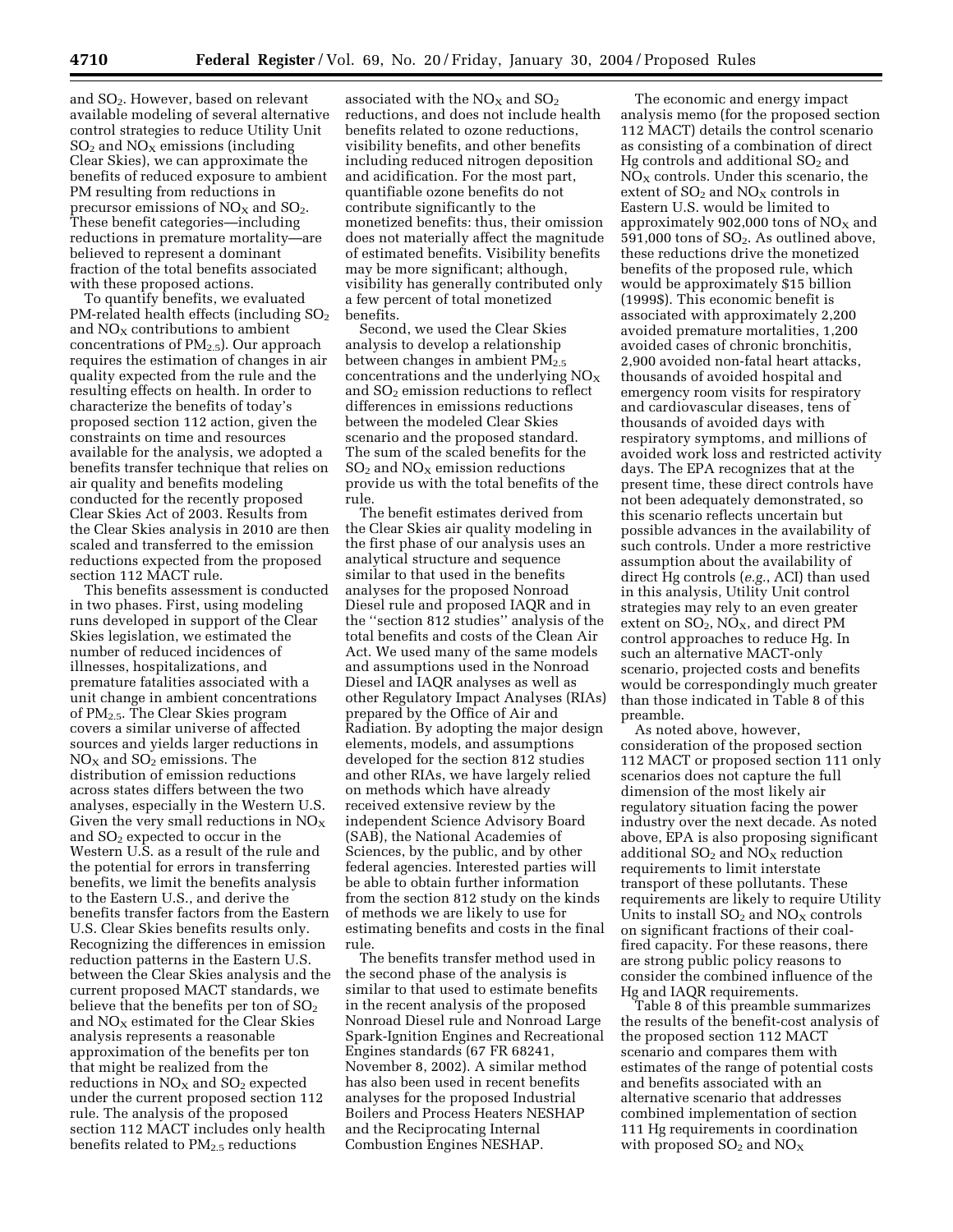requirements in the proposed IAQR. The potential influence of such a combined scenario is illustrated in the second column of Table 8 of this preamble, which assumes the proposed section 111 requirements are implemented in combination with the IAQR. The IAQR analysis projects that the Hg reductions associated with implementing the  $SO_2/NO_X$ requirements in the Eastern U.S. in 2010 would be approximately 10.6 tons per year, which is almost identical to those estimated from the proposed section 112 MACT-only scenario.

If the goal for the proposed section 111 program in 2010 is limited to these co-control reductions, there might be no additional costs or benefits to the program, over those achieved by the IAQR—this is indicated in the lower portion of the ranges in Table 8 of this preamble. By contrast, if the proposed section 111 regulation adopts a 2010 goal similar to the Phase I Clear Skies Hg cap, additional Hg reductions would be required over those forecast for the IAQR. Based on a multipollutant analyses conducted for Clear Skies (p D–9, Technical appendix D, at *http:// www.epa.gov/airmarkets/epa-ipm*), power generators would likely opt for some additional  $SO<sub>2</sub>$  and  $NO<sub>X</sub>$  controls beyond those needed for the IAQR, as well as considering additional direct Hg controls. Although the actual results are uncertain, the Clear Skies results suggest that the costs and benefits associated with a section 112 MACTonly approach may reflect a reasonable lower bound for the additional costs and benefits. These potential additional costs and benefits related to additional Hg controls are reflected in the upper end of the ranges in Table 8 of this preamble. In the decade beyond 2010, the proposed section 111 program would establish a 15 ton cap for Hg in 2018, similar to Clear Skies. Based on Clear Skies analyses, this would result in further Hg controls, which would likely include at least some additional  $SO<sub>2</sub>/NO<sub>X</sub>$  controls as well as direct Hg controls. The IAQR program alone produces only small additional reductions in Hg emissions in 2020. The Hg reductions estimated for the proposed section 112 MACT and the proposed section 111 and proposed IAQR programs are summarized in Table 9. These forecasts are based on IPM analyses of the proposed section 112 MACT scenario outlined above, the proposed IAQR analysis, and estimates derived from earlier analyses of the Clear Skies program.

Every benefit-cost analysis examining the potential effects of a change in environmental protection requirements

is limited, to some extent, by data gaps, limitations in model capabilities (such as geographic coverage), and uncertainties in the underlying scientific and economic studies used to configure the benefit and cost models. Deficiencies in the scientific literature often result in the inability to estimate changes in health and environmental effects. Deficiencies in the economics literature often result in the inability to assign economic values even to those health and environmental outcomes that can be quantified. While these general uncertainties in the underlying scientific and economics literatures are discussed in detail in the RIA and its supporting documents and references, the key uncertainties which have a bearing on the results of the benefit-cost analysis of today's action are the following:

1. The exclusion of potentially significant benefit categories (*e.g.*, health and ecological benefits of reduction in hazardous air pollutants emissions);

2. Errors in measurement and projection for variables such as population growth;

3. Uncertainties in the estimation of future year emissions inventories and air quality;

4. Uncertainties associated with the extrapolation of air quality monitoring data to some unmonitored areas required to better capture the effects of the standards on the affected population;

5. Variability in the estimated relationships of health and welfare effects to changes in pollutant concentrations; and

6. Uncertainties associated with the benefit transfer approach.

Despite these uncertainties, we believe the benefit-cost analysis provides a reasonable indication of the expected economic benefits of the proposed actions under a given set of assumptions.

Based on estimated compliance costs (control + administrative costs associated with Paperwork Reduction Act requirements associated with the proposed rule and predicted changes in the price and output of electricity), the estimated social costs of the proposed section 112 MACT-only scenario are \$1.6 billion (1999\$). Social costs are different from compliance costs in that social costs take into account the interactions between affected producers and the consumers of affected products in response to the imposition of the compliance costs. In this action, coalfired utilities are the affected producers and users of electricity are the consumers of the affected product.

As explained above, we estimate \$15 billion in benefits from the proposed section 112 MACT, compared to less than \$2 billion in costs. It is important to put the results of this analysis in the proper context. The large benefit estimate is not attributable to reducing human and environmental exposure to Hg. It arises from ancillary reductions in  $SO<sub>2</sub>$  and  $NO<sub>X</sub>$  that result from controls aimed at complying with the proposed MACT. Although consideration of ancillary benefits is reasonable, we note that these benefits are not uniquely attributable to Hg regulation. Under the IAQR, coal-fired units would achieve much larger reductions in  $SO_2$  and  $NO_X$ emissions than they would under the proposed section 112 MACT. In the years ahead, as the Agency and the States develop rules, guidance and policies to implement the new air quality standards for ozone and PM, coal-fired power plants will be required to implement additional controls to reduce  $SO_2$  and  $NO<sub>X</sub>$  (*e.g.*, scrubbers, SCR units, year-round  $NO<sub>X</sub>$  controls in place of summertime only controls, conversion to low-sulfur coals, and so forth). Thus, most or all of the ancillary benefits of Hg control would be achieved anyway, regardless of whether a section 112 MACT is promulgated. Based on analysis of the Clear Skies legislation, EPA believes that the proposed 2018 Hg cap in the proposed section 111 rule would result in additional  $SO_2$  and  $NO_X$  reductions beyond those that would be required under the proposed IAQR. Thus, the section 111 approach, unlike the section 112 approach, may achieve  $SO<sub>2</sub>$  and  $NO<sub>X</sub>$  reduction benefits beyond those that would be achieved under the IAQR. We believe, however, that even if no Hg controls were imposed, most major coalfired units would still have to reduce their  $SO_2$  and  $NO<sub>X</sub>$  emissions as part of the efforts to bring the nation into attainment with the new air quality standards. In light of these considerations, the Agency believes that the key rationale for controlling Hg is to reduce public and environmental exposure to Hg, thereby reducing risk to public health and wildlife. Although the available science does not support quantification of these benefits at this time, the Agency believes the qualitative benefits are large enough to justify substantial investment in Hg emission reductions.

It should be recognized, however, that this analysis does not account for many of the potential benefits that may result from these actions. The net benefits would be greater if all the benefits of the Hg, Ni, and other pollutant reductions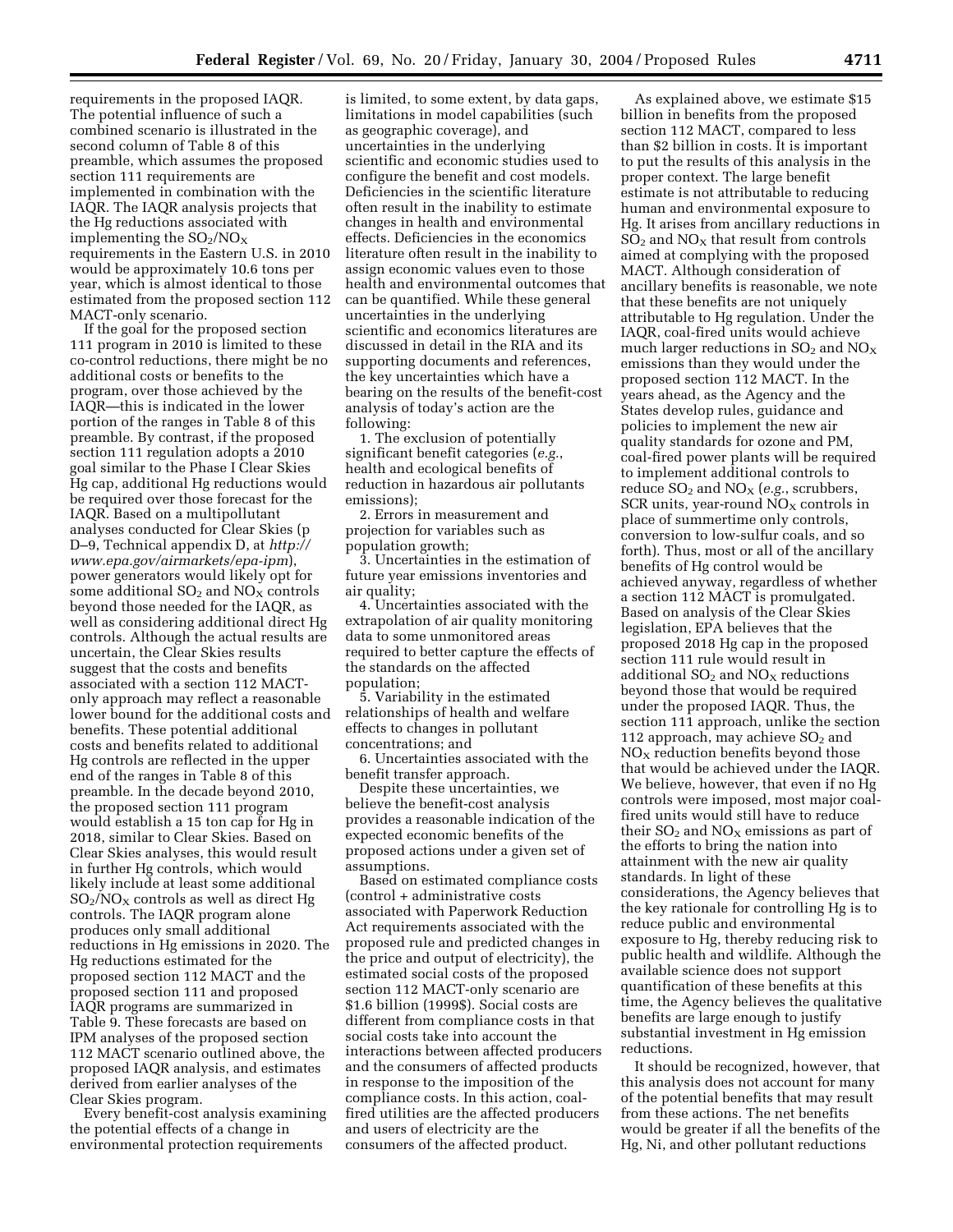could be quantified. Notable omissions to the net benefits include all benefits of HAP reductions, including reduced

cancer incidences, toxic morbidity effects, and cardiovascular and CNS effects, and all health and welfare

effects from reduction of ambient  $NO<sub>x</sub>$ and  $SO<sub>2</sub>$ .

TABLE 8.—SUMMARY OF MONETIZED BENEFITS, COSTS, AND NET BENEFITS OF THE PROPOSED SECTION 112 MACT STANDARD, 1 WITH A RANGE FOR POTENTIAL ALTERNATIVE SCENARIO ESTIMATES FOR MACT AND SECTION III PRO-POSAL IN 2010 (\$BILLIONS/YR)

|                                                                                     | MACT-only<br>Scenario | Sec. 111 plus IAQR<br>Combined <sup>4</sup> |
|-------------------------------------------------------------------------------------|-----------------------|---------------------------------------------|
| Social Costs <sup>2</sup><br>Social Benefits <sup>3</sup> :                         |                       | $$1.6 \mid $2.9$$ to 4.5+                   |
| <b>PM-related Health benefits</b><br>Net Benefits (Benefits $-Costs$ ) <sup>3</sup> | $$15+B$<br>$$13 + B$  | \$58 to $73 + B$<br>$$55$ to $$68 + B$      |

<sup>1</sup>All costs and benefits are rounded to two significant digits.

2Note that costs are the total costs of reducing all pollutants, including Hg and other metallic air toxics, as well as NO<sub>x</sub> and SO<sub>2</sub> reductions. Benefits in this table are associated only with NO<sub>X</sub> and SO<sub>2</sub>. 3Not all postible in this analysis. In particular, ozone health and welfare and PM welfare and PM welfare

benefits are omitted. Other potential benefit categories that have not been quantified and monetized are listed in Table 5. B is the sum of all<br>unquantified benefits and disbenefits.

<sup>4</sup>Estimated combined benefits of S. 111 plus IAQR costs and benefits in 2010. Ranges do not reflect actual analyses of combined programs. Rough estimates based on consideration of available IAQR, MACT, and Clear Skies analyses. See text.

TABLE 9.—FORECAST MERCURY EMIS-SIONS UNDER THE PROPOSED SEC-TION 112 MACT, AND THE PRO-POSED SECTION 111 RULE AND THE PROPOSED IAQR1

| Program/Year                                   | 2010     | 2020      |
|------------------------------------------------|----------|-----------|
| MACT only<br>IAQR only<br>IAQR and section 111 | 34<br>34 | 31<br>30  |
| caps                                           | (2)      | $18 - 22$ |

1 Annual reductions from base case forecast under current programs to reduce Utility Unit emissions. MACT only value for 2015 based on interpolation of 2010 and 2015. Lower bound of IAQR and section 111 caps in 2010 assumes Hg cap is set at co-control level achieved by IAQR. Upper bound in 2010 and ranges thereafter estimates derived from Clear<br>Skies analvses.

<sup>2</sup> Mercury emissions will reflect the level of emissions resulting from the co-benefits of controlling  $SO_2$  and  $NO_X$ . See section IV.B.1 for a detailed discussion.

### **VI. Statutory and Executive Order Reviews**

# *A. Executive Order 12866: Regulatory Planning and Review*

Under Executive Order 12866 (58 FR 51735, October 4, 1993), EPA must determine whether a regulatory action is ''significant'' and, therefore, subject to review by the Office of Management and Budget (OMB) and subject to the requirements of the Executive Order. The Executive Order defines ''significant regulatory action'' as one that is likely to result in a rule that may:

(1) Have an annual effect on the economy of \$100 million or more or adversely affect in a material way the economy, a sector of the economy, productivity, competition, jobs, the environment, public health or safety, or State, local, or tribal governments or communities;

(2) Create a serious inconsistency or otherwise interfere with an action taken or planned by another agency;

(3) Materially alter the budgetary impact of entitlements, grants, user fees, or loan programs, or the rights and obligation of recipients thereof; or

(4) Raise novel legal or policy issues arising out of legal mandates, the President's priorities, or the principles set forth in the Executive Order.

Pursuant to the terms of Executive Order 12866, it has been determined that the proposed rule is an economically ''significant regulatory action'' because the annual cost may exceed \$100 million dollars. As such, this action was submitted to OMB for review. Changes made in response to OMB suggestions or recommendations will be documented in the public record.

### *B. Paperwork Reduction Act*

The information collection requirements in the proposed NESHAP have been submitted for approval to OMB under the Paperwork Reduction Act, 44 U.S.C. 3501 *et seq.* The ICR document prepared by EPA has been assigned EPA ICR No.

The information requirements are based on notification, recordkeeping, and reporting requirements in the NESHAP General Provisions (40 CFR part 63, subpart A), which are mandatory for all operators subject to national emission standards. These recordkeeping and reporting requirements are specifically authorized by section 114 of the Act (42 U.S.C. 7414). All information submitted to EPA pursuant to the recordkeeping and reporting requirements for which a claim of confidentiality is made is safeguarded according to Agency

policies set forth in 40 CFR part 2, subpart B.

The proposed rule would require a monitoring plan submitted to the Administrator but would not require any reports beyond those required by the General Provisions. The recordkeeping requirements require only the specific information needed to determine compliance. The proposed rule would require notification in advance of complying with the rule by changing fuel.

The annual average monitoring, reporting, and recordkeeping burden for this collection (averaged over the first 3 years of this ICR) is estimated to total 243,000 labor hours per year. This includes 2 responses per year from 568 respondents for an average of 214 hours per response. The total annualized cost burden is estimated at \$48.4 million, including labor, capital, and operation and maintenance. The capital costs of monitoring equipment are estimated at \$66.8 million; the estimated annual cost for operation and maintenance of monitoring equipment is \$15.4 million.

Burden means the total time, effort, or financial resources expended by persons to generate, maintain, retain, or disclose or provide information to or for a Federal agency. This includes the time needed to review instructions; develop, acquire, install, and utilize technology and systems for the purposes of collecting, validating, and verifying information, processing and maintaining information, and disclosing and providing information; adjust the existing ways to comply with any previously applicable instructions and requirements; train personnel to be able to respond to a collection of information; search data sources; complete and review the collection of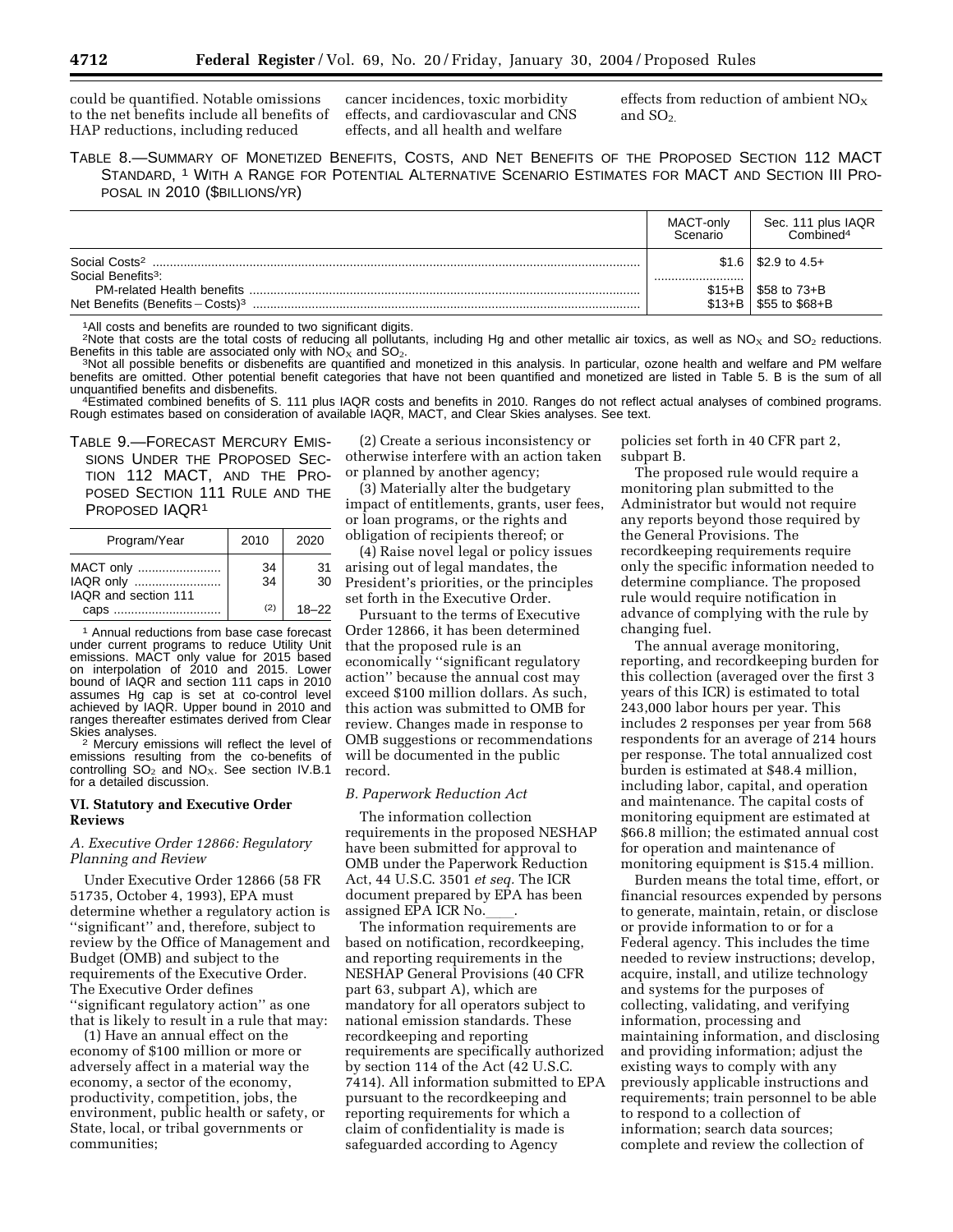information; and transmit or otherwise disclose the information.

An agency may not conduct or sponsor, and a person is not required to respond to, a collection of information unless it displays a currently valid OMB control number. The OMB control numbers for EPA's regulations in 40 CFR part 63 are listed in 40 CFR part 9.

To comment on the Agency's need for this information, the accuracy of the provided burden estimates, and any suggested methods for minimizing respondent burden, including the use of automated collection techniques, EPA has established a public docket for this proposed rule, which includes this ICR, under Docket ID number OAR–2003– 0056. Submit any comments related to the ICR for this proposed rule to EPA and OMB. See the **ADDRESSES** section at the beginning of this notice for where to submit comments to EPA. Send comments to OMB at the Office of Information and Regulatory Affairs, Office of Management and Budget, 725 17th Street, NW, Washington, DC 20503, Attention: Desk Office for EPA. Because OMB is required to make a decision concerning the ICR between 30 and 60 days after January 30, 2004, a comment to OMB is best assured of having its full effect if OMB receives it by March 1, 2004. The final rule will respond to any OMB or public comments on the information collection requirements contained in this proposal.

### *C. Regulatory Flexibility Act*

The EPA has determined that it is not necessary to prepare a regulatory flexibility analysis in connection with the proposed rule. We have also determined that the proposed rule will not have a significant impact on a substantial number of small entities.

For purposes of assessing the impacts of the final rule on small entities, small entity is defined as:

(1) A small business according to Small Business Administration size standards by the North American Industry Classification System (NAICS) category of the owning entity. For electric utilities, the size standard is 4 billion kilowatt-hours of production or less, respectively;

(2) a small governmental jurisdiction that is a government of a city, county, town, school district or special district with a population of less than 50,000; and

(3) a small organization that is any not-for-profit enterprise that is independently owned and operated and is not dominant in its field.

After considering the economic impact of the proposed rule on small entities, we have determined that the

proposed rule will not have a significant impact on a substantial number of small entities. Companies owning affected facilities as small businesses are projected to incur about 1.2 percent of the total compliance costs. Comparing these costs for small entities to their generation revenues, they represent about 1.3 percent of generation revenues.

An economic impact analysis was performed to estimate the changes in product price and production quantities for this action. As mentioned in the summary of economic impacts earlier in this preamble, the estimated changes in prices and output for affected firms is less than 1 percent.

This analysis, therefore, allows us to certify that there will not be a significant impact on a substantial number of small entities from the implementation of the proposed rule. For more information, consult the docket for the proposed rule.

We specifically solicit comment on the option to lower small entity costs through excluding units that release small amounts of Hg (*e.g.*, less than 25 pounds annually) from the phase II cap, while maintaining this cap for the largest sources of Hg.

We continue to be interested in the potential impacts of the proposed rule on small entities and welcome comments on issues related to such impacts.

# *D. Unfunded Mandates Reform Act*

Title II of the Unfunded Mandates Reform Act of 1995 (UMRA), Public Law 104–4, establishes requirements for Federal agencies to assess the effects of their regulatory actions on State, local, and tribal governments and the private sector. Under section 202 of the UMRA, we generally must prepare a written statement, including a cost-benefit analysis, for proposed and final rules with ''Federal mandates'' that may result in expenditures to State, local, and tribal governments, in the aggregate, or to the private sector, of \$100 million or more in any 1 year. Before promulgating a rule for which a written statement is needed, section 205 of the UMRA generally requires us to identify and consider a reasonable number of regulatory alternatives and adopt the least costly, most cost-effective or least burdensome alternative that achieves the objectives of the rule. The provisions of section 205 do not apply when they are inconsistent with applicable law. Moreover, section 205 allows us to adopt an alternative other than the least costly, most cost-effective or least burdensome alternative if the Administrator publishes with the final

rule an explanation why that alternative was not adopted. Before we establish any regulatory requirements that may significantly or uniquely affect small governments, including tribal governments, we must develop a small government agency plan under section 203 of the UMRA. The plan must provide for notifying potentially affected small governments, enabling officials of affected small governments to have meaningful and timely input in the development of regulatory proposals with significant Federal intergovernmental mandates, and informing, educating, and advising small governments on compliance with the regulatory requirements.

We have determined that the proposed rule contains a Federal mandate that may result in expenditures of \$100 million or more for State, local, and tribal governments, in the aggregate, or the private sector in any 1 year. Accordingly, we have prepared a written statement (titled ''Unfunded Mandates Reform Act Analysis for the Proposed Industrial Boilers and Process Heaters NESHAP)'' under section 202 of the UMRA which is summarized below.

### 1. Statutory Authority

As discussed in section I of this preamble, the statutory authority for the proposed rulemaking is sections 111 and 112 of the CAA. Title III of the CAA Amendments was enacted to reduce nationwide air toxic emissions. Section 112(b) of the CAA lists the 188 chemicals, compounds, or groups of chemicals deemed by Congress to be HAP. These toxic air pollutants are to be regulated by NESHAP.

Section 112(d) of the CAA directs us to develop NESHAP which require existing and new major sources to control emissions of HAP using MACT based standards. This NESHAP applies to all fossil fuel-fired utility boilers located at major sources of HAP emissions as mentioned earlier in this preamble.

In compliance with section 205(a) of the UMRA, we identified and considered a reasonable number of regulatory alternatives. Additional information on the costs and environmental impacts of these regulatory alternatives is presented in the docket.

The regulatory alternative upon which the proposed rule is based represents the MACT floor for fossil fuel-fired utility boilers and, as a result, it is the least costly and least burdensome alternative.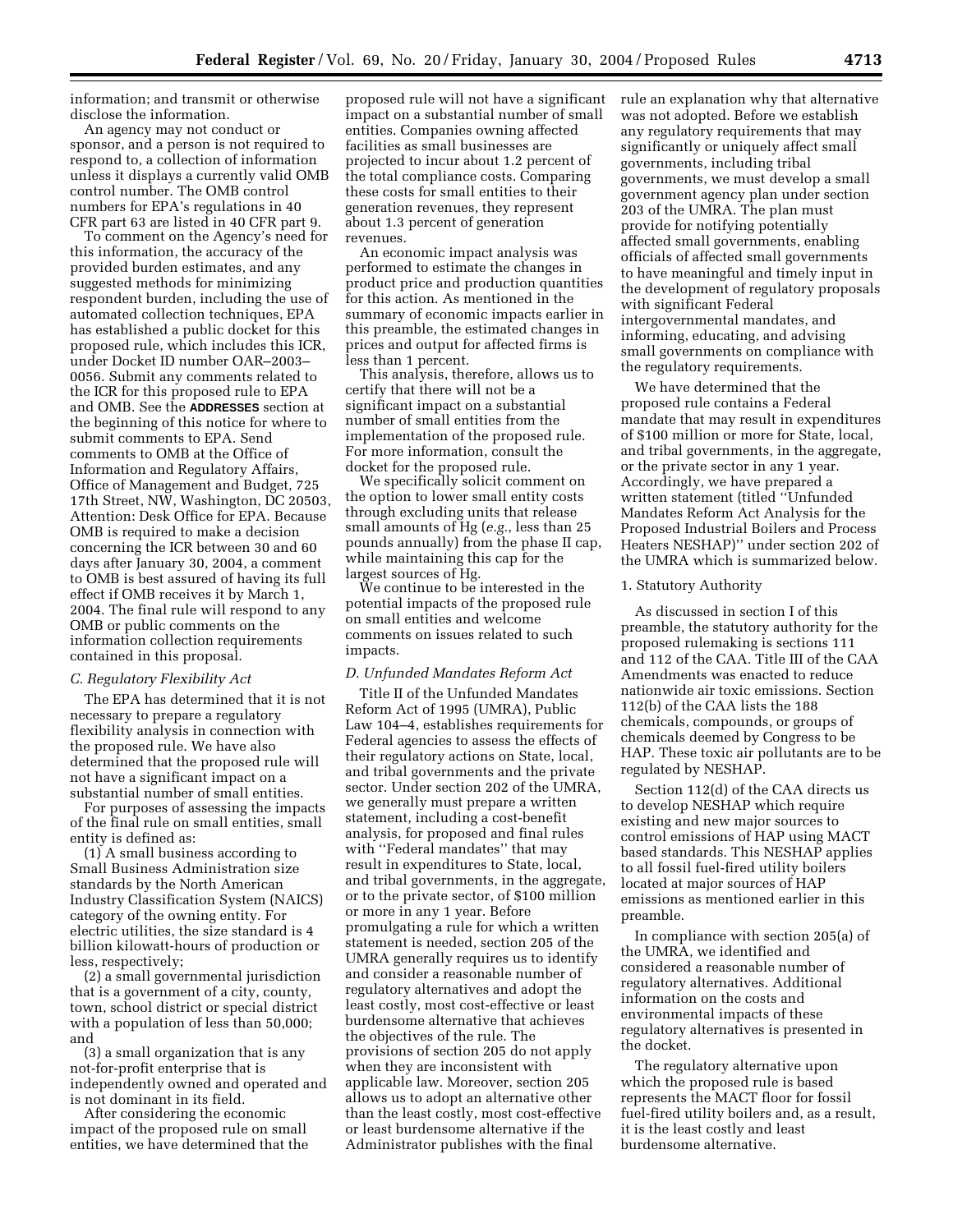### 2. Social Costs and Benefits

The benefits and cost analyses prepared for the proposed rule are detailed in the ''Benefit Analysis of the CAA Section 111 Proposal To Reduce Mercury Emissions From Fossil-Fuel Fired Utilities'' and the ''Economic and Energy Impact Analysis of the Section 112 Utility MACT,'' respectively. Both of these reports are in the docket. Based on estimated compliance costs associated with the proposed rule and the predicted change in prices and production in the affected industry, the estimated social costs of the proposed rule are \$1.6 billion (1999 dollars).

It is estimated that by 2010, Hg emissions will be reduced by the section 112 MACT rule to approximately 34 tons and Ni emissions reduced to approximately 103 tons. Studies have determined a relationship between exposure to these HAP and the onset of cancer and a number of other health effects. The Agency is unable to provide a monetized estimate of the benefits of the Hg and Ni emissions reduced by the proposed rule at this time. However, there are significant reductions in  $NO<sub>x</sub>$ and  $SO_2$  that occur. Reductions of  $NO_X$ amount to 902,000 tons and 591,000 tons of  $SO<sub>2</sub>$  are expected to occur. These reductions occur from existing sources in operation in 2010 and are expected to continue throughout the life of the affected sources. The major health effect that results from these  $NO<sub>x</sub>$  and  $SO<sub>2</sub>$ emissions reductions is a reduction in premature mortality. Other health effects that occur are reductions in chronic bronchitis, asthma attacks, and work-lost days (*i.e.*, days when employees are unable to work).

While we are unable to monetize the benefits associated with the Hg and Ni HAP emissions reductions, we are able to monetize the benefits associated with the PM and  $SO<sub>2</sub>$  emissions reductions. For  $NO<sub>X</sub>$  and  $SO<sub>2</sub>$ , we estimated the benefits associated with reductions of health effects but were unable to quantify all categories of benefits (particularly those associated with ecosystem and environmental effects). Estimates of the benefits and costs of the  $SO<sub>2</sub>$  and  $NO<sub>X</sub>$  emission reductions associated with the proposed actions are presented in Table 8 above. Unquantified benefits are noted with ''B'' in the estimates presented below.

### 3. Future and Disproportionate Costs

The Unfunded Mandates Act requires that we estimate, where accurate estimation is reasonably feasible, future compliance costs imposed by the proposed rule and any disproportionate budgetary effects. Our estimates of the

future compliance costs of the proposed rule are discussed in section\_of this preamble.

We do not believe that there will be any disproportionate budgetary effects of the proposed rule on any particular areas of the country, State or local governments, types of communities (*e.g.*, urban, rural), or particular industry segments. This is true for the 28 facilities owned by about 80 different government bodies, and this is borne out by the results of the ''Economic and Energy Impact Analysis of the Utility MACT,'' the results of which are discussed in a previous section of this preamble.

### 4. Effects on the National Economy

The Unfunded Mandates Act requires that we estimate the effect of the proposed rule on the national economy. To the extent feasible, we must estimate the effect on productivity, economic growth, full employment, creation of productive jobs, and international competitiveness of the U.S. goods and services, if we determine that accurate estimates are reasonably feasible and that such effect is relevant and material.

The nationwide economic impact of the proposed rule is presented in the ''Economic and Energy Impact Analysis for the Utility MACT'' in the docket. This analysis provides estimates of the effect of the proposed rule on some of the categories mentioned above. The results of the economic impact analysis are summarized in a previous section of this preamble.

5. Consultation With Government **Officials** 

The Unfunded Mandates Act requires that we describe the extent of the Agency's prior consultation with affected State, local, and tribal officials, summarize the officials' comments or concerns, and summarize our response to those comments or concerns. In addition, section 203 of the UMRA requires that we develop a plan for informing and advising small governments that may be significantly or uniquely impacted by a proposal. Although the proposed rule does not affect any State, local, or tribal governments, we have consulted with State and local air pollution control officials. We also have held meetings on the proposed rule with many of the stakeholders from numerous individual companies, environmental groups, consultants and vendors, labor unions, and other interested parties. We have added materials to the Air docket to document these meetings.

In addition, we have determined that the proposed rule contains no regulatory requirements that might significantly or uniquely affect small governments. While some small governments may have some sources affected by the proposed rule, the impacts are not expected to be significant. Therefore, today's proposed rule is not subject to the requirements of section 203 of the UMRA.

# *E. Executive Order 13132: Federalism*

Executive Order 13132 (64 FR 43255, August 10, 1999), requires EPA to develop an accountable process to ensure ''meaningful and timely input by State and local officials in the development of regulatory policies that have federalism implications.'' ''Policies that have federalism implications'' is defined in the Executive Order to include regulations that have ''substantial direct effects on the States, on the relationship between the national government and the States, or on the distribution of power and responsibilities among the various levels of government.''

The proposed rule does not have federalism implications. It will not have substantial direct effects on the States, on the relationship between the national government and the States, or on the distribution of power and responsibilities among the various levels of government, as specified in Executive Order 13132.

Although section 6 of Executive Order 13132 does not apply to the proposed rule, we consulted with representatives of State and local governments to enable them to provide meaningful and timely input into the development of the proposed rule. This consultation took place during the FACA committee meetings where members representing State and local governments participated in developing recommendations for this rulemaking. The concerns raised by representatives of State and local governments were considered during the development of the proposed rule.

In the spirit of Executive Order 13132, and consistent with EPA policy to promote communications between EPA and State and local governments, EPA specifically solicits comment on the proposed rule from State and local officials.

# *F. Executive Order 13175: Consultation and Coordination With Indian Tribal Governments*

Executive Order 13175 (65 FR 67249, November 6, 2000) requires the EPA to develop an accountable process to ensure ''meaningful and timely input by tribal officials in the development of regulatory policies that have Tribal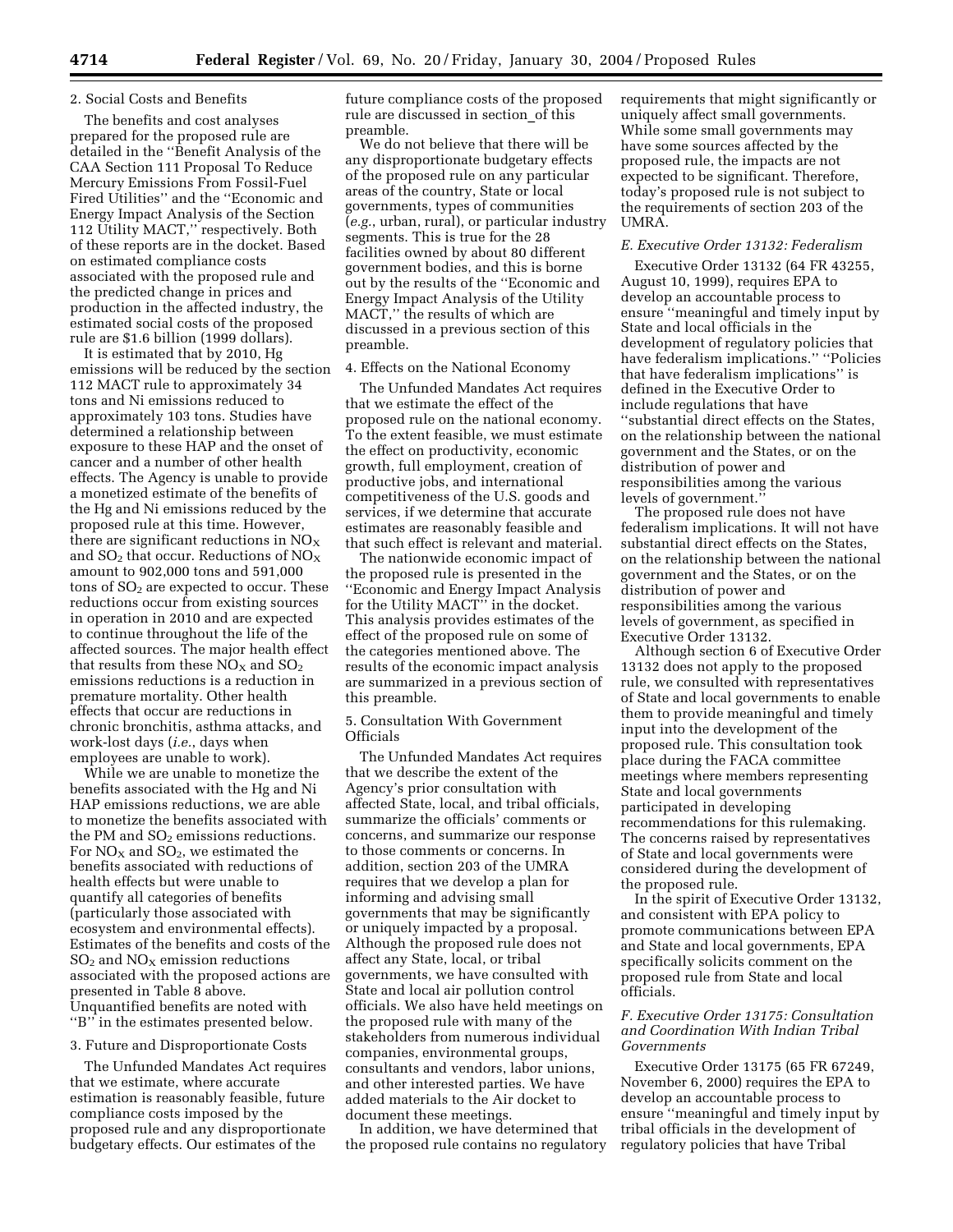implications.'' ''Policies that have tribal implications'' is defined in the Executive Order to include regulations that have ''substantial direct effects on one or more Indian tribes, on the relationship between the Federal government and the Indian tribes, or on the distribution of power and responsibilities between the Federal government and Indian tribes.''

Under section 5(b) of Executive Order 13175, EPA may not issue a regulation that has tribal implications, that imposes substantial direct compliance costs, and that is not required by statute, unless the Federal government provides the funds necessary to pay the direct compliance costs incurred by Tribal governments, or EPA consults with Tribal officials early in the process of developing the proposed regulation. Under section 5(c) of Executive Order 13175, EPA may not issue a regulation that has Tribal implications and that preempts tribal law, unless the Agency consults with Tribal officials early in the process of developing the proposed regulation.

The EPA has concluded that the proposed rule may have Tribal implications because two coal-fired Utility Units are located in Indian Country. Based on a review of information available to EPA at this time about the operations at these two plants, the Agency concluded that compliance of the plants with the requirements of the proposed rule would not impose substantial direct compliance costs on the affected Tribal governments. The EPA specifically solicits additional comment from Tribal officials on the proposed rule's potential impacts on Utility Units located in Indian Country.

### *G. Executive Order 13045: Protection of Children From Environmental Health and Safety Risks*

Executive Order 13045, ''Protection of Children From Environmental Health Risks and Safety Risks'' (62 FR 19885, April 23, 1997) applies to any rule that (1) is determined to be ''economically significant'' as defined under Executive Order 12866, and (2) concerns an environmental health or safety risk that EPA has reason to believe may have a disproportionate effect on children. If the regulatory action meets both criteria, Section 5–501 of the Order directs the Agency to evaluate the environmental health or safety effects of the planned rule on children, and explain why the planned regulation is preferable to other potentially effective and reasonably feasible alternatives.

In accordance with the Order, the Agency evaluated the environmental and health and safety effects of the proposed rule, and for the reasons explained above, the Agency believes that the proposed strategies are preferable to other potentially effective and reasonably feasible alternatives. The strategies proposed in this rulemaking will further improve air quality and will further improve children's health.

# *H. Executive Order 13211: Actions Concerning Regulations That Significantly Affect Energy Supply, Distribution, or Use*

Executive Order 13211 (66 FR 28355, May 22, 2001) provides that agencies shall prepare and submit to the Administrator of the Office of Information and Regulatory Affairs, Office of Management and Budget, a Statement of Energy Effects for certain actions identified as ''significant energy actions.'' Section 4(b) of Executive Order 13211 defines ''significant energy actions'' as ''any action by an agency (normally published in the **Federal Register**) that promulgates or is expected to lead to the promulgation of a final rule or regulation, including notices of inquiry, advance notices of final rulemaking, and notices of final rulemaking: (1) (i) That is a significant regulatory action under Executive Order 12866 or any successor order, and (ii) is likely to have a significant adverse effect on the supply, distribution, or use of energy; or (2) that is designated by the Administrator of the Office of Information and Regulatory Affairs as a ''significant energy action.'' The proposed rule is a ''significant energy action'' because it is likely to have a significant adverse effect on the supply, distribution, or use of energy. The basis for the determination is as follows.

Compared to 2010 projections of existing statutory and regulatory requirements, coal-fired and gas-fired electricity generation are projected to remain relatively unchanged by this action. When compared to 2010 projections of existing statutory and regulatory requirements, about 900 MW of coal-fired capacity is projected to be uneconomic to maintain. Coal production for the electric power sector is expected to increase from 2000 levels, about 147 million tons or 16 percent. When compared to 2010 projections of existing statutory and regulatory requirements, the nationwide price of fuel for the electric power sector, both coal and natural gas remain relatively unchanged by this action, with coal prices projected to remain unchanged and gas prices projected to increase less than 1 percent. Nationwide retail electricity prices are projected to gradually decline from 2000 levels but

then rise over time. Prices are projected to drop initially due to excess generation capacity; in 2010 prices are projected to increase due to new capacity requirements, which lead to higher capital costs and greater natural gas use, and higher retail prices passed on to consumers. In 2020, retail electricity prices are projected to still be below 2000 prices. When compared to 2010 projections of existing statutory and regulatory requirements, electricity prices are projected to increase less than 1 percent. We also expect that there will be no discernible impact on the import of foreign energy supplies, and no other adverse outcomes are expected to occur with regards to energy supplies. For more information on the estimated energy effects, please refer to the economic and energy impact analysis memo for the proposed rule. The analysis is available in the public docket. Total annual costs of this action are projected to be up to \$1.6 billion in 2010, depending on other actions that EPA or States might take to control  $SO<sub>2</sub>$ and  $NO<sub>x</sub>$  emissions. These costs represent about a 1.9 percent increase in annual electricity production costs.

Because this proposed regulation has greater than a 1 percent impact on the cost of electricity production and because it results in the retirement of greater than 500 MW of coal-fired generation (the retirement estimate is 900 MW), this regulation is significant. It should be noted that EPA has proposed a trading program to achieve Hg reduction as an alternative to the MACT standard, which is a command and control regulation. The relative flexibility offered by a trading program may ease the impact on energy production.

### *I. National Technology Transfer and Advancement Act*

Section 12(d) of the National Technology Transfer and Advancement Act (NTTAA) of 1995 (Pub. L. No. 104– 113; 15 U.S.C. 272 note) directs EPA to use voluntary consensus standards in its regulatory and procurement activities unless to do so would be inconsistent with applicable law or otherwise impractical. Voluntary consensus standards are technical standards (*e.g.*, materials specifications, test methods, sampling procedures, business practices) developed or adopted by one or more voluntary consensus bodies. The NTTAA directs EPA to provide Congress, through annual reports to the OMB, with explanations when EPA does not use available and applicable voluntary consensus standards.

This rulemaking involves technical standards.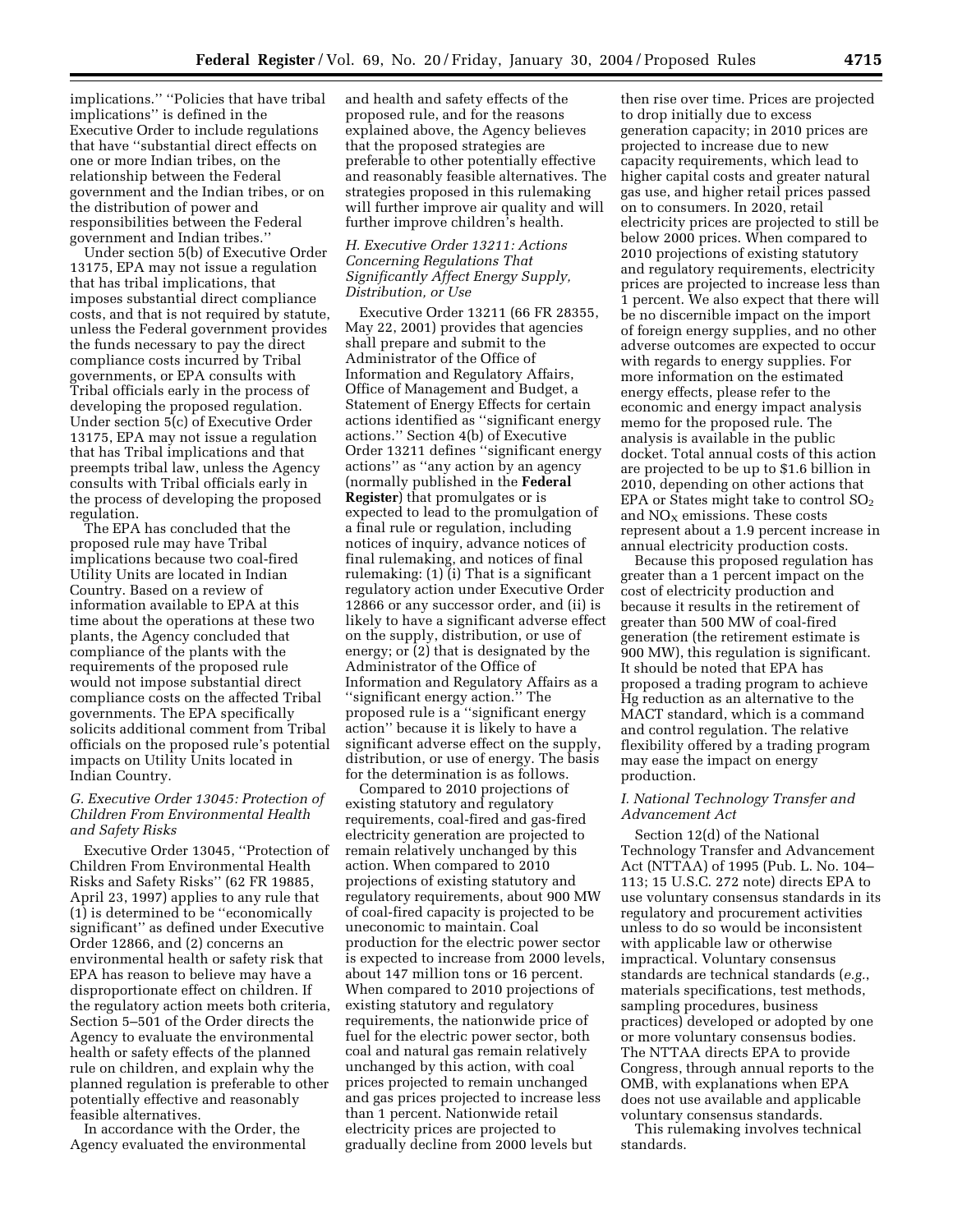# **List of Subjects**

# *40 CFR Part 60*

Environmental protection, Administrative practice and procedure, Air pollution control, Coal, Electric power plants, Intergovernmental relations, Metals, Natural gas, Nitrogen dioxide, Particulate matter, Reporting and recordkeeping requirements, Sulfur oxides.

### *40 CFR Part 63*

Environmental protection, Air pollution control, Hazardous substances, Reporting and recordkeeping requirements.

Dated: December 15, 2003.

**Michael O. Leavitt,** 

### *Administrator.*

For the reasons stated in the preamble, title 40, chapter I, parts 60 and 63 of the Code of the Federal Regulations are proposed to be amended as follows:

**Note:** There are two options proposed for comment. Based on the comments we receive on this proposal, we will promulgate either Option 1 or Option 2.

# **Option 1—Proposed Amendments to Parts 60 and 63**

### **PART 60—[AMENDED]**

1. The authority citation for part 60 continues to read as follows:

**Authority:** 42 U.S.C 7401, *et seq.*

2. Section 60.17 is amended by adding paragraph (a)(65) to read as follows:

### **§ 60.17 Incorporations by Reference.**

\* \* \* \* \*

(a) \* \* \* (65) ASTM D6784–02, Standard Test Method for Elemental, Oxidized, Particle-Bound and Total Mercury in Flue Gas Generated from Coal-Fired Stationary Sources (Ontario Hydro Method), for appendix B to part 60, Performance Specification 12A. \* \* \* \* \*

### **APPENDIX B PART 60**

3. Appendix B to part 60 is amended by adding in numerical order new Performance Specification 12A to read as follows:

*Performance Specification 12a— Specifications and Test Procedures for Total Vapor Phase Mercury Continuous Emission Monitoring Systems in Stationary Sources* 

- *1.0 Scope and Application.*
- 1.1 Analyte.

| Analyte | CAS No.   |
|---------|-----------|
|         | 7439–97–6 |

1.2 Applicability.

1.2.1 This specification is for evaluating the acceptability of total vapor phase Hg continuous emission monitoring systems (CEMS) installed on the exit gases from fossil fuel fired boilers at the time of or soon after installation and whenever specified in the regulations. The Hg CEMS must be capable of measuring the total concentration in  $\mu$ g/m<sup>3</sup> (regardless of speciation) of vapor phase Hg, and recording that concentration on a dry basis, corrected to 20 degrees C and 7 percent CO2. Particle bound Hg is not included. The CEMS must include (a) a diluent  $(CO<sub>2</sub>)$ monitor, which must meet Performance Specification 3 in 40 CFR part 60, appendix B, and (b) an automatic sampling system. Existing diluent and flow monitoring equipment can be used.

This specification is not designed to evaluate an installed CEMS's performance over an extended period of time nor does it identify specific calibration techniques and auxiliary procedures to assess the CEMS's performance. The source owner or operator, however, is responsible to calibrate, maintain, and operate the CEMS properly. The Administrator may require, under CAA section 114, the operator to conduct CEMS performance evaluations at other times besides the initial test to evaluate the CEMS performance. See 40 CFR 60.13(c).

*2.0 Summary of Performance Specification*

Procedures for measuring CEMS relative accuracy, measurement error and drift are outlined. CEMS installation and measurement location specifications, and data reduction procedures are included. Conformance of the CEMS with the Performance Specification is determined.

*3.0 Definitions*

*3.1 Continuous Emission Monitoring System (CEMS)* means the total equipment required for the determination of a pollutant concentration. The system consists of the following major subsystems:

*3.2 Sample Interface* means that portion of the CEMS used for one or more of the following: sample acquisition, sample transport, sample conditioning, and protection of the monitor from the effects of the stack effluent.

3.3 *Hg Analyzer* means that portion of the CEMS that measures the total vapor phase Hg mass concentration and generates a proportional output.

3.4 *Diluent Analyzer* (if applicable) means that portion of the CEMS that senses the diluent gas  $(CO<sub>2</sub>)$  and generates an output proportional to the gas concentration.

3.5 *Data Recorder* means that portion of the CEMS that provides a permanent electronic record of the analyzer output. The data recorder can provide automatic data reduction and CEMS control capabilities.

3.6 *Span Value* means the upper limit of the intended Hg concentration measurement range. The span value is a value equal to two times the emission standard.

3.7 *Measurement Error (ME)* means the difference between the concentration indicated by the CEMS and the known concentration generated by a reference gas when the entire CEMS, including the sampling interface, is challenged. An ME test procedure is performed to document the accuracy and linearity of the CEMS at several points over the measurement range.

3.8 *Upscale Drift (UD)* means the difference in the CEMS output responses to a Hg reference gas when the entire CEMS, including the sampling interface, is challenged after a stated period of operation during which no unscheduled maintenance, repair, or adjustment took place.

3.9 *Zero Drift (ZD)* means the difference in the CEMS output responses to a zero gas when the entire CEMS, including the sampling interface, is challenged after a stated period of operation during which no unscheduled maintenance, repair, or adjustment took place.

3.10 *Relative Accuracy (RA)* means the absolute mean difference between the pollutant concentration(s) determined by the CEMS and the value determined by the reference method (RM) plus the 2.5 percent error confidence coefficient of a series of tests divided by the mean of the RM tests or the applicable emission limit.

*4.0 Interferences* [Reserved]

*5.0 Safety*

The procedures required under this performance specification may involve hazardous materials, operations, and equipment. This performance specification may not address all of the safety problems associated with these procedures. It is the responsibility of the user to establish appropriate safety and health practices and determine the applicable regulatory limitations prior to performing these procedures. The CEMS user's manual and materials recommended by the reference method should be consulted for specific precautions to be taken.

*6.0 Equipment and Supplies*

6.1 CEMS Equipment Specifications.

6.1.1 Data Recorder Scale. The CEMS data recorder output range must include zero and a high level value. The high level value must be approximately 2 times the Hg concentration corresponding to the emission standard level for the stack gas under the circumstances existing as the stack gas is sampled. If a lower high level value is used, the CEMS must have the capability of providing multiple high level values (one of which is equal to the span value) or be capable of automatically changing the high level value as required (up to specified high level value) such that the measured value does not exceed 95 percent of the high level value.<br> $6.1.2$ 

The CEMS design should also provide for the determination of response drift at both the zero and mid-level value. If this is not possible or practical, the design must allow these determinations to be conducted at a low-level value (zero to 20 percent of the high-level value) and at a value between 50 and 100 percent of the high-level value.

6.2 Reference Gas Delivery System. The reference gas delivery system must be designed so that the flowrate of reference gas introduced to the CEMS is the same at all three challenge levels specified in Section 7.1 and at all times exceeds the flow requirements of the CEMS.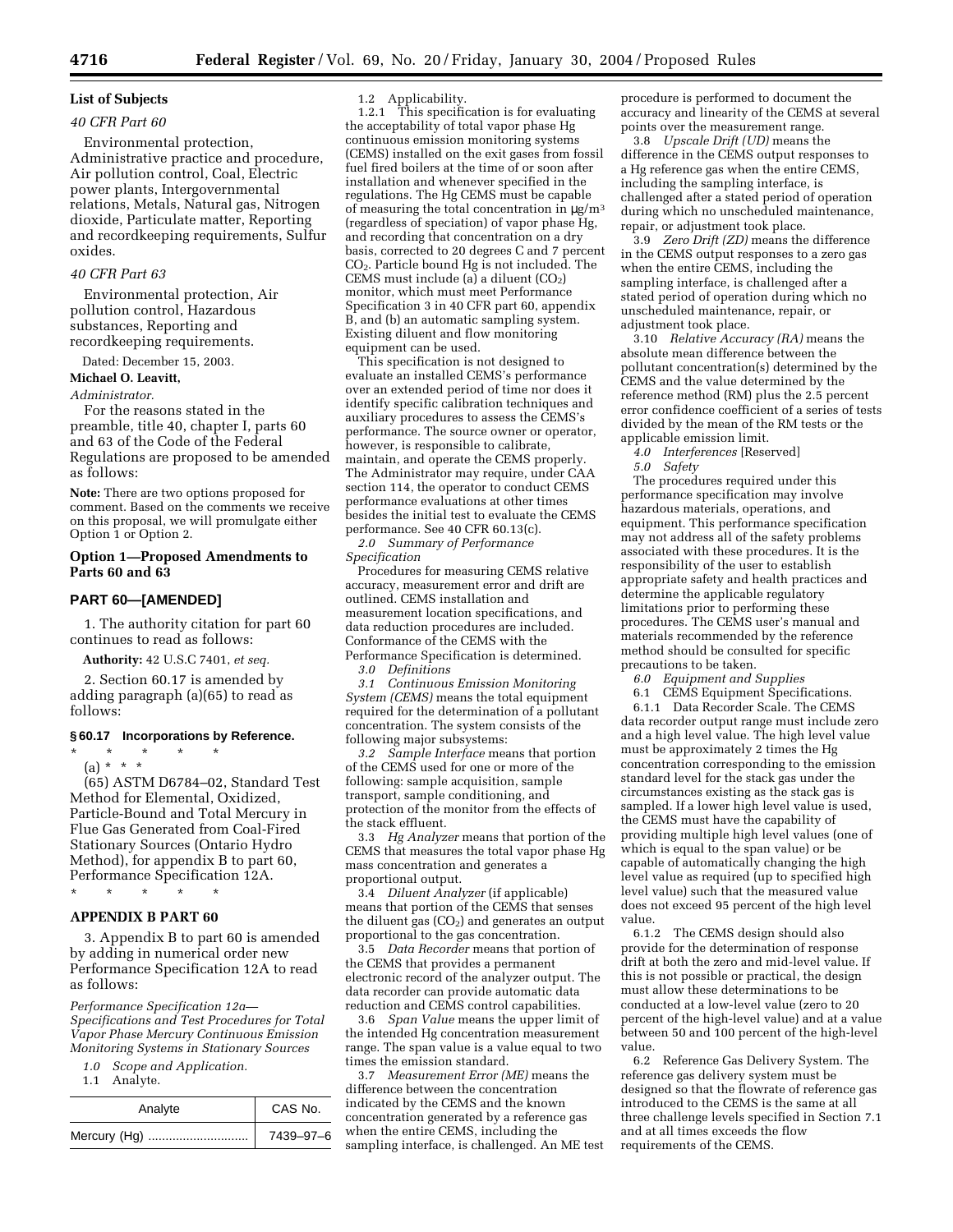6.3 Other equipment and supplies, as needed by the applicable reference method used. See Section 8.6.2.

*7.0 Reagents and Standards*

Reference Gases.

7.1.1 Zero— $N_2$  or Air. Less than 0.1  $\mu$ g  $Hg/m<sup>3</sup>$ .

7.1.2 Mid-level  $Hg^0$  and  $HgCl_2$ . 40 to 60 percent of span.

7.1.3 High-level  $Hg^0$  and  $HgCl_2$ . 80 to 100 percent of span.

7.2 Reagents and Standards. May be required for the reference methods. See Section 8.6.2.

*8.0 Performance Specification Test Procedure*

8.1 Installation and Measurement Location Specifications.

8.1.1 CEMS Installation. Install the CEMS at an accessible location downstream of all pollution control equipment. Since the Hg CEMS sample system normally extracts gas from a single point in the stack, use a location that has been shown to be free of stratification for  $SO_2$  and  $NO_X$  through concentration measurement traverses for those gases. If the cause of failure to meet the RA test requirement is determined to be the measurement location and a satisfactory correction technique cannot be established, the Administrator may require the CEMS to be relocated.

Measurement locations and points or paths that are most likely to provide data that will meet the RA requirements are listed below.

8.1.2 Measurement Location. The measurement location should be (1) at least eight equivalent diameters downstream of the nearest control device, point of pollutant generation, bend, or other point at which a change of pollutant concentration or flow disturbance may occur, and (2) at least two equivalent diameters upstream from the effluent exhaust. The equivalent duct diameter is calculated as per 40 CFR part 60, appendix A, Method 1.

8.1.3 Hg CEMS Sample extraction Point. Use a sample extraction point (1) no less than 1.0 meter from the stack or duct wall, or (2) within the centroidal velocity traverse area of the stack or duct cross section.

8.2 Reference Method (RM) Measurement Location and Traverse Points. The RM measurement location should be at a point or points in the same stack cross sectional area as the CEMS is located, according to the criteria above. The RM and CEMS locations need not be immediately adjacent. They should be as close as possible without causing interference with one another.

8.3 Measurement Error (ME) Test Procedure. The Hg CEMS must be constructed to permit the introduction of known (NIST traceable) concentrations of elemental mercury (Hg<sup>0</sup>) and mercuric  $chloride$  (HgCl<sub>2</sub>) separately into the sampling system of the CEMS immediately preceding the sample extraction filtration system such that the entire CEMS can be challenged.

Inject sequentially each of the three reference gases (zero, mid-level, and high level) for each Hg species. CEMS measurements of each reference gas shall not differ from their respective reference values by more than 5 percent of the span value. If this specification is not met, identify and correct the problem before proceeding.

8.4 Upscale Drift (UD) Test Procedure. 8.4.1 UD Test Period. While the affected facility is operating at more than 50 percent of normal load, or as specified in an applicable subpart, determine the magnitude of the UD once each day (at 24-hour intervals) for 7 consecutive days according to the procedure given in Sections 8.4.2 through  $8.4.\overline{3}$ .

8.4.2 The purpose of the UD measurement is to verify the ability of the CEMS to conform to the established CEMS response used for determining emission concentrations or emission rates. Therefore, if periodic automatic or manual adjustments are made to the CEMS zero and response settings, conduct the UD test immediately before these adjustments, or conduct it in such a way that the UD can be determined.

8.4.3 Conduct the UD test at the mid-level point specified in Section 7.1. Evaluate upscale drift for elemental Hg (Hg<sup>0</sup>) only. Introduce the reference gas to the CEMS. Record the CEMS response and subtract the reference value from the CEM value (see example data sheet in Figure 12A–1).

8.5<sup> Zero Drift (ZD) Test Procedure.</sup> 8.5.1 ZD Test Period. While the affected facility is operating at more than 50 percent of normal load, or as specified in an applicable subpart, determine the magnitude of the ZD once each day (at 24-hour intervals) for 7 consecutive days according to the procedure given in Sections 8.5.2 through  $8.5.3.$ 

8.5.2 The purpose of the ZD measurement is to verify the ability of the CEMS to conform to the established CEMS response used for determining emission concentrations or emission rates. Therefore, if periodic automatic or manual adjustments are made to the CEMS zero and response settings, conduct the ZD test immediately before these adjustments, or conduct it in such a way that the ZD can be determined.

8.5.3 Conduct the ZD test at the zero level specified in Section 7.1. Introduce the zero gas to the CEMS. Record the CEMS response and subtract the zero value from the CEM value (see example data sheet in Figure 12A– 1).

8.6 Relative Accuracy (RA) Test Procedure.

8.6.1 RA Test Period. Conduct the RA test according to the procedure given in Sections 8.6.2 through 8.6.6 while the affected facility is operating at normal full load, or as specified in an applicable subpart. The RA test can be conducted during the UD test period.

8.6.2 Reference Method (RM). Unless otherwise specified in an applicable subpart

$$
RSD = 100\% * |(Ca - Cb)| / (Ca + Cb)
$$
 Eq. 12A-1

of the regulations, use either Method 29 in appendix A to 40 CFR part 60, or ASTM Method D 6784–02 (incorporated by reference in § 60.17) as the RM for Hg. Do not include the filterable portion of the sample when making comparisons to the CEMS results. Conduct all RM tests with paired or duplicate sampling systems.

8.6.3 Sampling Strategy for RM Tests. Conduct the RM tests in such a way that they will yield results representative of the emissions from the source and can be compared to the CEMS data. It is preferable to conduct the diluent (if applicable), moisture (if needed), and Hg measurements simultaneously. However, diluent and moisture measurements that are taken within an hour of the Hg measurements can be used to adjust the results to a consistent basis. In order to correlate the CEMS and RM data properly, note the beginning and end of each RM test period for each paired RM run (including the exact time of day) on the CEMS chart recordings or other permanent record of output.

8.6.4 Number and length of RM Tests. Conduct a minimum of nine paired sets of all necessary RM test runs that meet the relative standard deviation criteria of this PS. Use a minimum sample run time of 2 hours for each pair.

**Note:** More than nine paired sets of RM tests can be performed. If this option is chosen, test results can be rejected so long as the total number of paired RM test results used to determine the CEMS RA is greater than or equal to nine. However, all data must be reported, including the rejected data.

8.6.5 Correlation of RM and CEMS Data. Correlate the CEMS and the RM test data as to the time and duration by first determining from the CEMS final output (the one used for reporting) the integrated average pollutant concentration or emission rate for each pollutant RM test period. Consider system response time, if important, and confirm that the results are on a consistent moisture, temperature, and diluent concentration basis with the paired RM test. Then, compare each integrated CEMS value against the corresponding average of the paired RM values.

8.6.6 Paired RM Outliers.

8.6.6.1 Outliers are identified through the determination of precision and any systematic bias of the paired RM tests. Data that do not meet this criteria should be flagged as a data quality problem. The primary reason for performing dual RM sampling is to generate information to quantify the precision of the RM data. The relative standard deviation (RSD) of paired data is the parameter used to quantify data precision. Determine RSD for two simultaneously gathered data points as follows: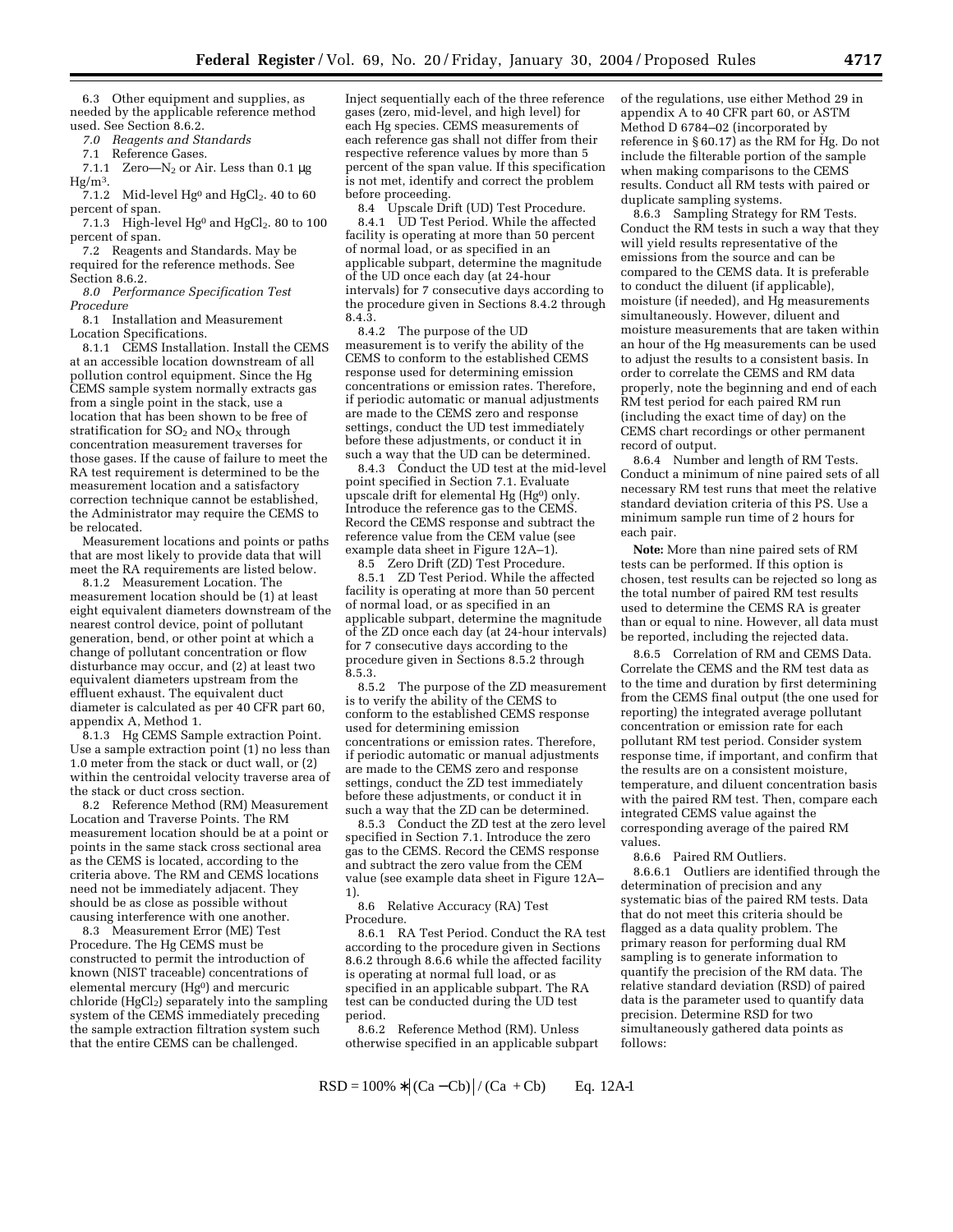where:

Ca and Cb are concentration values determined from trains A and B respectively. For RSD calculation, the concentration units are unimportant so long as they are consistent.

8.6.6.2 A minimum precision criteria for RM Hg data is that RSD for any data pair must be ≤10 percent as long as the mean Hg concentration is greater than  $1.0 \mu g/m<sup>3</sup>$ . If the mean Hg concentration is less than or equal to 1.0  $\mu$ g/m<sup>3</sup>, the RSD must be ≤20 percent. Pairs of RM data exceeding these RSD criteria should be eliminated from the data set used to develop a Hg CEMS correlation or to assess CEMS RA.

8.6.7 Calculate the mean difference between the RM and CEMS values in the units of the emission standard, the standard

12.1.2 Correction to Units of Standard (as applicable). Correct each dry RM run to the units of the emission standard with the

deviation, the confidence coefficient, and the RA according to the procedures in Section 12.0.

8.7 Reporting. At a minimum (check with the appropriate EPA Regional Office, State, or local Agency for additional requirements, if any), summarize in tabular form the results of the RD tests and the RA tests or alternative RA procedure, as appropriate. Include all data sheets, calculations, charts (records of CEMS responses), reference gas concentration certifications, and any other information necessary to confirm that the performance of the CEMS meets the performance criteria.

*9.0 Quality Control* [Reserved] *10.0 Calibration and Standardization* [Reserved]

*11.0 Analytical Procedure.*

$$
Concentration_{(dry)} = \frac{Concentration_{(wet)}}{(1 - B_{ws})}
$$
 Eq. 12A-2

corresponding Method 3B data; correct each dry CEMS run using the corresponding CEMS diluent monitor data as follows: 12.1.3 Correct to Diluent Basis. The following is an example of concentration (ppm) correction to 7 percent oxygen.

Where:

ppm<sub>(corr)</sub> = ppm<sub>(uncorr)</sub> 
$$
\left[ \frac{20.9 - 7.0}{20.9 - %\text{O}_{2 (dry)}} \right]
$$
 Eq. 12A-3

12.3 *Standard Deviation. Calculate the standard deviation, S<sub>d</sub>, as follows:* 

Where:

n = Number of data points.

The following is an example of mass/gross calorific value (lbs/million Btu) correction.  $\text{lbs/MMBtu} = \text{Conc}(\text{d}_{\text{rv}})$  (F-factor) ((20.9/(20.9)  $-$  percent  $O_2$ )

12.2 Arithmetic Mean. Calculate the arithmetic mean of the difference, d, of a data set as follows:

$$
\overline{d} = \frac{1}{n} \sum_{i=1}^{n} d_i
$$
 Eq. 12A-4



 $\sum_{i=1}^{n} d_i$  = Algebraic summation of the individual differences  $d_i$ . 1

12.4 Confidence Coefficient. Calculate the 2.5 percent error confidence coefficient (one-tailed), CC, as follows:

i =

$$
CC = t_{0.975} \frac{S_d}{\sqrt{n}} \qquad Eq. 12A-6
$$

12.5 Relative Accuracy. Calculate the RA of a set of data as follows:

$$
RA = \frac{\left[|\overline{d}| + |CC|\right]}{\overline{RM}} \times 100 \qquad Eq. 12A-7
$$

Where:

- $|\overline{d}|$  = Absolute value of the mean differences (from Equation 12A–4).
- |CC| = Absolute value of the confidence coefficient (from Equation 12A–6).
- RM = Average RM value. In cases where the average emissions for the test are less than 50 percent of the applicable standard, substitute the emission standard value in the denominator of Eq. 12A–7 in place of RM. In all other cases, use RM.
	- *13.0 Method Performance.*

13.1 Measurement Error (ME). ME is assessed at mid-level and high-level values as given below using standards for both Hg0 and HgCl<sub>2</sub>. The mean difference between the

indicated CEMS concentration and the reference concentration value for each standard shall be no greater than 5 percent of span. The same difference for the zero reference gas shall be no greater than 5 percent of span.

13.2 Upscale Drift (UD). The CEMS design must allow the determination of UD of the analyzer. The CEMS response can not drift or deviate from the benchmark value of the reference standard by more than 5 percent of span for the mid level value. Evaluate upscale drift for Hg0 only.

13.3 Zero Drift (ZD). The CEMS design must allow the determination of drift at the

Sample collection and analysis are concurrent for this Performance Specification (see Section 8.0). Refer to the RM employed for specific analytical procedures.

*12.0 Calculations and Data Analysis* Summarize the results on a data sheet similar to that shown in Figure 2–2 for Performance Specification 2.

12.1 Consistent Basis. All data from the RM and CEMS must be on a consistent dry basis and, as applicable, on a consistent diluent basis. Correct the RM and CEMS data for moisture and diluent as follows:

12.1.1 Moisture Correction (as applicable). Correct each wet RM run for moisture with the corresponding Method 4 data; correct each wet CEMS run using the corresponding CEMS moisture monitor date using Equation 12A–2.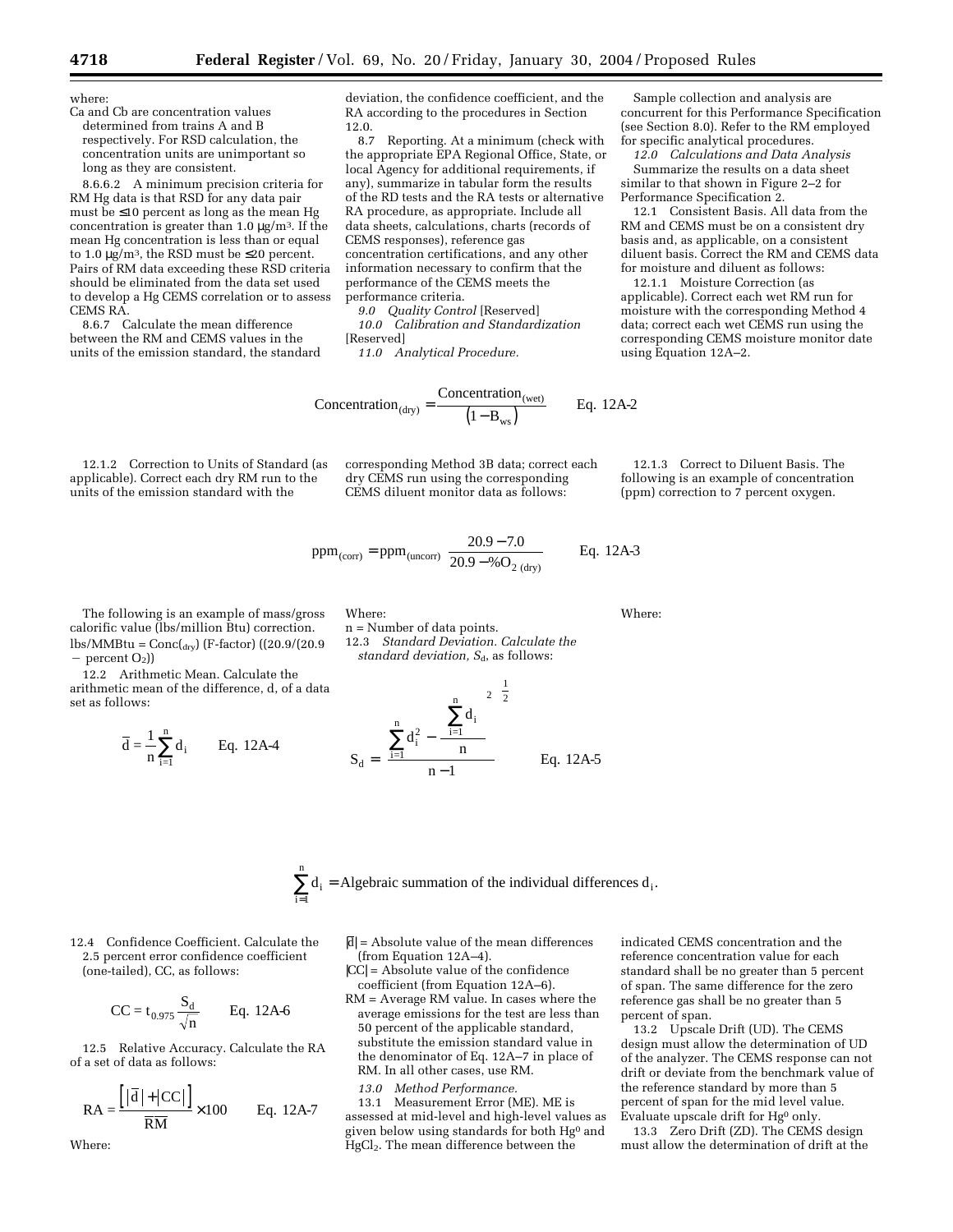zero level. This drift shall not exceed 5 percent of span.

13.4 Relative Accuracy (RA). The RA of the CEMS must be no greater than 20 percent of the mean value of the RM test data in terms of units of the emission standard, or 10 percent of the applicable standard, whichever is greater.

*14.0 Pollution Prevention.* [Reserved]

# *15.0 Waste Management.* [Reserved]

*16.0 Alternative Procedures.* [Reserved] *17.0 Bibliography.*

17.1 40 CFR part 60, appendix B,

''Performance Specification 2—Specifications and Test Procedures for  $SO<sub>2</sub>$  and  $NO<sub>X</sub>$ Continuous Emission Monitoring Systems in Stationary Sources.''

# TABLE 12A–1.—t-VALUES

17.2 40 CFR part 60, appendix A, ''Method 29—Determination of Metals Emissions from Stationary Sources.''

17.3 ASTM Method D6784–02, ''Standard Test Method for Elemental, Oxidized, Particle-Bound and Total Mercury in Flue Gas Generated from Coal-Fired Stationary Sources (Ontario Hydro Method).'' *18.0 Tables and Figures*

| na                              | 0.975                                     | n, | 10.975                                    | II o                                   | 0.975                                     |
|---------------------------------|-------------------------------------------|----|-------------------------------------------|----------------------------------------|-------------------------------------------|
| ◠<br>∼<br>ີ<br>v<br>4<br>5<br>6 | 12.706<br>4.303<br>.182<br>2.776<br>2.571 |    | 2.447<br>2.365<br>2.306<br>2.262<br>2.228 | ៱<br>ے ا<br>៱<br>ں ا<br>14<br>15<br>16 | 2.201<br>2.179<br>2.160<br>2.145<br>2.131 |

a The values in this table are already corrected for n-1 degrees of freedom. Use n equal to the number of individual values.

|               | Day | Date and<br>time | Reference value<br>(C) | CEMS value (M) | Measurement<br>error | Drift |
|---------------|-----|------------------|------------------------|----------------|----------------------|-------|
| Zero<br>Level |     |                  |                        |                |                      |       |
|               |     |                  |                        |                |                      |       |
|               |     |                  |                        |                |                      |       |
|               |     |                  |                        |                |                      |       |
| Mid-level     |     |                  |                        |                |                      |       |
|               |     |                  |                        |                |                      |       |
|               |     |                  |                        |                |                      |       |
| High-level    |     |                  |                        |                |                      |       |
|               |     |                  |                        |                |                      |       |
|               |     |                  |                        |                |                      |       |

**Figure 12A–1. Zero and Upscale Drift Determination.**

### **PART 63—[AMENDED]**

4. The authority citation for part 63 continues to read as follows:

**Authority:** 42 U.S.C. 7401, *et seq.*

5. Section 63.14 is amended by adding paragraph (b)(35) to read as follows:

### **§ 63.14 Incorporations by Reference.**

- \* \* \* \* \*
	- (b) \* \* \*

(35) ASTM D6784–02, Standard Test Method for Elemental, Oxidized, Particle-Bound and Total Mercury in Flue Gas Generated from Coal-Fired Stationary Sources (Ontario Hydro Method), for appendix B to part 63, Method 324.

\* \* \* \* \*

6. Part 63 is amended by adding subpart UUUUU to read as follows:

# **Subpart UUUUU—National Emission Standards for Hazardous Air Pollutants for Coal-or Oil-Fired Electric Utility Steam Generating Units**

*Sec.*

# **What This Subpart Covers**

- 63.9980 What is the purpose of this subpart?
- 63.9981 Am I subject to this subpart?
- 63.9982 What parts of my facility does this subpart cover?
- 63.9983 When do I have to comply with this subpart?

### **Emissions Limitations**

- 63.9990 What emissions limitations must I meet for coal-fired electric utility steam generating units?
- 63.9991 What emissions limitations must I meet for oil-fired electric utility steam generating units?
- 63.9992 What are my compliance options for multiple affected sources?

# **General Compliance Requirements**

63.10000 What are my general requirements for complying with this subpart?

### **Initial Compliance Requirements**

- 63.10005 By what date must I conduct performance tests or other initial compliance demonstrations?
- 63.10006 When must I conduct subsequent performance tests?
- 63.10007 What performance test procedures must I use?
- 63.10008 What are my monitoring, installation, operation, and maintenance requirements?
- 63.10009 How do I demonstrate initial compliance with the emissions limitations?

### **Continuous Compliance Requirements**

- 63.10020 How do I monitor and collect data to demonstrate continuous compliance?
- 63.10021 How do I demonstrate continuous compliance with the emissions limitations?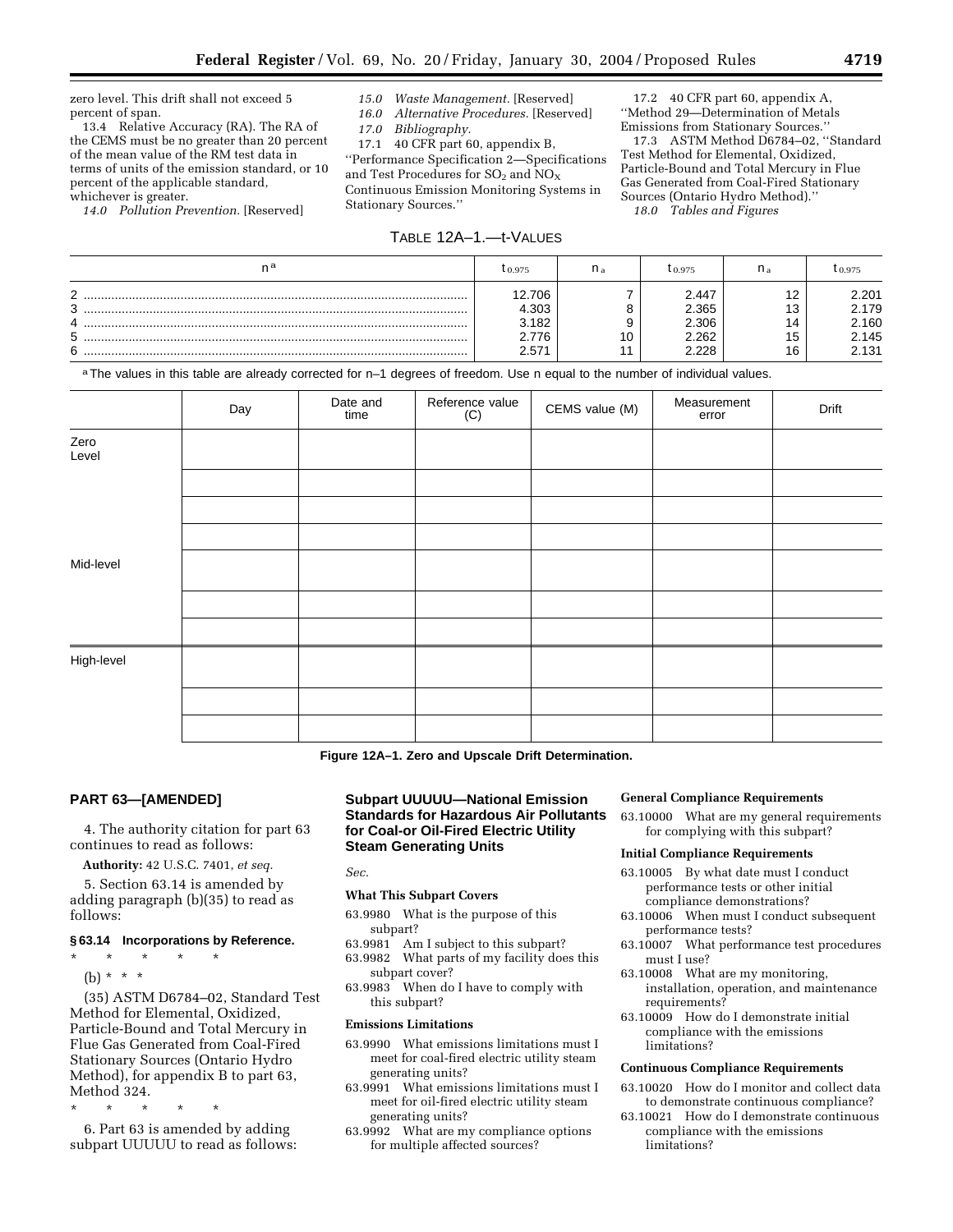### **Notifications, Reports, and Records**

- 63.10030 What notifications must I submit and when?
- 63.10031 What reports must I submit and when?
- 63.10032 What records must I keep?
- 63.10033 In what form and how long must I keep my records?

# **Other Requirements and Information**

- 63.10040 What parts of the General Provisions apply to me?
- 63.10041 Who implements and enforces this subpart?
- 63.10042 What definitions apply to this subpart?

#### **Tables to Subpart UUUUU of Part 63**

- Table 1 to Subpart UUUUU of Part 63— Performance Test Requirements for Ni and Hg
- Table 2 to Subpart UUUUU of Part 63— Initial Compliance With Emissions Limitations for Ni and Hg
- Table 3 to Subpart UUUUU of Part 63— Continuous Compliance with Emissions Limitations for Hg and Ni
- Table 4 to Subpart UUUUU of Part 63— Applicability of General Provisions to Subpart UUUUU

# **What This Subpart Covers**

# **§ 63.9980 What is the purpose of this subpart?**

This subpart establishes national emissions limitations for hazardous air pollutants (HAP) emitted from coal-fired electric utility steam generating units and oil-fired electric utility steam generating units. This subpart also establishes requirements to demonstrate initial and continuous compliance with the emissions limitations.

### **§ 63.9981 Am I subject to this subpart?**

You are subject to this subpart if you own or operate a coal-fired electric utility steam generating unit or an oilfired electric utility steam generating unit.

### **§ 63.9982 What parts of my facility does this subpart cover?**

(a) The affected source is each group of one or more coal- or oil-fired electric utility steam generating units located at a facility. An electric utility steam generating unit that combusts natural gas at greater than or equal to 98 percent of the unit's annual fuel consumption is not an affected source under this subpart.

(b) A coal or oil-fired electric utility steam generating unit is a new affected source if you commenced construction of the unit after January 30, 2004.

(c) An affected source is reconstructed if you meet the criteria as defined in § 63.2. An existing electric utility steam generating unit that is switched completely to burning a different coal rank or fuel type is considered to be an

existing affected source under this subpart.

(d) An affected source is existing if it is not new or reconstructed.

### **§ 63.9983 When do I have to comply with this subpart?**

(a) If you have a new or reconstructed affected source, you must comply with this subpart according to paragraph (a) (1) or (2) of this section.

(1) If you start up your affected source before [DATE THE FINAL RULE IS PUBLISHED IN THE **Federal Register**], then you must comply with the emissions limitations and work practice standards for new and reconstructed sources in this subpart no later than [DATE THE FINAL RULE IS PUBLISHED IN THE **Federal Register**].

(2) If you startup your affected source on or after [DATE THE FINAL RULE IS PUBLISHED IN THE **Federal Register**], then you must comply with the emissions limitations and work practice standards for new and reconstructed sources in this subpart upon startup of your affected source.

(b) If you have an existing affected source, you must comply with the emissions limitations for existing sources no later than 3 years after [DATE THE FINAL RULE IS

PUBLISHED IN THE **Federal Register**].

(c) You must meet the notification requirements according to the schedule applicable to your facility as specified in § 63.10300 and in subpart A of this part. Some of the notifications must be submitted before you are required to comply with the emissions limitations in this subpart.

### **Emissions Limitations**

### **§ 63.9990 What emissions limitations must I meet for coal-fired electric utility steam generating units?**

(a) For each coal-fired electric utility steam generating unit other than an integrated gasification combined-cycle (IGCC) electric utility steam generating unit, you must meet the mercury (Hg) emissions limit in paragraphs (a)(1) through (5) of this section that applies to your unit. The Hg emissions limits in paragraphs (a)(1) through (5) of this section are based on a 12-month rolling average using the procedures in § 63.10009.

(1) For each coal-fired electric utility steam generating unit that burns only bituminous coal, you must meet the Hg emissions limit in either paragraph  $(a)(1)(i)$  or  $(ii)$  of this section that applies to you.

(i) You must not discharge into the atmosphere from an existing affected source any gases which contain Hg in excess of 2.0 pound per trillion British thermal unit (lb/TBtu) on an input basis or  $21 \times 10^{-6}$  pound per Megawatt hour (lb/MWh) on an output basis.

(ii) You must not discharge into the atmosphere any gases from a new affected source which contain Hg in excess of  $6.0 \times 10^{-6}$  lb/MWh on an output basis.

(2) For each coal-fired electric utility steam generating unit that burns only subbituminous coal, you must meet the Hg emissions limit in either paragraph (a)(2)(i) or (ii) of this section that applies to you.

(i) You must not discharge into the atmosphere any gases from an existing affected source which contain Hg in excess of 5.8 lb/TBtu on an input basis or  $61 \times 10^{-6}$  lb/MWh on an output basis.

(ii) You must not discharge into the atmosphere any gases from a new affected source which contain Hg in excess of  $20 \times 10^{-6}$  lb/MWh on an output basis.

(3) For each coal-fired electric utility steam generating unit that burns only lignite coal, you must meet the Hg emissions limit in either paragraph (a)(3)(i) or (ii) of this section that applies to you.

(i) You must not discharge into the atmosphere any gases from an existing affected source which contain Hg in excess of 9.2 lb/TBtu on an input basis or  $98 \times 10^{-6}$  lb/MWh on an output basis.

(ii) You must not discharge into the atmosphere any gases from a new affected source which contain Hg in excess of  $62 \times 10^{-6}$  lb/MWh on an output basis.

(4) For each coal-burning electric utility steam generating unit that burns only coal refuse, you must meet the Hg emissions limit in either paragraph (a)(4)(i) or (ii) of this section that applies to you.

(i) You must not discharge into the atmosphere any gases from an existing affected source which contain Hg in excess of 0.38 lb/TBtu on an input basis or  $4.1 \times 10^{-6}$  lb/MWh on an output basis.

(ii) You must not discharge into the atmosphere any gases from a new affected source which contain Hg in excess of  $1.1 \times 10^{-6}$  lb/MWh on an output basis.

(5) For each coal-fired electric utility steam generating unit that burns a blend of coals from different coal ranks (*i.e.*, bituminous coal, subbituminous coal, lignite) or a blend of coal and coal refuse, you must not discharge into the atmosphere any gases from a new or existing affected source that contain Hg in excess of the monthly unit-specific Hg emissions limit established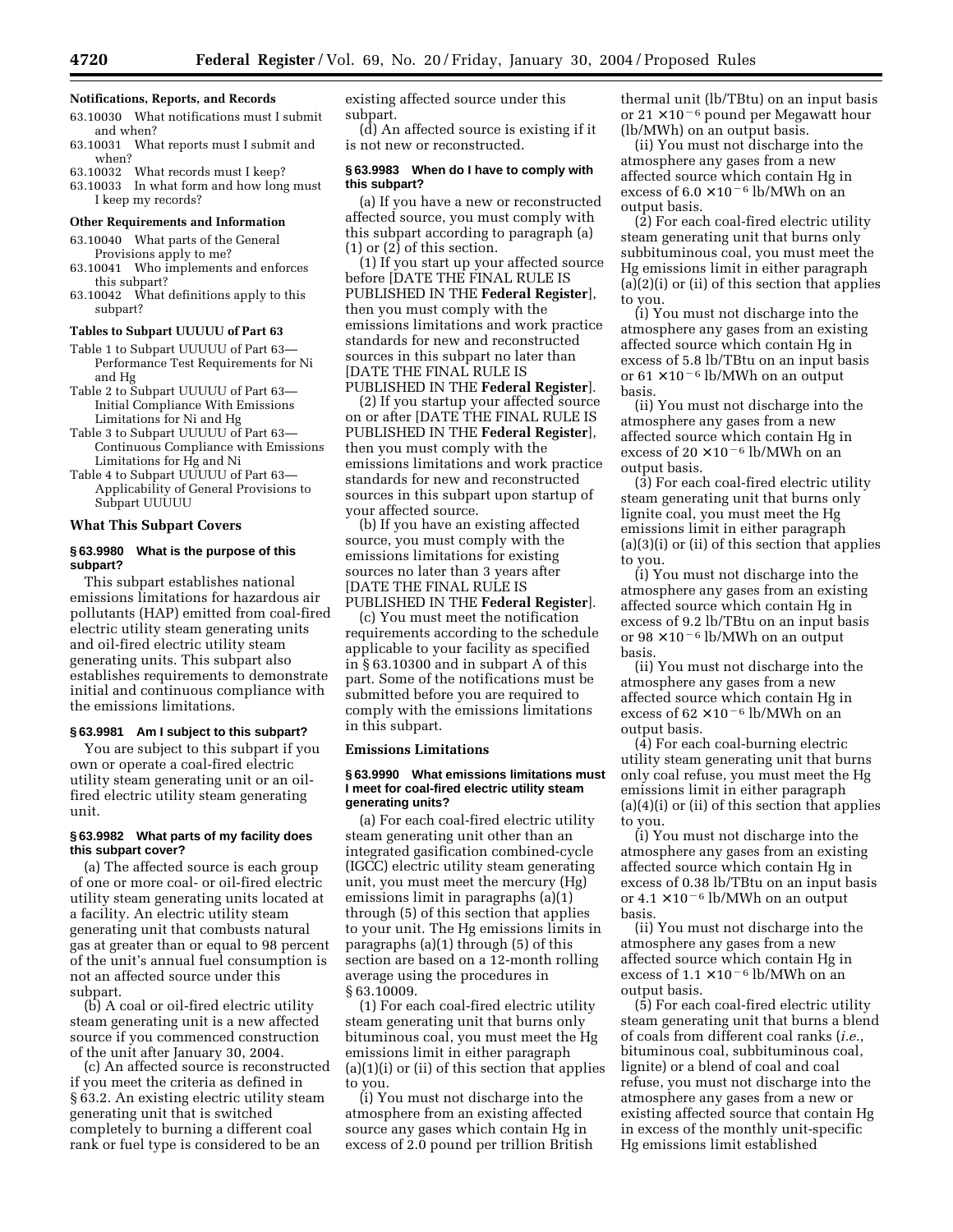according to paragraph (a)(5)(i) or (ii) of this section, as applicable to your unit.

(i) If you operate a coal-fired electric utility steam generating unit that burns a blend of coals from different coal ranks or a blend of coal and coal refuse, you must not discharge into the atmosphere any gases from a new or existing affected source that contain Hg in excess of the computed weighted Hg emissions limit based on the proportion of energy output (in Btu) contributed by each coal type burned during the compliance period and its applicable Hg emissions limit in paragraphs (a)(1) through (4) of this section as determined using Equation 1 of this section. You must meet the weighted Hg emissions limit calculated using Equation 1 of this section by calculating the unit emission rate based on the total Hg loading of the unit and the total Btu or megawatt hours contributed by all fuels burned during the compliance period.

$$
EL_{b} = \frac{\sum_{i=1}^{n} EL_{i} (HH_{i})}{\sum_{i=1}^{n} HH_{i}}
$$
 (Eq. 1)

Where:

- $EL_b$  = Total allowable Hg in lb/MWh (or lb/TBtu) that can be emitted to the atmosphere from any affected source being averaged under the blending provision.
- $EL_i = Hg$  emissions limit for the subcategory that applies to affected source i, lb/MWh (or lb/TBtu).
- $HH<sub>i</sub> = Heat input to, or electricity$ output from, affected source i during the production period related to the corresponding  $H_i$  that falls within the compliance period, gross MWh generated or MMBtu heat input to the electric utility steam generating unit.

n = Number of coal ranks being

averaged for an affected source. (ii) If you operate a coal-fired electric utility steam generating unit that burns a blend of coals from different coal ranks or a blend of coal and coal refuse together with one or more nonregulated, supplementary fuels, you must not discharge into the atmosphere any gases from the unit that contain Hg in excess of the computed weighted Hg emission limit based on the proportion of energy output (in Btu) contributed by each coal type burned during the compliance period and its applicable Hg emissions limit in paragraphs (a)(1) through (4) of this section as determined using Equation 1 of this section. You must meet the weighted Hg emissions limit calculated using Equation 1 of this section by calculating the unit emission

rate based on the total Hg loading of the unit and the total Btu or megawatt hours contributed by both regulated and nonregulated fuels burned during the compliance period.

(b) For each IGCC electric utility steam generating unit, you must meet the Hg emissions limit in either paragraph (b)(1) or (2) of this section that applies to you. The Hg emissions limits in this paragraph are based on a 12-month rolling average using the procedures in § 63.10009.

(1) You must not discharge into the atmosphere any gases from an existing affected source which contain Hg in excess of 19 lb/TBtu on an input basis or 200 x  $10^{-6}$  lb/MWh on an output basis.

(2) You must not discharge into the atmosphere any gases from a new affected source which contain Hg in excess of  $20 \times 10^{-6}$  lb/MWh on an output basis.

### **§ 63.9991 What emissions limitations must I meet for oil-fired electric utility steam generating units?**

(a) For each oil-fired electric utility steam generating unit, you must meet the nickel (Ni) emissions limit in paragraphs (a)(1) and (2) of this section that applies to you, except as provided in paragraph (b) of this section.

(1) You must not discharge into the atmosphere any gases from an existing affected source which contain Ni in excess of 210 lb/TBtu on an input basis or 0.002 lb/MWh on an output basis.

(2) You must not discharge into the atmosphere any gases from a new affected source which contain Ni in excess of 0.0008 lb/MWh on an output basis.

(b) The emissions limit in paragraph (a) of this section does not apply to a new or existing oil-fired electric utility steam generating unit if during the reporting period, to burn 98 percent or more distillate oil exclusively as the fuel for the unit. The emissions limit in paragraph (a) of this section will apply immediately if you subsequently burn a fuel other than distillate oil in the unit.

(c) If you use an electrostatic precipitator (ESP) to meet the applicable Ni emissions limit, you must operate the ESP such that the hourly average voltage and secondary current (or total power input) do not fall below the limit established in the initial or subsequent performance test.

(d) If you use a control device or combination of control devices other than an ESP to meet the applicable Ni emissions limit, or you wish to establish and monitor an alternative operating limit and alternative monitoring parameters for an ESP, you must apply

to the Administrator for approval of alternative monitoring under § 63.8(f).

### **§ 63.9992 What are my compliance options for multiple affected sources?**

(a) If you have two or more coal-fired electric utility steam generating units at your facility that are subject to Hg emission limits in § 63.9990, you may choose to use the emissions averaging compliance approach specified in paragraph (b) of this section as an alternative to complying with the applicable Hg emission limits for each individual unit. You may use emissions averaging only under the conditions specified in paragraphs (a)(1) and (2) of this section.

(1) The emissions averaging compliance approach is applicable to coal-fired electric utility steam generating units subject to the Hg emission limits for existing affected sources under this subpart that are located at a common contiguous facility. The emissions averaging compliance approach is also applicable to coal-fired electric utility stream generating units subject to the Hg emission limits for new affected sources under this subpart as long as they meet the new source limits specified under this subpart.

(2) All of the Hg emission limits used for the emissions averaging compliance approach must meet the applicable limits expressed in the same format (*i.e.*, all of the Hg emission limits must be either the applicable lb/TBtu limit values or the applicable lb/MWh limit values).

(b) If you choose to use the emissions averaging compliance approach, you must meet the requirements specified in paragraphs (b)(1) through (5) of this section.

(1) You must designate your emissions averaging source group by identifying each of the existing coalfired electric utility stream generating units at your facility site to be included in your emissions averaging source group.

(2) You must designate a common Hg emissions limit format to be used for all of the coal-fired electric utility stream generating units in your designated emissions averaging source group (either the lb/TBtu limit format or the lb/MWh limit format).

(3) You must determine the Hg emissions limit value in § 63.9990 for your selected format that is applicable to each of the individual coal-fired electric utility stream generating units in your designated emissions averaging source group.

(4) You must calculate the unitspecific Hg emissions limit for your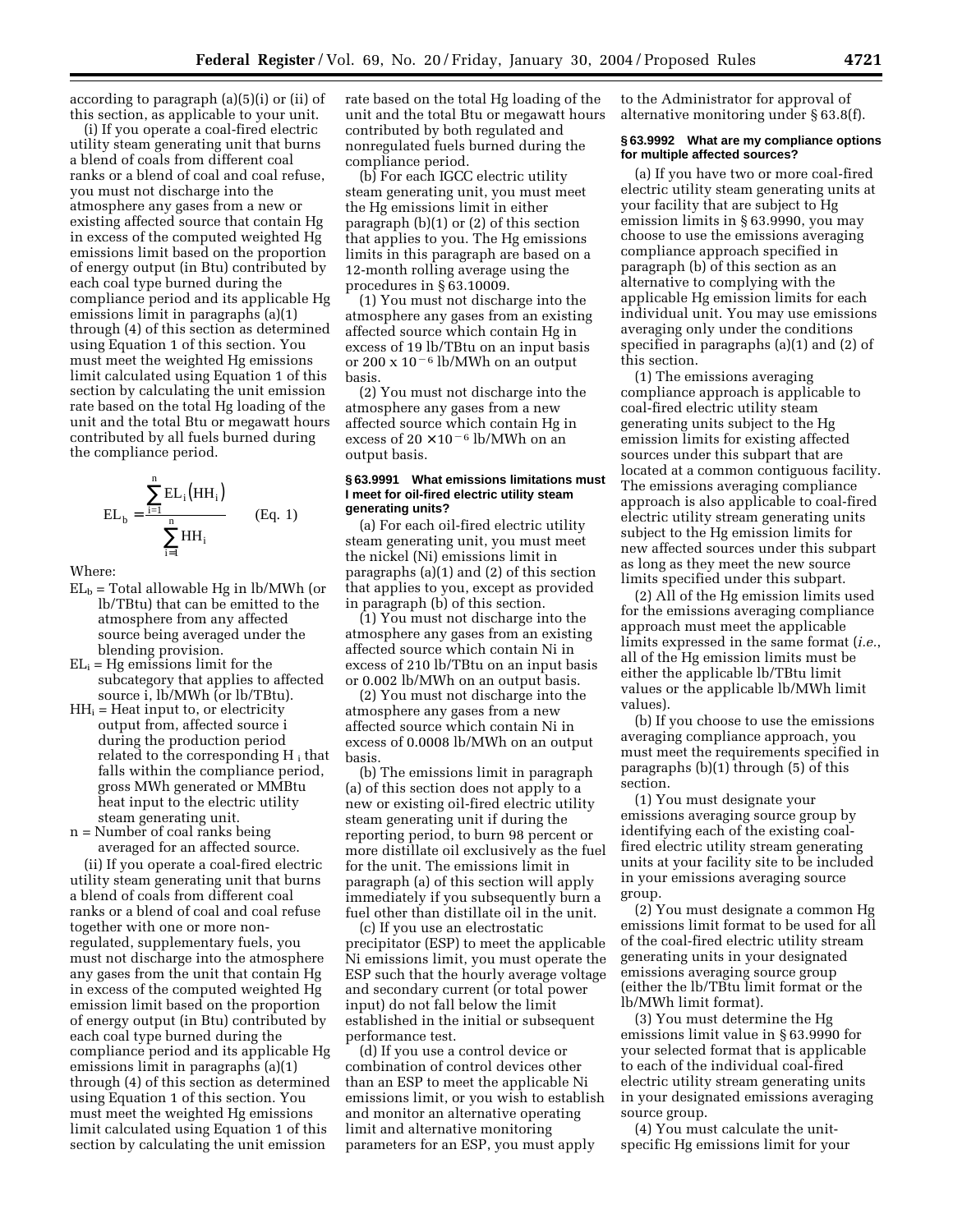designated emissions averaging source group using Equation 1 of this section.

$$
A vEL = \frac{\sum_{i=1}^{n} L_i(V_i)}{\sum_{i=1}^{n} V_i}
$$
 (Eq. 1)

Where:

- AvEL = Total allowable Hg that can be emitted to the atmosphere from all emission sources in the emissions averaging group, lb/MWh or lb/ TBtu;
- $L_i$  = Hg emissions limit for the subcategory that applies to emission source i or the calculated emissions limit derived for an emissions averaging group using Equation 1 of this section, lb/MWh or lb/MMBtu;
- $V_i$  = Volume of production for emissions source i during the production period related to the corresponding Li that falls within the 12-month compliance period, gross MWh generated or MMBtu heat input to the electric utility steam generating unit; and
- n = Number of emissions sources being averaged. This number may apply to individual emissions sources or emissions averaging groups.

(5) You must not discharge into the atmosphere any gases from your designated emissions averaging group that contain Hg in excess of the unitspecific Hg emissions limit established according to paragraph (b)(4) of this section as determined based on a 12 month rolling average using the procedures in § 63.10009.

(c) You may use the emissions averaging compliance approach or revise an existing emissions averaging group at any time after the compliance date by submitting an emissions averaging plan or revision, respectively, using the title V operating permit amendment process specified by the regulating authority. The emissions averaging plan must contain the information specified in paragraphs (c)(1) and (2) of this section.

(1) Identification of each coal-fired electric utility steam generating unit in your designated emissions averaging group and the applicable Hg emissions limit for each unit as determined in paragraph (b) of this section.

(2) The Hg emissions limit for your designated emissions averaging group as determined in paragraph (b) of this section, including all calculations and supporting information.

**General Compliance Requirements**

### **§ 63.10000 What are my general requirements for complying with this subpart?**

(a) You must be in compliance with the emissions limitations (including operating limits) in this subpart at all times, except during periods of startup, shutdown, and malfunction.

(b) You must always operate and maintain your affected source, including air pollution control and monitoring equipment, according to the provisions in § 63.6(e)(1)(i).

(c) For each monitoring system required by this subpart, you must develop and submit to the Administrator for approval a unitspecific monitoring plan according to the requirements in § 63.10008(f).

(d) You must conduct a performance evaluation of each continuous monitoring system (CMS) in accordance with your unit-specific monitoring plan.

(e) You must operate and maintain the CMS in continuous operation according to the unit-specific monitoring plan.

(f) You must develop and implement a written startup, shutdown, and malfunction plan (SSMP) according to the provisions in  $§ 63.6(e)(3)$ .

### **Initial Compliance Requirements**

### **§ 63.10005 By what date must I conduct performance tests or other initial compliance demonstrations?**

(a) For each existing affected source, you must conduct performance tests, set operating limits, and conduct monitoring equipment performance evaluations, as applicable to your source, by the compliance date that is specified for your source in § 63.9983 and according to the applicable provisions in  $\S 63.7(a)(2)$ .

(b) For each new affected source, you must conduct performance tests, set operating limits, and conduct monitoring equipment performance evaluations, as applicable to your source, within 180 days after the compliance date that is specified for your source in § 63.9983 and according to the provisions in  $\S 63.7(a)(2)$ .

# **§ 63.10006 When must I conduct subsequent performance tests?**

For each affected oil-fired electric utility steam generating units subject to a Ni emissions limit in this subpart, you must conduct a subsequent performance test at least once each year to demonstrate compliance and include the results in the next semiannual compliance report.

### **§ 63.10007 What performance test procedures must I use?**

(a) For each affected oil-fired electric utility steam generating unit subject to a Ni emissions limit under this subpart, you must conduct each performance test to demonstrate compliance with the applicable emissions limit according to the requirements in paragraphs (a)(1) through (4) of this section.

(1) You must conduct each performance test according to § 63.7(c), (d), (f), and (h) and the procedures in Table 1 to this subpart. You must also develop a site-specific test plan according to the requirements in  $§ 63.7(c).$ 

(2) You must conduct each performance test at the representative process operating conditions that are expected to result in the highest emissions of Ni, and you must demonstrate initial compliance and establish your operating limits based on this test.

(3) You may not conduct performance tests during periods of startup, shutdown, or malfunction.

(4) You must conduct three separate test runs for each performance test required in this section, as specified in § 63.7(e)(3). Each test run must last at least 1 hour.

(b) You must submit a Notification of Compliance Status report containing the results of the initial or annual compliance demonstration according to the requirements in § 63.10031(b).

### **§ 63.10008 What are my monitoring, installation, operation, and maintenance requirements?**

(a) If you use an ESP to meet a Ni limit in this subpart, you must install and operate a continuous parameter monitoring system (CPMS) to measure and record the voltage and secondary current (or total power input) to the control device.

(b) You must install, operate, and maintain each CPMS by the compliance date specified in § 63.9983 according to the requirements in paragraphs (b)(1) through (3) of this section.

(1) Each CPMS must complete a minimum of one cycle of operation for each successive 15-minute period. You must have a minimum of four successive cycles of operation to have a valid hour of data.

(2) Each CPMS must determine the 1 hour block average of all recorded readings.

(3) You must record the results of each inspection, calibration, and validation check for a CPMS.

(c) You must install and operate a continuous emissions monitoring system (CEMS) to measure and record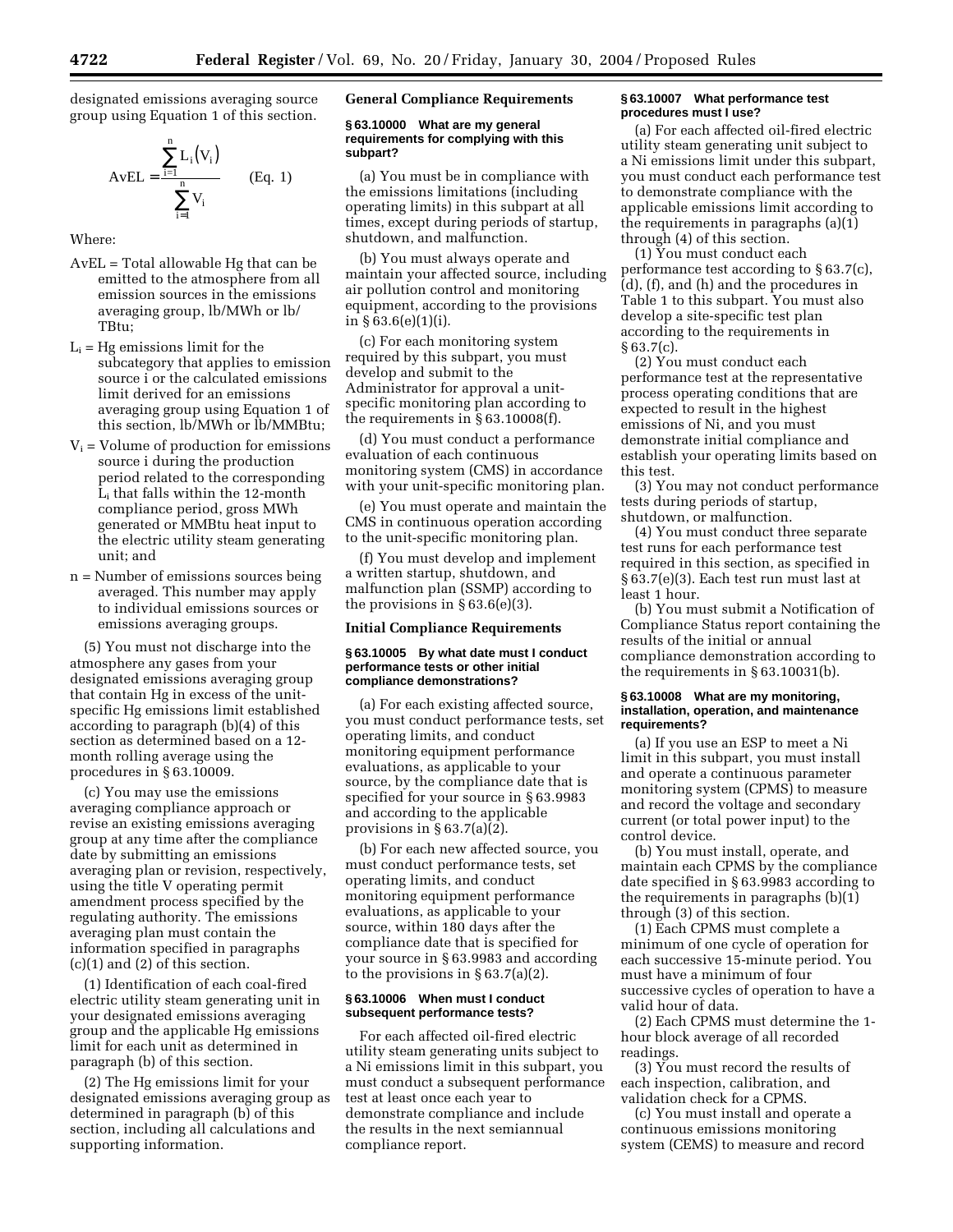the concentration of Hg in the exhaust gases from each stack.

(d) You must install, operate, and maintain each CEMS by the compliance date specified in § 63.9983 according to the requirements in paragraphs (d)(1) through (4) of this section.

(1) You must install, operate, and maintain each CEMS according to Performance Specification 12A in 40 CFR part 60, appendix B.

(2) You must conduct a performance evaluation of each CEMS according to the requirements of § 63.8 and Performance Specification 12A in 40 CFR part 60, appendix B. id.

(3) You must operate each CEMS according to the requirements in paragraphs (d)(3)(i) through (iv) of this section.

(i) As specified in  $63.8(c)(4)(ii)$ , each CEMS must complete a minimum of one cycle of operation (sampling, analyzing, and data recording) for each successive 15-minute period.

(ii) You must reduce CEMS data as specified in  $\S 63.8(g)(2)$ .

(iii) Each CEMS must determine and record the 1 hour average emissions using all the hourly averages collected for periods during which the CEMS is not out of control.

(iv) You must record the results of each inspection, calibration, and validation check.

(4) The provisions in paragraphs  $(d)(4)(i)$  through  $(iv)$  of this section apply to data collection periods for your Hg CEMS.

(i) A complete day of data for continuous monitoring is 18 hours or more in a 24-hour period.

(ii) A complete month of data for continuous monitoring is 21 days or more in a calendar month.

(iii) If you collect less than 21 days of continuous emissions data, you must discard the data collected that month and replace that data with the mean of the individual monthly emission rate values determined in the last 12 months.

(iv) If you collect less than 21 days per monthly period of continuous data again in that same 12-month rolling average cycle, you must discard the data collected that month and replace that data with the highest individual monthly emission rate determined in the last 12 months.

(e) As an alternative to the CEMS required in paragraph (c) of this section, the owner or operator must monitor Hg emissions using Method 324 in 40 CFR part 63, appendix A.

(f) You must prepare and submit to the Administrator for approval a unitspecific monitoring plan for each monitoring system. You must comply with the requirements in your plan. The plan must address the requirements in paragraphs (f)(1) through (6) of this section.

(1) Installation of the CMS sampling probe or other interface at a measurement location relative to each affected process unit such that the measurement is representative of control of the exhaust emissions (*e.g.*, at or downstream of the last control device);

(2) Performance and equipment specifications for the sample interface, the pollutant concentration or parametric signal analyzer, and the data collection and reduction systems;

(3) Performance evaluation procedures and acceptance criteria (*e.g.*, calibrations);

(4) Ongoing operation and maintenance procedures in accordance with the general requirements of § 63.8(c)(1), (3), and (4)(ii);

(5) Ongoing data quality assurance procedures in accordance with the general requirements of § 63.8(d); and

(6) Ongoing recordkeeping and reporting procedures in accordance with the general requirements of  $\S 63.10(c)$ ,  $(e)(1)$  and  $(e)(2)(i)$ .

(g) Quarterly accuracy determinations and daily calibration drift tests for gaseous Hg CEMS shall be performed in accordance with Procedure 1 (appendix F of 40 CFR part 60). Annual relative accuracy test audits (RATAs) for Hg sorbent trap monitoring systems shall also be performed in accordance with Procedure 1.

## **§ 63.10009 How do I demonstrate initial compliance with the emissions limitations?**

(a) You must demonstrate initial compliance with each emission limitation in § 63.9990 that applies to you according to Table 2 to this subpart.

(b) If you elect to comply with an emissions limit using emissions averaging according to the requirements in § 63.9992, you must demonstrate

$$
ER_{cogen} = \frac{E}{\left( (V_{grid}) + \left( \frac{V_{process}}{2} \right) \right)}
$$
 (Eq. 2)

compliance with the emissions limit established for each emissions averaging group for the 12-month compliance period using Equation 1 of this section.

$$
AvH = \frac{\sum_{i=1}^{n} H_i}{\sum_{i=1}^{n} V_i}
$$
 (Eq. 1)

Where:

- AvH = Total Hg emitted for the 12 month compliance period, lb/MWh or lb/MMBtu;
- $H<sub>i</sub>$  = Total mass of measured Hg from AvEL emissions averaging group i during the 12-month compliance period, lb;
- $V_i$  = Total volume of production from AvEL emissions averaging group i during 12-month compliance period, gross MWh generated or MMBtu heat input to the electric utility steam generating unit; and
- n = Number of emission sources in the emissions averaging group or number of emission averaging groups.

(c) If your affected electric utility steam generating unit is also a cogeneration unit, you must use the procedures in paragraphs (c)(1) and (2) of this section to calculate emission rates based on electrical output to the grid plus half of the equivalent electrical energy in the unit's process stream.

(1) All conversions from Btu/hr unit input to MWe unit output must use equivalents found in 40 CFR part 60.40(a)(1) for electric utilities (*i.e.*, 250 million Btu/hr input to an electric utility steam generating unit is equivalent to 73 MWe input to the electric utility steam generating unit); 73 MWe input to the electric utility steam generating unit is equivalent to 25 MWe output from the boiler electric utility steam generating unit; therefore, 250 million Btu input to the electric utility steam generating unit is equivalent to 25 MWe output from the electric utility steam generating unit).

(2) You must use the Equation 2 of this section to determine the cogeneration Hg or Ni emission rate over a specific compliance period.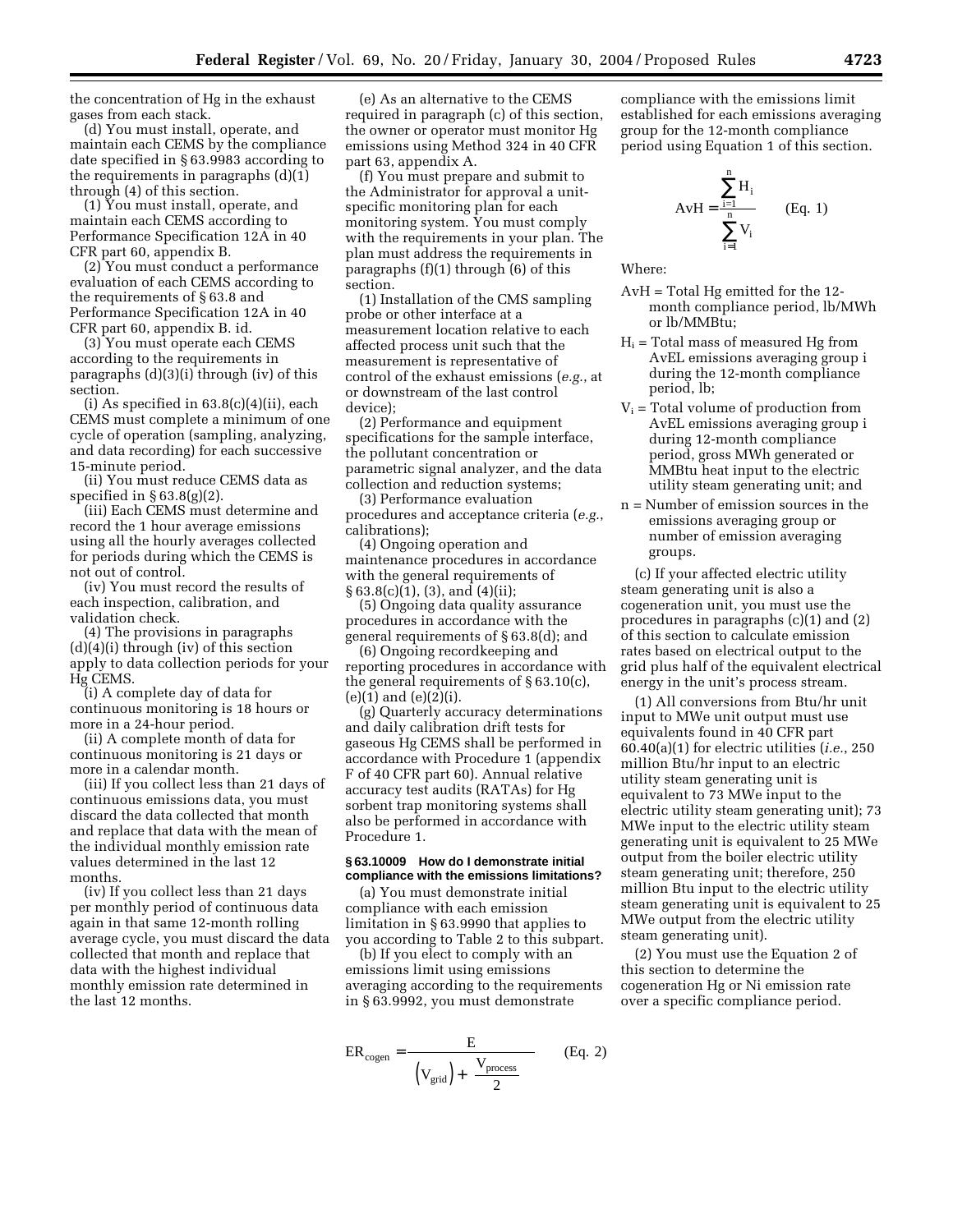Where:

 $ER_{cogen} = Cogeneration Hg$  or Ni emission rate over a compliance period in lb/MWh (or lb Hg/TBtu);

 $E = M$ ass of Hg or Ni emitted from the stack over the same compliance period (lb Hg or lb Ni);

 $V_{grid}$  = Amount of energy sent to the grid over the same compliance period (MWh or TBtu); and

 $V<sub>process</sub> = A$ mount of energy converted to steam for process use over the same compliance period (MWh or TBtu). (d) If your coal-fired electric utility

steam generating unit is subject to an Hg limit in § 63.9990, you must determine initial compliance according to the applicable requirements in paragraphs  $(d)(1)$  through  $(4)$  of this section.

(1) Begin compliance monitoring on the effective date of this subpart.

(2) If you use a CEMS, determine the 12-month rolling average Hg emission rate according to the applicable procedures in paragraphs (d)(2)(i) through (iii) of this section.

(i) Calculate the total mass of Hg emissions over a month (M), in micrograms  $(\mu g)$ , using Equation 3 of this section.

$$
M = \int_0^t C(t)V(t)dt
$$
 (Eq. 3)

Where:

- $M = Total mass of Hg emissions, (µg);$
- $C =$  Concentration of Hg recorded by CEMS per Performance Specification 12A, micrograms per dry standard cubic meter (µg/dscm);
- V = Volumetric flow rate recorded at the same frequency as the CEMS reading for the Hg concentration indicated in Performance Specification 12A, cubic meters per hour (dscm/hr); and
- t = total time period over which mass measurements are collected, (hr).

(ii) Calculate the Hg emission rate for an input-based limit (lb/TBtu) using Equation 4 of this section.

$$
ER = \frac{M \times \text{conversion factor}}{TP}
$$
 (Eq. 4)

Where:

 $ER = Hg$  emission rate, (lb/TBtu); M = Total mass of Hg emissions,

micrograms (µg);

Conversion factor =  $2.205 \times$ 

10 minus;9, used to convert micrograms to pounds; and

 $TP_{input-based} = Total power, (TBtu).$ 

(iii) Calculate the Hg emission rate for an output-based limit (lb/MWh) using Equation 5 of this section:

$$
ER = \frac{M \times \text{conversion factor}}{\text{TP}_{\text{output-based}}} \qquad (Eq. 5)
$$

Where:

 $ER = Hg$  emission rate, (lb/MWh);

 $M = Total mass of Hg emissions, (µg);$ 

Conversion factor =  $2.205 \times$ 

10 minus;9; and

 $TP_{\text{output-based}} = Total power$ , megawatthours (MWh).

(3) If you use Method 324 (40 CFR part 63, appendix A), determine the 12 month rolling average Hg emission rate according to the applicable procedures in paragraphs (d)(3)(i) through (v) of this section.

(i) Sum the Hg concentrations for the emission rate period, (µg/dscm).

(ii) Calculate the total volumetric flow for the emission rate period, (dscm).

(iii) Multiply the total Hg concentration times the total volumetric flow to obtain the total mass of Hg for the emissions rate period in micrograms.

(iv) Calculate the Hg emissions rate for an input-based limit (lb/TBtu) using Equation 4 of this section.

(v) Calculate the Hg emissions rate for an output-based limit (lb/MWh) using Equation 5 of this section.

(4) Report the 12-month rolling average Hg emissions rate in the first semiannual compliance report.

(e) If your oil-fired unit is subject to a Ni emissions limit in § 63.9991, you must determine initial compliance using the applicable procedures in paragraphs (e)(1) through (3) of this section.

(1) Begin compliance monitoring on the effective date of this subpart.

(2) Use the applicable procedures in paragraphs (e)(2)(i) through (v) of this section to convert the Method 29 Ni measurement to the selected format.

(i) Sum the Ni concentrations obtained from the Method 29 test runs, milligrams per dscm (mg/dscm).

(ii) Calculate the total volumetric flow obtained during the Method 29 test runs, (dscm).

(iii) Multiply the total Ni concentration times the total volumetric flow for the duration of the initial compliance testing period to obtain the total mass of Ni in milligrams.

(iv) Calculate the input-based Ni emissions rate in a lb/TBtu format using Equation 6 of this section.

$$
ER = \frac{M \times \text{conversion factor}}{\text{TP}_{\text{input-based}}} \qquad (Eq. 6)
$$

Where:

ER = Ni emissions rate, (lb/TBtu);

- $M = Total mass of Ni emissions, (mg);$ Conversion factor =  $2.205 \times 10^{-6}$ , used to convert milligrams to pounds;
	- and

 $TP_{input-based} = Total power, (TBtu).$ 

(v) Calculate the output-based Ni emissions rate in a lb/MWh format using Equation 7 of this section.

$$
ER = \frac{M \times \text{conversion factor}}{\text{TP}_{\text{output-based}}} \qquad (Eq. 7)
$$

Where:

 $ER = Ni$  emissions rate, (lb/MWh):  $M = Total mass of Ni emissions, (mg);$ Conversion factor = 2.205 x  $10^{-6}$  and  $TP_{\text{output-based}} = \text{Total power}, (\text{MWH}).$ 

(f) You must submit the Notification of Compliance Status report containing the results of the initial compliance demonstration according to the requirements in § 63.10030(e).

### **Continuous Compliance Requirements**

#### **§ 63.10020 How do I monitor and collect data to demonstrate continuous compliance?**

(a) Except for monitor malfunctions, associated repairs, and required quality assurance or control activities (including, as applicable, calibration checks and required zero and span adjustments), you must monitor continuously (or collect data at all required intervals) at all times that the affected source is operating.

(b) You may not use data recorded during monitoring malfunctions, associated repairs, or required quality assurance or control activities, in data averages and calculations used to report emission or operating levels. You must use all the data collected during all other periods in assessing the operation of the control device and associated control system.

(c) A monitoring malfunction is any sudden, infrequent, not reasonably preventable failure of the monitoring system to provide valid data. Monitoring failures that are caused in part by poor maintenance or careless operation are not malfunctions. Any period for which the monitoring system is out-of-control and data are not available for required calculations constitutes a deviation from the monitoring requirements.

#### **§ 63.10021 How do I demonstrate continuous compliance with the emissions limitations?**

(a) You must demonstrate continuous compliance with each emission limitation that applies to you according to the methods specified in Table 3 to this subpart.

(b) During periods of startup, shutdown, and malfunction, you must operate in accordance with the startup, shutdown, and malfunction plan as required in § 63.10000(f).

(c) Consistent with §§ 63.6(e) and 63.7(e)(1), deviations that occur during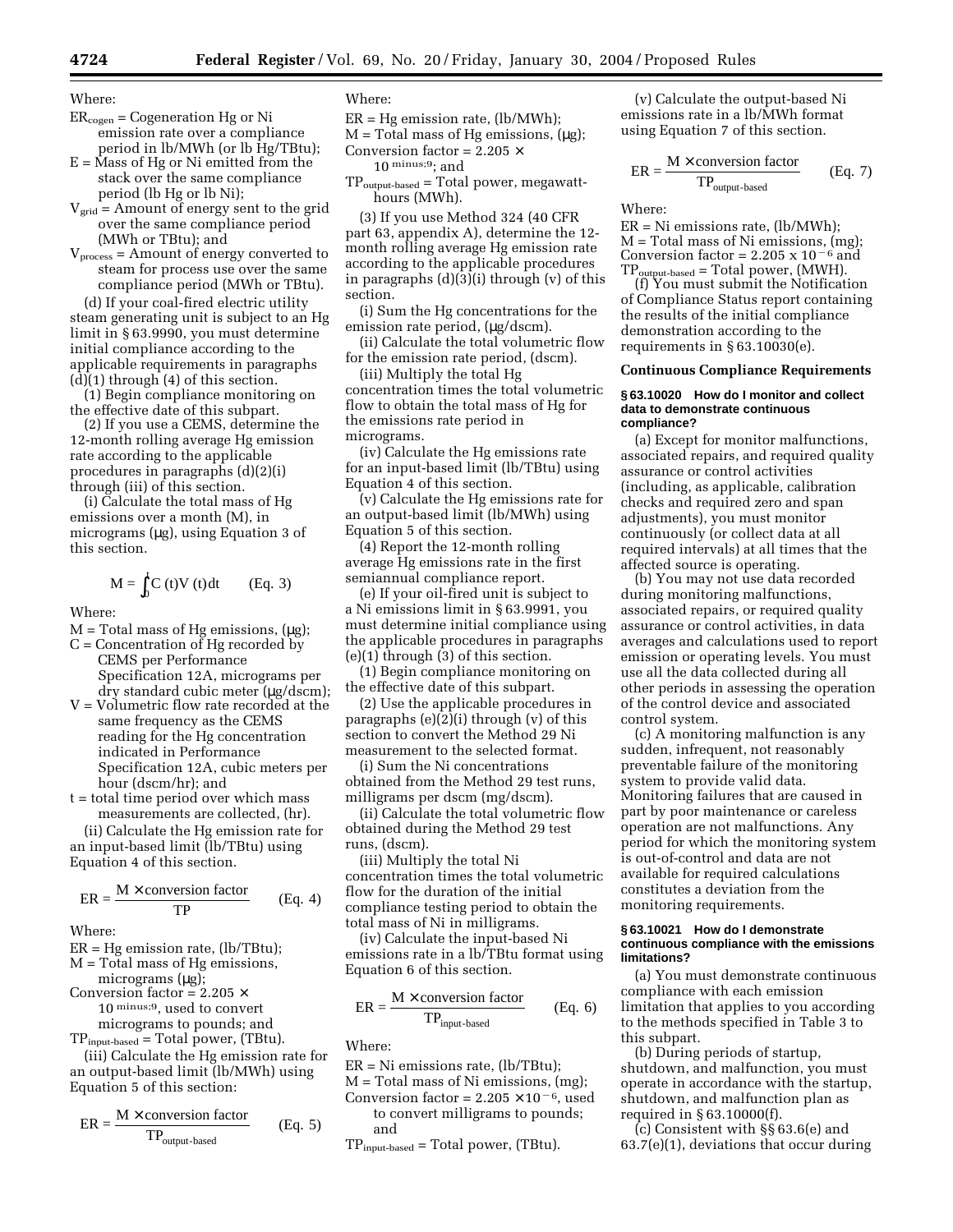a period of startup, shutdown, or malfunction are not violations if you demonstrate to the Administrator's satisfaction that you were operating in accordance with the startup, shutdown, and malfunction plan. The Administrator will determine whether deviations that occur during a period of startup, shutdown, or malfunction are violations, according to the provisions in § 63.6(e).

#### **Notification, Reports, and Records**

#### **§ 63.10030 What notifications must I submit and when?**

(a) You must submit all of the notifications in §§ 63.6(h)(4) and (5), 63.7(b) and (c), 63.8(e), 63.8(f)(4) and (6), and 63.9(b) through (h) that apply to you by the dates specified. Except as provided in paragraph (f) of this section, if you comply with the requirements in § 63.9991(b) for switching fuel, you must notify the Administrator in writing at least 30 days prior to using a fuel other than distillate oil.

(b) As specified in § 63.9(b)(2), if you operate an affected source before [DATE OF PUBLICATION OF THE FINAL RULE IN THE **Federal Register**], you must submit an Initial Notification not later than 120 days after [DATE THE FINAL RULE IS PUBLISHED IN THE **Federal Register**]. The Initial Notification must include the information required in paragraphs (b)(1) through (4) of this section, as applicable.

(1) The name and address of the owner or operator;

(2) The address (*i.e.*, physical location) of the affected source;

(3) An identification of the relevant standard, or other requirement, that is the basis of the notification and the source's compliance date;

(4) A brief description of the nature, size, design and method of operation of the source and an identification of the types of emission points within the affected source subject to the requirements and the Hg or Ni pollutant being emitted.

(c) If you startup your new or reconstructed affected source on or after [DATE THE FINAL RULE IS PUBLISHED IN THE **Federal Register**], you must submit an Initial Notification not later than 120 days after you become subject to this subpart. The Initial Notification must include the information required in paragraphs  $(c)(1)$  through  $(4)$  of this section, as applicable.

(1) The name and address of the owner or operator;

(2) The address (*i.e.*, physical location) of the affected source;

(3) An identification of the relevant standard, or other requirement, that is the basis of the notification and the source's compliance date;

(4) A brief description of the nature, size, design and method of operation of the source and an identification of the types of emission points within the affected source subject to the requirements and the Hg or Ni pollutant being emitted.

(d) If you are required to conduct a performance test, you must submit a notification of intent to conduct a performance test at least 60 days before the performance test is scheduled to begin as required in § 63.7(b)(1).

(e) If you are required to conduct a performance test or other initial compliance demonstration as specified in § 63.10007, you must submit a Notification of Compliance Status report according to  $\S 63.9(h)(2)(ii)$  and the requirements specified in paragraphs  $(e)(1)$  through  $(3)$  of this section.

(1) For each initial compliance demonstration, you must submit the Notification of Compliance Status report, including all performance test results, before the close of business on the 60th day following the completion of the performance test and/or other initial compliance demonstrations according to  $\S 63.10(d)(2)$ .

(2) The Notification of Compliance Status report must contain all the information specified in paragraphs (e)(2)(i) through (iv) of this section, as applicable.

(i) A description of the affected source(s) including identification of which subcategory the source is in, the capacity of the source, a description of the add-on controls used on the source description of the fuel(s) burned, and justification for the worst-case fuel burned during the performance test.

(ii) Summary of the results of all performance tests, fuel analyses, and calculations conducted to demonstrate initial compliance including all established operating limits.

(iii) A signed certification that you have met all applicable emissions limitations, including any emission limitation for an emissions averaging group.

(iv) If you had a deviation from any emission limitation, you must also submit a description of the deviation, the duration of the deviation, and the corrective action taken in the Notification of Compliance Status report.

(f) If you comply with the requirements in § 63.9991(b) by using distillate fuel, and you must switch fuel because of an emergency, you must notify the Administrator in writing

within 30 days of using a fuel other than distillate oil.

#### **§ 63.10031 What reports must I submit and when?**

(a) Compliance report due dates. Unless the Administrator has approved a different schedule for submission of reports under § 63.10(a), you must submit a semiannual compliance report to the permitting authority according to the requirements in paragraphs (a)(1) through (5) of this section.

(1) The first compliance report must cover the period beginning on the compliance date that is specified for your affected source in § 63.9983 and ending on June 30 or December 31, whichever date comes first after the compliance date that is specified for your affected source in § 63.9983.

(2) The first compliance report must be postmarked or delivered no later than July 31 or January 31, whichever date comes first after the first compliance report is due.

(3) Each subsequent compliance report must cover the semiannual reporting period from January 1 through June 30 or the semiannual reporting period from July 1 through December 31.

(4) Each subsequent compliance report must be postmarked or delivered no later than July 31 or January 31, whichever date comes first after the end of the semiannual reporting period.

(5) For each affected source that is subject to permitting regulations pursuant to 40 CFR part 70 or 40 CFR part 71, and if the permitting authority has established dates for submitting semiannual reports pursuant to 40 CFR 70.6(a)(3)(iii)(A) or 40 CFR 71.6(a)(3)(iii)(A), you may submit the first and subsequent compliance reports according to the dates the permitting authority has established instead of according to the dates in paragraphs (a)(1) through (4) of this section.

(b) Compliance report contents. The compliance report must contain the information required in paragraphs (b)(1) through (5) of this section and, as applicable, paragraphs (b)(6) through (10) of this section.

(1) Company name and address.

(2) Statement by a responsible official with that official's name, title, and signature, certifying the truth, accuracy, and completeness of the content of the report.

(3) Date of report and beginning and ending dates of the reporting period.

(4) A summary of the results of the annual performance tests and documentation of any operating limits that were reestablished during this test, if applicable.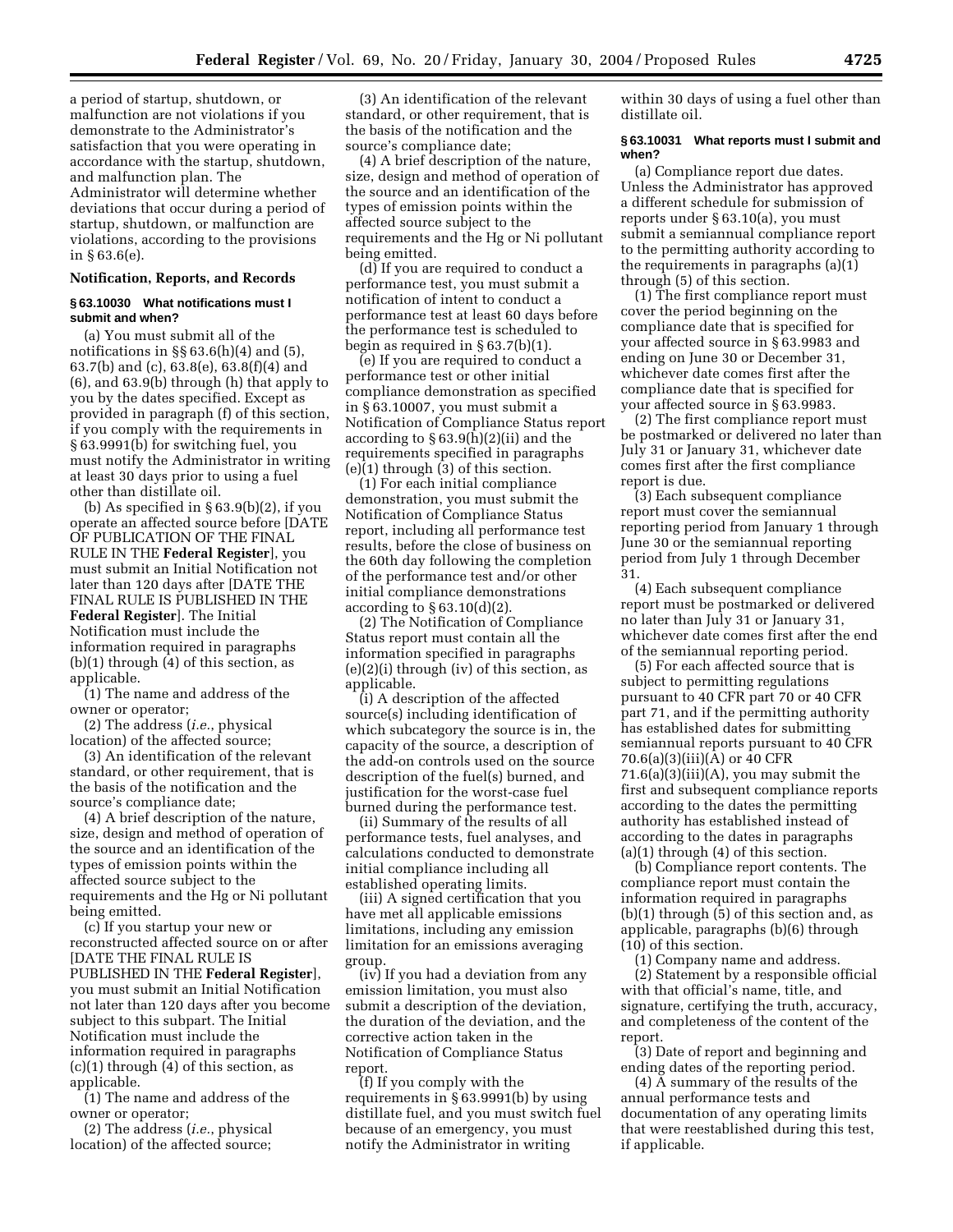(5) If you had a startup, shutdown, or malfunction during the reporting period and you took actions consistent with your SSMP, the compliance report must include the information in § 63.10(d)(5)(i).

(6) If there are no deviations from any emission limitation (emissions limit or operating limit) in this subpart that apply to you, a statement that there were no deviations from the emissions limitations during the reporting period.

(7) If there were no periods during which a CMS, including CEMS or CPMS, was out-of-control as specified in § 63.8(c)(7), a statement that there were no periods during which the CMS were out-of-control during the reporting period.

(8) For each deviation from an emission limitation (emissions limit or operating limit) in this subpart that occurs at an affected source where you are not using a CMS to comply with that emission limitation, the compliance report must contain the information in paragraphs (b)(8)(i) through (iii) of this section. This includes periods of startup, shutdown, and malfunction.

(i) The total operating time of each affected source during the reporting period.

(ii) Information on the number, duration, and cause of the deviation (including unknown cause) as applicable and the corrective action taken.

(iii) A copy of the test report if the annual performance test showed a deviation from the Ni emissions limit or a deviation from the Hg emissions limit.

(9) For each deviation from an emission limitation (emissions limit or operating limit) in this subpart occurring at an affected source where you are using a CMS to comply with that emission limitation, you must include the information in paragraphs (b)(9)(i) through (xii) of this section. This includes periods of startup, shutdown, and malfunction and any deviations from your unit-specific monitoring plan as required in § 63.10000(c).

(i) The date and time that each malfunction started and stopped and description of the nature of the deviation (*i.e.*, what you deviated from).

(ii) The date and time that each CMS was inoperative, except for zero (lowlevel) and high-level checks.

(iii) The date, time, and duration that each CMS was out-of-control, including the information in  $\S 63.8(c)(8)$ .

(iv) The date and time that each deviation started and stopped, and whether each deviation occurred during a period of startup, shutdown, or malfunction or during another period.

(v) A summary of the total duration of the deviation during the reporting period and the total duration as a percent of the total source operating time during that reporting period.

(vi) A breakdown of the total duration of the deviations during the reporting period into those that are due to startup, shutdown, control equipment problems, process problems, other known causes, and other unknown causes.

(vii) A summary of the total duration of CMS downtime during the reporting period and the total duration of CMS downtime as a percent of the total source operating time during that reporting period.

(viii) An identification of each parameter that was monitored at the affected source for which there was a deviation, including opacity, carbon monoxide, and operating parameters for wet scrubbers and other control devices.

(ix) A brief description of the source for which there was a deviation.

(x) A brief description of each CMS for which there was a deviation.

(xi) The date of the latest CMS certification or audit for the system for which there was a deviation.

(xii) A description of any changes in CMS, processes, or controls since the last reporting period for the source for which there was a deviation.

(10) A statement that each emissions averaging group was in compliance with its applicable limit during the semiannual reporting period.

(c) Immediate startup, shutdown, and malfunction report. If you had a startup, shutdown, or malfunction during the semiannual reporting period that was not consistent with your SSMP, you must submit an immediate startup, shutdown, and malfunction report according to the requirements of § 63.10(d)(5)(ii).

(d) Part 70 monitoring report. Each affected source that has obtained a title V operating permit pursuant to 40 CFR part 70 or 40 CFR part 71 must report all deviations as defined in this subpart in the semiannual monitoring report required by 40 CFR 70.6(a)(3)(iii)(A) or 40 CFR 71.6(a)(3)(iii)(A). If an affected source submits a compliance report along with, or as part of, the semiannual monitoring report required by 40 CFR  $70.6(a)(3)(iii)(A)$  or 40 CFR 71.6(a)(3)(iii)(A), and the compliance report includes all required information concerning deviations from any emission limitation (including any operating limit), submission of the compliance report satisfies any obligation to report the same deviations in the semiannual monitoring report. However, submission of a compliance report does not otherwise affect any

obligation the affected source may have to report deviations from permit requirements to the permitting authority.

#### **§ 63.10032 What records must I keep?**

(a) You must keep records according to paragraphs (a)(1) through (3) of this section.

(1) A copy of each notification and report that you submitted to comply with this subpart, including all documentation supporting any Initial Notification or Notification of Compliance Status or semiannual compliance report that you submitted, according to the requirements in  $§ 63.10(b)(2)(xiv).$ 

(2) The records in  $\S 63.6(e)(3)(iii)$ through (v) related to startup, shutdown, and malfunction.

(3) Records of performance tests or other compliance demonstrations and performance evaluations as required in  $§ 63.10(b)(2)(viii).$ 

(b) For each monitoring system required by this subpart, you must keep records according to paragraphs (b)(1) through (4) of this section.

(1) Records described in

§ 63.10(b)(2)(vi) through (xi). (2) Previous (*i.e.*, superseded)

versions of the performance evaluation plan as required in § 63.8(d)(3).

(3) Request for alternatives to relative accuracy test for CEMS as required in  $§ 63.8(f)(6)(i).$ 

(4) Records of the date and time that each deviation started and stopped, and whether the deviation occurred during a period of startup, shutdown, or malfunction or during another period.

(c) You must keep the records required in Table 3 to this subpart including records of all monitoring data to show continuous compliance with each emission limitation that applies to you.

#### **§ 63.10033 In what form and how long must I keep my records?**

(a) Your records must be in a form suitable and readily available for expeditious review, according to  $§ 63.10(b)(1).$ 

(b) As specified in  $\S 63.10(b)(1)$ , you must keep each record for 5 years following the date of each occurrence, measurement, maintenance, corrective action, report, or record.

(c) You must keep each record on site for at least 2 years after the date of each occurrence, measurement, maintenance, corrective action, report, or record, according to § 63.10(b)(1). You can keep the records offsite for the remaining 3 years.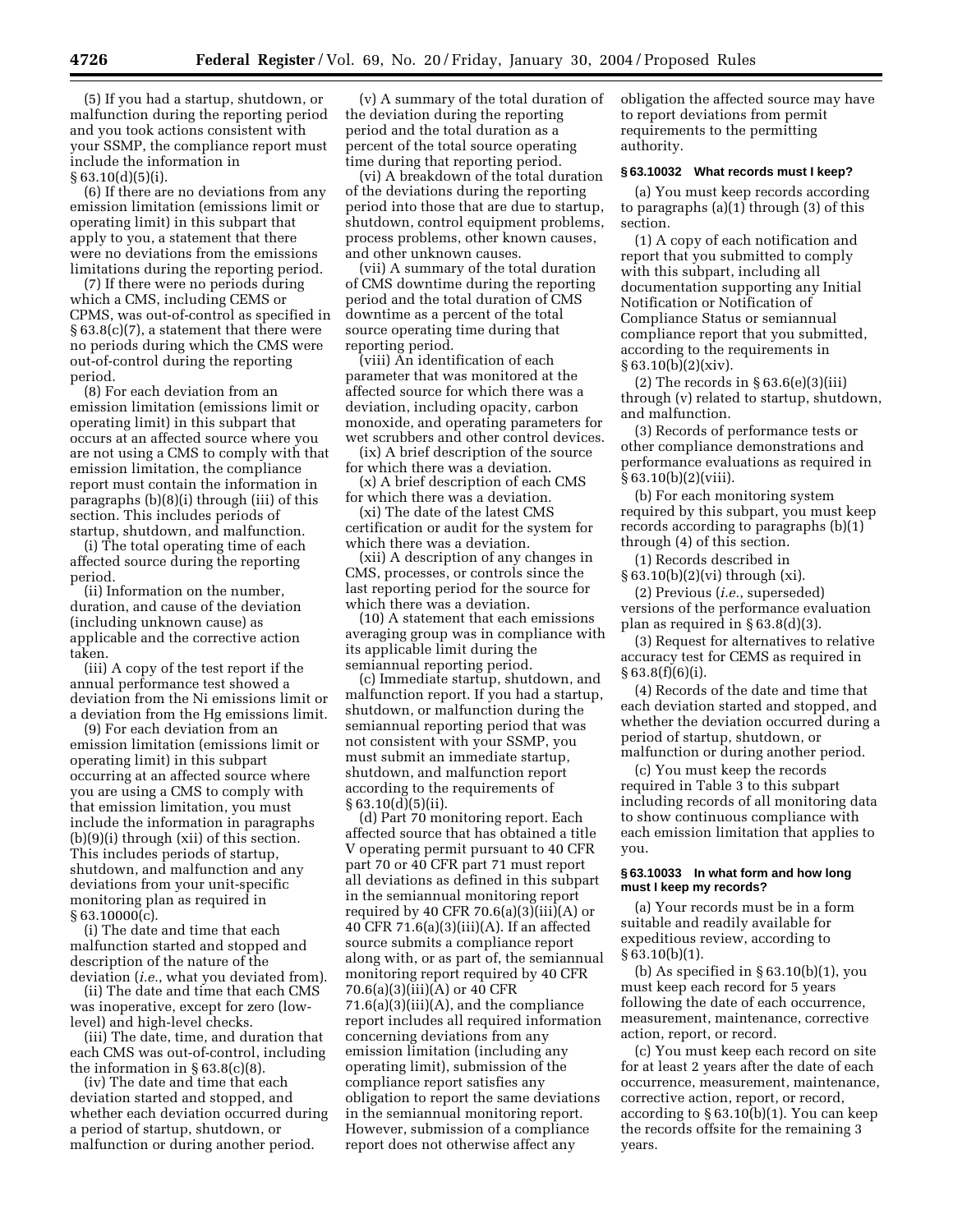## **Other Requirements and Information**

#### **§ 63.10040 What parts of the General Provisions apply to me?**

Table 4 to this subpart shows which parts of the General Provisions in §§ 63.1 through 63.15 apply to you.

## **§ 63.10041 Who implements and enforces this subpart?**

(a) This subpart can be implemented and enforced by the U.S. Environmental Protection Agency (U.S. EPA), or a delegated authority such as your State, local, or tribal agency. If the Administrator has delegated authority to your State, local, or tribal agency, then that agency has the authority to implement and enforce this subpart. You should contact your EPA Regional Office to find out if this subpart is delegated to your State, local, or tribal agency.

(b) In delegating implementation and enforcement authority to this subpart to a State, local, or tribal agency under 40 CFR part 63, subpart E, the authorities contained in paragraph (c) of this section are retained by the Administrator and are not transferred to the State, local, or tribal agency. The U.S. EPA retains oversight of this subpart and can take enforcement actions, as appropriate.

(c) The authorities that will not be delegated to State, local, or tribal agencies are listed in paragraphs (c)(1) through (5) of this section.

(1) Approval of alternatives to the non-opacity emission limits in 63.9990(a) through (g) under § 63.6(g).

(2) Approval of major alternatives to test methods under § 63.7(e)(2)(ii) and (f) and as defined in § 63.90.

(3) Approval of major alternatives to monitoring under § 63.8(f) and as defined in § 63.90.

(4) Approval of major alternatives to recordkeeping and reporting under § 63.10(f) and as defined in § 63.90.

(5) Approval of the unit-specific monitoring plan under § 63.10000(c).

## **§ 63.10042 What definitions apply to this subpart?**

Terms used in this subpart are defined in the Clean Air Act, in § 63.2, and in this section as follows:

*Anthracite coal* means solid fossil fuel classified as anthracite coal by ASTM Designation D388–77, 90, 91, 95, or 98a (incorporated by reference—see 40 CFR 60.17).

*Bituminous coal* means solid fossil fuel classified as bituminous coal by ASTM D388–77, 90, 91, 95, or 98a (incorporated by reference—see 40 CFR 60.17).

*Coal* means all solid fossil fuels classified as anthracite, bituminous, subbituminous, or lignite by ASTM Designation D388–77, 90, 91, 95, or 98a (incorporated by reference—see 40 CFR 60.17).

*Coal refuse* means waste products of coal mining, physical coal cleaning, and coal preparation operations (*e.g.*, culm, gob, etc.) containing coal, matrix material, clay, and other organic and inorganic material.

*Coal-fired electric utility steam generating unit* means an electric utility steam generating unit that burns coal, coal refuse, or a synthetic gas derived from coal either exclusively, in any combination together, or in any combination with other supplemental fuels. Examples of supplemental fuels include, but are not limited to, petroleum coke and tire-derived fuels.

*Combined-cycle gas turbine* means a stationary turbine combustion system where heat from the turbine exhaust gases is recovered by a waste heat boiler.

*Deviation* means any instance in which an affected source subject to this subpart, or an owner or operator of such a source:

(1) Fails to meet any requirement or obligation established by this subpart including, but not limited to, any emission limitation (including any operating limit) or work practice standard;

(2) Fails to meet any term or condition that is adopted to implement an applicable requirement in this subpart and that is included in the operating permit for any affected source required to obtain such a permit; or

(3) Fails to meet any emission limitation (including any operating limit) or work practice standard in this subpart during startup, shutdown, or malfunction, regardless of whether or not such failure is permitted by this subpart.

*Distillate oil* means fuel oils that contain 0.05 weight percent nitrogen or less and comply with the specifications for fuel oil numbers 1 and 2, as defined by the American Society of Testing and Materials in ASTM D396–78, 89, 90, 92, 96, or 98, Standard Specifications for Fuel Oils (incorporated by reference see 40 CFR 60.17).

*Electric utility steam generating unit* means any fossil fuel-fired combustion unit of more than 25 megawatts electric (MWe) that serves a generator that produces electricity for sale. A unit that cogenerates steam and electricity and supplies more than one-third of its potential electric output capacity and more than 25 MWe output to any utility power distribution system for sale is also considered an electric utility steam generating unit.

*Electrostatic precipitator* means an add-on air pollution control device used to capture particulate matter by charging the particles using an electrostatic field, collecting the particles using a grounded collecting surface, and transporting the particles into a hopper.

*Emission limitation* means any emissions limit or operating limit.

*Federally enforceable* means all limitations and conditions that are enforceable by the Administrator, including the requirements of 40 CFR parts 60 and 61, requirements within any applicable State implementation plan, and any permit requirements established under 40 CFR 52.21 or §§ 51.18 and 51.24.

*Fossil fuel* means natural gas, petroleum, coal, and any form of solid, liquid, or gaseous fuel derived from such material for the purpose of creating useful heat.

*Integrated gasification combined cycle (IGCC) electric utility steam generating unit* means a coal-fired electric utility steam generating unit that burns a synthetic gas derived from coal in a combined-cycle gas turbine. No coal is directly burned in the unit during operation.

*Lignite* means solid fossil fuel classified as lignite coal by ASTM D388–77, 90, 91, 95, or 98a (incorporated by reference—see 40 CFR 60.17).

*Oil* means crude oil or petroleum or a liquid fuel derived from crude oil or petroleum, including distillate and residual oil.

*Oil-fired electric utility steam generating unit* means an electric utility steam generating unit that either burns oil exclusively, or burns oil alternately with burning fuels other than oil at other times.

*Residual oil* means crude oil, fuel oil numbers 1 and 2 that have a nitrogen content greater than 0.05 weight percent, and all fuel oil numbers 4, 5 and 6, as defined by the American Society of Testing and Materials in ASTM D396–78, Standard Specifications for Fuel Oils (incorporated by reference—see 40 CFR 60.17).

*Responsible official* means responsible official as defined in 40 CFR 70.2.

*Steam generating unit* means any furnace, boiler, or other device used for combusting fuel for the purpose of producing steam (including fossil-fuel fired steam generators associated with combined-cycle gas turbines; nuclear steam generators are not included).

*Subbituminous coal* means solid fossil fuel that is classified as subbituminous A, B, or C according to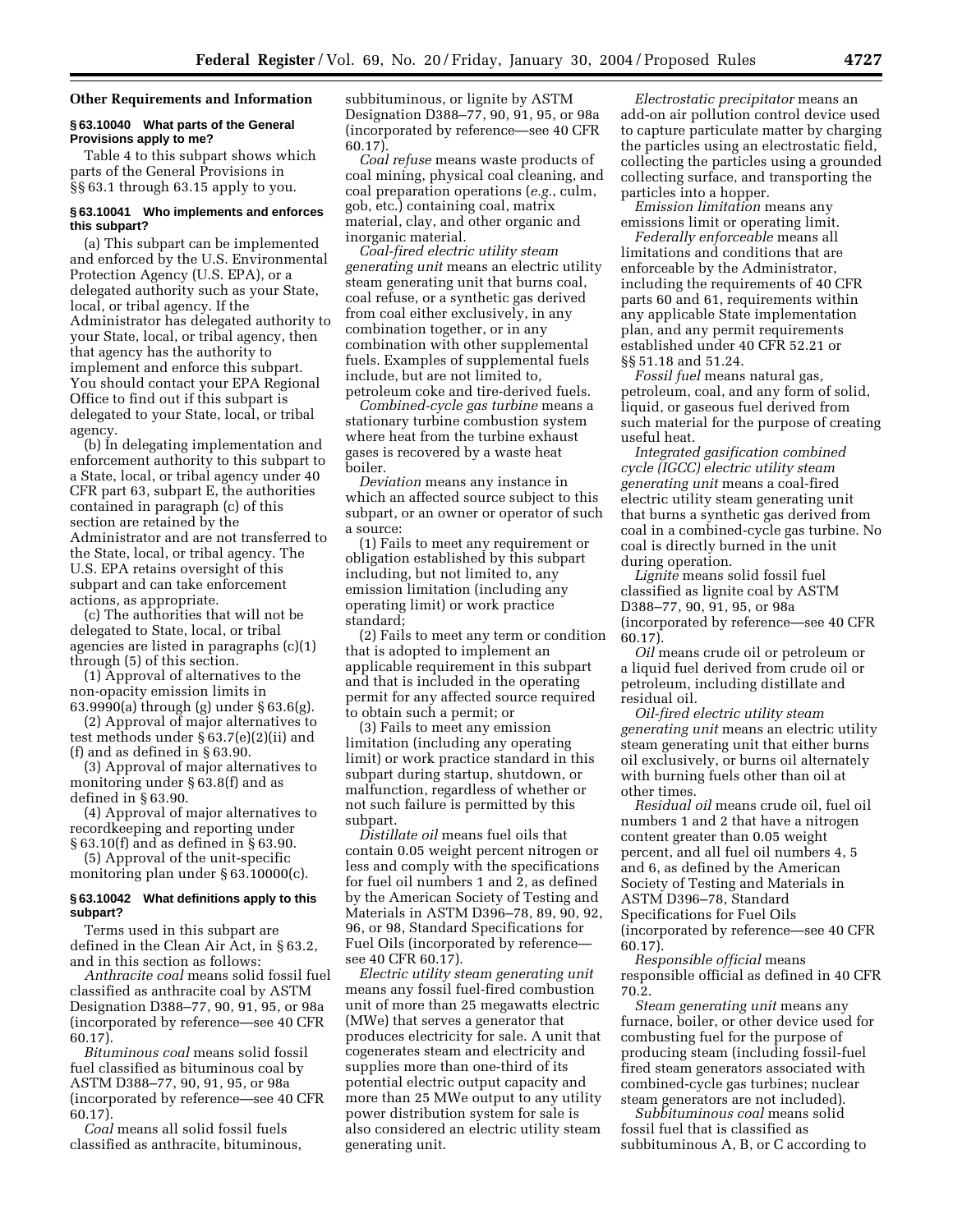the American Society of Testing and Materials (ASTM) Standard Specification for Classification of Coals by Rank D388–77 (incorporated by reference—see 40 CFR 60.17).

## **Tables to Subpart UUUUU of Part 63**

As stated in § 63.10007, you must comply with the following requirements for performance tests:

## TABLE 1 TO SUBPART UUUUU OF PART 63.—PERFORMANCE TEST REQUIREMENTS FOR Ni AND Hg

| For each affected source                                 | You must                                                                                                                                                                                                                | Using this method                                                                                                                                                                                                          | According to the following re-<br>quirements                                                                                                                                                                                                                                                                                                                                                                                                                                                                 |
|----------------------------------------------------------|-------------------------------------------------------------------------------------------------------------------------------------------------------------------------------------------------------------------------|----------------------------------------------------------------------------------------------------------------------------------------------------------------------------------------------------------------------------|--------------------------------------------------------------------------------------------------------------------------------------------------------------------------------------------------------------------------------------------------------------------------------------------------------------------------------------------------------------------------------------------------------------------------------------------------------------------------------------------------------------|
| 1. Subject to Ni emissions limit                         | a. Select sampling port locations<br>and number of traverse points<br>in each stack or duct.                                                                                                                            | Method 1 or 1A (40 CFR part 60,<br>appendix A).                                                                                                                                                                            | Sampling sites must be located at<br>the outlet of the control device<br>(or at the outlet of the emis-<br>sions source if no control de-<br>vice is present) prior to any re-<br>leases to the atmosphere.                                                                                                                                                                                                                                                                                                  |
|                                                          | b. Determine the volumetric flow<br>rate of the stack gas.<br>c. Determine the dry molecular<br>weight of the stack gas.<br>d. Determine the moisture content<br>of the stack gas.<br>e. Determine the Ni concentration | Method 2, 2A, 2C, 2D, 2F, or 2G<br>(40 CFR part 60, appendix A).<br>Method 3A or 3B (40 CFR part<br>60, appendix A).<br>Method 4 (40 CFR part 60, ap-<br>pendix A).<br>Method 29 (40 CFR part 60, ap-<br>pendix A) for Ni. |                                                                                                                                                                                                                                                                                                                                                                                                                                                                                                              |
| 2. Subject to Ni emissions limit and<br>that use an ESP. | Establish operating limits for min-<br>imum voltage and secondary<br>current or total power input.                                                                                                                      | Data from the current and voltage<br>monitors for the ESP and the<br>Ni performance test.                                                                                                                                  | (1) Collect secondary current and<br>voltage or total power input for<br>the ESP every 15 minutes dur-<br>ing the entire period of the<br>three-run Ni performance test.<br>(2) Determine the average sec-<br>ondary current and voltage or<br>total power input by computing<br>the average of all 15 minute<br>readings taken during each test<br>run. You must set the minimum<br>operating limits equal to the<br>minimum 1-hour average val-<br>ues measured during the three-<br>run performance test. |

As stated in § 63.10009, you must show initial compliance with the

emissions limitations according to the following:

## TABLE 2 TO SUBPART UUUUU OF PART 63.—INITIAL COMPLIANCE WITH EMISSIONS LIMITATIONS FOR Ni AND Hg

| For $\ldots$                                                                                     | That is controlled with     | You have demonstrated initial compliance if<br>.                                                                                                                                                                                                                                                                                                                                             |
|--------------------------------------------------------------------------------------------------|-----------------------------|----------------------------------------------------------------------------------------------------------------------------------------------------------------------------------------------------------------------------------------------------------------------------------------------------------------------------------------------------------------------------------------------|
| 1. Each oil-fired unit subject to a Ni emissions<br>limit in $§63.9991$ .                        |                             | i. The average Ni emissions in Ib/TBtu or Ib/<br>MWH over the three-run performance test<br>do not exceed the applicable emissions<br>limit.<br>ii. You have a record of the average sec-<br>ondary current and voltage or total power<br>input of the ESP for each test run over the<br>three-run performance test during which the<br>Ni emissions did not exceed the applicable<br>limit. |
| 2. Each oil-fired unit subject to alternative<br>standard in $\S$ 63.9991(b) for fuel switching. |                             | i. You submit a signed certification in the Noti-<br>fication of Compliance Status report that<br>you burn only distillate oil as the fuel in<br>your unit.<br>ii. You have records demonstrating that you<br>burn only distillate oil as the fuel in your<br>unit.                                                                                                                          |
| 3. Each coal-fired unit subject to Hg emissions<br>limit in §63.9990.                            | Any …………………………………………………………… | You have established a site specific Hg limit<br>according to the procedures in §63.10009<br>and reported the limit in your Notification of<br>Compliance Status.                                                                                                                                                                                                                            |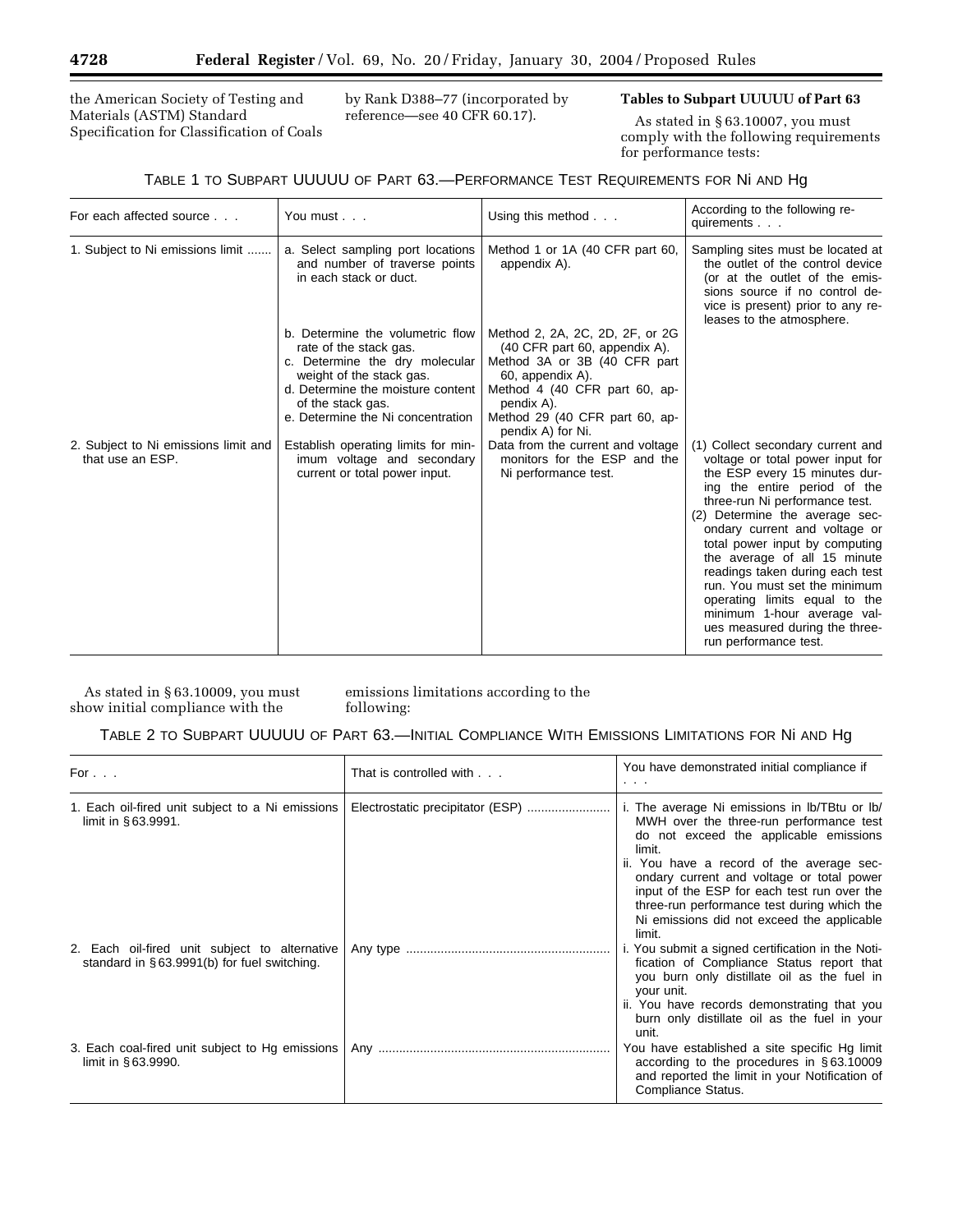As stated in § 63.10021, you must show continuous compliance with the

emissions limitations according to the following:

| TABLE 3 TO SUBPART UUUUU OF PART 63—CONTINUOUS COMPLIANCE WITH EMISSIONS LIMITATIONS FOR HG AND NI |  |
|----------------------------------------------------------------------------------------------------|--|
|----------------------------------------------------------------------------------------------------|--|

| For $\ldots$                                                                                      | That is controlled with | You must demonstrate continuous compliance<br>by $\ldots$                                                                                                                                                                                                                                                                                                                                                                                                                                                                                                                        |
|---------------------------------------------------------------------------------------------------|-------------------------|----------------------------------------------------------------------------------------------------------------------------------------------------------------------------------------------------------------------------------------------------------------------------------------------------------------------------------------------------------------------------------------------------------------------------------------------------------------------------------------------------------------------------------------------------------------------------------|
| i. Each unit subject to Hg emissions limit in<br>§63.9990.                                        |                         | i. Continuously monitoring the hourly average<br>Hg emissions using a CEMS or monitoring<br>and recording the Hg measurements by<br>semicontinous method.<br>ii. Collecting and reducing the monitoring data<br>according to $\S 63.100.20$ .<br>iii. Calculating for each month the monthly<br>rolling average emissions.<br>iv. Maintaining the 12-month rolling average<br>at or below the applicable limit.                                                                                                                                                                  |
| 2. Each unit subject to Ni limit in §63.9991                                                      |                         | i. Collecting and reducing the secondary cur-<br>rent and voltage (or total power input) moni-<br>toring data.<br>ii. Maintaining the hoursly average secondary<br>current and voltage or total power input at<br>or above the limits established in the per-<br>formance test.<br>iii. Conducting performance tests at least<br>once per year and reporting the results in<br>the semiannual compliance report.                                                                                                                                                                 |
| 3. Each unit subject to alternative standard for<br>distillate fuel switching in $\S$ 63.9991(b). |                         | i. Submitting written certifications with each<br>semiannual compliance report according to<br>the requirements in $\S 63.10031(b)$ and<br>keeping records of fuel burned to document<br>compliance.<br>ii. Notifying the Adminsitrator if resume burn-<br>ing fuel other than distillate oil according to<br>the requirements in $\S$ 63.10030(a).<br>iii. If at any time the unit does not meet the al-<br>ternative limit, the owner or operator must<br>immediately comply with the applicable Ni<br>limit, including all initial and continuous<br>compliance requirements. |

As stated in § 63.10040, you must comply with the applicable General Provisions according to the following:

| Citation | Subject                                                  | <b>Brief description</b>                                                                                                                                        | Comments |
|----------|----------------------------------------------------------|-----------------------------------------------------------------------------------------------------------------------------------------------------------------|----------|
|          |                                                          | Initial Applicability Determination; Appli-<br>cability After Standard Established;<br>Permit Requirements; Extensions,<br>Notifications.                       | Yes.     |
|          |                                                          | Definitions for part 63 standards                                                                                                                               | Yes.     |
|          |                                                          | Units and abbreviations for part 63<br>standards.                                                                                                               | Yes.     |
|          |                                                          | Prohibited Activities; Compliance date;<br>Circumvention, Severability.                                                                                         | Yes.     |
|          | Construction/Reconstruction                              | Applicability; applications; approvals                                                                                                                          | Yes.     |
|          |                                                          | GP apply unless compliance extension<br>and GP apply to area sources that<br>become major.                                                                      | Yes.     |
|          | Compliance Dates for New and Recon-<br>structed sources. | Standards apply at effective date; 3<br>years after effective date; upon start-<br>up; 10 years after construction or re-<br>construction commences for 112(f). | Yes.     |
|          |                                                          | Must notify if commenced construction<br>or reconstruction after proposal.                                                                                      | Yes.     |
|          |                                                          |                                                                                                                                                                 |          |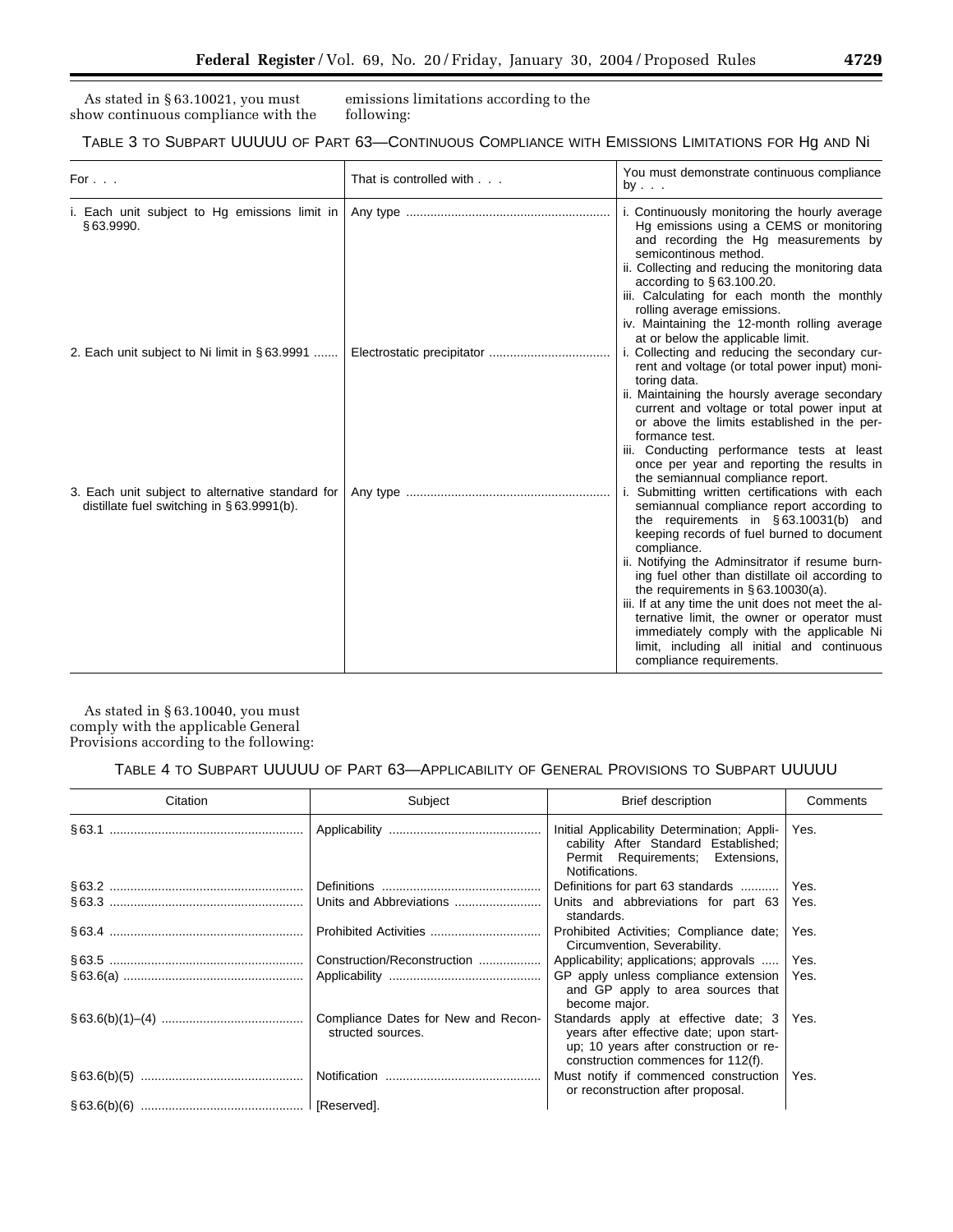۰

| Citation | Subject                                                                                       | <b>Brief description</b>                                                                                                                                                                                                                                                         | Comments |
|----------|-----------------------------------------------------------------------------------------------|----------------------------------------------------------------------------------------------------------------------------------------------------------------------------------------------------------------------------------------------------------------------------------|----------|
|          | Compliance Dates for New and Recon-<br>structed Area Sources That Become<br>Major.            | Area sources that become major must<br>comply with major source standards<br>immediately upon becoming major,<br>regardless of whether required to<br>comply when they were an area<br>source.                                                                                   | Yes.     |
|          | <b>Compliance Dates for Existing Sources</b>                                                  | Comply according to date in subpart,<br>which must be no later than 3 years<br>after effective date and for 112(f)<br>standards, comply within 90 days of<br>effective date unless compliance ex-<br>tension.                                                                    | Yes.     |
|          | [Reserved].                                                                                   |                                                                                                                                                                                                                                                                                  |          |
|          | Compliance Dates for Existing Area<br>Sources That Become Major.                              | Area sources that become major must<br>comply with major source standards<br>by date indicated in subpart or by<br>equivalent time period (for example, 3<br>years).                                                                                                             | Yes.     |
|          | [Reserved].                                                                                   |                                                                                                                                                                                                                                                                                  |          |
|          |                                                                                               | Operate to minimize emissions at all<br>times.<br>AND<br>Correct malfunctions as soon as prac-<br>ticable<br>AND<br>Operation and maintenance require-<br>ments independently enforceable in-<br>formation Administrator will use to de-<br>termine if operation and maintenance | Yes.     |
|          | Startup, Shutdown, and Malfunction<br>Plan (SSMP).                                            | requirements were met<br>Requirement for SSM and startup, shut-<br>down, malfunction plan.                                                                                                                                                                                       | Yes.     |
|          | Compliance Except During SSM                                                                  | Comply with emission standards at all                                                                                                                                                                                                                                            | Yes.     |
|          | Methods for Determining Compliance                                                            | times except during SSM.<br>Compliance based on performance test,<br>operation and maintenance plans,<br>records, inspection.                                                                                                                                                    | Yes.     |
|          |                                                                                               | Procedures for getting an alternative<br>standard.                                                                                                                                                                                                                               | Yes.     |
|          | Compliance with Opacity/VE Standards                                                          | Comply with opacity/VE emissions limi-<br>tations at all times except during SSM.                                                                                                                                                                                                | No.      |
|          | Determining Compliance with Opacity/<br>Visible Emission (VE) Standards.                      | If standard does not state test method.<br>use Method 9 for opacity and Method<br>22 for VE.                                                                                                                                                                                     | No.      |
|          | [Reserved].                                                                                   |                                                                                                                                                                                                                                                                                  |          |
|          | Using Previous Tests to Demonstrate<br>Compliance with Opacity/VE Stand-<br>ards.             | Criteria for when previous opacity/VE<br>testing can be used to show compli-<br>ance with this rule.                                                                                                                                                                             | No.      |
|          | [Reserved].                                                                                   |                                                                                                                                                                                                                                                                                  |          |
|          | Notification of Opacity/VE Observation<br>Date.                                               | Notify Administrator of anticipated date<br>of observation.                                                                                                                                                                                                                      | No.      |
|          | Conducting Opacity/VE Observations                                                            | Dates and Schedule for conducting<br>opacity/VE observations.                                                                                                                                                                                                                    | No.      |
|          | Opacity Test Duration and Averaging<br>Times.                                                 | Must have at least 3 hours of observa-<br>tion with thirty, 6-minute averages.                                                                                                                                                                                                   | No.      |
|          | Records of Conditions During Opacity/<br>VE observations.                                     | Keep records available and allow Ad-<br>ministrator to inspect.                                                                                                                                                                                                                  | No.      |
|          | Report continuous opacity monitoring<br>system data monitoring data from<br>performance test. | Submit continuous opacity monitoring<br>system data with other performance<br>test.                                                                                                                                                                                              | No.      |
|          | Using continuous opacity monitoring<br>system instead of Method 9.                            | Can submit continuous opacity moni-<br>toring system data instead of Method<br>9 results even if rule requires Method<br>9, but must notify Administrator be-<br>fore performance test.                                                                                          | No.      |
|          | Averaging time for continuous opacity<br>monitoring system during perform-<br>ance test.      | To determine compliance, must reduce<br>continuous opacity monitoring system<br>data to 6-minute averages.                                                                                                                                                                       | No.      |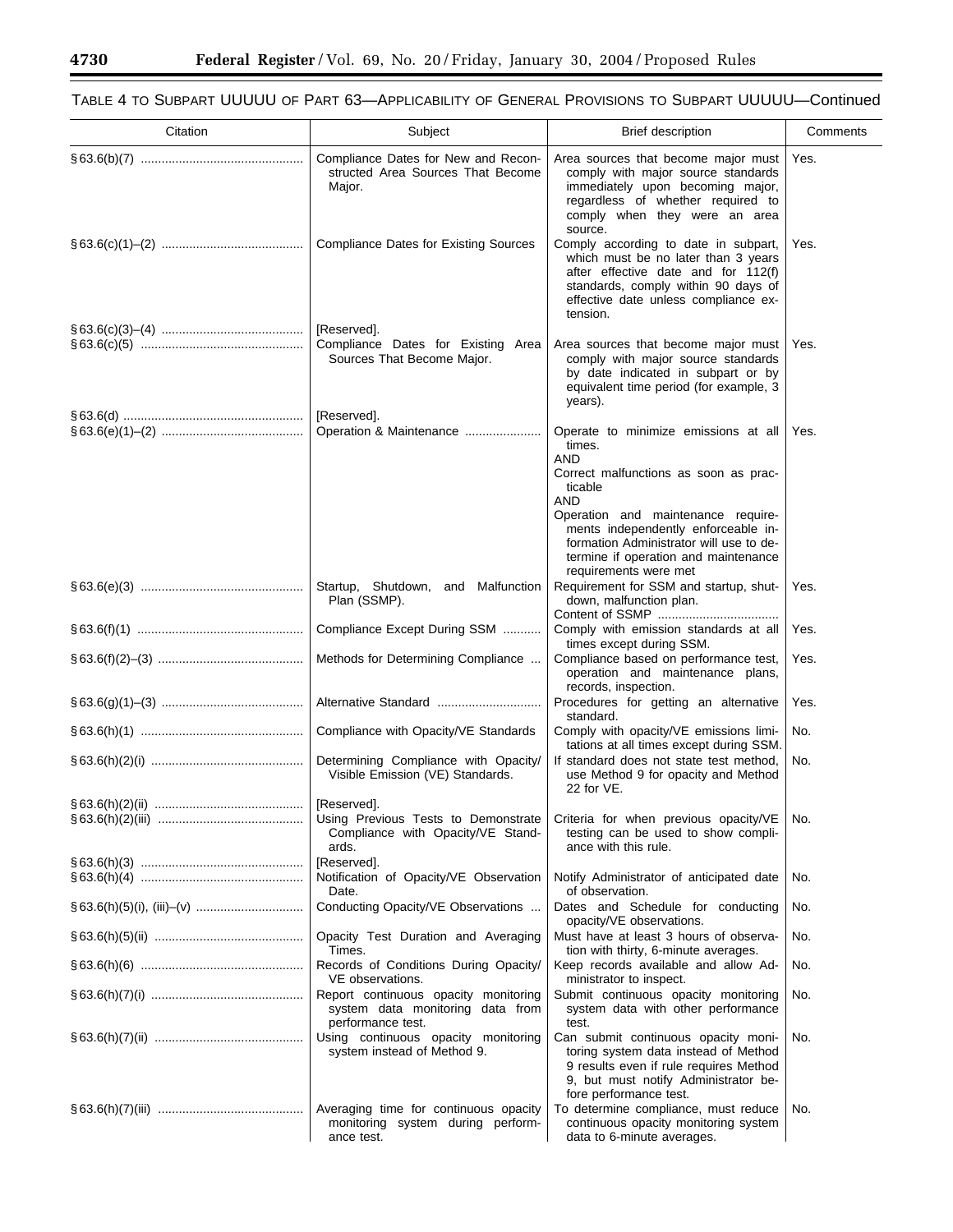TABLE 4 TO SUBPART UUUUU OF PART 63—APPLICABILITY OF GENERAL PROVISIONS TO SUBPART UUUUU—Continued

| Citation | Subject                                               | <b>Brief description</b>                                                                                                                                                                                                                                                                                                                        | Comments |
|----------|-------------------------------------------------------|-------------------------------------------------------------------------------------------------------------------------------------------------------------------------------------------------------------------------------------------------------------------------------------------------------------------------------------------------|----------|
|          | Continuous opacity monitoring system<br>requirements. | Demonstrate that continuous opacity<br>monitoring system performance eval-<br>uations are conducted according to<br>§§63.8(e), continuous opacity moni-<br>toring system are properly maintained<br>and operated according to 63.8(c)<br>and data quality as $\S$ 63.8(d).                                                                      | No.      |
|          | Determining Compliance with Opacity/<br>VE Standards. | Continuous opacity monitoring system<br>is probative but not conclusive evi-<br>dence of compliance with opacity<br>standard, even if Method 9 observa-<br>tion shows otherwise. Requirements<br>for continuous opacity monitoring sys-<br>tem to be probative evidence-proper<br>maintenance, meeting PS 1, and data<br>have not been altered. | No.      |
|          | Determining Compliance with Opacity/<br>VE Standards. | Administrator will use all continuous<br>opacity monitoring system, Method 9,<br>and Method 22 results, as well as in-<br>formation about operation and main-<br>tenance to determine compliance.                                                                                                                                               | No.      |
|          | Adjusted Opacity Standard                             | Procedures for Administrator to adjust<br>an opacity standard.                                                                                                                                                                                                                                                                                  | No.      |
|          | Compliance Extension                                  | Procedures and criteria for Adminis-<br>trator to grant compliance extension.                                                                                                                                                                                                                                                                   | Yes.     |
|          | Presidential Compliance Exemption                     | President may exempt source category<br>from requirement to comply with rule.                                                                                                                                                                                                                                                                   | Yes.     |
|          | Performance Test Dates                                | Dates for Conducting Initial Perform-<br>ance Testing and Other Compliance<br>Demonstrations.                                                                                                                                                                                                                                                   | Yes.     |
|          | Performance Test Dates                                | New source with initial startup date be-<br>fore effective date has 180 days after<br>effective date to demonstrate compli-<br>ance.                                                                                                                                                                                                            | Yes.     |
|          | Performance Test Dates                                | New source with initial startup date after<br>effective date has 180 days after ini-<br>tial startup date to demonstrate com-<br>pliance.                                                                                                                                                                                                       | Yes.     |
|          | Performance Test Dates                                | Existing source subject to standard es-<br>tablished pursuant to 112(d) has 180<br>days after compliance date to dem-<br>onstrate compliance.<br>AND                                                                                                                                                                                            | Yes.     |
|          |                                                       | Existing source with startup date after<br>effective date has 180 days after<br>startup to demonstrate compliance.                                                                                                                                                                                                                              | Yes.     |
|          |                                                       | Existing source subject to standard es-<br>tablished pursuant to 112(f) has 180<br>days after compliance date to dem-<br>onstrate compliance.                                                                                                                                                                                                   | No.      |
|          | Performance Test Dates                                | Existing source that applied for exten-<br>sion of compliance has 180 days<br>after termination date of extension to<br>demonstrate compliance.                                                                                                                                                                                                 | Yes.     |
|          |                                                       | New source subject to standard estab-<br>lished pursuant to 112(f) that com-<br>menced construction after proposal<br>date of 112(d) standard but before<br>proposal date of 112(f) standard, has<br>180 days after compliance date to<br>demonstrate compliance.                                                                               | No.      |
|          | [Reserved].                                           |                                                                                                                                                                                                                                                                                                                                                 |          |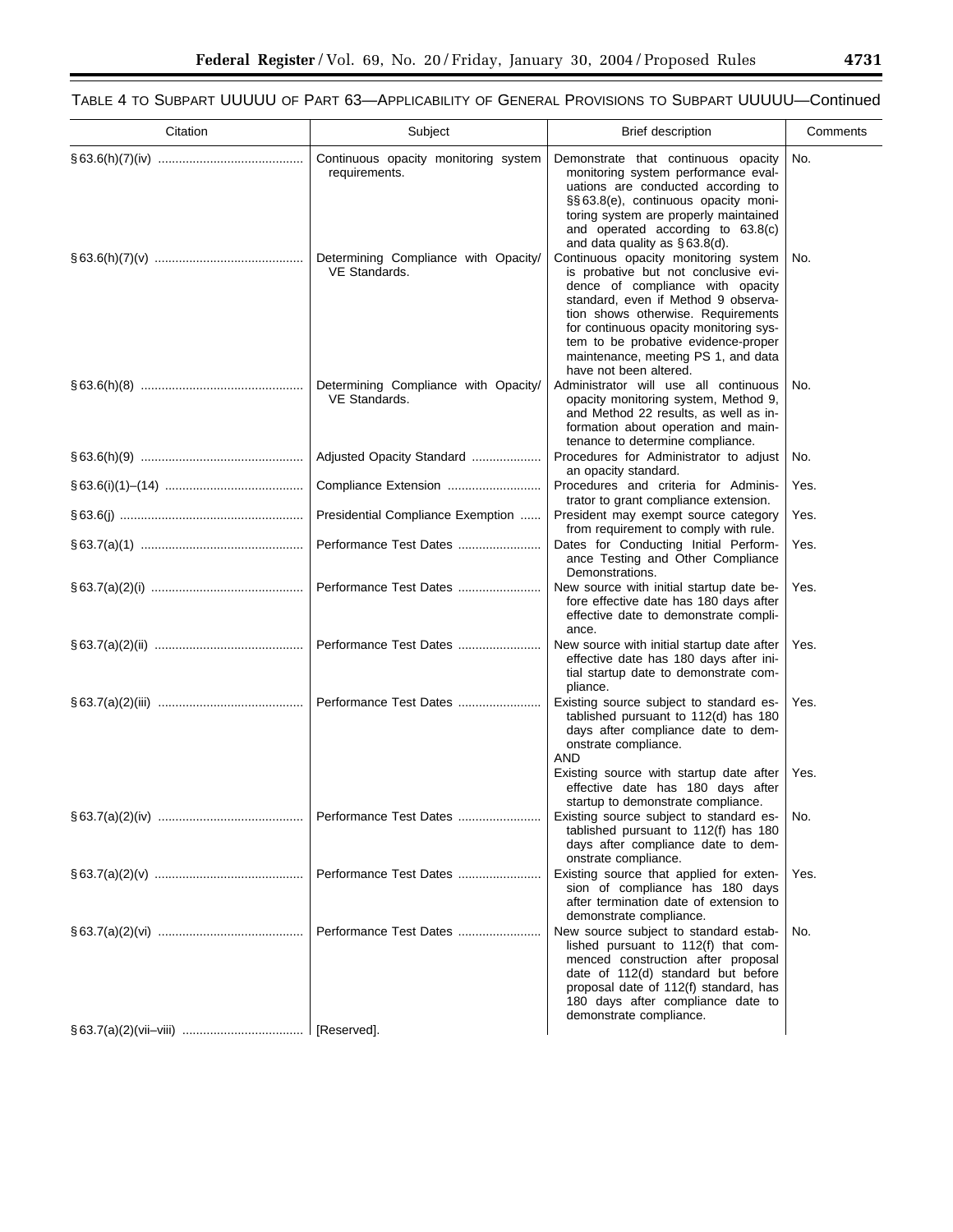۰

# TABLE 4 TO SUBPART UUUUU OF PART 63—APPLICABILITY OF GENERAL PROVISIONS TO SUBPART UUUUU—Continued

| Citation | Subject                                         | <b>Brief description</b>                                                                                                                                                                                                                                                                                                                                                                                                                                                                                                                                                                                          | Comments                             |
|----------|-------------------------------------------------|-------------------------------------------------------------------------------------------------------------------------------------------------------------------------------------------------------------------------------------------------------------------------------------------------------------------------------------------------------------------------------------------------------------------------------------------------------------------------------------------------------------------------------------------------------------------------------------------------------------------|--------------------------------------|
|          | Performance Test Dates                          | New source that commenced construc-<br>tion between proposal and promulga-<br>tion dates, when promulgated stand-<br>ard is more stringent than proposed<br>standard, has 180 days after effective<br>date or 180 days after startup of<br>source, whichever is later, to dem-<br>onstrate compliance.<br>AND<br>If source initially demonstrates compli-<br>ance with less stringent proposed<br>standard, it has 3 years and 180 days<br>after the effective date of the stand-<br>ard or 180 days after startup of<br>source, whichever is later, to dem-<br>onstrate compliance with promulgated<br>standard. | Yes.                                 |
|          |                                                 | Administrator may require a perform-<br>ance test under Act Section 114 at<br>any time.                                                                                                                                                                                                                                                                                                                                                                                                                                                                                                                           | Yes.                                 |
|          | Notification of Performance Test                | Must notify Administrator 60 days be-<br>fore the test.                                                                                                                                                                                                                                                                                                                                                                                                                                                                                                                                                           | Yes.                                 |
|          | Notification of Rescheduling                    | If rescheduling a performance test is<br>necessary, must notify Administrator<br>5 days before scheduled date of re-<br>scheduled date.                                                                                                                                                                                                                                                                                                                                                                                                                                                                           | Yes.                                 |
|          | Quality Assurance/Test Plan                     | Requirement to submit unit specific test<br>plan 60 days before the test or on<br>date Administrator agrees with:<br>Test plan approval procedures<br>AND<br>Performance audit requirements<br>AND<br>Internal and External QA procedures for<br>testing                                                                                                                                                                                                                                                                                                                                                          | Yes.                                 |
|          | Conditions for Conducting Performance<br>Tests. | Requirements for testing facilities<br>Perfomance tests must be conducted<br>under representative conditions.<br>AND<br>Cannot conduct performance tests dur-<br>ing SSMs.<br><b>AND</b><br>Not a deviation to exceed standard dur-<br>ing SSM<br>AND<br>Upon request of Administrator, make<br>available records necessary to deter-                                                                                                                                                                                                                                                                             | Yes.<br>Yes.<br>Yes.<br>Yes.<br>Yes. |
|          | Conditions for Conducting Performance<br>Tests. | mine conditions of performance tests.<br>Must conduct according to rule and<br>EPA test methods unless Adminis-<br>trator approves alternative.                                                                                                                                                                                                                                                                                                                                                                                                                                                                   | Yes.                                 |
|          |                                                 | Must have three separate test runs<br>AND<br>Compliance is based on arithmetic<br>mean of three runs<br>AND<br>Conditions when data from an addi-<br>tional test run can be used                                                                                                                                                                                                                                                                                                                                                                                                                                  | Yes.                                 |
|          | Alternative Test Method                         | Procedures by which Administrator can<br>grant approval to use an alternative<br>test method.                                                                                                                                                                                                                                                                                                                                                                                                                                                                                                                     | Yes.                                 |
|          | Performance Test Data Analysis                  | Must include raw data in performance<br>test report.<br>AND<br>Must submit performance test data 60<br>days after end of test with the Notifi-<br>cation of Compliance Status<br>AND<br>Keep data for 5 years<br>Procedures for Administrator to waive                                                                                                                                                                                                                                                                                                                                                            | Yes.<br>Yes.                         |
|          |                                                 | performance test.                                                                                                                                                                                                                                                                                                                                                                                                                                                                                                                                                                                                 |                                      |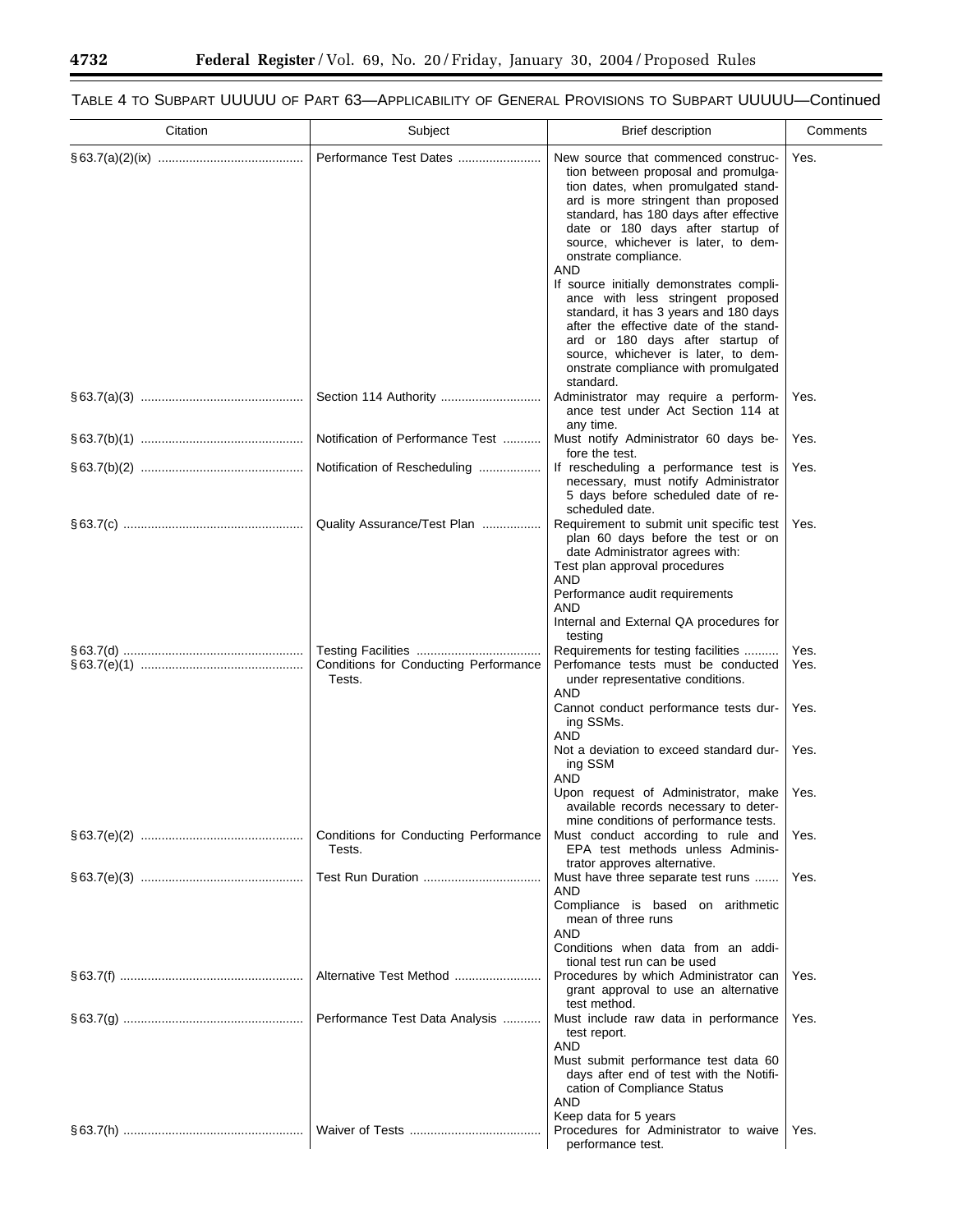| Citation | Subject                                                      | Brief description                                                                                                                                                                                                           | Comments |
|----------|--------------------------------------------------------------|-----------------------------------------------------------------------------------------------------------------------------------------------------------------------------------------------------------------------------|----------|
|          | Applicability of Monitoring Requirements                     | Subject to all monitoring requirements                                                                                                                                                                                      | Yes.     |
|          | Performance Specifications                                   | in standard.<br>Performance Specifications in appendix<br>B of part 60 apply.                                                                                                                                               | Yes.     |
|          | [Reserved].                                                  |                                                                                                                                                                                                                             |          |
|          |                                                              | Unless your rule says otherwise, the re-<br>quirements for flares in §63.11 apply.                                                                                                                                          | No.      |
|          |                                                              | Must conduct monitoring according to<br>standard unless Administrator ap-<br>proves alternative.                                                                                                                            | Yes.     |
|          |                                                              | Flares not subject to this section unless<br>otherwise specified in relevant stand-<br>ard.                                                                                                                                 | No.      |
|          | Multiple Effluents and Multiple Moni-<br>toring Systems.     | Specific requirements for installing mon-<br>itoring systems.<br>AND<br>Must install on each effluent before it is<br>combined and before it is released to<br>the atmosphere unless Administrator<br>approves otherwise.   | Yes.     |
|          |                                                              | AND<br>If more than one monitoring system on<br>an emission point, must report all<br>monitoring system results, unless one<br>monitoring system is a backup.                                                               |          |
|          | Monitoring System Operation and Main-<br>tenance.            | Maintain monitoring system in a manner<br>consistent with good air pollution con-<br>trol practices.                                                                                                                        | Yes.     |
|          | Routine and Predictable SSM                                  | Follow the SSM plan for routine repairs.<br>Keep parts for routine repairs readily<br>available.                                                                                                                            | Yes.     |
|          |                                                              | Reporting requirements for SSM when<br>action is described in SSM plan.                                                                                                                                                     |          |
|          |                                                              | Reporting requirements for SSM when<br>action is not described in SSM plan.                                                                                                                                                 | Yes.     |
|          | Compliance with Operation and Mainte-<br>nance Requirements. | How Administrator determines if source<br>complying with operation and mainte-<br>nance requirements.<br>AND<br>Review of source O&M procedures,                                                                            | Yes.     |
|          |                                                              | records, Manufacturer's instructions,<br>recommendations, and inspection of<br>monitoring system.                                                                                                                           |          |
|          | Monitoring System Installation                               | Must install to get representative emis-<br>sion and parameter measurements.<br>AND                                                                                                                                         | Yes.     |
|          |                                                              | Must verify operational status before or<br>at performance test.                                                                                                                                                            |          |
|          | Continuous Monitoring System (CMS)<br>Requirements.          | Continuous monitoring systems must be<br>operating except during breakdown,<br>out-of-control, repair, maintenance,<br>and high-level calibration drifts.                                                                   | Yes.     |
|          | Continuous Monitoring System (CMS)<br>Requirements.          | Continuous opacity monitoring system<br>must have a minimum of one cycle of<br>sampling and analysis for each suc-<br>cessive 10-second period and one<br>cycle of data recording for each suc-<br>cessive 6-minute period. | No.      |
|          | Continuous Monitoring System (CMS)<br>Requirements.          | Continuous emissions monitoring sys-<br>tem must have a minimum of one<br>cycle of operation for each succes-<br>sive 15-minute period.                                                                                     | Yes.     |
|          | Continuous monitoring systems Re-<br>quirements.             | Out-of-control periods, including report-<br>ing.                                                                                                                                                                           | Yes.     |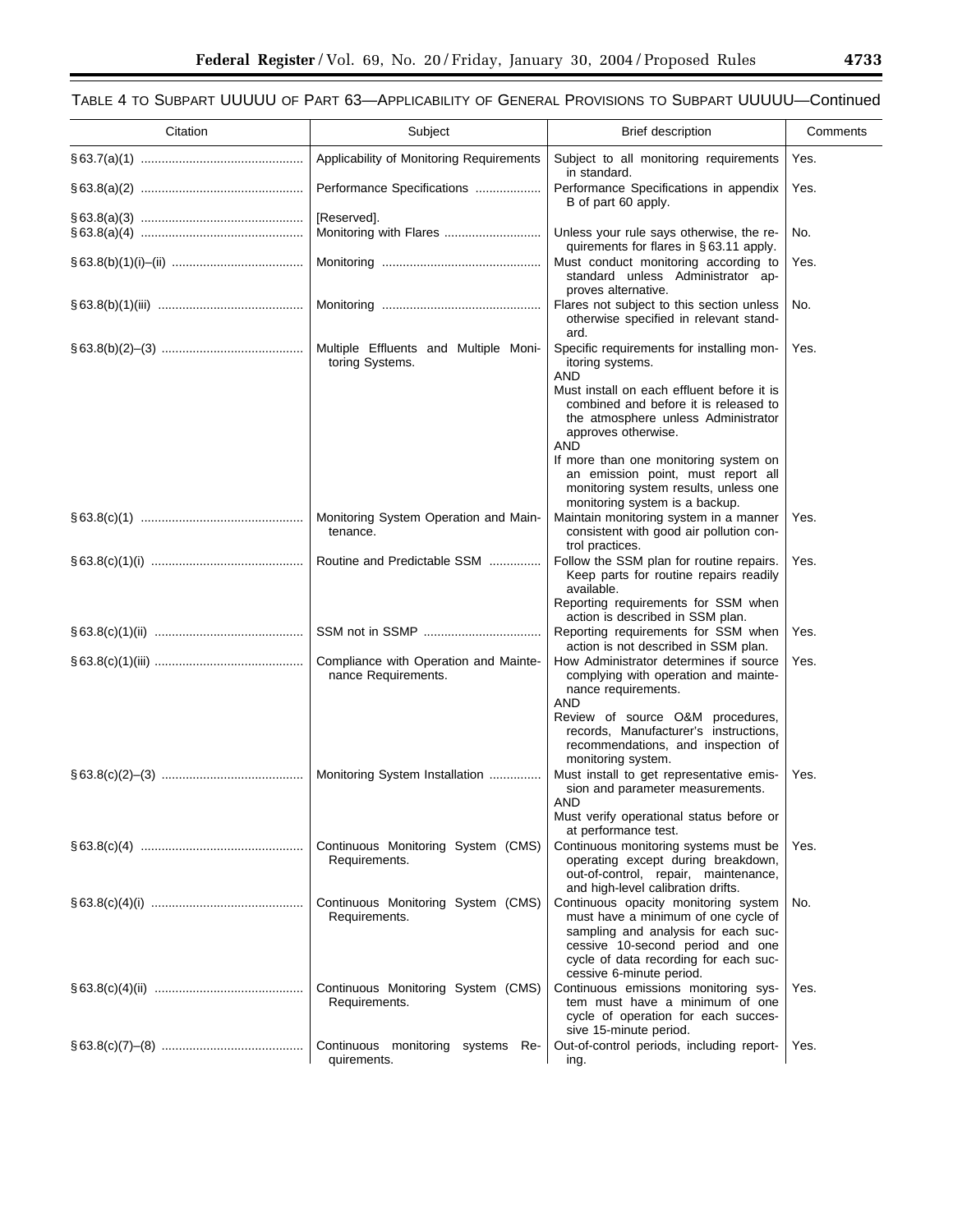۰

| Citation | Subject                                                               | <b>Brief description</b>                                                                                                                                                                                                                                                                    | Comments     |
|----------|-----------------------------------------------------------------------|---------------------------------------------------------------------------------------------------------------------------------------------------------------------------------------------------------------------------------------------------------------------------------------------|--------------|
|          | Continuous monitoring systems Quality<br>Control.                     | Requirements for continuous monitoring<br>systems quality control, including cali-<br>bration, etc.<br>AND<br>Must keep quality control plan on record<br>for the life of the affected source.<br>Keep old versions for 5 years after<br>revisions.                                         | Yes.         |
|          | Continuous monitoring systems Per-<br>formance Evaluation.            | Notification, performance evaluation test<br>plan, reports.                                                                                                                                                                                                                                 | Yes.         |
|          | Alternative Monitoring Method                                         | Procedures for Administrator to approve<br>alternative monitoring.                                                                                                                                                                                                                          | Yes.         |
|          | Alternative to Relative Accuracy Test                                 | Procedures for Administrator to approve<br>alternative relative accuracy tests for<br>continuous emissions monitoring sys-<br>tem.                                                                                                                                                          | No.          |
|          |                                                                       | Continuous emissions monitoring sys-<br>tem 1-hour averages computed over<br>at least 4 equally spaced data points.                                                                                                                                                                         | Yes.         |
|          |                                                                       | Data that cannot be used in computing<br>averages for continuous emissions<br>monitoring system and continuous<br>opacity monitoring system.                                                                                                                                                | No.          |
|          | Notification Requirements                                             | Applicability and State Delegation<br>Submit notification 120 days after effec-<br>tive date.<br>AND<br>Notification of intent to construct/recon-<br>struct<br>AND<br>Notification of commencement of con-<br>struct/reconstruct; Notification of start-<br>up.<br>AND<br>Contents of each | Yes.<br>Yes. |
|          | Request for Compliance Extension                                      | Can request if cannot comply by date or<br>if installed BACT/LAER.                                                                                                                                                                                                                          | Yes.         |
|          | Notification of Special Compliance Re-<br>quirements for New Source.  | For sources that commence construc-<br>tion between proposal and promulga-<br>tion and want to comply 3 years after<br>effective date.                                                                                                                                                      | Yes.         |
|          | Notification of Performance Test<br>Notification of VE/Opacity Test   | Notify Administrator 60 days prior<br>Notify Administrator 30 days prior                                                                                                                                                                                                                    | Yes.<br>No.  |
|          | Additional Notifications When Using<br>Continuous Monitoring Systems. | Notification of performance evaluation<br>AND<br>Notification that exceeded criterion for<br>relative accuracy                                                                                                                                                                              | Yes.         |
|          | Notification of Compliance Status                                     | AND<br>Due 60 days after end of performance<br>test or other compliance demonstra-<br>tion<br>When to submit to Federal vs. State au-<br>thority                                                                                                                                            | Yes.         |
|          | Adjustment of Submittal Deadlines                                     | Procedures for Administrator to approve<br>change in when notifications must be<br>submitted.                                                                                                                                                                                               | Yes.         |
|          | Change in Previous Information                                        | Must submit within 15 days after the<br>change.                                                                                                                                                                                                                                             | Yes.         |
|          | Recordkeeping/Reporting                                               | Applies to all, unless compliance exten-<br>sion.<br>AND<br>When to submit to Federal vs. State au-<br>thority<br>AND<br>Procedures for owners of more than 1<br>source                                                                                                                     | Yes.         |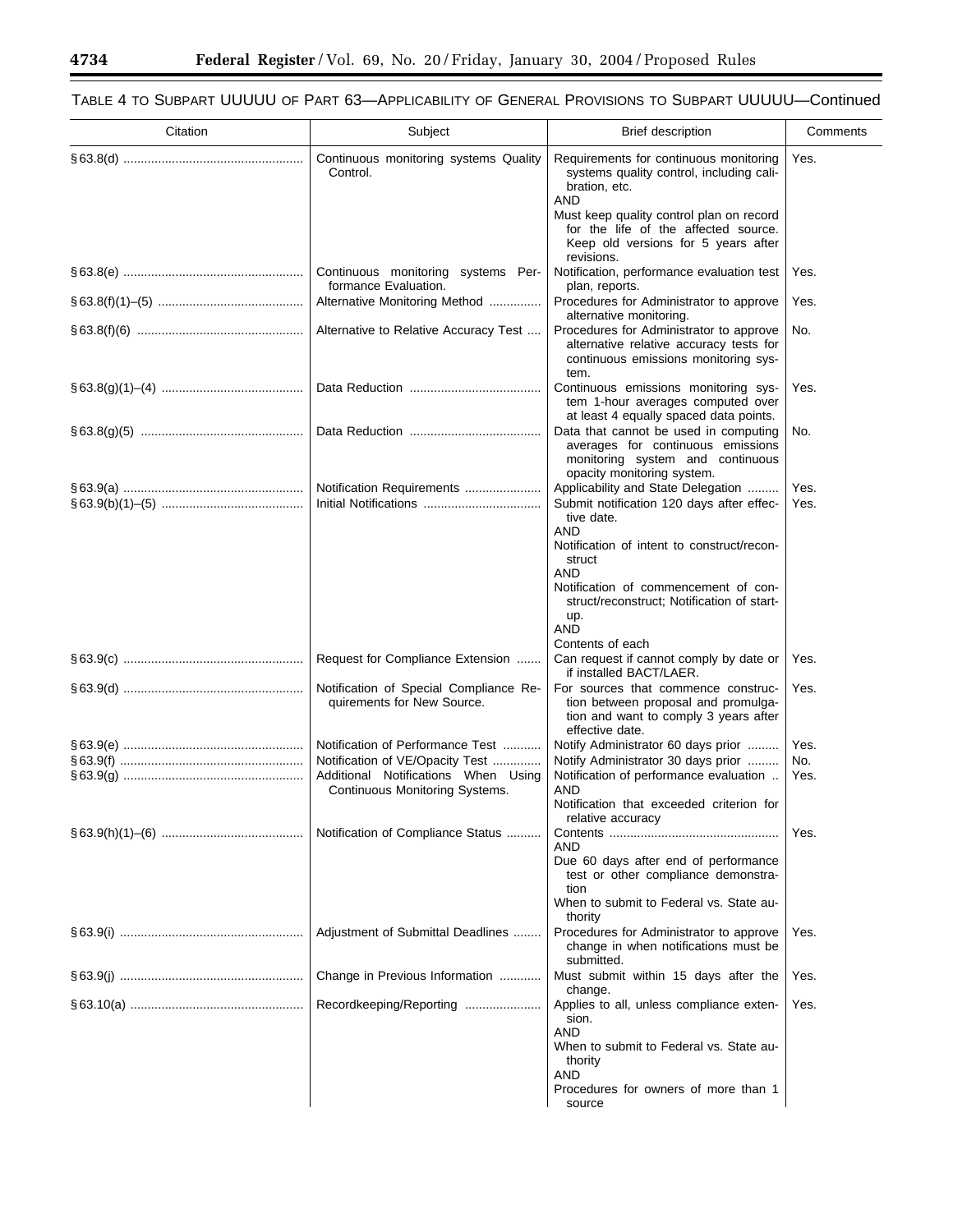$\equiv$ 

| Citation | Subject                                                   | <b>Brief description</b>                                                                                    | Comments |
|----------|-----------------------------------------------------------|-------------------------------------------------------------------------------------------------------------|----------|
|          | Recordkeeping/Reporting                                   | General Requirements<br>AND                                                                                 | Yes.     |
|          |                                                           | Keep all records readily available<br>AND<br>Keep for 5 years                                               |          |
|          | Records related to Startup, Shutdown,<br>and Malfunction. | Occurrence of each of operation (proc-<br>ess equipment).<br>AND                                            | Yes.     |
|          |                                                           | Occurrence of each malfunction of air<br>pollution equipment<br>AND                                         |          |
|          |                                                           | Maintenance on air pollution control<br>equipment<br>AND                                                    |          |
|          |                                                           | Actions during startup, shutdown, and<br>malfunction                                                        |          |
|          | Continuous<br>monitoring<br>systems<br>Records.           | Malfunctions, inoperative, out-of-control<br>AND                                                            | Yes.     |
|          |                                                           | Calibration checks<br>AND<br>Adjustments, maintenance                                                       |          |
|          |                                                           | Measurements to demonstrate compli-<br>ance with emissions limitations.                                     | Yes.     |
|          |                                                           | AND<br>Performance<br>test and performance<br>evaluation                                                    |          |
|          |                                                           | AND<br>Measurements to determine conditions<br>of performance test and performance<br>evaluations.          |          |
|          |                                                           | Records when under waiver                                                                                   | Yes.     |
|          |                                                           | Records when using alternative to rel-<br>ative accuracy test.                                              | Yes.     |
|          |                                                           | All documentation supporting Initial No-<br>tification and Notification of Compli-<br>ance Status.          | Yes.     |
|          |                                                           | Applicability Determinations                                                                                | Yes.     |
|          |                                                           | Additional Records for continuous moni-<br>toring systems.                                                  | Yes.     |
|          |                                                           | Records of excess emissions and pa-<br>rameter monitoring exceedances for<br>continuous monitoring systems. | Yes.     |
|          | General Reporting Requirements                            |                                                                                                             | Yes.     |
|          | Report of Performance Test Results                        | When to submit to Federal or State au-<br>thority.                                                          | Yes.     |
|          | Reporting Opacity or VE Observations                      | What to report and when                                                                                     | No.      |
|          |                                                           | Must submit progress reports on sched-<br>ule if under compliance extension.                                | Yes.     |
|          | Startup, Shutdown, and Malfunction Re-<br>ports.          | Contents and submission                                                                                     | Yes.     |
|          | Additional continuous monitoring sys-<br>tems Reports.    | Must report results for each CEM on a<br>unit.<br>AND                                                       | Yes.     |
|          |                                                           | Written copy of performance evaluation                                                                      |          |
|          |                                                           | Excess Emission Reports                                                                                     | No.      |
|          |                                                           | Schedule for reporting excess emission<br>and parameter monitor exceedance<br>(now defined as deviations).  | No.      |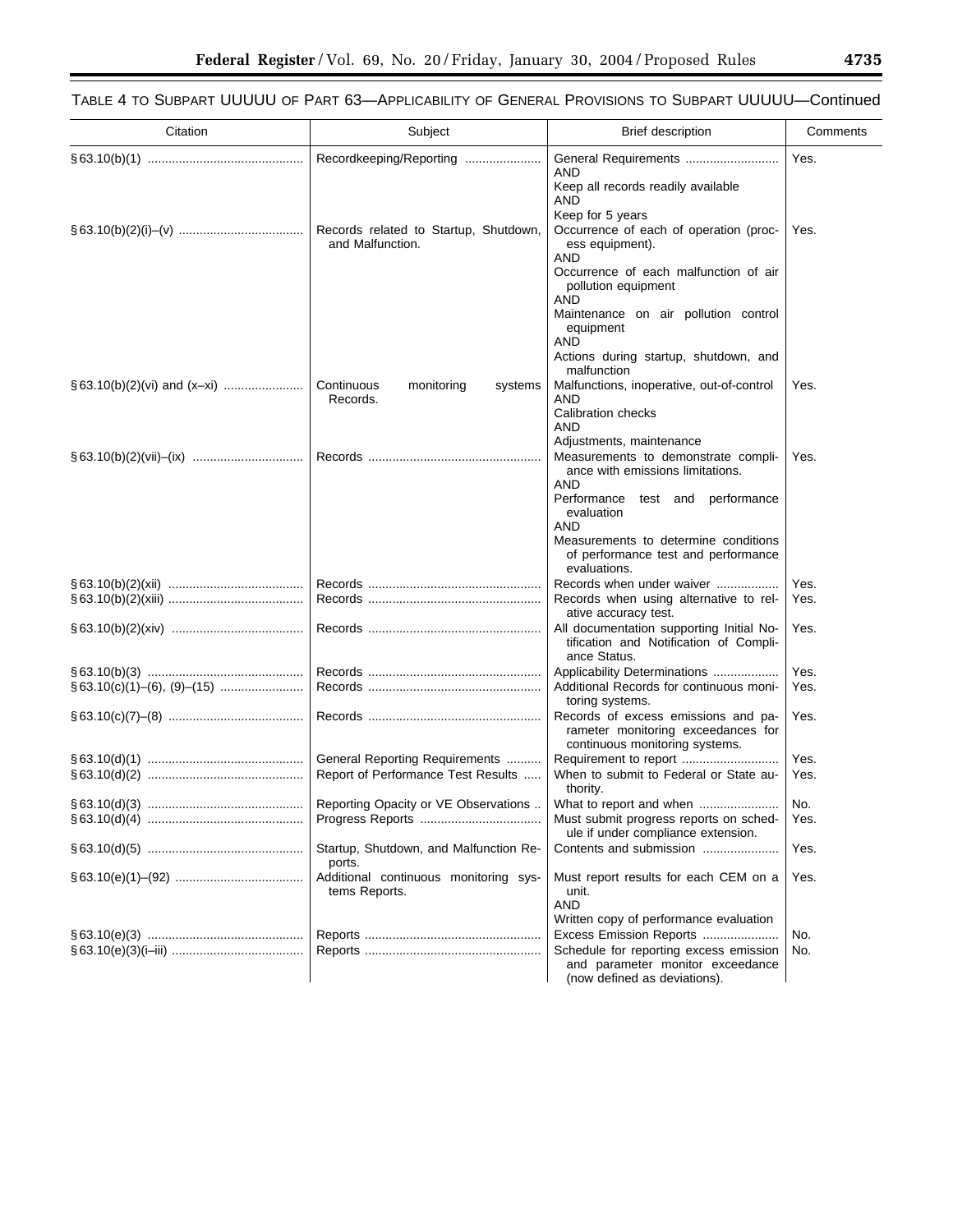## TABLE 4 TO SUBPART UUUUU OF PART 63—APPLICABILITY OF GENERAL PROVISIONS TO SUBPART UUUUU—Continued

| Citation | Subject                                                 | <b>Brief description</b>                                                                                                                                                                                                                                                                                                                                                                                                                                                                                                                  | Comments                    |
|----------|---------------------------------------------------------|-------------------------------------------------------------------------------------------------------------------------------------------------------------------------------------------------------------------------------------------------------------------------------------------------------------------------------------------------------------------------------------------------------------------------------------------------------------------------------------------------------------------------------------------|-----------------------------|
|          | Excess Emissions Reports                                | Requirement to revert to quarterly sub-<br>mission if there is an excess emis-<br>sions and parameter monitor exceed-<br>ance (now defined as deviations).<br><b>AND</b><br>Provision to request semiannual report-<br>ing after compliance for one year<br><b>AND</b><br>Submit report by 30th day following end<br>of quarter or calendar half<br><b>AND</b><br>If there has not been an exceedance or<br>excess emission (now defined as de-<br>viations), report contents is a state-<br>ment that there have been no devi-<br>ations | No.                         |
|          | Excess Emissions Reports                                | Must submit report containing all of the<br>information<br>in<br>$§ 63.10(c)(5-13),$<br>$§ 63.8(c)(7-8).$                                                                                                                                                                                                                                                                                                                                                                                                                                 | No.                         |
|          | <b>Excess Emissions Report and Summary</b><br>Report.   | Requirements for reporting excess<br>emissions for continuous monitoring<br>systems (now called deviations).                                                                                                                                                                                                                                                                                                                                                                                                                              | No.                         |
|          | Reporting continuous opacity monitoring<br>system data. | Must submit continuous opacity moni-<br>toring system data with performance<br>test data.                                                                                                                                                                                                                                                                                                                                                                                                                                                 | No.                         |
|          | Waiver for Recordkeeping Reporting                      | Procedures for Administrator to waive<br>State authority to enforce standards<br>Addresses where reports, notifications,<br>and requests are sent.                                                                                                                                                                                                                                                                                                                                                                                        | Yes.<br>No.<br>Yes.<br>Yes. |
|          | Incorporation by Reference                              | Test methods incorporated by reference<br>Public and confidential information                                                                                                                                                                                                                                                                                                                                                                                                                                                             | Yes.<br>Yes.                |

## **APPENDIX B—PART 63**

7. Appendix B to part 63 is amended by adding in numerical order new Method 324 to read as follows:

Method 324—Determination of Vapor Phase Flue Gas Mercury Emissions From Stationary Sources Using Dry Sorbent Trap Sampling

## *1.0 Introduction.*

This method describes sampling criteria and procedures for the continuous sampling of mercury (Hg) emissions in combustion flue gas streams using sorbent traps. Analysis of each trap can be by cold vapor atomic fluorescence spectrometry (AF) which is described in this method, or by cold vapor atomic absorption spectrometry (AA). Only the AF analytical method is detailed in this method, with reference being made to other published methods for the AA analytical procedure. The Electric Power Research Institute has investigated the AF analytical procedure in the field with the support of ADA–ES and Frontier Geosciences, Inc. The AF procedure is based on EPA Method 1631, Revision E: Mercury in Water by Oxidation, Purge and Trap, and Cold Vapor Atomic Fluorescence Spectrometry. Persons using this method should have a thorough working knowledge of Methods 1, 2, 3, 4 and 5 of 40 CFR part 60, appendix A.

1.1 Scope and Application.

*1.1.1 Analytes.* The analyte measured by this method is total vapor-phase Hg, which represents the sum of elemental (CAS Number 7439–97–6) and oxidized forms of

Hg, mass concentration (micrograms/dscm) in flue gas samples.

*1.1.2 Applicability.* This method is applicable to the determination of vaporphase Hg concentrations ranging from 0.03  $\mu$ g/dncm to 100  $\mu$ g/dncm in low-dust applications, including controlled and uncontrolled emissions from stationary sources, only when specified within the regulations. When employed to demonstrate compliance with an emission regulation, paired sampling is to be performed as part of the method quality control procedure. The method is appropriate for flue gas Hg measurements from combustion sources. Very low Hg concentrations will require greater sample volumes. The method can be used over any period from 30 minutes to several days in duration, provided appropriate sample volumes are collected and all the quality control criteria in Section 9.0 are met. When sampling for periods greater than 12 hours, the sample rate is required to be maintained at a constant proportion to the total stack flowrate, ±25 percent to ensure representativeness of the sample collected.

*2.0 Summary of Method.*

Known volumes of flue gas are extracted from a duct through a single or paired sorbent traps with a nominal flow rate of 0.2 to 0.6 liters per minute through each trap. Each trap is then acid leached and the resulting leachate is analyzed by cold vapor atomic fluorescence spectrometry (CVAFS) detection. The AF analytical procedure is described in detail in EPA Method 1631.

Analysis by AA can be performed by existing recognized procedures, such as that contained in ASTM Method D6784–02 (incorporated by reference, see § 63.14) or EPA Method 29.

*3.0 Definitions.* [Reserved]

*4.0 Clean Handling and Contamination.* During preparation of the sorbent traps, as well as transport, field handling, sampling, recovery, and laboratory analysis, special attention must be paid to cleanliness procedures. This is to avoid Hg contamination of the samples, which generally contain very small amounts of Hg. For specifics on how to avoid contamination, Section 4 of Method 1631 should be well understood.

*5.0 Safety.*

5.1 Site hazards must be prepared for in advance of applying this method in the field. Suitable clothing to protect against site hazards is required, and requires advance coordination with the site to understand the conditions and applicable safety policies. At a minimum, portions of the sampling system will be hot, requiring appropriate gloves, long sleeves, and caution in handling this equipment.

5.2 Laboratory safety policies are to minimize risk of chemical exposure and to properly handle waste disposal. Personnel will don appropriate laboratory attire according to a Chemical Hygiene Plan established by the laboratory. This includes, but is not limited to, laboratory coat, safety goggles, and nitrile gloves under clean gloves.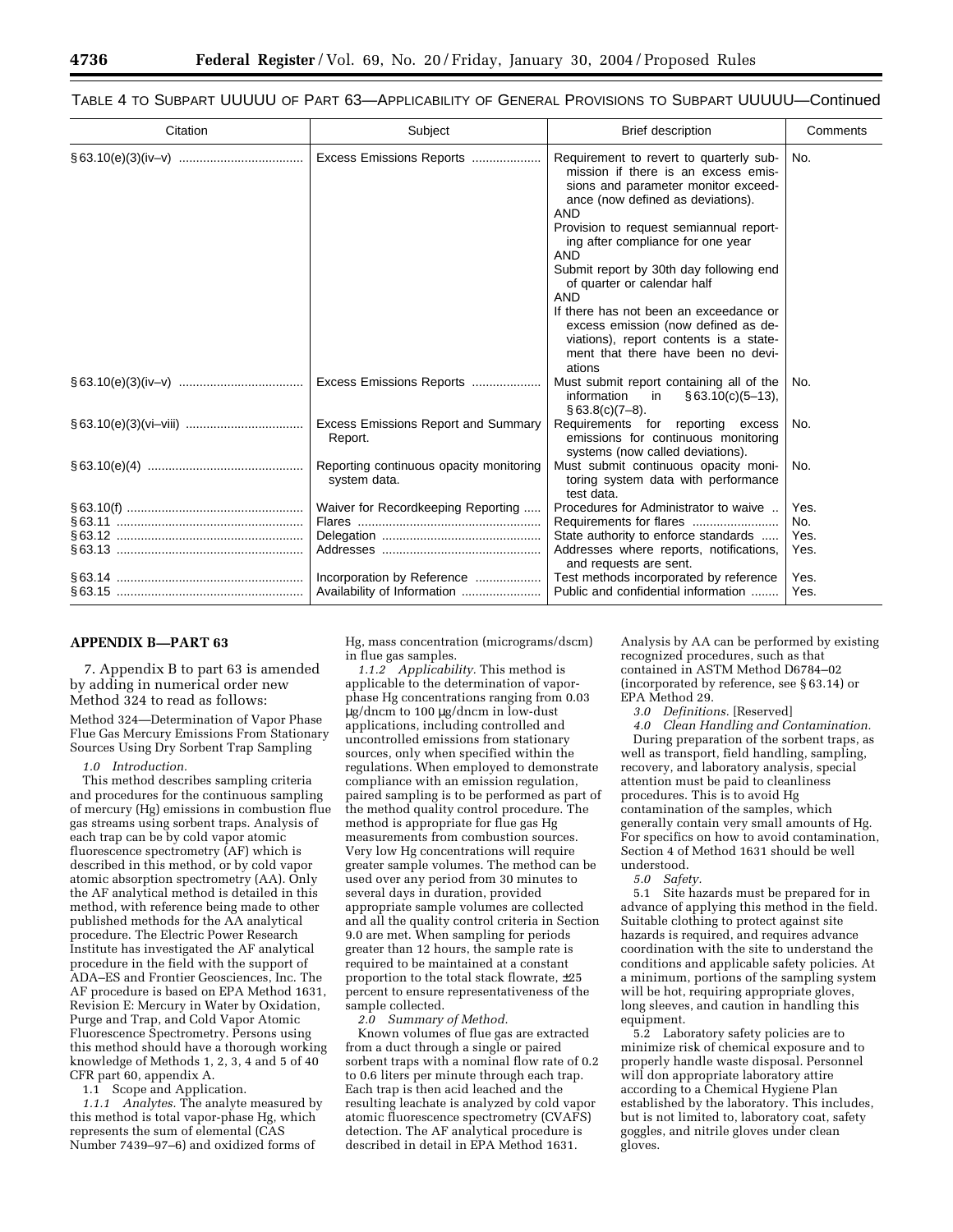5.3 The toxicity or carcinogenicity of reagents used in this method has not been fully established. The procedures required in this method may involve hazardous materials, operations, and equipment. This method may not address all of the safety problems associated with these procedures. It is the responsibility of the user to establish appropriate safety and health practices and determine the applicable regulatory

limitations prior to performing these procedures. Each chemical should be regarded as a potential health hazard and exposure to these compounds should be minimized. Chemists should refer to the MSDS for each chemical with which they are working.

5.4 Any wastes generated by this procedure must be disposed of according to a hazardous materials management plan that details and tracks various waste streams and disposal procedures.

*6.0 Equipment and Supplies.*

*6.1 Hg Sampling Train.* A Schematic of a single trap sampling train used for this method is shown in Figure 324–1. Where this method is used to collect data to demonstrate compliance with a regulation, it must be performed with paired sorbent trap equipment.



**Sampling Console** 

## **Figure 324–1. Hg Sampling Train Illustrating Single Trap.**

*6.1.1 Sorbent Trap.* Use sorbent traps with separate main and backup sections in series for collection of Hg. Selection of the sorbent trap shall be based on: (1) Achievement of the performance criteria of this method, and (2) data is available to demonstrate the method can pass the criteria in EPA Method 301 when used in this method and when the results are compared with those from EPA Method 29, EPA Method 101A, or ASTM Method 6784–02 for the measurement of vapor-phase Hg in a similar flue gas matrix. Appropriate traps are referred to as ''sorbent trap'' throughout this method. The method requires the analysis of Hg in both main and backup portions of the sorbent within each trap. The sorbent trap should be obtained from a reliable source that has clean handling procedures in place for ultra low-level Hg analysis. This will help assure the low Hg environment required to manufacture sorbent traps with low blank levels of Hg. Sorbent trap sampling requirements or needed characteristics are shown in Table 324–1. Blank/cleanliness and other requirements are described in Table

324–2. The sorbent trap is supported on a probe and inserted directly into the flue gas stream, as shown on Figure 324–1. The sampled sorbent trap is the entire Hg sample.

*6.1.2 Sampling Probe.* The probe assembly shall have a leak-free attachment to the sorbent trap. For duct temperatures from 200 to 375°F, no heating is required. For duct temperatures less than 200°F, the sorbent tube must be heated to at least 200°F or higher to avoid liquid condensation in the sorbent trap by using a heated probe. For duct temperatures greater than 375°F, a large sorbent trap must be used, as shown in Table 324–1, and no heating is required. A thermocouple is used to monitor stack temperature.

*6.1.3 Umbilical Vacuum Line.* A 250°F heated umbilical line shall be used to convey to the moisture knockout the sampled gas that has passed through the sorbent trap and probe assembly.

*6.1.4 Moisture Knockout.* Impingers and desiccant can be combined to dry the sample gas prior to entering the dry gas meter. Alternative sample drying methods are

acceptable as long as they do not affect sample volume measurement.

*6.1.5 Vacuum Pump.* A leak tight vacuum pump capable of delivering a controlled extraction flow rate between 0.1 to 0.8 liters per minute.

*6.1.6 Dry Gas Meter.* Use a dry gas meter that is calibrated according to the procedures in 40 CFR part 60, appendix A, Method 5, to measure the total sample volume collected. The dry gas meter must be sufficiently accurate to measure the sample volume within 2 percent, calibrated at the selected flow rate and conditions actually encountered during sampling, and equipped with a temperature sensor capable of measuring typical meter temperatures accurately to within 3°C (5.4°F).

*6.2 Sample Analysis Equipment.* Laboratory equipment as described in Method 1631, Sections 6.3 to 6.7 is required for analysis by AF. For analysis by AA, refer to Method 29 or ASTM Method 6784–02.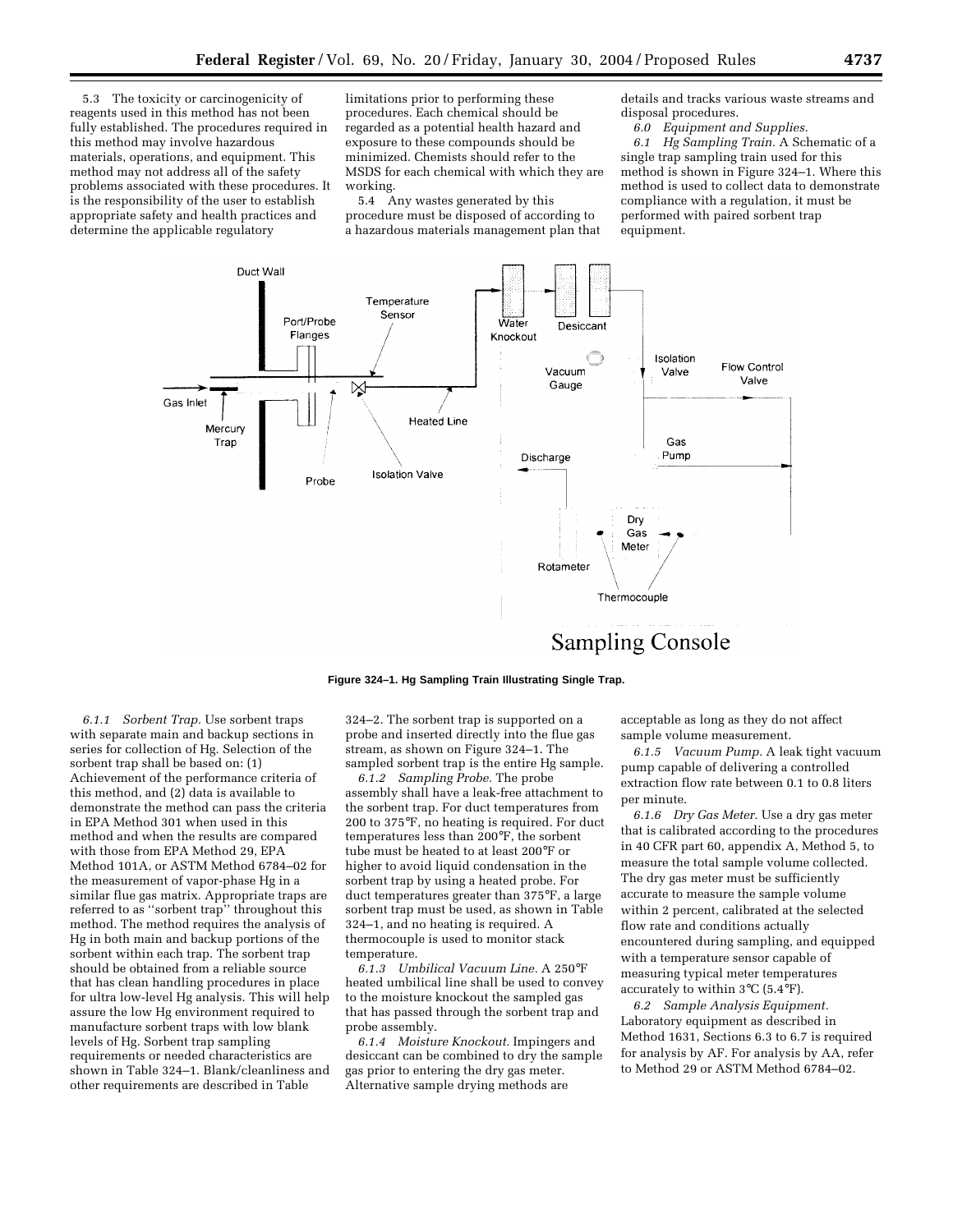| Item to be determined                                  | Small sorbent trap                                                                                                                                                            | Large sorbent trap                                                                                        |
|--------------------------------------------------------|-------------------------------------------------------------------------------------------------------------------------------------------------------------------------------|-----------------------------------------------------------------------------------------------------------|
| Sampling Target: Hg Loading Range, ug                  |                                                                                                                                                                               | Minimum = $0.10 \mu g$ /trap<br>Maximum = $1800 \mu q$ /trap                                              |
| Sampling Duration Required: limits on sample<br>times. |                                                                                                                                                                               | Minimum $= 24$ hours<br>Maximum = 10 days                                                                 |
|                                                        |                                                                                                                                                                               | 200 to 425 $\mathrm{^{\circ}F}$                                                                           |
|                                                        | 0.2 to 0.6 L/min; start at 0.4 L/min Must be<br>constant proportion within $+/-$ 25% if great-<br>er than 12 hours; constant rate within $+/-$<br>25 % if less than 12 hours. | 0.2 to 0.6 L/min; start at 0.4 L/min Must be<br>constant proportion of stack flowrate within<br>$+/- 25%$ |

TABLE 324–1.—SORBENT TRAP AND SAMPLING REQUIREMENTS.

*7.0 Analysis by AF, Reagents and Standards.*

For analysis by AF, use Method 1631, Sections 7.1–7.3 and 7.5–7.12 for laboratory reagents and standards. Refer to Method 29 or ASTM Method 6784–02 for analysis by AA.

*7.1 Reagent Water.* Same as Method 1631, Section 7.1.

*7.2 Air.* Same as Method 1631, Section  $7.2.7.3$ 

*7.3 Hydrochloric Acid.* Same as Method 1631, Section 7.3.

*7.4 Stannous Chloride.* Same as Method 1631, Section 7.5.

*7.5 Bromine Monochloride (BrCl, 0.01N).* Same as Method 1631, Section 7.6.

*7.6 Hg Standards.* Same as Method 1631, Sections 7.7 to 7.11.

*7.7 Nitric Acid.* Reagent grade, low Hg.

*7.8 Sulfuric Acid.* Reagent grade, low Hg.

*7.9 Nitrogen.* Same as Method 1631, Section 7.12.

*7.10 Argon.* Same as Method 1631, Section 7.13.

*8.0 Sample Collection and Transport.*

8.1 Pre-Test.

8.1.1 Site information should be obtained in accordance with Method 1 (40 CFR part 60, appendix A). Identify a location that has been shown to be free of stratification for  $SO<sub>2</sub>$ and  $NO<sub>x</sub>$  through concentration measurement traverses for those gases. An estimation of the expected Hg concentration is required to establish minimum sample volumes. Based on estimated minimum sample volume and normal sample rates for each size trap used, determine sampling duration with the data provided in Table 324–1.

8.1.2 Sorbent traps must be obtained from a reliable source such that high quality control and trace cleanliness are maintained. Method detection limits will be adversely affected if adequate cleanliness is not maintained. Sorbent traps should be handled only with powder-free low Hg gloves (vinyl, latex, or nitrile are acceptable) that have not touched any other surface. The sorbent traps should not be removed from their clean storage containers until after the preliminary leak check has been completed. Field efforts at clean handling of the sorbent traps are key to the success of this method.

8.1.3 Assemble the sample train according to Figure 324–1, except omit the sorbent trap.

*8.1.4 Preliminary Leak Check.* Perform system leak check without the single or dual sorbent traps in place. This entails plugging

the end of the probe to which each sorbent trap will be affixed, and using the vacuum pump to draw a vacuum in each sample train. Adjust the vacuum in the sample train to 15 inches Hg. A rotameter on the dry gas meter will indicate the leakage rate. The leakage rate must be less than 2 percent of the planned sampling rate.

8.1.5 Release the vacuum in the sample train, turn off the pump, and affix the sorbent trap to the end of the probe, using clean handling procedures. Leave the flue gas end of the sorbent trap plugged.

*8.1.6 Pre-test Leak Check.* Perform a leak check with the Sorbent trap in place. Use the sampling vacuum pump to draw a vacuum in the sample train. Adjust the vacuum in the sample train to 15 inches Hg. A rotameter on the dry gas meter will indicate the leakage rate. Record the leakage rate. The leakage rate must be less than 2 percent of the planned sampling rate. Once the leak check passes this criterion, carefully release the vacuum in the sample train (the sorbent trap must not be exposed to abrupt changes in pressure or to backflow), then re-cap the flue gas end of the sorbent trap until the probe is ready for insertion. The sorbent trap packing beds must be undisturbed by the leak test to prevent gas channeling through the media during sampling.

8.1.7 Use temperature controllers to heat the portions of the trains that require it. The sorbent trap must be maintained between 200 and 375 °F during sampling.

8.1.8 Gas temperature and static pressure must be considered prior to sampling in order to maintain proper safety precautions during sampling.

8.2 Sample Collection.

8.2.1 Remove the plug from the end of a sorbent trap and store it in a clean sorbent trap storage container. Remove the sample duct port cap and insert the probe. Secure the probe and ensure that no leakage occurs between the duct and environment.

8.2.2 Record initial data including the start time, starting dry gas meter readings, and the name of the field tester(s). Set the initial sample flow rate to 0.4 L/min  $(+/- 25$ percent).

8.2.3 For constant-flow sampling (samples less than 12 hours in duration), every 10–15 minutes during the sampling period: record the time, the sample flow rate, the gas meter readings, the duct temperature, the flow meter temperatures, temperatures of heated equipment such as the vacuum lines and the probes (if heated), and the sampling vacuum reading. Adjust the sample rate as

needed, maintaining constant sampling within  $+/-$  25 percent of the initial reading.

8.2.4 For constant proportion sampling (samples 12 hours or greater in duration), every hour during the sampling period: record the time, the sample flow rate, the gas meter readings, the duct temperature, the flow meter temperatures, temperatures of heated equipment such as the vacuum lines and the probes (if heated), and the sampling vacuum readings. Also record the stack flow rate reading, whether provided as a CEM flow monitor signal, a pitot probe or other direct flow indication, or a plant input signal. Adjust the sampling rate to maintain proportional sampling within  $+/- 25$  percent relative to the total stack flowrate.

8.2.5 Obtain and record operating data for the facility during the test period, including total stack flowrate and the oxygen concentration at the flue gas test location. Barometric pressure must be obtained for correcting sample volume to standard conditions.

*8.2.6 Post Test Leak Check.* When sampling is completed, turn off the sample pump, remove the probe from the port and carefully re-plug the end of the sorbent trap. Perform leak check by turning on the sampling vacuum pumps with the plug in place. The rotameter on the dry gas meters will indicate the leakage rates. Record the leakage rate and vacuum. The leakage rate must be less than 2 percent of the actual sampling rate. Following the leak check, carefully release the vacuum in the sample train.

*8.2.7 Sample Recovery.* Recover each sampled sorbent trap by removing it from the probe, plugging both ends with the clean caps provided with the sorbent trap, and then wiping any dirt off the outside of the sorbent trap. Place the sorbent trap into the clean sample storage container in which it was provided, along with the data sheet that includes the post-test leak check, final volume, and test end time.

8.3 Quality Control Samples and Requirements.

*8.3.1 Field blanks.* Refer to Table 324–2. 8.3.2 Duplicate (paired or side by side) samples. Refer to Section 8.6.6 of Performance Specification 12A of 40 CFR part 60, appendix B for this criteria.

8.3.3 Breakthrough performance data (''B'' bed in each trap, or second traps behind). Refer to Table 324–2.

8.3.4 Field spikes (sorbent traps spiked with Hg in the lab and periodically sampled in the field to determine overall accuracy). Refer to Table 324–2.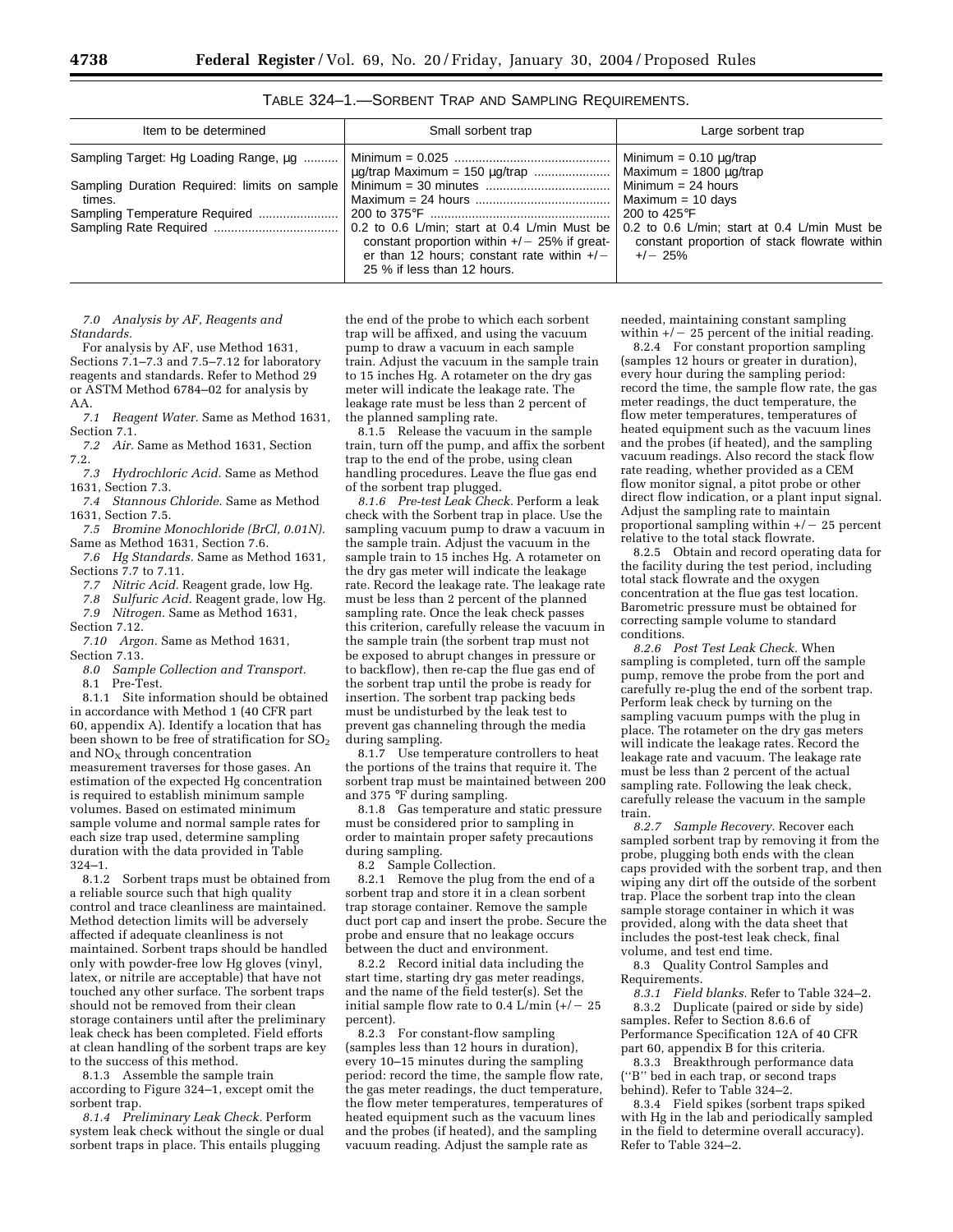8.3.5 Laboratory matrix and matrix spike duplicates. Refer to Table 324–2. *9.0 Quality Control.*

Table 324–2 summarizes the major quantifiable QC components.

## TABLE 324–2.—QUALITY CONTROL FOR SAMPLES

| QA/QC specification                                                | Acceptance criteria                                                                                          | Frequency                                                                                    | Corrective action                                                                                                                                                                                                     |
|--------------------------------------------------------------------|--------------------------------------------------------------------------------------------------------------|----------------------------------------------------------------------------------------------|-----------------------------------------------------------------------------------------------------------------------------------------------------------------------------------------------------------------------|
|                                                                    | $<2\%$ of sampling rate                                                                                      | Pre and post-sampling                                                                        | Pre-sampling: repair leak. Post-<br>sampling: Flag data and repeat<br>run if for regulatory compliance.                                                                                                               |
| Sample Flow Rate for samples<br>less than 12 hours in duration.    | 0.4 L/min initially and $+/-$ 25% of<br>initial rate throughout run.                                         | Throughout run every 10-15 min-<br>utes.                                                     | Adjust when data is recorded.                                                                                                                                                                                         |
| Sample Flow Rate for samples<br>greater than 12 hours in duration. | 0.4 L/min initially and maintain +/<br>$-$ 25% of ratio to flue gas flow<br>rate throughout sampling.        | Throughout run every hour                                                                    | Adjust when data is recorded.                                                                                                                                                                                         |
| Sorbent trap laboratory<br>blank<br>(same lot as samples).         | <5 ng/trap and a standard devi-<br>ation of $<$ 1.0 ng/trap (n=3).                                           | 3 per analysis set of 20 sorbent<br>traps.                                                   |                                                                                                                                                                                                                       |
| Sorbent trap field blank (same lot<br>as samples).                 | <5 ng/trap and a standard devi-<br>ation of $<1.0$ ng/trap (n=3) OR<br><5% of average sample col-<br>lected. | per every 10 field samples col-<br>lected.                                                   |                                                                                                                                                                                                                       |
| B-Trap Bed Analysis                                                | $<2\%$ of A-Trap Bed Value OR $< 5$<br>ng/trap.                                                              | Every sample                                                                                 |                                                                                                                                                                                                                       |
| Paired Train Results                                               | Same as Section 8.6.6 of PS-12A<br>of 40 CFR Part 60, Appendix B.                                            |                                                                                              |                                                                                                                                                                                                                       |
|                                                                    | 80% to 120% recovery                                                                                         | For long-term regulatory moni-<br>toring, 1 per every 3 samples<br>for the first 12 samples. | If the first 4 field spikes do not<br>meet the $+/-$ 20% criteria, take<br>corrective sampling and labora-<br>tory measures and repeat at<br>the 1 per every 3 sample rate<br>until the $+/-$ 20% criteria is<br>met. |
| Laboratory matrix and matrix spike<br>duplicates.                  | 85% to 115% recovery                                                                                         | per every 10 or 20 samples-to<br>be determined.                                              |                                                                                                                                                                                                                       |

*10.0 Calibration and Standards.* Same as Sections 10.1, 10.2 and 10.4 of Method 1631.

10.1 Calibration and Standardization. Same as Sections 10.1 and 10.4 of Method 1631.<br>10.2

10.2 Bubbler System. Same as Section 10.2 of M1631.

10.3 Flow-Injection System. Not applicable.

*11.0 Analytical Procedures.*

11.1 *Preparation Step.* The sorbent traps are received and processed in a low-Hg environment (class-100 laminar-flow hood and gaseous Hg air concentrations below 20 ng/m3) following clean-handling procedures. Any dirt or particulate present on the exterior of the trap must be removed to avoid contamination of the sample. The sorbent traps are then opened and the sorbent bed(s) transferred to an appropriate sized traceclean vessel. It is recommended that the height of the trace-clean vessel be at least 3 times the diameter to facilitate a refluxing action.

*11.2 Leaching Step.* The sorbent trap is then subjected to a hot-acid leach using a 70:30 ratio mixture of concentrated  $H\overline{N}O_3$ / H2SO4. The acid volume must be 40 percent of the expected end volume of the digest after dilution. The  $HNO<sub>3</sub>/H<sub>2</sub>SO<sub>4</sub>$  acid to carbon ratio should be approximately 35:1. The leachate is then heated to a temperature of 50 to 60°C for 1.5 to 2.0 hours in the finger-tight capped vessels. This process may generate significant quantities of noxious and corrosive gasses and must only be performed in a well-ventilated fume hood. Care must be taken to prevent excessive heated leaching of

the samples as this will begin to break down the charcoal material.

*11.3 Dilution Step.* After the leached samples have been removed from the hot plate and allowed to cool to room temperature, they are brought to volume with a 5 percent (v/v) solution of 0.01 N BrCl. As the leaching digest contains a substantial amount of dissolved gasses, add the BrCl slowly, especially if the samples are still warm. As before, this procedure must be performed in a properly functioning fume hood. The sample is now ready for analysis.

*11.4 Hg Reduction and Purging.* (Reference Section 11.2 of M1631 except that NH2OH is not used.)

*11.4.1 Bubbler System.* Pipette an aliquot of the digested sample into the bubbler containing pre-blanked reagent water and a soda lime trap connected to the exhaust port. Add stannous chloride  $(SnCl<sub>2</sub>)$  to reduce the aliquot and then seal the bubbler. Connect gold sample traps to the end of the soda lime trap as shown in Figures 1 and 2 of Method 1631. Finally, connect the  $N_2$  lines and purge for 20 minutes. The sample trap can then be added into the analytical train. M1631, Section 11.2.1.

*11.4.2 Flow Injection System.* If required. 11.5 Desorption of Hg from the gold trap, and peak evaluation. Use Section 11.3 and 11.4 in M1631.

*11.6 Instrument Calibration.* Analyze the standards by AA or AF following the guidelines specified by the instrument manufacturer. Construct a calibration curve by plotting the absorbances of the standards versus  $\mu$ g/l Hg. The R<sup>2</sup> for the calibration curve should be 0.999 or better. If the curve

does not have an  $\mathbb{R}^2$  value equal to or better than 0.999 then the curve should be rerun. If the curve still does not meet this criteria then new standards should be prepared and the instrument recalibrated. All calibration points contained in the curve must be within 10 percent of the calibration value when the calibration curve is applied to the calibration standards.

*11.7 Sample Analysis.* Analyze the samples in duplicate following the same procedures used for instrument calibration. From the calibration curve, determine sample Hg concentrations. To determine total Hg mass in each sample fraction, refer to calculations in Section 15. Record all sample dilutions.

*11.8 Continued Calibration Performance.* To verify continued calibration performance, a continuing calibration check standard should be run every 10 samples. The measured Hg concentration of the continuing calibration check standard must be within 10 percent of the expected value.

*11.9 Measurement Precision.* The QA/QC for the analytical portion of this method is that every sample, after it has been prepared, is to be analyzed in duplicate with every tenth sample analyzed in triplicate. These results must be within 10 percent of each other. If this is not the case, then the instrument must be recalibrated and the samples reanalyzed.

*11.10 Measurement Accuracy.* Following calibration, an independently prepared standard (not from same calibration stock solution) should be analyzed. In addition, after every ten samples, a known spike sample (standard addition) must be analyzed.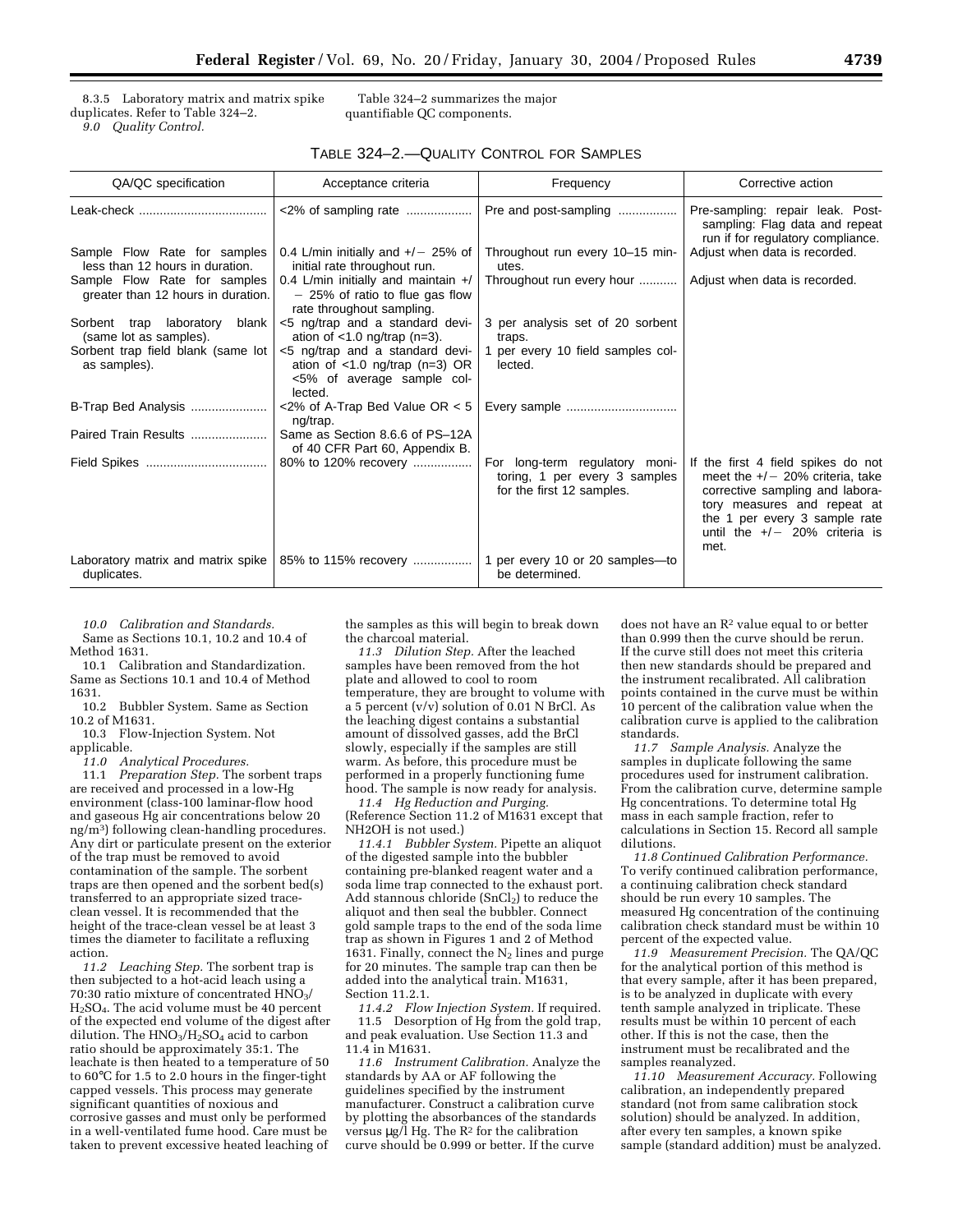The measured Hg content of the spiked samples must be within 10 percent of the expected value.

*11.11 Independent QA/QC Checks.* It is suggested that the QA/QC procedures developed for a test program include submitting, on occasion, spiked Hg samples to the analytical laboratory by either the prime contractor, if different from the laboratory, or an independent organization. The measured Hg content of reference samples must be within 15 percent of the expected value. If this limit is exceeded, corrective action (*e.g.,* re-calibration) must be taken and the samples re-analyzed.

*11.12 Quality Assurance/Quality Control.* For this method, it is important that both the sampling team and analytical people be very well trained in the procedures. This is a complicated method that requires a highlevel of sampling and analytical experience. For the sampling portion of the QA/QC procedure, both solution and field blanks are required. It should be noted that if highquality reagents are used and care is taken in their preparation and in the train assembly, there should be little, if any, Hg measured in either the solution or field blanks.

*11.13 Solution Blanks.* Solution blanks must be taken and analyzed every time a new batch of solution is prepared. If Hg is detected in these solution blanks, the concentration is subtracted from the measured sample results. The maximum amount that can be subtracted is 10 percent of the measured result or 10 times the detection limit of the instrument which ever is lower. If the solution blanks are greater than 10 percent the data must be flagged as suspect.

*11.14 Field Blanks.* A field blank is performed by assembling a sample train, transporting it to the sampling location during the sampling period, and recovering it as a regular sample. These data are used to ensure that there is no contamination as a result of the sampling activities. A minimum of one field blank at each sampling location must be completed for each test site. Any Hg detected in the field blanks cannot be subtracted from the results. Whether or not the Hg detected in the field blanks is significant is determined based on the QA/ QC procedures established prior to the testing. At a minimum, if field blanks exceed 30 percent of the measured value at the corresponding location, the data must be flagged as suspect.

*12.0 Calculations and Data Analysis.* Use Section 12 in M1631.

*13.0 Constant Proportion Sampling.*

Calculate the Sample Rate/Stack Flow = "x." "X" must be maintained within  $0.75$  "x" to 1.25 ''x'' for sampling times in excess of 12 hours. For mass emission rate calculations, use the flow CEM total measured flow corresponding to the sorbent trap sample time period.

*14.0 Sampling and Data Summary Calculations.*

Refer to 40 CFR part 60, appendix A, Methods 2, 4, and 5 for example calculations. *15.0 Pollution Prevention.* Refer to Section 13 in Method 1631.

*16.0 Waste Management.* Refer to Section 14 in Method 1631. *17.0 Bibliography.*

17.1 EPA Method 1631, Revision E ''Mercury in Water by Oxidation, Purge and Trap, and Cold Vapor Atomic Fluorescence Spectrometry,'' August 2002.

17.2 ''Comparison of Sampling Methods to Determine Total and Speciated Mercury in Flue Gas," CRADA F00-038 Final Report, DOE/NETL–2001/1147, January 4, 2001.

17.3 40 CFR part 60, appendix A, ''Method 29—Determination of Metals Emissions from Stationary Sources.''

17.4 40 CFR part 60, appendix B, ''Performance Specification 12A, Specification and Test Procedures for Total Vapor Phase Mercury Continuous Emission Monitoring Systems in Stationary Sources.''

17.5 ASTM Method D6784–02, ''Standard Test Method for Elemental, Oxidized, Particle-bound and Total Mercury in Flue Gas Generated from Coal-Fired Stationary Sources (Ontario Hydro Method).''

## **Option 2—Proposed Amendments to Parts 60 and 63**

#### **PART 60—[AMENDED]**

1. The authority citation for part 60 continues to read as follows:

**Authority:** 42 U.S.C. 7401, *et seq.*

2. Section 60.17 is amended by adding paragraph (a)(65) to read as follows:

## **§ 60.17 Incorporations by Reference.**

#### \* \* \* \* \* (a) \* \* \*

(65) ASTM D6784–02, Standard Test Method for Elemental, Oxidized, Particle-Bound and Total Mercury in Flue Gas Generated from Coal-Fired Stationary Sources (Ontario Hydro Method), for appendix B to part 60, Performance Specification 12A.

\* \* \* \* \*

## **Subpart Da—[Amended]**

- 3. Subpart Da is amended by:
- a. Redesignate § 60.49a as § 60.51a;
- b. Redesignate § 60.48a as § 60.50a;
- c. Redesignate § 60.47a as § 60.49a;

d. Redesignate § 60.46a as § 60.48a;

e. Redesignate § 60.45a as § 60.47a;

and

f. Adding new §§ 60.45a and 60.46a to read as follows:

## **§ 60.45a Standard for Mercury**

(a) For each coal-fired electric utility steam generating unit other than an integrated gasification combined cycle (IGCC) electric utility steam generating unit, you must meet each mercury (Hg) emissions limit in paragraphs (a)(1) through (5) of this section that applies to you. The Hg emissions limits in paragraphs (a)(1) through (5) of this section are based on a 12-month rolling average using the procedures in § 60.50a(h).

(1) For each coal-fired electric utility steam generating unit that burns only bituminous coal, you must not discharge into the atmosphere any gases from a new affected source which contain Hg in excess of  $6.0 \times 10^{-6}$ pound per Megawatt hour (lb/MWh) or 0.0060 lb/gigawatt-hour (GWh) on an output basis. The SI equivalent is 0.00075 nanograms per joule (ng/J).

(2) For each coal-fired electric utility steam generating unit that burns only subbituminous coal, you must not discharge into the atmosphere any gases from a new affected source which contain Hg in excess of  $20 \times 10^{-6}$  lb/ MWh or 0.020 lb/GWh on an output basis. The SI equivalent is 0.0025 ng/J.

(3) For each coal-fired electric utility steam generating unit that burns only lignite, you must not discharge into the atmosphere any gases from a new affected source which contain Hg in excess of  $62 \times 10^{-6}$  lb/MWh or 0.062 lb/GWh on an output basis. The SI equivalent is 0.0078 ng/J.

(4) For each coal-burning electric utility steam generating unit that burns only coal refuse, you must not discharge into the atmosphere any gases from a new affected source which contain Hg in excess of  $1.1 \times 10^{-6}$  lb/MWh or 0.0011 lb/GWh on an output basis. The SI equivalent is 0.00087 ng/J.

(5) For each coal-fired electric utility steam generating unit that burns a blend of coals from different coal ranks (*i.e.,* bituminous coal, subbituminous coal, lignite) or a blend of coal and coal refuse, you must not discharge into the atmosphere any gases from a new affected source that contain Hg in excess of the monthly unit-specific Hg emissions limit established according to paragraph (a)(5)(i) or (ii) of this section, as applicable to your unit.

(i) If you operate a coal-fired electric utility steam generating unit that burns a blend of coals from different coal ranks or a blend of coal and coal refuse, you must not discharge into the atmosphere any gases from a new affected source that contain Hg in excess of the computed weighted Hg emissions limit based on the proportion of energy output (in Btu) contributed by each coal-rank burned during the compliance period and its applicable Hg emissions limit in paragraphs (a)(1) through (4) of this section as determined using Equation 1 of this section. You must meet the weighted Hg emissions limit calculated using Equation 1 of this section by calculating the unit emission rate based on the total Hg loading of the unit and the total Btu or megawatt hours contributed by all fuels burned during the compliance period.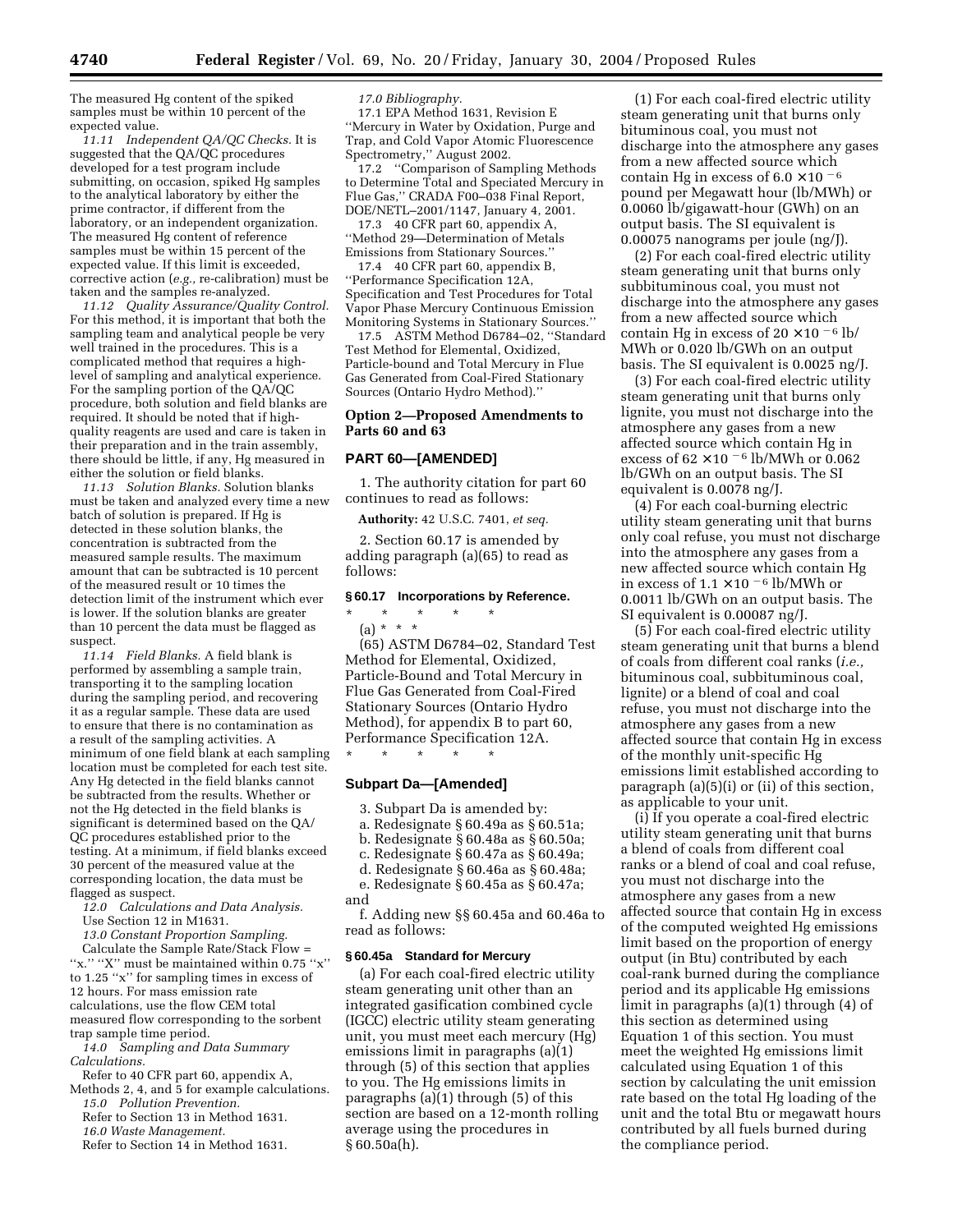$$
EL_{b} = \frac{\sum_{i=1}^{n} EL_{i}(HH_{i})}{\sum_{i=1}^{n} HH_{i}}
$$
 (Eq. 1)

Where:

- $EL_b = Total$  allowable Hg in lb/MWh that can be emitted to the atmosphere from any affected source being averaged under the blending provision.
- $EL_i = Hg$  emissions limit for the subcategory that applies to affected source i, lb/MWh.
- $HH_i =$  Electricity output from affected source i during the production period related to the corresponding  $H_i$  that falls within the compliance period, gross MWh generated by the electric utility steam generating unit.
- n = Number of coal ranks being averaged for an affected source.

(ii) If you operate a coal-fired electric utility steam generating unit that burns a blend of coals from different coal ranks or a blend of coal and coal refuse together with one or more nonregulated, supplementary fuels, you must not discharge into the atmosphere any gases from the unit that contain Hg in excess of the computed weighted Hg emission limit based on the proportion of electricity output (in MWh) contributed by each coal rank burned during the compliance period and its applicable Hg emissions limit in paragraphs (a)(1) through (4) of this section as determined using Equation 1 of this section. You must meet the weighted Hg emissions limit calculated using Equation 1 of this section by calculating the unit emission rate based on the total Hg loading of the unit and the total megawatt hours contributed by both regulated and nonregulated fuels burned during the compliance period.

(b) For each IGCC electric utility steam generating unit, you must not discharge into the atmosphere any gases from a new affected source which contain Hg in excess of  $20 \times 10^{-6}$  lb/ MWh or 0.020 lb/GWh on an output basis. The SI equivalent is 0.0025 ng/J. This Hg emissions limit is based on a 12-month rolling average using the procedures in § 60.50a(g).

### **§ 60.46a Standard for Nickel**

(a) On and after the date on which the initial performance test required to be conducted under § 60.8 is completed, the owner or operator of each oil-fired unit subject to the provisions of this subpart shall not discharge into the atmosphere any gases from an oil-fired electric utility steam generating unit

which contain Ni in excess of 0.0008 lb/ MWh on an output basis. The SI equivalent is 0.010 ng/J.

(b) The emissions limit for an oil-fired electric utility steam generating unit in paragraph (a) of this section does not apply if the owner or operator uses distillate oil as fuel. Except as noted in paragraph (e) of this section, the emissions limit in paragraph (a) of this section will apply immediately if the owner or operator subsequently uses a fuel other than distillate oil.

(c) If you use an ESP to meet a Ni emissions limit in this subpart, you must operate the ESP such that the hourly average voltage and secondary current (or total power input) do not fall below the limit established in the initial or subsequent performance test.

(d) If you use a control device or combination of control devices other than an ESP to meet the Ni emissions limit, or you wish to establish and monitor an alternative operating limit and alternative monitoring parameters for an ESP, you must apply to the Administrator for approval of alternative monitoring under § 60.13(i).

(e) If you comply with the requirements in § 60.46a(b) for switching fuel, and you must switch fuel because of an emergency, you must notify the Administrator in writing within 30 days of using a fuel other than distillate oil.

4. Newly redesignated § 60.48a is amended by:

a. Revising paragraph (c);

b. In paragraph (h) by revising the existing references from ''§ 60.47a'' to  $'s 60.49a$ ";

c. In paragraph (i) by revising the existing references for ''§§ 60.47a(c),'' ''60.47a(l),'' and ''60.47a(k)'' to "\$§ 60.49a(c)," "60.49a(l)," and ''60.49a(k),'' respectively;

d. In paragraph (j)(2) by revising the existing references from ''§ 60.47a'' to ''§ 60.49a'' twice;

e. In paragraph (k)(2)(ii) by revising the existing references from ''§ 60.47a'' and ''60.47a(l)'' to ''§ 60.49a'' and ''60.49a(l),'' respectively; in paragraph  $(k)(2)(iii)$  by revising the existing references from ''§ 60.47a(k)'' to ''§ 60.49a(k)''; and in paragraph (k)(2)(iv) by revising the existing references from ''§ 60.47a(l)'' to ''§ 60.49a(l)''; and

f. Adding new paragraphs (m) and (n). The revision and additions read as follows:

#### **§ 60.48a Compliance provisions.**

\* \* \* \* \* (c) The particulate matter emission standards under § 60.42a, the nitrogen oxides emission standards under

§ 60.44a, the Hg emission standards under § 60.45a, and the Ni emission standards under § 60.46a apply at all times except during periods of startup, shutdown, or malfunction.

\* \* \* \* \*

(m) *Compliance provisions for sources subject to § 60.45a.* The owner or operator of an affected facility subject to § 60.45a (new sources constructed after January 30, 2004) shall calculate Hg emissions by multiplying the average hourly Hg output concentration measured according to the provisions of § 60.49a(c) by the average hourly flow rate measured according to the provisions of § 60.49a(l) and divided by the average hourly gross heat rate measured according to the provisions in § 60.49a(k).

(n) *Compliance provisions for sources subject to § 60.46a.* (1) The owner or operator of an affected facility subject to § 60.46a(a) (new source constructed after January 30, 2004) shall calculate Ni emissions rate according to the procedures outlined in § 60.50a(i).

5. Newly redesignated § 60.49a is amended by:

a. In paragraph (c)(2) by revising the existing references from ''§ 60.49a'' to ''§ 60.51a'' twice;

b. In paragraph (g) by revising the existing reference from ''§ 60.46a'' to ''§ 60.48a.''

c. Revising paragraph (k) introductory text; and

d. Adding new paragraphs (p) through (s).

The revision and additions read as follows:

#### **§ 60.49a Emission monitoring.**

\* \* \* \* \* (k) The procedures specified in paragraphs  $(k)(1)$  through  $(3)$  of this section shall be used to determine compliance with the output-based standards under §§ 60.42a(c), 60.43a(i), 60.44a(d)(1), 60.44a(e), 60.45a, and 60.46a.

\* \* \* \* \* (p) The owner or operator of an affected facility demonstrating compliance with an Hg limit in § 60.45a shall install and operate a continuous emissions monitoring system (CEMS) to measure and record the concentration of Hg in the exhaust gases from each stack according to the requirements in paragraphs (p)(1) through (3) of this section.

(1) The owner or operator must install, operate, and maintain each CEMS according to Performance Specification 12A in 40 CFR part 60, appendix B.

(2) The owner or operator must conduct a performance evaluation of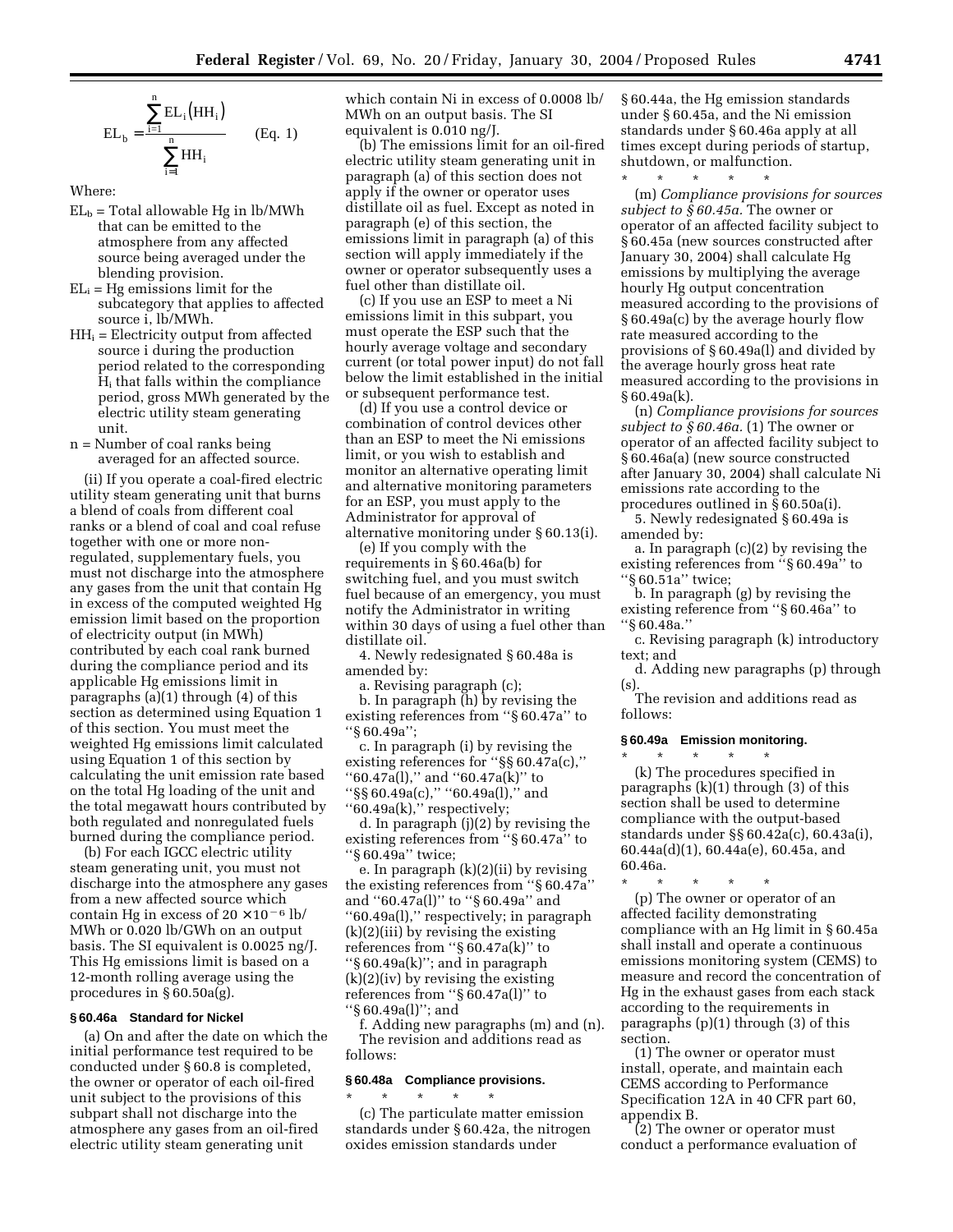each CEMS according to the requirements of § 60.13 and Performance Specification 12A in 40 CFR part 60, appendix B.

(3) The owner or operator must operate each CEMS according to the requirements in paragraphs (p)(3)(i) through (iv) of this section.

(i) As specified in § 60.13(e)(2), each CEMS must complete a minimum of one cycle of operation (sampling, analyzing, and data recording) for each successive 15-minute period.

(ii) The owner or operator must reduce CEMS data as specified in § 60.13(h).

(iii) Each CEMS must determine and record the 1-hour average emissions using all the hourly averages collected for periods during which the CEMS is not out of control.

(iv) The owner or operator must record the results of each inspection, calibration, and validation check.

(4) Mercury CEMS data collection must conform to paragraphs (p)(4)(i) through (iv) of this section.

(i) A complete day of data for continuous monitoring is 18 hours or more in a 24-hour period.

(ii) A complete month of data for continuous monitoring is 21 days or more in a calendar month.

(iii) If you collect less than 21 days of continuous emissions data, you must discard the data collected that month and replace the data with the mean of the individual monthly emission rate values determined in the last 12 months.

(iv) If you collect less than 21 days per monthly period of continuous data again in that same 12-month rolling average cycle, you must discard the data collected that month and replace that data with the highest individual monthly emission rate determined in the last 12 months.

(q) As an alternative to the CEMS required in paragraph (p) of this section, the owner or operator must monitor Hg emissions using Method 324 in 40 CFR part 63, appendix A.

(r) The owner or operator of an affected facility which uses an ESP to

Where:

 $ER_{cogen} = Cogeneration Hg$  or Ni emission rate over a compliance period in lb/MWh;

meet a Ni limit in § 60.46a shall install and operate a continuous parameter monitoring system (CPMS) to measure and record the voltage and secondary current (or total power input) to the control device according to the requirements in paragraphs (r)(1) through (3) of this section.

(1) Each CPMS must complete a minimum of one cycle of operation for each successive 15-minute period. The owner or operator must have a minimum of four successive cycles of operation to have a valid hour of data.

(2) Each CPMS must determine the 1 hour block average of all recorded readings.

(3) The owner or operator must record the results of each inspection, calibration, and validation check for a CPMS.

(s) The owner or operator shall prepare and submit to the Administrator for approval a unit-specific monitoring plan for each monitoring system. The owner or operator shall comply with the requirements in your plan. The plan must address the requirements in paragraphs (s)(1) through (6) of this section.

(1) Installation of the CMS sampling probe or other interface at a measurement location relative to each affected process unit such that the measurement is representative of control of the exhaust emissions (*e.g.*, on or downstream of the last control device);

(2) Performance and equipment specifications for the sample interface, the pollutant concentration or parametric signal analyzer, and the data collection and reduction systems;

(3) Performance evaluation procedures and acceptance criteria (*e.g.*, calibrations);

(4) Ongoing operation and maintenance procedures in accordance with the general requirements of  $§ 60.13(d);$ 

(5) Ongoing data quality assurance procedures in accordance with the general requirements of § 60.13; and

$$
ER_{cogen} = \frac{E}{\left( (V_{grid}) + \left( \frac{V_{process}}{2} \right) \right)}
$$
 (Eq. 1)

- $E =$  Mass of Hg or Ni emitted from the stack over the same compliance period (lb);
- $V_{grid}$  = Amount of energy sent to the grid over the same compliance period (MWh); and

(6) Ongoing recordkeeping and reporting procedures in accordance with the general requirements of § 60.7.

6. Newly redesignated § 60.50a is amended by:

a. In paragraph (c)(5) by revising the existing references from ''§ 60.47a(b) and (d)'' to ''§ 60.49a(b) and (d),'' respectively;

b. In paragraph (d)(2) by revising the existing references from ''§ 60.47a(c) and (d)'' to ''§ 60.49a(c) and (d),'' respectively;

c. In paragraph (e)(2) by revising the existing reference from ''§ 60.46a(d)(1)'' to ''§ 60.48a(d)(1)''; and

d. Adding new paragraphs (g) through (j).

The additions read as follows:

## **§ 60.50a Compliance determination procedures and methods.**

\* \* \* \* \* (g) For the purposes of determining compliance with the emission limits in §§ 60.45a and 60.46a, the owner or operator of an electric utility steam generating unit which is also a cogeneration unit shall use the procedures in paragraphs (g)(1) and (2) of this section to calculate emission rates based on electrical output to the grid plus half of the equivalent electrical energy in the unit's process stream.

(1) All conversions from Btu/hr unit input to MWe unit output must use equivalents found in 40 CFR 60.40(a)(1) for electric utilities (*i.e.*, 250 million Btu/hr input to an electric utility steam generating unit is equivalent to 73 MWe input to the electric utility steam generating unit); 73 MWe input to the electric utility steam generating unit is equivalent to 25 MWe output from the boiler electric utility steam generating unit; therefore, 250 million Btu input to the electric utility steam generating unit is equivalent to 25 MWe output from the electric utility steam generating unit).

(2) Use the Equation 1 of this section to determine the cogeneration Hg or Ni emission rate over a specific compliance period.

 $V<sub>process</sub> =$  Amount of energy converted to steam for process use over the same compliance period (MWh).

(h) The owner or operator shall determine compliance with the Hg limit in § 60.45a according to the procedures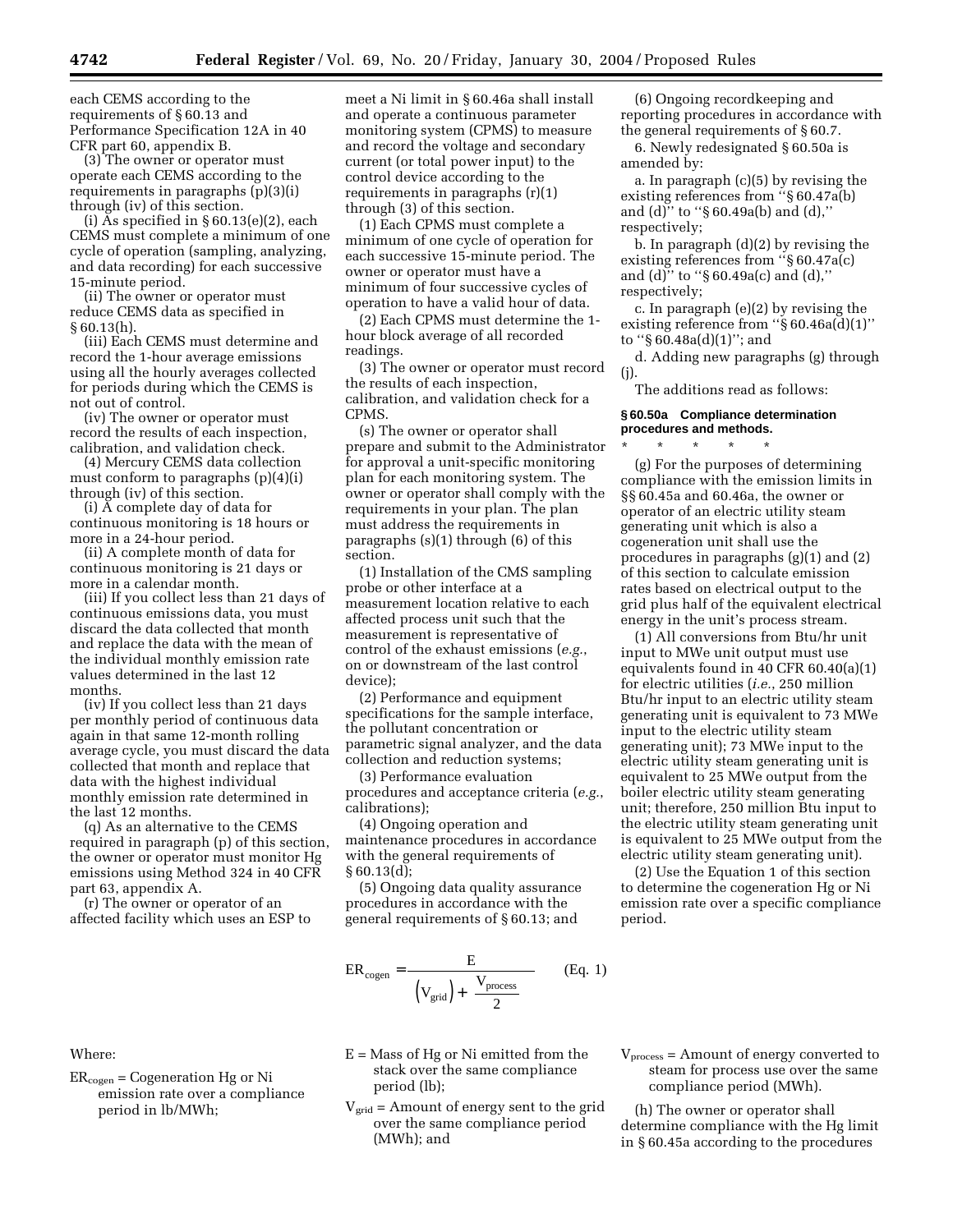in paragraphs (h)(1) through (3) of this section.

(1) The owner or operator shall demonstrate compliance by calculating the arithmetic average of all weekly emission rates for Hg for the 12 successive calendar months, except for data obtained during startup, shutdown, or malfunction.

(2) If a CEMS is used to demonstrate compliance, follow the procedures in paragraphs (h)(2)(i) through (ii) of this section to determine the 12-month rolling average.

(i) Calculate the total mass of Hg emissions over a month (M), in micrograms (µg), using Equation 2 of this section.

$$
M = \int_0^t C(t)V(t)dt
$$
 (Eq. 2)

Where:

- $M = Total mass of Hg emissions, (µg);$
- $C =$  Concentration of Hg recorded by CEMS per Performance Specification 12A (40 CFR part 60, appendix B), micrograms per dry standard cubic meter (µg/dscm);
- V = Volumetric flow rate recorded at the same frequency as the CEMS reading for the Hg concentration indicated in PS–12A, cubic meters per hour (dscm/hr); and
- t = total time period over which mass measurements are collected, (hr).

(ii) Calculate the Hg emission rate for an output-based limit (lb/hr) using Equation 3 of this section:

$$
ER = \frac{M \times \text{conversion factor}}{\text{TP}_{\text{output-based}}} \qquad (Eq. 3)
$$

Where:

 $ER = Hg$  emission rate,  $(lb/hr)$ ;

 $M = Total mass of Hg emissions, (µg);$ Conversion factor =  $2.205 \times 10^{-9}$ ; and  $TP_{\text{output-based}} = Total power$ , megawatthours (MWh).

(3) If you use Method 324 (40 CFR part 63, appendix B), determine the 12 month rolling average Hg emission rate according to the applicable procedures in paragraphs (h)(3)(i) through (iv) of this section.

(i) Sum the Hg concentrations for the emission rate period, (µg/dscm).

(ii) Calculate the total volumetric flow rate for the emission rate period, (dscm).

(iii) Multiply the total Hg concentration times the total volumetric rate to obtain the total mass of Hg for the emission rate period in micrograms.

(iv) Calculate the Hg emission rate for an output-based limit (lb/hr) using Equation 3 of this section.

(i) The owner or operator shall determine compliance with the Ni limit in § 60.46a according to the procedures

in paragraphs (i)(1) through (2) of this section.

(1) Ni emissions concentration for compliance under § 60.46a is determined by the three-run average (nominal 1-hour runs) by Method 29 of 40 CFR part 60, Appendix A, for the initial and subsequent performance tests.

(2) Use the applicable procedures in paragraphs (2)(i) through (v) of this section to convert the Method 29 Ni emissions measurement to the outputbased format for comparison to the § 60.46a Ni emission limit.

(i) Sum the Ni concentrations obtained from the Method 29 test runs, milligrams per dscm (mg/dscm).

(ii) Calculate the total volumetric flow rate obtained during the Method 29 test runs, (dscm).

(iii) Multiply the total Ni concentration times the total volumetric flow rate for the duration of the initial compliance testing period to obtain the total mass of Ni in milligrams.

(iv) Calculate the output-based Ni emissions rate in a lb/ format using Equation 4 of this section.

$$
ER = \frac{M \times \text{conversion factor}}{\text{TP}_{\text{output-based}}} \qquad (Eq. 4)
$$

Where:

 $ER = Ni$  emission rate,  $(lb/hr)$ ;  $M = Total mass of Ni emissions, (mg);$ Conversion factor =  $2.205 \times 10^{-6}$ ; and TPoutput-based = Total power, (MWh).

(3) Compliance with the Ni emission limits under § 60.46a is determined by the three-run average (nominal 1-hour runs) by Method 29 for the initial and subsequent performance tests.

(j) Quarterly accuracy determinations and daily calibration drift tests for gaseous Hg CEMS shall be performed in accordance with Procedure 1 (appendix F of 40 CFR part 60). Annual RATAs for Hg sorbent trap monitoring systems shall also be performed in accordance with Procedure 1.

7. Newly redesignated § 60.51a is amended by:

a. Revising paragraph (a);

b. In paragraph (c) introductory text by revising the existing references from ''§ 60.47a'' and ''§ 60.46a(h)'' to

''§ 60.49a'' and ''§ 60.48a(h),''

respectively;

c. In paragraph (d)(1) by revising the existing reference from ''§ 60.46a(d)'' to ''§ 60.48a(d)''; and

d. In paragraph (e)(1) by revising the existing reference from ''§ 60.48a'' to ''§ 60.50a.''

The revisions and additions read as follows:

## **§ 60.51a Reporting requirements.**

(a) For sulfur dioxide, nitrogen oxides, particulate matter, Hg, and Ni emissions, the performance test data from the initial and subsequent performance test and from the performance evaluation of the continuous monitors (including the transmissometer) are submitted to the Administrator.

\* \* \* \* \*

8. Section 60.52a is added to read as follows:

#### **§ 60.52a Recordkeeping Requirements**

The owner or operator of an affected facility subject to the emissions limitations in § 60.45a or § 60.46a shall maintain records of all information needed to demonstrate compliance including performance tests, monitoring data, fuel analyses, and calculations.

#### **Subpart GGGG—[Added]**

9. Part 60 is amended by adding subpart GGGG to read as follows:

## **Subpart GGGG—Emission Guidelines and Compliance Times for Oil-fired Electric Utility Steam Generating Units**

Sec.

- 
- 60.4000 Scope **Definitions**
- 60.4010 Designated Facilities
- 60.4015 Emission Guidelines for Oil-fired Electric Utility Steam Generating Units
- 60.4020 Compliance Provisions and Performance Testing
- 60.4025 Reporting and Recordkeeping Guidelines
- 60.4030 Compliance Times

## **§ 60.4000 Scope**

This subpart contains emission guidelines and compliance times for the control of certain designated pollutants from certain designated electric utility steam generating units in accordance with section 111(d) of the Act and subpart B of this part.

#### **§ 60.4005 Definitions**

Terms used but not defined in this subpart have the meaning given them in the Act and in subparts A, B, and Da of this part.

#### **§ 60.4010 Designated Facilities**

(a) The designated facility to which the emission guidelines apply is each existing electric utility steam generating unit for which construction, reconstruction or modification was commenced before January 30, 2004.

(b) Physical or operational changes made to an existing electric utility steam generating unit solely to comply with an emission guideline are not considered a modification or reconstruction and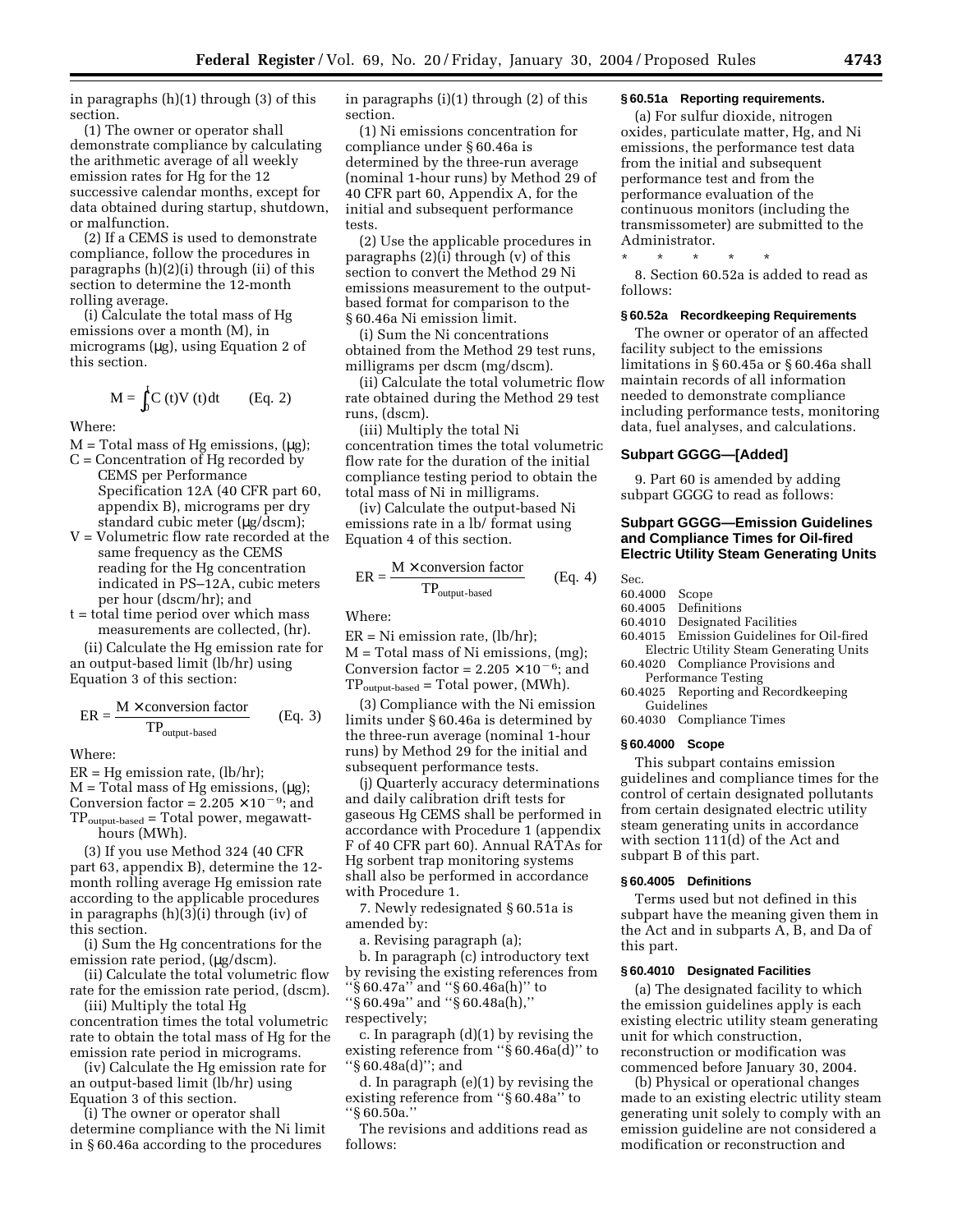would not subject an existing electric utility steam generating unit to the requirements of subpart Da (*see* § 60.40a of subpart Da).

## **§ 60.4015 Emission Guidelines for Oil-fired Electric Utility Steam Generating Units**

For approval, a State plan shall include emission limits for nickel (Ni) at least as protective as the provisions specified in paragraphs (a) and (b) of this section.

(a) The emission limit for Ni contained in the gases discharged to the atmosphere from a designated facility is 210 pounds of Ni per trillion Btu (lb/ TBtu) in an input-based format and 0.002 pounds of Ni per megawatt hour (lb/MWh) in an output-based format. The SI equivalent is 0.25 ng/J.

(b) The emission limit for Ni for oilfired electric utility steam generating units does not apply if the owner/ operator permanently uses distillate oil as fuel. Except as provided in paragraph (5) of this section, the emissions limit for Ni for oil-fired electric utility steam generating units will immediately apply if the owner/operator subsequently uses a fuel other than distillate oil.

(c) If you use an electrostatic precipitator (ESP) to meet a Ni emissions limit in this part, you must operate the ESP such that the hourly average voltage and secondary current (or total power input) do not fall below the limit established in the initial or subsequent performance test.

(d) If you use a control device or combination of control devices other than an ESP to meet the Ni emissions limit, or you wish to establish and monitor an alternative operating limit and alternative monitoring parameters for an ESP, you must apply to the Administrator for approval of alternative monitoring under § 60.13(i).

(e) If you comply with the requirements in § 60.4015(b) for switching fuel, and you must switch fuel because of an emergency, you must notify the Administrator in writing within 30 days of using a fuel other than distillate oil.

#### **§ 60.4020 Compliance Provisions and Performance Testing**

For approval, a State plan shall include the performance testing compliance demonstration requirements as listed in paragraphs (a) and (b) of this section.

(a) Affected facilities will conduct a performance test to demonstrate compliance with this section no later than 180 days after the initial startup or 180 days after publication of the final amendments, whichever is later and annually thereafter. The performance

test is to be conducted using Method 29 of appendix A of this part to determine Ni emission concentration in the flue gas stream. The Ni emissions concentration for compliance under this part is determined by the three-run average (nominal 1-hour runs) using Method 29 of appendix A of this part for the initial and subsequent performance tests.

(b) The owner or operator shall demonstrate compliance with the Ni limit in § 60.46a according to the procedures in this paragraph to convert the Method 29 Ni measurement from the performance test to the selected format for comparison to the applicable § 60.46a Ni emission limits.

(1) Sum the Ni concentrations obtained from the Method 29 test runs, milligrams per dscm (mg/dscm).

(2) Calculate the total volumetric flow obtained during the Method 29 test runs, (dscm).

(3) Multiply the total Ni concentration times the total volumetric flow for the duration of the initial compliance testing period to obtain the total mass of Ni in milligrams.

(4) Calculate the input-based Ni emissions rate in a lb/TBtu format using Equation 1 of this section.

$$
ER = \frac{M \times \text{conversion factor}}{\text{TP}_{\text{input-based}}} \qquad (Eq. 1)
$$

Where:

ER = Ni emissions rate, (lb/TBtu);

M = Total mass of Ni emissions, (mg);

Conversion factor =  $2.205 \times 10^{-6}$ ; used to convert milligrams to pounds; and

 $TP_{input-based} = Total power, (TBtu).$ (5) Calculate the output-based Ni

emissions rate in a lb/MWh format using Equation 2 of this section.

$$
ER = \frac{M \times \text{conversion factor}}{\text{TP}_{\text{output-based}}} \qquad (Eq. 2)
$$

Where:

ER = Ni emissions rate, (lb/MWh); M = Total mass of Ni emissions, (mg); Conversion factor =  $2.205 \times 10^{-6}$ ; and  $TP_{\text{output-based}} = Total power, (MWh).$ 

#### **§ 60.4025 Reporting and Recordkeeping Guidelines**

For approval, a State plan shall include the reporting and recordkeeping provisions listed in § 60.52a of subpart Da of this part, as applicable.

#### **§ 60.4030 Compliance Times**

(a) Except as provided for under paragraph (b) of this section, planning, awarding of contracts, and installation of electric utility steam generating unit air emission control equipment capable

of meeting the emission guidelines established under § 60.4015 shall be accomplished within 30 months after the effective date of a State emission standard for electric utility steam generating units.

## **APPENDIX B PART 60**

10. Appendix B to part 60 is amended by adding in numerical order new Performance Specification 12A to read as follows:

#### **Performance Specification 12a— Specifications and Test Procedures for Total Vapor Phase Mercury Continuous Emission Monitoring Systems in Stationary Sources**

*1.0 Scope and Application*

1.1 Analyte.

| Analyte | CAS No.   |
|---------|-----------|
|         | 7439-97-6 |

1.2 Applicability.

1.2.1 This specification is for evaluating the acceptability of total vapor phase Hg continuous emission monitoring systems (CEMS) installed on the exit gases from fossil fuel fired boilers at the time of or soon after installation and whenever specified in the regulations. The Hg CEMS must be capable of measuring the total concentration in  $\mu$ g/m<sup>3</sup> (regardless of speciation) of vapor phase Hg, and recording that concentration on a dry basis, corrected to 20 degrees C and 7 percent CO2. Particle bound Hg is not included. The CEMS must include a) a diluent  $(CO<sub>2</sub>)$ monitor, which must meet Performance Specification 3 in 40 CFR part 60, appendix B, and b) an automatic sampling system. Existing diluent and flow monitoring equipment can be used.

This specification is not designed to evaluate an installed CEMS's performance over an extended period of time nor does it identify specific calibration techniques and auxiliary procedures to assess the CEMS's performance. The source owner or operator, however, is responsible to calibrate, maintain, and operate the CEMS properly. The Administrator may require, under CAA section 114, the operator to conduct CEMS performance evaluations at other times besides the initial test to evaluate the CEMS performance. See 40 CFR 60.13(c).

*2.0 Summary of Performance Specification*

Procedures for measuring CEMS relative accuracy, measurement error and drift are outlined. CEMS installation and measurement location specifications, and data reduction procedures are included. Conformance of the CEMS with the Performance Specification is determined. *3.0 Definitions*

3.1 *Continuous Emission Monitoring System (CEMS)* means the total equipment required for the determination of a pollutant concentration. The system consists of the following major subsystems:

3.2 *Sample Interface* means that portion of the CEMS used for one or more of the following: sample acquisition, sample transport, sample conditioning, and protection of the monitor from the effects of the stack effluent.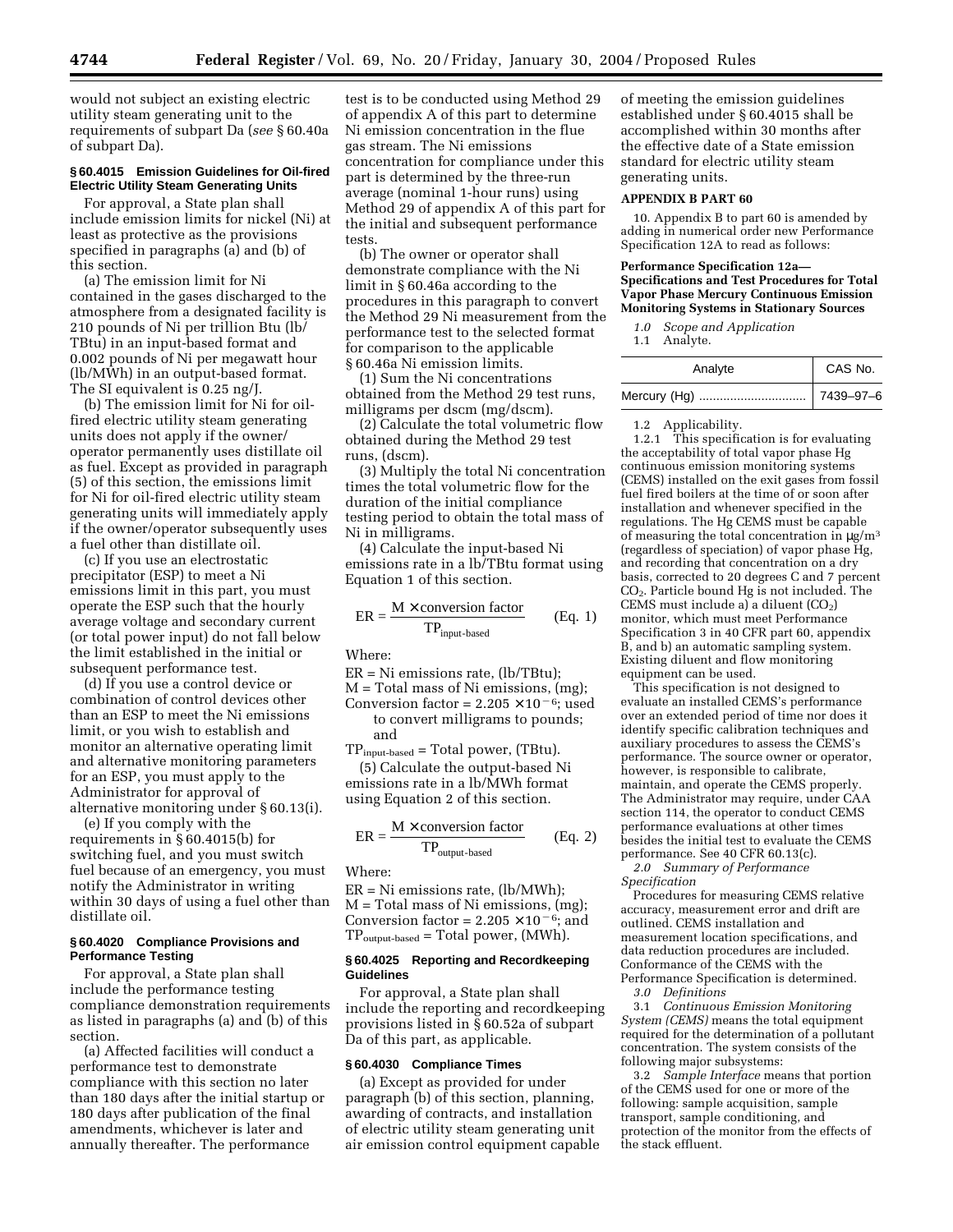3.3 *Hg Analyzer* means that portion of the CEMS that measures the total vapor phase Hg mass concentration and generates a proportional output.

3.4 *Diluent Analyzer* (if applicable) means that portion of the CEMS that senses the diluent gas  $(CO<sub>2</sub>)$  and generates an output proportional to the gas concentration.

3.5 *Data Recorder* means that portion of the CEMS that provides a permanent electronic record of the analyzer output. The data recorder can provide automatic data reduction and CEMS control capabilities.

3.6 *Span Value* means the upper limit of the intended Hg concentration measurement range. The span value is a value equal to two times the emission standard.

3.7 *Measurement Error (ME)* means the difference between the concentration indicated by the CEMS and the known concentration generated by a reference gas when the entire CEMS, including the sampling interface, is challenged. An ME test procedure is performed to document the accuracy and linearity of the CEMS at several points over the measurement range.

3.8 *Upscale Drift (UD)* means the difference in the CEMS output responses to a Hg reference gas when the entire CEMS, including the sampling interface, is challenged after a stated period of operation during which no unscheduled maintenance, repair, or adjustment took place.

3.9 *Zero Drift (ZD)* means the difference in the CEMS output responses to a zero gas when the entire CEMS, including the sampling interface, is challenged after a stated period of operation during which no unscheduled maintenance, repair, or adjustment took place.

3.10 *Relative Accuracy (RA)* means the absolute mean difference between the pollutant concentration(s) determined by the CEMS and the value determined by the reference method (RM) plus the 2.5 percent error confidence coefficient of a series of tests divided by the mean of the RM tests or the applicable emission limit.

*4.0 Interferences* [Reserved]

*5.0 Safety*

The procedures required under this performance specification may involve hazardous materials, operations, and equipment. This performance specification may not address all of the safety problems associated with these procedures. It is the responsibility of the user to establish appropriate safety and health practices and determine the applicable regulatory limitations prior to performing these procedures. The CEMS user's manual and materials recommended by the reference method should be consulted for specific precautions to be taken.

*6.0 Equipment and Supplies*

6.1 CEMS Equipment Specifications. 6.1.1 Data Recorder Scale. The CEMS data recorder output range must include zero and a high level value. The high level value must be approximately 2 times the Hg concentration corresponding to the emission standard level for the stack gas under the circumstances existing as the stack gas is sampled. If a lower high level value is used, the CEMS must have the capability of providing multiple high level values (one of

which is equal to the span value) or be capable of automatically changing the high level value as required (up to specified high level value) such that the measured value does not exceed 95 percent of the high level value.

6.1.2 The CEMS design should also provide for the determination of response drift at both the zero and mid-level value. If this is not possible or practical, the design must allow these determinations to be conducted at a low-level value (zero to 20 percent of the high-level value) and at a value between 50 and 100 percent of the high-level value.

6.2 Reference Gas Delivery System. The reference gas delivery system must be designed so that the flowrate of reference gas introduced to the CEMS is the same at all three challenge levels specified in Section 7.1 and at all times exceeds the flow requirements of the CEMS.

6.3 Other equipment and supplies, as needed by the applicable reference method used. See Section 8.6.2.

*7.0 Reagents and Standards*

7.1 Reference Gases.

7.1.1 Zero— $N_2$  or Air. Less than 0.1 µg  $Hg/m<sup>3</sup>$ .

7.1.2 Mid-level  $Hg^0$  and  $HgCl_2$ . 40 to 60 percent of span.

7.1.3 High-level  $Hg^0$  and  $HgCl_2$ . 80 to 100 percent of span.

7.2 Reagents and Standards. May be required for the reference methods. See Section 8.6.2.

*8.0 Performance Specification Test Procedure*

8.1 Installation and Measurement Location Specifications.

8.1.1 CEMS Installation. Install the CEMS at an accessible location downstream of all pollution control equipment. Since the Hg CEMS sample system normally extracts gas from a single point in the stack, use a location that has been shown to be free of stratification for  $SO_2$  and  $NO<sub>x</sub>$  through concentration measurement traverses for those gases. If the cause of failure to meet the RA test requirement is determined to be the measurement location and a satisfactory correction technique cannot be established, the Administrator may require the CEMS to be relocated.

Measurement locations and points or paths that are most likely to provide data that will meet the RA requirements are listed below.

8.1.2 Measurement Location. The measurement location should be (1) at least eight equivalent diameters downstream of the nearest control device, point of pollutant generation, bend, or other point at which a change of pollutant concentration or flow disturbance may occur, and (2) at least two equivalent diameters upstream from the effluent exhaust. The equivalent duct diameter is calculated as per 40 CFR part 60, appendix A, Method 1.

8.1.3 Hg CEMS Sample extraction Point. Use a sample extraction point (1) no less than 1.0 meter from the stack or duct wall, or (2) within the centroidal velocity traverse area of the stack or duct cross section.

8.2 Reference Method (RM) Measurement Location and Traverse Points. The RM measurement location should be at a point or

points in the same stack cross sectional area as the CEMS is located, according to the criteria above. The RM and CEMS locations need not be immediately adjacent. They should be as close as possible without causing interference with one another.

8.3 Measurement Error (ME) Test Procedure. The Hg CEMS must be constructed to permit the introduction of known (NIST traceable) concentrations of elemental mercury (Hg<sup>0</sup>) and mercuric chloride  $(HgCl<sub>2</sub>)$  separately into the sampling system of the CEMS immediately preceding the sample extraction filtration system such that the entire CEMS can be challenged. Inject sequentially each of the three reference gases (zero, mid-level, and high level) for each Hg species. CEMS measurements of each reference gas shall not differ from their respective reference values by more than 5 percent of the span value. If this specification is not met, identify and correct the problem before proceeding.

8.4 Upscale Drift (UD) Test Procedure. 8.4.1 UD Test Period. While the affected facility is operating at more than 50 percent of normal load, or as specified in an applicable subpart, determine the magnitude of the UD once each day (at 24-hour intervals) for 7 consecutive days according to the procedure given in Sections 8.4.2 through 8.4.3.

8.4.2 The purpose of the UD measurement is to verify the ability of the CEMS to conform to the established CEMS response used for determining emission concentrations or emission rates. Therefore, if periodic automatic or manual adjustments are made to the CEMS zero and response settings, conduct the UD test immediately before these adjustments, or conduct it in such a way that the UD can be determined.

8.4.3 Conduct the UD test at the mid-level point specified in Section 7.1. Evaluate upscale drift for elemental Hg (Hg<sup>0</sup>) only. Introduce the reference gas to the CEMS. Record the CEMS response and subtract the reference value from the CEM value (see example data sheet in Figure 12A–1).

8.5 Zero Drift (ZD) Test Procedure. 8.5.1 ZD Test Period. While the affected facility is operating at more than 50 percent of normal load, or as specified in an applicable subpart, determine the magnitude of the ZD once each day (at 24-hour intervals) for 7 consecutive days according to the procedure given in Sections 8.5.2 through 8.5.3.

8.5.2 The purpose of the ZD measurement is to verify the ability of the CEMS to conform to the established CEMS response used for determining emission concentrations or emission rates. Therefore, if periodic automatic or manual adjustments are made to the CEMS zero and response settings, conduct the ZD test immediately before these adjustments, or conduct it in such a way that the ZD can be determined.

8.5.3 Conduct the ZD test at the zero level specified in Section 7.1. Introduce the zero gas to the CEMS. Record the CEMS response and subtract the zero value from the CEM value (see example data sheet in Figure 12A– 1).

8.6 Relative Accuracy (RA) Test Procedure.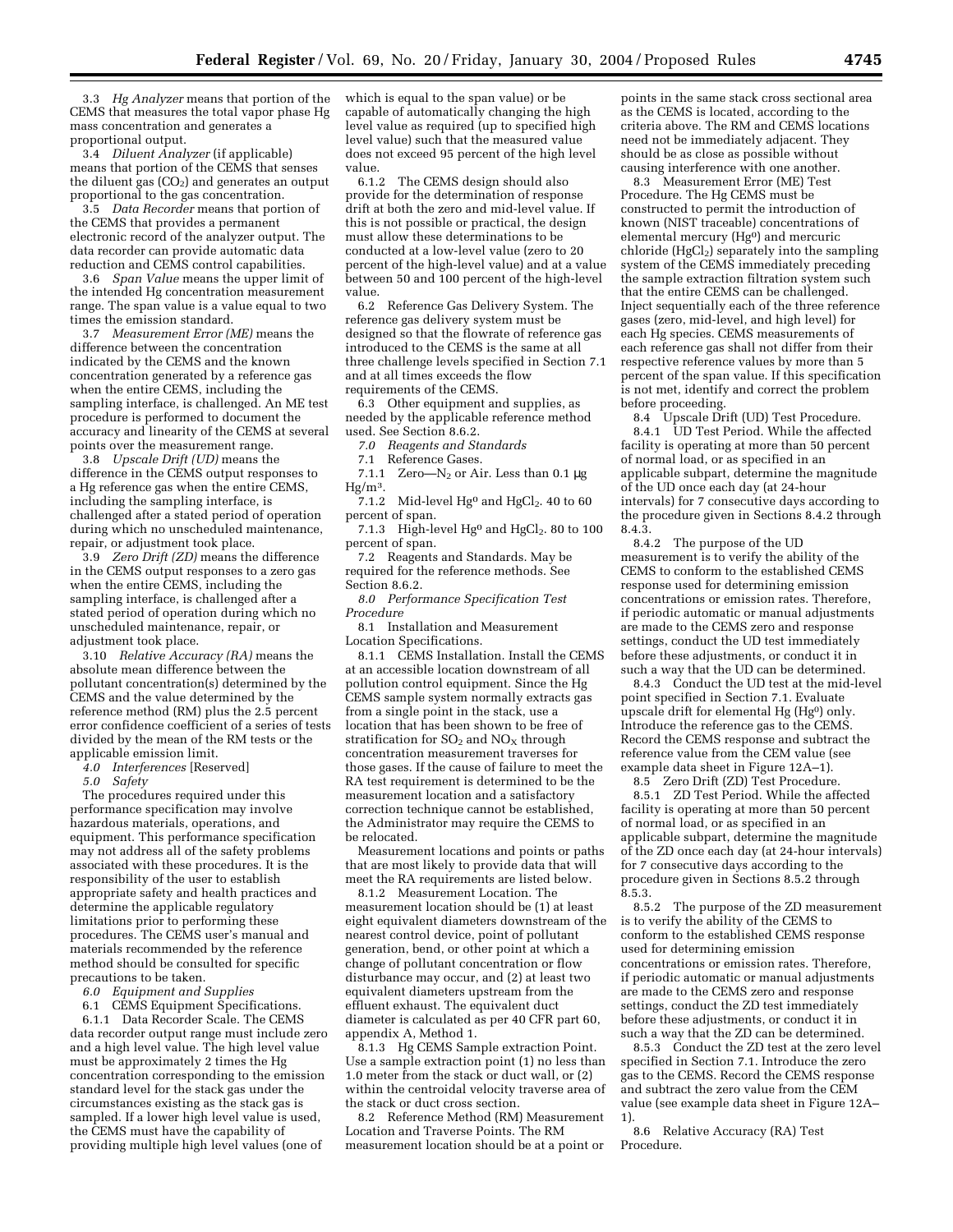8.6.1 RA Test Period. Conduct the RA test according to the procedure given in Sections 8.6.2 through 8.6.6 while the affected facility is operating at normal full load, or as specified in an applicable subpart. The RA test can be conducted during the UD test period.

8.6.2 Reference Method (RM). Unless otherwise specified in an applicable subpart of the regulations, use either Method 29 in appendix A to 40 CFR part 60, or ASTM Method D 6784–02 (incorporated by reference in § 60.17) as the RM for Hg. Do not include the filterable portion of the sample when making comparisons to the CEMS results. Conduct all RM tests with paired or duplicate sampling systems.

8.6.3 Sampling Strategy for RM Tests. Conduct the RM tests in such a way that they will yield results representative of the emissions from the source and can be compared to the CEMS data. It is preferable to conduct the diluent (if applicable), moisture (if needed), and Hg measurements simultaneously. However, diluent and

where Ca and Cb are concentration values determined from trains A and B respectively. For RSD calculation, the concentration units are unimportant so long as they are consistent.

8.6.6.2 A minimum precision criteria for RM Hg data is that RSD for any data pair must be ≤10 percent as long as the mean Hg concentration is greater than 1.0  $\mu$ g/m<sup>3</sup>. If the mean Hg concentration is less than or equal to 1.0  $\mu$ g/m<sup>3</sup>, the RSD must be ≤20 percent. Pairs of RM data exceeding these RSD criteria should be eliminated from the data set used to develop a Hg CEMS correlation or to assess CEMS RA.

8.6.7 Calculate the mean difference between the RM and CEMS values in the units of the emission standard, the standard deviation, the confidence coefficient, and the moisture measurements that are taken within an hour of the Hg measurements can used to adjust the results to a consistent basis. In order to correlate the CEMS and RM data properly, note the beginning and end of each RM test period for each paired RM run (including the exact time of day) on the CEMS chart recordings or other permanent record of output.

8.6.4 Number and length of RM Tests. Conduct a minimum of nine paired sets of all necessary RM test runs that meet the relative standard deviation criteria of this PS. Use a minimum sample run time of 2 hours for each pair.

**Note:** More than nine paired sets of RM tests can be performed. If this option is chosen, test results can be rejected so long as the total number of paired RM test results used to determine the CEMS RA is greater than or equal to nine. However, all data must be reported, including the rejected data.

8.6.5 Correlation of RM and CEMS Data. Correlate the CEMS and the RM test data as to the time and duration by first determining

$$
RSD = 100\% * |(Ca - Cb)| / (Ca + Cb)
$$
 Eq. 12A-1

RA according to the procedures in Section 12.0.

8.7 Reporting. At a minimum (check with the appropriate EPA Regional Office, State, or local Agency for additional requirements, if any), summarize in tabular form the results of the RD tests and the RA tests or alternative RA procedure, as appropriate. Include all data sheets, calculations, charts (records of CEMS responses), reference gas concentration certifications, and any other information necessary to confirm that the performance of the CEMS meets the performance criteria.

*9.0 Quality Control* [Reserved]

*10.0 Calibration and Standardization* [Reserved]

*11.0 Analytical Procedure*

$$
Concentration_{\text{(dry)}} = \frac{Concentration_{\text{(wet)}}}{\left(1 - B_{\text{ws}}\right)} \qquad \text{Eq. 12A-2}
$$

12.1.2 Correction to Units of Standard (as applicable). Correct each dry RM run to the units of the emission standard with the

corresponding Method 3B data; correct each dry CEMS run using the corresponding CEMS diluent monitor data as follows:

12.1.3 Correct to Diluent Basis. The following is an example of concentration (ppm) correction to 7 percent oxygen.

$$
ppm_{(corr)} = ppm_{(uncorr)} \left[ \frac{20.9 - 7.0}{20.9 - \%O_{2 (dry)}} \right]
$$
 Eq. 12A-3

from the CEMS final output (the one used for reporting) the integrated average pollutant concentration or emission rate for each pollutant RM test period. Consider system response time, if important, and confirm that the results are on a consistent moisture, temperature, and diluent concentration basis with the paired RM test. Then, compare each integrated CEMS value against the corresponding average of the paired RM values.

8.6.6 Paired RM Outliers.

8.6.6.1 Outliers are identified through the determination of precision and any systematic bias of the paired RM tests. Data that do not meet this criteria should be flagged as a data quality problem. The primary reason for performing dual RM sampling is to generate information to quantify the precision of the RM data. The relative standard deviation (RSD) of paired data is the parameter used to quantify data precision. Determine RSD for two simultaneously gathered data points as follows:

Sample collection and analysis are concurrent for this Performance Specification (see Section 8.0). Refer to the RM employed for specific analytical procedures.

*12.0 Calculations and Data Analysis* Summarize the results on a data sheet similar to that shown in Figure 2–2 for Performance Specification 2.

12.1 Consistent Basis. All data from the RM and CEMS must be on a consistent dry basis and, as applicable, on a consistent diluent basis. Correct the RM and CEMS data for moisture and diluent as follows:

12.1.1 Moisture Correction (as applicable). Correct each wet RM run for moisture with the corresponding Method 4 data; correct each wet CEMS run using the corresponding CEMS moisture monitor date using Equation 12A–2.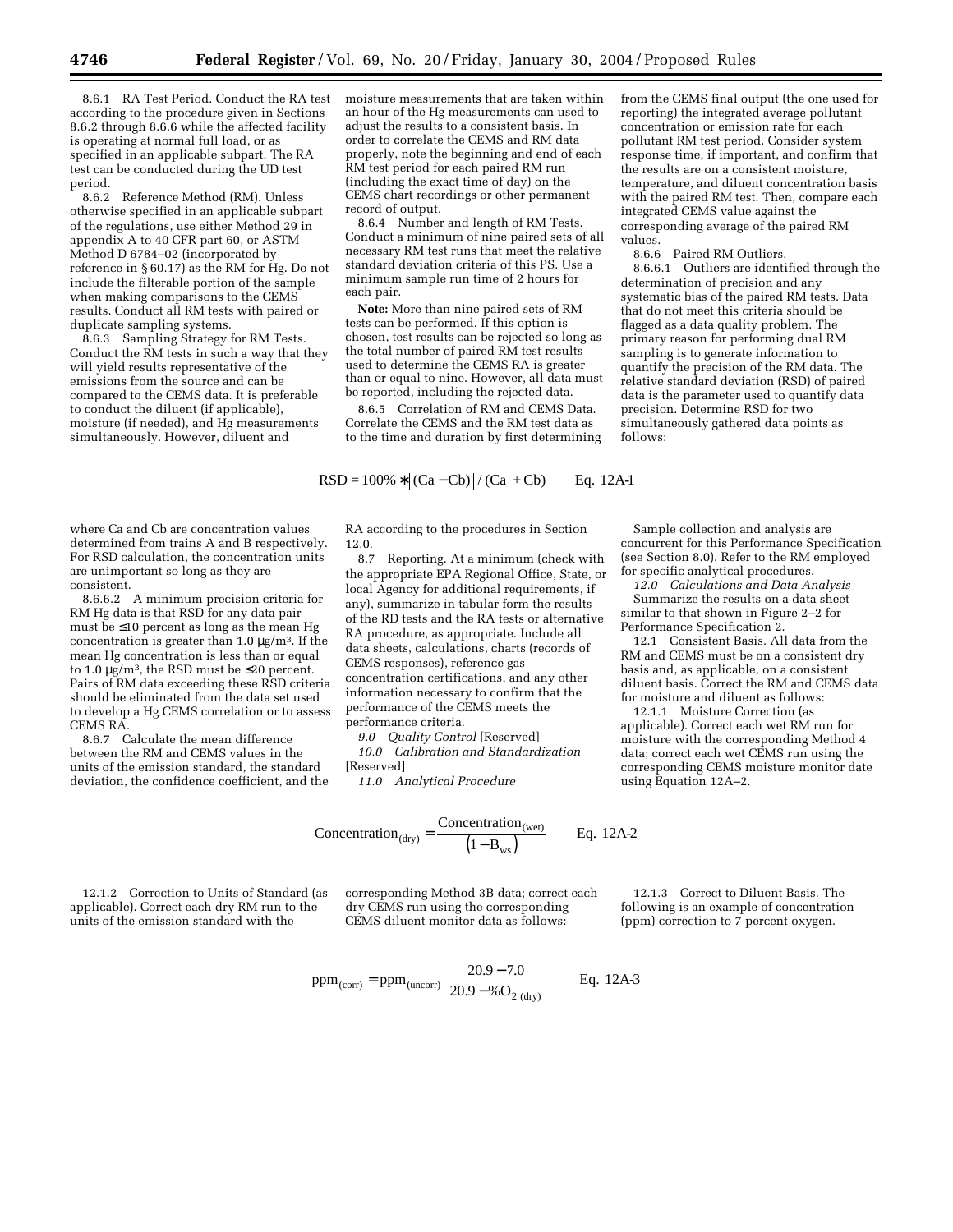The following is an example of mass/gross calorific value (lbs/million Btu) correction.  $\text{lbs/MMBtu} = \text{Conc}_{\text{(dry)}} (\text{F-factor}) ((20.9/$  $(20.9$ —percent  $O<sub>2</sub>)$ )

12.2 Arithmetic Mean. Calculate the arithmetic mean of the difference, d, of a data set as follows:

$$
\overline{d} = \frac{1}{n} \sum_{i=1}^{n} d_i
$$
 Eq. 12A-4

Where:

n = Number of data points. 12.3 Standard Deviation. Calculate the standard deviation, S<sub>d</sub>, as follows:

$$
S_{d} = \left[\frac{\sum_{i=1}^{n} d_{i}^{2} - \frac{\left[\sum_{i=1}^{n} d_{i}\right]^{2}}{n}\right]^{\frac{1}{2}}}{n-1}
$$
 Eq. 12A-5

 $\sum_{i=1}^{n} d_i$  = Algebraic summation of the individual differences  $d_i$ . = 1

12.4 Confidence Coefficient. Calculate the 2.5 percent error confidence coefficient (onetailed), CC, as follows:

i

$$
CC = t_{0.975} \frac{S_d}{\sqrt{n}} \qquad Eq. 12A-6
$$

12.5 Relative Accuracy. Calculate the RA of a set of data as follows:

Where:

- $|\overline{d}|$  = Absolute value of the mean differences (from Equation 12A–4).
- |CC| = Absolute value of the confidence coefficient (from Equation 12A–6).
- $R\overline{M}$  = Average RM value. In cases where the average emissions for the test are less than 50 percent of the applicable standard, substitute the emission standard value in the denominator of Eq. 12A–7 in place of  $R|\overline{M}|$ . In all other cases, use R|M|
	- *13.0 Method Performance*

13.1 Measurement Error (ME). ME is assessed at mid-level and high-level values as

given below using standards for both Hg0 and HgCl<sub>2</sub>. The mean difference between the indicated CEMS concentration and the reference concentration value for each standard shall be no greater than 5 percent of span. The same difference for the zero reference gas

$$
RA = \frac{\left[|\vec{d}| + |CC|\right]}{\overline{RM}} \times 100 \qquad Eq. 12A-7
$$

shall be no greater than 5 percent of span.

13.2 Upscale Drift (UD). The CEMS design must allow the determination of UD of the analyzer. The CEMS response can not drift or deviate from the benchmark value of the reference standard by more than 5 percent of span for the mid level value. Evaluate upscale drift for Hg0 only.

13.3 Zero Drift (ZD). The CEMS design must allow the determination of drift at the zero level. This drift shall not exceed 5 percent of span.

TABLE 12A–1.—T-VALUES.

13.4 Relative Accuracy (RA). The RA of the CEMS must be no greater than 20 percent of the mean value of the RM test data in terms of units of the emission standard, or 10 percent of the applicable standard, whichever is greater.

- *14.0 Pollution Prevention.* [Reserved]
- *15.0 Waste Management.* [Reserved]
- *16.0 Alternative Procedures.* [Reserved]
- *17.0 Bibliography.*

17.1 40 CFR part 60, appendix B, ''Performance Specification 2—Specifications and Test Procedures for  $SO_2$  and  $NO_X$ Continuous Emission Monitoring Systems in Stationary Sources.''

17.2 40 CFR part 60, appendix A, ''Method 29—Determination of Metals Emissions from Stationary Sources.''

17.3 ASTM Method D6784–02, ''Standard Test Method for Elemental, Oxidized, Particle-Bound and Total Mercury in Flue Gas Generated from Coal-Fired Stationary Sources (Ontario Hydro Method).'' 18.0 *Tables and Figures.*

| n a    | 10.975 | n a | <b>l</b> 0.975 | n a                    | 10.975 |
|--------|--------|-----|----------------|------------------------|--------|
| C      | 12.706 |     | 2.447          | $\sim$                 | 2.201  |
| ว<br>ັ | 4.303  |     | 2.365          | $\overline{ }$<br>l su | 2.179  |
| Δ      | 3.182  |     | 2.306          | 14                     | 2.160  |
| 5      | 2.776  | 10  | 2.262          | 15<br>ں ו              | 2.145  |
| ี      | 2.571  |     | 2.228          | 16                     | 2.131  |

a The values in this table are already corrected for n-1 degrees of freedom. Use n equal to the number of individual values.

|            | Day | Date and time | Reference value<br>(C) | <b>CEMS</b> value<br>(M) | Measurement<br>error | Drift |
|------------|-----|---------------|------------------------|--------------------------|----------------------|-------|
| Zero Level |     |               |                        |                          |                      |       |
|            |     |               |                        |                          |                      |       |
|            |     |               |                        |                          |                      |       |
|            |     |               |                        |                          |                      |       |
| Mid-level  |     |               |                        |                          |                      |       |
|            |     |               |                        |                          |                      |       |

Where: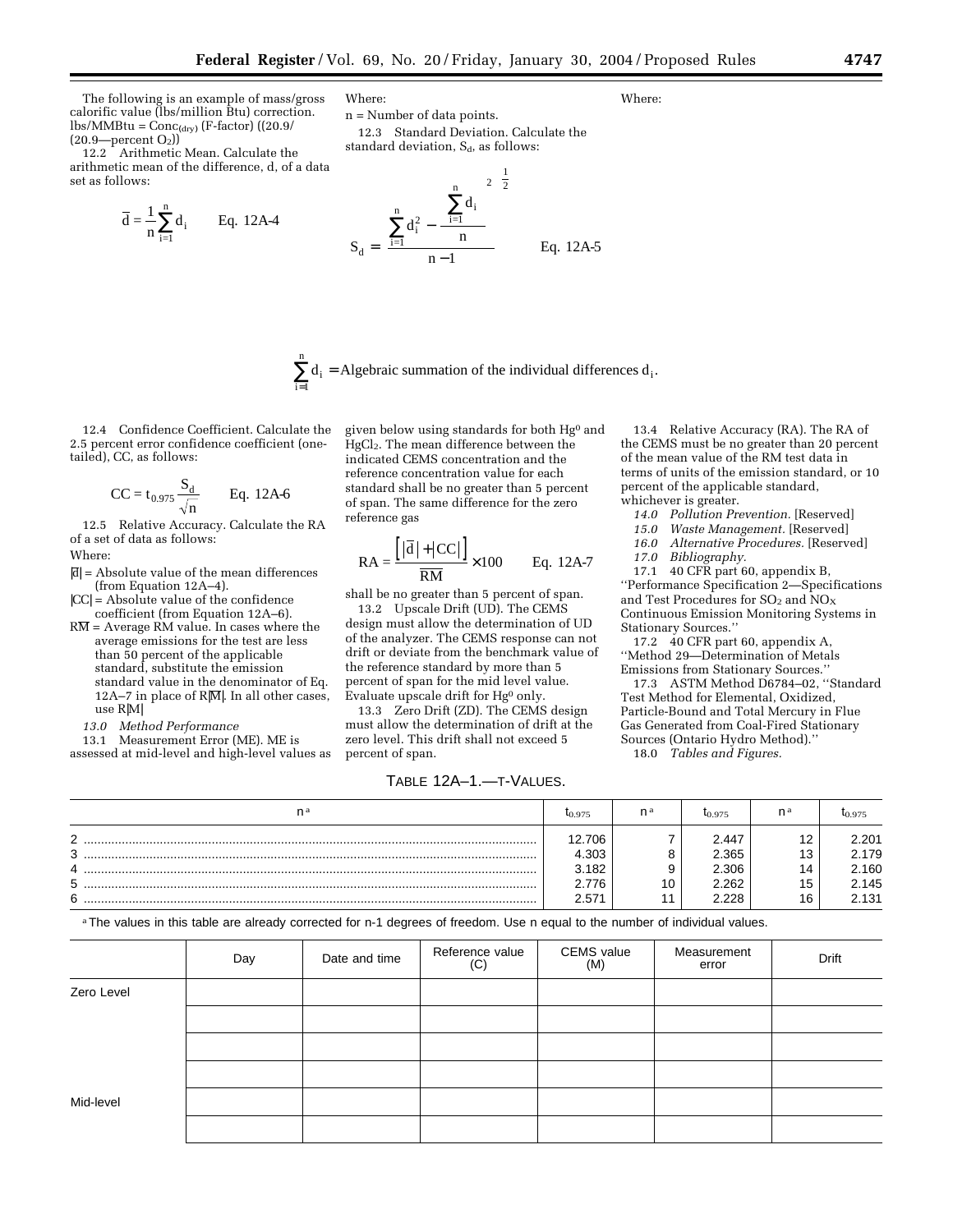|            | Day | Date and time | Reference value<br>(C) | <b>CEMS</b> value<br>(M) | Measurement<br>error | Drift |
|------------|-----|---------------|------------------------|--------------------------|----------------------|-------|
|            |     |               |                        |                          |                      |       |
|            |     |               |                        |                          |                      |       |
| High-level |     |               |                        |                          |                      |       |
|            |     |               |                        |                          |                      |       |
|            |     |               |                        |                          |                      |       |
|            |     |               |                        |                          |                      |       |

#### **Figure 12A–1.—Zero and Upscale Drift Determination**

## **PART 63—[AMENDED]**

11. The authority citation for part 63 continues to read as follows:

**Authority:** 42 U.S.C. 7401, *et seq.*

12. Section 63.14 is amended by adding paragraph (b)(35) to read as follows:

#### **§ 63.14 Incorporations by Reference.**

\* \* \* \* \*

(b) \* \* \* (35) ASTM D6784–02, Standard Test Method for Elemental, Oxidized, Particle-Bound and Total Mercury in Flue Gas Generated from Coal-Fired Stationary Sources (Ontario Hydro Method), for appendix B to part 63, Method 324.

## \* \* \* \* \* **APPENDIX B PART 63**

13. Appendix B to part 63 is amended by adding in numerical order new Method 324 to read as follows:

#### **Method 324—Determination of Vapor Phase Flue Gas Mercury Emissions From Stationary Sources Using Dry Sorbent Trap Sampling**

*1.0 Introduction.*

This method describes sampling criteria and procedures for the continuous sampling of mercury (Hg) emissions in combustion flue gas streams using sorbent traps. Analysis of each trap can be by cold vapor atomic fluorescence spectrometry (AF) which is described in this method, or by cold vapor atomic absorption spectrometry (AA). Only the AF analytical method is detailed in this method, with reference being made to other published methods for the AA analytical procedure. The Electric Power Research Institute has investigated the AF analytical procedure in the field with the support of ADA–ES and Frontier Geosciences, Inc. The AF procedure is based on EPA Method 1631, Revision E: Mercury in Water by Oxidation, Purge and Trap, and Cold Vapor Atomic Fluorescence Spectrometry. Persons using this method should have a thorough working knowledge of Methods 1, 2, 3, 4 and 5 of 40 CFR part 60, appendix A.

1.1 Scope and Application.

1.1.1 Analytes. The analyte measured by this method is total vapor-phase Hg, which represents the sum of elemental (CAS Number 7439–97–6) and oxidized forms of Hg, mass concentration (micrograms/dscm) in flue gas samples.

1.1.2 Applicability. This method is applicable to the determination of vaporphase Hg concentrations ranging from 0.03 µg/dncm to 100 µg/dncm in low-dust applications, including controlled and uncontrolled emissions from stationary sources, only when specified within the regulations. When employed to demonstrate compliance with an emission regulation, paired sampling is to be performed as part of the method quality control procedure. The method is appropriate for flue gas Hg measurements from combustion sources. Very low Hg concentrations will require greater sample volumes. The method can be used over any period from 30 minutes to several days in duration, provided appropriate sample volumes are collected and all the quality control criteria in Section 9.0 are met. When sampling for periods greater than 12 hours, the sample rate is required to be maintained at a constant proportion to the total stack flowrate, ±25 percent to ensure representativeness of the sample collected.

*2.0 Summary of Method.*

Known volumes of flue gas are extracted from a duct through a single or paired sorbent trap with a nominal flow rate of 0.2 to 0.6 liters per minute through each trap. Each trap is then acid leached and the resulting leachate is analyzed by cold vapor atomic fluorescence spectrometry (CVAFS) detection. The AF analytical procedure is described in detail in EPA Method 1631. Analysis by AA can be performed by existing recognized procedures, such as that contained in ASTM Method D6784–02 (incorporated by reference, see § 63.14) or EPA Method 29.

*3.0 Definitions.* [Reserved]

*4.0 Clean Handling and Contamination.* During preparation of the sorbent traps, as well as transport, field handling, sampling, recovery, and laboratory analysis, special attention must be paid to cleanliness procedures. This is to avoid Hg contamination of the samples, which

generally contain very small amounts of Hg. For specifics on how to avoid contamination, Section 4 of Method 1631 should be well understood.

*5.0 Safety.*

5.1 Site hazards must be prepared for in advance of applying this method in the field. Suitable clothing to protect against site hazards is required, and requires advance coordination with the site to understand the conditions and applicable safety policies. At a minimum, portions of the sampling system will be hot, requiring appropriate gloves, long sleeves, and caution in handling this equipment.

5.2 Laboratory safety policies are to minimize risk of chemical exposure and to properly handle waste disposal. Personnel will don appropriate laboratory attire according to a Chemical Hygiene Plan established by the laboratory. This includes, but is not limited to, laboratory coat, safety goggles, and nitrile gloves under clean gloves.

5.3 The toxicity or carcinogenicity of reagents used in this method has not been fully established. The procedures required in this method may involve hazardous materials, operations, and equipment. This method may not address all of the safety problems associated with these procedures. It is the responsibility of the user to establish appropriate safety and health practices and determine the applicable regulatory limitations prior to performing these procedures. Each chemical should be regarded as a potential health hazard and exposure to these compounds should be minimized. Chemists should refer to the MSDS for each chemical with which they are working.

5.4 Any wastes generated by this procedure must be disposed of according to a hazardous materials management plan that details and tracks various waste streams and disposal procedures.

*6.0 Equipment and Supplies.*

6.1 Hg Sampling Train. A Schematic of a single trap sampling train used for this method is shown in Figure 324–1. Where this method is used to collect data to demonstrate compliance with a regulation, it must be performed with paired sorbent trap equipment.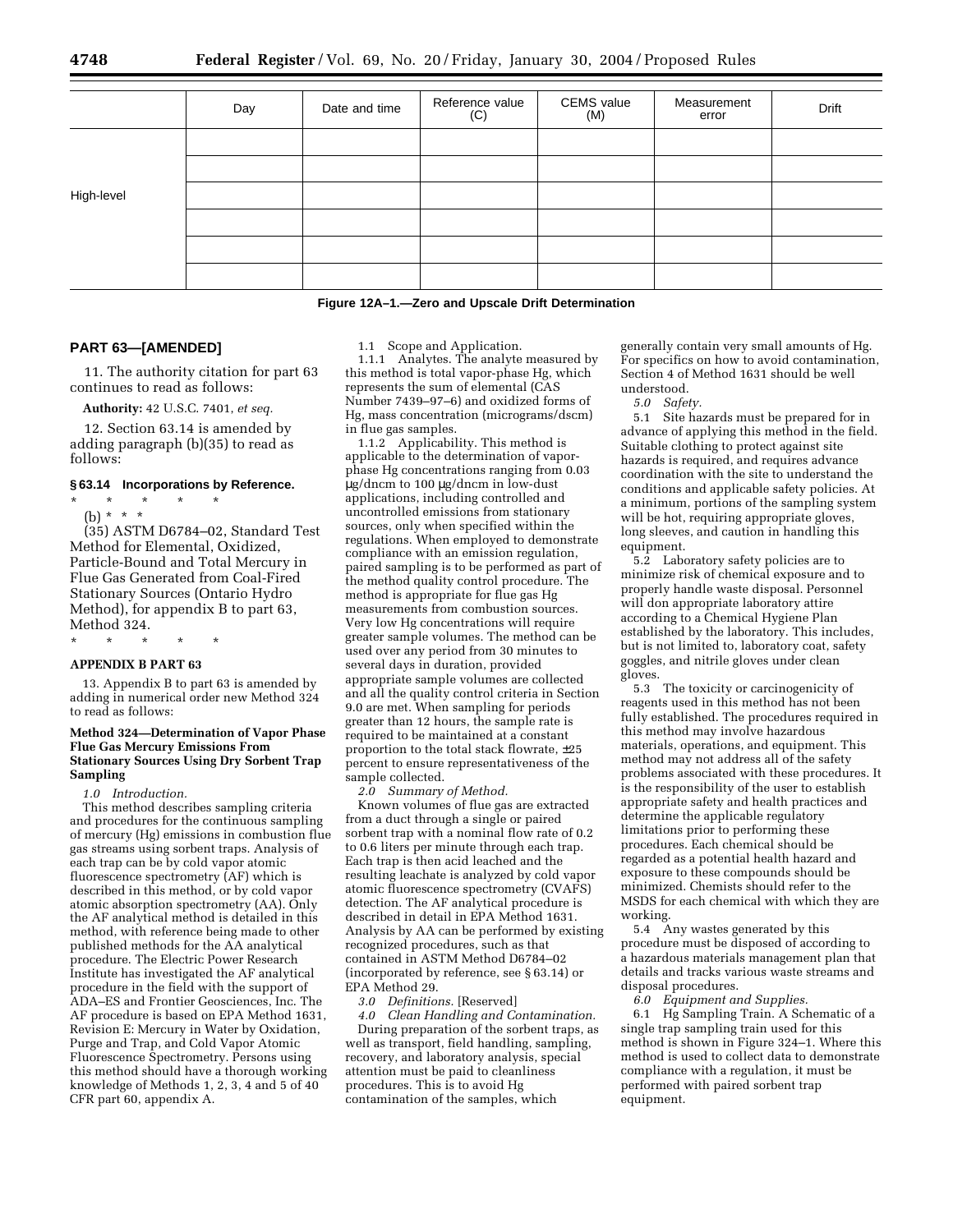

*6.1.1 Sorbent Trap.* Use sorbent traps with separate main and backup sections in series for collection of Hg. Selection of the sorbent trap shall be based on: (1) Achievement of the performance criteria of this method, and (2) data is available to demonstrate the method can pass the criteria in EPA Method 301 when used in this method and when the results are compared with those from EPA Method 29, EPA Method 101A, or ASTM Method 6784–02 for the measurement of vapor-phase Hg in a similar flue gas matrix. Appropriate traps are referred to as ''sorbent trap'' throughout this method. The method requires the analysis of Hg in both main and backup portions of the sorbent within each trap. The sorbent trap should be obtained from a reliable source that has clean handling procedures in place for ultra low-level Hg analysis. This will help assure the low Hg environment required to manufacture sorbent traps with low blank levels of Hg. Sorbent trap sampling requirements or needed characteristics are shown in Table 324–1. Blank/cleanliness and

other requirements are described in Table 324–2. The sorbent trap is supported on a probe and inserted directly into the flue gas stream, as shown on Figure 324–1. The sampled sorbent trap is the entire Hg sample.

*6.1.2 Sampling Probe.* The probe assembly shall have a leak-free attachment to the sorbent trap. For duct temperatures from 200 to 375°F, no heating is required. For duct temperatures less than 200°F, the sorbent tube must be heated to at least 200°F or higher to avoid liquid condensation in the sorbent trap by using a heated probe. For duct temperatures greater than 375°F, a large sorbent trap must be used, as shown in Table 324–1, and no heating is required. A thermocouple is used to monitor stack temperature.

*6.1.3 Umbilical Vacuum Line.* A 250 °F heated umbilical line shall be used to convey to the moisture knockout the sampled gas that has passed through the sorbent trap and probe assembly.

*6.1.4 Moisture Knockout.* Impingers and desiccant can be combined to dry the sample

#### gas prior to entering the dry gas meter. Alternative sample drying methods are acceptable as long as they do not affect sample volume measurement.

*6.1.5 Vacuum Pump.* A leak tight vacuum pump capable of delivering a controlled extraction flow rate between 0.1 to 0.8 liters per minute.

*6.1.6 Dry Gas Meter.* Use a dry gas meter that is calibrated according to the procedures in 40 CFR part 60, appendix A, Method 5, to measure the total sample volume collected. The dry gas meter must be sufficiently accurate to measure the sample volume within 2 percent, calibrated at the selected flow rate and conditions actually encountered during sampling, and equipped with a temperature sensor capable of measuring typical meter temperatures accurately to within  $3 \text{ °C}$  (5.4  $\text{ °F}$ ).

*6.2 Sample Analysis Equipment.* Laboratory equipment as described in Method 1631, Sections 6.3 to 6.7 is required for analysis by AF. For analysis by AA, refer to Method 29 or ASTM Method 6784–02.

## TABLE 324–1.—SORBENT TRAP AND SAMPLING REQUIREMENTS

| Item to be determined                   | Small sorbent trap                                                         | Large sorbent trap                                                                                                                      |
|-----------------------------------------|----------------------------------------------------------------------------|-----------------------------------------------------------------------------------------------------------------------------------------|
| Sampling Target: Hg Loading Range, ug   |                                                                            | Minimum = $0.10 \mu g$ /trap.<br>Maximum = 1800 ug/trap.<br>Minimum = 24 hours.                                                         |
| times.<br>Sampling Temperature Required | Must be constant proportion within $\pm 25\%$ if                           | Maximum = 10 days.<br>200 to 425 $\degree$ F.<br>0.2 to 0.6 L/min; start at 0.4 L/min.<br>Must be constant proportion of stack flowrate |
|                                         | greater than 12 hours; constant rate within<br>±25% if less than 12 hours. | within $\pm 25\%$ .                                                                                                                     |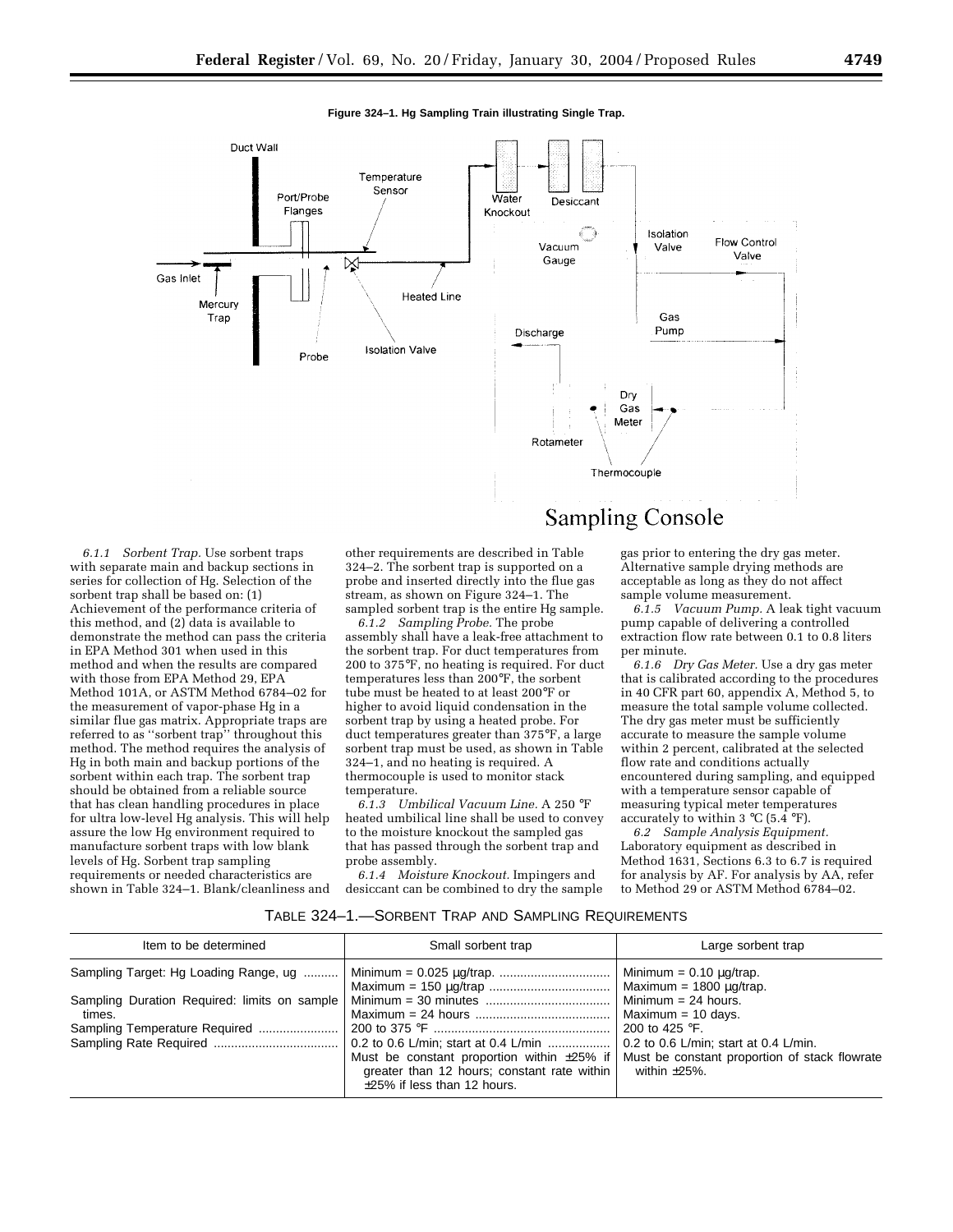*7.0 Analysis by AF, Reagents and Standards.*

For analysis by AF, use Method 1631, Sections 7.1–7.3 and 7.5–7.12 for laboratory reagents and standards. Refer to Method 29 or ASTM Method 6784–02 for analysis by  $\frac{AA}{7.1}$ 

Reagent Water. Same as Method 1631, Section 7.1.

7.2 Air. Same as Method 1631, Section 7.2.

7.3 Hydrochloric Acid. Same as Method 1631, Section 7.3.

7.4 Stannous Chloride. Same as Method 1631, Section 7.5.

7.5 Bromine Monochloride (BrCl, 0.01N). Same as Method 1631, Section 7.6.

7.6 Hg Standards. Same as Method 1631, Sections 7.7 to 7.11.

7.7 Nitric Acid. Reagent grade, low Hg.

7.8 Sulfuric Acid. Reagent grade, low Hg. 7.9 Nitrogen. Same as Method 1631,

Section 7.12.

7.10 Argon. Same as Method 1631, Section 7.13.

*8.0 Sample Collection and Transport.*

8.1 Pre-Test.

8.1.1 Site information should be obtained in accordance with Method 1 (40 CFR part 60, appendix A). Identify a location that has been shown to be free of stratification for  $SO_2$ and  $NO<sub>X</sub>$  through concentration measurement traverses for those gases. An estimation of the expected Hg concentration is required to establish minimum sample volumes. Based on estimated minimum sample volume and normal sample rates for each size trap used, determine sampling duration with the data provided in Table 324–1.

8.1.2 Sorbent traps must be obtained from a reliable source such that high quality control and trace cleanliness are maintained. Method detection limits will be adversely affected if adequate cleanliness is not maintained. Sorbent traps should be handled only with powder-free low Hg gloves (vinyl, latex, or nitrile are acceptable) that have not touched any other surface. The sorbent traps should not be removed from their clean storage containers until after the preliminary leak check has been completed. Field efforts at clean handling of the sorbent traps are key to the success of this method.

8.1.3 Assemble the sample train according to Figure 324–1, except omit the sorbent trap.

8.1.4 Preliminary Leak Check. Perform system leak check without the single or dual sorbent traps in place. This entails plugging the end of the probe to which each sorbent trap will be affixed, and using the vacuum pump to draw a vacuum in each sample

train. Adjust the vacuum in the sample train to 15 inches Hg. A rotameter on the dry gas meter will indicate the leakage rate. The leakage rate must be less than 2 percent of the planned sampling rate.

8.1.5 Release the vacuum in the sample train, turn off the pump, and affix the sorbent trap to the end of the probe, using clean handling procedures. Leave the flue gas end of the sorbent trap plugged.

8.1.6 Pre-test leak check. Perform a leak check with the Sorbent trap in place. Use the sampling vacuum pump to draw a vacuum in the sample train. Adjust the vacuum in the sample train to 15 inches Hg. A rotameter on the dry gas meter will indicate the leakage rate. Record the leakage rate. The leakage rate must be less than 2 percent of the planned sampling rate. Once the leak check passes this criterion, carefully release the vacuum in the sample train (the sorbent trap must not be exposed to abrupt changes in pressure or to backflow), then re-cap the flue gas end of the sorbent trap until the probe is ready for insertion. The sorbent trap packing beds must be undisturbed by the leak test to prevent gas channeling through the media during sampling.

8.1.7 Use temperature controllers to heat the portions of the trains that require it. The sorbent trap must be maintained between 200 and 375 °F during sampling.

8.1.8 Gas temperature and static pressure must be considered prior to sampling in order to maintain proper safety precautions during sampling.

8.2 Sample Collection.

8.2.1 Remove the plug from the end of a sorbent trap and store it in a clean sorbent trap storage container. Remove the sample duct port cap and insert the probe. Secure the probe and ensure that no leakage occurs between the duct and environment.

8.2.2 Record initial data including the start time, starting dry gas meter readings, and the name of the field tester(s). Set the initial sample flow rate to 0.4 L/min  $(+/-25)$ percent).

8.2.3 For constant-flow sampling (samples less than 12 hours in duration), every 10–15 minutes during the sampling period: record the time, the sample flow rate, the gas meter readings, the duct temperature, the flow meter temperatures, temperatures of heated equipment such as the vacuum lines and the probes (if heated), and the sampling vacuum reading. Adjust the sample rate as needed, maintaining constant sampling within  $+/-25$  percent of the initial reading.

8.2.4 For constant proportion sampling (samples 12 hours or greater in duration), every hour during the sampling period: record the time, the sample flow rate, the gas meter readings, the duct temperature, the flow meter temperatures, temperatures of heated equipment such as the vacuum lines and the probes (if heated), and the sampling vacuum readings. Also record the stack flow rate reading, whether provided as a CEM flow monitor signal, a pitot probe or other direct flow indication, or a plant input signal. Adjust the sampling rate to maintain proportional sampling within  $+/-25$  percent relative to the total stack flowrate.

8.2.5 Obtain and record operating data for the facility during the test period, including total stack flowrate and the oxygen concentration at the flue gas test location. Barometric pressure must be obtained for correcting sample volume to standard conditions.

8.2.6 Post Test Leak Check. When sampling is completed, turn off the sample pump, remove the probe from the port and carefully re-plug the end of the sorbent trap. Perform leak check by turning on the sampling vacuum pumps with the plug in place. The rotameter on the dry gas meters will indicate the leakage rates. Record the leakage rate and vacuum. The leakage rate must be less than 2 percent of the actual sampling rate. Following the leak check, carefully release the vacuum in the sample train.

8.2.7 Sample Recovery. Recover each sampled sorbent trap by removing it from the probe, plugging both ends with the clean caps provided with the sorbent trap, and then wiping any dirt off the outside of the sorbent trap. Place the sorbent trap into the clean sample storage container in which it was provided, along with the data sheet that includes the post-test leak check, final volume, and test end time.

8.3 Quality Control Samples and Requirements.

8.3.1 Field blanks. Refer to Table 324–2. 8.3.2 Duplicate (paired or side by side) samples. Refer to Section 8.6.6 of Performance Specification 12A of 40 CFR part 60, appendix B for this criteria.

8.3.3 Breakthrough performance data (''B'' bed in each trap, or second traps behind). Refer to Table 324–2.

8.3.4 Field spikes (sorbent traps spiked with Hg in the lab and periodically sampled in the field to determine overall accuracy). Refer to Table 324–2.

8.3.5 Laboratory matrix and matrix spike duplicates. Refer to Table 324–2.

*9.0 Quality Control.*

Table 324–2 summarizes the major quantifiable QC components.

## TABLE 324–2.—QUALITY CONTROL FOR SAMPLES

| QA/QC specification                                                     | Acceptance criteria                                                                                    | Frequency                                | Corrective action                                                                                      |
|-------------------------------------------------------------------------|--------------------------------------------------------------------------------------------------------|------------------------------------------|--------------------------------------------------------------------------------------------------------|
| Leak-check.                                                             | <2% of sampling rate.                                                                                  | Pre- and post-sampling.                  | Pre-sampling: repair leak. Post<br>sampling: Flag data and repeat<br>run if for regulatory compliance. |
| Sample Flow Rate for samples<br>less than 12 hours in duration.         | 0.4 L/min initially and $\pm 25\%$ of ini-<br>tial rate throughout run.                                | Throughout run every 10-15 min-<br>utes. | Adjust when data is recorded.                                                                          |
| Sample Flow Rate for samples<br>greater than 12 hours in dura-<br>tion. | 0.4 L/min initially and maintain<br>$\pm 25\%$ of ration of flue gas flow<br>rate throughout sampling. | Throughout run every hour.               | Adjust when data is recorded.                                                                          |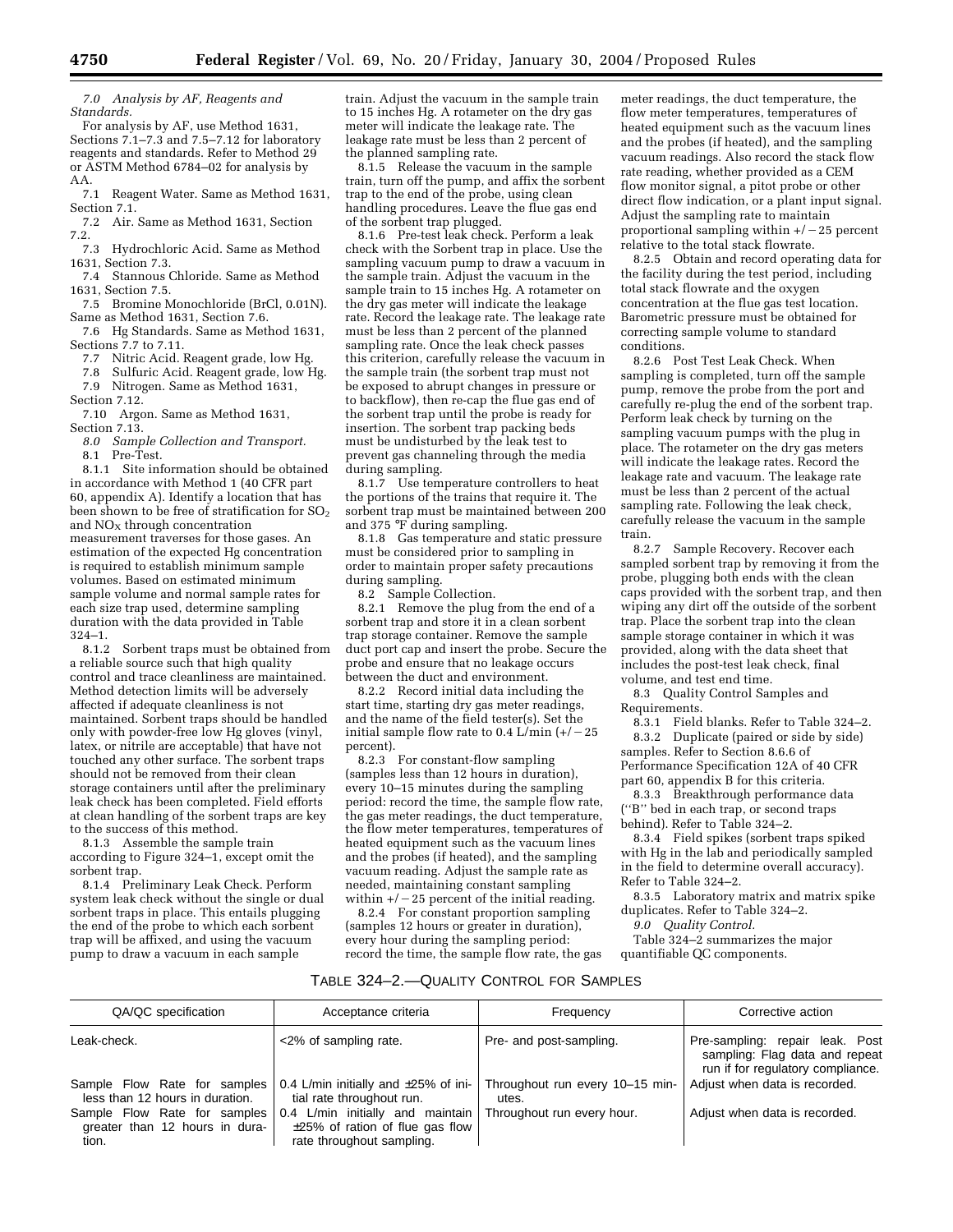| - - | ×<br>۰. |  |
|-----|---------|--|

|  | TABLE 324-2.-QUALITY CONTROL FOR SAMPLES-Continued |
|--|----------------------------------------------------|
|--|----------------------------------------------------|

| QA/QC specification                                        | Acceptance criteria                                                                                           | Frequency                                                                                    | Corrective action                                                                                                                                                                                                    |
|------------------------------------------------------------|---------------------------------------------------------------------------------------------------------------|----------------------------------------------------------------------------------------------|----------------------------------------------------------------------------------------------------------------------------------------------------------------------------------------------------------------------|
| blank<br>Sorbent trap laboratory<br>(same lot as samples). | $<$ 5 ng/trap and a standard devi-<br>ation of $\lt 1.0$ ng/trap (n=3).                                       | 3 per analysis set of 20 sorbent<br>traps.                                                   |                                                                                                                                                                                                                      |
| Sorbet trap field blank (same lot as<br>samples)           | <5 ng/trap and a standard devi-<br>ation of $<$ 1.0 ng/trap (n=3) OR<br><5% of average sample col-<br>lected. | 1 per every 10 field samples col-<br>lected.                                                 |                                                                                                                                                                                                                      |
| B-Trap Bed Analysis.                                       | $<2\%$ of A-Trap Bed Value OR $<5$<br>ng/trap.                                                                | Every sample.                                                                                |                                                                                                                                                                                                                      |
| Paired Train Results.                                      | Same as Section 8.6.6 of PS-12A<br>of 40 CFR Par 60, Appendix B.                                              |                                                                                              |                                                                                                                                                                                                                      |
| Field Spikes.                                              | 80% to 120% recovery.                                                                                         | For long-term regulatory moni-<br>toring, 1 per every 3 samples<br>for the first 12 samples. | If the first 4 field spikes do not<br>meet the $\pm 20\%$ criteria, take<br>corrective sampling and labora-<br>tory measures and repeat at<br>the 1 per every 3 sample rate<br>until the $\pm 20\%$ criteria is met. |
| Laboratory matrix and matrix spike<br>duplicates.          | 85% to 115% recovery.                                                                                         | per every 10 or 20 samples-to<br>be determined.                                              |                                                                                                                                                                                                                      |

*10.0 Calibration and Standards.* Same as Sections 10.1, 10.2 and 10.4 of

Method 1631. 10.1 Calibration and Standardization.

Same as Sections 10.1 and 10.4 of Method 1631.

10.2 Bubbler System. Same as Section 10.2 of M1631.

10.3 Flow-Injection System. Not applicable.

*11.0 Analytical Procedures.*

11.1 Preparation Step. The sorbent traps are received and processed in a low-Hg environment (class-100 laminar-flow hood and gaseous Hg air concentrations below 20 ng/m3) following clean-handling procedures. Any dirt or particulate present on the exterior of the trap must be removed to avoid contamination of the sample. The sorbent traps are then opened and the sorbent bed(s) transferred to an appropriate sized traceclean vessel. It is recommended that the height of the trace-clean vessel be at least 3 times the diameter to facilitate a refluxing action.

11.2 Leaching Step. The sorbent trap is then subjected to a hot-acid leach using a 70:30 ratio mixture of concentrated HNO<sub>3</sub>/ H2SO4. The acid volume must be 40 percent of the expected end volume of the digest after dilution. The  $HNO<sub>3</sub>/H<sub>2</sub>SO<sub>4</sub>$  acid to carbon ratio should be approximately 35:1. The leachate is then heated to a temperature of 50 to 60°C for 1.5 to 2.0 hours in the finger-tight capped vessels. This process may generate significant quantities of noxious and corrosive gasses and must only be performed in a well-ventilated fume hood. Care must be taken to prevent excessive heated leaching of the samples as this will begin to break down the charcoal material.

11.3 Dilution Step. After the leached samples have been removed from the hot plate and allowed to cool to room temperature, they are brought to volume with a 5 percent (v/v) solution of 0.01 N BrCl. As the leaching digest contains a substantial amount of dissolved gasses, add the BrCl slowly, especially if the samples are still warm. As before, this procedure must be performed in a properly functioning fume hood. The sample is now ready for analysis.

11.4 Hg Reduction and Purging. (Reference Section 11.2 of M1631 except that NH<sub>2</sub>OH is not used.)

11.4.1 Bubbler System. Pipette an aliquot of the digested sample into the bubbler containing pre-blanked reagent water and a soda lime trap connected to the exhaust port. Add stannous chloride  $(SnCl<sub>2</sub>)$  to reduce the aliquot and then seal the bubbler. Connect gold sample traps to the end of the soda lime trap as shown in Figures 1 and 2 of Method 1631. Finally, connect the  $N_2$  lines and purge for 20 minutes. The sample trap can then be added into the analytical train. M1631, Section 11.2.1.

11.4.2 Flow Injection System. If required. 11.5 Desorption of Hg from the gold trap, and peak evaluation. Use Section 11.3 and 11.4 in M1631.

11.6 Instrument Calibration. Analyze the standards by AA or AF following the guidelines specified by the instrument manufacturer. Construct a calibration curve by plotting the absorbances of the standards versus  $\mu$ g/l Hg. The R<sup>2</sup> for the calibration curve should be 0.999 or better. If the curve does not have an R<sup>2</sup> value equal to or better than 0.999 then the curve should be rerun. If the curve still does not meet this criteria then new standards should be prepared and the instrument recalibrated. All calibration points contained in the curve must be within 10 percent of the calibration value when the calibration curve is applied to the calibration standards.

11.7 Sample Analysis. Analyze the samples in duplicate following the same procedures used for instrument calibration. From the calibration curve, determine sample Hg concentrations. To determine total Hg mass in each sample fraction, refer to calculations in Section 15. Record all sample dilutions

11.8 Continued Calibration Performance. To verify continued calibration performance, a continuing calibration check standard should be run every 10 samples. The measured Hg concentration of the continuing calibration check standard must be within 10 percent of the expected value.

11.9 Measurement Precision. The QA/QC for the analytical portion of this method is

that every sample, after it has been prepared, is to be analyzed in duplicate with every tenth sample analyzed in triplicate. These results must be within 10 percent of each other. If this is not the case, then the instrument must be recalibrated and the samples reanalyzed.

11.10 Measurement Accuracy. Following calibration, an independently prepared standard (not from same calibration stock solution) should be analyzed. In addition, after every ten samples, a known spike sample (standard addition) must be analyzed. The measured Hg content of the spiked samples must be within 10 percent of the expected value.

11.11 Independent QA/QC Checks. It is suggested that the QA/QC procedures developed for a test program include submitting, on occasion, spiked Hg samples to the analytical laboratory by either the prime contractor, if different from the laboratory, or an independent organization. The measured Hg content of reference samples must be within 15 percent of the expected value. If this limit is exceeded, corrective action (*e.g.,* re-calibration) must be taken and the samples re-analyzed.

11.12 Quality Assurance/Quality Control. For this method, it is important that both the sampling team and analytical people be very well trained in the procedures. This is a complicated method that requires a highlevel of sampling and analytical experience. For the sampling portion of the QA/QC procedure, both solution and field blanks are required. It should be noted that if highquality reagents are used and care is taken in their preparation and in the train assembly, there should be little, if any, Hg measured in either the solution or field blanks.

11.13 Solution Blanks. Solution blanks must be taken and analyzed every time a new batch of solution is prepared. If Hg is detected in these solution blanks, the concentration is subtracted from the measured sample results. The maximum amount that can be subtracted is 10 percent of the measured result or 10 times the detection limit of the instrument whichever is lower. If the solution blanks are greater